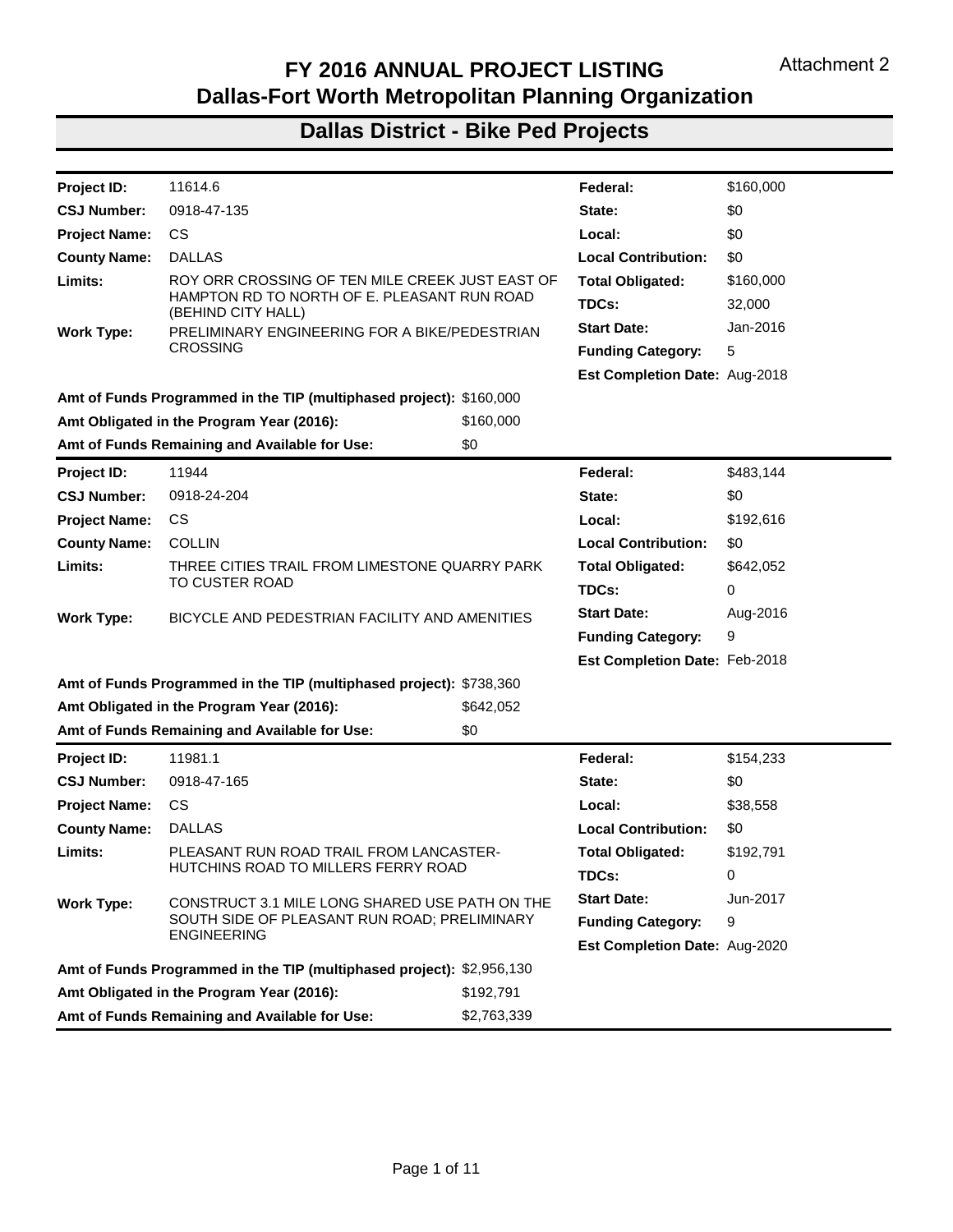Mr. Nick Page Page Two

December 14, 2016

The enclosed compact disc contains files in both Microsoft Access and Portable Document Format for your convenience. If you need any additional information related to the FY 2016 Annual Project Listings, please contact Amanda Long-Rodriguez or me at 817-608-2338.

Sincerely,

N

**Christie Gotti Senior Program Manager** 

ALR:tw/tb **Enclosure** 

cc: John Cordary, Jr., P.E., Director of Transportation, Planning and Development, **TxDOT Fort Worth District** 

Mo Bur, P.E., Director of Transportation, Planning and Development, TxDOT Dallas District Tommi Fugate, Transportation Funding Specialist, TxDOT Fort Worth District Kelly Kirkland, Public Transportation Division, TxDOT Austin

Ricky Mackey, P.E., Director of Transportation Planning and Development, TxDOT Paris **District** 

Lori Morel, Transportation Planning and Programming Division, TxDOT Austin Dan Kessler, Assistant Director of Transportation, NCTCOG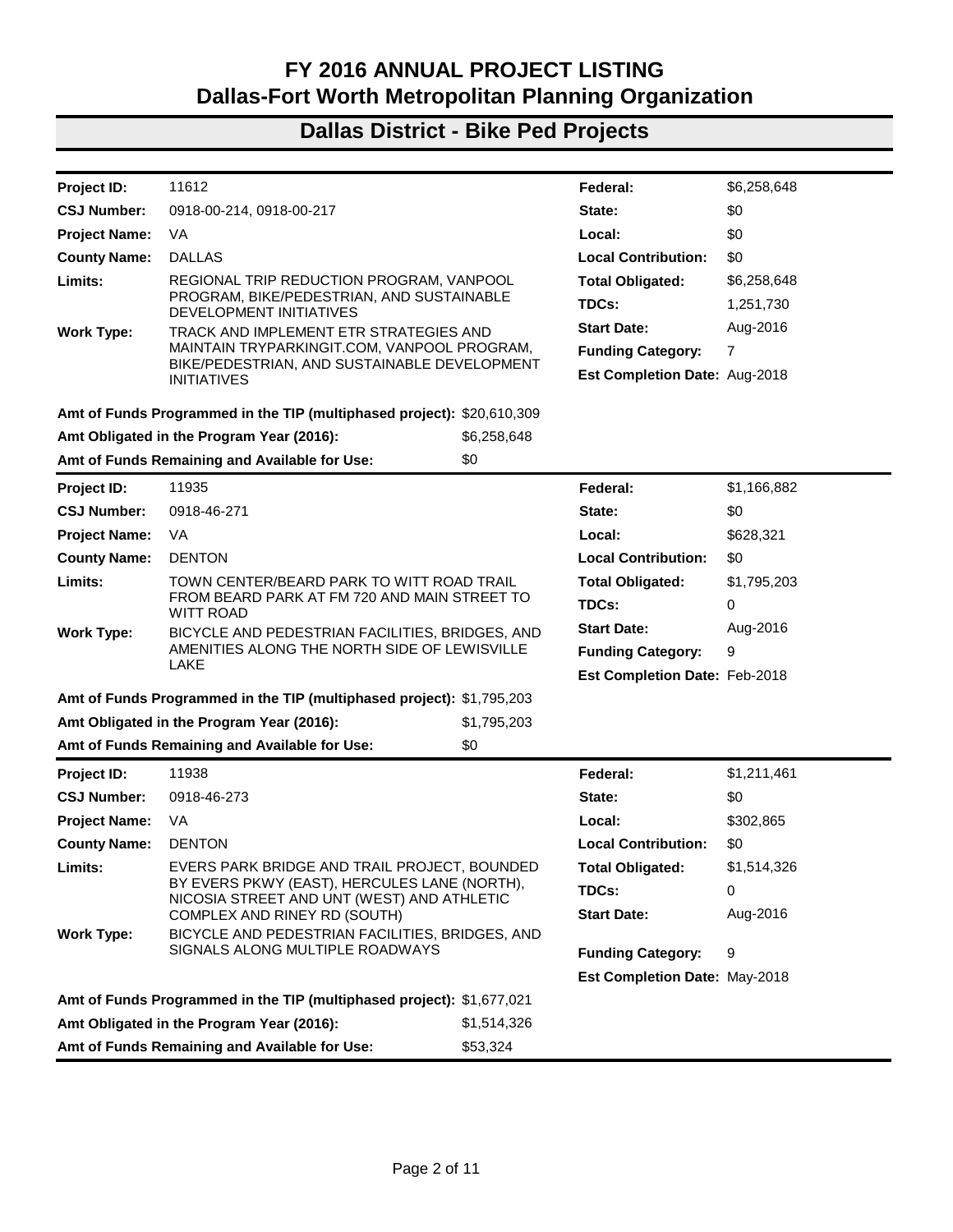| Project ID:          | 11614.6                                                               |             | Federal:                      | \$160,000 |
|----------------------|-----------------------------------------------------------------------|-------------|-------------------------------|-----------|
| <b>CSJ Number:</b>   | 0918-47-135                                                           |             | State:                        | \$0       |
| <b>Project Name:</b> | <b>CS</b>                                                             |             | Local:                        | \$0       |
| <b>County Name:</b>  | <b>DALLAS</b>                                                         |             | <b>Local Contribution:</b>    | \$0       |
| Limits:              | ROY ORR CROSSING OF TEN MILE CREEK JUST EAST OF                       |             | <b>Total Obligated:</b>       | \$160,000 |
|                      | HAMPTON RD TO NORTH OF E. PLEASANT RUN ROAD<br>(BEHIND CITY HALL)     |             | TDCs:                         | 32,000    |
| <b>Work Type:</b>    | PRELIMINARY ENGINEERING FOR A BIKE/PEDESTRIAN                         |             | <b>Start Date:</b>            | Jan-2016  |
|                      | <b>CROSSING</b>                                                       |             | <b>Funding Category:</b>      | 5         |
|                      |                                                                       |             | Est Completion Date: Aug-2018 |           |
|                      | Amt of Funds Programmed in the TIP (multiphased project): \$160,000   |             |                               |           |
|                      | Amt Obligated in the Program Year (2016):                             | \$160,000   |                               |           |
|                      | Amt of Funds Remaining and Available for Use:                         | \$0         |                               |           |
| <b>Project ID:</b>   | 11944                                                                 |             | Federal:                      | \$483,144 |
| <b>CSJ Number:</b>   | 0918-24-204                                                           |             | State:                        | \$0       |
| <b>Project Name:</b> | CS.                                                                   |             | Local:                        | \$192,616 |
| <b>County Name:</b>  | <b>COLLIN</b>                                                         |             | <b>Local Contribution:</b>    | \$0       |
| Limits:              | THREE CITIES TRAIL FROM LIMESTONE QUARRY PARK                         |             | <b>Total Obligated:</b>       | \$642,052 |
|                      | <b>TO CUSTER ROAD</b>                                                 |             | TDCs:                         | 0         |
| Work Type:           | BICYCLE AND PEDESTRIAN FACILITY AND AMENITIES                         |             | <b>Start Date:</b>            | Aug-2016  |
|                      |                                                                       |             | <b>Funding Category:</b>      | 9         |
|                      |                                                                       |             | Est Completion Date: Feb-2018 |           |
|                      | Amt of Funds Programmed in the TIP (multiphased project): \$738,360   |             |                               |           |
|                      | Amt Obligated in the Program Year (2016):                             | \$642,052   |                               |           |
|                      | Amt of Funds Remaining and Available for Use:                         | \$0         |                               |           |
| Project ID:          | 11981.1                                                               |             | Federal:                      | \$154,233 |
| <b>CSJ Number:</b>   | 0918-47-165                                                           |             | State:                        | \$0       |
| <b>Project Name:</b> | CS.                                                                   |             | Local:                        | \$38,558  |
| <b>County Name:</b>  | <b>DALLAS</b>                                                         |             | <b>Local Contribution:</b>    | \$0       |
| Limits:              | PLEASANT RUN ROAD TRAIL FROM LANCASTER-                               |             | <b>Total Obligated:</b>       | \$192,791 |
|                      | HUTCHINS ROAD TO MILLERS FERRY ROAD                                   |             | TDCs:                         | 0         |
| <b>Work Type:</b>    | CONSTRUCT 3.1 MILE LONG SHARED USE PATH ON THE                        |             | <b>Start Date:</b>            | Jun-2017  |
|                      | SOUTH SIDE OF PLEASANT RUN ROAD; PRELIMINARY                          |             | <b>Funding Category:</b>      | 9         |
|                      | <b>ENGINEERING</b>                                                    |             | Est Completion Date: Aug-2020 |           |
|                      | Amt of Funds Programmed in the TIP (multiphased project): \$2,956,130 |             |                               |           |
|                      | Amt Obligated in the Program Year (2016):                             | \$192,791   |                               |           |
|                      | Amt of Funds Remaining and Available for Use:                         | \$2,763,339 |                               |           |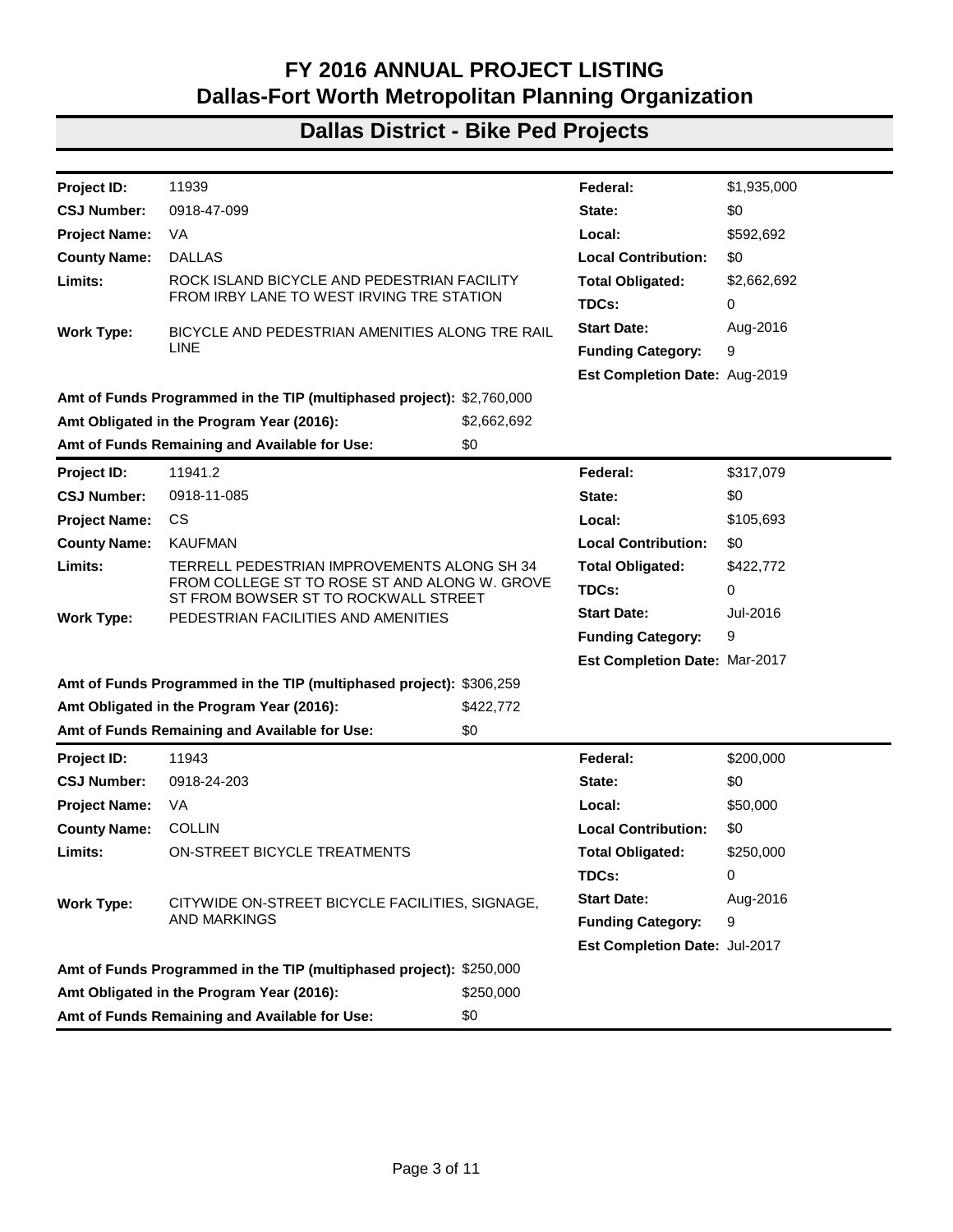| Project ID:          | 11612                                                                                                              |             | Federal:                      | \$6,258,648 |
|----------------------|--------------------------------------------------------------------------------------------------------------------|-------------|-------------------------------|-------------|
| <b>CSJ Number:</b>   | 0918-00-214, 0918-00-217                                                                                           |             | State:                        | \$0         |
| <b>Project Name:</b> | VA                                                                                                                 |             | Local:                        | \$0         |
| <b>County Name:</b>  | <b>DALLAS</b>                                                                                                      |             | <b>Local Contribution:</b>    | \$0         |
| Limits:              | REGIONAL TRIP REDUCTION PROGRAM, VANPOOL                                                                           |             | <b>Total Obligated:</b>       | \$6,258,648 |
|                      | PROGRAM, BIKE/PEDESTRIAN, AND SUSTAINABLE<br>DEVELOPMENT INITIATIVES                                               |             | TDCs:                         | 1,251,730   |
| <b>Work Type:</b>    | TRACK AND IMPLEMENT ETR STRATEGIES AND                                                                             |             | <b>Start Date:</b>            | Aug-2016    |
|                      | MAINTAIN TRYPARKINGIT.COM, VANPOOL PROGRAM,<br>BIKE/PEDESTRIAN, AND SUSTAINABLE DEVELOPMENT                        |             | <b>Funding Category:</b>      | 7           |
|                      | <b>INITIATIVES</b>                                                                                                 |             | Est Completion Date: Aug-2018 |             |
|                      | Amt of Funds Programmed in the TIP (multiphased project): \$20,610,309                                             |             |                               |             |
|                      | Amt Obligated in the Program Year (2016):                                                                          | \$6,258,648 |                               |             |
|                      | Amt of Funds Remaining and Available for Use:                                                                      | \$0         |                               |             |
| Project ID:          | 11935                                                                                                              |             | Federal:                      | \$1,166,882 |
| <b>CSJ Number:</b>   | 0918-46-271                                                                                                        |             | State:                        | \$0         |
| <b>Project Name:</b> | VA                                                                                                                 |             | Local:                        | \$628,321   |
| <b>County Name:</b>  | <b>DENTON</b>                                                                                                      |             | <b>Local Contribution:</b>    | \$0         |
| Limits:              | TOWN CENTER/BEARD PARK TO WITT ROAD TRAIL<br>FROM BEARD PARK AT FM 720 AND MAIN STREET TO                          |             | <b>Total Obligated:</b>       | \$1,795,203 |
|                      |                                                                                                                    |             | TDCs:                         | 0           |
| <b>Work Type:</b>    | <b>WITT ROAD</b><br>BICYCLE AND PEDESTRIAN FACILITIES, BRIDGES, AND                                                |             | <b>Start Date:</b>            | Aug-2016    |
|                      | AMENITIES ALONG THE NORTH SIDE OF LEWISVILLE                                                                       |             | <b>Funding Category:</b>      | 9           |
|                      | <b>LAKE</b>                                                                                                        |             | Est Completion Date: Feb-2018 |             |
|                      | Amt of Funds Programmed in the TIP (multiphased project): \$1,795,203                                              |             |                               |             |
|                      | Amt Obligated in the Program Year (2016):                                                                          | \$1,795,203 |                               |             |
|                      | Amt of Funds Remaining and Available for Use:                                                                      | \$0         |                               |             |
| Project ID:          | 11938                                                                                                              |             | Federal:                      | \$1,211,461 |
| <b>CSJ Number:</b>   | 0918-46-273                                                                                                        |             | State:                        | \$0         |
| <b>Project Name:</b> | VA                                                                                                                 |             | Local:                        | \$302,865   |
| <b>County Name:</b>  | <b>DENTON</b>                                                                                                      |             | <b>Local Contribution:</b>    | \$0         |
| Limits:              | EVERS PARK BRIDGE AND TRAIL PROJECT, BOUNDED                                                                       |             | <b>Total Obligated:</b>       | \$1,514,326 |
|                      | BY EVERS PKWY (EAST), HERCULES LANE (NORTH),<br>NICOSIA STREET AND UNT (WEST) AND ATHLETIC                         |             | TDCs:                         | 0           |
|                      | COMPLEX AND RINEY RD (SOUTH)                                                                                       |             | <b>Start Date:</b>            | Aug-2016    |
| <b>Work Type:</b>    | BICYCLE AND PEDESTRIAN FACILITIES, BRIDGES, AND<br>SIGNALS ALONG MULTIPLE ROADWAYS                                 |             |                               |             |
|                      |                                                                                                                    |             | <b>Funding Category:</b>      | 9           |
|                      |                                                                                                                    |             | Est Completion Date: May-2018 |             |
|                      | Amt of Funds Programmed in the TIP (multiphased project): \$1,677,021<br>Amt Obligated in the Program Year (2016): |             |                               |             |
|                      |                                                                                                                    | \$1,514,326 |                               |             |
|                      | Amt of Funds Remaining and Available for Use:                                                                      | \$53,324    |                               |             |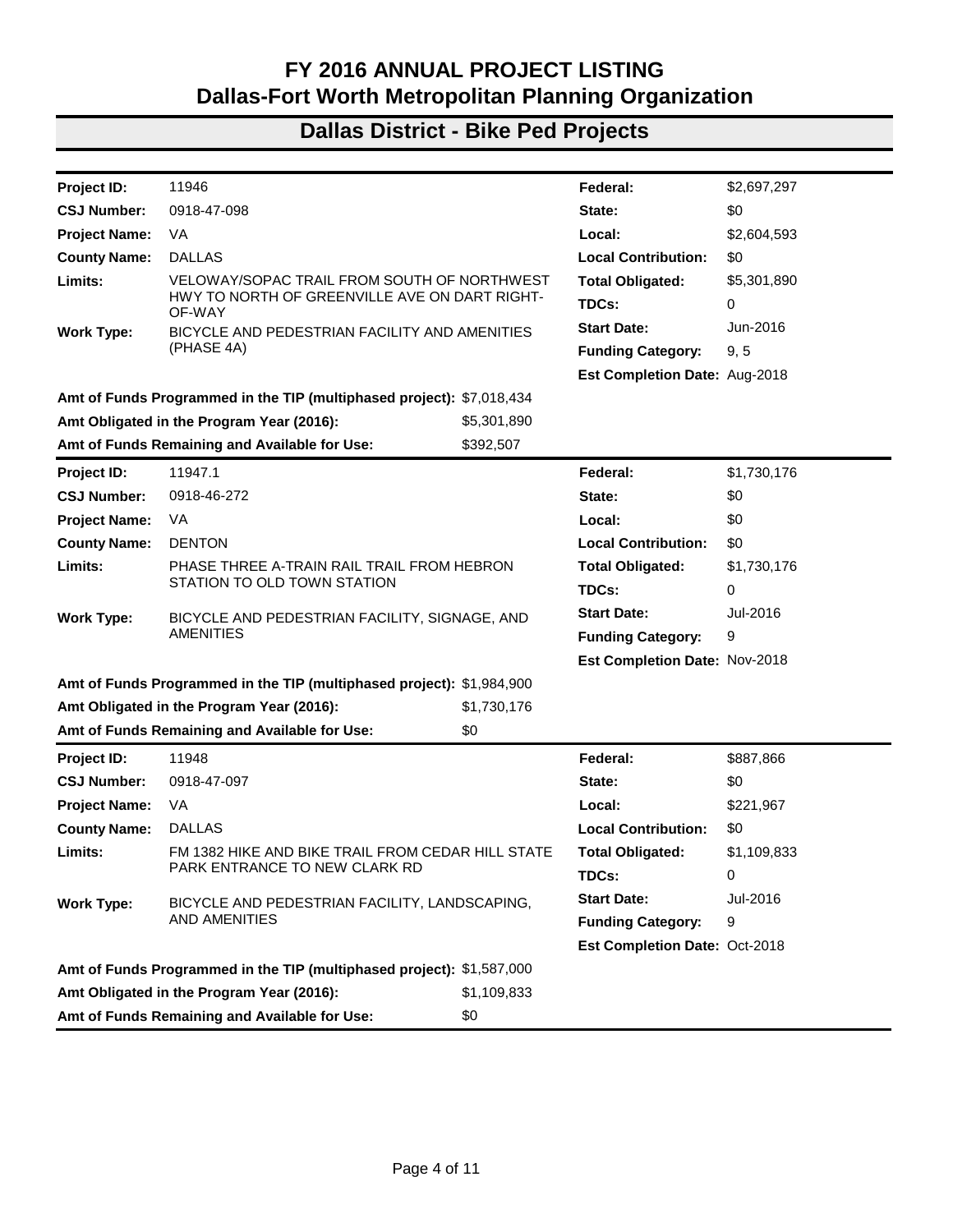| Project ID:          | 11939                                                                                                                        |             | Federal:                             | \$1,935,000 |
|----------------------|------------------------------------------------------------------------------------------------------------------------------|-------------|--------------------------------------|-------------|
| <b>CSJ Number:</b>   | 0918-47-099                                                                                                                  |             | State:                               | \$0         |
| <b>Project Name:</b> | VA                                                                                                                           |             | Local:                               | \$592,692   |
| <b>County Name:</b>  | <b>DALLAS</b>                                                                                                                |             | <b>Local Contribution:</b>           | \$0         |
| Limits:              | ROCK ISLAND BICYCLE AND PEDESTRIAN FACILITY                                                                                  |             | <b>Total Obligated:</b>              | \$2,662,692 |
|                      | FROM IRBY LANE TO WEST IRVING TRE STATION                                                                                    |             | TDCs:                                | 0           |
| <b>Work Type:</b>    | BICYCLE AND PEDESTRIAN AMENITIES ALONG TRE RAIL                                                                              |             | <b>Start Date:</b>                   | Aug-2016    |
|                      | <b>LINE</b>                                                                                                                  |             | <b>Funding Category:</b>             | 9           |
|                      |                                                                                                                              |             | Est Completion Date: Aug-2019        |             |
|                      | Amt of Funds Programmed in the TIP (multiphased project): \$2,760,000                                                        |             |                                      |             |
|                      | Amt Obligated in the Program Year (2016):                                                                                    | \$2,662,692 |                                      |             |
|                      | Amt of Funds Remaining and Available for Use:                                                                                | \$0         |                                      |             |
| Project ID:          | 11941.2                                                                                                                      |             | Federal:                             | \$317,079   |
| <b>CSJ Number:</b>   | 0918-11-085                                                                                                                  |             | State:                               | \$0         |
| <b>Project Name:</b> | CS.                                                                                                                          |             | Local:                               | \$105,693   |
| <b>County Name:</b>  | <b>KAUFMAN</b>                                                                                                               |             | <b>Local Contribution:</b>           | \$0         |
| Limits:              | TERRELL PEDESTRIAN IMPROVEMENTS ALONG SH 34                                                                                  |             | <b>Total Obligated:</b>              | \$422,772   |
|                      | FROM COLLEGE ST TO ROSE ST AND ALONG W. GROVE<br>ST FROM BOWSER ST TO ROCKWALL STREET<br>PEDESTRIAN FACILITIES AND AMENITIES |             | TDCs:                                | 0           |
| <b>Work Type:</b>    |                                                                                                                              |             | <b>Start Date:</b>                   | Jul-2016    |
|                      |                                                                                                                              |             | <b>Funding Category:</b>             | 9           |
|                      |                                                                                                                              |             | <b>Est Completion Date: Mar-2017</b> |             |
|                      | Amt of Funds Programmed in the TIP (multiphased project): \$306,259                                                          |             |                                      |             |
|                      | Amt Obligated in the Program Year (2016):                                                                                    | \$422,772   |                                      |             |
|                      | Amt of Funds Remaining and Available for Use:                                                                                | \$0         |                                      |             |
| Project ID:          | 11943                                                                                                                        |             | Federal:                             | \$200,000   |
| <b>CSJ Number:</b>   | 0918-24-203                                                                                                                  |             | State:                               | \$0         |
| <b>Project Name:</b> | VA                                                                                                                           |             | Local:                               | \$50,000    |
| <b>County Name:</b>  | <b>COLLIN</b>                                                                                                                |             | <b>Local Contribution:</b>           | \$0         |
| Limits:              | ON-STREET BICYCLE TREATMENTS                                                                                                 |             | <b>Total Obligated:</b>              | \$250,000   |
|                      |                                                                                                                              |             | TDCs:                                | 0           |
| <b>Work Type:</b>    | CITYWIDE ON-STREET BICYCLE FACILITIES, SIGNAGE,                                                                              |             | <b>Start Date:</b>                   | Aug-2016    |
|                      | <b>AND MARKINGS</b>                                                                                                          |             | <b>Funding Category:</b>             | 9           |
|                      |                                                                                                                              |             | Est Completion Date: Jul-2017        |             |
|                      | Amt of Funds Programmed in the TIP (multiphased project): \$250,000                                                          |             |                                      |             |
|                      | Amt Obligated in the Program Year (2016):                                                                                    | \$250,000   |                                      |             |
|                      | Amt of Funds Remaining and Available for Use:                                                                                | \$0         |                                      |             |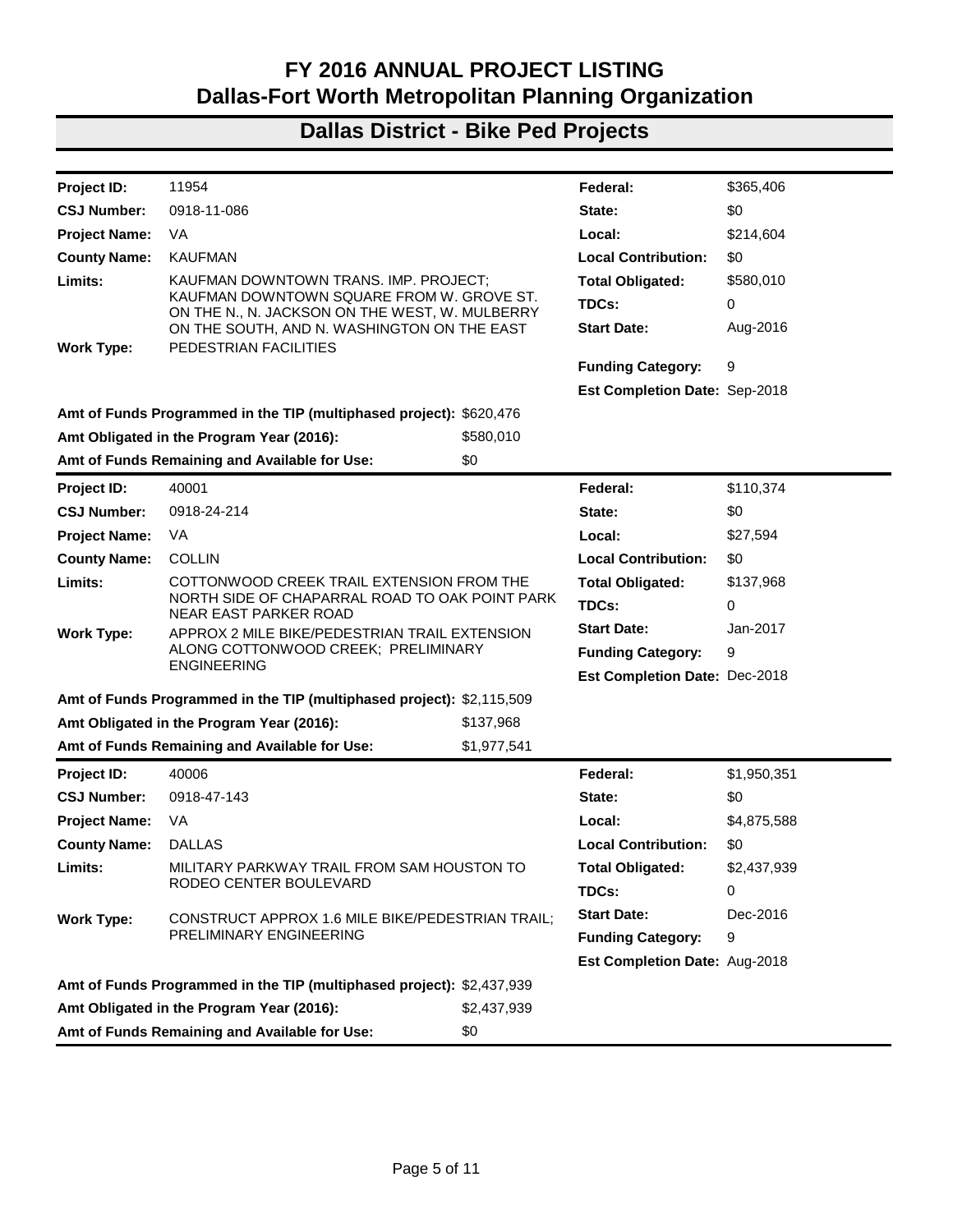| Project ID:          | 11946                                                                 |             | Federal:                      | \$2,697,297 |
|----------------------|-----------------------------------------------------------------------|-------------|-------------------------------|-------------|
| <b>CSJ Number:</b>   | 0918-47-098                                                           |             | State:                        | \$0         |
| <b>Project Name:</b> | VA                                                                    |             | Local:                        | \$2,604,593 |
| <b>County Name:</b>  | <b>DALLAS</b>                                                         |             | <b>Local Contribution:</b>    | \$0         |
| Limits:              | VELOWAY/SOPAC TRAIL FROM SOUTH OF NORTHWEST                           |             | <b>Total Obligated:</b>       | \$5,301,890 |
|                      | HWY TO NORTH OF GREENVILLE AVE ON DART RIGHT-<br>OF-WAY               |             | TDCs:                         | 0           |
| <b>Work Type:</b>    | BICYCLE AND PEDESTRIAN FACILITY AND AMENITIES                         |             | <b>Start Date:</b>            | Jun-2016    |
|                      | (PHASE 4A)                                                            |             | <b>Funding Category:</b>      | 9, 5        |
|                      |                                                                       |             | Est Completion Date: Aug-2018 |             |
|                      | Amt of Funds Programmed in the TIP (multiphased project): \$7,018,434 |             |                               |             |
|                      | Amt Obligated in the Program Year (2016):                             | \$5,301,890 |                               |             |
|                      | Amt of Funds Remaining and Available for Use:                         | \$392,507   |                               |             |
| Project ID:          | 11947.1                                                               |             | Federal:                      | \$1,730,176 |
| <b>CSJ Number:</b>   | 0918-46-272                                                           |             | State:                        | \$0         |
| <b>Project Name:</b> | VA                                                                    |             | Local:                        | \$0         |
| <b>County Name:</b>  | <b>DENTON</b>                                                         |             | <b>Local Contribution:</b>    | \$0         |
| Limits:              | PHASE THREE A-TRAIN RAIL TRAIL FROM HEBRON                            |             | <b>Total Obligated:</b>       | \$1,730,176 |
|                      | STATION TO OLD TOWN STATION                                           |             | TDCs:                         | 0           |
| <b>Work Type:</b>    | BICYCLE AND PEDESTRIAN FACILITY, SIGNAGE, AND<br><b>AMENITIES</b>     |             | <b>Start Date:</b>            | Jul-2016    |
|                      |                                                                       |             | <b>Funding Category:</b>      | 9           |
|                      |                                                                       |             | Est Completion Date: Nov-2018 |             |
|                      | Amt of Funds Programmed in the TIP (multiphased project): \$1,984,900 |             |                               |             |
|                      | Amt Obligated in the Program Year (2016):                             | \$1,730,176 |                               |             |
|                      | Amt of Funds Remaining and Available for Use:                         | \$0         |                               |             |
| Project ID:          | 11948                                                                 |             | Federal:                      | \$887,866   |
| <b>CSJ Number:</b>   | 0918-47-097                                                           |             | State:                        | \$0         |
| <b>Project Name:</b> | VA                                                                    |             | Local:                        | \$221,967   |
| <b>County Name:</b>  | <b>DALLAS</b>                                                         |             | <b>Local Contribution:</b>    | \$0         |
| Limits:              | FM 1382 HIKE AND BIKE TRAIL FROM CEDAR HILL STATE                     |             | <b>Total Obligated:</b>       | \$1,109,833 |
|                      | PARK ENTRANCE TO NEW CLARK RD                                         |             | TDCs:                         | 0           |
| <b>Work Type:</b>    | BICYCLE AND PEDESTRIAN FACILITY, LANDSCAPING,                         |             | <b>Start Date:</b>            | Jul-2016    |
|                      | <b>AND AMENITIES</b>                                                  |             | <b>Funding Category:</b>      | 9           |
|                      |                                                                       |             | Est Completion Date: Oct-2018 |             |
|                      | Amt of Funds Programmed in the TIP (multiphased project): \$1,587,000 |             |                               |             |
|                      | Amt Obligated in the Program Year (2016):                             | \$1,109,833 |                               |             |
|                      | Amt of Funds Remaining and Available for Use:                         | \$0         |                               |             |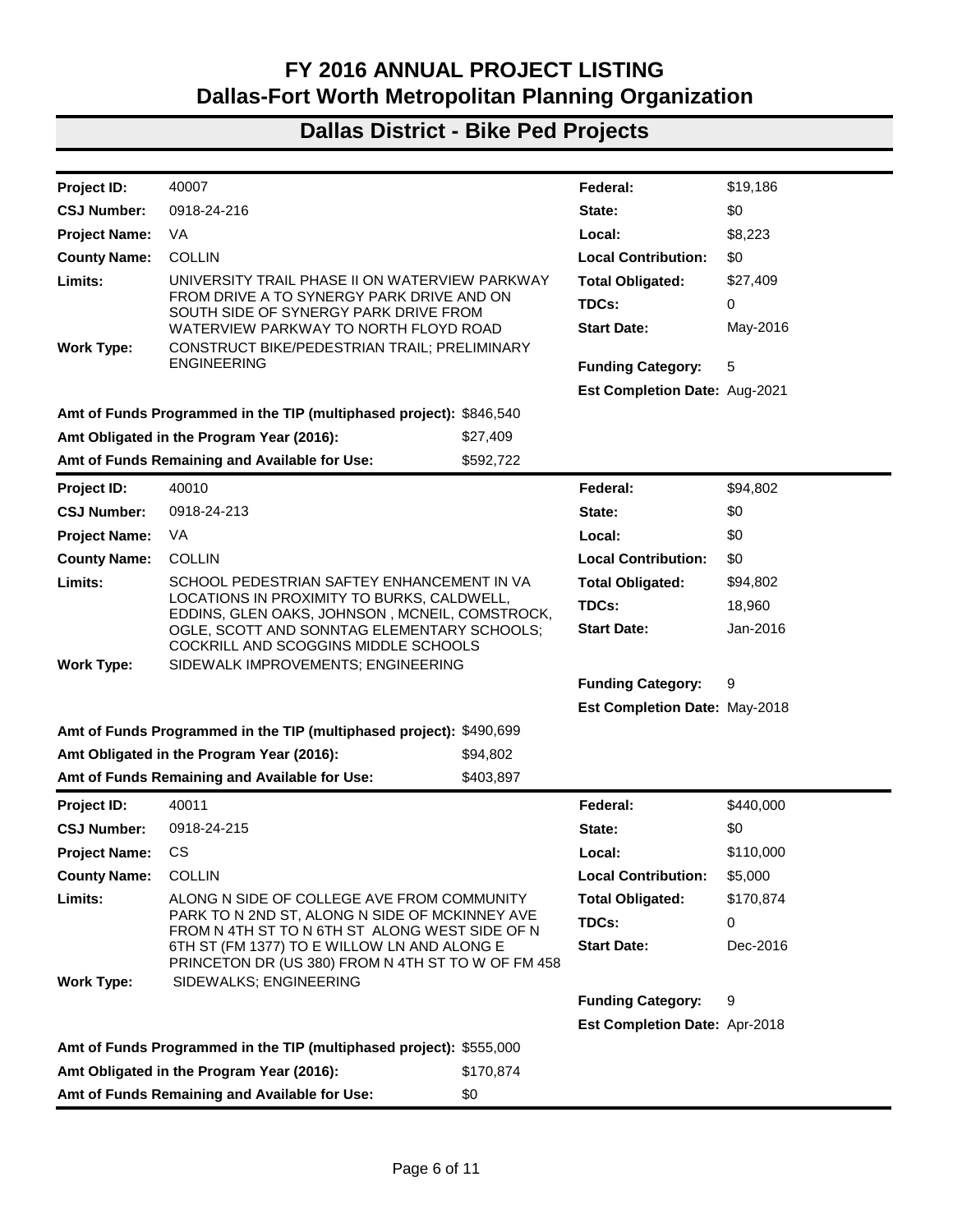| 11954<br>\$365,406<br>Project ID:<br>Federal:<br><b>CSJ Number:</b><br>0918-11-086<br>\$0<br>State:<br>VA<br>\$214,604<br><b>Project Name:</b><br>Local:<br><b>KAUFMAN</b><br><b>Local Contribution:</b><br>\$0<br><b>County Name:</b> |  |
|----------------------------------------------------------------------------------------------------------------------------------------------------------------------------------------------------------------------------------------|--|
|                                                                                                                                                                                                                                        |  |
|                                                                                                                                                                                                                                        |  |
|                                                                                                                                                                                                                                        |  |
|                                                                                                                                                                                                                                        |  |
| Limits:<br>KAUFMAN DOWNTOWN TRANS. IMP. PROJECT:<br>\$580,010<br><b>Total Obligated:</b>                                                                                                                                               |  |
| KAUFMAN DOWNTOWN SQUARE FROM W. GROVE ST.<br>TDCs:<br>0<br>ON THE N., N. JACKSON ON THE WEST, W. MULBERRY                                                                                                                              |  |
| Aug-2016<br><b>Start Date:</b><br>ON THE SOUTH, AND N. WASHINGTON ON THE EAST<br>PEDESTRIAN FACILITIES<br><b>Work Type:</b>                                                                                                            |  |
| <b>Funding Category:</b><br>9                                                                                                                                                                                                          |  |
| Est Completion Date: Sep-2018                                                                                                                                                                                                          |  |
| Amt of Funds Programmed in the TIP (multiphased project): \$620,476                                                                                                                                                                    |  |
| Amt Obligated in the Program Year (2016):<br>\$580,010                                                                                                                                                                                 |  |
| Amt of Funds Remaining and Available for Use:<br>\$0                                                                                                                                                                                   |  |
| \$110,374<br>40001<br>Federal:<br><b>Project ID:</b>                                                                                                                                                                                   |  |
| 0918-24-214<br>\$0<br><b>CSJ Number:</b><br>State:                                                                                                                                                                                     |  |
| <b>Project Name:</b><br>VA<br>Local:<br>\$27,594                                                                                                                                                                                       |  |
| <b>COLLIN</b><br><b>Local Contribution:</b><br><b>County Name:</b><br>\$0                                                                                                                                                              |  |
| Limits:<br>COTTONWOOD CREEK TRAIL EXTENSION FROM THE<br><b>Total Obligated:</b><br>\$137,968                                                                                                                                           |  |
| NORTH SIDE OF CHAPARRAL ROAD TO OAK POINT PARK<br>TDCs:<br>0<br>NEAR EAST PARKER ROAD                                                                                                                                                  |  |
| <b>Start Date:</b><br>Jan-2017<br>APPROX 2 MILE BIKE/PEDESTRIAN TRAIL EXTENSION<br><b>Work Type:</b>                                                                                                                                   |  |
| ALONG COTTONWOOD CREEK; PRELIMINARY<br>9<br><b>Funding Category:</b>                                                                                                                                                                   |  |
| <b>ENGINEERING</b><br>Est Completion Date: Dec-2018                                                                                                                                                                                    |  |
| Amt of Funds Programmed in the TIP (multiphased project): \$2,115,509                                                                                                                                                                  |  |
| Amt Obligated in the Program Year (2016):<br>\$137,968                                                                                                                                                                                 |  |
| Amt of Funds Remaining and Available for Use:<br>\$1,977,541                                                                                                                                                                           |  |
| 40006<br>Project ID:<br>Federal:<br>\$1,950,351                                                                                                                                                                                        |  |
| <b>CSJ Number:</b><br>0918-47-143<br>State:<br>\$0                                                                                                                                                                                     |  |
| <b>Project Name:</b><br>VA<br>Local:<br>\$4,875,588                                                                                                                                                                                    |  |
| <b>DALLAS</b><br><b>Local Contribution:</b><br><b>County Name:</b><br>\$0                                                                                                                                                              |  |
| MILITARY PARKWAY TRAIL FROM SAM HOUSTON TO<br>\$2,437,939<br><b>Total Obligated:</b><br>Limits:                                                                                                                                        |  |
| RODEO CENTER BOULEVARD<br>TDCs:<br>0                                                                                                                                                                                                   |  |
| <b>Start Date:</b><br>Dec-2016<br><b>Work Type:</b><br>CONSTRUCT APPROX 1.6 MILE BIKE/PEDESTRIAN TRAIL;                                                                                                                                |  |
| PRELIMINARY ENGINEERING<br><b>Funding Category:</b><br>9                                                                                                                                                                               |  |
| Est Completion Date: Aug-2018                                                                                                                                                                                                          |  |
| Amt of Funds Programmed in the TIP (multiphased project): \$2,437,939                                                                                                                                                                  |  |
| Amt Obligated in the Program Year (2016):<br>\$2,437,939                                                                                                                                                                               |  |
| Amt of Funds Remaining and Available for Use:<br>\$0                                                                                                                                                                                   |  |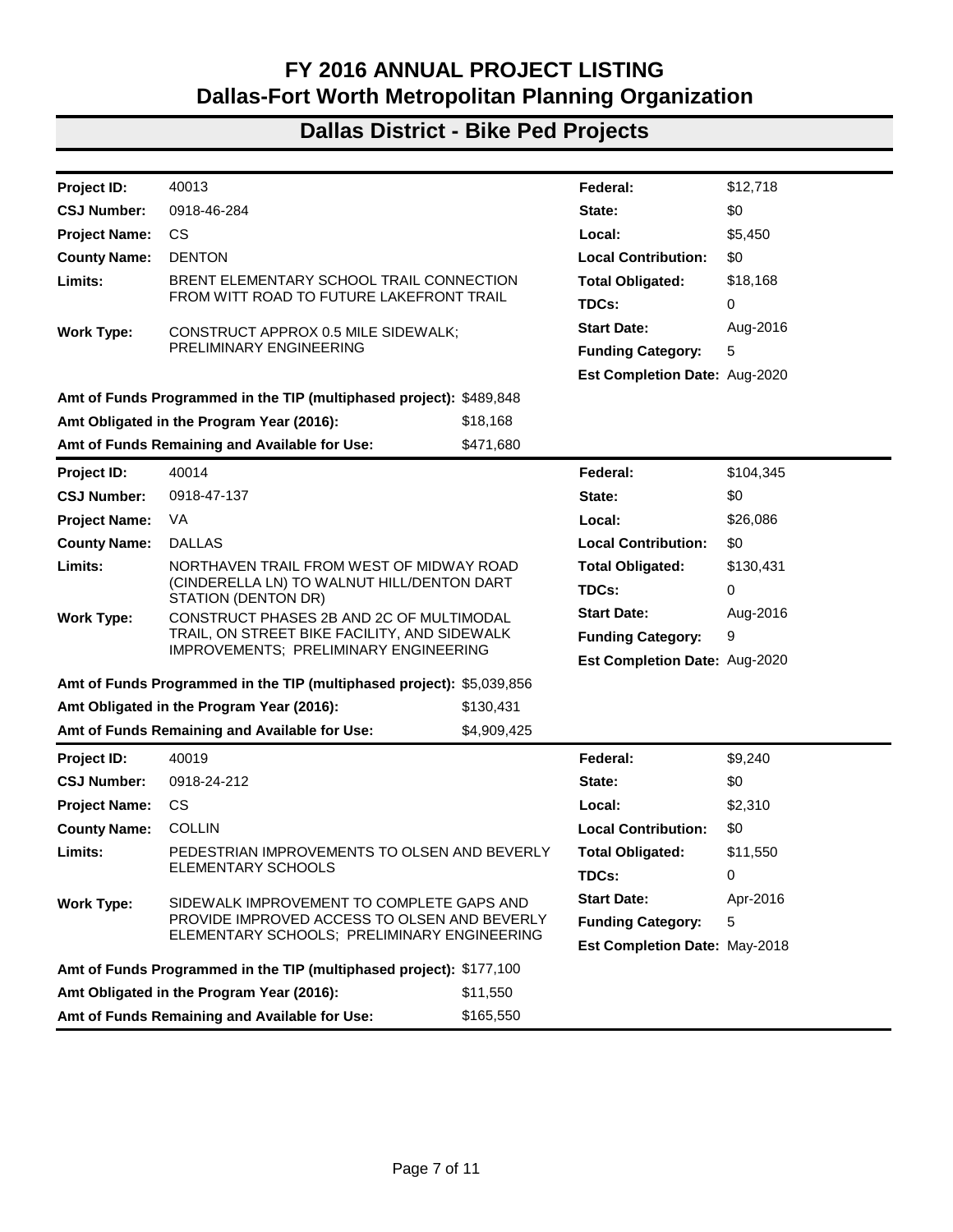| Project ID:          | 40007                                                                                             |           | Federal:                             | \$19,186  |
|----------------------|---------------------------------------------------------------------------------------------------|-----------|--------------------------------------|-----------|
| <b>CSJ Number:</b>   | 0918-24-216                                                                                       |           | State:                               | \$0       |
| <b>Project Name:</b> | VA.                                                                                               |           | Local:                               | \$8,223   |
| <b>County Name:</b>  | <b>COLLIN</b>                                                                                     |           | <b>Local Contribution:</b>           | \$0       |
| Limits:              | UNIVERSITY TRAIL PHASE II ON WATERVIEW PARKWAY                                                    |           | <b>Total Obligated:</b>              | \$27,409  |
|                      | FROM DRIVE A TO SYNERGY PARK DRIVE AND ON<br>SOUTH SIDE OF SYNERGY PARK DRIVE FROM                |           | TDCs:                                | 0         |
|                      | WATERVIEW PARKWAY TO NORTH FLOYD ROAD                                                             |           | <b>Start Date:</b>                   | May-2016  |
| <b>Work Type:</b>    | CONSTRUCT BIKE/PEDESTRIAN TRAIL; PRELIMINARY                                                      |           |                                      |           |
|                      | <b>ENGINEERING</b>                                                                                |           | <b>Funding Category:</b>             | 5         |
|                      |                                                                                                   |           | Est Completion Date: Aug-2021        |           |
|                      | Amt of Funds Programmed in the TIP (multiphased project): \$846,540                               |           |                                      |           |
|                      | Amt Obligated in the Program Year (2016):                                                         | \$27,409  |                                      |           |
|                      | Amt of Funds Remaining and Available for Use:                                                     | \$592,722 |                                      |           |
| Project ID:          | 40010                                                                                             |           | Federal:                             | \$94,802  |
| <b>CSJ Number:</b>   | 0918-24-213                                                                                       |           | State:                               | \$0       |
| <b>Project Name:</b> | VA                                                                                                |           | Local:                               | \$0       |
| <b>County Name:</b>  | <b>COLLIN</b>                                                                                     |           | <b>Local Contribution:</b>           | \$0       |
| Limits:              | SCHOOL PEDESTRIAN SAFTEY ENHANCEMENT IN VA                                                        |           | <b>Total Obligated:</b>              | \$94,802  |
|                      | LOCATIONS IN PROXIMITY TO BURKS, CALDWELL,<br>EDDINS, GLEN OAKS, JOHNSON, MCNEIL, COMSTROCK,      | TDCs:     | 18,960                               |           |
|                      | OGLE, SCOTT AND SONNTAG ELEMENTARY SCHOOLS;<br>COCKRILL AND SCOGGINS MIDDLE SCHOOLS               |           | <b>Start Date:</b>                   | Jan-2016  |
| <b>Work Type:</b>    | SIDEWALK IMPROVEMENTS; ENGINEERING                                                                |           |                                      |           |
|                      |                                                                                                   |           | <b>Funding Category:</b>             | 9         |
|                      |                                                                                                   |           | Est Completion Date: May-2018        |           |
|                      | Amt of Funds Programmed in the TIP (multiphased project): \$490,699                               |           |                                      |           |
|                      | Amt Obligated in the Program Year (2016):                                                         | \$94,802  |                                      |           |
|                      | Amt of Funds Remaining and Available for Use:                                                     | \$403,897 |                                      |           |
| Project ID:          | 40011                                                                                             |           | Federal:                             | \$440,000 |
| <b>CSJ Number:</b>   | 0918-24-215                                                                                       |           | State:                               | \$0       |
| <b>Project Name:</b> | CS                                                                                                |           | Local:                               | \$110,000 |
| <b>County Name:</b>  | <b>COLLIN</b>                                                                                     |           | <b>Local Contribution:</b>           | \$5,000   |
| Limits:              | ALONG N SIDE OF COLLEGE AVE FROM COMMUNITY                                                        |           | <b>Total Obligated:</b>              | \$170,874 |
|                      | PARK TO N 2ND ST, ALONG N SIDE OF MCKINNEY AVE<br>FROM N 4TH ST TO N 6TH ST ALONG WEST SIDE OF N  |           | TDCs:                                | 0         |
|                      | 6TH ST (FM 1377) TO E WILLOW LN AND ALONG E<br>PRINCETON DR (US 380) FROM N 4TH ST TO W OF FM 458 |           | <b>Start Date:</b>                   | Dec-2016  |
| <b>Work Type:</b>    | SIDEWALKS; ENGINEERING                                                                            |           | <b>Funding Category:</b>             | 9         |
|                      |                                                                                                   |           |                                      |           |
|                      |                                                                                                   |           | <b>Est Completion Date: Apr-2018</b> |           |
|                      | Amt of Funds Programmed in the TIP (multiphased project): \$555,000                               | \$170,874 |                                      |           |
|                      | Amt Obligated in the Program Year (2016):                                                         | \$0       |                                      |           |
|                      | Amt of Funds Remaining and Available for Use:                                                     |           |                                      |           |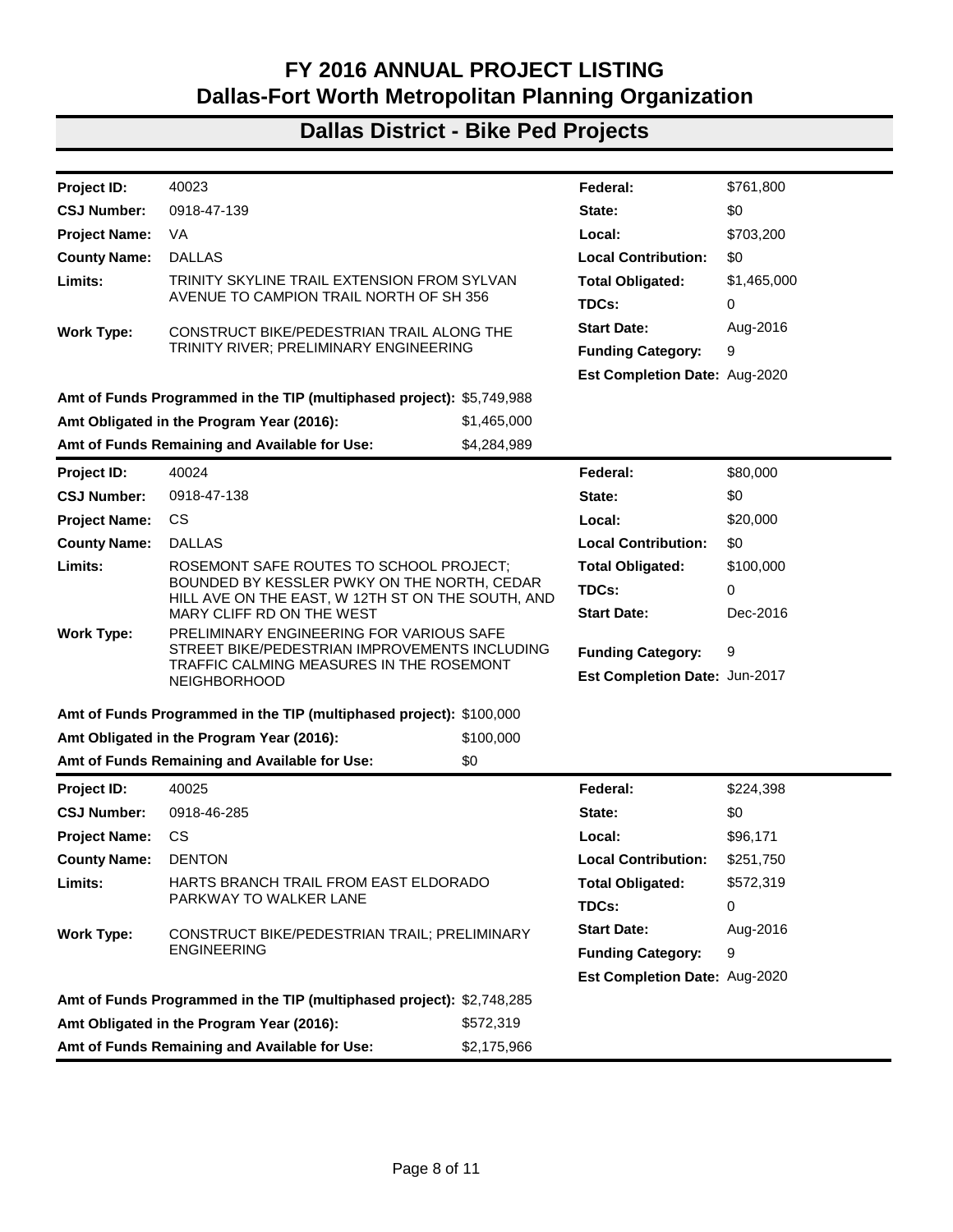| Project ID:          | 40013                                                                                                         |             | Federal:                      | \$12,718  |
|----------------------|---------------------------------------------------------------------------------------------------------------|-------------|-------------------------------|-----------|
| <b>CSJ Number:</b>   | 0918-46-284                                                                                                   |             | State:                        | \$0       |
| <b>Project Name:</b> | CS.                                                                                                           |             | Local:                        | \$5,450   |
| <b>County Name:</b>  | <b>DENTON</b>                                                                                                 |             | <b>Local Contribution:</b>    | \$0       |
| Limits:              | BRENT ELEMENTARY SCHOOL TRAIL CONNECTION                                                                      |             | <b>Total Obligated:</b>       | \$18,168  |
|                      | FROM WITT ROAD TO FUTURE LAKEFRONT TRAIL                                                                      |             | TDCs:                         | 0         |
| <b>Work Type:</b>    | CONSTRUCT APPROX 0.5 MILE SIDEWALK;                                                                           |             | <b>Start Date:</b>            | Aug-2016  |
|                      | PRELIMINARY ENGINEERING                                                                                       |             | <b>Funding Category:</b>      | 5         |
|                      |                                                                                                               |             | Est Completion Date: Aug-2020 |           |
|                      | Amt of Funds Programmed in the TIP (multiphased project): \$489,848                                           |             |                               |           |
|                      | Amt Obligated in the Program Year (2016):                                                                     | \$18,168    |                               |           |
|                      | Amt of Funds Remaining and Available for Use:                                                                 | \$471,680   |                               |           |
| Project ID:          | 40014                                                                                                         |             | Federal:                      | \$104,345 |
| <b>CSJ Number:</b>   | 0918-47-137                                                                                                   |             | State:                        | \$0       |
| <b>Project Name:</b> | VA                                                                                                            |             | Local:                        | \$26,086  |
| <b>County Name:</b>  | <b>DALLAS</b>                                                                                                 |             | <b>Local Contribution:</b>    | \$0       |
| Limits:              | NORTHAVEN TRAIL FROM WEST OF MIDWAY ROAD<br>(CINDERELLA LN) TO WALNUT HILL/DENTON DART<br>STATION (DENTON DR) |             | <b>Total Obligated:</b>       | \$130,431 |
|                      |                                                                                                               |             | TDCs:                         | 0         |
| <b>Work Type:</b>    | CONSTRUCT PHASES 2B AND 2C OF MULTIMODAL<br>TRAIL, ON STREET BIKE FACILITY, AND SIDEWALK                      |             | <b>Start Date:</b>            | Aug-2016  |
|                      |                                                                                                               |             | <b>Funding Category:</b>      | 9         |
|                      | IMPROVEMENTS; PRELIMINARY ENGINEERING                                                                         |             | Est Completion Date: Aug-2020 |           |
|                      | Amt of Funds Programmed in the TIP (multiphased project): \$5,039,856                                         |             |                               |           |
|                      | Amt Obligated in the Program Year (2016):                                                                     | \$130,431   |                               |           |
|                      | Amt of Funds Remaining and Available for Use:                                                                 | \$4,909,425 |                               |           |
| <b>Project ID:</b>   | 40019                                                                                                         |             | Federal:                      | \$9,240   |
| <b>CSJ Number:</b>   | 0918-24-212                                                                                                   |             | State:                        | \$0       |
| <b>Project Name:</b> | CS.                                                                                                           |             | Local:                        | \$2,310   |
| <b>County Name:</b>  | <b>COLLIN</b>                                                                                                 |             | <b>Local Contribution:</b>    | \$0       |
| Limits:              | PEDESTRIAN IMPROVEMENTS TO OLSEN AND BEVERLY                                                                  |             | <b>Total Obligated:</b>       | \$11,550  |
|                      | ELEMENTARY SCHOOLS                                                                                            |             | TDCs:                         | 0         |
| <b>Work Type:</b>    | SIDEWALK IMPROVEMENT TO COMPLETE GAPS AND                                                                     |             | <b>Start Date:</b>            | Apr-2016  |
|                      | PROVIDE IMPROVED ACCESS TO OLSEN AND BEVERLY                                                                  |             | <b>Funding Category:</b>      | 5         |
|                      | ELEMENTARY SCHOOLS; PRELIMINARY ENGINEERING                                                                   |             | Est Completion Date: May-2018 |           |
|                      | Amt of Funds Programmed in the TIP (multiphased project): \$177,100                                           |             |                               |           |
|                      | Amt Obligated in the Program Year (2016):                                                                     | \$11,550    |                               |           |
|                      | Amt of Funds Remaining and Available for Use:                                                                 | \$165,550   |                               |           |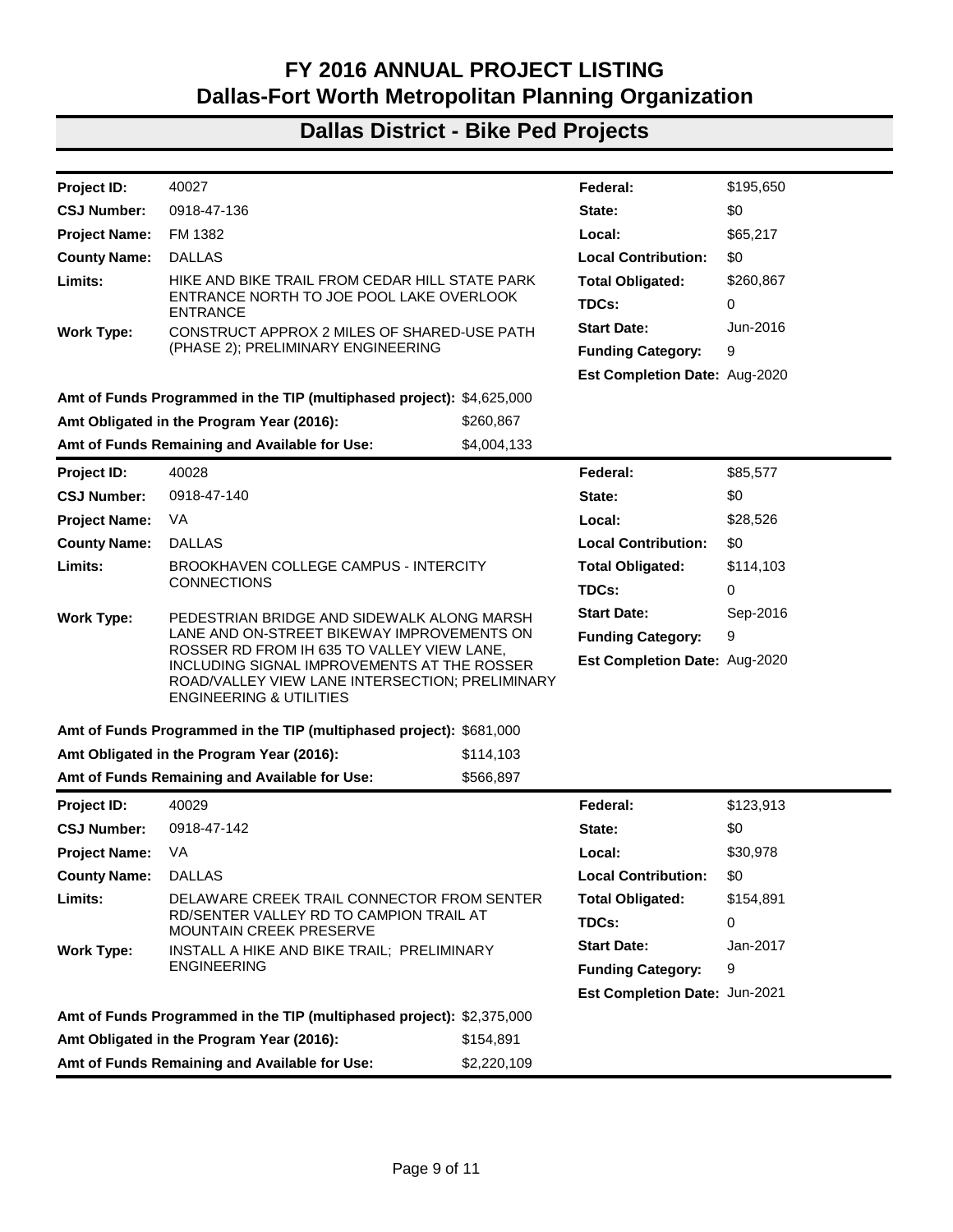| Project ID:                                                  | 40023                                                                                                                                       |             | Federal:                             | \$761,800   |
|--------------------------------------------------------------|---------------------------------------------------------------------------------------------------------------------------------------------|-------------|--------------------------------------|-------------|
| <b>CSJ Number:</b>                                           | 0918-47-139                                                                                                                                 |             | State:                               | \$0         |
| <b>Project Name:</b>                                         | VA                                                                                                                                          |             | Local:                               | \$703,200   |
| <b>County Name:</b>                                          | <b>DALLAS</b>                                                                                                                               |             | <b>Local Contribution:</b>           | \$0         |
| Limits:                                                      | TRINITY SKYLINE TRAIL EXTENSION FROM SYLVAN                                                                                                 |             | <b>Total Obligated:</b>              | \$1,465,000 |
|                                                              | AVENUE TO CAMPION TRAIL NORTH OF SH 356                                                                                                     |             | TDCs:                                | 0           |
| <b>Work Type:</b>                                            | CONSTRUCT BIKE/PEDESTRIAN TRAIL ALONG THE                                                                                                   |             | <b>Start Date:</b>                   | Aug-2016    |
|                                                              | TRINITY RIVER; PRELIMINARY ENGINEERING                                                                                                      |             | <b>Funding Category:</b>             | 9           |
|                                                              |                                                                                                                                             |             | Est Completion Date: Aug-2020        |             |
|                                                              | Amt of Funds Programmed in the TIP (multiphased project): \$5,749,988                                                                       |             |                                      |             |
|                                                              | Amt Obligated in the Program Year (2016):                                                                                                   | \$1,465,000 |                                      |             |
|                                                              | Amt of Funds Remaining and Available for Use:                                                                                               | \$4,284,989 |                                      |             |
| Project ID:                                                  | 40024                                                                                                                                       |             | Federal:                             | \$80,000    |
| <b>CSJ Number:</b>                                           | 0918-47-138                                                                                                                                 |             | State:                               | \$0         |
| <b>Project Name:</b>                                         | CS.                                                                                                                                         |             | Local:                               | \$20,000    |
| <b>County Name:</b>                                          | <b>DALLAS</b>                                                                                                                               |             | <b>Local Contribution:</b>           | \$0         |
| Limits:                                                      | ROSEMONT SAFE ROUTES TO SCHOOL PROJECT;<br>BOUNDED BY KESSLER PWKY ON THE NORTH, CEDAR<br>HILL AVE ON THE EAST, W 12TH ST ON THE SOUTH, AND |             | <b>Total Obligated:</b>              | \$100,000   |
|                                                              |                                                                                                                                             |             | TDCs:                                | 0           |
|                                                              | MARY CLIFF RD ON THE WEST                                                                                                                   |             | <b>Start Date:</b>                   | Dec-2016    |
| <b>Work Type:</b>                                            | PRELIMINARY ENGINEERING FOR VARIOUS SAFE<br>STREET BIKE/PEDESTRIAN IMPROVEMENTS INCLUDING<br>TRAFFIC CALMING MEASURES IN THE ROSEMONT       |             |                                      |             |
|                                                              |                                                                                                                                             |             | <b>Funding Category:</b>             | 9           |
|                                                              | <b>NEIGHBORHOOD</b>                                                                                                                         |             | Est Completion Date: Jun-2017        |             |
|                                                              | Amt of Funds Programmed in the TIP (multiphased project): \$100,000                                                                         |             |                                      |             |
|                                                              | Amt Obligated in the Program Year (2016):                                                                                                   | \$100,000   |                                      |             |
|                                                              | Amt of Funds Remaining and Available for Use:                                                                                               | \$0         |                                      |             |
| Project ID:                                                  | 40025                                                                                                                                       |             | Federal:                             | \$224,398   |
| <b>CSJ Number:</b>                                           | 0918-46-285                                                                                                                                 |             | State:                               | \$0         |
| <b>Project Name:</b>                                         | <b>CS</b>                                                                                                                                   |             | Local:                               | \$96,171    |
| <b>County Name:</b>                                          | <b>DENTON</b>                                                                                                                               |             | <b>Local Contribution:</b>           | \$251,750   |
| Limits:                                                      | HARTS BRANCH TRAIL FROM EAST ELDORADO                                                                                                       |             | <b>Total Obligated:</b>              | \$572,319   |
|                                                              | PARKWAY TO WALKER LANE                                                                                                                      |             | TDCs:                                | 0           |
| <b>Work Type:</b>                                            | CONSTRUCT BIKE/PEDESTRIAN TRAIL; PRELIMINARY                                                                                                |             | <b>Start Date:</b>                   | Aug-2016    |
|                                                              | <b>ENGINEERING</b>                                                                                                                          |             | <b>Funding Category:</b>             | 9           |
|                                                              |                                                                                                                                             |             | <b>Est Completion Date: Aug-2020</b> |             |
|                                                              | Amt of Funds Programmed in the TIP (multiphased project): \$2,748,285                                                                       |             |                                      |             |
| Amt Obligated in the Program Year (2016):                    |                                                                                                                                             | \$572,319   |                                      |             |
| Amt of Funds Remaining and Available for Use:<br>\$2,175,966 |                                                                                                                                             |             |                                      |             |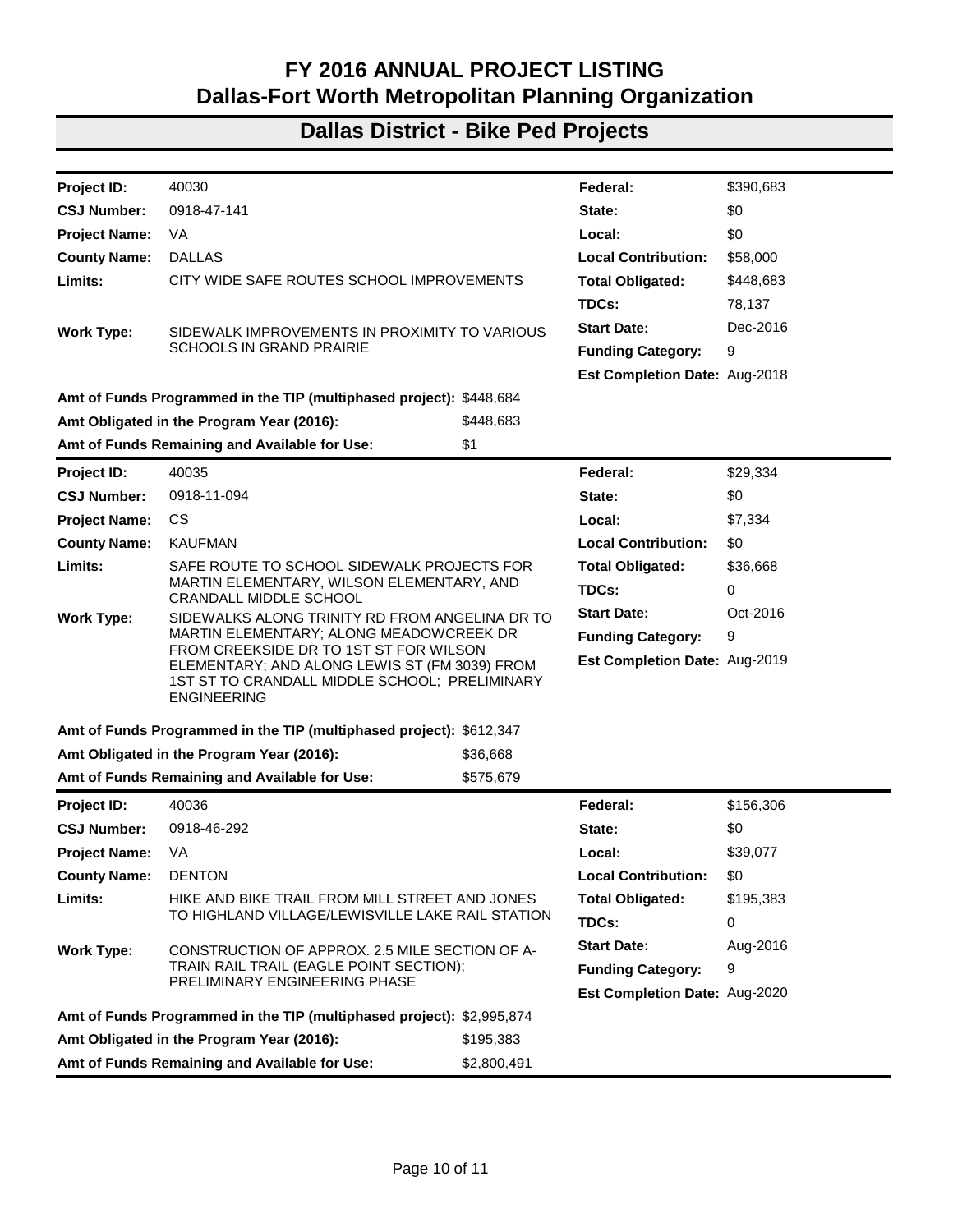| Project ID:                                                  | 40027                                                                                                                                                                              |             | Federal:                      | \$195,650 |
|--------------------------------------------------------------|------------------------------------------------------------------------------------------------------------------------------------------------------------------------------------|-------------|-------------------------------|-----------|
| <b>CSJ Number:</b>                                           | 0918-47-136                                                                                                                                                                        |             | State:                        | \$0       |
| <b>Project Name:</b>                                         | FM 1382                                                                                                                                                                            |             | Local:                        | \$65,217  |
| <b>County Name:</b>                                          | <b>DALLAS</b>                                                                                                                                                                      |             | <b>Local Contribution:</b>    | \$0       |
| Limits:                                                      | HIKE AND BIKE TRAIL FROM CEDAR HILL STATE PARK                                                                                                                                     |             | <b>Total Obligated:</b>       | \$260,867 |
|                                                              | ENTRANCE NORTH TO JOE POOL LAKE OVERLOOK<br><b>ENTRANCE</b>                                                                                                                        |             | TDCs:                         | 0         |
| <b>Work Type:</b>                                            | CONSTRUCT APPROX 2 MILES OF SHARED-USE PATH                                                                                                                                        |             | <b>Start Date:</b>            | Jun-2016  |
|                                                              | (PHASE 2); PRELIMINARY ENGINEERING                                                                                                                                                 |             | <b>Funding Category:</b>      | 9         |
|                                                              |                                                                                                                                                                                    |             | Est Completion Date: Aug-2020 |           |
|                                                              | Amt of Funds Programmed in the TIP (multiphased project): \$4,625,000                                                                                                              |             |                               |           |
|                                                              | Amt Obligated in the Program Year (2016):                                                                                                                                          | \$260,867   |                               |           |
|                                                              | Amt of Funds Remaining and Available for Use:                                                                                                                                      | \$4,004,133 |                               |           |
| Project ID:                                                  | 40028                                                                                                                                                                              |             | Federal:                      | \$85,577  |
| <b>CSJ Number:</b>                                           | 0918-47-140                                                                                                                                                                        |             | State:                        | \$0       |
| <b>Project Name:</b>                                         | VA                                                                                                                                                                                 |             | Local:                        | \$28,526  |
| <b>County Name:</b>                                          | <b>DALLAS</b>                                                                                                                                                                      |             | <b>Local Contribution:</b>    | \$0       |
| Limits:                                                      | <b>BROOKHAVEN COLLEGE CAMPUS - INTERCITY</b><br><b>CONNECTIONS</b>                                                                                                                 |             | <b>Total Obligated:</b>       | \$114,103 |
|                                                              |                                                                                                                                                                                    |             | TDCs:                         | 0         |
| <b>Work Type:</b>                                            | PEDESTRIAN BRIDGE AND SIDEWALK ALONG MARSH                                                                                                                                         |             | <b>Start Date:</b>            | Sep-2016  |
|                                                              | LANE AND ON-STREET BIKEWAY IMPROVEMENTS ON                                                                                                                                         |             | <b>Funding Category:</b>      | 9         |
|                                                              | ROSSER RD FROM IH 635 TO VALLEY VIEW LANE,<br>INCLUDING SIGNAL IMPROVEMENTS AT THE ROSSER<br>ROAD/VALLEY VIEW LANE INTERSECTION; PRELIMINARY<br><b>ENGINEERING &amp; UTILITIES</b> |             | Est Completion Date: Aug-2020 |           |
|                                                              | Amt of Funds Programmed in the TIP (multiphased project): \$681,000                                                                                                                |             |                               |           |
|                                                              | Amt Obligated in the Program Year (2016):                                                                                                                                          | \$114,103   |                               |           |
|                                                              | Amt of Funds Remaining and Available for Use:                                                                                                                                      | \$566,897   |                               |           |
| Project ID:                                                  | 40029                                                                                                                                                                              |             | Federal:                      | \$123,913 |
| <b>CSJ Number:</b>                                           | 0918-47-142                                                                                                                                                                        |             | State:                        | \$0       |
| <b>Project Name:</b>                                         | VA                                                                                                                                                                                 |             | Local:                        | \$30,978  |
| <b>County Name:</b>                                          | <b>DALLAS</b>                                                                                                                                                                      |             | <b>Local Contribution:</b>    | \$0       |
| Limits:                                                      | DELAWARE CREEK TRAIL CONNECTOR FROM SENTER                                                                                                                                         |             | <b>Total Obligated:</b>       | \$154,891 |
|                                                              | RD/SENTER VALLEY RD TO CAMPION TRAIL AT<br><b>MOUNTAIN CREEK PRESERVE</b>                                                                                                          |             | TDCs:                         | 0         |
| <b>Work Type:</b>                                            | INSTALL A HIKE AND BIKE TRAIL; PRELIMINARY                                                                                                                                         |             | <b>Start Date:</b>            | Jan-2017  |
|                                                              | <b>ENGINEERING</b>                                                                                                                                                                 |             | <b>Funding Category:</b>      | 9         |
|                                                              |                                                                                                                                                                                    |             | Est Completion Date: Jun-2021 |           |
|                                                              | Amt of Funds Programmed in the TIP (multiphased project): \$2,375,000                                                                                                              |             |                               |           |
|                                                              | Amt Obligated in the Program Year (2016):<br>\$154,891                                                                                                                             |             |                               |           |
| Amt of Funds Remaining and Available for Use:<br>\$2,220,109 |                                                                                                                                                                                    |             |                               |           |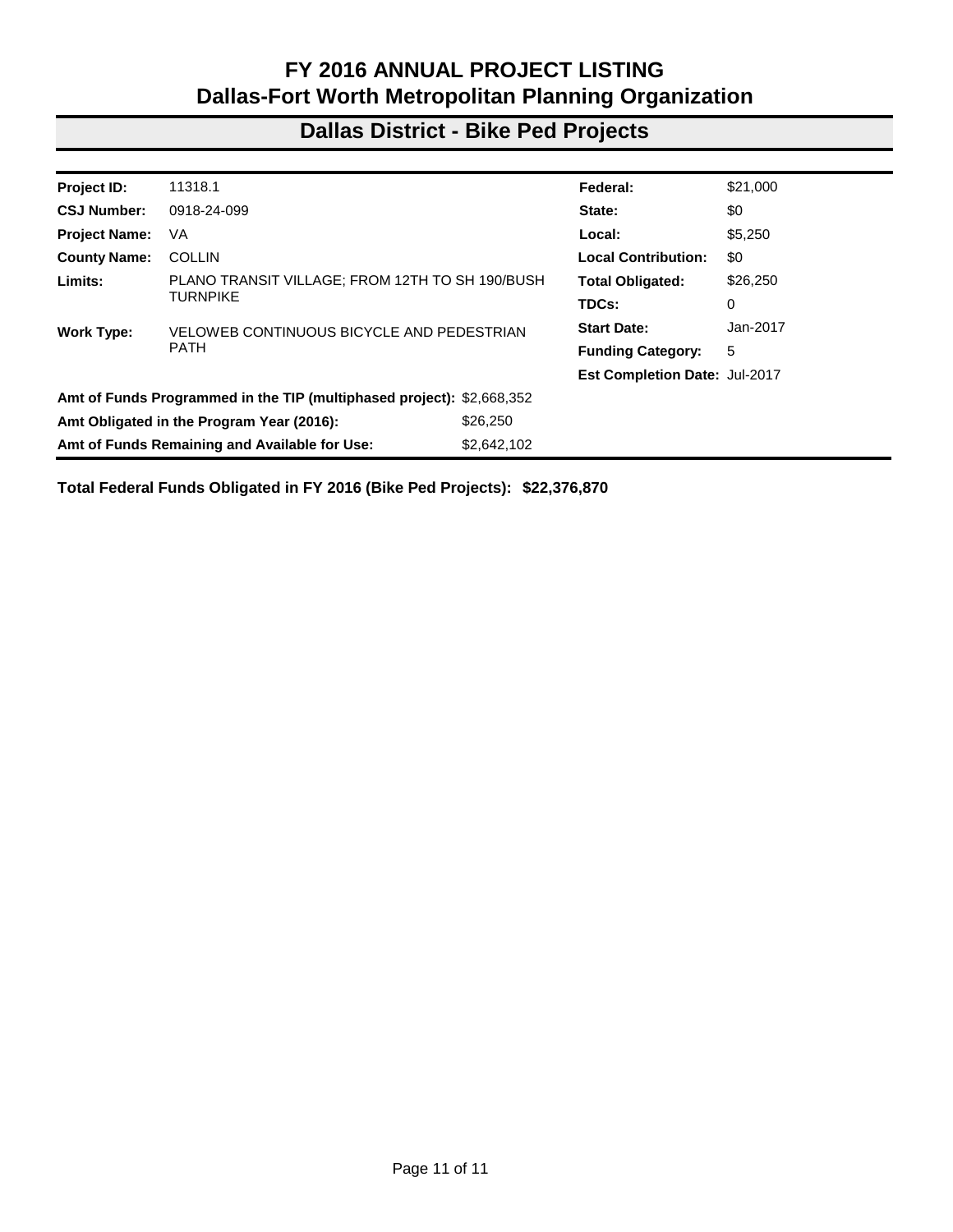| Project ID:                                            | 40030                                                                                                                                                          |             | Federal:                      | \$390,683 |
|--------------------------------------------------------|----------------------------------------------------------------------------------------------------------------------------------------------------------------|-------------|-------------------------------|-----------|
| <b>CSJ Number:</b>                                     | 0918-47-141                                                                                                                                                    |             | State:                        | \$0       |
| <b>Project Name:</b>                                   | VA                                                                                                                                                             |             | Local:                        | \$0       |
| <b>County Name:</b>                                    | <b>DALLAS</b>                                                                                                                                                  |             | <b>Local Contribution:</b>    | \$58,000  |
| Limits:                                                | CITY WIDE SAFE ROUTES SCHOOL IMPROVEMENTS                                                                                                                      |             | <b>Total Obligated:</b>       | \$448,683 |
|                                                        |                                                                                                                                                                |             | TDCs:                         | 78,137    |
| <b>Work Type:</b>                                      | SIDEWALK IMPROVEMENTS IN PROXIMITY TO VARIOUS                                                                                                                  |             | <b>Start Date:</b>            | Dec-2016  |
|                                                        | <b>SCHOOLS IN GRAND PRAIRIE</b>                                                                                                                                |             | <b>Funding Category:</b>      | 9         |
|                                                        |                                                                                                                                                                |             | Est Completion Date: Aug-2018 |           |
|                                                        | Amt of Funds Programmed in the TIP (multiphased project): \$448,684                                                                                            |             |                               |           |
|                                                        | Amt Obligated in the Program Year (2016):                                                                                                                      | \$448,683   |                               |           |
|                                                        | Amt of Funds Remaining and Available for Use:                                                                                                                  | \$1         |                               |           |
| Project ID:                                            | 40035                                                                                                                                                          |             | Federal:                      | \$29,334  |
| <b>CSJ Number:</b>                                     | 0918-11-094                                                                                                                                                    |             | State:                        | \$0       |
| <b>Project Name:</b>                                   | <b>CS</b>                                                                                                                                                      |             | Local:                        | \$7,334   |
| <b>County Name:</b>                                    | <b>KAUFMAN</b>                                                                                                                                                 |             | <b>Local Contribution:</b>    | \$0       |
| Limits:                                                | SAFE ROUTE TO SCHOOL SIDEWALK PROJECTS FOR                                                                                                                     |             | <b>Total Obligated:</b>       | \$36,668  |
|                                                        | MARTIN ELEMENTARY, WILSON ELEMENTARY, AND<br>CRANDALL MIDDLE SCHOOL                                                                                            |             | TDCs:                         | 0         |
| <b>Work Type:</b>                                      | SIDEWALKS ALONG TRINITY RD FROM ANGELINA DR TO                                                                                                                 |             | <b>Start Date:</b>            | Oct-2016  |
|                                                        | MARTIN ELEMENTARY; ALONG MEADOWCREEK DR                                                                                                                        |             | <b>Funding Category:</b>      | 9         |
|                                                        | FROM CREEKSIDE DR TO 1ST ST FOR WILSON<br>ELEMENTARY; AND ALONG LEWIS ST (FM 3039) FROM<br>1ST ST TO CRANDALL MIDDLE SCHOOL; PRELIMINARY<br><b>ENGINEERING</b> |             | Est Completion Date: Aug-2019 |           |
|                                                        | Amt of Funds Programmed in the TIP (multiphased project): \$612,347                                                                                            |             |                               |           |
|                                                        | Amt Obligated in the Program Year (2016):                                                                                                                      | \$36,668    |                               |           |
|                                                        | Amt of Funds Remaining and Available for Use:                                                                                                                  | \$575,679   |                               |           |
| Project ID:                                            | 40036                                                                                                                                                          |             | Federal:                      | \$156,306 |
| <b>CSJ Number:</b>                                     | 0918-46-292                                                                                                                                                    |             | State:                        | \$0       |
| <b>Project Name:</b>                                   | VA                                                                                                                                                             |             | Local:                        | \$39,077  |
| <b>County Name:</b>                                    | <b>DENTON</b>                                                                                                                                                  |             | <b>Local Contribution:</b>    | \$0       |
| Limits:                                                | HIKE AND BIKE TRAIL FROM MILL STREET AND JONES                                                                                                                 |             | <b>Total Obligated:</b>       | \$195,383 |
|                                                        | TO HIGHLAND VILLAGE/LEWISVILLE LAKE RAIL STATION                                                                                                               |             | TDCs:                         | 0         |
| <b>Work Type:</b>                                      | CONSTRUCTION OF APPROX. 2.5 MILE SECTION OF A-                                                                                                                 |             | <b>Start Date:</b>            | Aug-2016  |
|                                                        | TRAIN RAIL TRAIL (EAGLE POINT SECTION);<br>PRELIMINARY ENGINEERING PHASE                                                                                       |             | <b>Funding Category:</b>      | 9         |
|                                                        |                                                                                                                                                                |             | Est Completion Date: Aug-2020 |           |
|                                                        | Amt of Funds Programmed in the TIP (multiphased project): \$2,995,874                                                                                          |             |                               |           |
| \$195,383<br>Amt Obligated in the Program Year (2016): |                                                                                                                                                                |             |                               |           |
|                                                        | Amt of Funds Remaining and Available for Use:                                                                                                                  | \$2,800,491 |                               |           |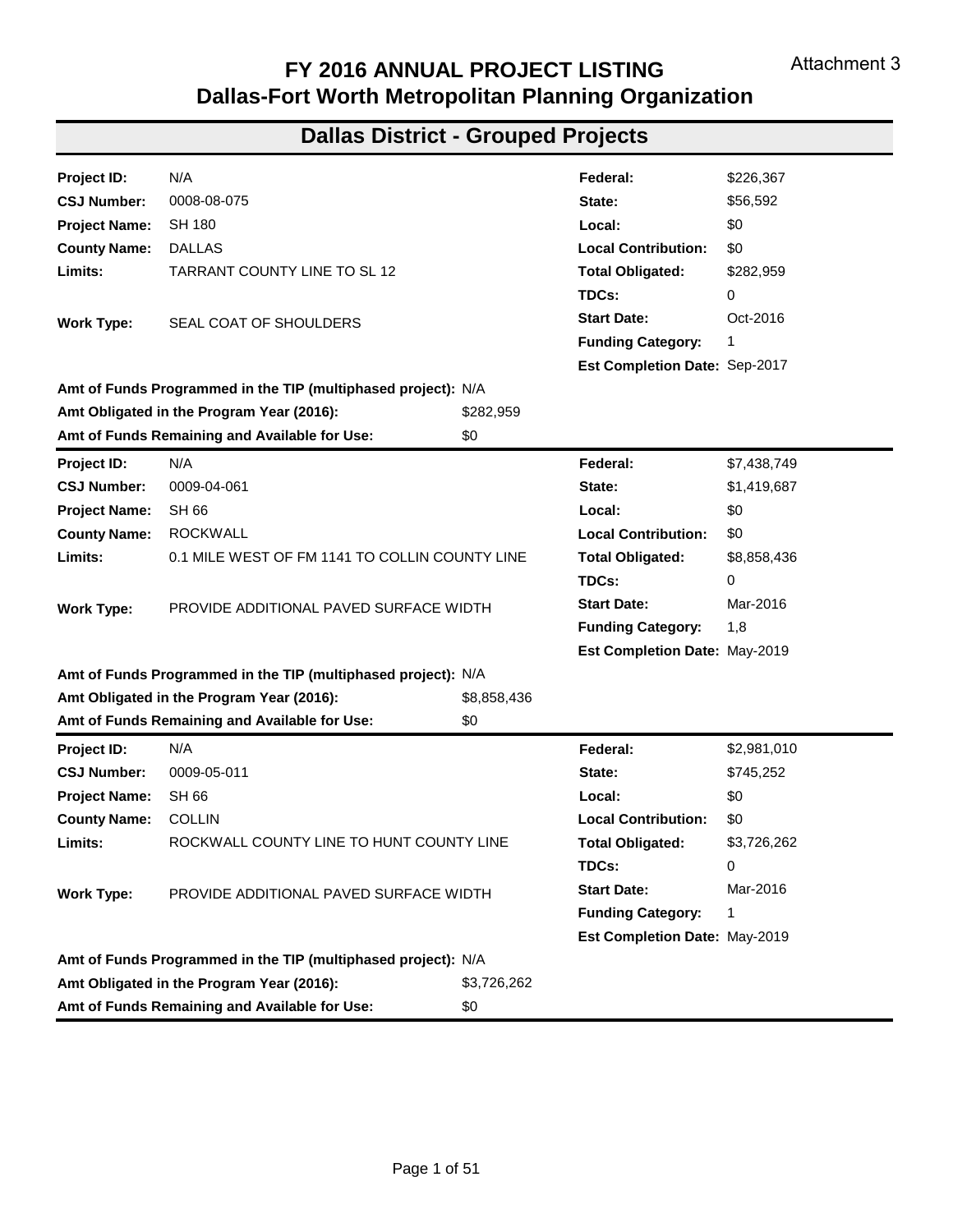#### **Dallas District - Bike Ped Projects**

| <b>Project ID:</b>                                           | 11318.1                                                               |  | Federal:                      | \$21,000 |
|--------------------------------------------------------------|-----------------------------------------------------------------------|--|-------------------------------|----------|
| <b>CSJ Number:</b>                                           | 0918-24-099                                                           |  | State:                        | \$0      |
| <b>Project Name:</b>                                         | VA                                                                    |  | Local:                        | \$5,250  |
| <b>County Name:</b>                                          | <b>COLLIN</b>                                                         |  | <b>Local Contribution:</b>    | \$0      |
| PLANO TRANSIT VILLAGE; FROM 12TH TO SH 190/BUSH<br>Limits:   |                                                                       |  | <b>Total Obligated:</b>       | \$26,250 |
|                                                              | TURNPIKE                                                              |  | TDCs:                         | 0        |
| <b>Work Type:</b>                                            | VELOWEB CONTINUOUS BICYCLE AND PEDESTRIAN<br><b>PATH</b>              |  | <b>Start Date:</b>            | Jan-2017 |
|                                                              |                                                                       |  | <b>Funding Category:</b>      | 5        |
|                                                              |                                                                       |  | Est Completion Date: Jul-2017 |          |
|                                                              | Amt of Funds Programmed in the TIP (multiphased project): \$2,668,352 |  |                               |          |
| \$26,250<br>Amt Obligated in the Program Year (2016):        |                                                                       |  |                               |          |
| \$2,642,102<br>Amt of Funds Remaining and Available for Use: |                                                                       |  |                               |          |

**Total Federal Funds Obligated in FY 2016 (Bike Ped Projects): \$22,376,870**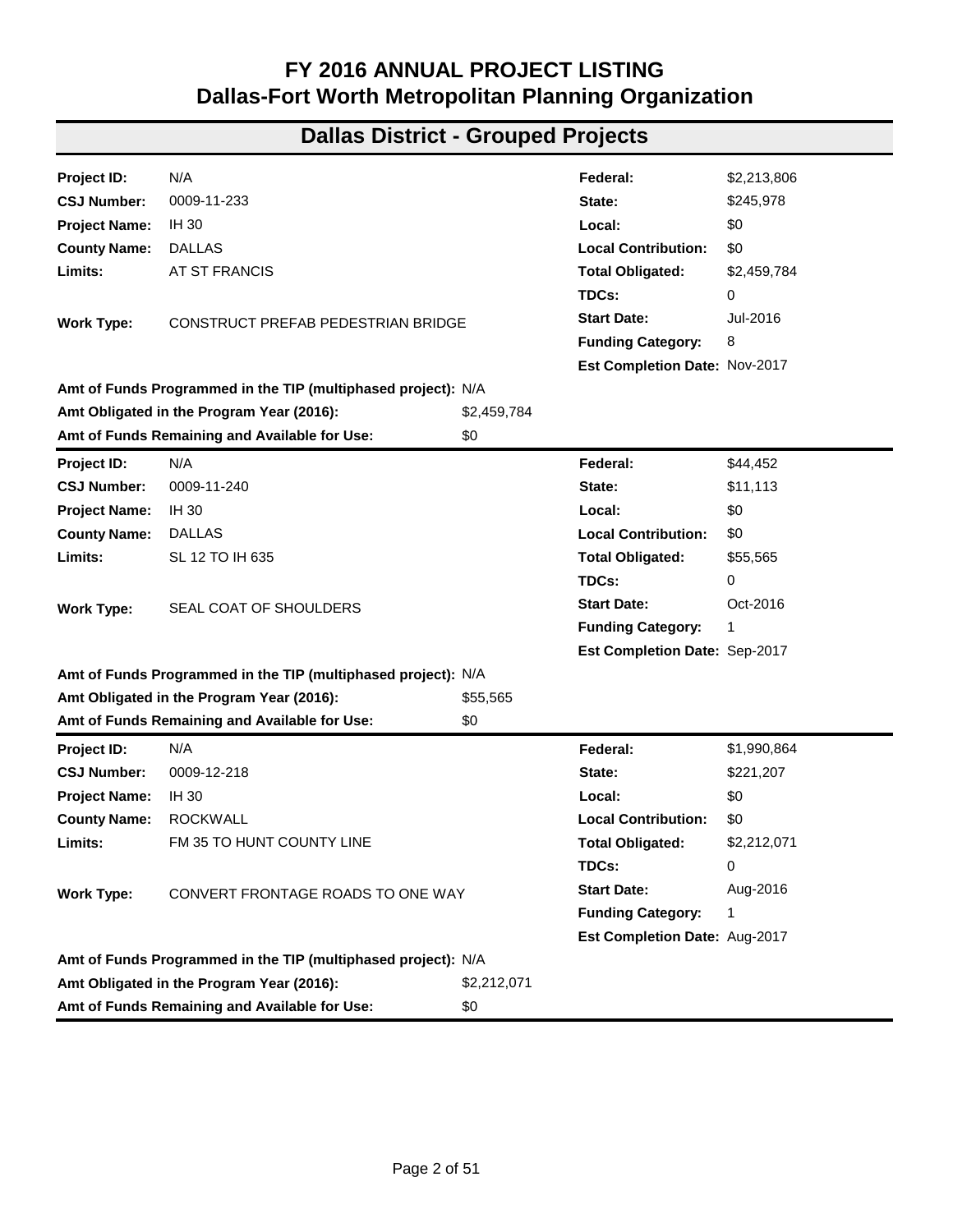| Project ID:          | N/A                                                           |             | Federal:                      | \$226,367   |
|----------------------|---------------------------------------------------------------|-------------|-------------------------------|-------------|
| <b>CSJ Number:</b>   | 0008-08-075                                                   |             | State:                        | \$56,592    |
| <b>Project Name:</b> | <b>SH 180</b>                                                 |             | Local:                        | \$0         |
| <b>County Name:</b>  | <b>DALLAS</b>                                                 |             | <b>Local Contribution:</b>    | \$0         |
| Limits:              | TARRANT COUNTY LINE TO SL 12                                  |             | <b>Total Obligated:</b>       | \$282,959   |
|                      |                                                               |             | TDCs:                         | 0           |
| <b>Work Type:</b>    | SEAL COAT OF SHOULDERS                                        |             | <b>Start Date:</b>            | Oct-2016    |
|                      |                                                               |             | <b>Funding Category:</b>      | 1           |
|                      |                                                               |             | Est Completion Date: Sep-2017 |             |
|                      | Amt of Funds Programmed in the TIP (multiphased project): N/A |             |                               |             |
|                      | Amt Obligated in the Program Year (2016):                     | \$282,959   |                               |             |
|                      | Amt of Funds Remaining and Available for Use:                 | \$0         |                               |             |
| Project ID:          | N/A                                                           |             | Federal:                      | \$7,438,749 |
| <b>CSJ Number:</b>   | 0009-04-061                                                   |             | State:                        | \$1,419,687 |
| <b>Project Name:</b> | <b>SH 66</b>                                                  |             | Local:                        | \$0         |
| <b>County Name:</b>  | <b>ROCKWALL</b>                                               |             | <b>Local Contribution:</b>    | \$0         |
| Limits:              | 0.1 MILE WEST OF FM 1141 TO COLLIN COUNTY LINE                |             | <b>Total Obligated:</b>       | \$8,858,436 |
|                      |                                                               |             | TDCs:                         | 0           |
| <b>Work Type:</b>    | PROVIDE ADDITIONAL PAVED SURFACE WIDTH                        |             | <b>Start Date:</b>            | Mar-2016    |
|                      |                                                               |             | <b>Funding Category:</b>      | 1,8         |
|                      |                                                               |             | Est Completion Date: May-2019 |             |
|                      | Amt of Funds Programmed in the TIP (multiphased project): N/A |             |                               |             |
|                      | Amt Obligated in the Program Year (2016):                     | \$8,858,436 |                               |             |
|                      | Amt of Funds Remaining and Available for Use:                 | \$0         |                               |             |
| <b>Project ID:</b>   | N/A                                                           |             | Federal:                      | \$2,981,010 |
| <b>CSJ Number:</b>   | 0009-05-011                                                   |             | State:                        | \$745,252   |
| <b>Project Name:</b> | SH 66                                                         |             | Local:                        | \$0         |
| <b>County Name:</b>  | <b>COLLIN</b>                                                 |             | <b>Local Contribution:</b>    | \$0         |
| Limits:              | ROCKWALL COUNTY LINE TO HUNT COUNTY LINE                      |             | <b>Total Obligated:</b>       | \$3,726,262 |
|                      |                                                               |             | TDCs:                         | 0           |
| <b>Work Type:</b>    | PROVIDE ADDITIONAL PAVED SURFACE WIDTH                        |             | <b>Start Date:</b>            | Mar-2016    |
|                      |                                                               |             | <b>Funding Category:</b>      | 1           |
|                      |                                                               |             | Est Completion Date: May-2019 |             |
|                      | Amt of Funds Programmed in the TIP (multiphased project): N/A |             |                               |             |
|                      | Amt Obligated in the Program Year (2016):                     | \$3,726,262 |                               |             |
|                      | Amt of Funds Remaining and Available for Use:                 | \$0         |                               |             |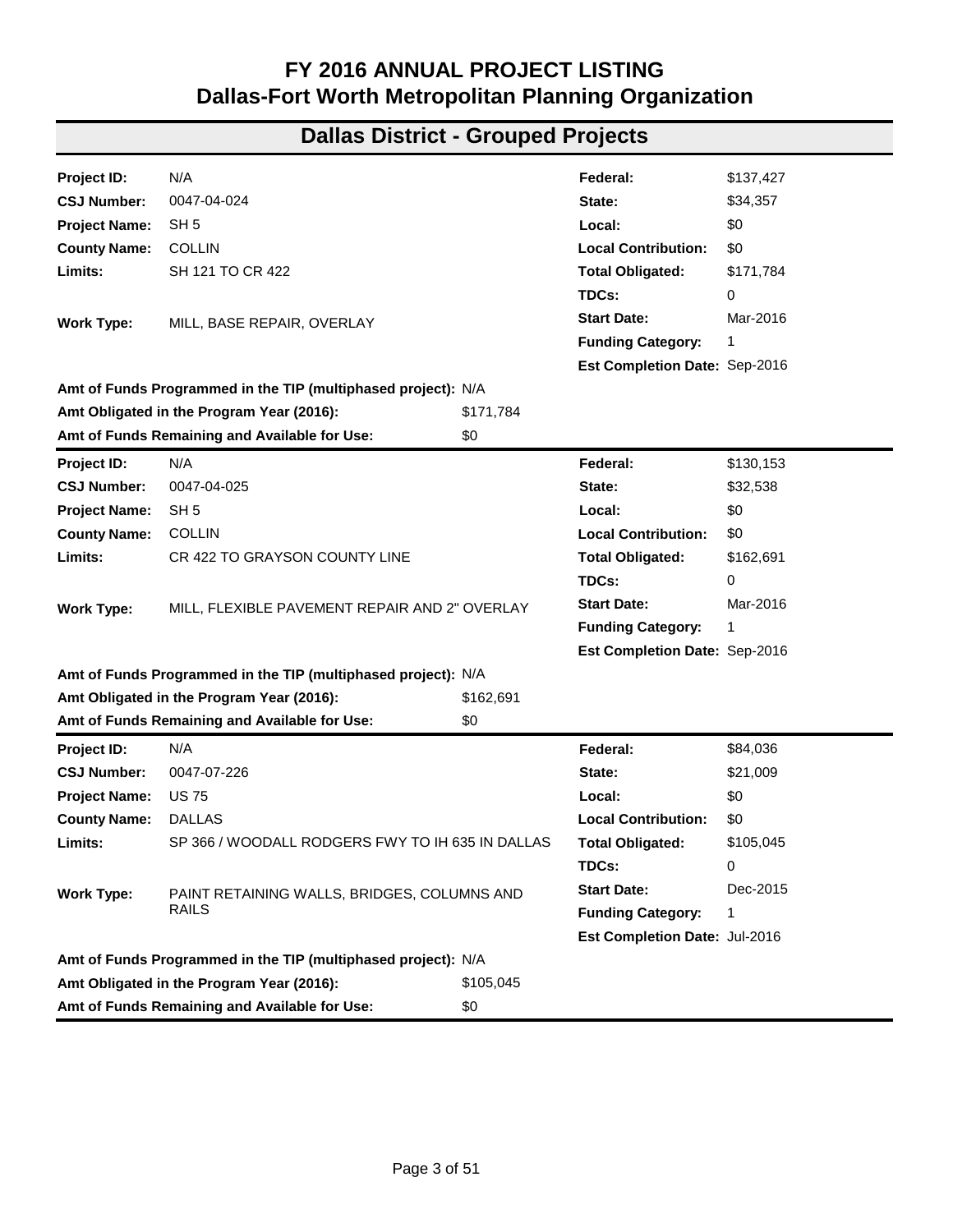| Project ID:          | N/A                                                           |             | Federal:                      | \$2,213,806 |
|----------------------|---------------------------------------------------------------|-------------|-------------------------------|-------------|
| <b>CSJ Number:</b>   | 0009-11-233                                                   |             | State:                        | \$245,978   |
| <b>Project Name:</b> | <b>IH 30</b>                                                  |             | Local:                        | \$0         |
| <b>County Name:</b>  | <b>DALLAS</b>                                                 |             | <b>Local Contribution:</b>    | \$0         |
| Limits:              | AT ST FRANCIS                                                 |             | <b>Total Obligated:</b>       | \$2,459,784 |
|                      |                                                               |             | TDCs:                         | 0           |
| <b>Work Type:</b>    | CONSTRUCT PREFAB PEDESTRIAN BRIDGE                            |             | <b>Start Date:</b>            | Jul-2016    |
|                      |                                                               |             | <b>Funding Category:</b>      | 8           |
|                      |                                                               |             | Est Completion Date: Nov-2017 |             |
|                      | Amt of Funds Programmed in the TIP (multiphased project): N/A |             |                               |             |
|                      | Amt Obligated in the Program Year (2016):                     | \$2,459,784 |                               |             |
|                      | Amt of Funds Remaining and Available for Use:                 | \$0         |                               |             |
| Project ID:          | N/A                                                           |             | Federal:                      | \$44,452    |
| <b>CSJ Number:</b>   | 0009-11-240                                                   |             | State:                        | \$11,113    |
| <b>Project Name:</b> | IH 30                                                         |             | Local:                        | \$0         |
| <b>County Name:</b>  | <b>DALLAS</b>                                                 |             | <b>Local Contribution:</b>    | \$0         |
| Limits:              | SL 12 TO IH 635                                               |             | <b>Total Obligated:</b>       | \$55,565    |
|                      |                                                               |             | TDCs:                         | 0           |
| <b>Work Type:</b>    | SEAL COAT OF SHOULDERS                                        |             | <b>Start Date:</b>            | Oct-2016    |
|                      |                                                               |             | <b>Funding Category:</b>      | 1           |
|                      |                                                               |             | Est Completion Date: Sep-2017 |             |
|                      | Amt of Funds Programmed in the TIP (multiphased project): N/A |             |                               |             |
|                      | Amt Obligated in the Program Year (2016):                     | \$55,565    |                               |             |
|                      | Amt of Funds Remaining and Available for Use:                 | \$0         |                               |             |
| <b>Project ID:</b>   | N/A                                                           |             | Federal:                      | \$1,990,864 |
| <b>CSJ Number:</b>   | 0009-12-218                                                   |             | State:                        | \$221,207   |
| <b>Project Name:</b> | <b>IH 30</b>                                                  |             | Local:                        | \$0         |
| <b>County Name:</b>  | <b>ROCKWALL</b>                                               |             | <b>Local Contribution:</b>    | \$0         |
| Limits:              | FM 35 TO HUNT COUNTY LINE                                     |             | <b>Total Obligated:</b>       | \$2,212,071 |
|                      |                                                               |             | TDCs:                         | 0           |
| <b>Work Type:</b>    | CONVERT FRONTAGE ROADS TO ONE WAY                             |             | <b>Start Date:</b>            | Aug-2016    |
|                      |                                                               |             | <b>Funding Category:</b>      | 1           |
|                      |                                                               |             | Est Completion Date: Aug-2017 |             |
|                      | Amt of Funds Programmed in the TIP (multiphased project): N/A |             |                               |             |
|                      | Amt Obligated in the Program Year (2016):                     | \$2,212,071 |                               |             |
|                      | Amt of Funds Remaining and Available for Use:                 | \$0         |                               |             |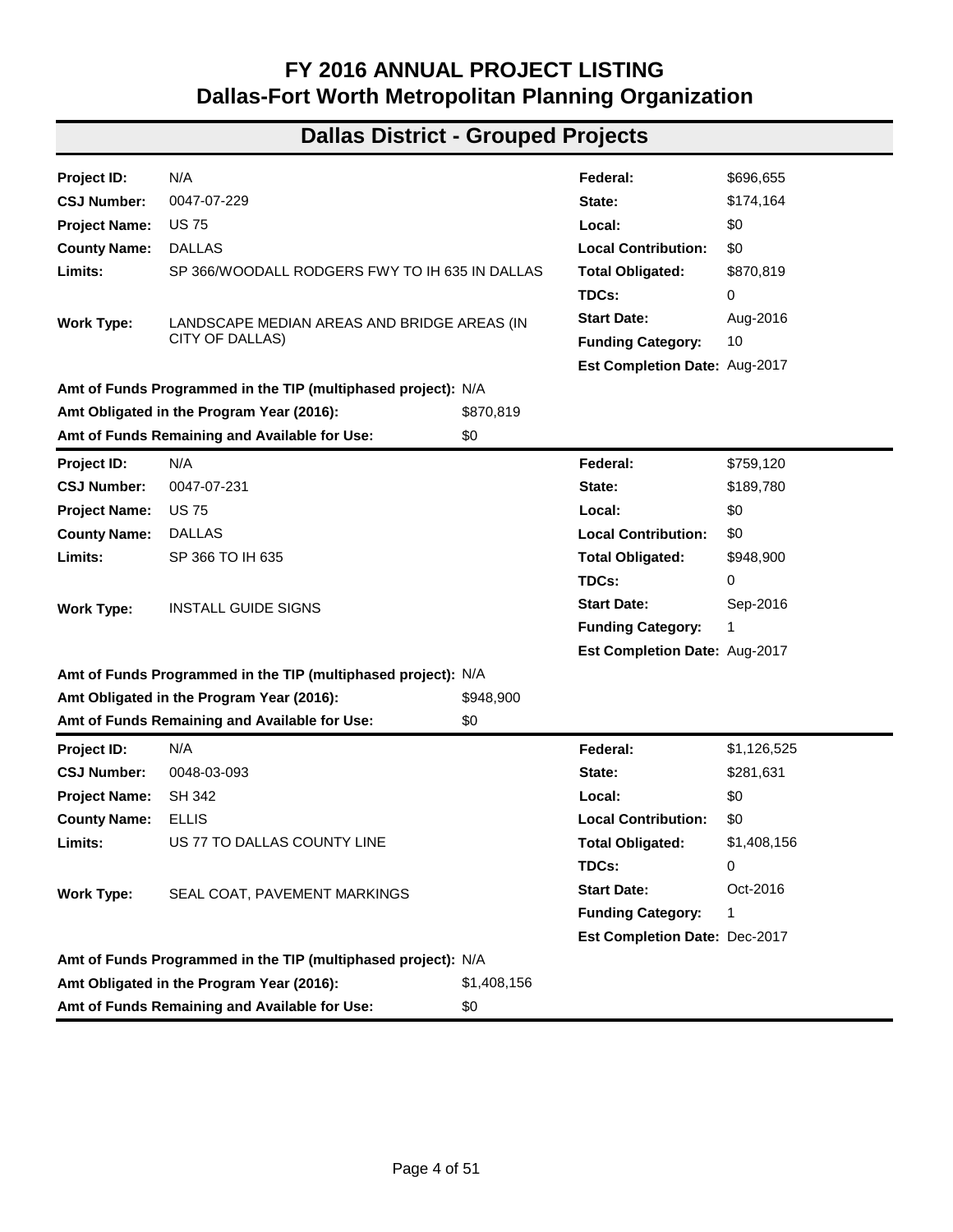| Project ID:          | N/A                                                           |           | Federal:                      | \$137,427 |
|----------------------|---------------------------------------------------------------|-----------|-------------------------------|-----------|
| <b>CSJ Number:</b>   | 0047-04-024                                                   |           | State:                        | \$34,357  |
| <b>Project Name:</b> | SH <sub>5</sub>                                               |           | Local:                        | \$0       |
| <b>County Name:</b>  | <b>COLLIN</b>                                                 |           | <b>Local Contribution:</b>    | \$0       |
| Limits:              | SH 121 TO CR 422                                              |           | <b>Total Obligated:</b>       | \$171,784 |
|                      |                                                               |           | TDCs:                         | 0         |
| <b>Work Type:</b>    | MILL, BASE REPAIR, OVERLAY                                    |           | <b>Start Date:</b>            | Mar-2016  |
|                      |                                                               |           | <b>Funding Category:</b>      | 1         |
|                      |                                                               |           | Est Completion Date: Sep-2016 |           |
|                      | Amt of Funds Programmed in the TIP (multiphased project): N/A |           |                               |           |
|                      | Amt Obligated in the Program Year (2016):                     | \$171,784 |                               |           |
|                      | Amt of Funds Remaining and Available for Use:                 | \$0       |                               |           |
| Project ID:          | N/A                                                           |           | Federal:                      | \$130,153 |
| <b>CSJ Number:</b>   | 0047-04-025                                                   |           | State:                        | \$32,538  |
| <b>Project Name:</b> | SH <sub>5</sub>                                               |           | Local:                        | \$0       |
| <b>County Name:</b>  | <b>COLLIN</b>                                                 |           | <b>Local Contribution:</b>    | \$0       |
| Limits:              | CR 422 TO GRAYSON COUNTY LINE                                 |           | <b>Total Obligated:</b>       | \$162,691 |
|                      |                                                               |           | TDCs:                         | 0         |
| <b>Work Type:</b>    | MILL, FLEXIBLE PAVEMENT REPAIR AND 2" OVERLAY                 |           | <b>Start Date:</b>            | Mar-2016  |
|                      |                                                               |           | <b>Funding Category:</b>      | 1         |
|                      |                                                               |           | Est Completion Date: Sep-2016 |           |
|                      | Amt of Funds Programmed in the TIP (multiphased project): N/A |           |                               |           |
|                      | Amt Obligated in the Program Year (2016):                     | \$162,691 |                               |           |
|                      | Amt of Funds Remaining and Available for Use:                 | \$0       |                               |           |
| Project ID:          | N/A                                                           |           | Federal:                      | \$84,036  |
| <b>CSJ Number:</b>   | 0047-07-226                                                   |           | State:                        | \$21,009  |
| <b>Project Name:</b> | <b>US75</b>                                                   |           | Local:                        | \$0       |
| <b>County Name:</b>  | <b>DALLAS</b>                                                 |           | <b>Local Contribution:</b>    | \$0       |
| Limits:              | SP 366 / WOODALL RODGERS FWY TO IH 635 IN DALLAS              |           | <b>Total Obligated:</b>       | \$105,045 |
|                      |                                                               |           | TDCs:                         | 0         |
| <b>Work Type:</b>    | PAINT RETAINING WALLS, BRIDGES, COLUMNS AND                   |           | <b>Start Date:</b>            | Dec-2015  |
|                      | <b>RAILS</b>                                                  |           | <b>Funding Category:</b>      | 1         |
|                      |                                                               |           | Est Completion Date: Jul-2016 |           |
|                      | Amt of Funds Programmed in the TIP (multiphased project): N/A |           |                               |           |
|                      | Amt Obligated in the Program Year (2016):                     | \$105,045 |                               |           |
|                      | Amt of Funds Remaining and Available for Use:                 | \$0       |                               |           |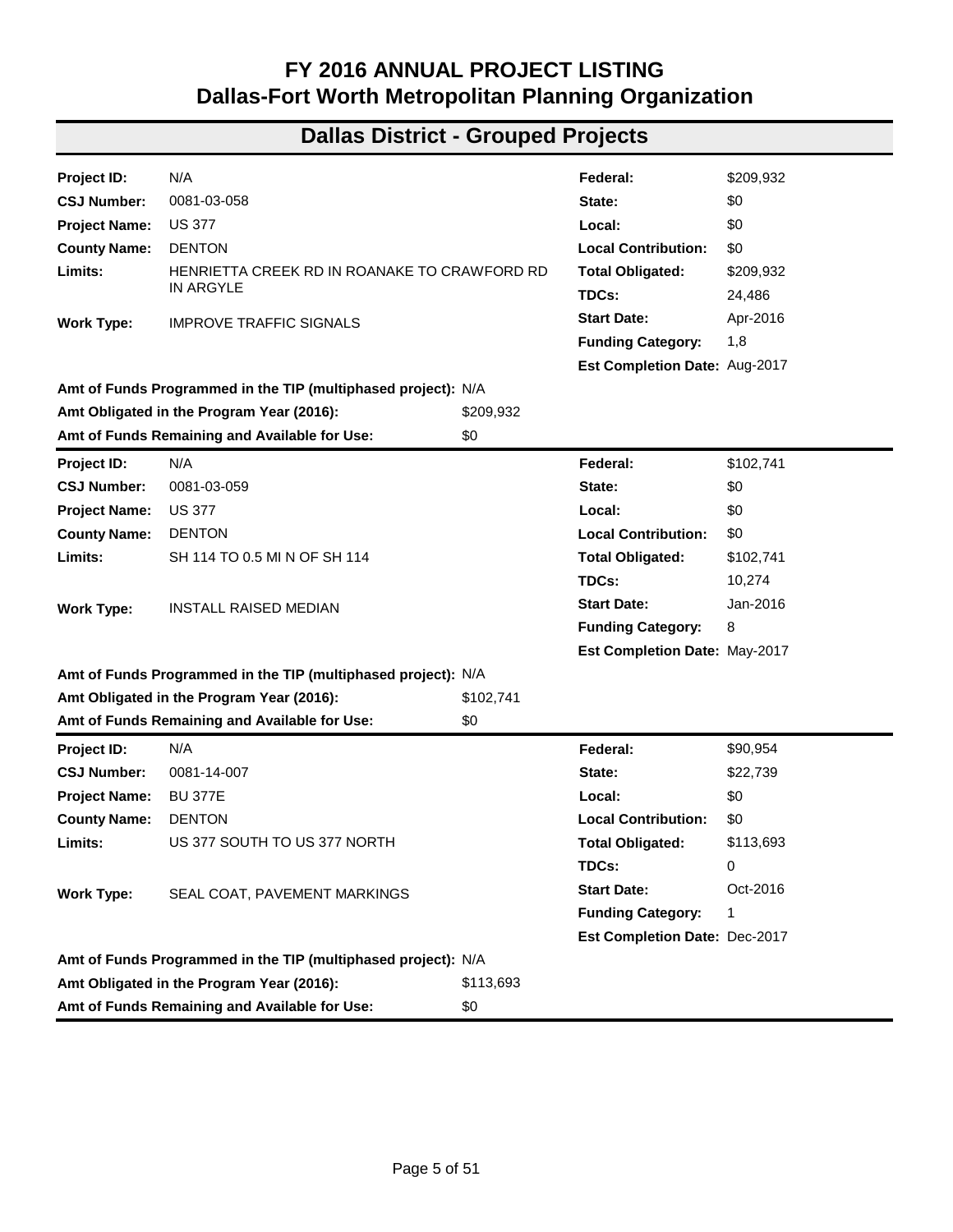| Project ID:          | N/A                                                           |             | Federal:                      | \$696,655   |
|----------------------|---------------------------------------------------------------|-------------|-------------------------------|-------------|
| <b>CSJ Number:</b>   | 0047-07-229                                                   |             | State:                        | \$174,164   |
| <b>Project Name:</b> | <b>US75</b>                                                   |             | Local:                        | \$0         |
| <b>County Name:</b>  | <b>DALLAS</b>                                                 |             | <b>Local Contribution:</b>    | \$0         |
| Limits:              | SP 366/WOODALL RODGERS FWY TO IH 635 IN DALLAS                |             | <b>Total Obligated:</b>       | \$870,819   |
|                      |                                                               |             | TDCs:                         | 0           |
| <b>Work Type:</b>    | LANDSCAPE MEDIAN AREAS AND BRIDGE AREAS (IN                   |             | <b>Start Date:</b>            | Aug-2016    |
|                      | CITY OF DALLAS)                                               |             | <b>Funding Category:</b>      | 10          |
|                      |                                                               |             | Est Completion Date: Aug-2017 |             |
|                      | Amt of Funds Programmed in the TIP (multiphased project): N/A |             |                               |             |
|                      | Amt Obligated in the Program Year (2016):                     | \$870,819   |                               |             |
|                      | Amt of Funds Remaining and Available for Use:                 | \$0         |                               |             |
| Project ID:          | N/A                                                           |             | Federal:                      | \$759,120   |
| <b>CSJ Number:</b>   | 0047-07-231                                                   |             | State:                        | \$189,780   |
| <b>Project Name:</b> | <b>US75</b>                                                   |             | Local:                        | \$0         |
| <b>County Name:</b>  | <b>DALLAS</b>                                                 |             | <b>Local Contribution:</b>    | \$0         |
| Limits:              | SP 366 TO IH 635                                              |             | <b>Total Obligated:</b>       | \$948,900   |
|                      |                                                               |             | TDCs:                         | 0           |
| <b>Work Type:</b>    | <b>INSTALL GUIDE SIGNS</b>                                    |             | <b>Start Date:</b>            | Sep-2016    |
|                      |                                                               |             | <b>Funding Category:</b>      | 1           |
|                      |                                                               |             | Est Completion Date: Aug-2017 |             |
|                      | Amt of Funds Programmed in the TIP (multiphased project): N/A |             |                               |             |
|                      | Amt Obligated in the Program Year (2016):                     | \$948,900   |                               |             |
|                      | Amt of Funds Remaining and Available for Use:                 | \$0         |                               |             |
| Project ID:          | N/A                                                           |             | Federal:                      | \$1,126,525 |
| <b>CSJ Number:</b>   | 0048-03-093                                                   |             | State:                        | \$281,631   |
| <b>Project Name:</b> | <b>SH 342</b>                                                 |             | Local:                        | \$0         |
| <b>County Name:</b>  | <b>ELLIS</b>                                                  |             | <b>Local Contribution:</b>    | \$0         |
| Limits:              | US 77 TO DALLAS COUNTY LINE                                   |             | <b>Total Obligated:</b>       | \$1,408,156 |
|                      |                                                               |             | TDCs:                         | 0           |
| <b>Work Type:</b>    | SEAL COAT, PAVEMENT MARKINGS                                  |             | <b>Start Date:</b>            | Oct-2016    |
|                      |                                                               |             | <b>Funding Category:</b>      | 1           |
|                      |                                                               |             | Est Completion Date: Dec-2017 |             |
|                      | Amt of Funds Programmed in the TIP (multiphased project): N/A |             |                               |             |
|                      | Amt Obligated in the Program Year (2016):                     | \$1,408,156 |                               |             |
|                      | Amt of Funds Remaining and Available for Use:                 | \$0         |                               |             |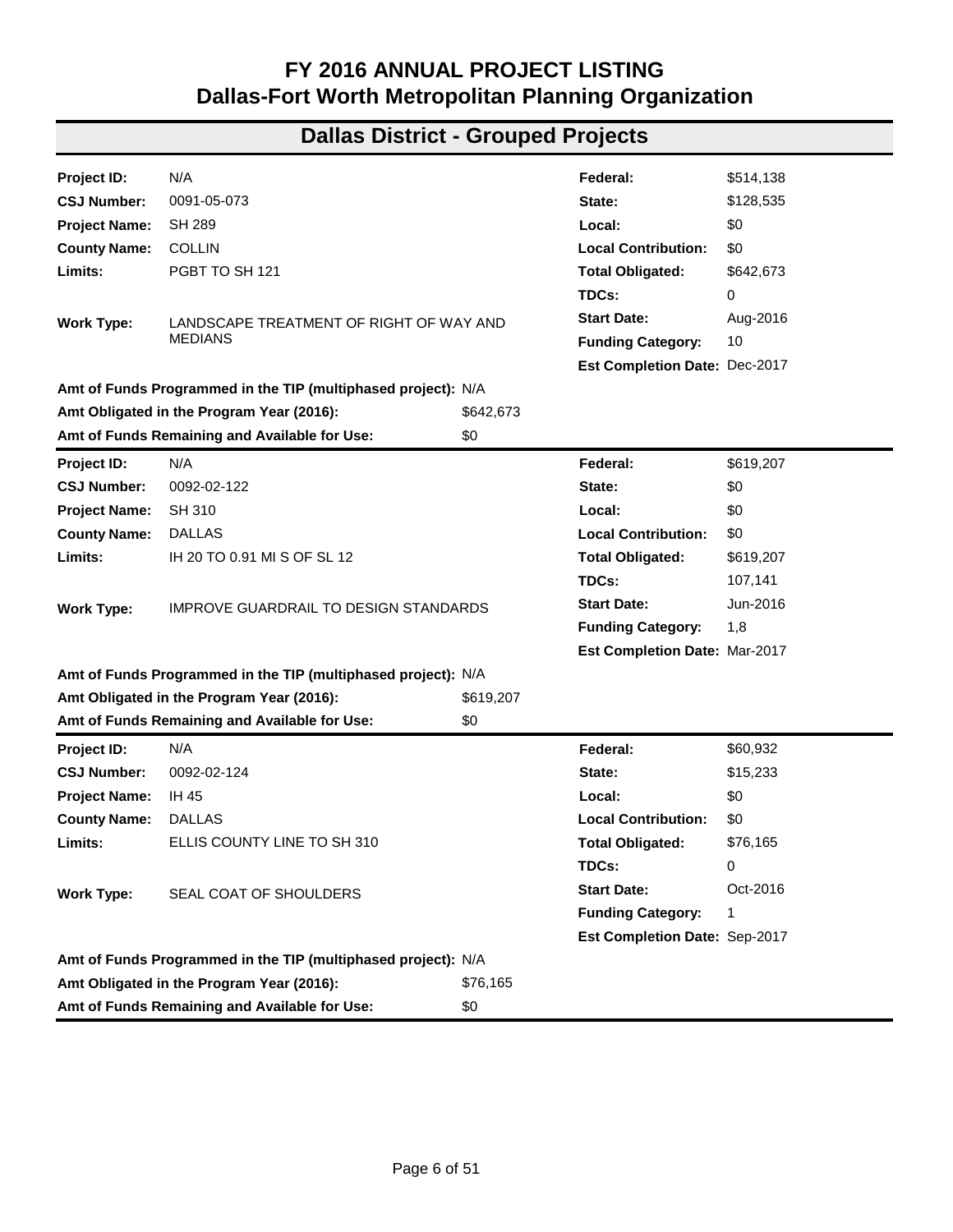| <b>Project ID:</b>   | N/A                                                           |           | Federal:                      | \$209,932 |
|----------------------|---------------------------------------------------------------|-----------|-------------------------------|-----------|
| <b>CSJ Number:</b>   | 0081-03-058                                                   |           | State:                        | \$0       |
| <b>Project Name:</b> | <b>US 377</b>                                                 |           | Local:                        | \$0       |
| <b>County Name:</b>  | <b>DENTON</b>                                                 |           | <b>Local Contribution:</b>    | \$0       |
| Limits:              | HENRIETTA CREEK RD IN ROANAKE TO CRAWFORD RD                  |           | <b>Total Obligated:</b>       | \$209,932 |
|                      | IN ARGYLE                                                     |           | TDCs:                         | 24,486    |
| <b>Work Type:</b>    | <b>IMPROVE TRAFFIC SIGNALS</b>                                |           | <b>Start Date:</b>            | Apr-2016  |
|                      |                                                               |           | <b>Funding Category:</b>      | 1,8       |
|                      |                                                               |           | Est Completion Date: Aug-2017 |           |
|                      | Amt of Funds Programmed in the TIP (multiphased project): N/A |           |                               |           |
|                      | Amt Obligated in the Program Year (2016):                     | \$209,932 |                               |           |
|                      | Amt of Funds Remaining and Available for Use:                 | \$0       |                               |           |
| Project ID:          | N/A                                                           |           | Federal:                      | \$102,741 |
| <b>CSJ Number:</b>   | 0081-03-059                                                   |           | State:                        | \$0       |
| <b>Project Name:</b> | <b>US 377</b>                                                 |           | Local:                        | \$0       |
| <b>County Name:</b>  | <b>DENTON</b>                                                 |           | <b>Local Contribution:</b>    | \$0       |
| Limits:              | SH 114 TO 0.5 MI N OF SH 114                                  |           | <b>Total Obligated:</b>       | \$102,741 |
|                      |                                                               |           | TDCs:                         | 10,274    |
| <b>Work Type:</b>    | <b>INSTALL RAISED MEDIAN</b>                                  |           | <b>Start Date:</b>            | Jan-2016  |
|                      |                                                               |           | <b>Funding Category:</b>      | 8         |
|                      |                                                               |           | Est Completion Date: May-2017 |           |
|                      | Amt of Funds Programmed in the TIP (multiphased project): N/A |           |                               |           |
|                      | Amt Obligated in the Program Year (2016):                     | \$102,741 |                               |           |
|                      | Amt of Funds Remaining and Available for Use:                 | \$0       |                               |           |
| Project ID:          | N/A                                                           |           | Federal:                      | \$90,954  |
| <b>CSJ Number:</b>   | 0081-14-007                                                   |           | State:                        | \$22,739  |
| <b>Project Name:</b> | <b>BU 377E</b>                                                |           | Local:                        | \$0       |
| <b>County Name:</b>  | <b>DENTON</b>                                                 |           | <b>Local Contribution:</b>    | \$0       |
| Limits:              | US 377 SOUTH TO US 377 NORTH                                  |           | <b>Total Obligated:</b>       | \$113,693 |
|                      |                                                               |           | TDCs:                         | 0         |
| <b>Work Type:</b>    | SEAL COAT, PAVEMENT MARKINGS                                  |           | <b>Start Date:</b>            | Oct-2016  |
|                      |                                                               |           | <b>Funding Category:</b>      | 1         |
|                      |                                                               |           | Est Completion Date: Dec-2017 |           |
|                      | Amt of Funds Programmed in the TIP (multiphased project): N/A |           |                               |           |
|                      | Amt Obligated in the Program Year (2016):                     | \$113,693 |                               |           |
|                      | Amt of Funds Remaining and Available for Use:                 | \$0       |                               |           |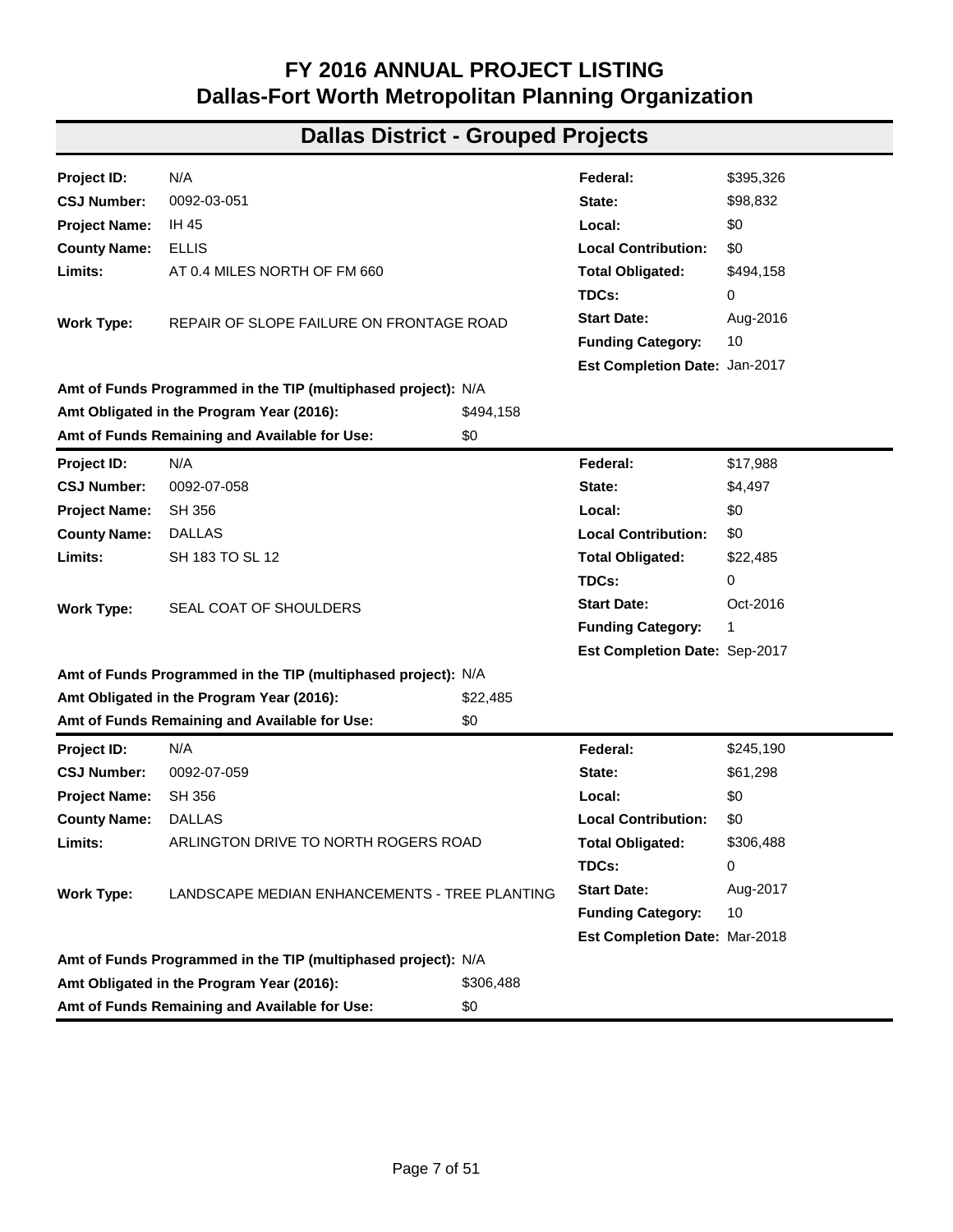| Project ID:          | N/A                                                           |           | Federal:                      | \$514,138 |
|----------------------|---------------------------------------------------------------|-----------|-------------------------------|-----------|
| <b>CSJ Number:</b>   | 0091-05-073                                                   |           | State:                        | \$128,535 |
| <b>Project Name:</b> | <b>SH 289</b>                                                 |           | Local:                        | \$0       |
| <b>County Name:</b>  | <b>COLLIN</b>                                                 |           | <b>Local Contribution:</b>    | \$0       |
| Limits:              | PGBT TO SH 121                                                |           | <b>Total Obligated:</b>       | \$642,673 |
|                      |                                                               |           | TDCs:                         | 0         |
| <b>Work Type:</b>    | LANDSCAPE TREATMENT OF RIGHT OF WAY AND                       |           | <b>Start Date:</b>            | Aug-2016  |
|                      | <b>MEDIANS</b>                                                |           | <b>Funding Category:</b>      | 10        |
|                      |                                                               |           | Est Completion Date: Dec-2017 |           |
|                      | Amt of Funds Programmed in the TIP (multiphased project): N/A |           |                               |           |
|                      | Amt Obligated in the Program Year (2016):                     | \$642,673 |                               |           |
|                      | Amt of Funds Remaining and Available for Use:                 | \$0       |                               |           |
| Project ID:          | N/A                                                           |           | Federal:                      | \$619,207 |
| <b>CSJ Number:</b>   | 0092-02-122                                                   |           | State:                        | \$0       |
| <b>Project Name:</b> | <b>SH 310</b>                                                 |           | Local:                        | \$0       |
| <b>County Name:</b>  | <b>DALLAS</b>                                                 |           | <b>Local Contribution:</b>    | \$0       |
| Limits:              | IH 20 TO 0.91 MI S OF SL 12                                   |           | <b>Total Obligated:</b>       | \$619,207 |
|                      |                                                               |           | TDCs:                         | 107,141   |
| <b>Work Type:</b>    | IMPROVE GUARDRAIL TO DESIGN STANDARDS                         |           | <b>Start Date:</b>            | Jun-2016  |
|                      |                                                               |           | <b>Funding Category:</b>      | 1,8       |
|                      |                                                               |           | Est Completion Date: Mar-2017 |           |
|                      | Amt of Funds Programmed in the TIP (multiphased project): N/A |           |                               |           |
|                      | Amt Obligated in the Program Year (2016):                     | \$619,207 |                               |           |
|                      | Amt of Funds Remaining and Available for Use:                 | \$0       |                               |           |
| Project ID:          | N/A                                                           |           | Federal:                      | \$60,932  |
| <b>CSJ Number:</b>   | 0092-02-124                                                   |           | State:                        | \$15,233  |
| <b>Project Name:</b> | IH 45                                                         |           | Local:                        | \$0       |
| <b>County Name:</b>  | <b>DALLAS</b>                                                 |           | <b>Local Contribution:</b>    | \$0       |
| Limits:              | ELLIS COUNTY LINE TO SH 310                                   |           | <b>Total Obligated:</b>       | \$76,165  |
|                      |                                                               |           | TDCs:                         | 0         |
| <b>Work Type:</b>    | SEAL COAT OF SHOULDERS                                        |           | <b>Start Date:</b>            | Oct-2016  |
|                      |                                                               |           | <b>Funding Category:</b>      | 1         |
|                      |                                                               |           | Est Completion Date: Sep-2017 |           |
|                      | Amt of Funds Programmed in the TIP (multiphased project): N/A |           |                               |           |
|                      | Amt Obligated in the Program Year (2016):                     | \$76,165  |                               |           |
|                      | Amt of Funds Remaining and Available for Use:                 | \$0       |                               |           |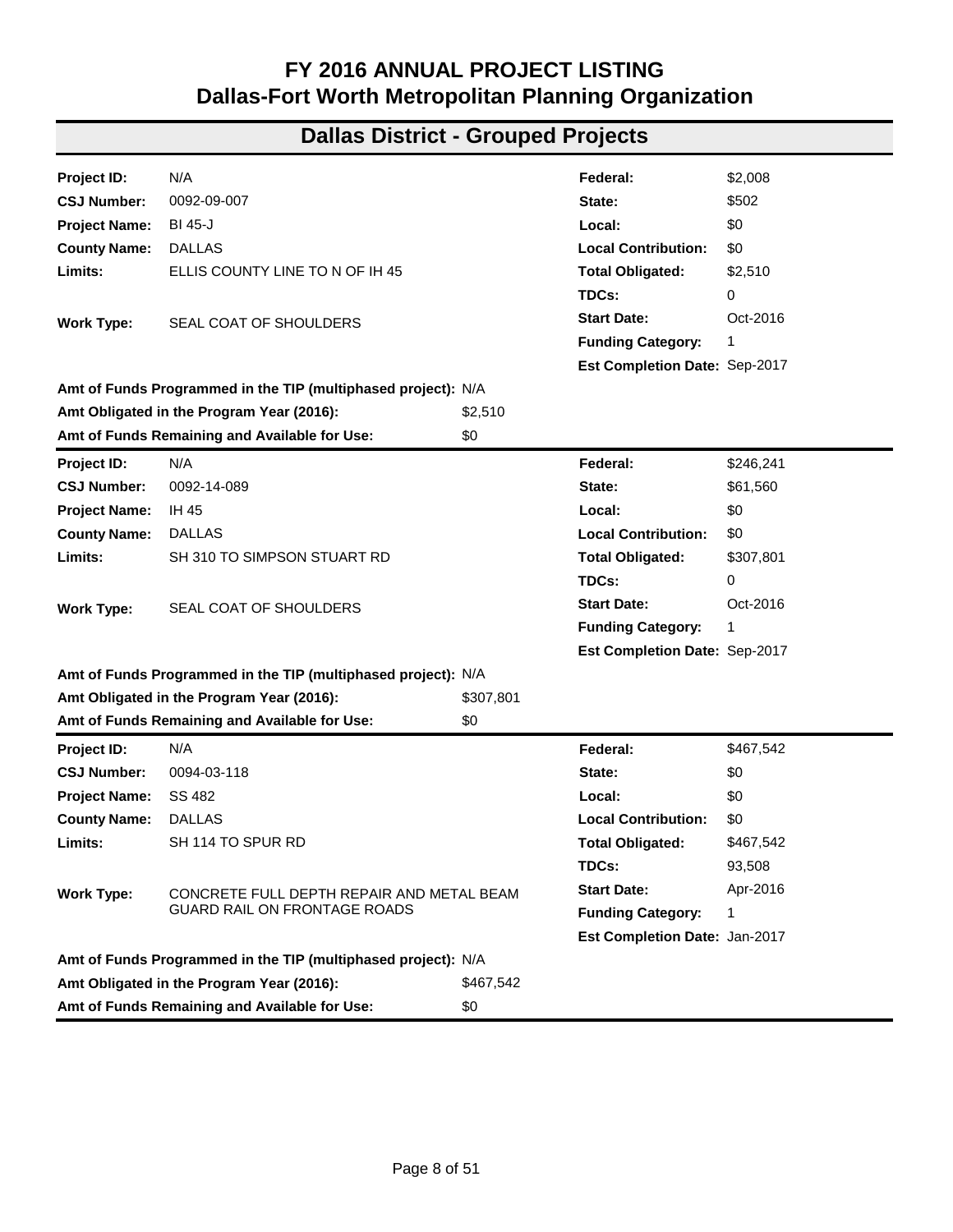| Project ID:          | N/A                                                           |           | Federal:                      | \$395,326 |
|----------------------|---------------------------------------------------------------|-----------|-------------------------------|-----------|
| <b>CSJ Number:</b>   | 0092-03-051                                                   |           | State:                        | \$98,832  |
| <b>Project Name:</b> | IH 45                                                         |           | Local:                        | \$0       |
| <b>County Name:</b>  | <b>ELLIS</b>                                                  |           | <b>Local Contribution:</b>    | \$0       |
| Limits:              | AT 0.4 MILES NORTH OF FM 660                                  |           | <b>Total Obligated:</b>       | \$494,158 |
|                      |                                                               |           | TDCs:                         | 0         |
| <b>Work Type:</b>    | REPAIR OF SLOPE FAILURE ON FRONTAGE ROAD                      |           | <b>Start Date:</b>            | Aug-2016  |
|                      |                                                               |           | <b>Funding Category:</b>      | 10        |
|                      |                                                               |           | Est Completion Date: Jan-2017 |           |
|                      | Amt of Funds Programmed in the TIP (multiphased project): N/A |           |                               |           |
|                      | Amt Obligated in the Program Year (2016):                     | \$494,158 |                               |           |
|                      | Amt of Funds Remaining and Available for Use:                 | \$0       |                               |           |
| Project ID:          | N/A                                                           |           | Federal:                      | \$17,988  |
| <b>CSJ Number:</b>   | 0092-07-058                                                   |           | State:                        | \$4,497   |
| <b>Project Name:</b> | <b>SH 356</b>                                                 |           | Local:                        | \$0       |
| <b>County Name:</b>  | <b>DALLAS</b>                                                 |           | <b>Local Contribution:</b>    | \$0       |
| Limits:              | SH 183 TO SL 12                                               |           | <b>Total Obligated:</b>       | \$22,485  |
|                      |                                                               |           | TDCs:                         | 0         |
| <b>Work Type:</b>    | SEAL COAT OF SHOULDERS                                        |           | <b>Start Date:</b>            | Oct-2016  |
|                      |                                                               |           | <b>Funding Category:</b>      | 1         |
|                      |                                                               |           | Est Completion Date: Sep-2017 |           |
|                      | Amt of Funds Programmed in the TIP (multiphased project): N/A |           |                               |           |
|                      | Amt Obligated in the Program Year (2016):                     | \$22,485  |                               |           |
|                      | Amt of Funds Remaining and Available for Use:                 | \$0       |                               |           |
| Project ID:          | N/A                                                           |           | Federal:                      | \$245,190 |
| <b>CSJ Number:</b>   | 0092-07-059                                                   |           | State:                        | \$61,298  |
| <b>Project Name:</b> | <b>SH 356</b>                                                 |           | Local:                        | \$0       |
| <b>County Name:</b>  | <b>DALLAS</b>                                                 |           | <b>Local Contribution:</b>    | \$0       |
| Limits:              | ARLINGTON DRIVE TO NORTH ROGERS ROAD                          |           | <b>Total Obligated:</b>       | \$306,488 |
|                      |                                                               |           | TDCs:                         | 0         |
| <b>Work Type:</b>    | LANDSCAPE MEDIAN ENHANCEMENTS - TREE PLANTING                 |           | <b>Start Date:</b>            | Aug-2017  |
|                      |                                                               |           | <b>Funding Category:</b>      | 10        |
|                      |                                                               |           | Est Completion Date: Mar-2018 |           |
|                      | Amt of Funds Programmed in the TIP (multiphased project): N/A |           |                               |           |
|                      | Amt Obligated in the Program Year (2016):                     | \$306,488 |                               |           |
|                      | Amt of Funds Remaining and Available for Use:                 | \$0       |                               |           |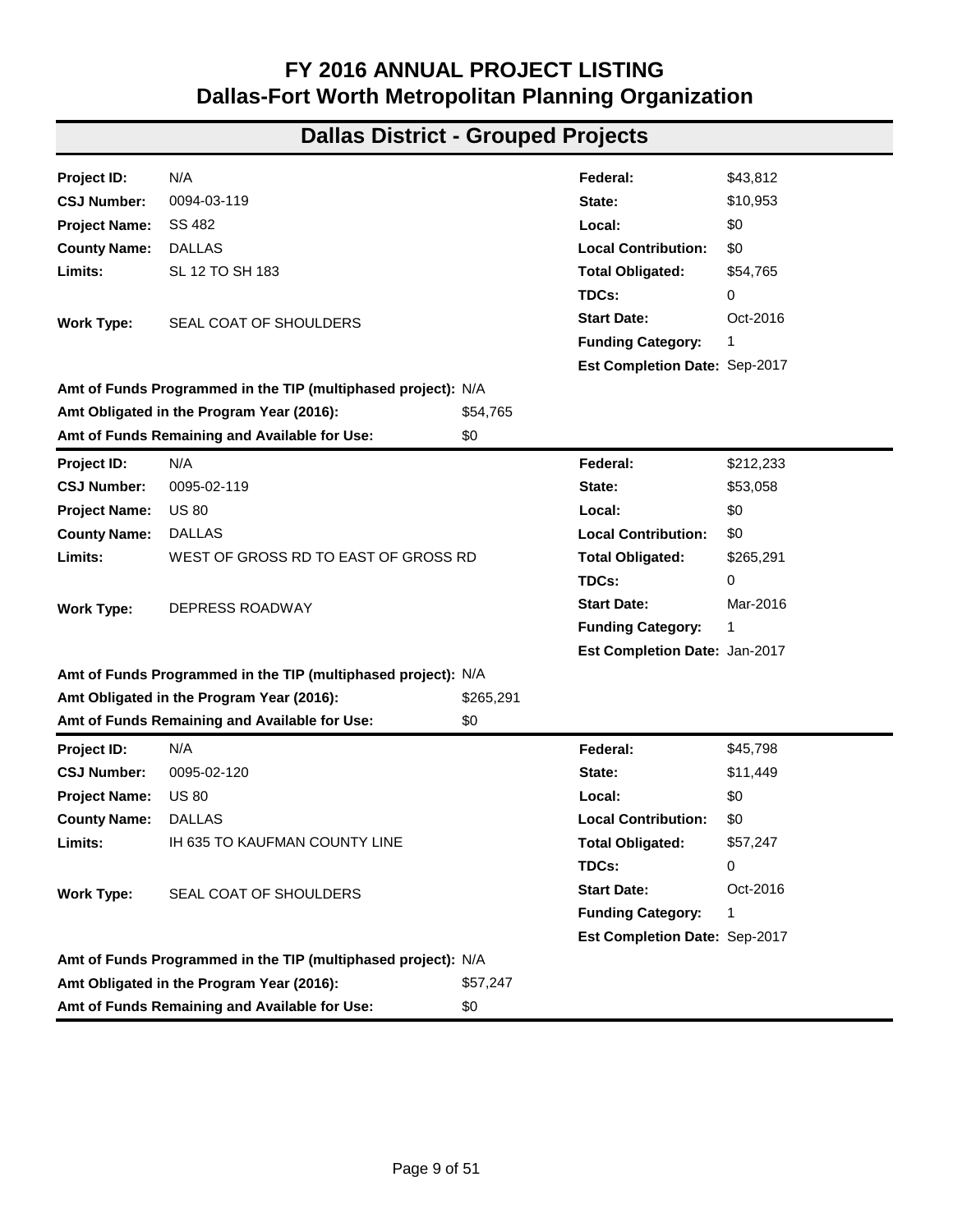| Project ID:          | N/A                                                           |           | Federal:                      | \$2,008   |
|----------------------|---------------------------------------------------------------|-----------|-------------------------------|-----------|
| <b>CSJ Number:</b>   | 0092-09-007                                                   |           | State:                        | \$502     |
| <b>Project Name:</b> | BI 45-J                                                       |           | Local:                        | \$0       |
| <b>County Name:</b>  | <b>DALLAS</b>                                                 |           | <b>Local Contribution:</b>    | \$0       |
| Limits:              | ELLIS COUNTY LINE TO N OF IH 45                               |           | <b>Total Obligated:</b>       | \$2,510   |
|                      |                                                               |           | TDCs:                         | 0         |
| <b>Work Type:</b>    | SEAL COAT OF SHOULDERS                                        |           | <b>Start Date:</b>            | Oct-2016  |
|                      |                                                               |           | <b>Funding Category:</b>      | 1         |
|                      |                                                               |           | Est Completion Date: Sep-2017 |           |
|                      | Amt of Funds Programmed in the TIP (multiphased project): N/A |           |                               |           |
|                      | Amt Obligated in the Program Year (2016):                     | \$2,510   |                               |           |
|                      | Amt of Funds Remaining and Available for Use:                 | \$0       |                               |           |
| Project ID:          | N/A                                                           |           | Federal:                      | \$246,241 |
| <b>CSJ Number:</b>   | 0092-14-089                                                   |           | State:                        | \$61,560  |
| <b>Project Name:</b> | IH 45                                                         |           | Local:                        | \$0       |
| <b>County Name:</b>  | <b>DALLAS</b>                                                 |           | <b>Local Contribution:</b>    | \$0       |
| Limits:              | SH 310 TO SIMPSON STUART RD                                   |           | <b>Total Obligated:</b>       | \$307,801 |
|                      |                                                               |           | TDCs:                         | 0         |
| <b>Work Type:</b>    | SEAL COAT OF SHOULDERS                                        |           | <b>Start Date:</b>            | Oct-2016  |
|                      |                                                               |           | <b>Funding Category:</b>      | 1         |
|                      |                                                               |           | Est Completion Date: Sep-2017 |           |
|                      | Amt of Funds Programmed in the TIP (multiphased project): N/A |           |                               |           |
|                      | Amt Obligated in the Program Year (2016):                     | \$307,801 |                               |           |
|                      | Amt of Funds Remaining and Available for Use:                 | \$0       |                               |           |
| Project ID:          | N/A                                                           |           | Federal:                      | \$467,542 |
| <b>CSJ Number:</b>   | 0094-03-118                                                   |           | State:                        | \$0       |
| <b>Project Name:</b> | SS 482                                                        |           | Local:                        | \$0       |
| <b>County Name:</b>  | <b>DALLAS</b>                                                 |           | <b>Local Contribution:</b>    | \$0       |
| Limits:              | SH 114 TO SPUR RD                                             |           | <b>Total Obligated:</b>       | \$467,542 |
|                      |                                                               |           | TDCs:                         | 93,508    |
| Work Type:           | CONCRETE FULL DEPTH REPAIR AND METAL BEAM                     |           | <b>Start Date:</b>            | Apr-2016  |
|                      | GUARD RAIL ON FRONTAGE ROADS                                  |           | <b>Funding Category:</b>      | 1         |
|                      |                                                               |           | Est Completion Date: Jan-2017 |           |
|                      | Amt of Funds Programmed in the TIP (multiphased project): N/A |           |                               |           |
|                      | Amt Obligated in the Program Year (2016):                     | \$467,542 |                               |           |
|                      | Amt of Funds Remaining and Available for Use:                 | \$0       |                               |           |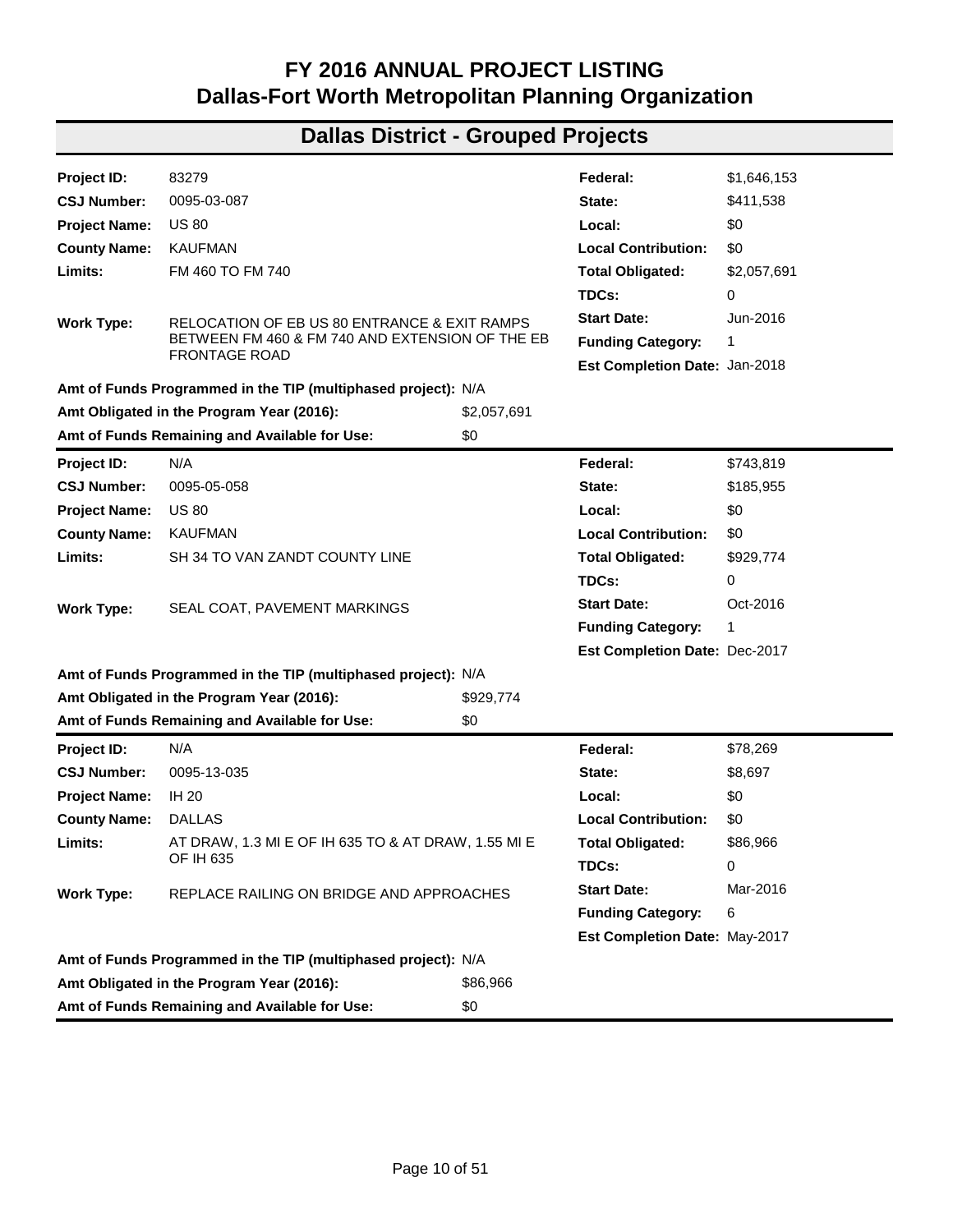| Project ID:          | N/A                                                           |           | Federal:                      | \$43,812  |
|----------------------|---------------------------------------------------------------|-----------|-------------------------------|-----------|
| <b>CSJ Number:</b>   | 0094-03-119                                                   |           | State:                        | \$10,953  |
| <b>Project Name:</b> | SS 482                                                        |           | Local:                        | \$0       |
| <b>County Name:</b>  | <b>DALLAS</b>                                                 |           | <b>Local Contribution:</b>    | \$0       |
| Limits:              | SL 12 TO SH 183                                               |           | <b>Total Obligated:</b>       | \$54,765  |
|                      |                                                               |           | TDCs:                         | 0         |
| <b>Work Type:</b>    | SEAL COAT OF SHOULDERS                                        |           | <b>Start Date:</b>            | Oct-2016  |
|                      |                                                               |           | <b>Funding Category:</b>      | 1         |
|                      |                                                               |           | Est Completion Date: Sep-2017 |           |
|                      | Amt of Funds Programmed in the TIP (multiphased project): N/A |           |                               |           |
|                      | Amt Obligated in the Program Year (2016):                     | \$54,765  |                               |           |
|                      | Amt of Funds Remaining and Available for Use:                 | \$0       |                               |           |
| Project ID:          | N/A                                                           |           | Federal:                      | \$212,233 |
| <b>CSJ Number:</b>   | 0095-02-119                                                   |           | State:                        | \$53,058  |
| <b>Project Name:</b> | <b>US 80</b>                                                  |           | Local:                        | \$0       |
| <b>County Name:</b>  | <b>DALLAS</b>                                                 |           | <b>Local Contribution:</b>    | \$0       |
| Limits:              | WEST OF GROSS RD TO EAST OF GROSS RD                          |           | <b>Total Obligated:</b>       | \$265,291 |
|                      |                                                               |           | TDCs:                         | 0         |
| <b>Work Type:</b>    | DEPRESS ROADWAY                                               |           | <b>Start Date:</b>            | Mar-2016  |
|                      |                                                               |           | <b>Funding Category:</b>      | 1         |
|                      |                                                               |           | Est Completion Date: Jan-2017 |           |
|                      | Amt of Funds Programmed in the TIP (multiphased project): N/A |           |                               |           |
|                      | Amt Obligated in the Program Year (2016):                     | \$265,291 |                               |           |
|                      | Amt of Funds Remaining and Available for Use:                 | \$0       |                               |           |
| Project ID:          | N/A                                                           |           | Federal:                      | \$45,798  |
| <b>CSJ Number:</b>   | 0095-02-120                                                   |           | State:                        | \$11,449  |
| <b>Project Name:</b> | <b>US 80</b>                                                  |           | Local:                        | \$0       |
| <b>County Name:</b>  | <b>DALLAS</b>                                                 |           | <b>Local Contribution:</b>    | \$0       |
| Limits:              | IH 635 TO KAUFMAN COUNTY LINE                                 |           | <b>Total Obligated:</b>       | \$57,247  |
|                      |                                                               |           | TDCs:                         | 0         |
| <b>Work Type:</b>    | SEAL COAT OF SHOULDERS                                        |           | <b>Start Date:</b>            | Oct-2016  |
|                      |                                                               |           | <b>Funding Category:</b>      | 1         |
|                      |                                                               |           | Est Completion Date: Sep-2017 |           |
|                      | Amt of Funds Programmed in the TIP (multiphased project): N/A |           |                               |           |
|                      | Amt Obligated in the Program Year (2016):                     | \$57,247  |                               |           |
|                      | Amt of Funds Remaining and Available for Use:                 | \$0       |                               |           |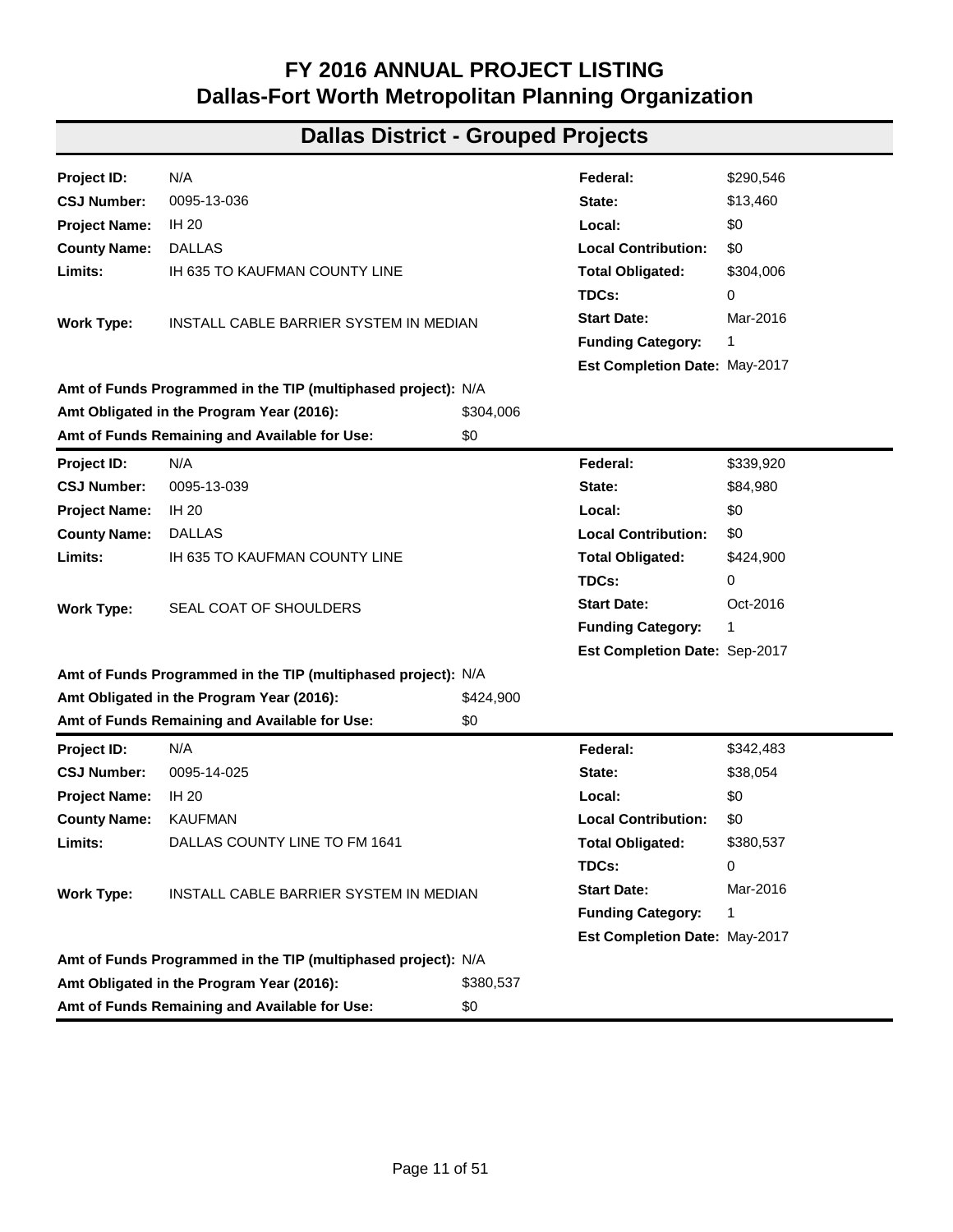| Project ID:          | 83279                                                         |             | Federal:                      | \$1,646,153 |
|----------------------|---------------------------------------------------------------|-------------|-------------------------------|-------------|
| <b>CSJ Number:</b>   | 0095-03-087                                                   |             | State:                        | \$411,538   |
| <b>Project Name:</b> | <b>US 80</b>                                                  |             | Local:                        | \$0         |
| <b>County Name:</b>  | <b>KAUFMAN</b>                                                |             | <b>Local Contribution:</b>    | \$0         |
| Limits:              | FM 460 TO FM 740                                              |             | <b>Total Obligated:</b>       | \$2,057,691 |
|                      |                                                               |             | TDCs:                         | 0           |
| <b>Work Type:</b>    | RELOCATION OF EB US 80 ENTRANCE & EXIT RAMPS                  |             | <b>Start Date:</b>            | Jun-2016    |
|                      | BETWEEN FM 460 & FM 740 AND EXTENSION OF THE EB               |             | <b>Funding Category:</b>      | 1           |
|                      | <b>FRONTAGE ROAD</b>                                          |             | Est Completion Date: Jan-2018 |             |
|                      | Amt of Funds Programmed in the TIP (multiphased project): N/A |             |                               |             |
|                      | Amt Obligated in the Program Year (2016):                     | \$2,057,691 |                               |             |
|                      | Amt of Funds Remaining and Available for Use:                 | \$0         |                               |             |
| Project ID:          | N/A                                                           |             | Federal:                      | \$743,819   |
| <b>CSJ Number:</b>   | 0095-05-058                                                   |             | State:                        | \$185,955   |
| <b>Project Name:</b> | <b>US 80</b>                                                  |             | Local:                        | \$0         |
| <b>County Name:</b>  | <b>KAUFMAN</b>                                                |             | <b>Local Contribution:</b>    | \$0         |
| Limits:              | SH 34 TO VAN ZANDT COUNTY LINE                                |             | <b>Total Obligated:</b>       | \$929,774   |
|                      |                                                               |             | TDCs:                         | 0           |
| <b>Work Type:</b>    | SEAL COAT, PAVEMENT MARKINGS                                  |             | <b>Start Date:</b>            | Oct-2016    |
|                      |                                                               |             | <b>Funding Category:</b>      | 1           |
|                      |                                                               |             | Est Completion Date: Dec-2017 |             |
|                      | Amt of Funds Programmed in the TIP (multiphased project): N/A |             |                               |             |
|                      | Amt Obligated in the Program Year (2016):                     | \$929,774   |                               |             |
|                      | Amt of Funds Remaining and Available for Use:                 | \$0         |                               |             |
| Project ID:          | N/A                                                           |             | Federal:                      | \$78,269    |
| <b>CSJ Number:</b>   | 0095-13-035                                                   |             | State:                        | \$8,697     |
| <b>Project Name:</b> | IH 20                                                         |             | Local:                        | \$0         |
| <b>County Name:</b>  | <b>DALLAS</b>                                                 |             | <b>Local Contribution:</b>    | \$0         |
| Limits:              | AT DRAW, 1.3 MI E OF IH 635 TO & AT DRAW, 1.55 MI E           |             | <b>Total Obligated:</b>       | \$86,966    |
|                      | OF IH 635                                                     |             | TDCs:                         | 0           |
| <b>Work Type:</b>    | REPLACE RAILING ON BRIDGE AND APPROACHES                      |             | <b>Start Date:</b>            | Mar-2016    |
|                      |                                                               |             | <b>Funding Category:</b>      | 6           |
|                      |                                                               |             | Est Completion Date: May-2017 |             |
|                      | Amt of Funds Programmed in the TIP (multiphased project): N/A |             |                               |             |
|                      | Amt Obligated in the Program Year (2016):                     | \$86,966    |                               |             |
|                      | Amt of Funds Remaining and Available for Use:                 | \$0         |                               |             |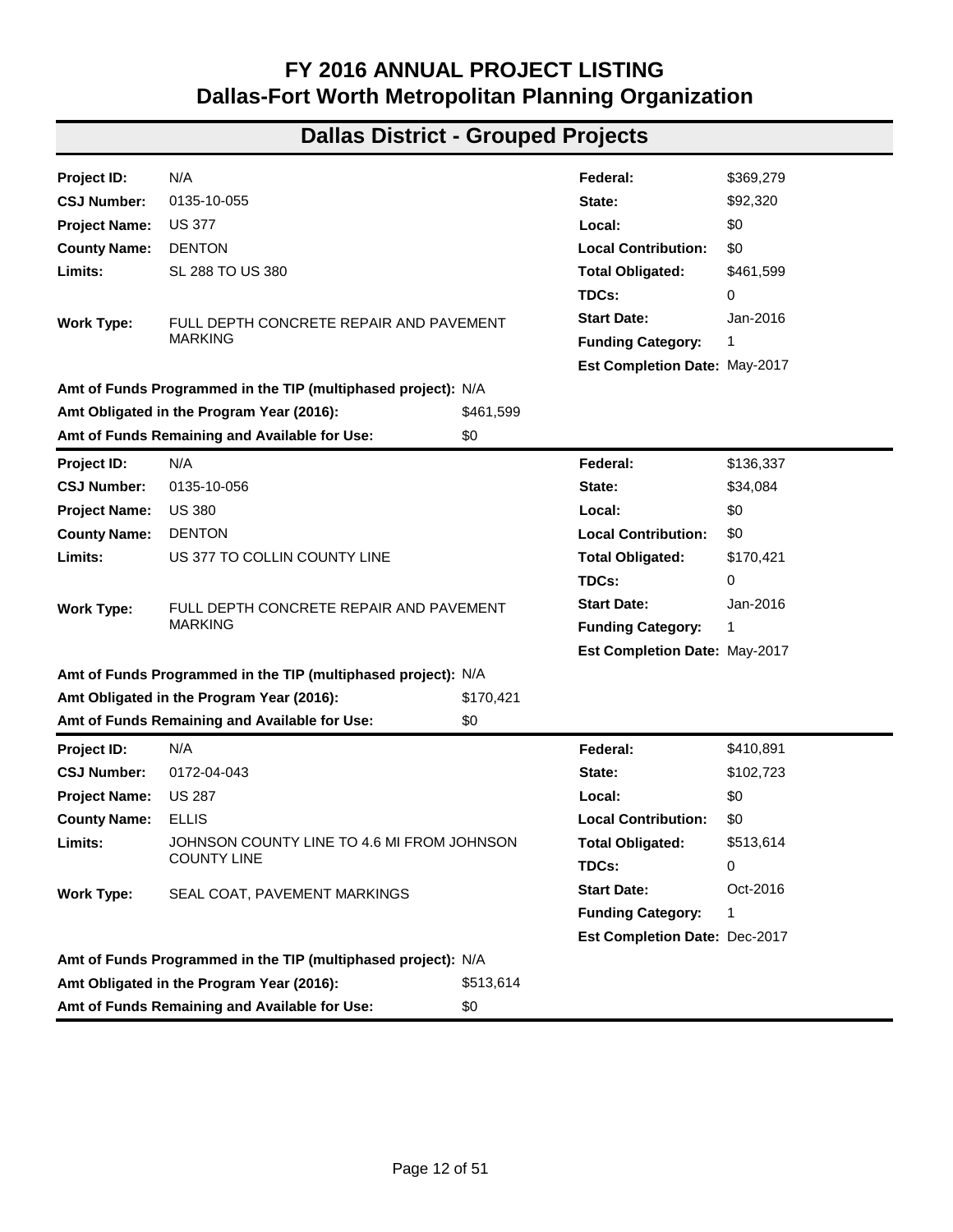| Project ID:          | N/A                                                           |           | Federal:                      | \$290,546 |
|----------------------|---------------------------------------------------------------|-----------|-------------------------------|-----------|
| <b>CSJ Number:</b>   | 0095-13-036                                                   |           | State:                        | \$13,460  |
| <b>Project Name:</b> | <b>IH 20</b>                                                  |           | Local:                        | \$0       |
| <b>County Name:</b>  | <b>DALLAS</b>                                                 |           | <b>Local Contribution:</b>    | \$0       |
| Limits:              | IH 635 TO KAUFMAN COUNTY LINE                                 |           | <b>Total Obligated:</b>       | \$304,006 |
|                      |                                                               |           | TDCs:                         | 0         |
| <b>Work Type:</b>    | INSTALL CABLE BARRIER SYSTEM IN MEDIAN                        |           | <b>Start Date:</b>            | Mar-2016  |
|                      |                                                               |           | <b>Funding Category:</b>      | 1         |
|                      |                                                               |           | Est Completion Date: May-2017 |           |
|                      | Amt of Funds Programmed in the TIP (multiphased project): N/A |           |                               |           |
|                      | Amt Obligated in the Program Year (2016):                     | \$304,006 |                               |           |
|                      | Amt of Funds Remaining and Available for Use:                 | \$0       |                               |           |
| Project ID:          | N/A                                                           |           | Federal:                      | \$339,920 |
| <b>CSJ Number:</b>   | 0095-13-039                                                   |           | State:                        | \$84,980  |
| <b>Project Name:</b> | IH 20                                                         |           | Local:                        | \$0       |
| <b>County Name:</b>  | <b>DALLAS</b>                                                 |           | <b>Local Contribution:</b>    | \$0       |
| Limits:              | IH 635 TO KAUFMAN COUNTY LINE                                 |           | <b>Total Obligated:</b>       | \$424,900 |
|                      |                                                               |           | TDCs:                         | 0         |
| <b>Work Type:</b>    | SEAL COAT OF SHOULDERS                                        |           | <b>Start Date:</b>            | Oct-2016  |
|                      |                                                               |           | <b>Funding Category:</b>      | 1         |
|                      |                                                               |           | Est Completion Date: Sep-2017 |           |
|                      | Amt of Funds Programmed in the TIP (multiphased project): N/A |           |                               |           |
|                      | Amt Obligated in the Program Year (2016):                     | \$424,900 |                               |           |
|                      | Amt of Funds Remaining and Available for Use:                 | \$0       |                               |           |
| Project ID:          | N/A                                                           |           | Federal:                      | \$342,483 |
| <b>CSJ Number:</b>   | 0095-14-025                                                   |           | State:                        | \$38,054  |
| <b>Project Name:</b> | <b>IH 20</b>                                                  |           | Local:                        | \$0       |
| <b>County Name:</b>  | <b>KAUFMAN</b>                                                |           | <b>Local Contribution:</b>    | \$0       |
| Limits:              | DALLAS COUNTY LINE TO FM 1641                                 |           | <b>Total Obligated:</b>       | \$380,537 |
|                      |                                                               |           | TDCs:                         | 0         |
| Work Type:           | INSTALL CABLE BARRIER SYSTEM IN MEDIAN                        |           | <b>Start Date:</b>            | Mar-2016  |
|                      |                                                               |           | <b>Funding Category:</b>      | 1         |
|                      |                                                               |           | Est Completion Date: May-2017 |           |
|                      | Amt of Funds Programmed in the TIP (multiphased project): N/A |           |                               |           |
|                      | Amt Obligated in the Program Year (2016):                     | \$380,537 |                               |           |
|                      | Amt of Funds Remaining and Available for Use:                 | \$0       |                               |           |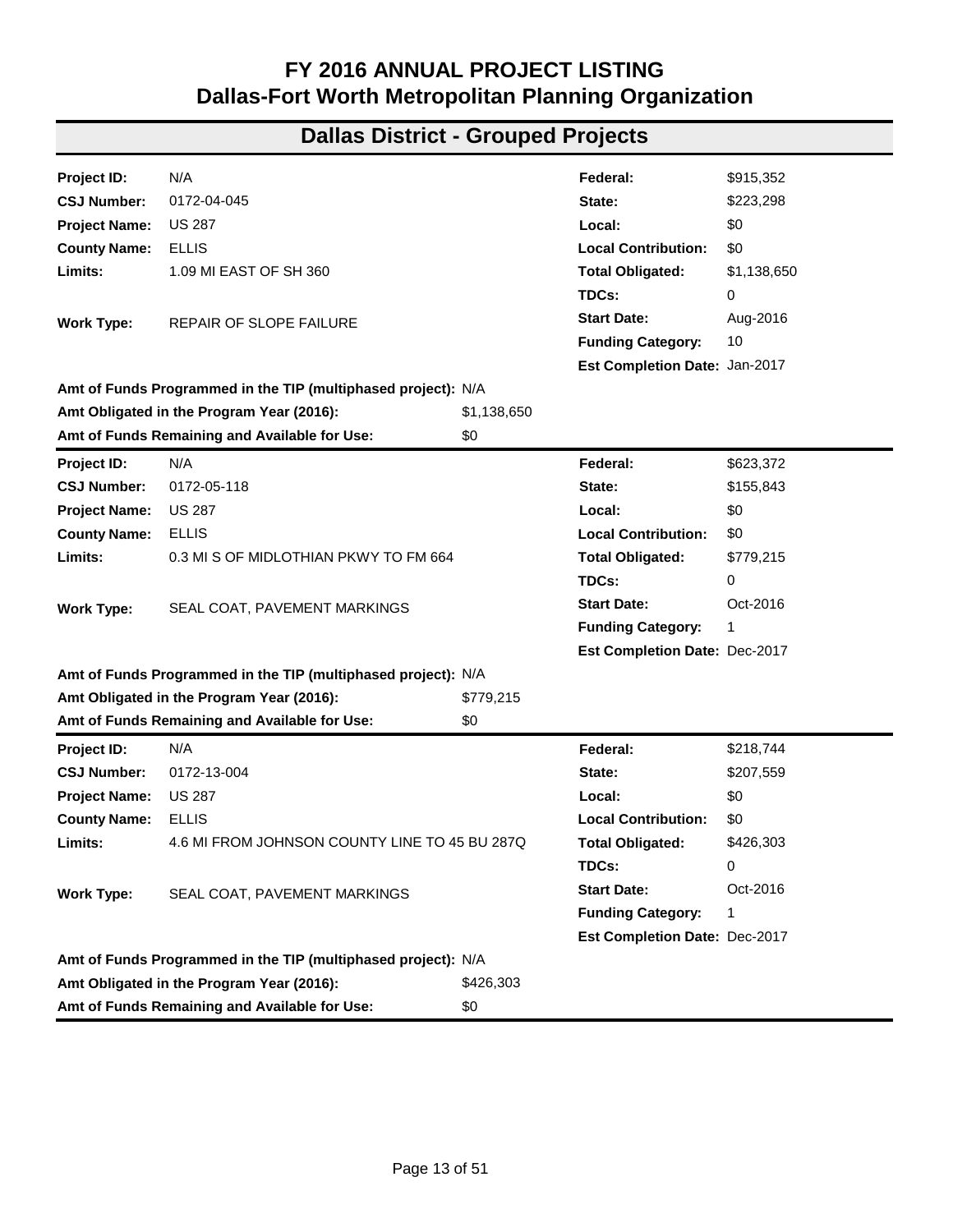| Project ID:          | N/A                                                           |           | Federal:                      | \$369,279 |
|----------------------|---------------------------------------------------------------|-----------|-------------------------------|-----------|
| <b>CSJ Number:</b>   | 0135-10-055                                                   |           | State:                        | \$92,320  |
| <b>Project Name:</b> | <b>US 377</b>                                                 |           | Local:                        | \$0       |
| <b>County Name:</b>  | <b>DENTON</b>                                                 |           | <b>Local Contribution:</b>    | \$0       |
| Limits:              | SL 288 TO US 380                                              |           | <b>Total Obligated:</b>       | \$461,599 |
|                      |                                                               |           | TDCs:                         | 0         |
| <b>Work Type:</b>    | FULL DEPTH CONCRETE REPAIR AND PAVEMENT                       |           | <b>Start Date:</b>            | Jan-2016  |
|                      | <b>MARKING</b>                                                |           |                               | 1         |
|                      |                                                               |           | Est Completion Date: May-2017 |           |
|                      | Amt of Funds Programmed in the TIP (multiphased project): N/A |           |                               |           |
|                      | Amt Obligated in the Program Year (2016):                     | \$461,599 |                               |           |
|                      | Amt of Funds Remaining and Available for Use:                 | \$0       |                               |           |
| Project ID:          | N/A                                                           |           | Federal:                      | \$136,337 |
| <b>CSJ Number:</b>   | 0135-10-056                                                   |           | State:                        | \$34,084  |
| <b>Project Name:</b> | <b>US 380</b>                                                 |           | Local:                        | \$0       |
| <b>County Name:</b>  | <b>DENTON</b>                                                 |           | <b>Local Contribution:</b>    | \$0       |
| Limits:              | US 377 TO COLLIN COUNTY LINE                                  |           | <b>Total Obligated:</b>       | \$170,421 |
|                      |                                                               |           | TDCs:                         | 0         |
| <b>Work Type:</b>    | FULL DEPTH CONCRETE REPAIR AND PAVEMENT                       |           | <b>Start Date:</b>            | Jan-2016  |
|                      | <b>MARKING</b>                                                |           | <b>Funding Category:</b>      | 1         |
|                      |                                                               |           | Est Completion Date: May-2017 |           |
|                      | Amt of Funds Programmed in the TIP (multiphased project): N/A |           |                               |           |
|                      | Amt Obligated in the Program Year (2016):                     | \$170,421 |                               |           |
|                      | Amt of Funds Remaining and Available for Use:                 | \$0       |                               |           |
| Project ID:          | N/A                                                           |           | Federal:                      | \$410,891 |
| <b>CSJ Number:</b>   | 0172-04-043                                                   |           | State:                        | \$102,723 |
| <b>Project Name:</b> | <b>US 287</b>                                                 |           | Local:                        | \$0       |
| <b>County Name:</b>  | <b>ELLIS</b>                                                  |           | <b>Local Contribution:</b>    | \$0       |
| Limits:              | JOHNSON COUNTY LINE TO 4.6 MI FROM JOHNSON                    |           | <b>Total Obligated:</b>       | \$513,614 |
|                      | <b>COUNTY LINE</b>                                            |           | TDCs:                         | 0         |
| <b>Work Type:</b>    | SEAL COAT, PAVEMENT MARKINGS                                  |           | <b>Start Date:</b>            | Oct-2016  |
|                      |                                                               |           | <b>Funding Category:</b>      | 1         |
|                      |                                                               |           | Est Completion Date: Dec-2017 |           |
|                      | Amt of Funds Programmed in the TIP (multiphased project): N/A |           |                               |           |
|                      | Amt Obligated in the Program Year (2016):                     | \$513,614 |                               |           |
|                      | Amt of Funds Remaining and Available for Use:                 | \$0       |                               |           |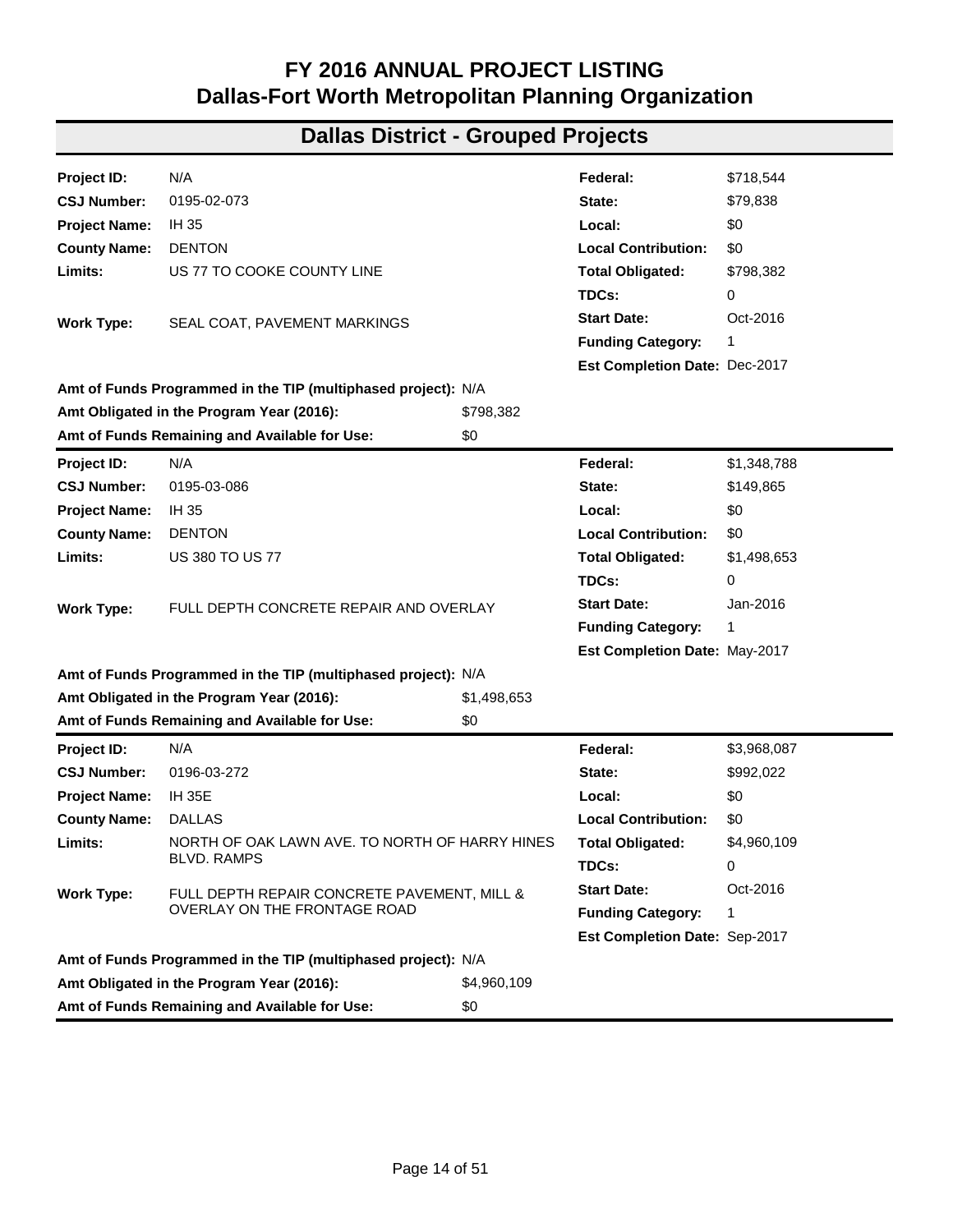| Project ID:          | N/A                                                           |             | Federal:                             | \$915,352   |
|----------------------|---------------------------------------------------------------|-------------|--------------------------------------|-------------|
| <b>CSJ Number:</b>   | 0172-04-045                                                   |             | State:                               | \$223,298   |
| <b>Project Name:</b> | <b>US 287</b>                                                 |             | Local:                               | \$0         |
| <b>County Name:</b>  | <b>ELLIS</b>                                                  |             | <b>Local Contribution:</b>           | \$0         |
| Limits:              | 1.09 MI EAST OF SH 360                                        |             | <b>Total Obligated:</b>              | \$1,138,650 |
|                      |                                                               |             | TDCs:                                | 0           |
| <b>Work Type:</b>    | REPAIR OF SLOPE FAILURE                                       |             | <b>Start Date:</b>                   | Aug-2016    |
|                      |                                                               |             | <b>Funding Category:</b>             | 10          |
|                      |                                                               |             | Est Completion Date: Jan-2017        |             |
|                      | Amt of Funds Programmed in the TIP (multiphased project): N/A |             |                                      |             |
|                      | Amt Obligated in the Program Year (2016):                     | \$1,138,650 |                                      |             |
|                      | Amt of Funds Remaining and Available for Use:                 | \$0         |                                      |             |
| Project ID:          | N/A                                                           |             | Federal:                             | \$623,372   |
| <b>CSJ Number:</b>   | 0172-05-118                                                   |             | State:                               | \$155,843   |
| <b>Project Name:</b> | <b>US 287</b>                                                 |             | Local:                               | \$0         |
| <b>County Name:</b>  | <b>ELLIS</b>                                                  |             | <b>Local Contribution:</b>           | \$0         |
| Limits:              | 0.3 MI S OF MIDLOTHIAN PKWY TO FM 664                         |             | <b>Total Obligated:</b>              | \$779,215   |
|                      |                                                               |             | TDCs:                                | 0           |
| <b>Work Type:</b>    | SEAL COAT, PAVEMENT MARKINGS                                  |             | <b>Start Date:</b>                   | Oct-2016    |
|                      |                                                               |             | <b>Funding Category:</b>             | 1           |
|                      |                                                               |             | Est Completion Date: Dec-2017        |             |
|                      | Amt of Funds Programmed in the TIP (multiphased project): N/A |             |                                      |             |
|                      | Amt Obligated in the Program Year (2016):                     | \$779,215   |                                      |             |
|                      | Amt of Funds Remaining and Available for Use:                 | \$0         |                                      |             |
| Project ID:          | N/A                                                           |             | Federal:                             | \$218,744   |
| <b>CSJ Number:</b>   | 0172-13-004                                                   |             | State:                               | \$207,559   |
| <b>Project Name:</b> | <b>US 287</b>                                                 |             | Local:                               | \$0         |
| <b>County Name:</b>  | <b>ELLIS</b>                                                  |             | <b>Local Contribution:</b>           | \$0         |
| Limits:              | 4.6 MI FROM JOHNSON COUNTY LINE TO 45 BU 287Q                 |             | <b>Total Obligated:</b>              | \$426,303   |
|                      |                                                               |             | TDCs:                                | 0           |
| Work Type:           | SEAL COAT, PAVEMENT MARKINGS                                  |             | <b>Start Date:</b>                   | Oct-2016    |
|                      |                                                               |             | <b>Funding Category:</b>             | 1           |
|                      |                                                               |             | <b>Est Completion Date: Dec-2017</b> |             |
|                      | Amt of Funds Programmed in the TIP (multiphased project): N/A |             |                                      |             |
|                      | Amt Obligated in the Program Year (2016):                     | \$426,303   |                                      |             |
|                      | Amt of Funds Remaining and Available for Use:                 | \$0         |                                      |             |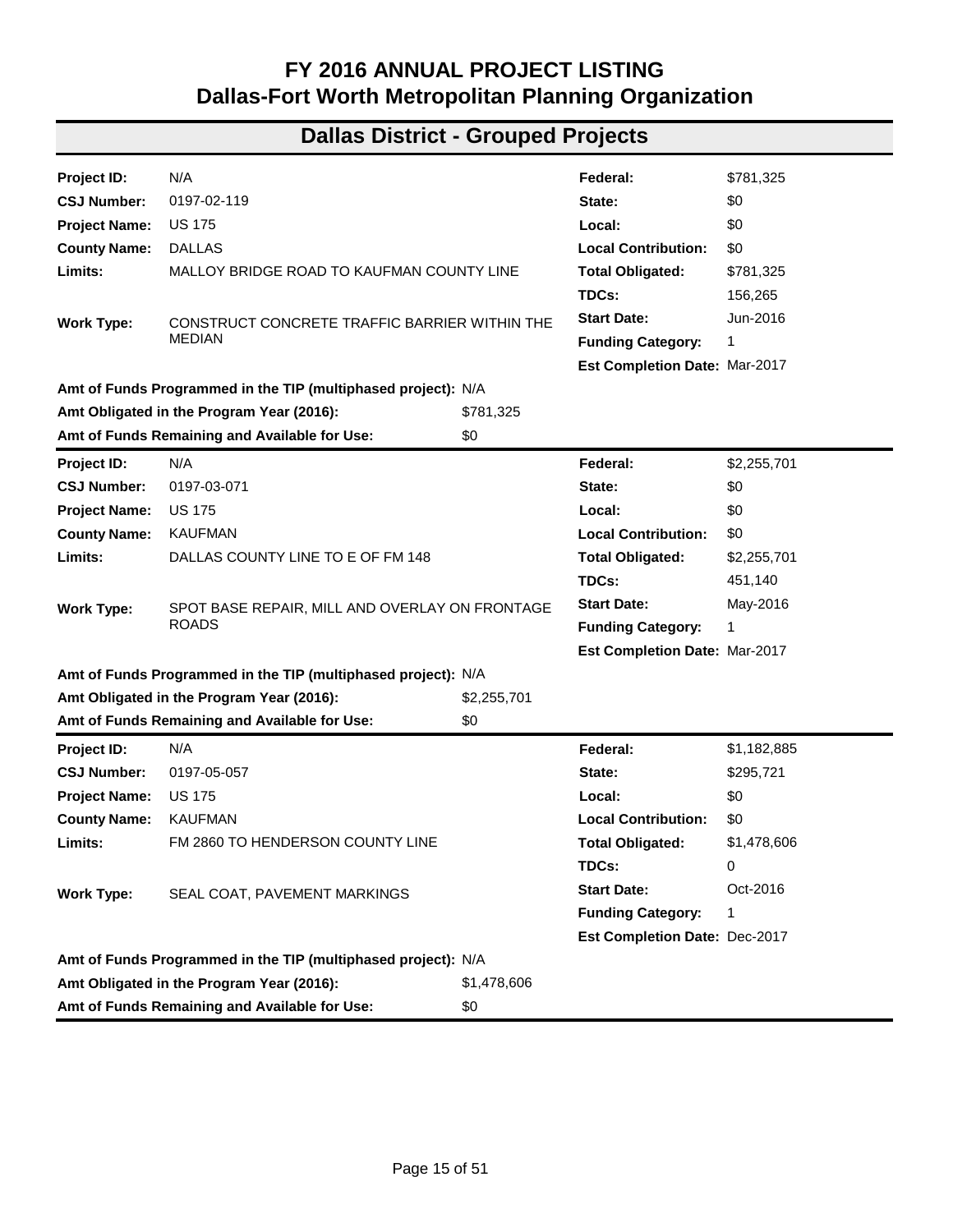| Project ID:                                          | N/A                                                           |             | Federal:                      | \$718,544   |
|------------------------------------------------------|---------------------------------------------------------------|-------------|-------------------------------|-------------|
| <b>CSJ Number:</b>                                   | 0195-02-073                                                   |             | State:                        | \$79,838    |
| <b>Project Name:</b>                                 | IH 35                                                         |             | Local:                        | \$0         |
| <b>County Name:</b>                                  | <b>DENTON</b>                                                 |             | <b>Local Contribution:</b>    | \$0         |
| Limits:                                              | US 77 TO COOKE COUNTY LINE                                    |             | <b>Total Obligated:</b>       | \$798,382   |
|                                                      |                                                               |             | TDCs:                         | 0           |
| <b>Work Type:</b>                                    | SEAL COAT, PAVEMENT MARKINGS                                  |             | <b>Start Date:</b>            | Oct-2016    |
|                                                      |                                                               |             | <b>Funding Category:</b>      | 1           |
|                                                      |                                                               |             | Est Completion Date: Dec-2017 |             |
|                                                      | Amt of Funds Programmed in the TIP (multiphased project): N/A |             |                               |             |
|                                                      | Amt Obligated in the Program Year (2016):                     | \$798,382   |                               |             |
|                                                      | Amt of Funds Remaining and Available for Use:                 | \$0         |                               |             |
| Project ID:                                          | N/A                                                           |             | Federal:                      | \$1,348,788 |
| <b>CSJ Number:</b>                                   | 0195-03-086                                                   |             | State:                        | \$149,865   |
| <b>Project Name:</b>                                 | IH 35                                                         |             | Local:                        | \$0         |
| <b>County Name:</b>                                  | <b>DENTON</b>                                                 |             | <b>Local Contribution:</b>    | \$0         |
| Limits:                                              | <b>US 380 TO US 77</b>                                        |             | <b>Total Obligated:</b>       | \$1,498,653 |
|                                                      |                                                               |             | TDCs:                         | 0           |
| <b>Work Type:</b>                                    | FULL DEPTH CONCRETE REPAIR AND OVERLAY                        |             | <b>Start Date:</b>            | Jan-2016    |
|                                                      |                                                               |             | <b>Funding Category:</b>      | 1           |
|                                                      |                                                               |             | Est Completion Date: May-2017 |             |
|                                                      | Amt of Funds Programmed in the TIP (multiphased project): N/A |             |                               |             |
|                                                      | Amt Obligated in the Program Year (2016):                     | \$1,498,653 |                               |             |
|                                                      | Amt of Funds Remaining and Available for Use:                 | \$0         |                               |             |
| Project ID:                                          | N/A                                                           |             | Federal:                      | \$3,968,087 |
| <b>CSJ Number:</b>                                   | 0196-03-272                                                   |             | State:                        | \$992,022   |
| <b>Project Name:</b>                                 | <b>IH 35E</b>                                                 |             | Local:                        | \$0         |
| <b>County Name:</b>                                  | <b>DALLAS</b>                                                 |             | <b>Local Contribution:</b>    | \$0         |
| Limits:                                              | NORTH OF OAK LAWN AVE. TO NORTH OF HARRY HINES                |             | <b>Total Obligated:</b>       | \$4,960,109 |
|                                                      | BLVD. RAMPS                                                   |             | TDCs:                         | 0           |
| Work Type:                                           | FULL DEPTH REPAIR CONCRETE PAVEMENT, MILL &                   |             | <b>Start Date:</b>            | Oct-2016    |
|                                                      | OVERLAY ON THE FRONTAGE ROAD                                  |             | <b>Funding Category:</b>      | 1           |
|                                                      |                                                               |             | Est Completion Date: Sep-2017 |             |
|                                                      | Amt of Funds Programmed in the TIP (multiphased project): N/A |             |                               |             |
|                                                      | Amt Obligated in the Program Year (2016):                     | \$4,960,109 |                               |             |
| Amt of Funds Remaining and Available for Use:<br>\$0 |                                                               |             |                               |             |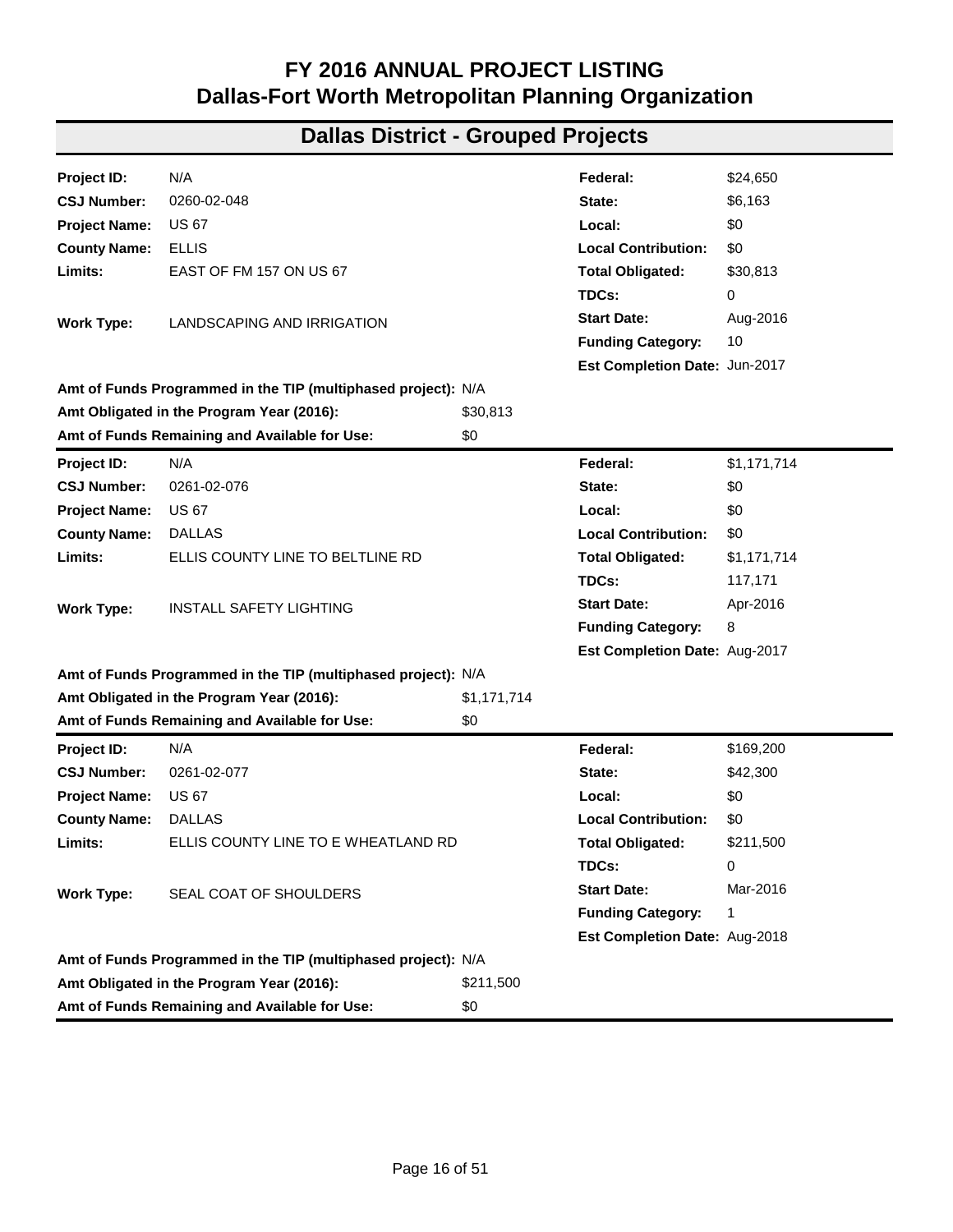| Project ID:          | N/A                                                           |             | Federal:                      | \$781,325   |
|----------------------|---------------------------------------------------------------|-------------|-------------------------------|-------------|
| <b>CSJ Number:</b>   | 0197-02-119                                                   |             | State:                        | \$0         |
| <b>Project Name:</b> | <b>US 175</b>                                                 |             | Local:                        | \$0         |
| <b>County Name:</b>  | <b>DALLAS</b>                                                 |             | <b>Local Contribution:</b>    | \$0         |
| Limits:              | MALLOY BRIDGE ROAD TO KAUFMAN COUNTY LINE                     |             | <b>Total Obligated:</b>       | \$781,325   |
|                      |                                                               |             | TDCs:                         | 156,265     |
| <b>Work Type:</b>    | CONSTRUCT CONCRETE TRAFFIC BARRIER WITHIN THE                 |             | <b>Start Date:</b>            | Jun-2016    |
|                      | <b>MEDIAN</b>                                                 |             | <b>Funding Category:</b>      | 1           |
|                      |                                                               |             | Est Completion Date: Mar-2017 |             |
|                      | Amt of Funds Programmed in the TIP (multiphased project): N/A |             |                               |             |
|                      | Amt Obligated in the Program Year (2016):                     | \$781,325   |                               |             |
|                      | Amt of Funds Remaining and Available for Use:                 | \$0         |                               |             |
| Project ID:          | N/A                                                           |             | Federal:                      | \$2,255,701 |
| <b>CSJ Number:</b>   | 0197-03-071                                                   |             | State:                        | \$0         |
| <b>Project Name:</b> | <b>US 175</b>                                                 |             | Local:                        | \$0         |
| <b>County Name:</b>  | <b>KAUFMAN</b>                                                |             | <b>Local Contribution:</b>    | \$0         |
| Limits:              | DALLAS COUNTY LINE TO E OF FM 148                             |             | <b>Total Obligated:</b>       | \$2,255,701 |
|                      |                                                               |             | TDCs:                         | 451,140     |
| <b>Work Type:</b>    | SPOT BASE REPAIR, MILL AND OVERLAY ON FRONTAGE                |             | <b>Start Date:</b>            | May-2016    |
|                      | <b>ROADS</b>                                                  |             | <b>Funding Category:</b>      | 1           |
|                      |                                                               |             | Est Completion Date: Mar-2017 |             |
|                      | Amt of Funds Programmed in the TIP (multiphased project): N/A |             |                               |             |
|                      | Amt Obligated in the Program Year (2016):                     | \$2,255,701 |                               |             |
|                      | Amt of Funds Remaining and Available for Use:                 | \$0         |                               |             |
| Project ID:          | N/A                                                           |             | Federal:                      | \$1,182,885 |
| <b>CSJ Number:</b>   | 0197-05-057                                                   |             | State:                        | \$295,721   |
| <b>Project Name:</b> | <b>US 175</b>                                                 |             | Local:                        | \$0         |
| <b>County Name:</b>  | <b>KAUFMAN</b>                                                |             | <b>Local Contribution:</b>    | \$0         |
| Limits:              | FM 2860 TO HENDERSON COUNTY LINE                              |             | <b>Total Obligated:</b>       | \$1,478,606 |
|                      |                                                               |             | TDCs:                         | 0           |
| <b>Work Type:</b>    | SEAL COAT, PAVEMENT MARKINGS                                  |             | <b>Start Date:</b>            | Oct-2016    |
|                      |                                                               |             | <b>Funding Category:</b>      | 1           |
|                      |                                                               |             | Est Completion Date: Dec-2017 |             |
|                      | Amt of Funds Programmed in the TIP (multiphased project): N/A |             |                               |             |
|                      | Amt Obligated in the Program Year (2016):                     | \$1,478,606 |                               |             |
|                      | Amt of Funds Remaining and Available for Use:                 | \$0         |                               |             |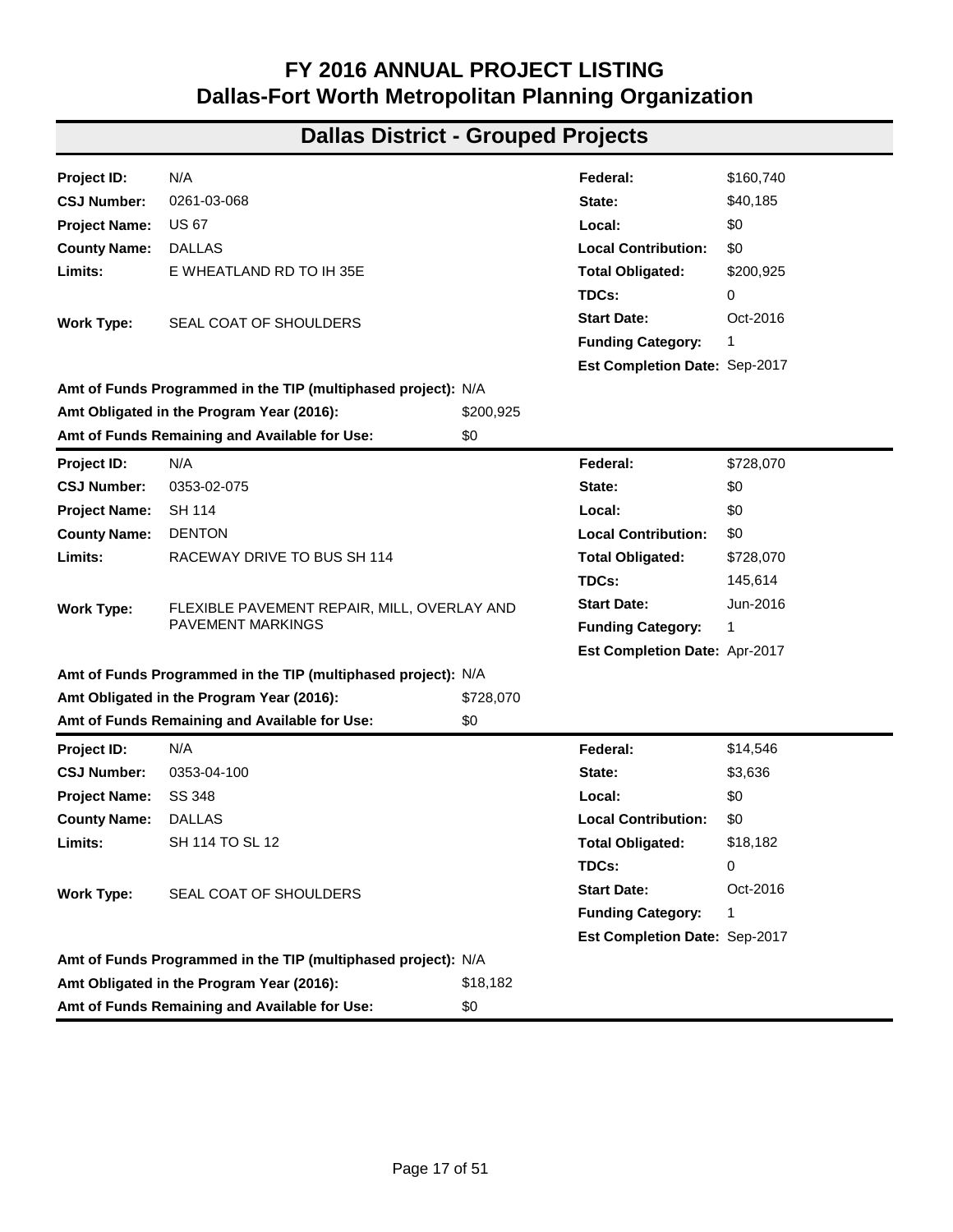| Project ID:                    | N/A                                                           |             | Federal:                      | \$24,650    |
|--------------------------------|---------------------------------------------------------------|-------------|-------------------------------|-------------|
| <b>CSJ Number:</b>             | 0260-02-048                                                   |             | State:                        | \$6,163     |
| <b>Project Name:</b>           | <b>US 67</b>                                                  |             | Local:                        | \$0         |
|                                | <b>ELLIS</b>                                                  |             | <b>Local Contribution:</b>    | \$0         |
| <b>County Name:</b><br>Limits: | EAST OF FM 157 ON US 67                                       |             |                               |             |
|                                |                                                               |             | <b>Total Obligated:</b>       | \$30,813    |
|                                |                                                               |             | TDCs:                         | 0           |
| <b>Work Type:</b>              | LANDSCAPING AND IRRIGATION                                    |             | <b>Start Date:</b>            | Aug-2016    |
|                                |                                                               |             | <b>Funding Category:</b>      | 10          |
|                                | Amt of Funds Programmed in the TIP (multiphased project): N/A |             | Est Completion Date: Jun-2017 |             |
|                                | Amt Obligated in the Program Year (2016):                     | \$30,813    |                               |             |
|                                |                                                               | \$0         |                               |             |
|                                | Amt of Funds Remaining and Available for Use:                 |             |                               |             |
| Project ID:                    | N/A                                                           |             | Federal:                      | \$1,171,714 |
| <b>CSJ Number:</b>             | 0261-02-076                                                   |             | State:                        | \$0         |
| <b>Project Name:</b>           | <b>US 67</b>                                                  |             | Local:                        | \$0         |
| <b>County Name:</b>            | <b>DALLAS</b>                                                 |             | <b>Local Contribution:</b>    | \$0         |
| Limits:                        | ELLIS COUNTY LINE TO BELTLINE RD                              |             | <b>Total Obligated:</b>       | \$1,171,714 |
|                                |                                                               |             | TDCs:                         | 117,171     |
| <b>Work Type:</b>              | <b>INSTALL SAFETY LIGHTING</b>                                |             | <b>Start Date:</b>            | Apr-2016    |
|                                |                                                               |             | <b>Funding Category:</b>      | 8           |
|                                |                                                               |             | Est Completion Date: Aug-2017 |             |
|                                | Amt of Funds Programmed in the TIP (multiphased project): N/A |             |                               |             |
|                                | Amt Obligated in the Program Year (2016):                     | \$1,171,714 |                               |             |
|                                | Amt of Funds Remaining and Available for Use:                 | \$0         |                               |             |
| Project ID:                    | N/A                                                           |             | Federal:                      | \$169,200   |
| <b>CSJ Number:</b>             | 0261-02-077                                                   |             | State:                        | \$42,300    |
| <b>Project Name:</b>           | <b>US 67</b>                                                  |             | Local:                        | \$0         |
| <b>County Name:</b>            | <b>DALLAS</b>                                                 |             | <b>Local Contribution:</b>    | \$0         |
| Limits:                        | ELLIS COUNTY LINE TO E WHEATLAND RD                           |             | <b>Total Obligated:</b>       | \$211,500   |
|                                |                                                               |             | TDCs:                         | 0           |
| <b>Work Type:</b>              | SEAL COAT OF SHOULDERS                                        |             | <b>Start Date:</b>            | Mar-2016    |
|                                |                                                               |             | <b>Funding Category:</b>      | 1           |
|                                |                                                               |             | Est Completion Date: Aug-2018 |             |
|                                | Amt of Funds Programmed in the TIP (multiphased project): N/A |             |                               |             |
|                                | Amt Obligated in the Program Year (2016):                     | \$211,500   |                               |             |
|                                | Amt of Funds Remaining and Available for Use:                 | \$0         |                               |             |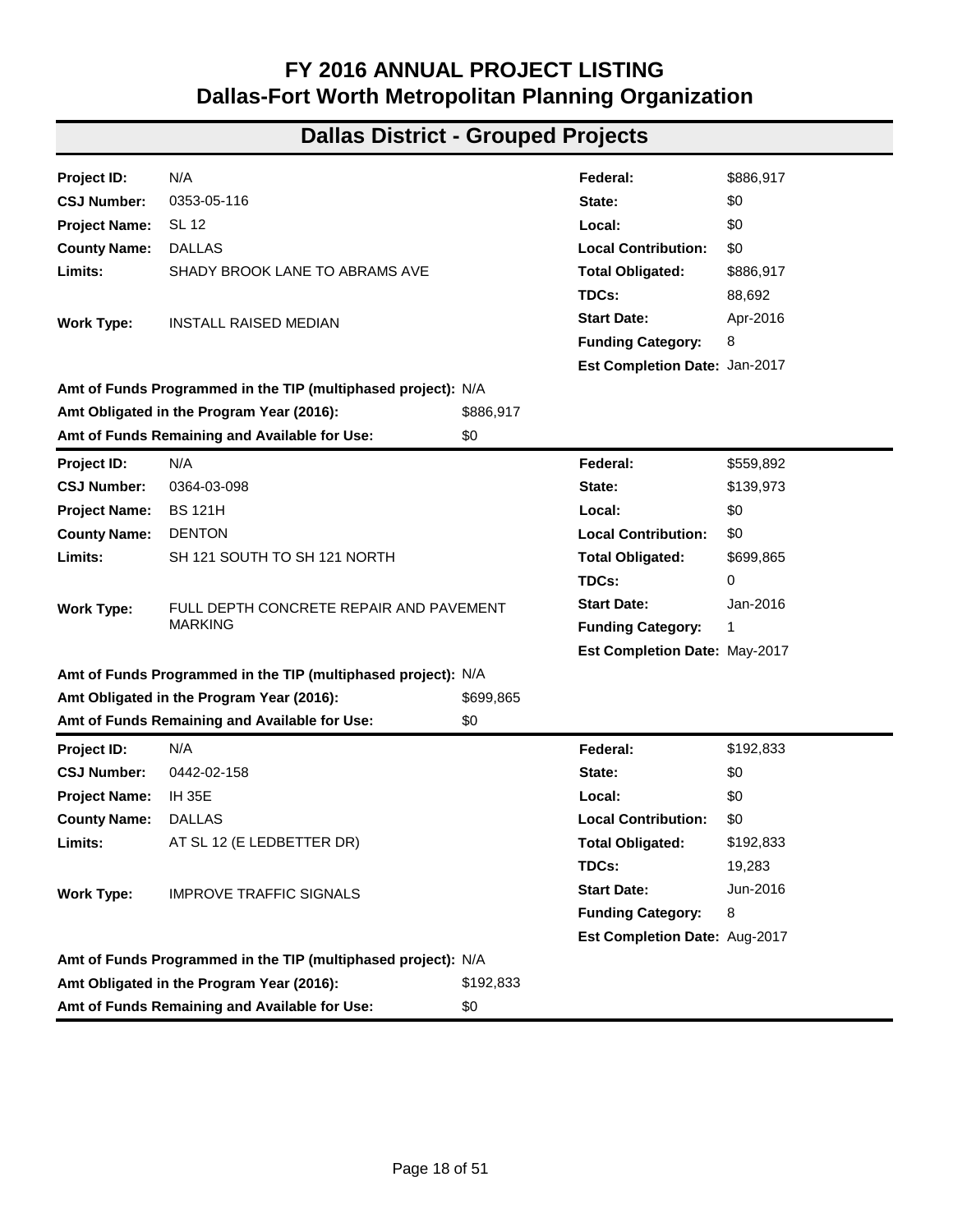| Project ID:          | N/A                                                           |           | Federal:                      | \$160,740 |
|----------------------|---------------------------------------------------------------|-----------|-------------------------------|-----------|
| <b>CSJ Number:</b>   | 0261-03-068                                                   |           | State:                        | \$40,185  |
| <b>Project Name:</b> | <b>US 67</b>                                                  |           | Local:                        | \$0       |
| <b>County Name:</b>  | <b>DALLAS</b>                                                 |           | <b>Local Contribution:</b>    | \$0       |
| Limits:              | E WHEATLAND RD TO IH 35E                                      |           | <b>Total Obligated:</b>       | \$200,925 |
|                      |                                                               |           | TDCs:                         | 0         |
| Work Type:           | SEAL COAT OF SHOULDERS                                        |           | <b>Start Date:</b>            | Oct-2016  |
|                      |                                                               |           | <b>Funding Category:</b>      | 1         |
|                      |                                                               |           | Est Completion Date: Sep-2017 |           |
|                      | Amt of Funds Programmed in the TIP (multiphased project): N/A |           |                               |           |
|                      | Amt Obligated in the Program Year (2016):                     | \$200,925 |                               |           |
|                      | Amt of Funds Remaining and Available for Use:                 | \$0       |                               |           |
| Project ID:          | N/A                                                           |           | Federal:                      | \$728,070 |
| <b>CSJ Number:</b>   | 0353-02-075                                                   |           | State:                        | \$0       |
| <b>Project Name:</b> | <b>SH 114</b>                                                 |           | Local:                        | \$0       |
| <b>County Name:</b>  | <b>DENTON</b>                                                 |           | <b>Local Contribution:</b>    | \$0       |
| Limits:              | RACEWAY DRIVE TO BUS SH 114                                   |           | <b>Total Obligated:</b>       | \$728,070 |
|                      |                                                               |           | TDCs:                         | 145,614   |
| <b>Work Type:</b>    | FLEXIBLE PAVEMENT REPAIR, MILL, OVERLAY AND                   |           | <b>Start Date:</b>            | Jun-2016  |
|                      | <b>PAVEMENT MARKINGS</b>                                      |           | <b>Funding Category:</b>      | 1         |
|                      |                                                               |           | Est Completion Date: Apr-2017 |           |
|                      | Amt of Funds Programmed in the TIP (multiphased project): N/A |           |                               |           |
|                      | Amt Obligated in the Program Year (2016):                     | \$728,070 |                               |           |
|                      | Amt of Funds Remaining and Available for Use:                 | \$0       |                               |           |
| Project ID:          | N/A                                                           |           | Federal:                      | \$14,546  |
| <b>CSJ Number:</b>   | 0353-04-100                                                   |           | State:                        | \$3,636   |
| <b>Project Name:</b> | SS 348                                                        |           | Local:                        | \$0       |
| <b>County Name:</b>  | <b>DALLAS</b>                                                 |           | <b>Local Contribution:</b>    | \$0       |
| Limits:              | SH 114 TO SL 12                                               |           | <b>Total Obligated:</b>       | \$18,182  |
|                      |                                                               |           | TDCs:                         | 0         |
| <b>Work Type:</b>    | SEAL COAT OF SHOULDERS                                        |           | <b>Start Date:</b>            | Oct-2016  |
|                      |                                                               |           | <b>Funding Category:</b>      | 1         |
|                      |                                                               |           | Est Completion Date: Sep-2017 |           |
|                      | Amt of Funds Programmed in the TIP (multiphased project): N/A |           |                               |           |
|                      | Amt Obligated in the Program Year (2016):                     | \$18,182  |                               |           |
|                      | Amt of Funds Remaining and Available for Use:                 | \$0       |                               |           |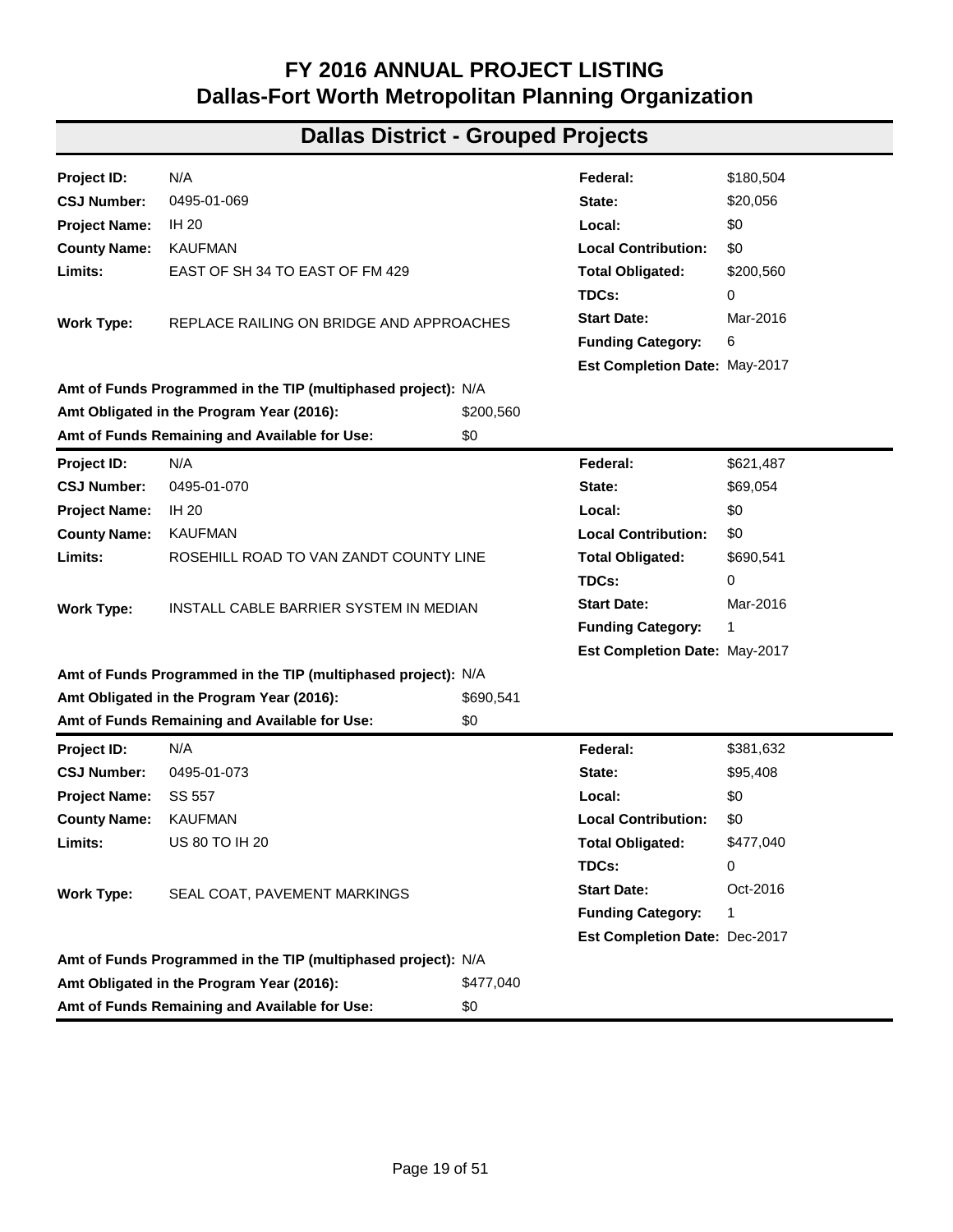| Project ID:          | N/A                                                           |           | Federal:                      | \$886,917 |
|----------------------|---------------------------------------------------------------|-----------|-------------------------------|-----------|
| <b>CSJ Number:</b>   | 0353-05-116                                                   |           | State:                        | \$0       |
| <b>Project Name:</b> | SL 12                                                         |           | Local:                        | \$0       |
| <b>County Name:</b>  | <b>DALLAS</b>                                                 |           | <b>Local Contribution:</b>    | \$0       |
| Limits:              | SHADY BROOK LANE TO ABRAMS AVE                                |           | <b>Total Obligated:</b>       | \$886,917 |
|                      |                                                               |           | TDCs:                         | 88,692    |
| <b>Work Type:</b>    | <b>INSTALL RAISED MEDIAN</b>                                  |           | <b>Start Date:</b>            | Apr-2016  |
|                      |                                                               |           | <b>Funding Category:</b>      | 8         |
|                      |                                                               |           | Est Completion Date: Jan-2017 |           |
|                      | Amt of Funds Programmed in the TIP (multiphased project): N/A |           |                               |           |
|                      | Amt Obligated in the Program Year (2016):                     | \$886,917 |                               |           |
|                      | Amt of Funds Remaining and Available for Use:                 | \$0       |                               |           |
| Project ID:          | N/A                                                           |           | Federal:                      | \$559,892 |
| <b>CSJ Number:</b>   | 0364-03-098                                                   |           | State:                        | \$139,973 |
| <b>Project Name:</b> | <b>BS 121H</b>                                                |           | Local:                        | \$0       |
| <b>County Name:</b>  | <b>DENTON</b>                                                 |           | <b>Local Contribution:</b>    | \$0       |
| Limits:              | SH 121 SOUTH TO SH 121 NORTH                                  |           | <b>Total Obligated:</b>       | \$699,865 |
|                      |                                                               |           | TDCs:                         | 0         |
| <b>Work Type:</b>    | FULL DEPTH CONCRETE REPAIR AND PAVEMENT                       |           | <b>Start Date:</b>            | Jan-2016  |
|                      | <b>MARKING</b>                                                |           | <b>Funding Category:</b>      | 1         |
|                      |                                                               |           | Est Completion Date: May-2017 |           |
|                      | Amt of Funds Programmed in the TIP (multiphased project): N/A |           |                               |           |
|                      | Amt Obligated in the Program Year (2016):                     | \$699,865 |                               |           |
|                      | Amt of Funds Remaining and Available for Use:                 | \$0       |                               |           |
| Project ID:          | N/A                                                           |           | Federal:                      | \$192,833 |
| <b>CSJ Number:</b>   | 0442-02-158                                                   |           | State:                        | \$0       |
| <b>Project Name:</b> | <b>IH 35E</b>                                                 |           | Local:                        | \$0       |
| <b>County Name:</b>  | <b>DALLAS</b>                                                 |           | <b>Local Contribution:</b>    | \$0       |
| Limits:              | AT SL 12 (E LEDBETTER DR)                                     |           | <b>Total Obligated:</b>       | \$192,833 |
|                      |                                                               |           | TDCs:                         | 19,283    |
| <b>Work Type:</b>    | <b>IMPROVE TRAFFIC SIGNALS</b>                                |           | <b>Start Date:</b>            | Jun-2016  |
|                      |                                                               |           | <b>Funding Category:</b>      | 8         |
|                      |                                                               |           | Est Completion Date: Aug-2017 |           |
|                      | Amt of Funds Programmed in the TIP (multiphased project): N/A |           |                               |           |
|                      | Amt Obligated in the Program Year (2016):                     | \$192,833 |                               |           |
|                      | Amt of Funds Remaining and Available for Use:                 | \$0       |                               |           |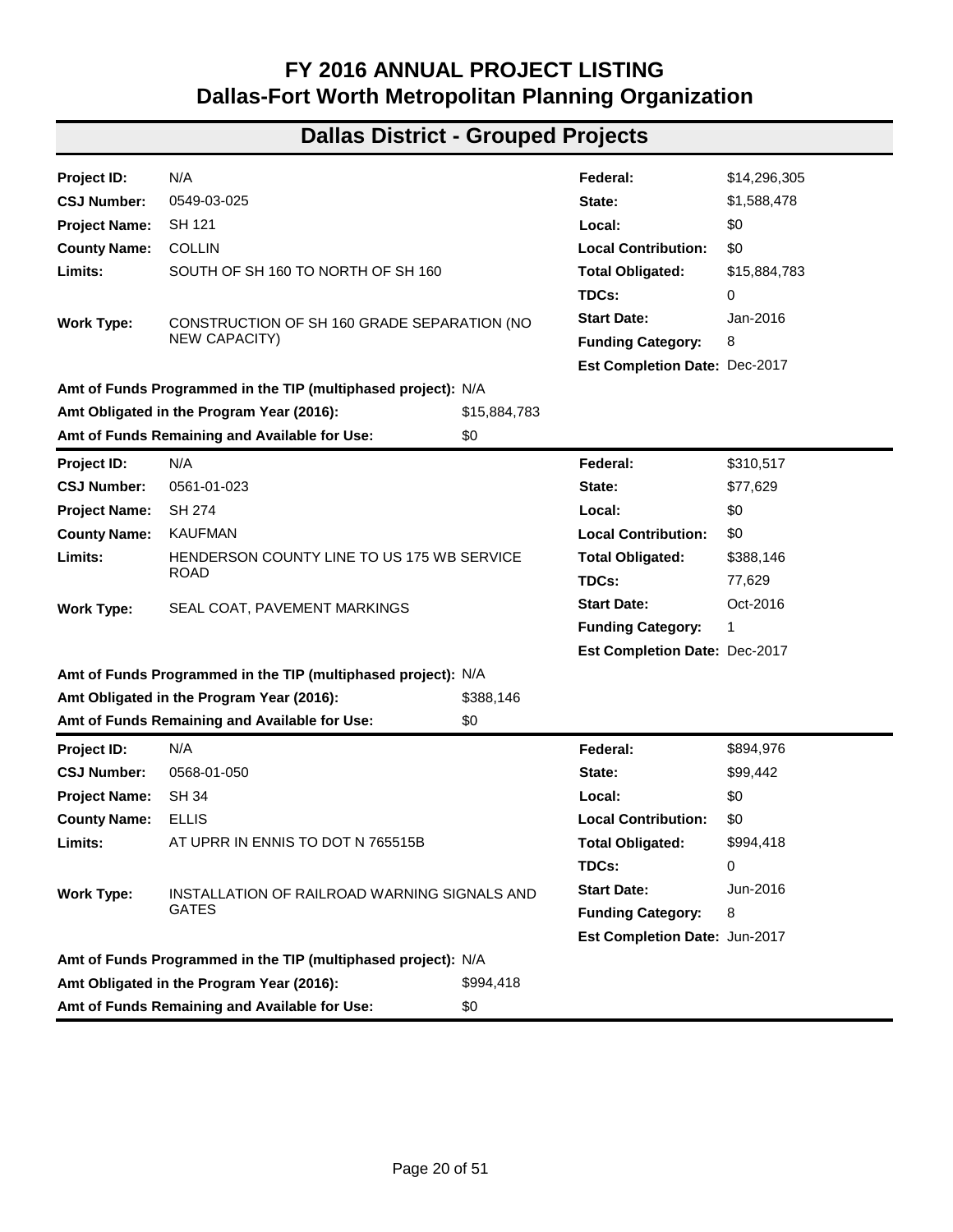| Project ID:                    | N/A                                                           |           | Federal:                         | \$180,504      |
|--------------------------------|---------------------------------------------------------------|-----------|----------------------------------|----------------|
| <b>CSJ Number:</b>             | 0495-01-069                                                   |           | State:                           | \$20,056       |
| <b>Project Name:</b>           | <b>IH 20</b>                                                  |           | Local:                           | \$0            |
|                                | <b>KAUFMAN</b>                                                |           | <b>Local Contribution:</b>       | \$0            |
| <b>County Name:</b><br>Limits: | EAST OF SH 34 TO EAST OF FM 429                               |           |                                  |                |
|                                |                                                               |           | <b>Total Obligated:</b><br>TDCs: | \$200,560<br>0 |
|                                |                                                               |           | <b>Start Date:</b>               | Mar-2016       |
| <b>Work Type:</b>              | REPLACE RAILING ON BRIDGE AND APPROACHES                      |           |                                  |                |
|                                |                                                               |           | <b>Funding Category:</b>         | 6              |
|                                | Amt of Funds Programmed in the TIP (multiphased project): N/A |           | Est Completion Date: May-2017    |                |
|                                | Amt Obligated in the Program Year (2016):                     | \$200,560 |                                  |                |
|                                | Amt of Funds Remaining and Available for Use:                 | \$0       |                                  |                |
|                                |                                                               |           |                                  |                |
| Project ID:                    | N/A                                                           |           | Federal:                         | \$621,487      |
| <b>CSJ Number:</b>             | 0495-01-070                                                   |           | State:                           | \$69,054       |
| <b>Project Name:</b>           | IH 20                                                         |           | Local:                           | \$0            |
| <b>County Name:</b>            | <b>KAUFMAN</b>                                                |           | <b>Local Contribution:</b>       | \$0            |
| Limits:                        | ROSEHILL ROAD TO VAN ZANDT COUNTY LINE                        |           | <b>Total Obligated:</b>          | \$690,541      |
|                                |                                                               |           | TDCs:                            | 0              |
| <b>Work Type:</b>              | INSTALL CABLE BARRIER SYSTEM IN MEDIAN                        |           | <b>Start Date:</b>               | Mar-2016       |
|                                |                                                               |           | <b>Funding Category:</b>         | 1              |
|                                |                                                               |           | Est Completion Date: May-2017    |                |
|                                | Amt of Funds Programmed in the TIP (multiphased project): N/A |           |                                  |                |
|                                | Amt Obligated in the Program Year (2016):                     | \$690,541 |                                  |                |
|                                | Amt of Funds Remaining and Available for Use:                 | \$0       |                                  |                |
| Project ID:                    | N/A                                                           |           | Federal:                         | \$381,632      |
| <b>CSJ Number:</b>             | 0495-01-073                                                   |           | State:                           | \$95,408       |
| <b>Project Name:</b>           | SS 557                                                        |           | Local:                           | \$0            |
| <b>County Name:</b>            | <b>KAUFMAN</b>                                                |           | <b>Local Contribution:</b>       | \$0            |
| Limits:                        | <b>US 80 TO IH 20</b>                                         |           | <b>Total Obligated:</b>          | \$477,040      |
|                                |                                                               |           | TDCs:                            | 0              |
| <b>Work Type:</b>              | SEAL COAT, PAVEMENT MARKINGS                                  |           | <b>Start Date:</b>               | Oct-2016       |
|                                |                                                               |           | <b>Funding Category:</b>         | 1              |
|                                |                                                               |           | Est Completion Date: Dec-2017    |                |
|                                | Amt of Funds Programmed in the TIP (multiphased project): N/A |           |                                  |                |
|                                | Amt Obligated in the Program Year (2016):                     | \$477,040 |                                  |                |
|                                | Amt of Funds Remaining and Available for Use:                 | \$0       |                                  |                |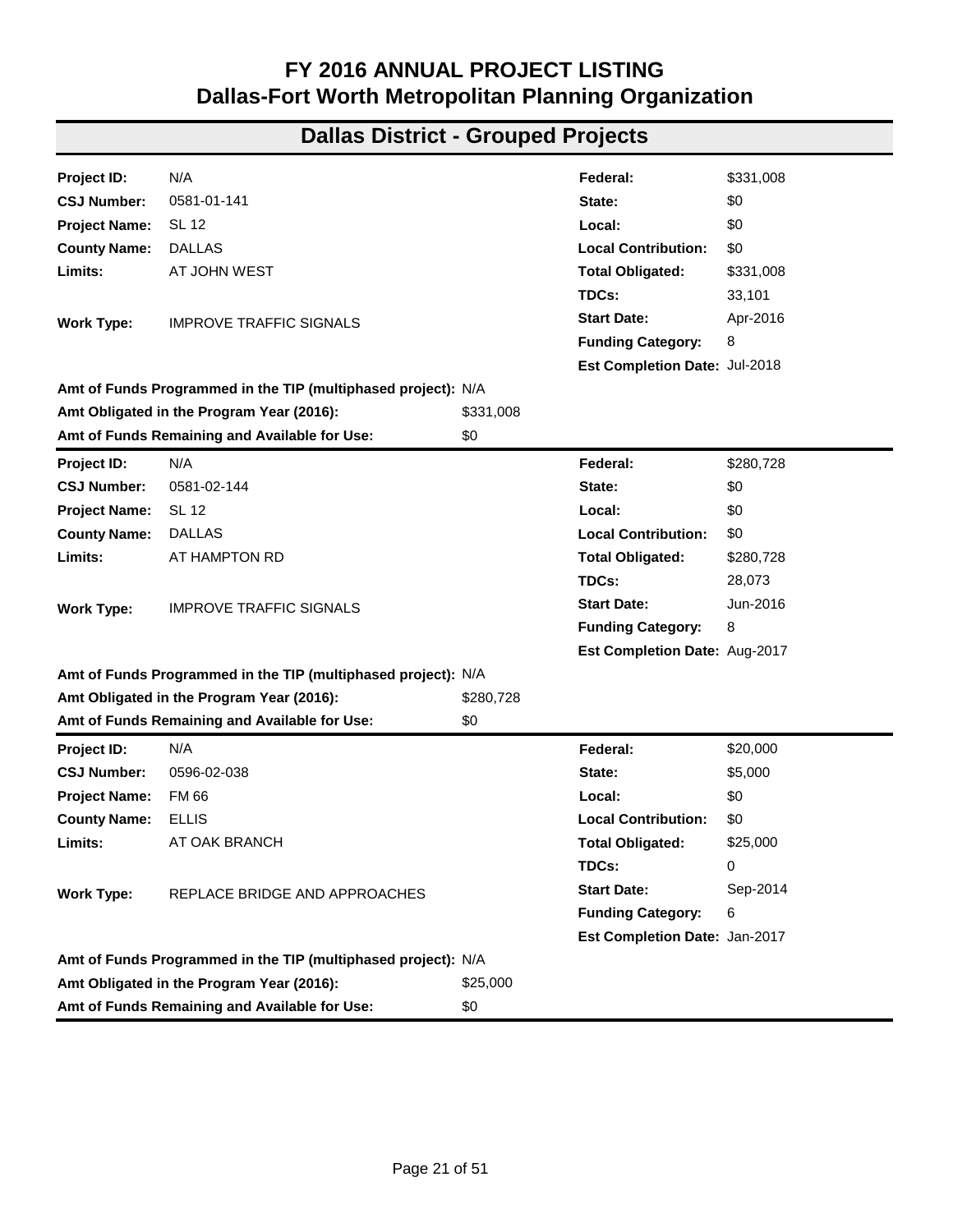| Project ID:          | N/A                                                           |              | Federal:                      | \$14,296,305 |
|----------------------|---------------------------------------------------------------|--------------|-------------------------------|--------------|
| <b>CSJ Number:</b>   | 0549-03-025                                                   |              | State:                        | \$1,588,478  |
| <b>Project Name:</b> | SH 121                                                        |              | Local:                        | \$0          |
| <b>County Name:</b>  | <b>COLLIN</b>                                                 |              | <b>Local Contribution:</b>    | \$0          |
| Limits:              | SOUTH OF SH 160 TO NORTH OF SH 160                            |              | <b>Total Obligated:</b>       | \$15,884,783 |
|                      |                                                               |              | TDCs:                         | 0            |
| <b>Work Type:</b>    | CONSTRUCTION OF SH 160 GRADE SEPARATION (NO                   |              | <b>Start Date:</b>            | Jan-2016     |
|                      | NEW CAPACITY)                                                 |              | <b>Funding Category:</b>      | 8            |
|                      |                                                               |              | Est Completion Date: Dec-2017 |              |
|                      | Amt of Funds Programmed in the TIP (multiphased project): N/A |              |                               |              |
|                      | Amt Obligated in the Program Year (2016):                     | \$15,884,783 |                               |              |
|                      | Amt of Funds Remaining and Available for Use:                 | \$0          |                               |              |
| Project ID:          | N/A                                                           |              | Federal:                      | \$310,517    |
| <b>CSJ Number:</b>   | 0561-01-023                                                   |              | State:                        | \$77,629     |
| <b>Project Name:</b> | <b>SH 274</b>                                                 |              | Local:                        | \$0          |
| <b>County Name:</b>  | <b>KAUFMAN</b>                                                |              | <b>Local Contribution:</b>    | \$0          |
| Limits:              | HENDERSON COUNTY LINE TO US 175 WB SERVICE                    |              | <b>Total Obligated:</b>       | \$388,146    |
|                      | <b>ROAD</b>                                                   |              | TDCs:                         | 77,629       |
| <b>Work Type:</b>    | SEAL COAT, PAVEMENT MARKINGS                                  |              | <b>Start Date:</b>            | Oct-2016     |
|                      |                                                               |              | <b>Funding Category:</b>      | 1            |
|                      |                                                               |              | Est Completion Date: Dec-2017 |              |
|                      | Amt of Funds Programmed in the TIP (multiphased project): N/A |              |                               |              |
|                      | Amt Obligated in the Program Year (2016):                     | \$388,146    |                               |              |
|                      | Amt of Funds Remaining and Available for Use:                 | \$0          |                               |              |
| Project ID:          | N/A                                                           |              | Federal:                      | \$894,976    |
| <b>CSJ Number:</b>   | 0568-01-050                                                   |              | State:                        | \$99,442     |
| <b>Project Name:</b> | <b>SH 34</b>                                                  |              | Local:                        | \$0          |
| <b>County Name:</b>  | <b>ELLIS</b>                                                  |              | <b>Local Contribution:</b>    | \$0          |
| Limits:              | AT UPRR IN ENNIS TO DOT N 765515B                             |              | <b>Total Obligated:</b>       | \$994,418    |
|                      |                                                               |              | TDCs:                         | 0            |
| <b>Work Type:</b>    | INSTALLATION OF RAILROAD WARNING SIGNALS AND                  |              | <b>Start Date:</b>            | Jun-2016     |
|                      | <b>GATES</b>                                                  |              | <b>Funding Category:</b>      | 8            |
|                      |                                                               |              | Est Completion Date: Jun-2017 |              |
|                      | Amt of Funds Programmed in the TIP (multiphased project): N/A |              |                               |              |
|                      | Amt Obligated in the Program Year (2016):                     | \$994,418    |                               |              |
|                      | Amt of Funds Remaining and Available for Use:                 | \$0          |                               |              |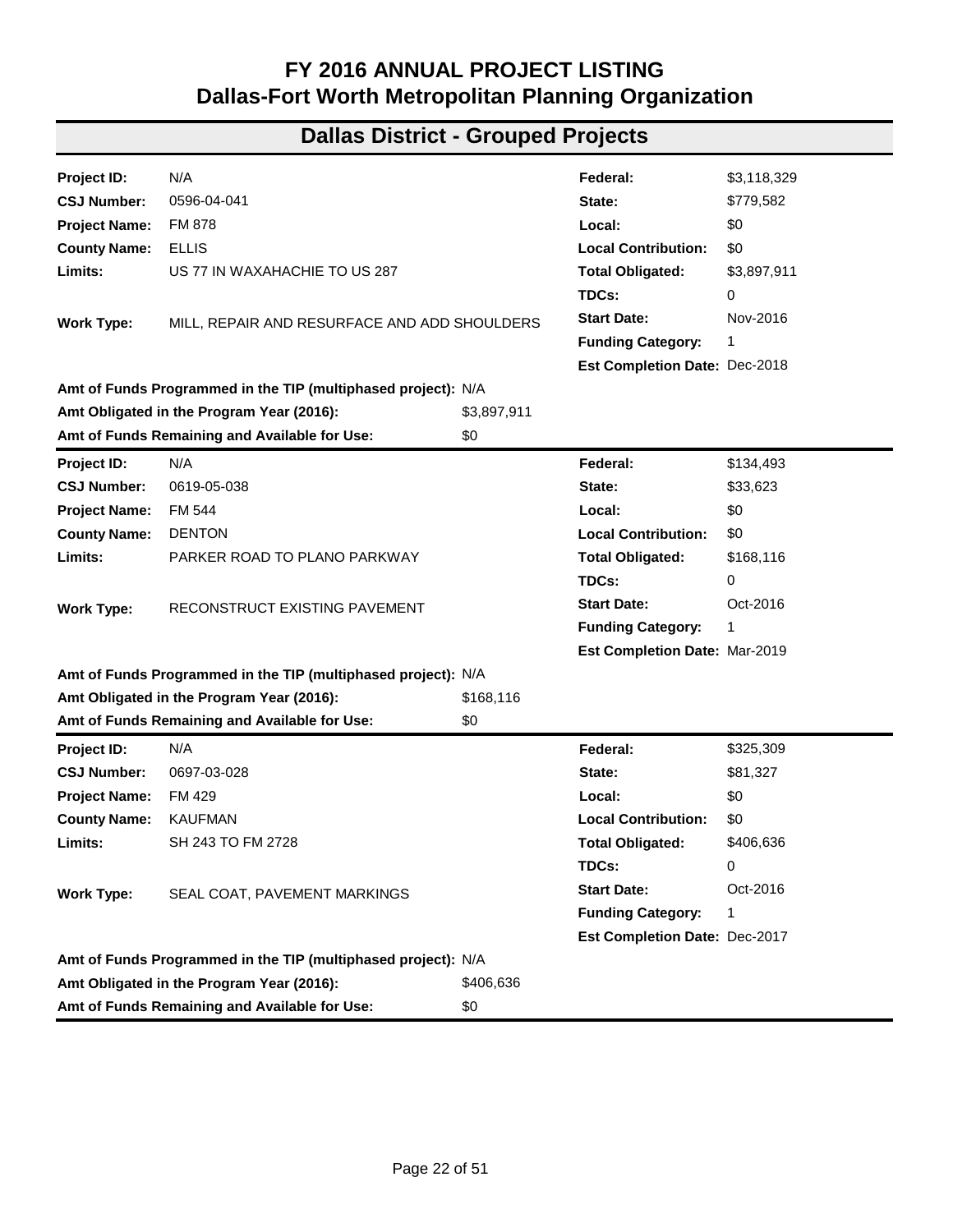| <b>Project ID:</b>   | N/A                                                           |           | Federal:                      | \$331,008 |
|----------------------|---------------------------------------------------------------|-----------|-------------------------------|-----------|
| <b>CSJ Number:</b>   | 0581-01-141                                                   |           | State:                        | \$0       |
| <b>Project Name:</b> | SL 12                                                         |           | Local:                        | \$0       |
| <b>County Name:</b>  | <b>DALLAS</b>                                                 |           | <b>Local Contribution:</b>    | \$0       |
| Limits:              | AT JOHN WEST                                                  |           | <b>Total Obligated:</b>       | \$331,008 |
|                      |                                                               |           | TDCs:                         | 33,101    |
| <b>Work Type:</b>    | <b>IMPROVE TRAFFIC SIGNALS</b>                                |           | <b>Start Date:</b>            | Apr-2016  |
|                      |                                                               |           | <b>Funding Category:</b>      | 8         |
|                      |                                                               |           | Est Completion Date: Jul-2018 |           |
|                      | Amt of Funds Programmed in the TIP (multiphased project): N/A |           |                               |           |
|                      | Amt Obligated in the Program Year (2016):                     | \$331,008 |                               |           |
|                      | Amt of Funds Remaining and Available for Use:                 | \$0       |                               |           |
| Project ID:          | N/A                                                           |           | Federal:                      | \$280,728 |
| <b>CSJ Number:</b>   | 0581-02-144                                                   |           | State:                        | \$0       |
| <b>Project Name:</b> | <b>SL 12</b>                                                  |           | Local:                        | \$0       |
| <b>County Name:</b>  | <b>DALLAS</b>                                                 |           | <b>Local Contribution:</b>    | \$0       |
| Limits:              | AT HAMPTON RD                                                 |           | <b>Total Obligated:</b>       | \$280,728 |
|                      |                                                               |           | TDCs:                         | 28,073    |
| <b>Work Type:</b>    | <b>IMPROVE TRAFFIC SIGNALS</b>                                |           | <b>Start Date:</b>            | Jun-2016  |
|                      |                                                               |           | <b>Funding Category:</b>      | 8         |
|                      |                                                               |           | Est Completion Date: Aug-2017 |           |
|                      | Amt of Funds Programmed in the TIP (multiphased project): N/A |           |                               |           |
|                      | Amt Obligated in the Program Year (2016):                     | \$280,728 |                               |           |
|                      | Amt of Funds Remaining and Available for Use:                 | \$0       |                               |           |
| <b>Project ID:</b>   | N/A                                                           |           | Federal:                      | \$20,000  |
| <b>CSJ Number:</b>   | 0596-02-038                                                   |           | State:                        | \$5,000   |
| <b>Project Name:</b> | <b>FM 66</b>                                                  |           | Local:                        | \$0       |
| <b>County Name:</b>  | <b>ELLIS</b>                                                  |           | <b>Local Contribution:</b>    | \$0       |
| Limits:              | AT OAK BRANCH                                                 |           | <b>Total Obligated:</b>       | \$25,000  |
|                      |                                                               |           | TDCs:                         | 0         |
| <b>Work Type:</b>    | REPLACE BRIDGE AND APPROACHES                                 |           | <b>Start Date:</b>            | Sep-2014  |
|                      |                                                               |           | <b>Funding Category:</b>      | 6         |
|                      |                                                               |           | Est Completion Date: Jan-2017 |           |
|                      | Amt of Funds Programmed in the TIP (multiphased project): N/A |           |                               |           |
|                      | Amt Obligated in the Program Year (2016):                     | \$25,000  |                               |           |
|                      | Amt of Funds Remaining and Available for Use:                 | \$0       |                               |           |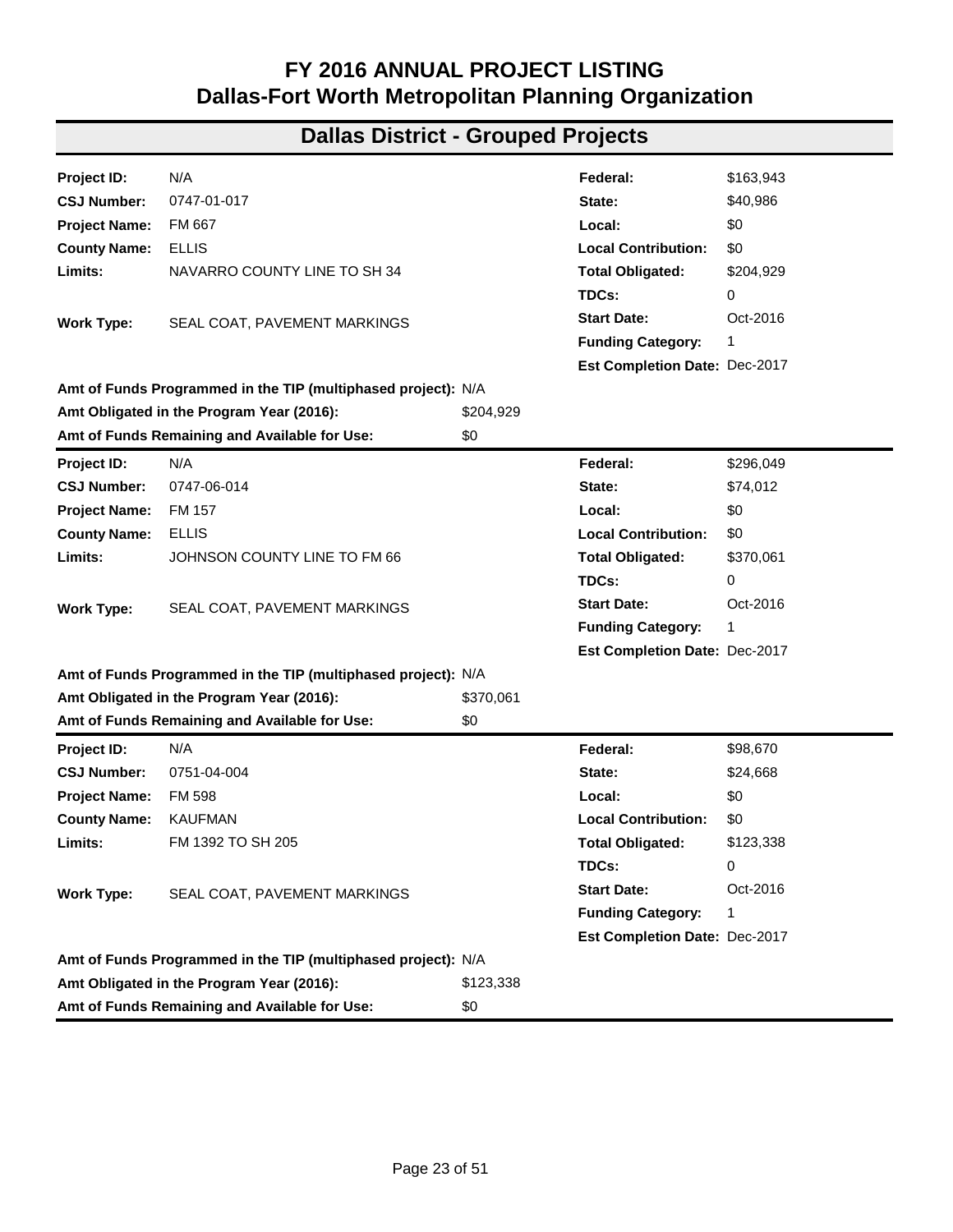| Project ID:          | N/A                                                           |             | Federal:                      | \$3,118,329 |
|----------------------|---------------------------------------------------------------|-------------|-------------------------------|-------------|
| <b>CSJ Number:</b>   | 0596-04-041                                                   |             | State:                        | \$779,582   |
| <b>Project Name:</b> | <b>FM 878</b>                                                 |             | Local:                        | \$0         |
| <b>County Name:</b>  | <b>ELLIS</b>                                                  |             | <b>Local Contribution:</b>    | \$0         |
| Limits:              | US 77 IN WAXAHACHIE TO US 287                                 |             | <b>Total Obligated:</b>       | \$3,897,911 |
|                      |                                                               |             | TDCs:                         | 0           |
| <b>Work Type:</b>    | MILL, REPAIR AND RESURFACE AND ADD SHOULDERS                  |             | <b>Start Date:</b>            | Nov-2016    |
|                      |                                                               |             | <b>Funding Category:</b>      | 1           |
|                      |                                                               |             | Est Completion Date: Dec-2018 |             |
|                      | Amt of Funds Programmed in the TIP (multiphased project): N/A |             |                               |             |
|                      | Amt Obligated in the Program Year (2016):                     | \$3,897,911 |                               |             |
|                      | Amt of Funds Remaining and Available for Use:                 | \$0         |                               |             |
| Project ID:          | N/A                                                           |             | Federal:                      | \$134,493   |
| <b>CSJ Number:</b>   | 0619-05-038                                                   |             | State:                        | \$33,623    |
| <b>Project Name:</b> | FM 544                                                        |             | Local:                        | \$0         |
| <b>County Name:</b>  | <b>DENTON</b>                                                 |             | <b>Local Contribution:</b>    | \$0         |
| Limits:              | PARKER ROAD TO PLANO PARKWAY                                  |             | <b>Total Obligated:</b>       | \$168,116   |
|                      |                                                               |             | TDCs:                         | 0           |
| <b>Work Type:</b>    | RECONSTRUCT EXISTING PAVEMENT                                 |             | <b>Start Date:</b>            | Oct-2016    |
|                      |                                                               |             | <b>Funding Category:</b>      | 1           |
|                      |                                                               |             | Est Completion Date: Mar-2019 |             |
|                      | Amt of Funds Programmed in the TIP (multiphased project): N/A |             |                               |             |
|                      | Amt Obligated in the Program Year (2016):                     | \$168,116   |                               |             |
|                      | Amt of Funds Remaining and Available for Use:                 | \$0         |                               |             |
| Project ID:          | N/A                                                           |             | Federal:                      | \$325,309   |
| <b>CSJ Number:</b>   | 0697-03-028                                                   |             | State:                        | \$81,327    |
| <b>Project Name:</b> | FM 429                                                        |             | Local:                        | \$0         |
| <b>County Name:</b>  | <b>KAUFMAN</b>                                                |             | <b>Local Contribution:</b>    | \$0         |
| Limits:              | SH 243 TO FM 2728                                             |             | <b>Total Obligated:</b>       | \$406,636   |
|                      |                                                               |             | TDCs:                         | 0           |
| <b>Work Type:</b>    | SEAL COAT, PAVEMENT MARKINGS                                  |             | <b>Start Date:</b>            | Oct-2016    |
|                      |                                                               |             | <b>Funding Category:</b>      | 1           |
|                      |                                                               |             | Est Completion Date: Dec-2017 |             |
|                      | Amt of Funds Programmed in the TIP (multiphased project): N/A |             |                               |             |
|                      | Amt Obligated in the Program Year (2016):                     | \$406,636   |                               |             |
|                      | Amt of Funds Remaining and Available for Use:                 | \$0         |                               |             |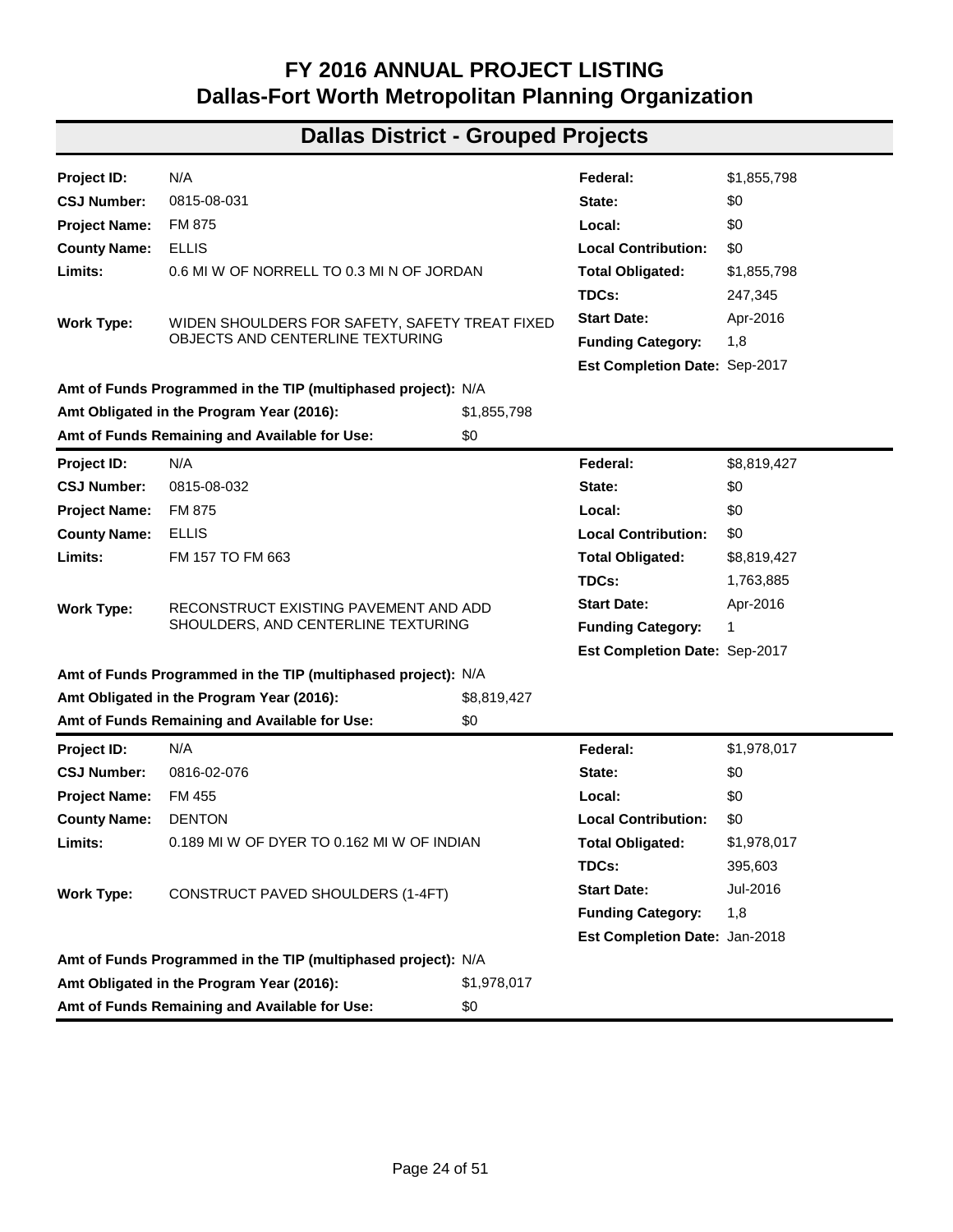| Project ID:          | N/A                                                           |           | Federal:                             | \$163,943 |
|----------------------|---------------------------------------------------------------|-----------|--------------------------------------|-----------|
| <b>CSJ Number:</b>   | 0747-01-017                                                   |           | State:                               | \$40,986  |
| <b>Project Name:</b> | FM 667                                                        |           | Local:                               | \$0       |
| <b>County Name:</b>  | <b>ELLIS</b>                                                  |           | <b>Local Contribution:</b>           | \$0       |
| Limits:              | NAVARRO COUNTY LINE TO SH 34                                  |           | <b>Total Obligated:</b>              | \$204,929 |
|                      |                                                               |           | TDCs:                                | 0         |
| Work Type:           | SEAL COAT, PAVEMENT MARKINGS                                  |           | <b>Start Date:</b>                   | Oct-2016  |
|                      |                                                               |           | <b>Funding Category:</b>             | 1         |
|                      |                                                               |           | Est Completion Date: Dec-2017        |           |
|                      | Amt of Funds Programmed in the TIP (multiphased project): N/A |           |                                      |           |
|                      | Amt Obligated in the Program Year (2016):                     | \$204,929 |                                      |           |
|                      | Amt of Funds Remaining and Available for Use:                 | \$0       |                                      |           |
| Project ID:          | N/A                                                           |           | Federal:                             | \$296,049 |
| <b>CSJ Number:</b>   | 0747-06-014                                                   |           | State:                               | \$74,012  |
| <b>Project Name:</b> | <b>FM 157</b>                                                 |           | Local:                               | \$0       |
| <b>County Name:</b>  | <b>ELLIS</b>                                                  |           | <b>Local Contribution:</b>           | \$0       |
| Limits:              | JOHNSON COUNTY LINE TO FM 66                                  |           | <b>Total Obligated:</b>              | \$370,061 |
|                      |                                                               |           | TDCs:                                | 0         |
| <b>Work Type:</b>    | SEAL COAT, PAVEMENT MARKINGS                                  |           | <b>Start Date:</b>                   | Oct-2016  |
|                      |                                                               |           | <b>Funding Category:</b>             | 1         |
|                      |                                                               |           | Est Completion Date: Dec-2017        |           |
|                      | Amt of Funds Programmed in the TIP (multiphased project): N/A |           |                                      |           |
|                      | Amt Obligated in the Program Year (2016):                     | \$370,061 |                                      |           |
|                      | Amt of Funds Remaining and Available for Use:                 | \$0       |                                      |           |
| Project ID:          | N/A                                                           |           | Federal:                             | \$98,670  |
| <b>CSJ Number:</b>   | 0751-04-004                                                   |           | State:                               | \$24,668  |
| <b>Project Name:</b> | <b>FM 598</b>                                                 |           | Local:                               | \$0       |
| <b>County Name:</b>  | <b>KAUFMAN</b>                                                |           | <b>Local Contribution:</b>           | \$0       |
| Limits:              | FM 1392 TO SH 205                                             |           | <b>Total Obligated:</b>              | \$123,338 |
|                      |                                                               |           | TDCs:                                | 0         |
| Work Type:           | SEAL COAT, PAVEMENT MARKINGS                                  |           | <b>Start Date:</b>                   | Oct-2016  |
|                      |                                                               |           | <b>Funding Category:</b>             | 1         |
|                      |                                                               |           | <b>Est Completion Date: Dec-2017</b> |           |
|                      | Amt of Funds Programmed in the TIP (multiphased project): N/A |           |                                      |           |
|                      | Amt Obligated in the Program Year (2016):                     | \$123,338 |                                      |           |
|                      | Amt of Funds Remaining and Available for Use:                 | \$0       |                                      |           |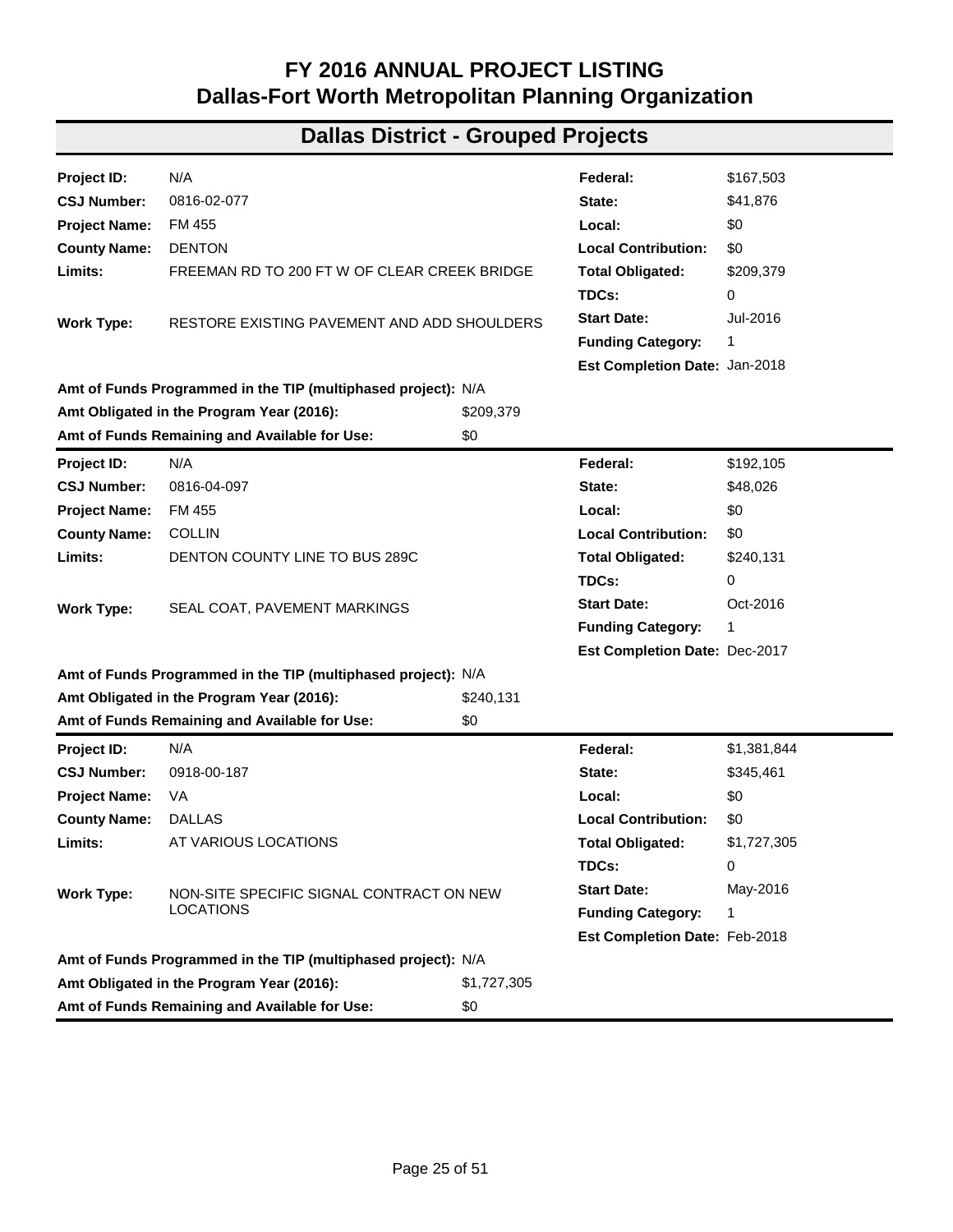| Project ID:          | N/A                                                           |             | Federal:                      | \$1,855,798 |
|----------------------|---------------------------------------------------------------|-------------|-------------------------------|-------------|
| <b>CSJ Number:</b>   | 0815-08-031                                                   |             | State:                        | \$0         |
| <b>Project Name:</b> | <b>FM 875</b>                                                 |             | Local:                        | \$0         |
| <b>County Name:</b>  | <b>ELLIS</b>                                                  |             | <b>Local Contribution:</b>    | \$0         |
| Limits:              | 0.6 MI W OF NORRELL TO 0.3 MI N OF JORDAN                     |             | <b>Total Obligated:</b>       | \$1,855,798 |
|                      |                                                               |             | TDCs:                         | 247,345     |
| <b>Work Type:</b>    | WIDEN SHOULDERS FOR SAFETY, SAFETY TREAT FIXED                |             | <b>Start Date:</b>            | Apr-2016    |
|                      | OBJECTS AND CENTERLINE TEXTURING                              |             | <b>Funding Category:</b>      | 1,8         |
|                      |                                                               |             | Est Completion Date: Sep-2017 |             |
|                      | Amt of Funds Programmed in the TIP (multiphased project): N/A |             |                               |             |
|                      | Amt Obligated in the Program Year (2016):                     | \$1,855,798 |                               |             |
|                      | Amt of Funds Remaining and Available for Use:                 | \$0         |                               |             |
| Project ID:          | N/A                                                           |             | Federal:                      | \$8,819,427 |
| <b>CSJ Number:</b>   | 0815-08-032                                                   |             | State:                        | \$0         |
| <b>Project Name:</b> | FM 875                                                        |             | Local:                        | \$0         |
| <b>County Name:</b>  | <b>ELLIS</b>                                                  |             | <b>Local Contribution:</b>    | \$0         |
| Limits:              | FM 157 TO FM 663                                              |             | <b>Total Obligated:</b>       | \$8,819,427 |
|                      |                                                               |             | TDCs:                         | 1,763,885   |
| <b>Work Type:</b>    | RECONSTRUCT EXISTING PAVEMENT AND ADD                         |             | <b>Start Date:</b>            | Apr-2016    |
|                      | SHOULDERS, AND CENTERLINE TEXTURING                           |             | <b>Funding Category:</b>      | 1           |
|                      |                                                               |             | Est Completion Date: Sep-2017 |             |
|                      | Amt of Funds Programmed in the TIP (multiphased project): N/A |             |                               |             |
|                      | Amt Obligated in the Program Year (2016):                     | \$8,819,427 |                               |             |
|                      | Amt of Funds Remaining and Available for Use:                 | \$0         |                               |             |
| Project ID:          | N/A                                                           |             | Federal:                      | \$1,978,017 |
| <b>CSJ Number:</b>   | 0816-02-076                                                   |             | State:                        | \$0         |
| <b>Project Name:</b> | FM 455                                                        |             | Local:                        | \$0         |
| <b>County Name:</b>  | <b>DENTON</b>                                                 |             | <b>Local Contribution:</b>    | \$0         |
| Limits:              | 0.189 MI W OF DYER TO 0.162 MI W OF INDIAN                    |             | <b>Total Obligated:</b>       | \$1,978,017 |
|                      |                                                               |             | TDCs:                         | 395,603     |
| <b>Work Type:</b>    | CONSTRUCT PAVED SHOULDERS (1-4FT)                             |             | <b>Start Date:</b>            | Jul-2016    |
|                      |                                                               |             | <b>Funding Category:</b>      | 1,8         |
|                      |                                                               |             | Est Completion Date: Jan-2018 |             |
|                      | Amt of Funds Programmed in the TIP (multiphased project): N/A |             |                               |             |
|                      | Amt Obligated in the Program Year (2016):                     | \$1,978,017 |                               |             |
|                      | Amt of Funds Remaining and Available for Use:                 | \$0         |                               |             |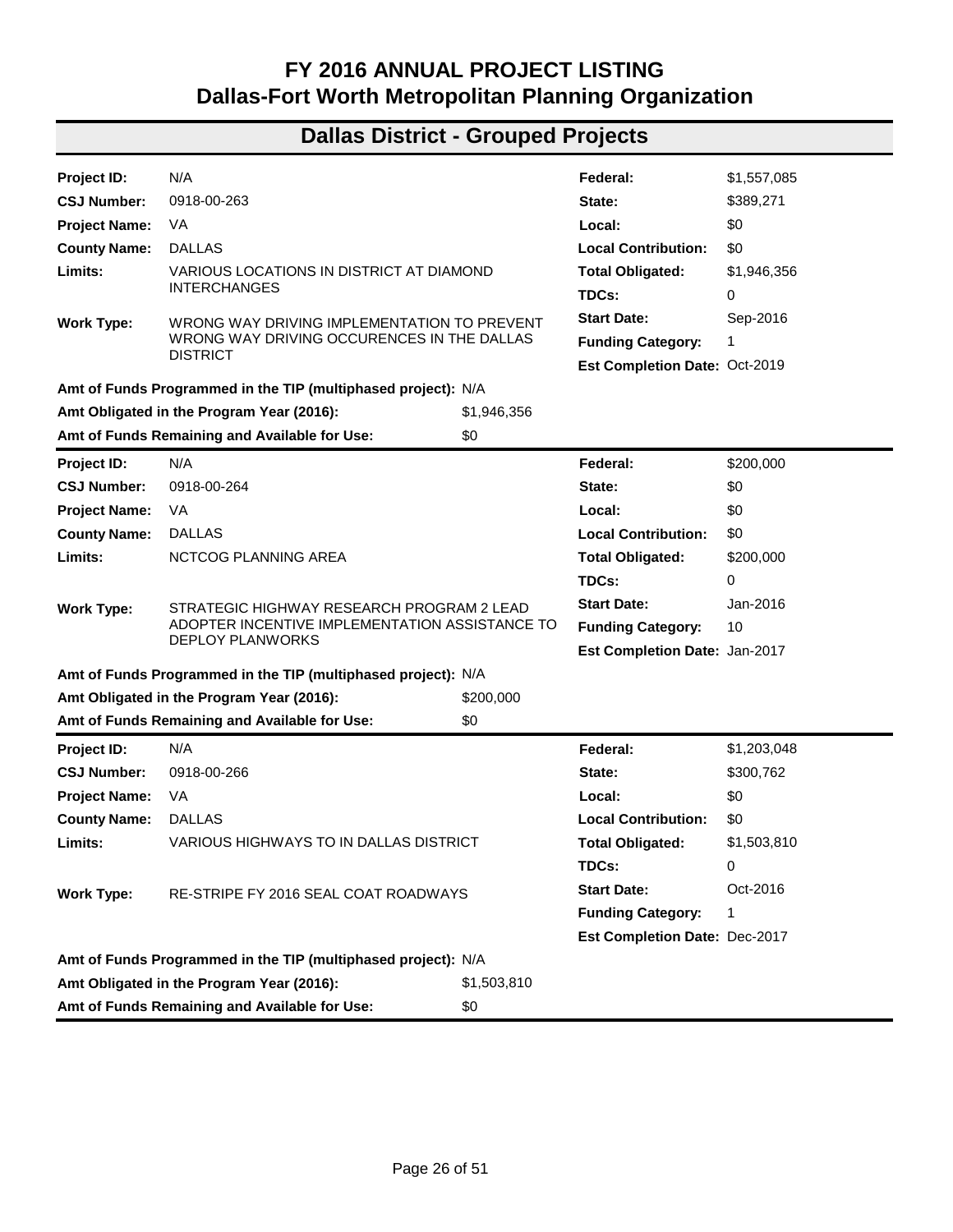| Project ID:          | N/A                                                           |             | Federal:                      | \$167,503   |
|----------------------|---------------------------------------------------------------|-------------|-------------------------------|-------------|
| <b>CSJ Number:</b>   | 0816-02-077                                                   |             | State:                        | \$41,876    |
| <b>Project Name:</b> | FM 455                                                        |             | Local:                        | \$0         |
| <b>County Name:</b>  | <b>DENTON</b>                                                 |             | <b>Local Contribution:</b>    | \$0         |
| Limits:              | FREEMAN RD TO 200 FT W OF CLEAR CREEK BRIDGE                  |             | <b>Total Obligated:</b>       | \$209,379   |
|                      |                                                               |             | TDCs:                         | 0           |
| <b>Work Type:</b>    | RESTORE EXISTING PAVEMENT AND ADD SHOULDERS                   |             | <b>Start Date:</b>            | Jul-2016    |
|                      |                                                               |             | <b>Funding Category:</b>      | 1           |
|                      |                                                               |             | Est Completion Date: Jan-2018 |             |
|                      | Amt of Funds Programmed in the TIP (multiphased project): N/A |             |                               |             |
|                      | Amt Obligated in the Program Year (2016):                     | \$209,379   |                               |             |
|                      | Amt of Funds Remaining and Available for Use:                 | \$0         |                               |             |
| Project ID:          | N/A                                                           |             | Federal:                      | \$192,105   |
| <b>CSJ Number:</b>   | 0816-04-097                                                   |             | State:                        | \$48,026    |
| <b>Project Name:</b> | FM 455                                                        |             | Local:                        | \$0         |
| <b>County Name:</b>  | <b>COLLIN</b>                                                 |             | <b>Local Contribution:</b>    | \$0         |
| Limits:              | DENTON COUNTY LINE TO BUS 289C                                |             | <b>Total Obligated:</b>       | \$240,131   |
|                      |                                                               |             | TDCs:                         | 0           |
| <b>Work Type:</b>    | SEAL COAT, PAVEMENT MARKINGS                                  |             | <b>Start Date:</b>            | Oct-2016    |
|                      |                                                               |             | <b>Funding Category:</b>      | 1           |
|                      |                                                               |             | Est Completion Date: Dec-2017 |             |
|                      | Amt of Funds Programmed in the TIP (multiphased project): N/A |             |                               |             |
|                      | Amt Obligated in the Program Year (2016):                     | \$240,131   |                               |             |
|                      | Amt of Funds Remaining and Available for Use:                 | \$0         |                               |             |
| Project ID:          | N/A                                                           |             | Federal:                      | \$1,381,844 |
| <b>CSJ Number:</b>   | 0918-00-187                                                   |             | State:                        | \$345,461   |
| <b>Project Name:</b> | VA                                                            |             | Local:                        | \$0         |
| <b>County Name:</b>  | <b>DALLAS</b>                                                 |             | <b>Local Contribution:</b>    | \$0         |
| Limits:              | AT VARIOUS LOCATIONS                                          |             | <b>Total Obligated:</b>       | \$1,727,305 |
|                      |                                                               |             | TDCs:                         | 0           |
| <b>Work Type:</b>    | NON-SITE SPECIFIC SIGNAL CONTRACT ON NEW                      |             | <b>Start Date:</b>            | May-2016    |
|                      | <b>LOCATIONS</b>                                              |             | <b>Funding Category:</b>      | 1           |
|                      |                                                               |             | Est Completion Date: Feb-2018 |             |
|                      | Amt of Funds Programmed in the TIP (multiphased project): N/A |             |                               |             |
|                      | Amt Obligated in the Program Year (2016):                     | \$1,727,305 |                               |             |
|                      | Amt of Funds Remaining and Available for Use:                 | \$0         |                               |             |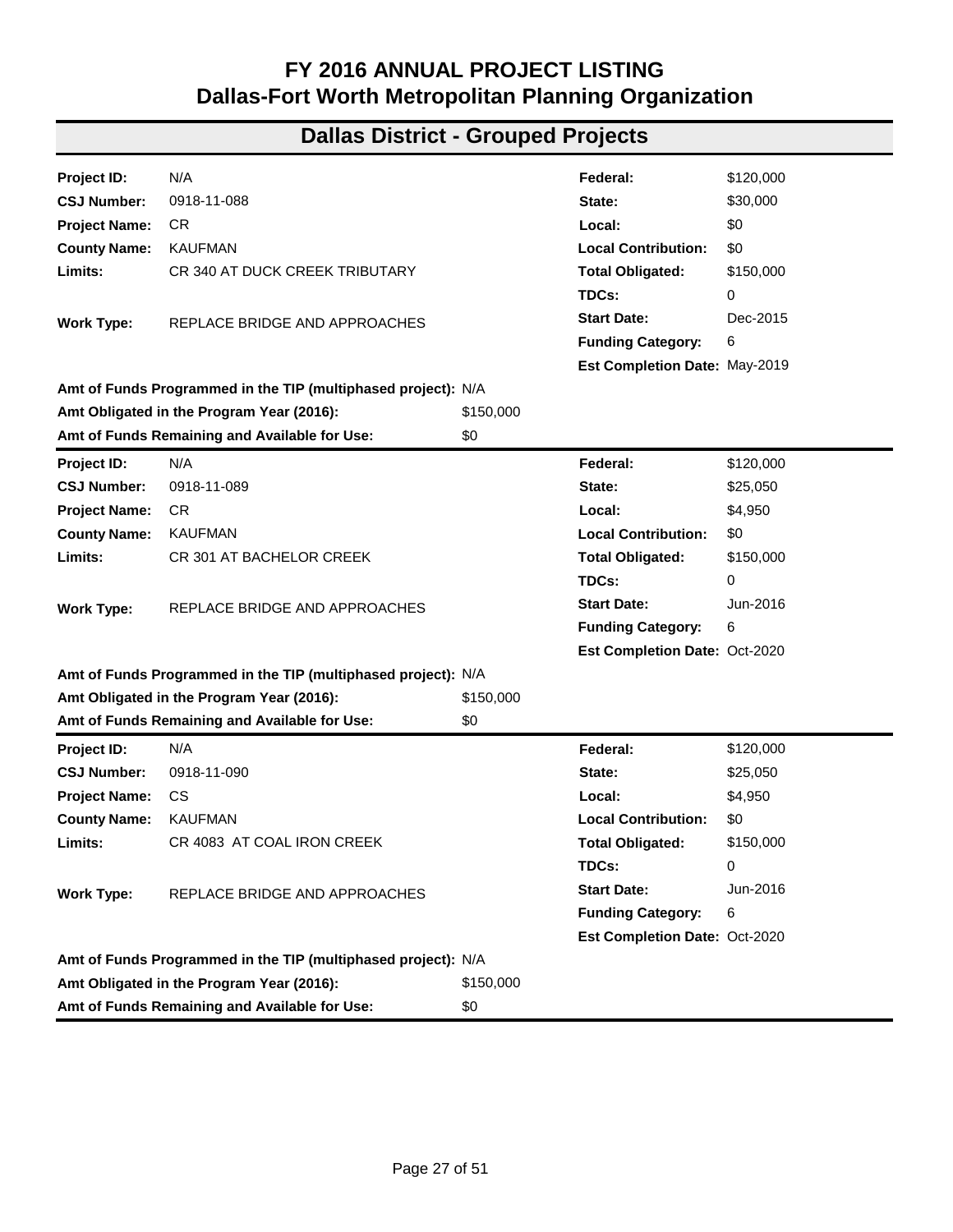| Project ID:                                          | N/A                                                           |             | Federal:                      | \$1,557,085 |
|------------------------------------------------------|---------------------------------------------------------------|-------------|-------------------------------|-------------|
| <b>CSJ Number:</b>                                   | 0918-00-263                                                   |             | State:                        | \$389,271   |
| <b>Project Name:</b>                                 | VA                                                            |             | Local:                        | \$0         |
| <b>County Name:</b>                                  | <b>DALLAS</b>                                                 |             | <b>Local Contribution:</b>    | \$0         |
| Limits:                                              | VARIOUS LOCATIONS IN DISTRICT AT DIAMOND                      |             | <b>Total Obligated:</b>       | \$1,946,356 |
|                                                      | <b>INTERCHANGES</b>                                           |             | TDCs:                         | 0           |
| <b>Work Type:</b>                                    | WRONG WAY DRIVING IMPLEMENTATION TO PREVENT                   |             | <b>Start Date:</b>            | Sep-2016    |
|                                                      | WRONG WAY DRIVING OCCURENCES IN THE DALLAS<br><b>DISTRICT</b> |             | <b>Funding Category:</b>      | 1           |
|                                                      |                                                               |             | Est Completion Date: Oct-2019 |             |
|                                                      | Amt of Funds Programmed in the TIP (multiphased project): N/A |             |                               |             |
|                                                      | Amt Obligated in the Program Year (2016):                     | \$1,946,356 |                               |             |
|                                                      | Amt of Funds Remaining and Available for Use:                 | \$0         |                               |             |
| Project ID:                                          | N/A                                                           |             | Federal:                      | \$200,000   |
| <b>CSJ Number:</b>                                   | 0918-00-264                                                   |             | State:                        | \$0         |
| <b>Project Name:</b>                                 | VA.                                                           |             | Local:                        | \$0         |
| <b>County Name:</b>                                  | <b>DALLAS</b>                                                 |             | <b>Local Contribution:</b>    | \$0         |
| Limits:                                              | NCTCOG PLANNING AREA                                          |             | <b>Total Obligated:</b>       | \$200,000   |
|                                                      |                                                               |             | TDCs:                         | 0           |
| <b>Work Type:</b>                                    | STRATEGIC HIGHWAY RESEARCH PROGRAM 2 LEAD                     |             | <b>Start Date:</b>            | Jan-2016    |
|                                                      | ADOPTER INCENTIVE IMPLEMENTATION ASSISTANCE TO                |             | <b>Funding Category:</b>      | 10          |
|                                                      | <b>DEPLOY PLANWORKS</b>                                       |             | Est Completion Date: Jan-2017 |             |
|                                                      | Amt of Funds Programmed in the TIP (multiphased project): N/A |             |                               |             |
|                                                      | Amt Obligated in the Program Year (2016):                     | \$200,000   |                               |             |
|                                                      | Amt of Funds Remaining and Available for Use:                 | \$0         |                               |             |
| Project ID:                                          | N/A                                                           |             | Federal:                      | \$1,203,048 |
| <b>CSJ Number:</b>                                   | 0918-00-266                                                   |             | State:                        | \$300,762   |
| <b>Project Name:</b>                                 | VA                                                            |             | Local:                        | \$0         |
| <b>County Name:</b>                                  | <b>DALLAS</b>                                                 |             | <b>Local Contribution:</b>    | \$0         |
| Limits:                                              | VARIOUS HIGHWAYS TO IN DALLAS DISTRICT                        |             | <b>Total Obligated:</b>       | \$1,503,810 |
|                                                      |                                                               |             | TDCs:                         | 0           |
| <b>Work Type:</b>                                    | RE-STRIPE FY 2016 SEAL COAT ROADWAYS                          |             | <b>Start Date:</b>            | Oct-2016    |
|                                                      |                                                               |             | <b>Funding Category:</b>      | 1           |
|                                                      |                                                               |             | Est Completion Date: Dec-2017 |             |
|                                                      | Amt of Funds Programmed in the TIP (multiphased project): N/A |             |                               |             |
|                                                      | Amt Obligated in the Program Year (2016):                     | \$1,503,810 |                               |             |
| Amt of Funds Remaining and Available for Use:<br>\$0 |                                                               |             |                               |             |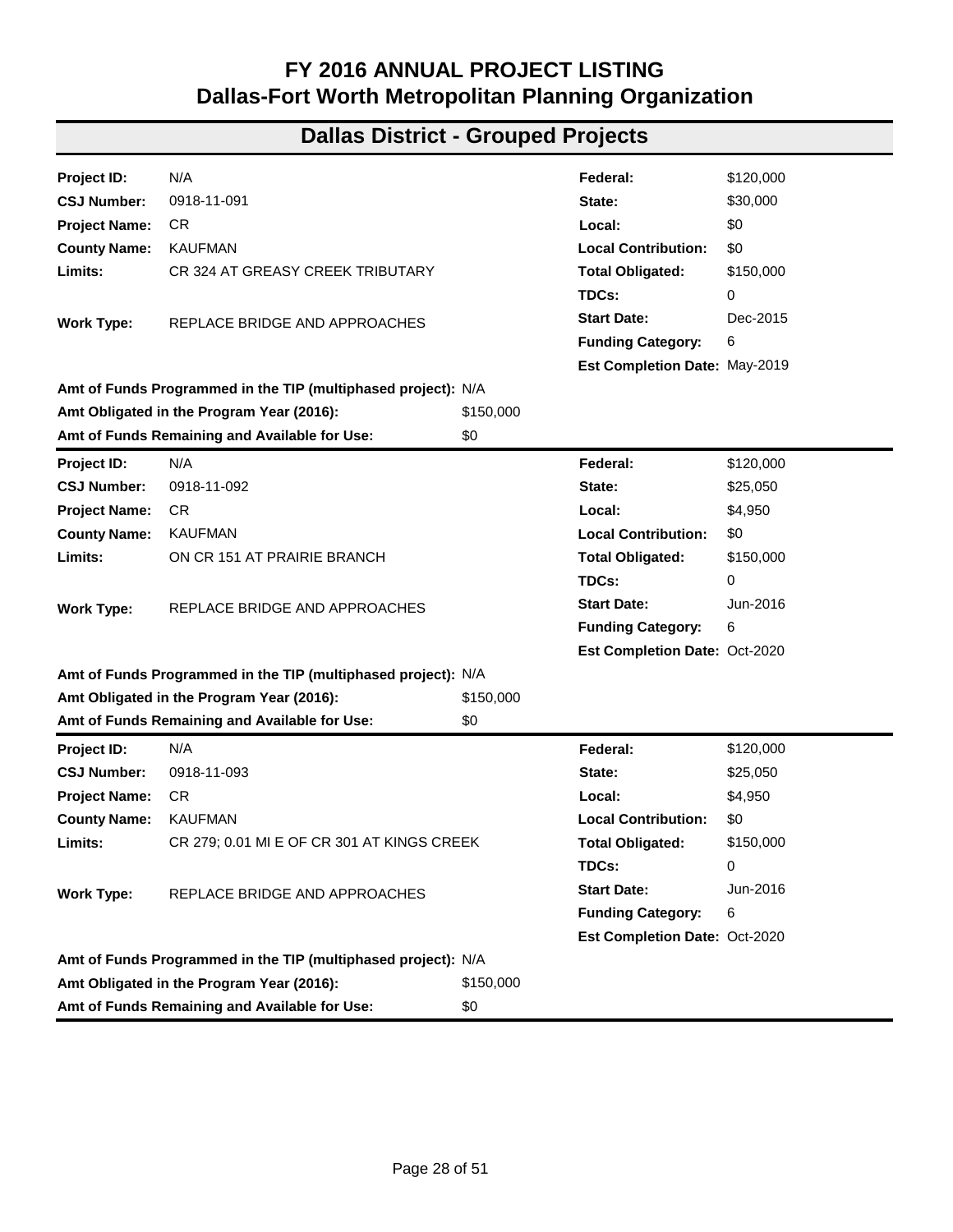| Project ID:          | N/A                                                           |           | Federal:                      | \$120,000 |
|----------------------|---------------------------------------------------------------|-----------|-------------------------------|-----------|
| <b>CSJ Number:</b>   | 0918-11-088                                                   |           | State:                        | \$30,000  |
| <b>Project Name:</b> | CR                                                            |           | Local:                        | \$0       |
| <b>County Name:</b>  | <b>KAUFMAN</b>                                                |           | <b>Local Contribution:</b>    | \$0       |
| Limits:              | CR 340 AT DUCK CREEK TRIBUTARY                                |           | <b>Total Obligated:</b>       | \$150,000 |
|                      |                                                               |           | TDCs:                         | 0         |
| Work Type:           | REPLACE BRIDGE AND APPROACHES                                 |           | <b>Start Date:</b>            | Dec-2015  |
|                      |                                                               |           | <b>Funding Category:</b>      | 6         |
|                      |                                                               |           | Est Completion Date: May-2019 |           |
|                      | Amt of Funds Programmed in the TIP (multiphased project): N/A |           |                               |           |
|                      | Amt Obligated in the Program Year (2016):                     | \$150,000 |                               |           |
|                      | Amt of Funds Remaining and Available for Use:                 | \$0       |                               |           |
| Project ID:          | N/A                                                           |           | Federal:                      | \$120,000 |
| <b>CSJ Number:</b>   | 0918-11-089                                                   |           | State:                        | \$25,050  |
| <b>Project Name:</b> | CR.                                                           |           | Local:                        | \$4,950   |
| <b>County Name:</b>  | <b>KAUFMAN</b>                                                |           | <b>Local Contribution:</b>    | \$0       |
| Limits:              | CR 301 AT BACHELOR CREEK                                      |           | <b>Total Obligated:</b>       | \$150,000 |
|                      |                                                               |           | TDCs:                         | 0         |
| <b>Work Type:</b>    | REPLACE BRIDGE AND APPROACHES                                 |           | <b>Start Date:</b>            | Jun-2016  |
|                      |                                                               |           | <b>Funding Category:</b>      | 6         |
|                      |                                                               |           | Est Completion Date: Oct-2020 |           |
|                      | Amt of Funds Programmed in the TIP (multiphased project): N/A |           |                               |           |
|                      | Amt Obligated in the Program Year (2016):                     | \$150,000 |                               |           |
|                      | Amt of Funds Remaining and Available for Use:                 | \$0       |                               |           |
| Project ID:          | N/A                                                           |           | Federal:                      | \$120,000 |
| <b>CSJ Number:</b>   | 0918-11-090                                                   |           | State:                        | \$25,050  |
| <b>Project Name:</b> | CS                                                            |           | Local:                        | \$4,950   |
| <b>County Name:</b>  | <b>KAUFMAN</b>                                                |           | <b>Local Contribution:</b>    | \$0       |
| Limits:              | CR 4083 AT COAL IRON CREEK                                    |           | <b>Total Obligated:</b>       | \$150,000 |
|                      |                                                               |           | TDCs:                         | 0         |
| Work Type:           | REPLACE BRIDGE AND APPROACHES                                 |           | <b>Start Date:</b>            | Jun-2016  |
|                      |                                                               |           | <b>Funding Category:</b>      | 6         |
|                      |                                                               |           | Est Completion Date: Oct-2020 |           |
|                      | Amt of Funds Programmed in the TIP (multiphased project): N/A |           |                               |           |
|                      | Amt Obligated in the Program Year (2016):                     | \$150,000 |                               |           |
|                      | Amt of Funds Remaining and Available for Use:                 | \$0       |                               |           |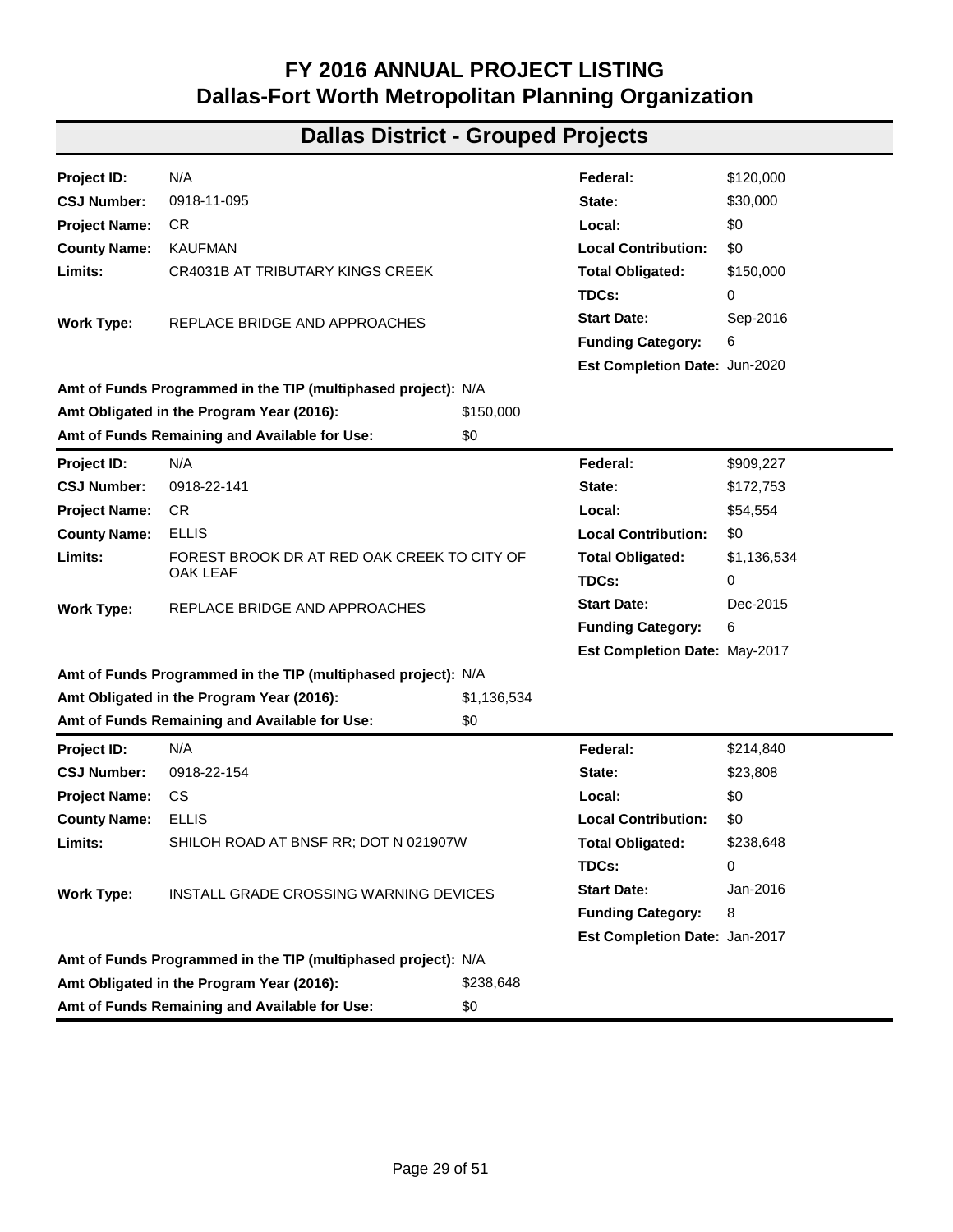| Project ID:          | N/A                                                           |           | Federal:                             | \$120,000 |
|----------------------|---------------------------------------------------------------|-----------|--------------------------------------|-----------|
| <b>CSJ Number:</b>   | 0918-11-091                                                   |           | State:                               | \$30,000  |
| <b>Project Name:</b> | CR                                                            |           | Local:                               | \$0       |
| <b>County Name:</b>  | <b>KAUFMAN</b>                                                |           | <b>Local Contribution:</b>           | \$0       |
| Limits:              | CR 324 AT GREASY CREEK TRIBUTARY                              |           | <b>Total Obligated:</b>              | \$150,000 |
|                      |                                                               |           | TDCs:                                | 0         |
|                      | REPLACE BRIDGE AND APPROACHES                                 |           | <b>Start Date:</b>                   | Dec-2015  |
| <b>Work Type:</b>    |                                                               |           | <b>Funding Category:</b>             | 6         |
|                      |                                                               |           | Est Completion Date: May-2019        |           |
|                      | Amt of Funds Programmed in the TIP (multiphased project): N/A |           |                                      |           |
|                      | Amt Obligated in the Program Year (2016):                     | \$150,000 |                                      |           |
|                      | Amt of Funds Remaining and Available for Use:                 | \$0       |                                      |           |
| Project ID:          | N/A                                                           |           | Federal:                             | \$120,000 |
| <b>CSJ Number:</b>   | 0918-11-092                                                   |           | State:                               | \$25,050  |
| <b>Project Name:</b> | CR.                                                           |           | Local:                               | \$4,950   |
| <b>County Name:</b>  | <b>KAUFMAN</b>                                                |           | <b>Local Contribution:</b>           | \$0       |
| Limits:              | ON CR 151 AT PRAIRIE BRANCH                                   |           | <b>Total Obligated:</b>              | \$150,000 |
|                      |                                                               |           | TDCs:                                | 0         |
| <b>Work Type:</b>    | REPLACE BRIDGE AND APPROACHES                                 |           | <b>Start Date:</b>                   | Jun-2016  |
|                      |                                                               |           | <b>Funding Category:</b>             | 6         |
|                      |                                                               |           | Est Completion Date: Oct-2020        |           |
|                      | Amt of Funds Programmed in the TIP (multiphased project): N/A |           |                                      |           |
|                      | Amt Obligated in the Program Year (2016):                     | \$150,000 |                                      |           |
|                      | Amt of Funds Remaining and Available for Use:                 | \$0       |                                      |           |
| Project ID:          | N/A                                                           |           | Federal:                             | \$120,000 |
| <b>CSJ Number:</b>   | 0918-11-093                                                   |           | State:                               | \$25,050  |
| <b>Project Name:</b> | CR                                                            |           | Local:                               | \$4,950   |
| <b>County Name:</b>  | <b>KAUFMAN</b>                                                |           | <b>Local Contribution:</b>           | \$0       |
| Limits:              | CR 279; 0.01 MI E OF CR 301 AT KINGS CREEK                    |           | <b>Total Obligated:</b>              | \$150,000 |
|                      |                                                               |           | TDCs:                                | 0         |
| <b>Work Type:</b>    | REPLACE BRIDGE AND APPROACHES                                 |           | <b>Start Date:</b>                   | Jun-2016  |
|                      |                                                               |           | <b>Funding Category:</b>             | 6         |
|                      |                                                               |           | <b>Est Completion Date: Oct-2020</b> |           |
|                      | Amt of Funds Programmed in the TIP (multiphased project): N/A |           |                                      |           |
|                      | Amt Obligated in the Program Year (2016):                     | \$150,000 |                                      |           |
|                      | Amt of Funds Remaining and Available for Use:                 | \$0       |                                      |           |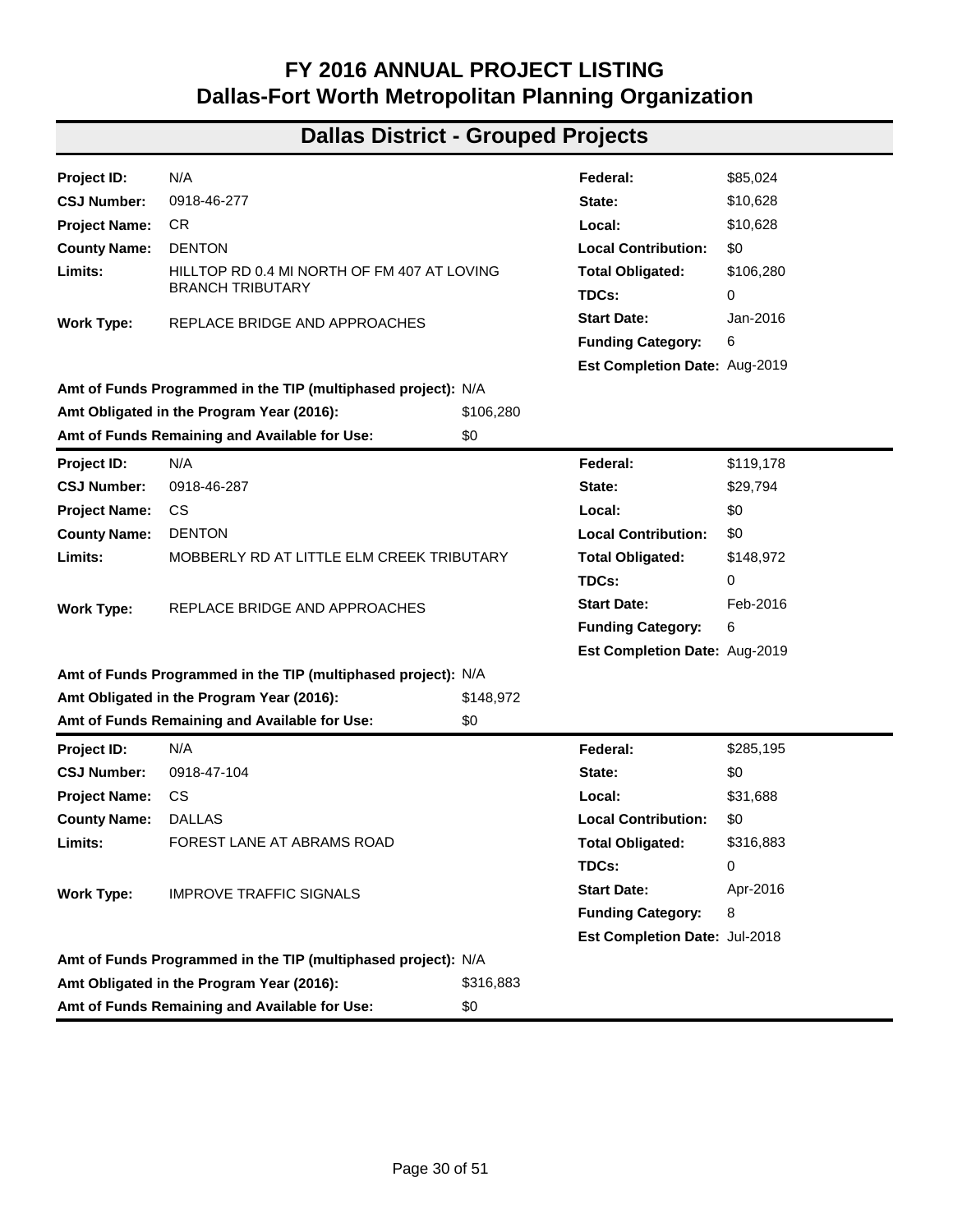| Project ID:          | N/A                                                           |             | Federal:                      | \$120,000   |
|----------------------|---------------------------------------------------------------|-------------|-------------------------------|-------------|
| <b>CSJ Number:</b>   | 0918-11-095                                                   |             | State:                        | \$30,000    |
| <b>Project Name:</b> | CR.                                                           |             | Local:                        | \$0         |
| <b>County Name:</b>  | <b>KAUFMAN</b>                                                |             | <b>Local Contribution:</b>    | \$0         |
| Limits:              | <b>CR4031B AT TRIBUTARY KINGS CREEK</b>                       |             | <b>Total Obligated:</b>       | \$150,000   |
|                      |                                                               |             | TDCs:                         | 0           |
| Work Type:           | REPLACE BRIDGE AND APPROACHES                                 |             | <b>Start Date:</b>            | Sep-2016    |
|                      |                                                               |             | <b>Funding Category:</b>      | 6           |
|                      |                                                               |             | Est Completion Date: Jun-2020 |             |
|                      | Amt of Funds Programmed in the TIP (multiphased project): N/A |             |                               |             |
|                      | Amt Obligated in the Program Year (2016):                     | \$150,000   |                               |             |
|                      | Amt of Funds Remaining and Available for Use:                 | \$0         |                               |             |
| Project ID:          | N/A                                                           |             | Federal:                      | \$909,227   |
| <b>CSJ Number:</b>   | 0918-22-141                                                   |             | State:                        | \$172,753   |
| <b>Project Name:</b> | CR.                                                           |             | Local:                        | \$54,554    |
| <b>County Name:</b>  | <b>ELLIS</b>                                                  |             | <b>Local Contribution:</b>    | \$0         |
| Limits:              | FOREST BROOK DR AT RED OAK CREEK TO CITY OF                   |             | <b>Total Obligated:</b>       | \$1,136,534 |
|                      | <b>OAK LEAF</b>                                               |             | TDCs:                         | 0           |
| <b>Work Type:</b>    | REPLACE BRIDGE AND APPROACHES                                 |             | <b>Start Date:</b>            | Dec-2015    |
|                      |                                                               |             | <b>Funding Category:</b>      | 6           |
|                      |                                                               |             | Est Completion Date: May-2017 |             |
|                      | Amt of Funds Programmed in the TIP (multiphased project): N/A |             |                               |             |
|                      | Amt Obligated in the Program Year (2016):                     | \$1,136,534 |                               |             |
|                      | Amt of Funds Remaining and Available for Use:                 | \$0         |                               |             |
| Project ID:          | N/A                                                           |             | Federal:                      | \$214,840   |
| <b>CSJ Number:</b>   | 0918-22-154                                                   |             | State:                        | \$23,808    |
| <b>Project Name:</b> | <b>CS</b>                                                     |             | Local:                        | \$0         |
| <b>County Name:</b>  | ELLIS                                                         |             | <b>Local Contribution:</b>    | \$0         |
| Limits:              | SHILOH ROAD AT BNSF RR; DOT N 021907W                         |             | <b>Total Obligated:</b>       | \$238,648   |
|                      |                                                               |             | TDCs:                         | 0           |
| Work Type:           | INSTALL GRADE CROSSING WARNING DEVICES                        |             | <b>Start Date:</b>            | Jan-2016    |
|                      |                                                               |             | <b>Funding Category:</b>      | 8           |
|                      |                                                               |             | Est Completion Date: Jan-2017 |             |
|                      | Amt of Funds Programmed in the TIP (multiphased project): N/A |             |                               |             |
|                      | Amt Obligated in the Program Year (2016):                     | \$238,648   |                               |             |
|                      | Amt of Funds Remaining and Available for Use:                 | \$0         |                               |             |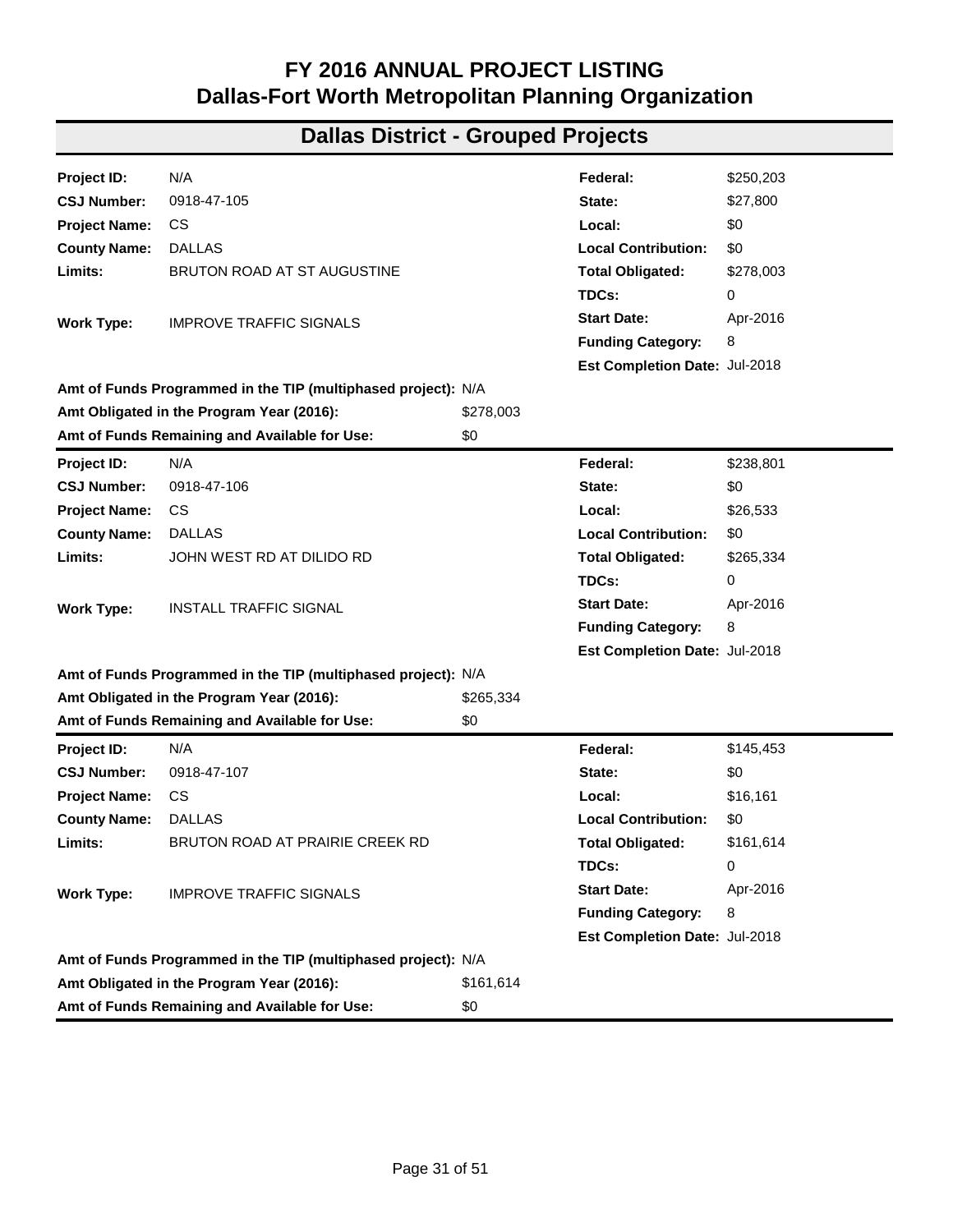| Project ID:          | N/A                                                                    |           | Federal:                      | \$85,024  |  |  |
|----------------------|------------------------------------------------------------------------|-----------|-------------------------------|-----------|--|--|
| <b>CSJ Number:</b>   | 0918-46-277                                                            |           | State:                        | \$10,628  |  |  |
| <b>Project Name:</b> | CR                                                                     |           | Local:                        | \$10,628  |  |  |
| <b>County Name:</b>  | <b>DENTON</b>                                                          |           | <b>Local Contribution:</b>    | \$0       |  |  |
| Limits:              | HILLTOP RD 0.4 MI NORTH OF FM 407 AT LOVING<br><b>BRANCH TRIBUTARY</b> |           | <b>Total Obligated:</b>       | \$106,280 |  |  |
|                      |                                                                        |           | TDCs:                         | 0         |  |  |
| <b>Work Type:</b>    | REPLACE BRIDGE AND APPROACHES                                          |           | <b>Start Date:</b>            | Jan-2016  |  |  |
|                      |                                                                        |           | <b>Funding Category:</b>      | 6         |  |  |
|                      |                                                                        |           | Est Completion Date: Aug-2019 |           |  |  |
|                      | Amt of Funds Programmed in the TIP (multiphased project): N/A          |           |                               |           |  |  |
|                      | Amt Obligated in the Program Year (2016):                              | \$106,280 |                               |           |  |  |
|                      | Amt of Funds Remaining and Available for Use:                          | \$0       |                               |           |  |  |
| Project ID:          | N/A                                                                    |           | Federal:                      | \$119,178 |  |  |
| <b>CSJ Number:</b>   | 0918-46-287                                                            |           | State:                        | \$29,794  |  |  |
| <b>Project Name:</b> | CS                                                                     |           | Local:                        | \$0       |  |  |
| <b>County Name:</b>  | <b>DENTON</b>                                                          |           | <b>Local Contribution:</b>    | \$0       |  |  |
| Limits:              | MOBBERLY RD AT LITTLE ELM CREEK TRIBUTARY                              |           | <b>Total Obligated:</b>       | \$148,972 |  |  |
|                      |                                                                        |           | TDCs:                         | 0         |  |  |
| <b>Work Type:</b>    | REPLACE BRIDGE AND APPROACHES                                          |           | <b>Start Date:</b>            | Feb-2016  |  |  |
|                      |                                                                        |           | <b>Funding Category:</b>      | 6         |  |  |
|                      |                                                                        |           | Est Completion Date: Aug-2019 |           |  |  |
|                      | Amt of Funds Programmed in the TIP (multiphased project): N/A          |           |                               |           |  |  |
|                      | Amt Obligated in the Program Year (2016):                              | \$148,972 |                               |           |  |  |
|                      | Amt of Funds Remaining and Available for Use:                          | \$0       |                               |           |  |  |
| Project ID:          | N/A                                                                    |           | Federal:                      | \$285,195 |  |  |
| <b>CSJ Number:</b>   | 0918-47-104                                                            |           | State:                        | \$0       |  |  |
| <b>Project Name:</b> | CS                                                                     |           | Local:                        | \$31,688  |  |  |
| <b>County Name:</b>  | <b>DALLAS</b>                                                          |           | <b>Local Contribution:</b>    | \$0       |  |  |
| Limits:              | FOREST LANE AT ABRAMS ROAD                                             |           | <b>Total Obligated:</b>       | \$316,883 |  |  |
|                      |                                                                        |           | TDCs:                         | 0         |  |  |
| <b>Work Type:</b>    | <b>IMPROVE TRAFFIC SIGNALS</b>                                         |           | <b>Start Date:</b>            | Apr-2016  |  |  |
|                      |                                                                        |           | <b>Funding Category:</b>      | 8         |  |  |
|                      |                                                                        |           | Est Completion Date: Jul-2018 |           |  |  |
|                      | Amt of Funds Programmed in the TIP (multiphased project): N/A          |           |                               |           |  |  |
|                      | Amt Obligated in the Program Year (2016):                              | \$316,883 |                               |           |  |  |
|                      | Amt of Funds Remaining and Available for Use:                          | \$0       |                               |           |  |  |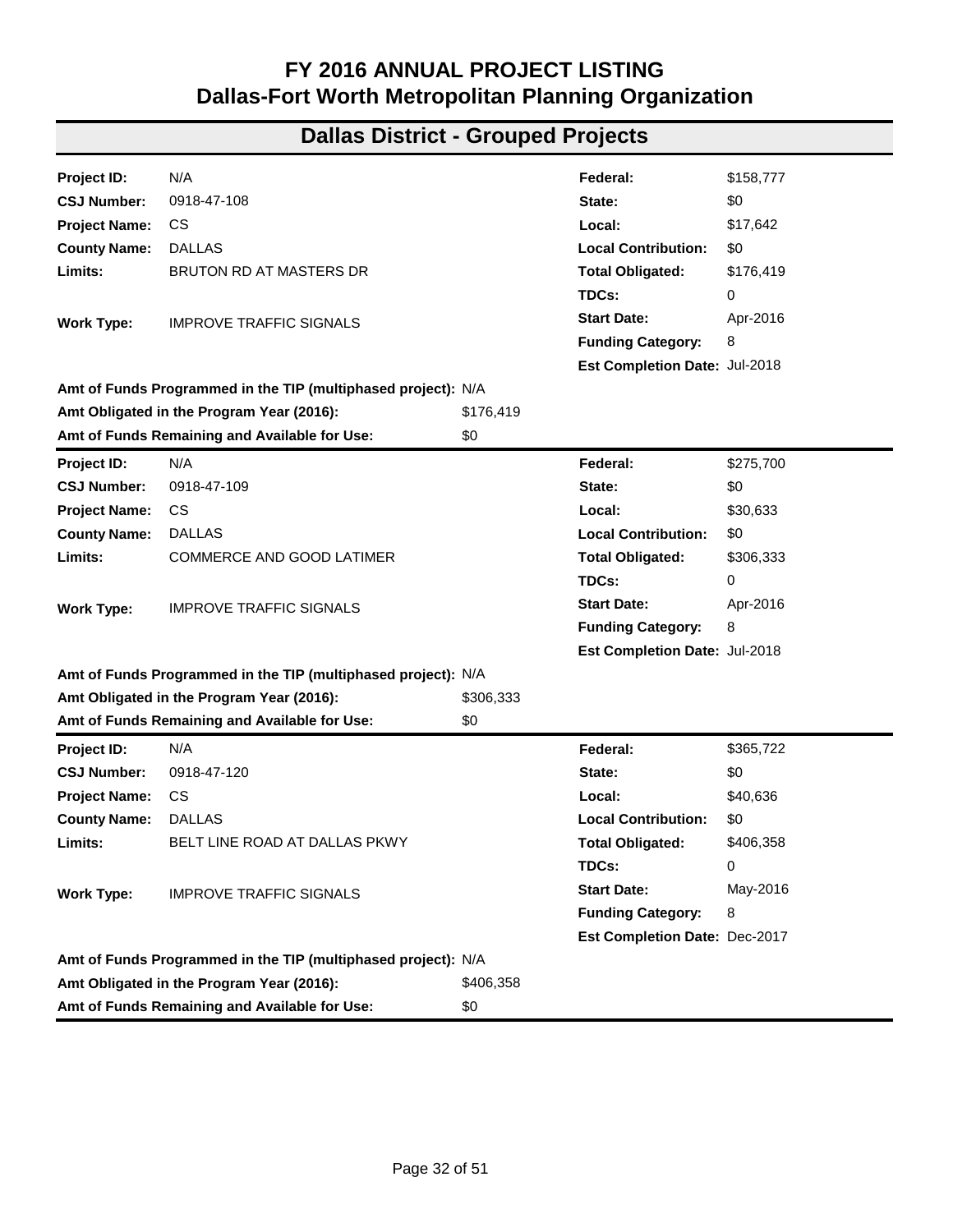| Project ID:          | N/A                                                           |           | Federal:                      | \$250,203 |
|----------------------|---------------------------------------------------------------|-----------|-------------------------------|-----------|
| <b>CSJ Number:</b>   | 0918-47-105                                                   |           | State:                        | \$27,800  |
| <b>Project Name:</b> | CS.                                                           |           | Local:                        | \$0       |
| <b>County Name:</b>  | <b>DALLAS</b>                                                 |           | <b>Local Contribution:</b>    | \$0       |
| Limits:              | BRUTON ROAD AT ST AUGUSTINE                                   |           | <b>Total Obligated:</b>       | \$278,003 |
|                      |                                                               |           | TDCs:                         | 0         |
| <b>Work Type:</b>    | <b>IMPROVE TRAFFIC SIGNALS</b>                                |           | <b>Start Date:</b>            | Apr-2016  |
|                      |                                                               |           | <b>Funding Category:</b>      | 8         |
|                      |                                                               |           | Est Completion Date: Jul-2018 |           |
|                      | Amt of Funds Programmed in the TIP (multiphased project): N/A |           |                               |           |
|                      | Amt Obligated in the Program Year (2016):                     | \$278,003 |                               |           |
|                      | Amt of Funds Remaining and Available for Use:                 | \$0       |                               |           |
| Project ID:          | N/A                                                           |           | Federal:                      | \$238,801 |
| <b>CSJ Number:</b>   | 0918-47-106                                                   |           | State:                        | \$0       |
| <b>Project Name:</b> | CS.                                                           |           | Local:                        | \$26,533  |
| <b>County Name:</b>  | <b>DALLAS</b>                                                 |           | <b>Local Contribution:</b>    | \$0       |
| Limits:              | JOHN WEST RD AT DILIDO RD                                     |           | <b>Total Obligated:</b>       | \$265,334 |
|                      |                                                               |           | TDCs:                         | 0         |
| <b>Work Type:</b>    | <b>INSTALL TRAFFIC SIGNAL</b>                                 |           | <b>Start Date:</b>            | Apr-2016  |
|                      |                                                               |           | <b>Funding Category:</b>      | 8         |
|                      |                                                               |           | Est Completion Date: Jul-2018 |           |
|                      | Amt of Funds Programmed in the TIP (multiphased project): N/A |           |                               |           |
|                      | Amt Obligated in the Program Year (2016):                     | \$265,334 |                               |           |
|                      | Amt of Funds Remaining and Available for Use:                 | \$0       |                               |           |
| Project ID:          | N/A                                                           |           | Federal:                      | \$145,453 |
| <b>CSJ Number:</b>   | 0918-47-107                                                   |           | State:                        | \$0       |
| <b>Project Name:</b> | CS.                                                           |           | Local:                        | \$16,161  |
| <b>County Name:</b>  | <b>DALLAS</b>                                                 |           | <b>Local Contribution:</b>    | \$0       |
| Limits:              | BRUTON ROAD AT PRAIRIE CREEK RD                               |           | <b>Total Obligated:</b>       | \$161,614 |
|                      |                                                               |           | TDCs:                         | 0         |
| Work Type:           | <b>IMPROVE TRAFFIC SIGNALS</b>                                |           | <b>Start Date:</b>            | Apr-2016  |
|                      |                                                               |           | <b>Funding Category:</b>      | 8         |
|                      |                                                               |           | Est Completion Date: Jul-2018 |           |
|                      | Amt of Funds Programmed in the TIP (multiphased project): N/A |           |                               |           |
|                      | Amt Obligated in the Program Year (2016):                     | \$161,614 |                               |           |
|                      | Amt of Funds Remaining and Available for Use:                 | \$0       |                               |           |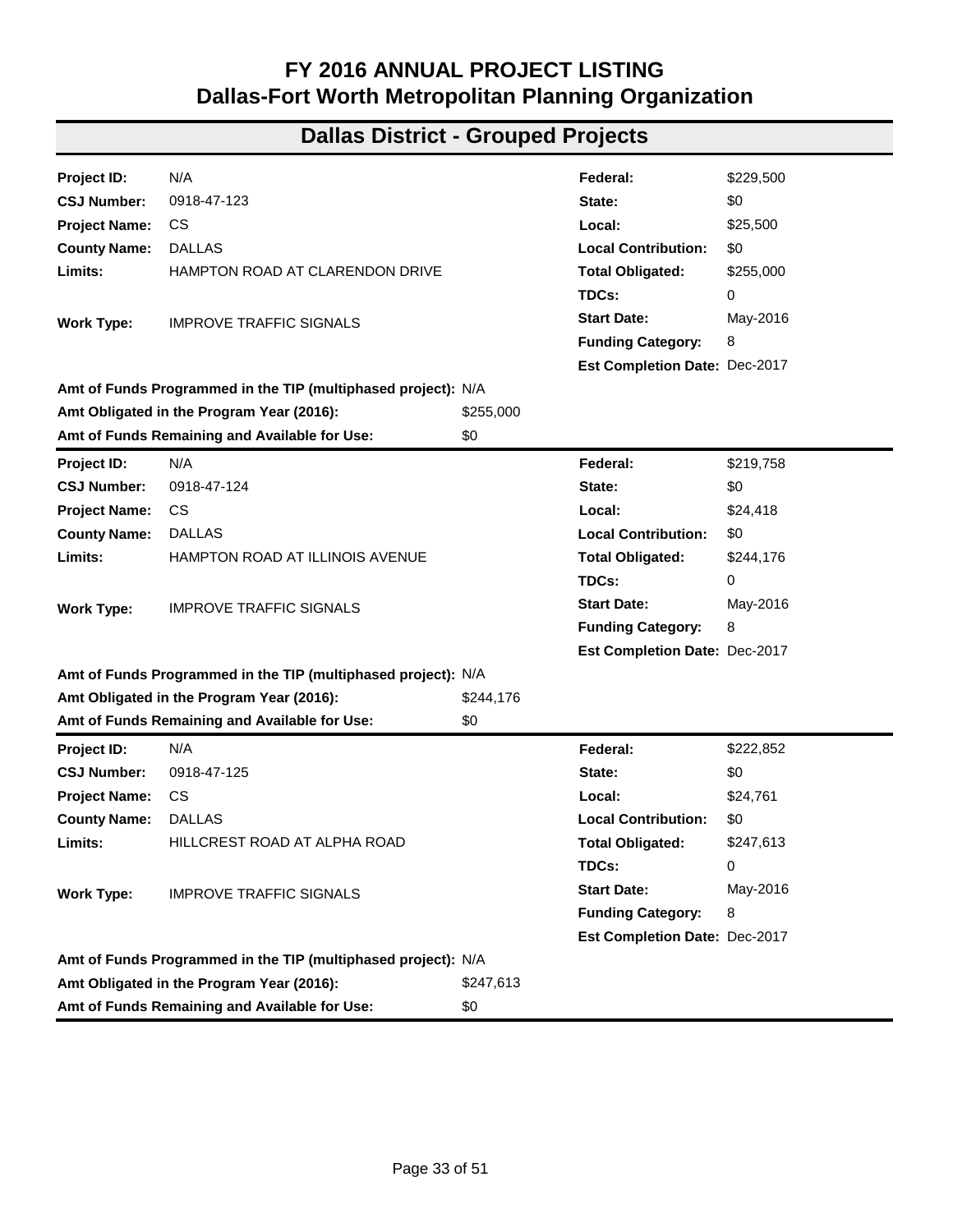| Project ID:          | N/A                                                           |           | Federal:                      | \$158,777 |
|----------------------|---------------------------------------------------------------|-----------|-------------------------------|-----------|
| <b>CSJ Number:</b>   | 0918-47-108                                                   |           | State:                        | \$0       |
| <b>Project Name:</b> | CS.                                                           |           | Local:                        | \$17,642  |
| <b>County Name:</b>  | <b>DALLAS</b>                                                 |           | <b>Local Contribution:</b>    | \$0       |
| Limits:              | <b>BRUTON RD AT MASTERS DR</b>                                |           | <b>Total Obligated:</b>       | \$176,419 |
|                      |                                                               |           | TDCs:                         | 0         |
| <b>Work Type:</b>    | <b>IMPROVE TRAFFIC SIGNALS</b>                                |           | <b>Start Date:</b>            | Apr-2016  |
|                      |                                                               |           | <b>Funding Category:</b>      | 8         |
|                      |                                                               |           | Est Completion Date: Jul-2018 |           |
|                      | Amt of Funds Programmed in the TIP (multiphased project): N/A |           |                               |           |
|                      | Amt Obligated in the Program Year (2016):                     | \$176,419 |                               |           |
|                      | Amt of Funds Remaining and Available for Use:                 | \$0       |                               |           |
| Project ID:          | N/A                                                           |           | Federal:                      | \$275,700 |
| <b>CSJ Number:</b>   | 0918-47-109                                                   |           | State:                        | \$0       |
| <b>Project Name:</b> | CS.                                                           |           | Local:                        | \$30,633  |
| <b>County Name:</b>  | <b>DALLAS</b>                                                 |           | <b>Local Contribution:</b>    | \$0       |
| Limits:              | <b>COMMERCE AND GOOD LATIMER</b>                              |           | <b>Total Obligated:</b>       | \$306,333 |
|                      |                                                               |           | TDCs:                         | 0         |
| <b>Work Type:</b>    | <b>IMPROVE TRAFFIC SIGNALS</b>                                |           | <b>Start Date:</b>            | Apr-2016  |
|                      |                                                               |           | <b>Funding Category:</b>      | 8         |
|                      |                                                               |           | Est Completion Date: Jul-2018 |           |
|                      | Amt of Funds Programmed in the TIP (multiphased project): N/A |           |                               |           |
|                      | Amt Obligated in the Program Year (2016):                     | \$306,333 |                               |           |
|                      | Amt of Funds Remaining and Available for Use:                 | \$0       |                               |           |
| Project ID:          | N/A                                                           |           | Federal:                      | \$365,722 |
| <b>CSJ Number:</b>   | 0918-47-120                                                   |           | State:                        | \$0       |
| <b>Project Name:</b> | CS                                                            |           | Local:                        | \$40,636  |
| <b>County Name:</b>  | <b>DALLAS</b>                                                 |           | <b>Local Contribution:</b>    | \$0       |
| Limits:              | BELT LINE ROAD AT DALLAS PKWY                                 |           | <b>Total Obligated:</b>       | \$406,358 |
|                      |                                                               |           | TDCs:                         | 0         |
| <b>Work Type:</b>    | <b>IMPROVE TRAFFIC SIGNALS</b>                                |           | <b>Start Date:</b>            | May-2016  |
|                      |                                                               |           | <b>Funding Category:</b>      | 8         |
|                      |                                                               |           | Est Completion Date: Dec-2017 |           |
|                      | Amt of Funds Programmed in the TIP (multiphased project): N/A |           |                               |           |
|                      | Amt Obligated in the Program Year (2016):                     | \$406,358 |                               |           |
|                      | Amt of Funds Remaining and Available for Use:                 | \$0       |                               |           |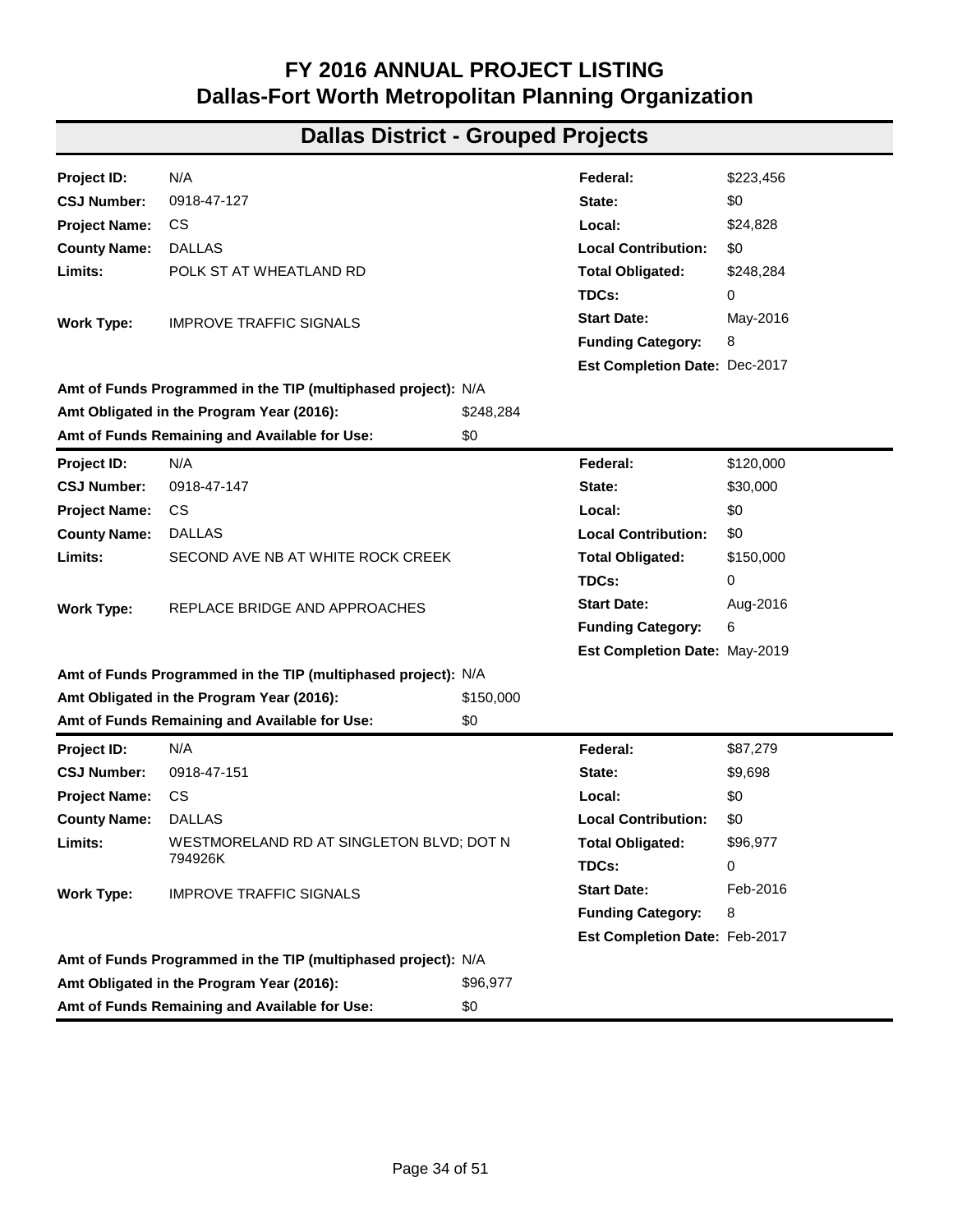| Project ID:                                   | N/A                                                           |           | Federal:                      | \$229,500 |
|-----------------------------------------------|---------------------------------------------------------------|-----------|-------------------------------|-----------|
| <b>CSJ Number:</b>                            | 0918-47-123                                                   |           | State:                        | \$0       |
| <b>Project Name:</b>                          | CS.                                                           |           | Local:                        | \$25,500  |
| <b>County Name:</b>                           | <b>DALLAS</b>                                                 |           | <b>Local Contribution:</b>    | \$0       |
| Limits:                                       | HAMPTON ROAD AT CLARENDON DRIVE                               |           | <b>Total Obligated:</b>       | \$255,000 |
|                                               |                                                               |           | TDCs:                         | 0         |
| <b>Work Type:</b>                             | <b>IMPROVE TRAFFIC SIGNALS</b>                                |           | <b>Start Date:</b>            | May-2016  |
|                                               |                                                               |           | <b>Funding Category:</b>      | 8         |
|                                               |                                                               |           | Est Completion Date: Dec-2017 |           |
|                                               | Amt of Funds Programmed in the TIP (multiphased project): N/A |           |                               |           |
|                                               | Amt Obligated in the Program Year (2016):                     | \$255,000 |                               |           |
|                                               | Amt of Funds Remaining and Available for Use:                 | \$0       |                               |           |
| Project ID:                                   | N/A                                                           |           | Federal:                      | \$219,758 |
| <b>CSJ Number:</b>                            | 0918-47-124                                                   |           | State:                        | \$0       |
| <b>Project Name:</b>                          | CS.                                                           |           | Local:                        | \$24,418  |
| <b>County Name:</b>                           | <b>DALLAS</b>                                                 |           | <b>Local Contribution:</b>    | \$0       |
| Limits:                                       | HAMPTON ROAD AT ILLINOIS AVENUE                               |           | <b>Total Obligated:</b>       | \$244,176 |
|                                               |                                                               |           | TDCs:                         | 0         |
| <b>Work Type:</b>                             | <b>IMPROVE TRAFFIC SIGNALS</b>                                |           | <b>Start Date:</b>            | May-2016  |
|                                               |                                                               |           | <b>Funding Category:</b>      | 8         |
|                                               |                                                               |           | Est Completion Date: Dec-2017 |           |
|                                               | Amt of Funds Programmed in the TIP (multiphased project): N/A |           |                               |           |
|                                               | Amt Obligated in the Program Year (2016):                     | \$244,176 |                               |           |
|                                               | Amt of Funds Remaining and Available for Use:                 | \$0       |                               |           |
| Project ID:                                   | N/A                                                           |           | Federal:                      | \$222,852 |
| <b>CSJ Number:</b>                            | 0918-47-125                                                   |           | State:                        | \$0       |
| <b>Project Name:</b>                          | CS.                                                           |           | Local:                        | \$24,761  |
| <b>County Name:</b>                           | <b>DALLAS</b>                                                 |           | <b>Local Contribution:</b>    | \$0       |
| Limits:                                       | HILLCREST ROAD AT ALPHA ROAD                                  |           | <b>Total Obligated:</b>       | \$247,613 |
|                                               |                                                               |           | TDCs:                         | 0         |
| <b>Work Type:</b>                             | <b>IMPROVE TRAFFIC SIGNALS</b>                                |           | <b>Start Date:</b>            | May-2016  |
|                                               |                                                               |           | <b>Funding Category:</b>      | 8         |
|                                               |                                                               |           | Est Completion Date: Dec-2017 |           |
|                                               | Amt of Funds Programmed in the TIP (multiphased project): N/A |           |                               |           |
|                                               | Amt Obligated in the Program Year (2016):                     | \$247,613 |                               |           |
| Amt of Funds Remaining and Available for Use: |                                                               |           |                               |           |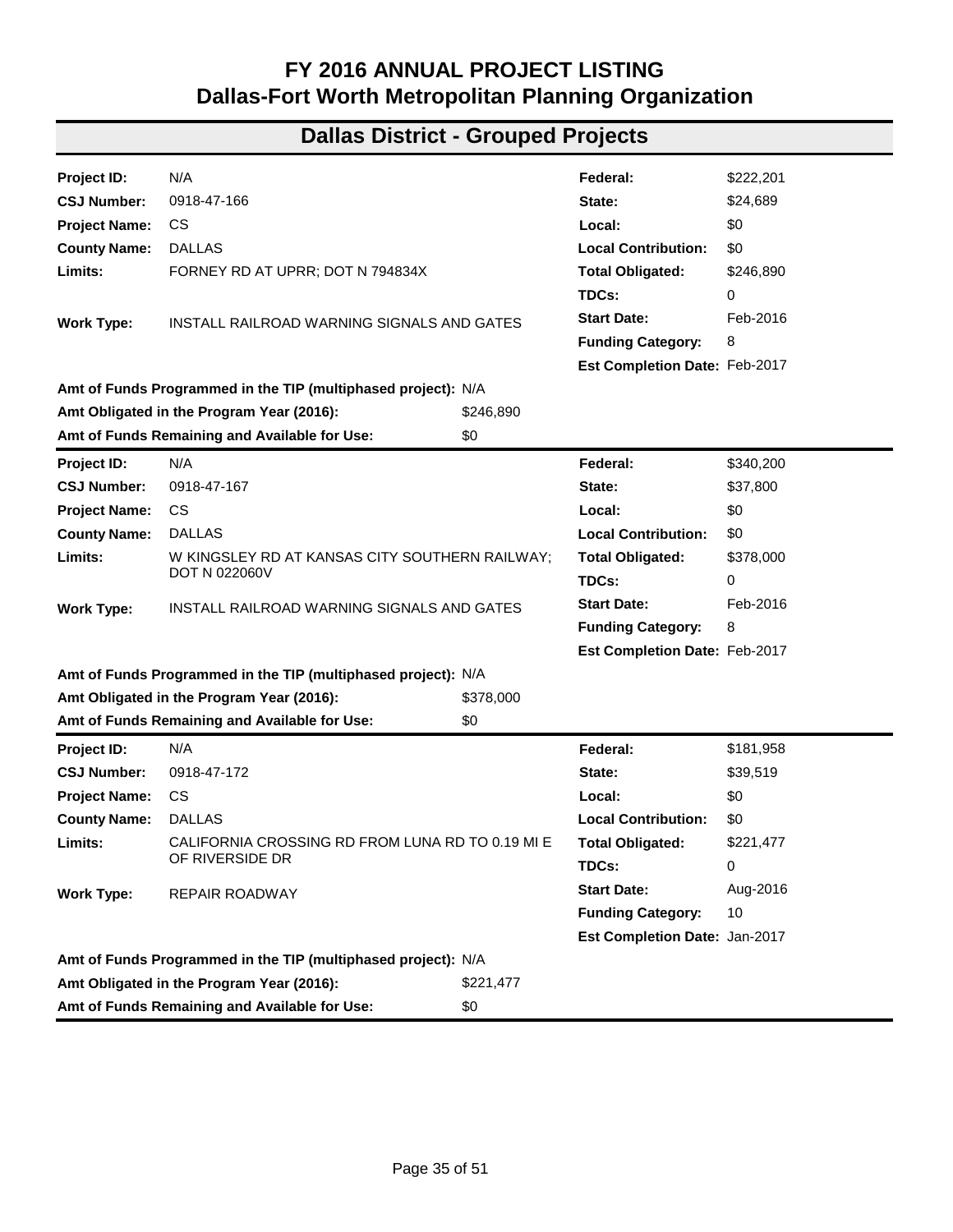| Project ID:          | N/A                                                           |           | Federal:                      | \$223,456 |  |  |  |
|----------------------|---------------------------------------------------------------|-----------|-------------------------------|-----------|--|--|--|
| <b>CSJ Number:</b>   | 0918-47-127                                                   |           | State:                        | \$0       |  |  |  |
| <b>Project Name:</b> | <b>CS</b>                                                     |           | Local:                        | \$24,828  |  |  |  |
| <b>County Name:</b>  | <b>DALLAS</b>                                                 |           | <b>Local Contribution:</b>    | \$0       |  |  |  |
| Limits:              | POLK ST AT WHEATLAND RD                                       |           | <b>Total Obligated:</b>       | \$248,284 |  |  |  |
|                      |                                                               |           | TDCs:                         | 0         |  |  |  |
| <b>Work Type:</b>    | <b>IMPROVE TRAFFIC SIGNALS</b>                                |           | <b>Start Date:</b>            | May-2016  |  |  |  |
|                      |                                                               |           | <b>Funding Category:</b>      | 8         |  |  |  |
|                      |                                                               |           | Est Completion Date: Dec-2017 |           |  |  |  |
|                      | Amt of Funds Programmed in the TIP (multiphased project): N/A |           |                               |           |  |  |  |
|                      | Amt Obligated in the Program Year (2016):                     | \$248,284 |                               |           |  |  |  |
|                      | Amt of Funds Remaining and Available for Use:                 | \$0       |                               |           |  |  |  |
| Project ID:          | N/A                                                           |           | Federal:                      | \$120,000 |  |  |  |
| <b>CSJ Number:</b>   | 0918-47-147                                                   |           | State:                        | \$30,000  |  |  |  |
| <b>Project Name:</b> | <b>CS</b>                                                     |           | Local:                        | \$0       |  |  |  |
| <b>County Name:</b>  | <b>DALLAS</b>                                                 |           | <b>Local Contribution:</b>    | \$0       |  |  |  |
| Limits:              | SECOND AVE NB AT WHITE ROCK CREEK                             |           | <b>Total Obligated:</b>       | \$150,000 |  |  |  |
|                      |                                                               |           | TDCs:                         | 0         |  |  |  |
| <b>Work Type:</b>    | REPLACE BRIDGE AND APPROACHES                                 |           | <b>Start Date:</b>            | Aug-2016  |  |  |  |
|                      |                                                               |           | <b>Funding Category:</b>      | 6         |  |  |  |
|                      |                                                               |           | Est Completion Date: May-2019 |           |  |  |  |
|                      | Amt of Funds Programmed in the TIP (multiphased project): N/A |           |                               |           |  |  |  |
|                      | Amt Obligated in the Program Year (2016):                     | \$150,000 |                               |           |  |  |  |
|                      | Amt of Funds Remaining and Available for Use:                 | \$0       |                               |           |  |  |  |
| <b>Project ID:</b>   | N/A                                                           |           | Federal:                      | \$87,279  |  |  |  |
| <b>CSJ Number:</b>   | 0918-47-151                                                   |           | State:                        | \$9,698   |  |  |  |
| <b>Project Name:</b> | <b>CS</b>                                                     |           | Local:                        | \$0       |  |  |  |
| <b>County Name:</b>  | <b>DALLAS</b>                                                 |           | <b>Local Contribution:</b>    | \$0       |  |  |  |
| Limits:              | WESTMORELAND RD AT SINGLETON BLVD; DOT N                      |           | <b>Total Obligated:</b>       | \$96,977  |  |  |  |
|                      | 794926K                                                       |           | TDCs:                         | 0         |  |  |  |
| <b>Work Type:</b>    | <b>IMPROVE TRAFFIC SIGNALS</b>                                |           | <b>Start Date:</b>            | Feb-2016  |  |  |  |
|                      |                                                               |           | <b>Funding Category:</b>      | 8         |  |  |  |
|                      |                                                               |           | Est Completion Date: Feb-2017 |           |  |  |  |
|                      | Amt of Funds Programmed in the TIP (multiphased project): N/A |           |                               |           |  |  |  |
|                      | Amt Obligated in the Program Year (2016):                     | \$96,977  |                               |           |  |  |  |
|                      | Amt of Funds Remaining and Available for Use:                 | \$0       |                               |           |  |  |  |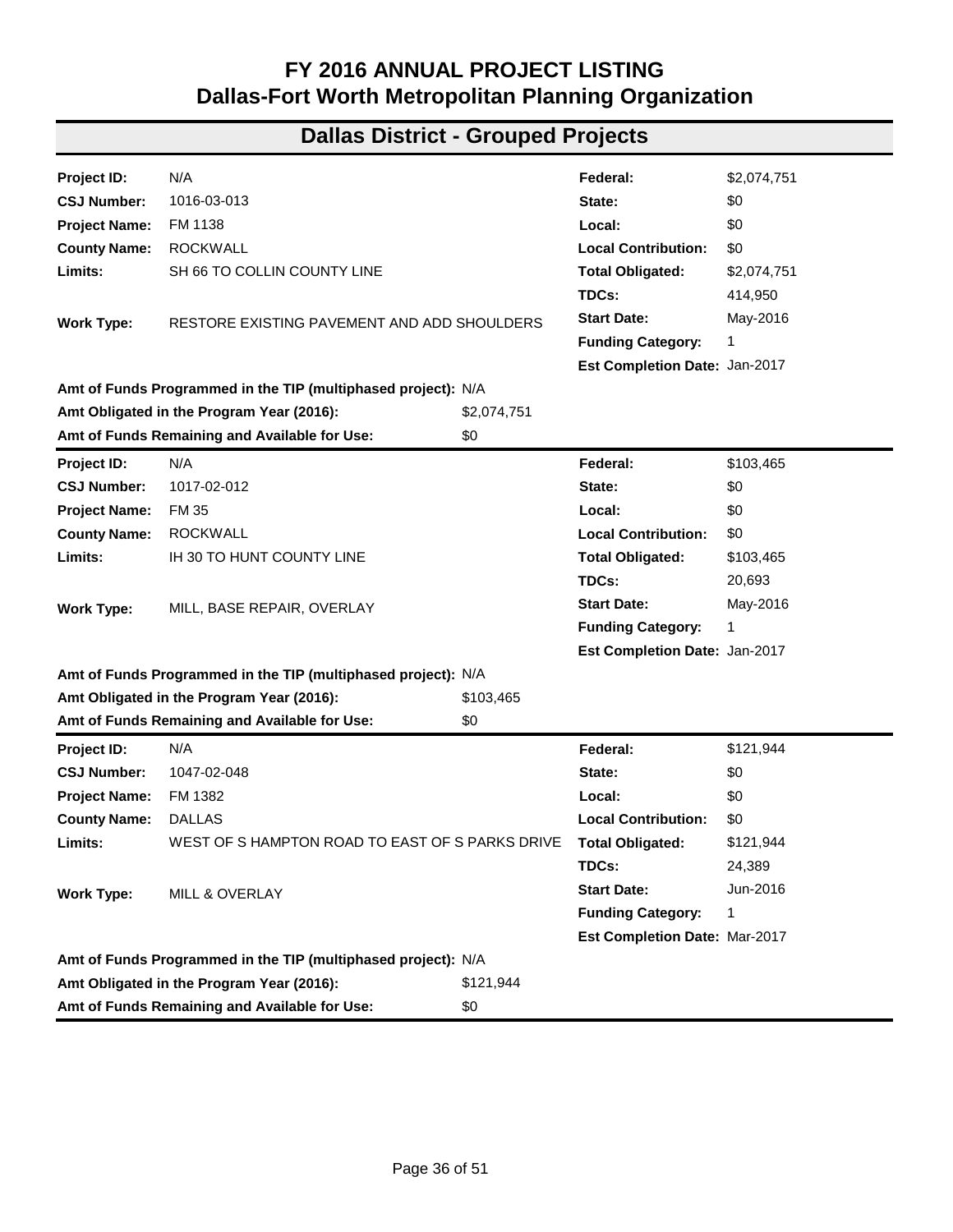| Project ID:                                          | N/A                                                           |           | Federal:                      | \$222,201 |
|------------------------------------------------------|---------------------------------------------------------------|-----------|-------------------------------|-----------|
| <b>CSJ Number:</b>                                   | 0918-47-166                                                   |           | State:                        | \$24,689  |
| <b>Project Name:</b>                                 | CS.                                                           |           | Local:                        | \$0       |
| <b>County Name:</b>                                  | <b>DALLAS</b>                                                 |           | <b>Local Contribution:</b>    | \$0       |
| Limits:                                              | FORNEY RD AT UPRR; DOT N 794834X                              |           | <b>Total Obligated:</b>       | \$246,890 |
|                                                      |                                                               |           | TDCs:                         | 0         |
| <b>Work Type:</b>                                    | INSTALL RAILROAD WARNING SIGNALS AND GATES                    |           | <b>Start Date:</b>            | Feb-2016  |
|                                                      |                                                               |           | <b>Funding Category:</b>      | 8         |
|                                                      |                                                               |           | Est Completion Date: Feb-2017 |           |
|                                                      | Amt of Funds Programmed in the TIP (multiphased project): N/A |           |                               |           |
|                                                      | Amt Obligated in the Program Year (2016):                     | \$246,890 |                               |           |
|                                                      | Amt of Funds Remaining and Available for Use:                 | \$0       |                               |           |
| Project ID:                                          | N/A                                                           |           | Federal:                      | \$340,200 |
| <b>CSJ Number:</b>                                   | 0918-47-167                                                   |           | State:                        | \$37,800  |
| <b>Project Name:</b>                                 | CS.                                                           |           | Local:                        | \$0       |
| <b>County Name:</b>                                  | <b>DALLAS</b>                                                 |           | <b>Local Contribution:</b>    | \$0       |
| Limits:                                              | W KINGSLEY RD AT KANSAS CITY SOUTHERN RAILWAY;                |           | <b>Total Obligated:</b>       | \$378,000 |
|                                                      | DOT N 022060V                                                 |           | TDCs:                         | 0         |
| <b>Work Type:</b>                                    | INSTALL RAILROAD WARNING SIGNALS AND GATES                    |           | <b>Start Date:</b>            | Feb-2016  |
|                                                      |                                                               |           | <b>Funding Category:</b>      | 8         |
|                                                      |                                                               |           | Est Completion Date: Feb-2017 |           |
|                                                      | Amt of Funds Programmed in the TIP (multiphased project): N/A |           |                               |           |
|                                                      | Amt Obligated in the Program Year (2016):                     | \$378,000 |                               |           |
|                                                      | Amt of Funds Remaining and Available for Use:                 | \$0       |                               |           |
| Project ID:                                          | N/A                                                           |           | Federal:                      | \$181,958 |
| <b>CSJ Number:</b>                                   | 0918-47-172                                                   |           | State:                        | \$39,519  |
| <b>Project Name:</b>                                 | CS                                                            |           | Local:                        | \$0       |
| <b>County Name:</b>                                  | <b>DALLAS</b>                                                 |           | <b>Local Contribution:</b>    | \$0       |
| Limits:                                              | CALIFORNIA CROSSING RD FROM LUNA RD TO 0.19 MI E              |           | <b>Total Obligated:</b>       | \$221,477 |
|                                                      | OF RIVERSIDE DR                                               |           | TDCs:                         | 0         |
| <b>Work Type:</b>                                    | REPAIR ROADWAY                                                |           | <b>Start Date:</b>            | Aug-2016  |
|                                                      |                                                               |           | <b>Funding Category:</b>      | 10        |
|                                                      |                                                               |           | Est Completion Date: Jan-2017 |           |
|                                                      | Amt of Funds Programmed in the TIP (multiphased project): N/A |           |                               |           |
|                                                      | Amt Obligated in the Program Year (2016):                     | \$221,477 |                               |           |
| Amt of Funds Remaining and Available for Use:<br>\$0 |                                                               |           |                               |           |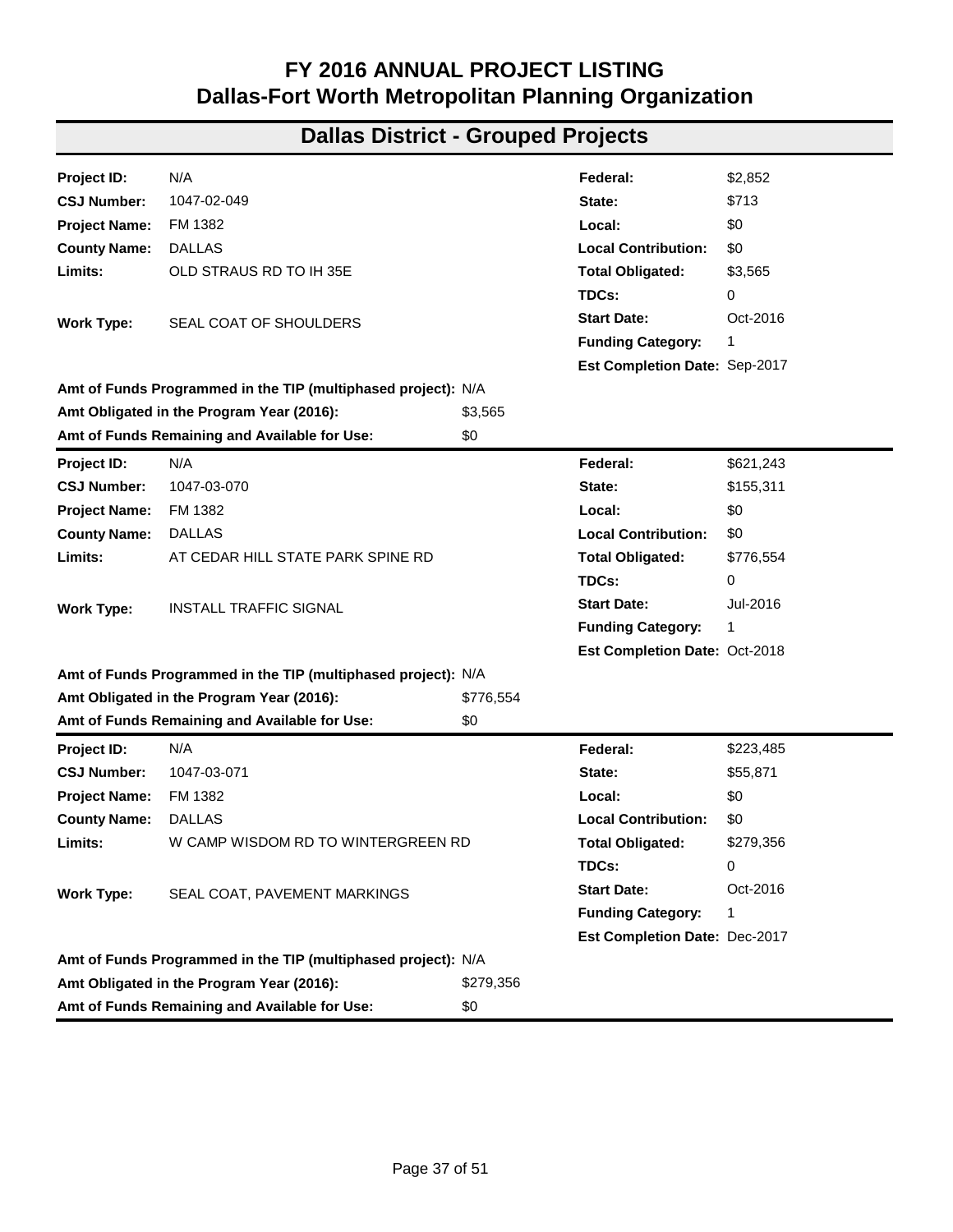| Project ID:          | N/A                                                           |             | Federal:                      | \$2,074,751 |
|----------------------|---------------------------------------------------------------|-------------|-------------------------------|-------------|
| <b>CSJ Number:</b>   | 1016-03-013                                                   |             | State:                        | \$0         |
| <b>Project Name:</b> | FM 1138                                                       |             | Local:                        | \$0         |
| <b>County Name:</b>  | <b>ROCKWALL</b>                                               |             | <b>Local Contribution:</b>    | \$0         |
| Limits:              | SH 66 TO COLLIN COUNTY LINE                                   |             | <b>Total Obligated:</b>       | \$2,074,751 |
|                      |                                                               |             | TDCs:                         | 414,950     |
| <b>Work Type:</b>    | RESTORE EXISTING PAVEMENT AND ADD SHOULDERS                   |             | <b>Start Date:</b>            | May-2016    |
|                      |                                                               |             | <b>Funding Category:</b>      | 1           |
|                      |                                                               |             | Est Completion Date: Jan-2017 |             |
|                      | Amt of Funds Programmed in the TIP (multiphased project): N/A |             |                               |             |
|                      | Amt Obligated in the Program Year (2016):                     | \$2,074,751 |                               |             |
|                      | Amt of Funds Remaining and Available for Use:                 | \$0         |                               |             |
| Project ID:          | N/A                                                           |             | Federal:                      | \$103,465   |
| <b>CSJ Number:</b>   | 1017-02-012                                                   |             | State:                        | \$0         |
| <b>Project Name:</b> | <b>FM 35</b>                                                  |             | Local:                        | \$0         |
| <b>County Name:</b>  | <b>ROCKWALL</b>                                               |             | <b>Local Contribution:</b>    | \$0         |
| Limits:              | IH 30 TO HUNT COUNTY LINE                                     |             | <b>Total Obligated:</b>       | \$103,465   |
|                      |                                                               |             | TDCs:                         | 20,693      |
| <b>Work Type:</b>    | MILL, BASE REPAIR, OVERLAY                                    |             | <b>Start Date:</b>            | May-2016    |
|                      |                                                               |             | <b>Funding Category:</b>      | 1           |
|                      |                                                               |             | Est Completion Date: Jan-2017 |             |
|                      | Amt of Funds Programmed in the TIP (multiphased project): N/A |             |                               |             |
|                      | Amt Obligated in the Program Year (2016):                     | \$103,465   |                               |             |
|                      | Amt of Funds Remaining and Available for Use:                 | \$0         |                               |             |
| Project ID:          | N/A                                                           |             | Federal:                      | \$121,944   |
| <b>CSJ Number:</b>   | 1047-02-048                                                   |             | State:                        | \$0         |
| <b>Project Name:</b> | FM 1382                                                       |             | Local:                        | \$0         |
| <b>County Name:</b>  | <b>DALLAS</b>                                                 |             | <b>Local Contribution:</b>    | \$0         |
| Limits:              | WEST OF S HAMPTON ROAD TO EAST OF S PARKS DRIVE               |             | <b>Total Obligated:</b>       | \$121,944   |
|                      |                                                               |             | TDCs:                         | 24,389      |
| <b>Work Type:</b>    | <b>MILL &amp; OVERLAY</b>                                     |             | <b>Start Date:</b>            | Jun-2016    |
|                      |                                                               |             | <b>Funding Category:</b>      | 1           |
|                      |                                                               |             | Est Completion Date: Mar-2017 |             |
|                      | Amt of Funds Programmed in the TIP (multiphased project): N/A |             |                               |             |
|                      | Amt Obligated in the Program Year (2016):                     | \$121,944   |                               |             |
|                      | Amt of Funds Remaining and Available for Use:                 | \$0         |                               |             |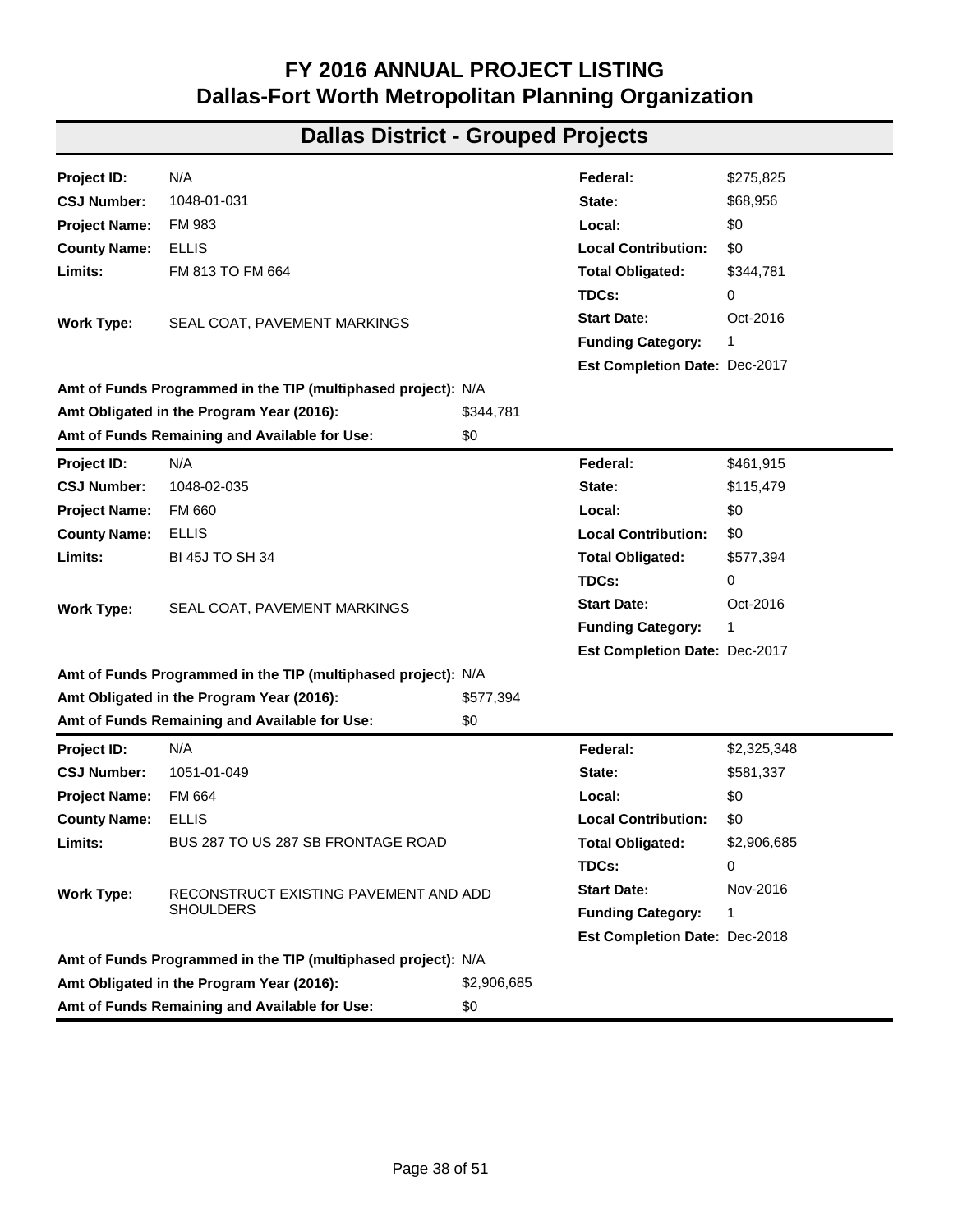| Project ID:          | N/A                                                           |           | Federal:                      | \$2,852   |
|----------------------|---------------------------------------------------------------|-----------|-------------------------------|-----------|
| <b>CSJ Number:</b>   | 1047-02-049                                                   |           | State:                        | \$713     |
| <b>Project Name:</b> | FM 1382                                                       |           | Local:                        | \$0       |
| <b>County Name:</b>  | <b>DALLAS</b>                                                 |           | <b>Local Contribution:</b>    | \$0       |
| Limits:              | OLD STRAUS RD TO IH 35E                                       |           | <b>Total Obligated:</b>       | \$3,565   |
|                      |                                                               |           | TDCs:                         | 0         |
| <b>Work Type:</b>    | SEAL COAT OF SHOULDERS                                        |           | <b>Start Date:</b>            | Oct-2016  |
|                      |                                                               |           | <b>Funding Category:</b>      | 1         |
|                      |                                                               |           | Est Completion Date: Sep-2017 |           |
|                      | Amt of Funds Programmed in the TIP (multiphased project): N/A |           |                               |           |
|                      | Amt Obligated in the Program Year (2016):                     | \$3,565   |                               |           |
|                      | Amt of Funds Remaining and Available for Use:                 | \$0       |                               |           |
| Project ID:          | N/A                                                           |           | Federal:                      | \$621,243 |
| <b>CSJ Number:</b>   | 1047-03-070                                                   |           | State:                        | \$155,311 |
| <b>Project Name:</b> | FM 1382                                                       |           | Local:                        | \$0       |
| <b>County Name:</b>  | <b>DALLAS</b>                                                 |           | <b>Local Contribution:</b>    | \$0       |
| Limits:              | AT CEDAR HILL STATE PARK SPINE RD                             |           | <b>Total Obligated:</b>       | \$776,554 |
|                      |                                                               |           | TDCs:                         | 0         |
| <b>Work Type:</b>    | <b>INSTALL TRAFFIC SIGNAL</b>                                 |           | <b>Start Date:</b>            | Jul-2016  |
|                      |                                                               |           | <b>Funding Category:</b>      | 1         |
|                      |                                                               |           | Est Completion Date: Oct-2018 |           |
|                      | Amt of Funds Programmed in the TIP (multiphased project): N/A |           |                               |           |
|                      | Amt Obligated in the Program Year (2016):                     | \$776,554 |                               |           |
|                      | Amt of Funds Remaining and Available for Use:                 | \$0       |                               |           |
| Project ID:          | N/A                                                           |           | Federal:                      | \$223,485 |
| <b>CSJ Number:</b>   | 1047-03-071                                                   |           | State:                        | \$55,871  |
| <b>Project Name:</b> | FM 1382                                                       |           | Local:                        | \$0       |
| <b>County Name:</b>  | <b>DALLAS</b>                                                 |           | <b>Local Contribution:</b>    | \$0       |
| Limits:              | W CAMP WISDOM RD TO WINTERGREEN RD                            |           | <b>Total Obligated:</b>       | \$279,356 |
|                      |                                                               |           | TDCs:                         | 0         |
| <b>Work Type:</b>    | SEAL COAT, PAVEMENT MARKINGS                                  |           | <b>Start Date:</b>            | Oct-2016  |
|                      |                                                               |           | <b>Funding Category:</b>      | 1         |
|                      |                                                               |           | Est Completion Date: Dec-2017 |           |
|                      | Amt of Funds Programmed in the TIP (multiphased project): N/A |           |                               |           |
|                      | Amt Obligated in the Program Year (2016):                     | \$279,356 |                               |           |
|                      | Amt of Funds Remaining and Available for Use:                 | \$0       |                               |           |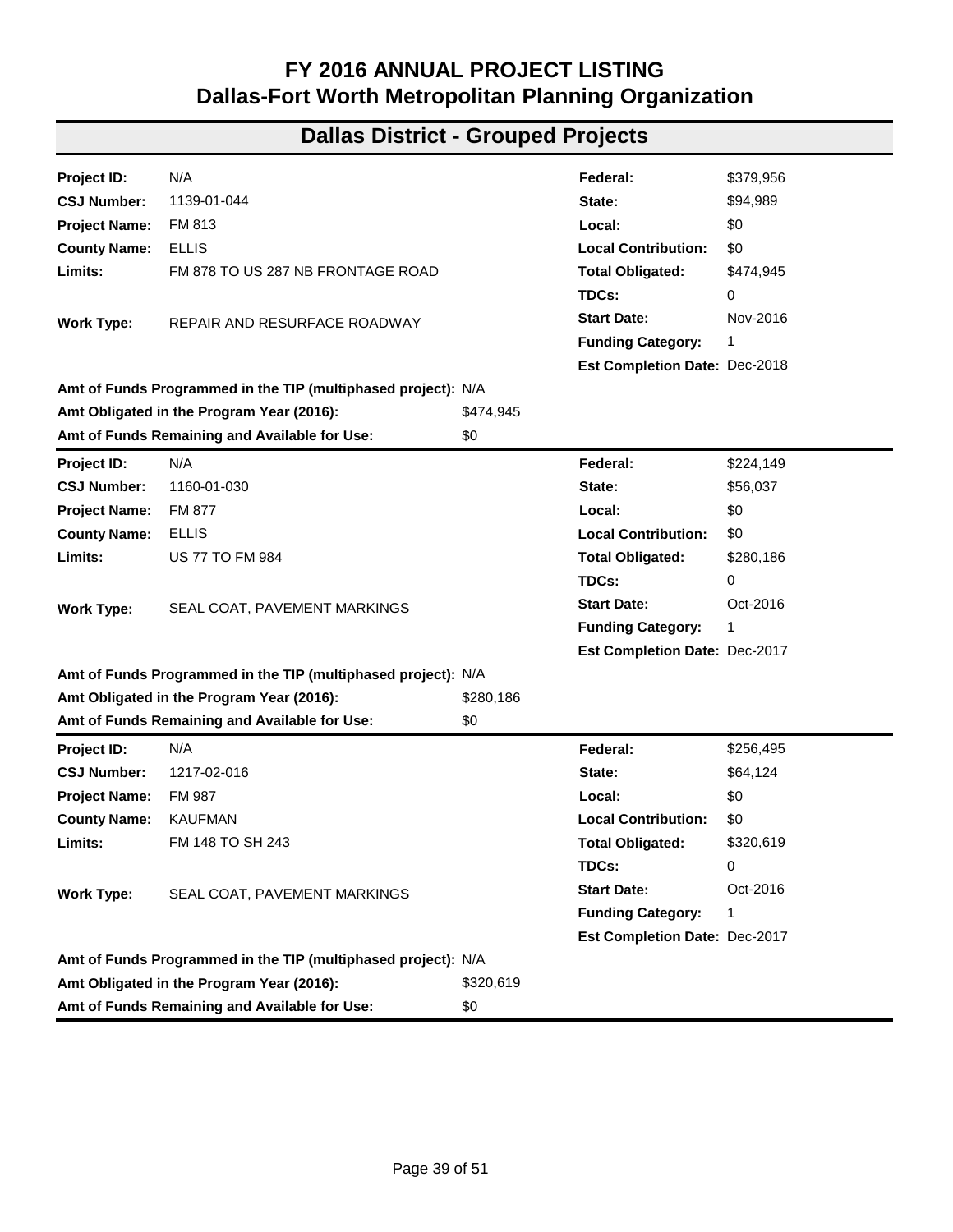| Project ID:          | N/A                                                           |             | Federal:                      | \$275,825   |  |  |
|----------------------|---------------------------------------------------------------|-------------|-------------------------------|-------------|--|--|
| <b>CSJ Number:</b>   | 1048-01-031                                                   |             | State:                        | \$68,956    |  |  |
| <b>Project Name:</b> | FM 983                                                        |             | Local:                        | \$0         |  |  |
| <b>County Name:</b>  | <b>ELLIS</b>                                                  |             | <b>Local Contribution:</b>    | \$0         |  |  |
| Limits:              | FM 813 TO FM 664                                              |             | <b>Total Obligated:</b>       | \$344,781   |  |  |
|                      |                                                               |             | TDCs:                         | 0           |  |  |
| <b>Work Type:</b>    | SEAL COAT, PAVEMENT MARKINGS                                  |             | <b>Start Date:</b>            | Oct-2016    |  |  |
|                      |                                                               |             | <b>Funding Category:</b>      | 1           |  |  |
|                      |                                                               |             | Est Completion Date: Dec-2017 |             |  |  |
|                      | Amt of Funds Programmed in the TIP (multiphased project): N/A |             |                               |             |  |  |
|                      | Amt Obligated in the Program Year (2016):                     | \$344,781   |                               |             |  |  |
|                      | Amt of Funds Remaining and Available for Use:                 | \$0         |                               |             |  |  |
| Project ID:          | N/A                                                           |             | Federal:                      | \$461,915   |  |  |
| <b>CSJ Number:</b>   | 1048-02-035                                                   |             | State:                        | \$115,479   |  |  |
| <b>Project Name:</b> | FM 660                                                        |             | Local:                        | \$0         |  |  |
| <b>County Name:</b>  | <b>ELLIS</b>                                                  |             | <b>Local Contribution:</b>    | \$0         |  |  |
| Limits:              | <b>BI 45J TO SH 34</b>                                        |             | <b>Total Obligated:</b>       | \$577,394   |  |  |
|                      |                                                               |             | TDCs:                         | 0           |  |  |
| <b>Work Type:</b>    | SEAL COAT, PAVEMENT MARKINGS                                  |             | <b>Start Date:</b>            | Oct-2016    |  |  |
|                      |                                                               |             | <b>Funding Category:</b>      | 1           |  |  |
|                      |                                                               |             | Est Completion Date: Dec-2017 |             |  |  |
|                      | Amt of Funds Programmed in the TIP (multiphased project): N/A |             |                               |             |  |  |
|                      | Amt Obligated in the Program Year (2016):                     | \$577,394   |                               |             |  |  |
|                      | Amt of Funds Remaining and Available for Use:                 | \$0         |                               |             |  |  |
| Project ID:          | N/A                                                           |             | Federal:                      | \$2,325,348 |  |  |
| <b>CSJ Number:</b>   | 1051-01-049                                                   |             | State:                        | \$581,337   |  |  |
| <b>Project Name:</b> | FM 664                                                        |             | Local:                        | \$0         |  |  |
| <b>County Name:</b>  | ELLIS                                                         |             | <b>Local Contribution:</b>    | \$0         |  |  |
| Limits:              | BUS 287 TO US 287 SB FRONTAGE ROAD                            |             | <b>Total Obligated:</b>       | \$2,906,685 |  |  |
|                      |                                                               |             | TDCs:                         | 0           |  |  |
| <b>Work Type:</b>    | RECONSTRUCT EXISTING PAVEMENT AND ADD                         |             | <b>Start Date:</b>            | Nov-2016    |  |  |
|                      | <b>SHOULDERS</b>                                              |             | <b>Funding Category:</b>      | 1           |  |  |
|                      |                                                               |             | Est Completion Date: Dec-2018 |             |  |  |
|                      | Amt of Funds Programmed in the TIP (multiphased project): N/A |             |                               |             |  |  |
|                      | Amt Obligated in the Program Year (2016):                     | \$2,906,685 |                               |             |  |  |
|                      | Amt of Funds Remaining and Available for Use:                 | \$0         |                               |             |  |  |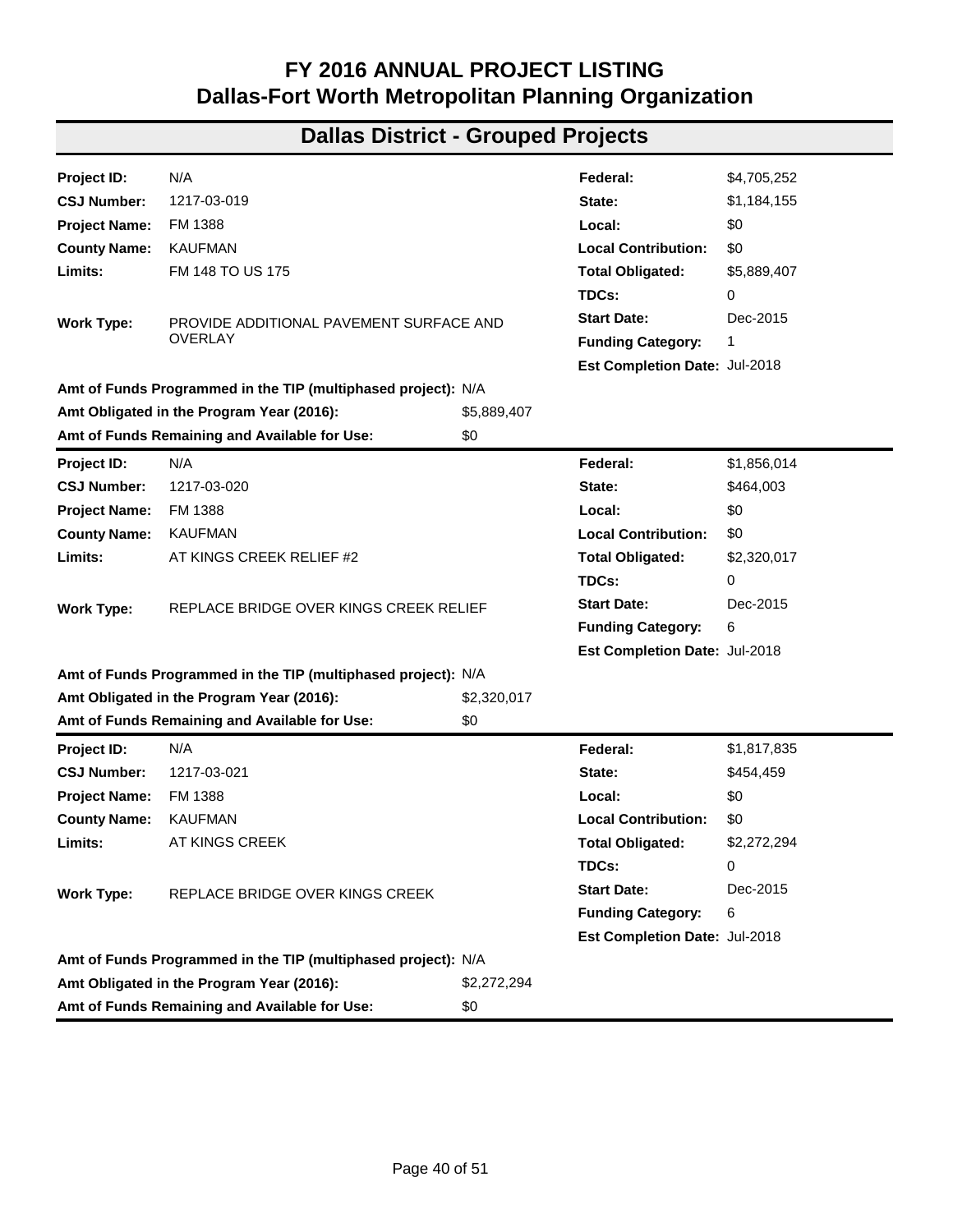| Project ID:          | N/A                                                           |           | Federal:                             | \$379,956 |  |  |
|----------------------|---------------------------------------------------------------|-----------|--------------------------------------|-----------|--|--|
| <b>CSJ Number:</b>   | 1139-01-044                                                   |           | State:                               | \$94,989  |  |  |
| <b>Project Name:</b> | FM 813                                                        |           | Local:                               | \$0       |  |  |
| <b>County Name:</b>  | <b>ELLIS</b>                                                  |           | <b>Local Contribution:</b>           | \$0       |  |  |
| Limits:              | FM 878 TO US 287 NB FRONTAGE ROAD                             |           | <b>Total Obligated:</b>              | \$474,945 |  |  |
|                      |                                                               |           | TDCs:                                | 0         |  |  |
| <b>Work Type:</b>    | REPAIR AND RESURFACE ROADWAY                                  |           | <b>Start Date:</b>                   | Nov-2016  |  |  |
|                      |                                                               |           | <b>Funding Category:</b>             | 1         |  |  |
|                      |                                                               |           | Est Completion Date: Dec-2018        |           |  |  |
|                      | Amt of Funds Programmed in the TIP (multiphased project): N/A |           |                                      |           |  |  |
|                      | Amt Obligated in the Program Year (2016):                     | \$474,945 |                                      |           |  |  |
|                      | Amt of Funds Remaining and Available for Use:                 | \$0       |                                      |           |  |  |
| Project ID:          | N/A                                                           |           | Federal:                             | \$224,149 |  |  |
| <b>CSJ Number:</b>   | 1160-01-030                                                   |           | State:                               | \$56,037  |  |  |
| <b>Project Name:</b> | FM 877                                                        |           | Local:                               | \$0       |  |  |
| <b>County Name:</b>  | <b>ELLIS</b>                                                  |           | <b>Local Contribution:</b>           | \$0       |  |  |
| Limits:              | <b>US 77 TO FM 984</b>                                        |           | <b>Total Obligated:</b>              | \$280,186 |  |  |
|                      |                                                               |           | TDCs:                                | 0         |  |  |
| <b>Work Type:</b>    | SEAL COAT, PAVEMENT MARKINGS                                  |           | <b>Start Date:</b>                   | Oct-2016  |  |  |
|                      |                                                               |           | <b>Funding Category:</b>             | 1         |  |  |
|                      |                                                               |           | Est Completion Date: Dec-2017        |           |  |  |
|                      | Amt of Funds Programmed in the TIP (multiphased project): N/A |           |                                      |           |  |  |
|                      | Amt Obligated in the Program Year (2016):                     | \$280,186 |                                      |           |  |  |
|                      | Amt of Funds Remaining and Available for Use:                 | \$0       |                                      |           |  |  |
| Project ID:          | N/A                                                           |           | Federal:                             | \$256,495 |  |  |
| <b>CSJ Number:</b>   | 1217-02-016                                                   |           | State:                               | \$64,124  |  |  |
| <b>Project Name:</b> | <b>FM 987</b>                                                 |           | Local:                               | \$0       |  |  |
| <b>County Name:</b>  | <b>KAUFMAN</b>                                                |           | <b>Local Contribution:</b>           | \$0       |  |  |
| Limits:              | FM 148 TO SH 243                                              |           | <b>Total Obligated:</b>              | \$320,619 |  |  |
|                      |                                                               |           | TDCs:                                | 0         |  |  |
| <b>Work Type:</b>    | SEAL COAT, PAVEMENT MARKINGS                                  |           | <b>Start Date:</b>                   | Oct-2016  |  |  |
|                      |                                                               |           | <b>Funding Category:</b>             | 1         |  |  |
|                      |                                                               |           | <b>Est Completion Date: Dec-2017</b> |           |  |  |
|                      | Amt of Funds Programmed in the TIP (multiphased project): N/A |           |                                      |           |  |  |
|                      | Amt Obligated in the Program Year (2016):                     | \$320,619 |                                      |           |  |  |
|                      | Amt of Funds Remaining and Available for Use:                 | \$0       |                                      |           |  |  |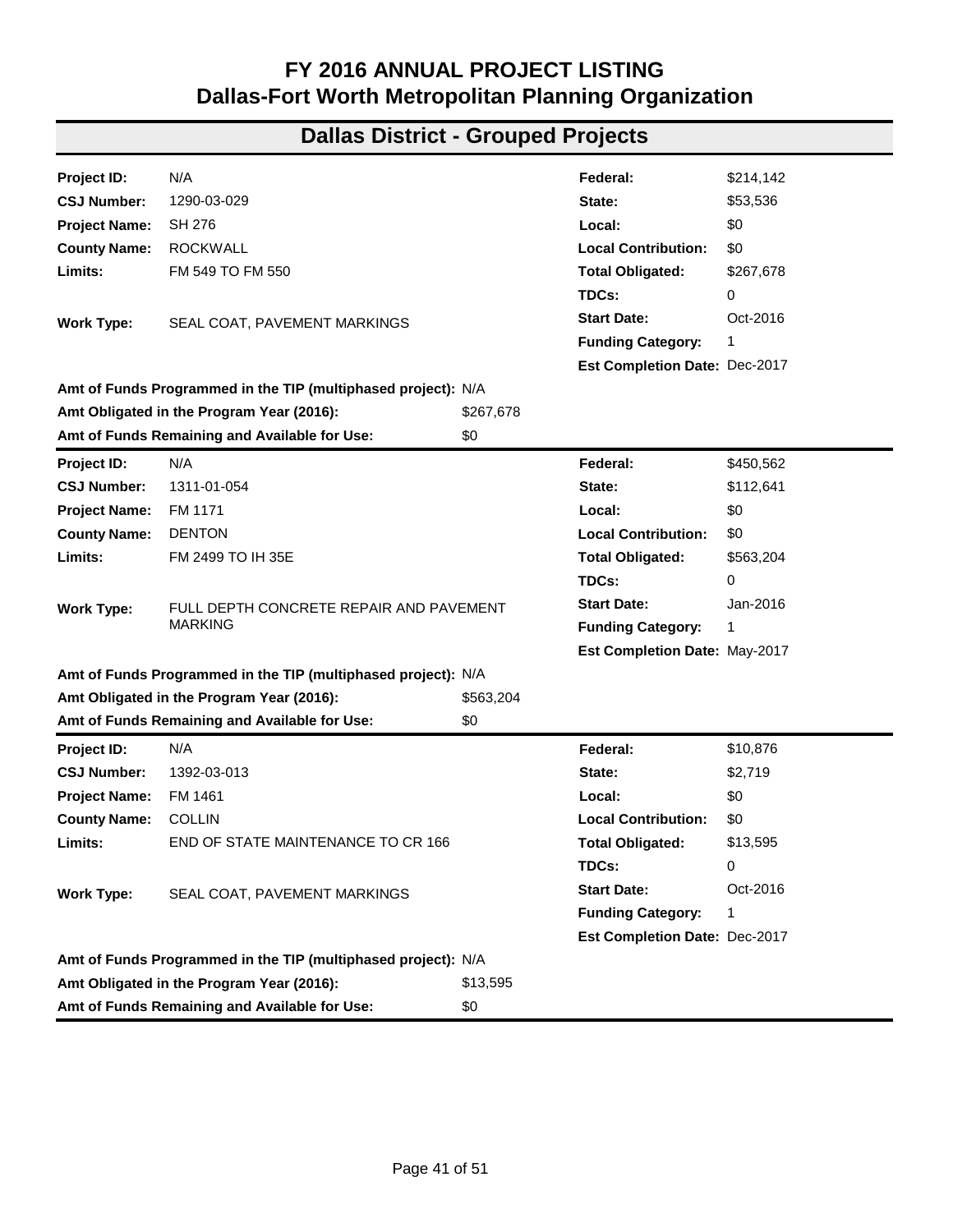| Project ID:          | N/A                                                           |             | Federal:                      | \$4,705,252 |  |  |
|----------------------|---------------------------------------------------------------|-------------|-------------------------------|-------------|--|--|
| <b>CSJ Number:</b>   | 1217-03-019                                                   |             | State:                        | \$1,184,155 |  |  |
| <b>Project Name:</b> | FM 1388                                                       |             | Local:                        | \$0         |  |  |
| <b>County Name:</b>  | <b>KAUFMAN</b>                                                |             | <b>Local Contribution:</b>    | \$0         |  |  |
| Limits:              | FM 148 TO US 175                                              |             | <b>Total Obligated:</b>       | \$5,889,407 |  |  |
|                      |                                                               |             | TDCs:                         | 0           |  |  |
| <b>Work Type:</b>    | PROVIDE ADDITIONAL PAVEMENT SURFACE AND                       |             | <b>Start Date:</b>            | Dec-2015    |  |  |
|                      | <b>OVERLAY</b>                                                |             | <b>Funding Category:</b>      | 1           |  |  |
|                      |                                                               |             | Est Completion Date: Jul-2018 |             |  |  |
|                      | Amt of Funds Programmed in the TIP (multiphased project): N/A |             |                               |             |  |  |
|                      | Amt Obligated in the Program Year (2016):                     | \$5,889,407 |                               |             |  |  |
|                      | Amt of Funds Remaining and Available for Use:                 | \$0         |                               |             |  |  |
| Project ID:          | N/A                                                           |             | Federal:                      | \$1,856,014 |  |  |
| <b>CSJ Number:</b>   | 1217-03-020                                                   |             | State:                        | \$464,003   |  |  |
| <b>Project Name:</b> | FM 1388                                                       |             | Local:                        | \$0         |  |  |
| <b>County Name:</b>  | <b>KAUFMAN</b>                                                |             | <b>Local Contribution:</b>    | \$0         |  |  |
| Limits:              | AT KINGS CREEK RELIEF #2                                      |             | <b>Total Obligated:</b>       | \$2,320,017 |  |  |
|                      |                                                               |             | TDCs:                         | 0           |  |  |
| <b>Work Type:</b>    | REPLACE BRIDGE OVER KINGS CREEK RELIEF                        |             | <b>Start Date:</b>            | Dec-2015    |  |  |
|                      |                                                               |             | <b>Funding Category:</b>      | 6           |  |  |
|                      |                                                               |             | Est Completion Date: Jul-2018 |             |  |  |
|                      | Amt of Funds Programmed in the TIP (multiphased project): N/A |             |                               |             |  |  |
|                      | Amt Obligated in the Program Year (2016):                     | \$2,320,017 |                               |             |  |  |
|                      | Amt of Funds Remaining and Available for Use:                 | \$0         |                               |             |  |  |
| Project ID:          | N/A                                                           |             | Federal:                      | \$1,817,835 |  |  |
| <b>CSJ Number:</b>   | 1217-03-021                                                   |             | State:                        | \$454,459   |  |  |
| <b>Project Name:</b> | FM 1388                                                       |             | Local:                        | \$0         |  |  |
| <b>County Name:</b>  | <b>KAUFMAN</b>                                                |             | <b>Local Contribution:</b>    | \$0         |  |  |
| Limits:              | AT KINGS CREEK                                                |             | <b>Total Obligated:</b>       | \$2,272,294 |  |  |
|                      |                                                               |             | TDCs:                         | 0           |  |  |
| <b>Work Type:</b>    | REPLACE BRIDGE OVER KINGS CREEK                               |             | <b>Start Date:</b>            | Dec-2015    |  |  |
|                      |                                                               |             | <b>Funding Category:</b>      | 6           |  |  |
|                      |                                                               |             | Est Completion Date: Jul-2018 |             |  |  |
|                      | Amt of Funds Programmed in the TIP (multiphased project): N/A |             |                               |             |  |  |
|                      | Amt Obligated in the Program Year (2016):                     | \$2,272,294 |                               |             |  |  |
|                      | Amt of Funds Remaining and Available for Use:                 | \$0         |                               |             |  |  |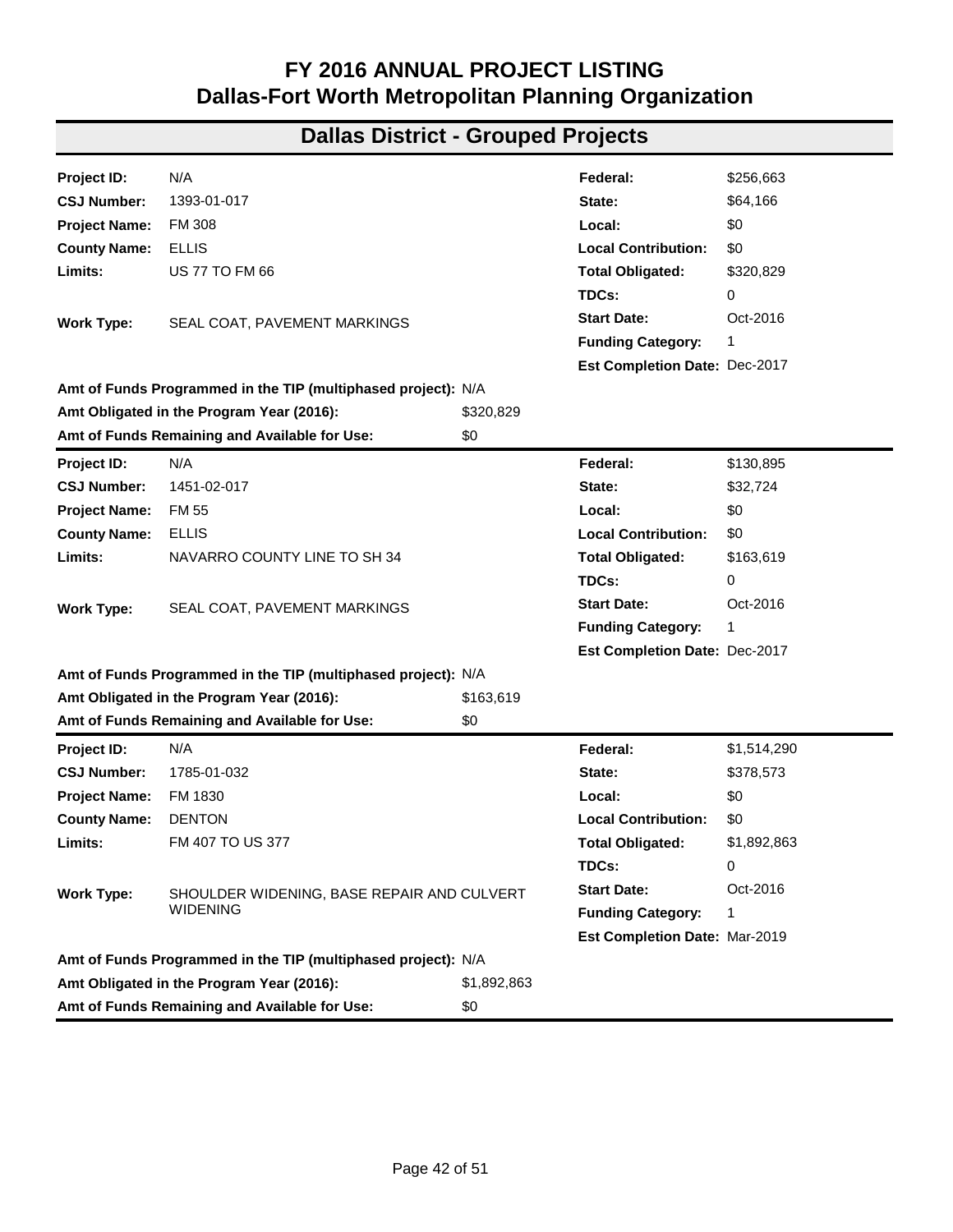| Project ID:          | N/A                                                           |           | Federal:                      | \$214,142 |
|----------------------|---------------------------------------------------------------|-----------|-------------------------------|-----------|
| <b>CSJ Number:</b>   | 1290-03-029                                                   |           | State:                        | \$53,536  |
| <b>Project Name:</b> | SH 276                                                        |           | Local:                        | \$0       |
| <b>County Name:</b>  | <b>ROCKWALL</b>                                               |           | <b>Local Contribution:</b>    | \$0       |
| Limits:              | FM 549 TO FM 550                                              |           | <b>Total Obligated:</b>       | \$267,678 |
|                      |                                                               |           | TDCs:                         | 0         |
| <b>Work Type:</b>    | SEAL COAT, PAVEMENT MARKINGS                                  |           | <b>Start Date:</b>            | Oct-2016  |
|                      |                                                               |           | <b>Funding Category:</b>      | 1         |
|                      |                                                               |           | Est Completion Date: Dec-2017 |           |
|                      | Amt of Funds Programmed in the TIP (multiphased project): N/A |           |                               |           |
|                      | Amt Obligated in the Program Year (2016):                     | \$267,678 |                               |           |
|                      | Amt of Funds Remaining and Available for Use:                 | \$0       |                               |           |
| Project ID:          | N/A                                                           |           | Federal:                      | \$450,562 |
| <b>CSJ Number:</b>   | 1311-01-054                                                   |           | State:                        | \$112,641 |
| <b>Project Name:</b> | FM 1171                                                       |           | Local:                        | \$0       |
| <b>County Name:</b>  | <b>DENTON</b>                                                 |           | <b>Local Contribution:</b>    | \$0       |
| Limits:              | FM 2499 TO IH 35E                                             |           | <b>Total Obligated:</b>       | \$563,204 |
|                      |                                                               |           | TDCs:                         | 0         |
| <b>Work Type:</b>    | FULL DEPTH CONCRETE REPAIR AND PAVEMENT                       |           | <b>Start Date:</b>            | Jan-2016  |
|                      | <b>MARKING</b>                                                |           | <b>Funding Category:</b>      | 1         |
|                      |                                                               |           | Est Completion Date: May-2017 |           |
|                      | Amt of Funds Programmed in the TIP (multiphased project): N/A |           |                               |           |
|                      | Amt Obligated in the Program Year (2016):                     | \$563,204 |                               |           |
|                      | Amt of Funds Remaining and Available for Use:                 | \$0       |                               |           |
| Project ID:          | N/A                                                           |           | Federal:                      | \$10,876  |
| <b>CSJ Number:</b>   | 1392-03-013                                                   |           | State:                        | \$2,719   |
| <b>Project Name:</b> | FM 1461                                                       |           | Local:                        | \$0       |
| <b>County Name:</b>  | <b>COLLIN</b>                                                 |           | <b>Local Contribution:</b>    | \$0       |
| Limits:              | END OF STATE MAINTENANCE TO CR 166                            |           | <b>Total Obligated:</b>       | \$13,595  |
|                      |                                                               |           | TDCs:                         | 0         |
| <b>Work Type:</b>    | SEAL COAT, PAVEMENT MARKINGS                                  |           | <b>Start Date:</b>            | Oct-2016  |
|                      |                                                               |           | <b>Funding Category:</b>      | 1         |
|                      |                                                               |           | Est Completion Date: Dec-2017 |           |
|                      | Amt of Funds Programmed in the TIP (multiphased project): N/A |           |                               |           |
|                      | Amt Obligated in the Program Year (2016):                     | \$13,595  |                               |           |
|                      | Amt of Funds Remaining and Available for Use:                 | \$0       |                               |           |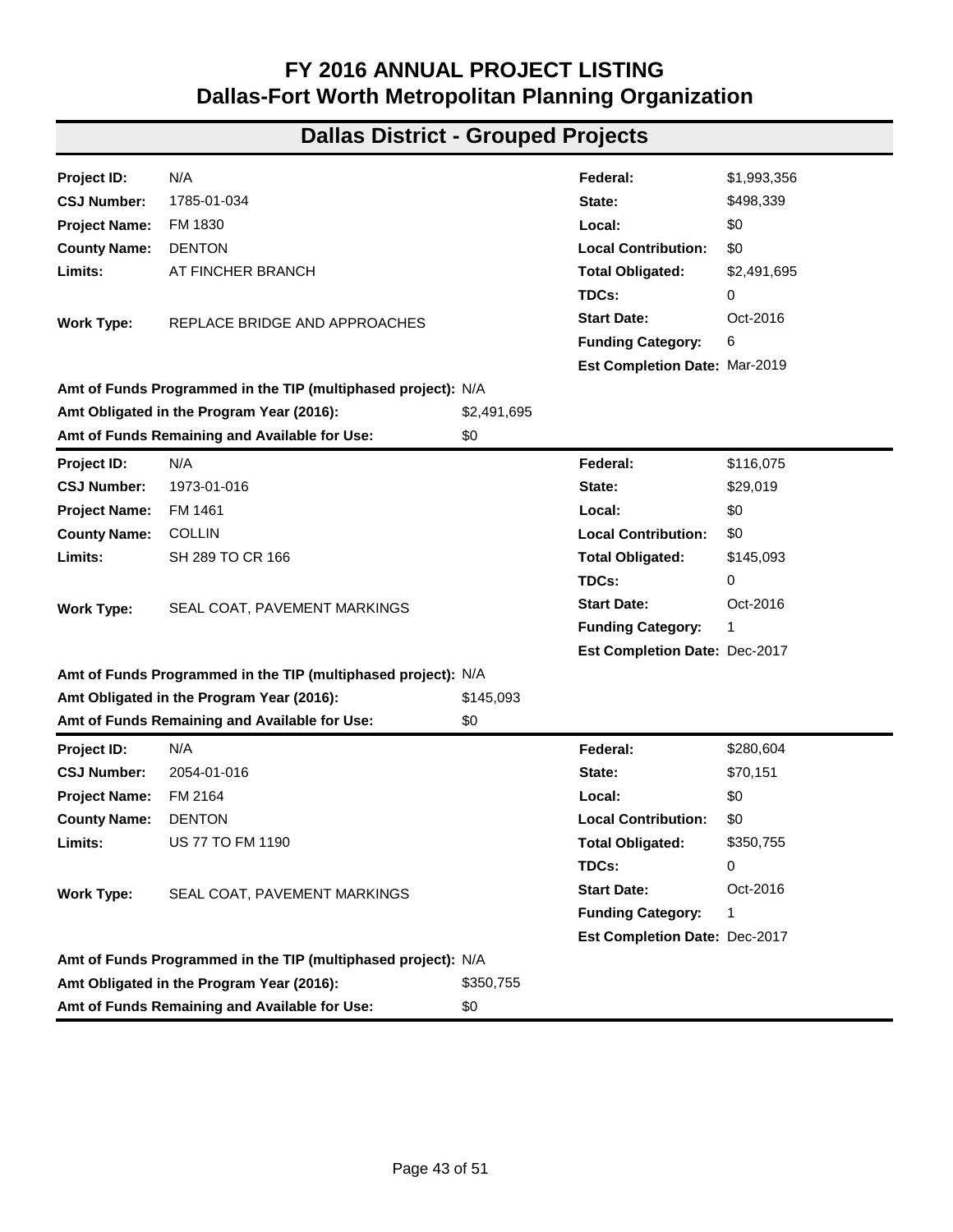| Project ID:          | N/A                                                           |             | Federal:                      | \$256,663   |
|----------------------|---------------------------------------------------------------|-------------|-------------------------------|-------------|
| <b>CSJ Number:</b>   | 1393-01-017                                                   |             | State:                        | \$64,166    |
| <b>Project Name:</b> | <b>FM 308</b>                                                 |             | Local:                        | \$0         |
| <b>County Name:</b>  | ELLIS                                                         |             | <b>Local Contribution:</b>    | \$0         |
| Limits:              | <b>US 77 TO FM 66</b>                                         |             | <b>Total Obligated:</b>       | \$320,829   |
|                      |                                                               |             | TDCs:                         | 0           |
| <b>Work Type:</b>    | SEAL COAT, PAVEMENT MARKINGS                                  |             | <b>Start Date:</b>            | Oct-2016    |
|                      |                                                               |             | <b>Funding Category:</b>      | 1           |
|                      |                                                               |             | Est Completion Date: Dec-2017 |             |
|                      | Amt of Funds Programmed in the TIP (multiphased project): N/A |             |                               |             |
|                      | Amt Obligated in the Program Year (2016):                     | \$320,829   |                               |             |
|                      | Amt of Funds Remaining and Available for Use:                 | \$0         |                               |             |
| Project ID:          | N/A                                                           |             | Federal:                      | \$130,895   |
| <b>CSJ Number:</b>   | 1451-02-017                                                   |             | State:                        | \$32,724    |
| <b>Project Name:</b> | <b>FM 55</b>                                                  |             | Local:                        | \$0         |
| <b>County Name:</b>  | <b>ELLIS</b>                                                  |             | <b>Local Contribution:</b>    | \$0         |
| Limits:              | NAVARRO COUNTY LINE TO SH 34                                  |             | <b>Total Obligated:</b>       | \$163,619   |
|                      |                                                               |             | TDCs:                         | 0           |
| <b>Work Type:</b>    | SEAL COAT, PAVEMENT MARKINGS                                  |             | <b>Start Date:</b>            | Oct-2016    |
|                      |                                                               |             | <b>Funding Category:</b>      | 1           |
|                      |                                                               |             | Est Completion Date: Dec-2017 |             |
|                      | Amt of Funds Programmed in the TIP (multiphased project): N/A |             |                               |             |
|                      | Amt Obligated in the Program Year (2016):                     | \$163,619   |                               |             |
|                      | Amt of Funds Remaining and Available for Use:                 | \$0         |                               |             |
| Project ID:          | N/A                                                           |             | Federal:                      | \$1,514,290 |
| <b>CSJ Number:</b>   | 1785-01-032                                                   |             | State:                        | \$378,573   |
| <b>Project Name:</b> | FM 1830                                                       |             | Local:                        | \$0         |
| <b>County Name:</b>  | <b>DENTON</b>                                                 |             | <b>Local Contribution:</b>    | \$0         |
| Limits:              | FM 407 TO US 377                                              |             | <b>Total Obligated:</b>       | \$1,892,863 |
|                      |                                                               |             | TDCs:                         | 0           |
| <b>Work Type:</b>    | SHOULDER WIDENING, BASE REPAIR AND CULVERT                    |             | <b>Start Date:</b>            | Oct-2016    |
|                      | <b>WIDENING</b>                                               |             | <b>Funding Category:</b>      | 1           |
|                      |                                                               |             | Est Completion Date: Mar-2019 |             |
|                      | Amt of Funds Programmed in the TIP (multiphased project): N/A |             |                               |             |
|                      | Amt Obligated in the Program Year (2016):                     | \$1,892,863 |                               |             |
|                      | Amt of Funds Remaining and Available for Use:                 | \$0         |                               |             |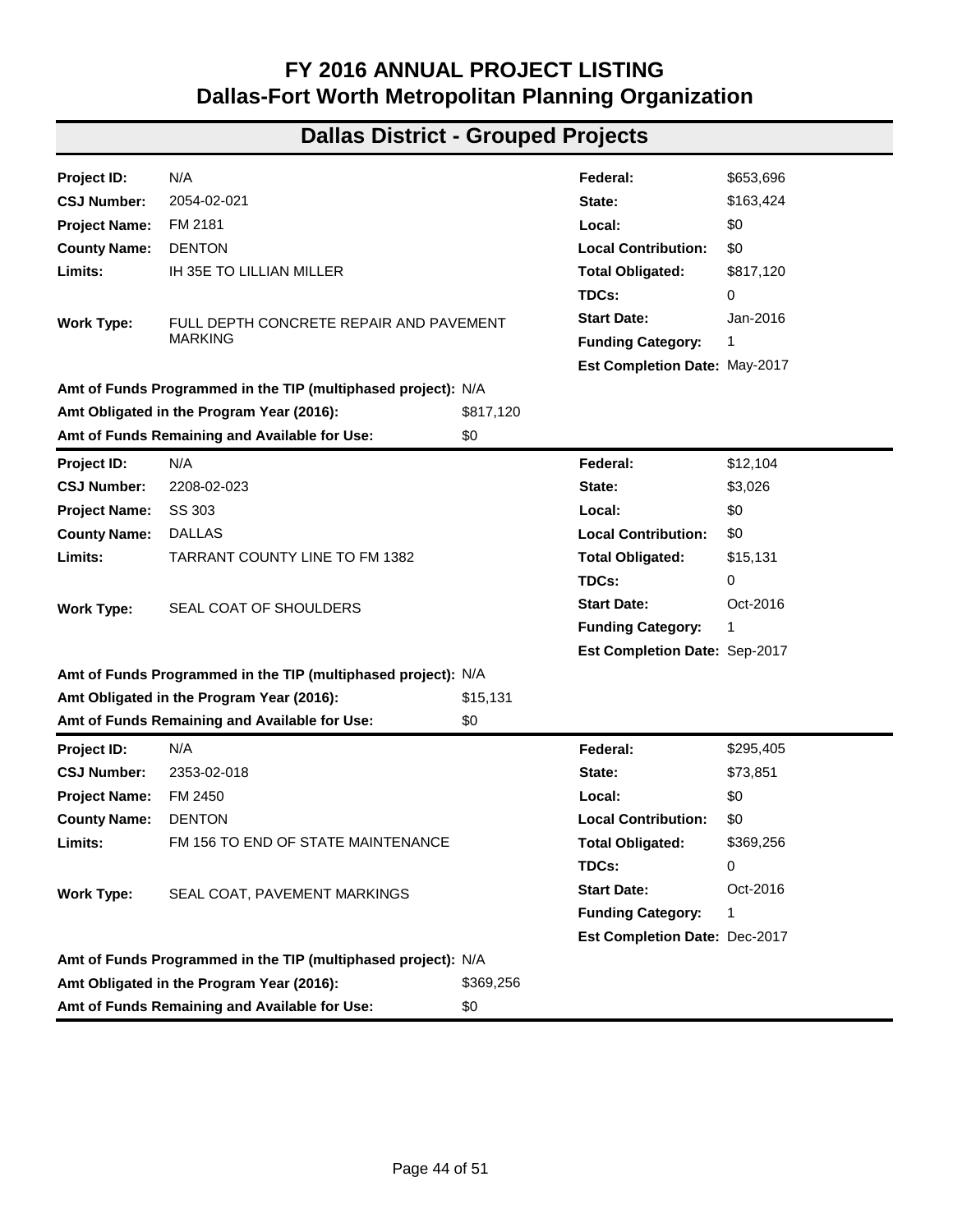| Project ID:          | N/A                                                           |             | Federal:                      | \$1,993,356 |
|----------------------|---------------------------------------------------------------|-------------|-------------------------------|-------------|
| <b>CSJ Number:</b>   | 1785-01-034                                                   |             | State:                        | \$498,339   |
| <b>Project Name:</b> | FM 1830                                                       |             | Local:                        | \$0         |
| <b>County Name:</b>  | <b>DENTON</b>                                                 |             | <b>Local Contribution:</b>    | \$0         |
| Limits:              | AT FINCHER BRANCH                                             |             | <b>Total Obligated:</b>       | \$2,491,695 |
|                      |                                                               |             | TDCs:                         | 0           |
| <b>Work Type:</b>    | REPLACE BRIDGE AND APPROACHES                                 |             | <b>Start Date:</b>            | Oct-2016    |
|                      |                                                               |             | <b>Funding Category:</b>      | 6           |
|                      |                                                               |             | Est Completion Date: Mar-2019 |             |
|                      | Amt of Funds Programmed in the TIP (multiphased project): N/A |             |                               |             |
|                      | Amt Obligated in the Program Year (2016):                     | \$2,491,695 |                               |             |
|                      | Amt of Funds Remaining and Available for Use:                 | \$0         |                               |             |
| Project ID:          | N/A                                                           |             | Federal:                      | \$116,075   |
| <b>CSJ Number:</b>   | 1973-01-016                                                   |             | State:                        | \$29,019    |
| <b>Project Name:</b> | FM 1461                                                       |             | Local:                        | \$0         |
| <b>County Name:</b>  | <b>COLLIN</b>                                                 |             | <b>Local Contribution:</b>    | \$0         |
| Limits:              | SH 289 TO CR 166                                              |             | <b>Total Obligated:</b>       | \$145,093   |
|                      |                                                               |             | TDCs:                         | 0           |
| <b>Work Type:</b>    | SEAL COAT, PAVEMENT MARKINGS                                  |             | <b>Start Date:</b>            | Oct-2016    |
|                      |                                                               |             | <b>Funding Category:</b>      | 1           |
|                      |                                                               |             | Est Completion Date: Dec-2017 |             |
|                      | Amt of Funds Programmed in the TIP (multiphased project): N/A |             |                               |             |
|                      | Amt Obligated in the Program Year (2016):                     | \$145,093   |                               |             |
|                      | Amt of Funds Remaining and Available for Use:                 | \$0         |                               |             |
| Project ID:          | N/A                                                           |             | Federal:                      | \$280,604   |
| <b>CSJ Number:</b>   | 2054-01-016                                                   |             | State:                        | \$70,151    |
| <b>Project Name:</b> | FM 2164                                                       |             | Local:                        | \$0         |
| <b>County Name:</b>  | <b>DENTON</b>                                                 |             | <b>Local Contribution:</b>    | \$0         |
| Limits:              | <b>US 77 TO FM 1190</b>                                       |             | <b>Total Obligated:</b>       | \$350,755   |
|                      |                                                               |             | TDCs:                         | 0           |
| <b>Work Type:</b>    | SEAL COAT, PAVEMENT MARKINGS                                  |             | <b>Start Date:</b>            | Oct-2016    |
|                      |                                                               |             | <b>Funding Category:</b>      | 1           |
|                      |                                                               |             | Est Completion Date: Dec-2017 |             |
|                      | Amt of Funds Programmed in the TIP (multiphased project): N/A |             |                               |             |
|                      | Amt Obligated in the Program Year (2016):                     | \$350,755   |                               |             |
|                      | Amt of Funds Remaining and Available for Use:                 | \$0         |                               |             |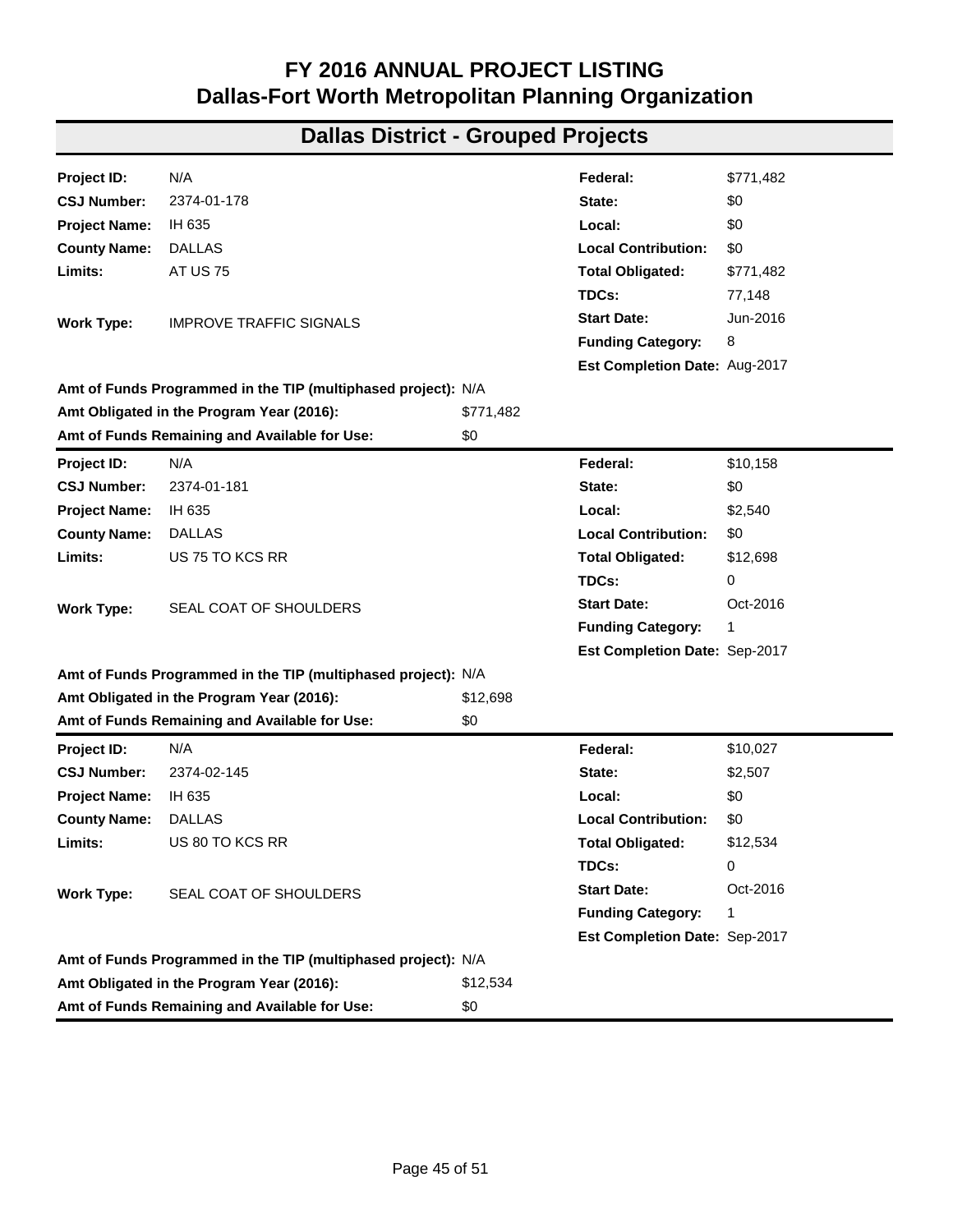| Project ID:          | N/A                                                           |           | Federal:                      | \$653,696 |
|----------------------|---------------------------------------------------------------|-----------|-------------------------------|-----------|
| <b>CSJ Number:</b>   | 2054-02-021                                                   |           | State:                        | \$163,424 |
| <b>Project Name:</b> | FM 2181                                                       |           | Local:                        | \$0       |
| <b>County Name:</b>  | <b>DENTON</b>                                                 |           | <b>Local Contribution:</b>    | \$0       |
| Limits:              | IH 35E TO LILLIAN MILLER                                      |           | <b>Total Obligated:</b>       | \$817,120 |
|                      |                                                               |           | TDCs:                         | 0         |
| <b>Work Type:</b>    | FULL DEPTH CONCRETE REPAIR AND PAVEMENT                       |           | <b>Start Date:</b>            | Jan-2016  |
|                      | <b>MARKING</b>                                                |           | <b>Funding Category:</b>      | 1         |
|                      |                                                               |           | Est Completion Date: May-2017 |           |
|                      | Amt of Funds Programmed in the TIP (multiphased project): N/A |           |                               |           |
|                      | Amt Obligated in the Program Year (2016):                     | \$817,120 |                               |           |
|                      | Amt of Funds Remaining and Available for Use:                 | \$0       |                               |           |
| Project ID:          | N/A                                                           |           | Federal:                      | \$12,104  |
| <b>CSJ Number:</b>   | 2208-02-023                                                   |           | State:                        | \$3,026   |
| <b>Project Name:</b> | SS 303                                                        |           | Local:                        | \$0       |
| <b>County Name:</b>  | <b>DALLAS</b>                                                 |           | <b>Local Contribution:</b>    | \$0       |
| Limits:              | <b>TARRANT COUNTY LINE TO FM 1382</b>                         |           | <b>Total Obligated:</b>       | \$15,131  |
|                      |                                                               |           | TDCs:                         | 0         |
| <b>Work Type:</b>    | SEAL COAT OF SHOULDERS                                        |           | <b>Start Date:</b>            | Oct-2016  |
|                      |                                                               |           | <b>Funding Category:</b>      | 1         |
|                      |                                                               |           | Est Completion Date: Sep-2017 |           |
|                      | Amt of Funds Programmed in the TIP (multiphased project): N/A |           |                               |           |
|                      | Amt Obligated in the Program Year (2016):                     | \$15,131  |                               |           |
|                      | Amt of Funds Remaining and Available for Use:                 | \$0       |                               |           |
| Project ID:          | N/A                                                           |           | Federal:                      | \$295,405 |
| <b>CSJ Number:</b>   | 2353-02-018                                                   |           | State:                        | \$73,851  |
| <b>Project Name:</b> | FM 2450                                                       |           | Local:                        | \$0       |
| <b>County Name:</b>  | <b>DENTON</b>                                                 |           | <b>Local Contribution:</b>    | \$0       |
| Limits:              | FM 156 TO END OF STATE MAINTENANCE                            |           | <b>Total Obligated:</b>       | \$369,256 |
|                      |                                                               |           | TDCs:                         | 0         |
| <b>Work Type:</b>    | SEAL COAT, PAVEMENT MARKINGS                                  |           | <b>Start Date:</b>            | Oct-2016  |
|                      |                                                               |           | <b>Funding Category:</b>      | 1         |
|                      |                                                               |           | Est Completion Date: Dec-2017 |           |
|                      | Amt of Funds Programmed in the TIP (multiphased project): N/A |           |                               |           |
|                      | Amt Obligated in the Program Year (2016):                     | \$369,256 |                               |           |
|                      | Amt of Funds Remaining and Available for Use:                 | \$0       |                               |           |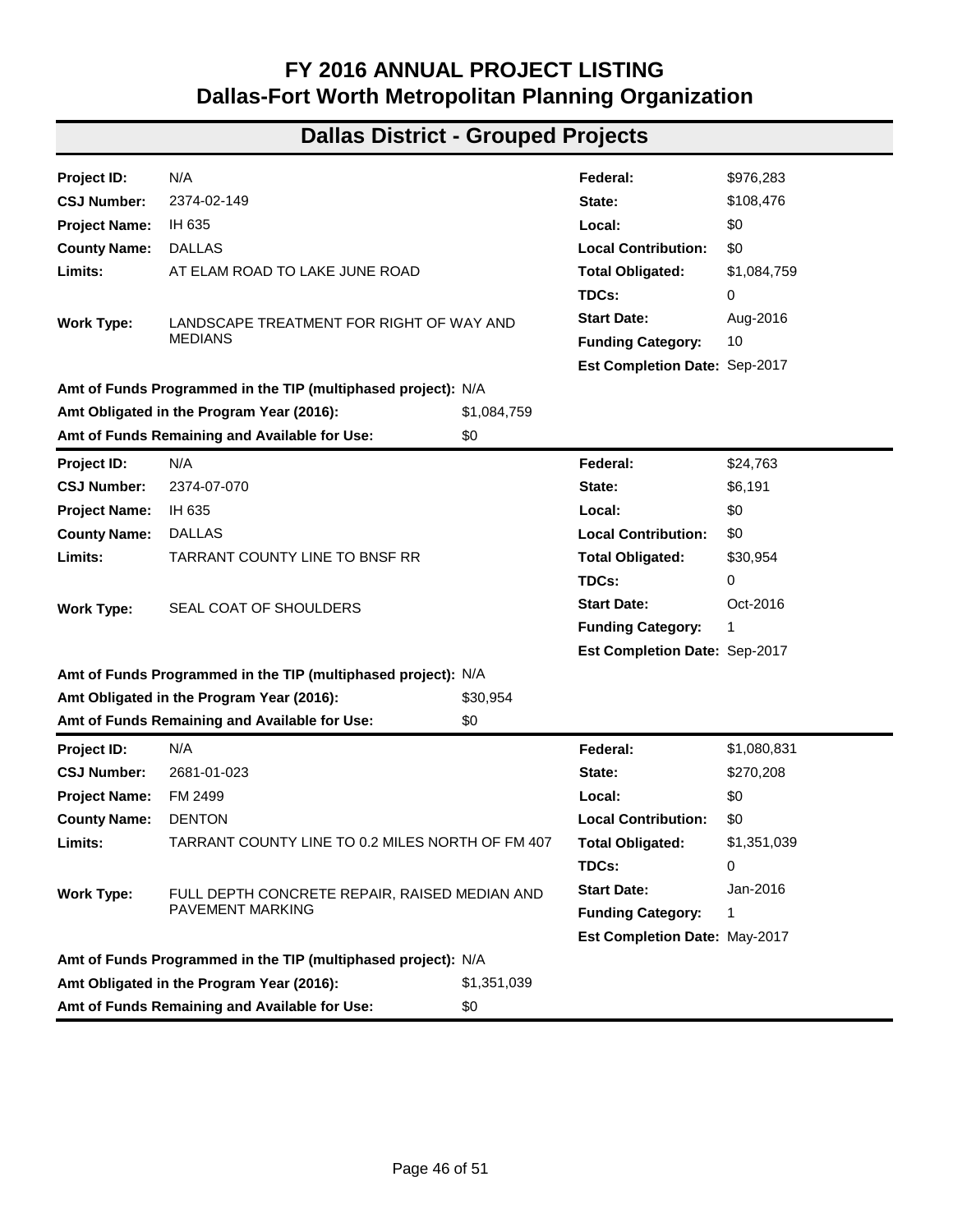| Project ID:          | N/A                                                           |           | Federal:                      | \$771,482 |
|----------------------|---------------------------------------------------------------|-----------|-------------------------------|-----------|
| <b>CSJ Number:</b>   | 2374-01-178                                                   |           | State:                        | \$0       |
| <b>Project Name:</b> | IH 635                                                        |           | Local:                        | \$0       |
| <b>County Name:</b>  | <b>DALLAS</b>                                                 |           | <b>Local Contribution:</b>    | \$0       |
| Limits:              | <b>AT US 75</b>                                               |           | <b>Total Obligated:</b>       | \$771,482 |
|                      |                                                               |           | TDCs:                         | 77,148    |
| <b>Work Type:</b>    | <b>IMPROVE TRAFFIC SIGNALS</b>                                |           | <b>Start Date:</b>            | Jun-2016  |
|                      |                                                               |           | <b>Funding Category:</b>      | 8         |
|                      |                                                               |           | Est Completion Date: Aug-2017 |           |
|                      | Amt of Funds Programmed in the TIP (multiphased project): N/A |           |                               |           |
|                      | Amt Obligated in the Program Year (2016):                     | \$771,482 |                               |           |
|                      | Amt of Funds Remaining and Available for Use:                 | \$0       |                               |           |
| Project ID:          | N/A                                                           |           | Federal:                      | \$10,158  |
| <b>CSJ Number:</b>   | 2374-01-181                                                   |           | State:                        | \$0       |
| <b>Project Name:</b> | IH 635                                                        |           | Local:                        | \$2,540   |
| <b>County Name:</b>  | <b>DALLAS</b>                                                 |           | <b>Local Contribution:</b>    | \$0       |
| Limits:              | US 75 TO KCS RR                                               |           | <b>Total Obligated:</b>       | \$12,698  |
|                      |                                                               |           | TDCs:                         | 0         |
| <b>Work Type:</b>    | SEAL COAT OF SHOULDERS                                        |           | <b>Start Date:</b>            | Oct-2016  |
|                      |                                                               |           | <b>Funding Category:</b>      | 1         |
|                      |                                                               |           | Est Completion Date: Sep-2017 |           |
|                      | Amt of Funds Programmed in the TIP (multiphased project): N/A |           |                               |           |
|                      | Amt Obligated in the Program Year (2016):                     | \$12,698  |                               |           |
|                      | Amt of Funds Remaining and Available for Use:                 | \$0       |                               |           |
| <b>Project ID:</b>   | N/A                                                           |           | Federal:                      | \$10,027  |
| <b>CSJ Number:</b>   | 2374-02-145                                                   |           | State:                        | \$2,507   |
| <b>Project Name:</b> | IH 635                                                        |           | Local:                        | \$0       |
| <b>County Name:</b>  | <b>DALLAS</b>                                                 |           | <b>Local Contribution:</b>    | \$0       |
| Limits:              | US 80 TO KCS RR                                               |           | <b>Total Obligated:</b>       | \$12,534  |
|                      |                                                               |           | TDCs:                         | 0         |
| <b>Work Type:</b>    | SEAL COAT OF SHOULDERS                                        |           | <b>Start Date:</b>            | Oct-2016  |
|                      |                                                               |           | <b>Funding Category:</b>      | 1         |
|                      |                                                               |           | Est Completion Date: Sep-2017 |           |
|                      | Amt of Funds Programmed in the TIP (multiphased project): N/A |           |                               |           |
|                      | Amt Obligated in the Program Year (2016):                     | \$12,534  |                               |           |
|                      | Amt of Funds Remaining and Available for Use:                 | \$0       |                               |           |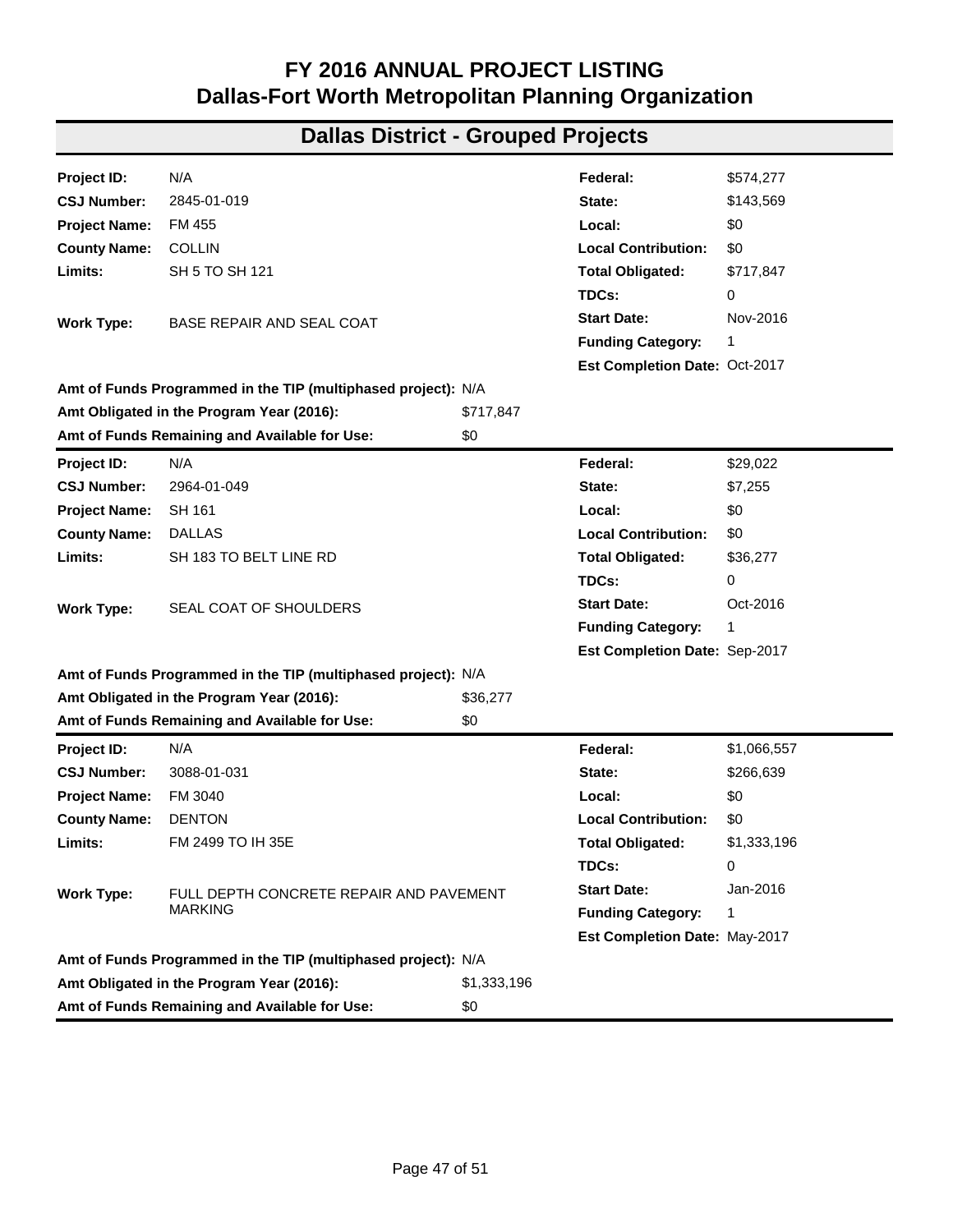| Project ID:          | N/A                                                           |             | Federal:                      | \$976,283   |  |  |
|----------------------|---------------------------------------------------------------|-------------|-------------------------------|-------------|--|--|
| <b>CSJ Number:</b>   | 2374-02-149                                                   |             | State:                        | \$108,476   |  |  |
| <b>Project Name:</b> | IH 635                                                        |             | Local:                        | \$0         |  |  |
| <b>County Name:</b>  | <b>DALLAS</b>                                                 |             | <b>Local Contribution:</b>    | \$0         |  |  |
| Limits:              | AT ELAM ROAD TO LAKE JUNE ROAD                                |             | <b>Total Obligated:</b>       | \$1,084,759 |  |  |
|                      |                                                               |             | TDCs:                         | 0           |  |  |
| <b>Work Type:</b>    | LANDSCAPE TREATMENT FOR RIGHT OF WAY AND                      |             | <b>Start Date:</b>            | Aug-2016    |  |  |
|                      | <b>MEDIANS</b>                                                |             | <b>Funding Category:</b>      | 10          |  |  |
|                      |                                                               |             | Est Completion Date: Sep-2017 |             |  |  |
|                      | Amt of Funds Programmed in the TIP (multiphased project): N/A |             |                               |             |  |  |
|                      | Amt Obligated in the Program Year (2016):                     | \$1,084,759 |                               |             |  |  |
|                      | Amt of Funds Remaining and Available for Use:                 | \$0         |                               |             |  |  |
| Project ID:          | N/A                                                           |             | Federal:                      | \$24,763    |  |  |
| <b>CSJ Number:</b>   | 2374-07-070                                                   |             | State:                        | \$6,191     |  |  |
| <b>Project Name:</b> | <b>IH 635</b>                                                 |             | Local:                        | \$0         |  |  |
| <b>County Name:</b>  | <b>DALLAS</b>                                                 |             | <b>Local Contribution:</b>    | \$0         |  |  |
| Limits:              | TARRANT COUNTY LINE TO BNSF RR                                |             | <b>Total Obligated:</b>       | \$30,954    |  |  |
|                      |                                                               |             | TDCs:                         | 0           |  |  |
| <b>Work Type:</b>    | SEAL COAT OF SHOULDERS                                        |             | <b>Start Date:</b>            | Oct-2016    |  |  |
|                      |                                                               |             | <b>Funding Category:</b>      | 1           |  |  |
|                      |                                                               |             | Est Completion Date: Sep-2017 |             |  |  |
|                      | Amt of Funds Programmed in the TIP (multiphased project): N/A |             |                               |             |  |  |
|                      | Amt Obligated in the Program Year (2016):                     | \$30,954    |                               |             |  |  |
|                      | Amt of Funds Remaining and Available for Use:                 | \$0         |                               |             |  |  |
| Project ID:          | N/A                                                           |             | Federal:                      | \$1,080,831 |  |  |
| <b>CSJ Number:</b>   | 2681-01-023                                                   |             | State:                        | \$270,208   |  |  |
| <b>Project Name:</b> | FM 2499                                                       |             | Local:                        | \$0         |  |  |
| <b>County Name:</b>  | <b>DENTON</b>                                                 |             | <b>Local Contribution:</b>    | \$0         |  |  |
| Limits:              | TARRANT COUNTY LINE TO 0.2 MILES NORTH OF FM 407              |             | <b>Total Obligated:</b>       | \$1,351,039 |  |  |
|                      |                                                               |             | TDCs:                         | 0           |  |  |
| <b>Work Type:</b>    | FULL DEPTH CONCRETE REPAIR, RAISED MEDIAN AND                 |             | <b>Start Date:</b>            | Jan-2016    |  |  |
|                      | <b>PAVEMENT MARKING</b>                                       |             | <b>Funding Category:</b>      | 1           |  |  |
|                      |                                                               |             | Est Completion Date: May-2017 |             |  |  |
|                      | Amt of Funds Programmed in the TIP (multiphased project): N/A |             |                               |             |  |  |
|                      | Amt Obligated in the Program Year (2016):                     | \$1,351,039 |                               |             |  |  |
|                      | Amt of Funds Remaining and Available for Use:                 | \$0         |                               |             |  |  |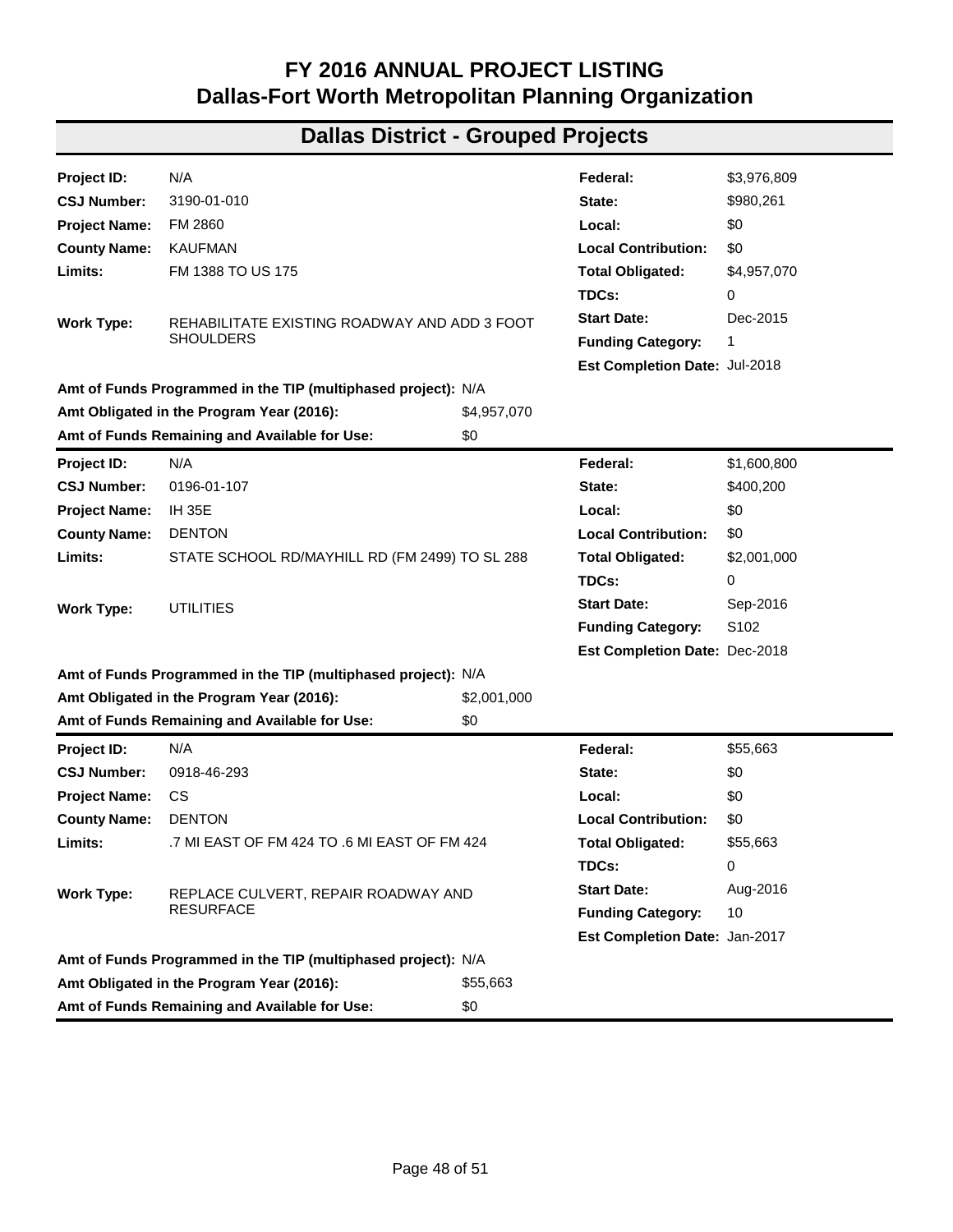| Project ID:          | N/A                                                           |             | Federal:                      | \$574,277   |
|----------------------|---------------------------------------------------------------|-------------|-------------------------------|-------------|
| <b>CSJ Number:</b>   | 2845-01-019                                                   |             | State:                        | \$143,569   |
| <b>Project Name:</b> | FM 455                                                        |             | Local:                        | \$0         |
| <b>County Name:</b>  | <b>COLLIN</b>                                                 |             | <b>Local Contribution:</b>    | \$0         |
| Limits:              | SH 5 TO SH 121                                                |             | <b>Total Obligated:</b>       | \$717,847   |
|                      |                                                               |             | TDCs:                         | 0           |
| <b>Work Type:</b>    | BASE REPAIR AND SEAL COAT                                     |             | <b>Start Date:</b>            | Nov-2016    |
|                      |                                                               |             | <b>Funding Category:</b>      | 1           |
|                      |                                                               |             | Est Completion Date: Oct-2017 |             |
|                      | Amt of Funds Programmed in the TIP (multiphased project): N/A |             |                               |             |
|                      | Amt Obligated in the Program Year (2016):                     | \$717,847   |                               |             |
|                      | Amt of Funds Remaining and Available for Use:                 | \$0         |                               |             |
| Project ID:          | N/A                                                           |             | Federal:                      | \$29,022    |
| <b>CSJ Number:</b>   | 2964-01-049                                                   |             | State:                        | \$7,255     |
| <b>Project Name:</b> | SH 161                                                        |             | Local:                        | \$0         |
| <b>County Name:</b>  | <b>DALLAS</b>                                                 |             | <b>Local Contribution:</b>    | \$0         |
| Limits:              | SH 183 TO BELT LINE RD                                        |             | <b>Total Obligated:</b>       | \$36,277    |
|                      |                                                               |             | TDCs:                         | 0           |
| <b>Work Type:</b>    | SEAL COAT OF SHOULDERS                                        |             | <b>Start Date:</b>            | Oct-2016    |
|                      |                                                               |             | <b>Funding Category:</b>      | 1           |
|                      |                                                               |             | Est Completion Date: Sep-2017 |             |
|                      | Amt of Funds Programmed in the TIP (multiphased project): N/A |             |                               |             |
|                      | Amt Obligated in the Program Year (2016):                     | \$36,277    |                               |             |
|                      | Amt of Funds Remaining and Available for Use:                 | \$0         |                               |             |
| <b>Project ID:</b>   | N/A                                                           |             | Federal:                      | \$1,066,557 |
| <b>CSJ Number:</b>   | 3088-01-031                                                   |             | State:                        | \$266,639   |
| <b>Project Name:</b> | FM 3040                                                       |             | Local:                        | \$0         |
| <b>County Name:</b>  | <b>DENTON</b>                                                 |             | <b>Local Contribution:</b>    | \$0         |
| Limits:              | FM 2499 TO IH 35E                                             |             | <b>Total Obligated:</b>       | \$1,333,196 |
|                      |                                                               |             | TDCs:                         | 0           |
| <b>Work Type:</b>    | FULL DEPTH CONCRETE REPAIR AND PAVEMENT                       |             | <b>Start Date:</b>            | Jan-2016    |
|                      | <b>MARKING</b>                                                |             | <b>Funding Category:</b>      | 1           |
|                      |                                                               |             | Est Completion Date: May-2017 |             |
|                      | Amt of Funds Programmed in the TIP (multiphased project): N/A |             |                               |             |
|                      | Amt Obligated in the Program Year (2016):                     | \$1,333,196 |                               |             |
|                      | Amt of Funds Remaining and Available for Use:                 | \$0         |                               |             |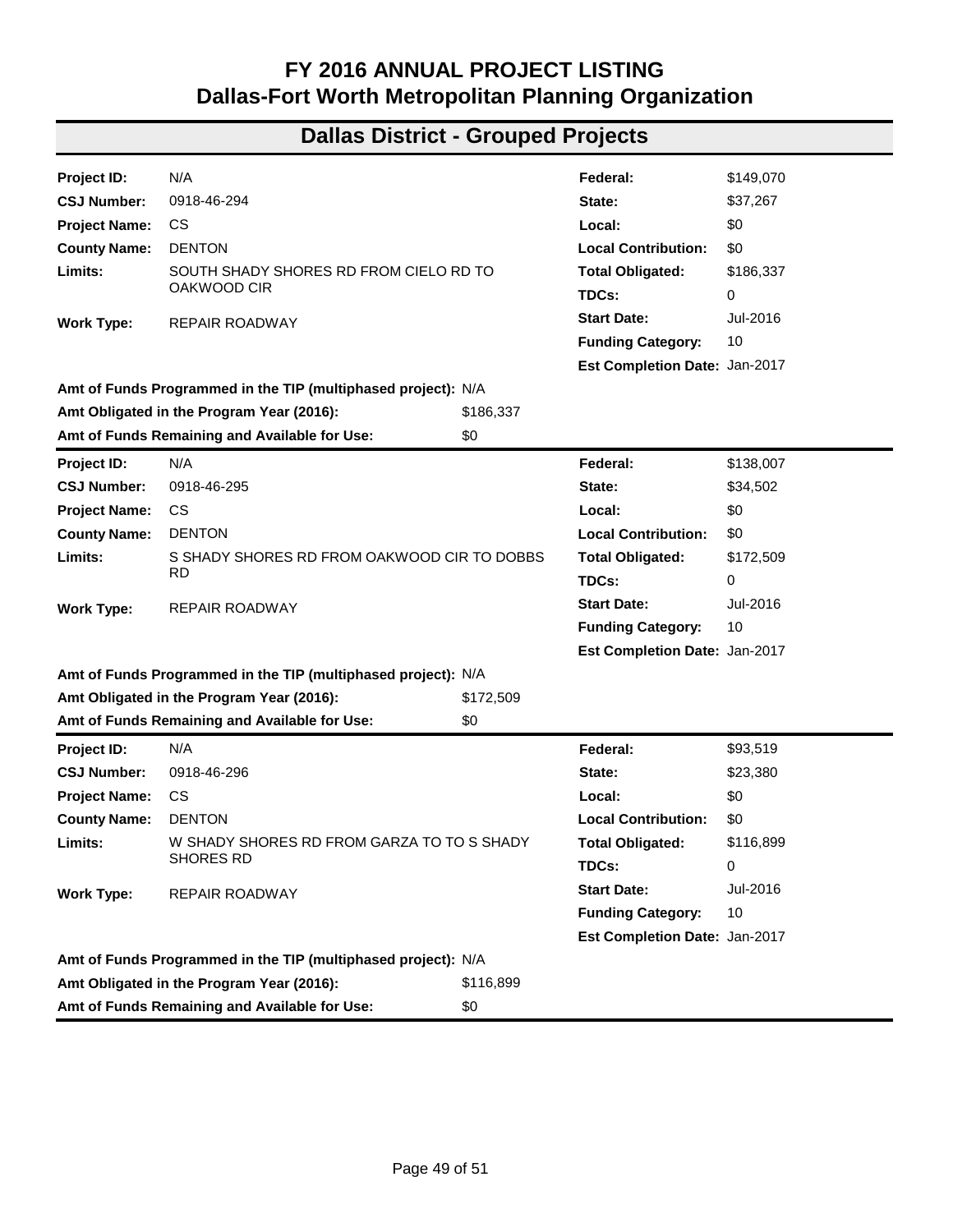| Project ID:          | N/A                                                           |                    | Federal:                      | \$3,976,809 |
|----------------------|---------------------------------------------------------------|--------------------|-------------------------------|-------------|
| <b>CSJ Number:</b>   | 3190-01-010                                                   |                    | State:                        | \$980,261   |
| <b>Project Name:</b> | FM 2860                                                       |                    | Local:                        | \$0         |
| <b>County Name:</b>  | <b>KAUFMAN</b>                                                |                    | <b>Local Contribution:</b>    | \$0         |
| Limits:              | FM 1388 TO US 175                                             |                    | <b>Total Obligated:</b>       | \$4,957,070 |
|                      |                                                               |                    | TDCs:                         | 0           |
| <b>Work Type:</b>    | REHABILITATE EXISTING ROADWAY AND ADD 3 FOOT                  |                    | <b>Start Date:</b>            | Dec-2015    |
|                      | <b>SHOULDERS</b>                                              |                    | <b>Funding Category:</b>      | 1           |
|                      |                                                               |                    | Est Completion Date: Jul-2018 |             |
|                      | Amt of Funds Programmed in the TIP (multiphased project): N/A |                    |                               |             |
|                      | Amt Obligated in the Program Year (2016):                     | \$4,957,070        |                               |             |
|                      | Amt of Funds Remaining and Available for Use:                 | \$0                |                               |             |
| Project ID:          | N/A                                                           |                    | Federal:                      | \$1,600,800 |
| <b>CSJ Number:</b>   | 0196-01-107                                                   |                    | State:                        | \$400,200   |
| <b>Project Name:</b> | <b>IH 35E</b>                                                 |                    | Local:                        | \$0         |
| <b>County Name:</b>  | <b>DENTON</b>                                                 |                    | <b>Local Contribution:</b>    | \$0         |
| Limits:              | STATE SCHOOL RD/MAYHILL RD (FM 2499) TO SL 288                |                    | <b>Total Obligated:</b>       | \$2,001,000 |
|                      |                                                               |                    | TDCs:                         | 0           |
| <b>Work Type:</b>    | <b>UTILITIES</b>                                              | <b>Start Date:</b> |                               | Sep-2016    |
|                      |                                                               |                    | <b>Funding Category:</b>      | S102        |
|                      |                                                               |                    | Est Completion Date: Dec-2018 |             |
|                      | Amt of Funds Programmed in the TIP (multiphased project): N/A |                    |                               |             |
|                      | Amt Obligated in the Program Year (2016):                     | \$2,001,000        |                               |             |
|                      | Amt of Funds Remaining and Available for Use:                 | \$0                |                               |             |
| Project ID:          | N/A                                                           |                    | Federal:                      | \$55,663    |
| <b>CSJ Number:</b>   | 0918-46-293                                                   |                    | State:                        | \$0         |
| <b>Project Name:</b> | CS                                                            |                    | Local:                        | \$0         |
| <b>County Name:</b>  | <b>DENTON</b>                                                 |                    | <b>Local Contribution:</b>    | \$0         |
| Limits:              | .7 MI EAST OF FM 424 TO .6 MI EAST OF FM 424                  |                    | <b>Total Obligated:</b>       | \$55,663    |
|                      |                                                               |                    | TDCs:                         | 0           |
| <b>Work Type:</b>    | REPLACE CULVERT, REPAIR ROADWAY AND                           |                    | <b>Start Date:</b>            | Aug-2016    |
|                      | <b>RESURFACE</b>                                              |                    | <b>Funding Category:</b>      | 10          |
|                      |                                                               |                    | Est Completion Date: Jan-2017 |             |
|                      | Amt of Funds Programmed in the TIP (multiphased project): N/A |                    |                               |             |
|                      | Amt Obligated in the Program Year (2016):                     | \$55,663           |                               |             |
|                      | Amt of Funds Remaining and Available for Use:                 | \$0                |                               |             |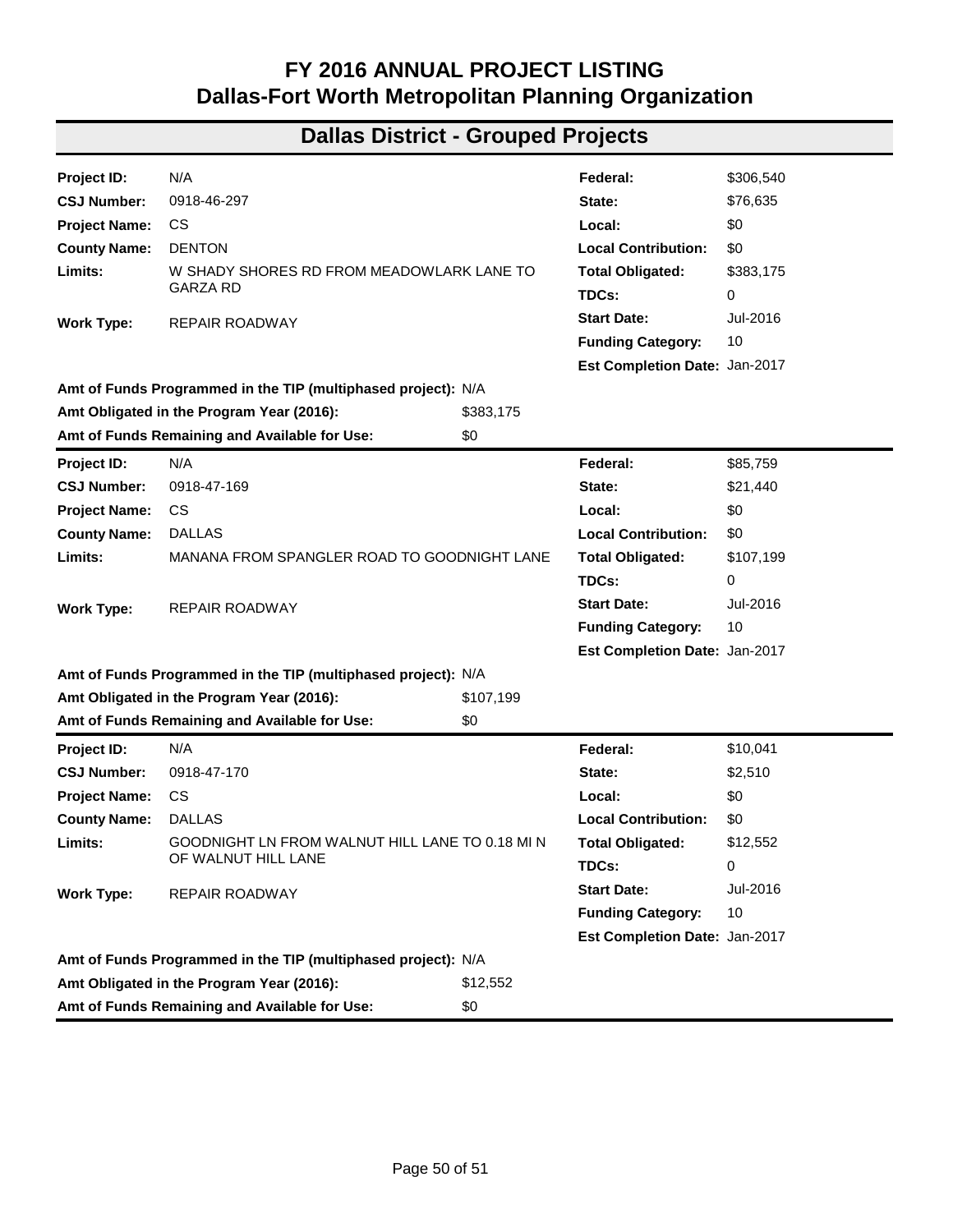| <b>Project ID:</b>   | N/A                                                           |           | Federal:                      | \$149,070 |  |
|----------------------|---------------------------------------------------------------|-----------|-------------------------------|-----------|--|
| <b>CSJ Number:</b>   | 0918-46-294                                                   |           | State:                        | \$37,267  |  |
| <b>Project Name:</b> | CS.                                                           |           | Local:                        | \$0       |  |
| <b>County Name:</b>  | <b>DENTON</b>                                                 |           | <b>Local Contribution:</b>    | \$0       |  |
| Limits:              | SOUTH SHADY SHORES RD FROM CIELO RD TO<br>OAKWOOD CIR         |           | <b>Total Obligated:</b>       | \$186,337 |  |
|                      |                                                               |           | TDCs:                         | 0         |  |
| <b>Work Type:</b>    | REPAIR ROADWAY                                                |           | <b>Start Date:</b>            | Jul-2016  |  |
|                      |                                                               |           | <b>Funding Category:</b>      | 10        |  |
|                      |                                                               |           | Est Completion Date: Jan-2017 |           |  |
|                      | Amt of Funds Programmed in the TIP (multiphased project): N/A |           |                               |           |  |
|                      | Amt Obligated in the Program Year (2016):                     | \$186,337 |                               |           |  |
|                      | Amt of Funds Remaining and Available for Use:                 | \$0       |                               |           |  |
| Project ID:          | N/A                                                           |           | Federal:                      | \$138,007 |  |
| <b>CSJ Number:</b>   | 0918-46-295                                                   |           | State:                        | \$34,502  |  |
| <b>Project Name:</b> | CS.                                                           |           | Local:                        | \$0       |  |
| <b>County Name:</b>  | <b>DENTON</b>                                                 |           | <b>Local Contribution:</b>    | \$0       |  |
| Limits:              | S SHADY SHORES RD FROM OAKWOOD CIR TO DOBBS                   |           | <b>Total Obligated:</b>       | \$172,509 |  |
|                      | RD                                                            |           | TDCs:                         | 0         |  |
| <b>Work Type:</b>    | <b>REPAIR ROADWAY</b>                                         |           | <b>Start Date:</b>            | Jul-2016  |  |
|                      |                                                               |           | <b>Funding Category:</b>      | 10        |  |
|                      |                                                               |           | Est Completion Date: Jan-2017 |           |  |
|                      | Amt of Funds Programmed in the TIP (multiphased project): N/A |           |                               |           |  |
|                      | Amt Obligated in the Program Year (2016):                     | \$172,509 |                               |           |  |
|                      | Amt of Funds Remaining and Available for Use:                 | \$0       |                               |           |  |
| Project ID:          | N/A                                                           |           | Federal:                      | \$93,519  |  |
| <b>CSJ Number:</b>   | 0918-46-296                                                   |           | State:                        | \$23,380  |  |
| <b>Project Name:</b> | CS                                                            |           | Local:                        | \$0       |  |
| <b>County Name:</b>  | <b>DENTON</b>                                                 |           | <b>Local Contribution:</b>    | \$0       |  |
| Limits:              | W SHADY SHORES RD FROM GARZA TO TO S SHADY                    |           | <b>Total Obligated:</b>       | \$116,899 |  |
|                      | <b>SHORES RD</b>                                              |           | TDCs:                         | 0         |  |
| <b>Work Type:</b>    | REPAIR ROADWAY                                                |           | <b>Start Date:</b>            | Jul-2016  |  |
|                      |                                                               |           | <b>Funding Category:</b>      | 10        |  |
|                      |                                                               |           | Est Completion Date: Jan-2017 |           |  |
|                      | Amt of Funds Programmed in the TIP (multiphased project): N/A |           |                               |           |  |
|                      | Amt Obligated in the Program Year (2016):                     | \$116,899 |                               |           |  |
|                      | Amt of Funds Remaining and Available for Use:                 | \$0       |                               |           |  |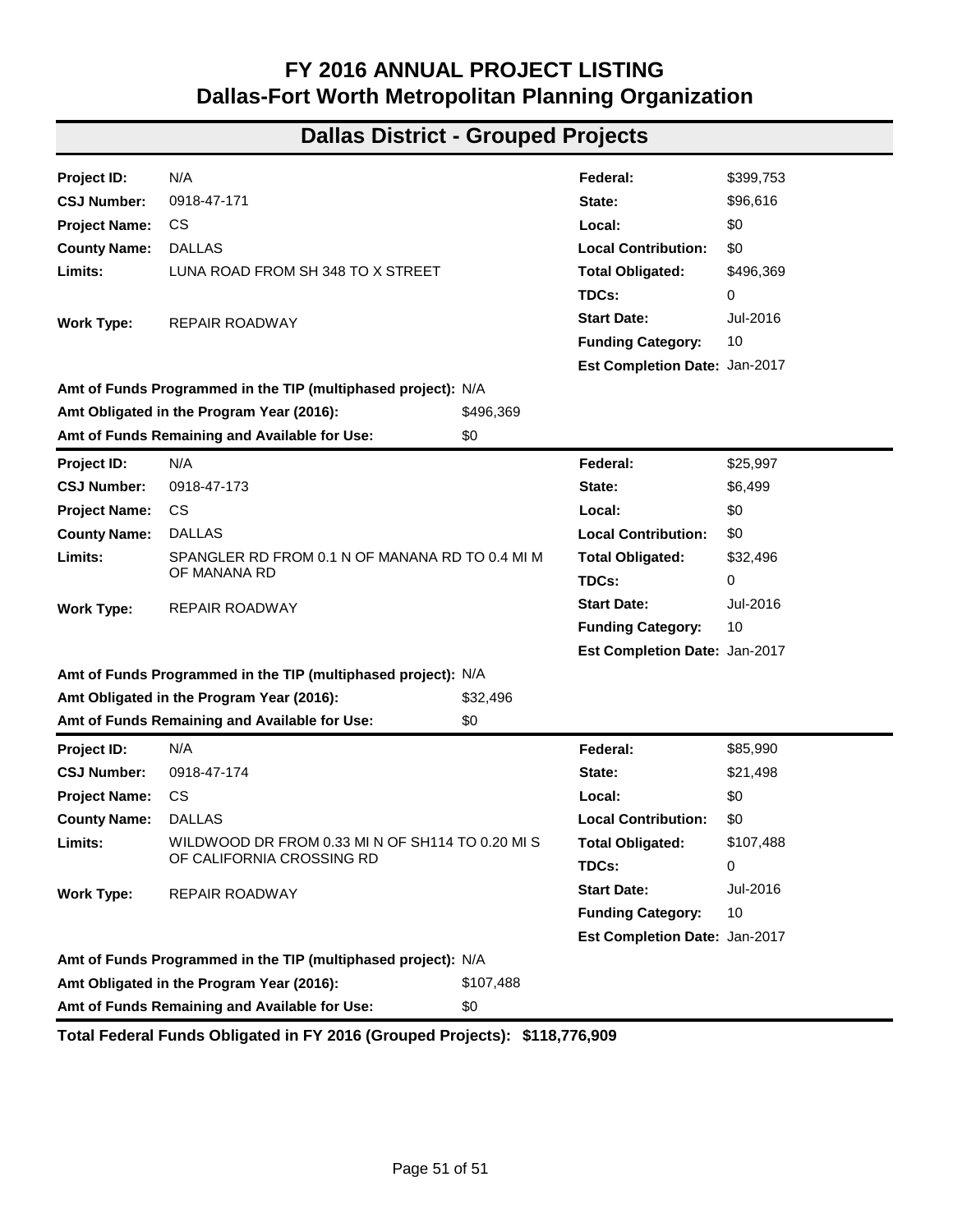| Project ID:          | N/A                                                           |           | Federal:                      | \$306,540 |
|----------------------|---------------------------------------------------------------|-----------|-------------------------------|-----------|
| <b>CSJ Number:</b>   | 0918-46-297                                                   |           | State:                        | \$76,635  |
| <b>Project Name:</b> | CS                                                            |           | Local:                        | \$0       |
| <b>County Name:</b>  | <b>DENTON</b>                                                 |           | <b>Local Contribution:</b>    | \$0       |
| Limits:              | W SHADY SHORES RD FROM MEADOWLARK LANE TO<br><b>GARZA RD</b>  |           | <b>Total Obligated:</b>       | \$383,175 |
|                      |                                                               |           | TDCs:                         | 0         |
| <b>Work Type:</b>    | REPAIR ROADWAY                                                |           | <b>Start Date:</b>            | Jul-2016  |
|                      |                                                               |           | <b>Funding Category:</b>      | 10        |
|                      |                                                               |           | Est Completion Date: Jan-2017 |           |
|                      | Amt of Funds Programmed in the TIP (multiphased project): N/A |           |                               |           |
|                      | Amt Obligated in the Program Year (2016):                     | \$383,175 |                               |           |
|                      | Amt of Funds Remaining and Available for Use:                 | \$0       |                               |           |
| Project ID:          | N/A                                                           |           | Federal:                      | \$85,759  |
| <b>CSJ Number:</b>   | 0918-47-169                                                   |           | State:                        | \$21,440  |
| <b>Project Name:</b> | CS                                                            |           | Local:                        | \$0       |
| <b>County Name:</b>  | <b>DALLAS</b>                                                 |           | <b>Local Contribution:</b>    | \$0       |
| Limits:              | MANANA FROM SPANGLER ROAD TO GOODNIGHT LANE                   |           | <b>Total Obligated:</b>       | \$107,199 |
|                      | <b>REPAIR ROADWAY</b>                                         |           | TDCs:                         | 0         |
| <b>Work Type:</b>    |                                                               |           | <b>Start Date:</b>            | Jul-2016  |
|                      |                                                               |           | <b>Funding Category:</b>      | 10        |
|                      |                                                               |           | Est Completion Date: Jan-2017 |           |
|                      | Amt of Funds Programmed in the TIP (multiphased project): N/A |           |                               |           |
|                      | Amt Obligated in the Program Year (2016):                     | \$107,199 |                               |           |
|                      | Amt of Funds Remaining and Available for Use:                 | \$0       |                               |           |
| Project ID:          | N/A                                                           |           | Federal:                      | \$10,041  |
| <b>CSJ Number:</b>   | 0918-47-170                                                   |           | State:                        | \$2,510   |
| <b>Project Name:</b> | CS                                                            |           | Local:                        | \$0       |
| <b>County Name:</b>  | <b>DALLAS</b>                                                 |           | <b>Local Contribution:</b>    | \$0       |
| Limits:              | GOODNIGHT LN FROM WALNUT HILL LANE TO 0.18 MI N               |           | <b>Total Obligated:</b>       | \$12,552  |
|                      | OF WALNUT HILL LANE                                           |           | TDCs:                         | 0         |
| <b>Work Type:</b>    | REPAIR ROADWAY                                                |           | <b>Start Date:</b>            | Jul-2016  |
|                      |                                                               |           | <b>Funding Category:</b>      | 10        |
|                      |                                                               |           | Est Completion Date: Jan-2017 |           |
|                      | Amt of Funds Programmed in the TIP (multiphased project): N/A |           |                               |           |
|                      | Amt Obligated in the Program Year (2016):                     | \$12,552  |                               |           |
|                      | Amt of Funds Remaining and Available for Use:                 | \$0       |                               |           |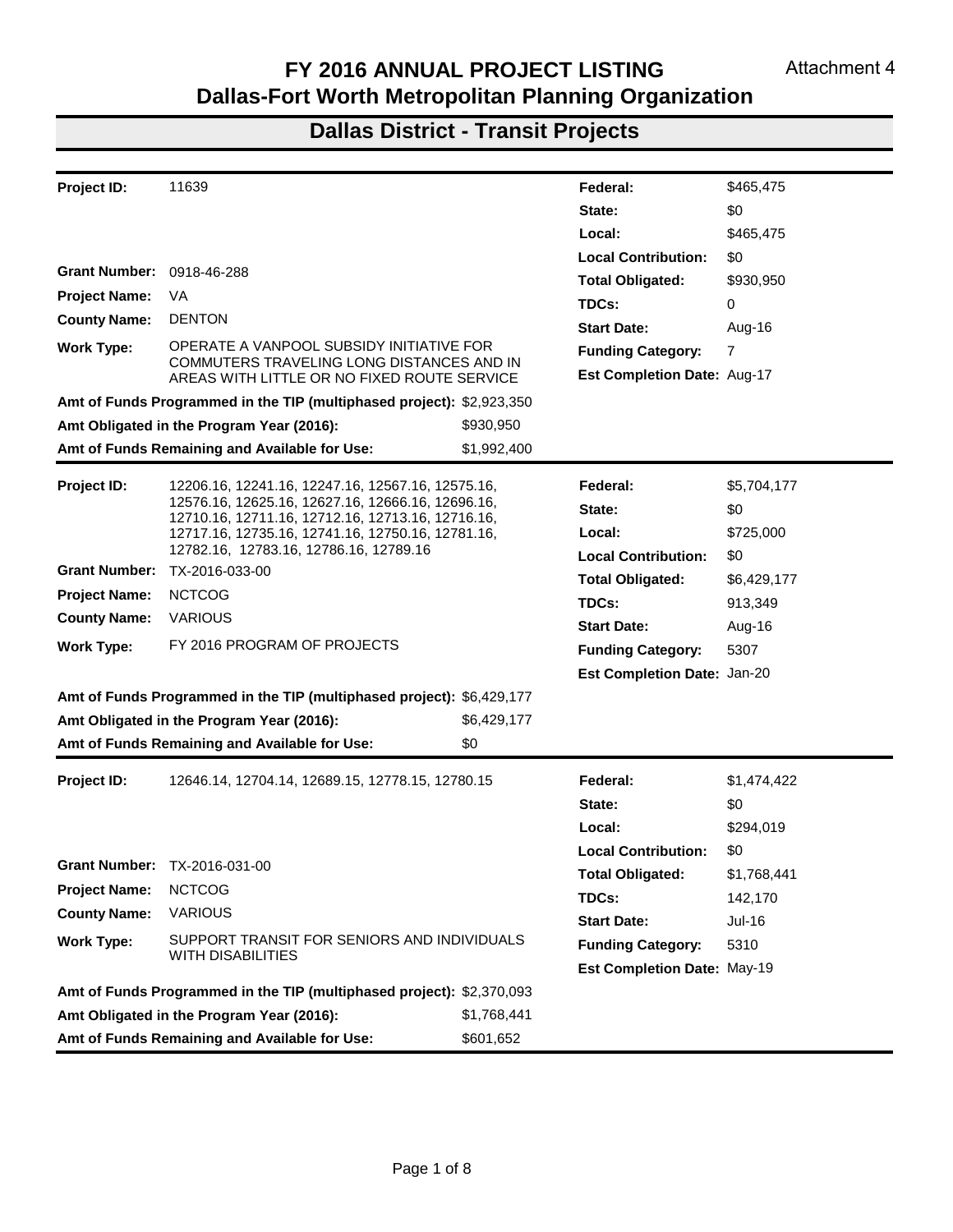### **Dallas District - Grouped Projects**

| Project ID:          | N/A                                                           |           | Federal:                      | \$399,753 |
|----------------------|---------------------------------------------------------------|-----------|-------------------------------|-----------|
| <b>CSJ Number:</b>   | 0918-47-171                                                   |           | State:                        | \$96,616  |
| <b>Project Name:</b> | CS.                                                           |           | Local:                        | \$0       |
| <b>County Name:</b>  | <b>DALLAS</b>                                                 |           | <b>Local Contribution:</b>    | \$0       |
| Limits:              | LUNA ROAD FROM SH 348 TO X STREET                             |           | <b>Total Obligated:</b>       | \$496,369 |
|                      |                                                               |           | TDCs:                         | 0         |
| <b>Work Type:</b>    | REPAIR ROADWAY                                                |           | <b>Start Date:</b>            | Jul-2016  |
|                      |                                                               |           | <b>Funding Category:</b>      | 10        |
|                      |                                                               |           | Est Completion Date: Jan-2017 |           |
|                      | Amt of Funds Programmed in the TIP (multiphased project): N/A |           |                               |           |
|                      | Amt Obligated in the Program Year (2016):                     | \$496,369 |                               |           |
|                      | Amt of Funds Remaining and Available for Use:                 | \$0       |                               |           |
| Project ID:          | N/A                                                           |           | Federal:                      | \$25,997  |
| <b>CSJ Number:</b>   | 0918-47-173                                                   |           | State:                        | \$6,499   |
| <b>Project Name:</b> | <b>CS</b>                                                     |           | Local:                        | \$0       |
| <b>County Name:</b>  | <b>DALLAS</b>                                                 |           | <b>Local Contribution:</b>    | \$0       |
| Limits:              | SPANGLER RD FROM 0.1 N OF MANANA RD TO 0.4 MI M               |           | <b>Total Obligated:</b>       | \$32,496  |
|                      | OF MANANA RD                                                  |           | TDCs:                         | 0         |
| <b>Work Type:</b>    | REPAIR ROADWAY                                                |           | <b>Start Date:</b>            | Jul-2016  |
|                      |                                                               |           | <b>Funding Category:</b>      | 10        |
|                      |                                                               |           | Est Completion Date: Jan-2017 |           |
|                      | Amt of Funds Programmed in the TIP (multiphased project): N/A |           |                               |           |
|                      | Amt Obligated in the Program Year (2016):                     | \$32,496  |                               |           |
|                      | Amt of Funds Remaining and Available for Use:                 | \$0       |                               |           |
| Project ID:          | N/A                                                           |           | Federal:                      | \$85,990  |
| <b>CSJ Number:</b>   | 0918-47-174                                                   |           | State:                        | \$21,498  |
| <b>Project Name:</b> | CS.                                                           |           | Local:                        | \$0       |
| <b>County Name:</b>  | <b>DALLAS</b>                                                 |           | <b>Local Contribution:</b>    | \$0       |
| Limits:              | WILDWOOD DR FROM 0.33 MIN OF SH114 TO 0.20 MIS                |           | <b>Total Obligated:</b>       | \$107,488 |
|                      | OF CALIFORNIA CROSSING RD                                     |           | TDCs:                         | 0         |
| Work Type:           | REPAIR ROADWAY                                                |           | <b>Start Date:</b>            | Jul-2016  |
|                      |                                                               |           | <b>Funding Category:</b>      | 10        |
|                      |                                                               |           | Est Completion Date: Jan-2017 |           |
|                      | Amt of Funds Programmed in the TIP (multiphased project): N/A |           |                               |           |
|                      | Amt Obligated in the Program Year (2016):                     | \$107,488 |                               |           |
|                      | Amt of Funds Remaining and Available for Use:                 | \$0       |                               |           |

**Total Federal Funds Obligated in FY 2016 (Grouped Projects): \$118,776,909**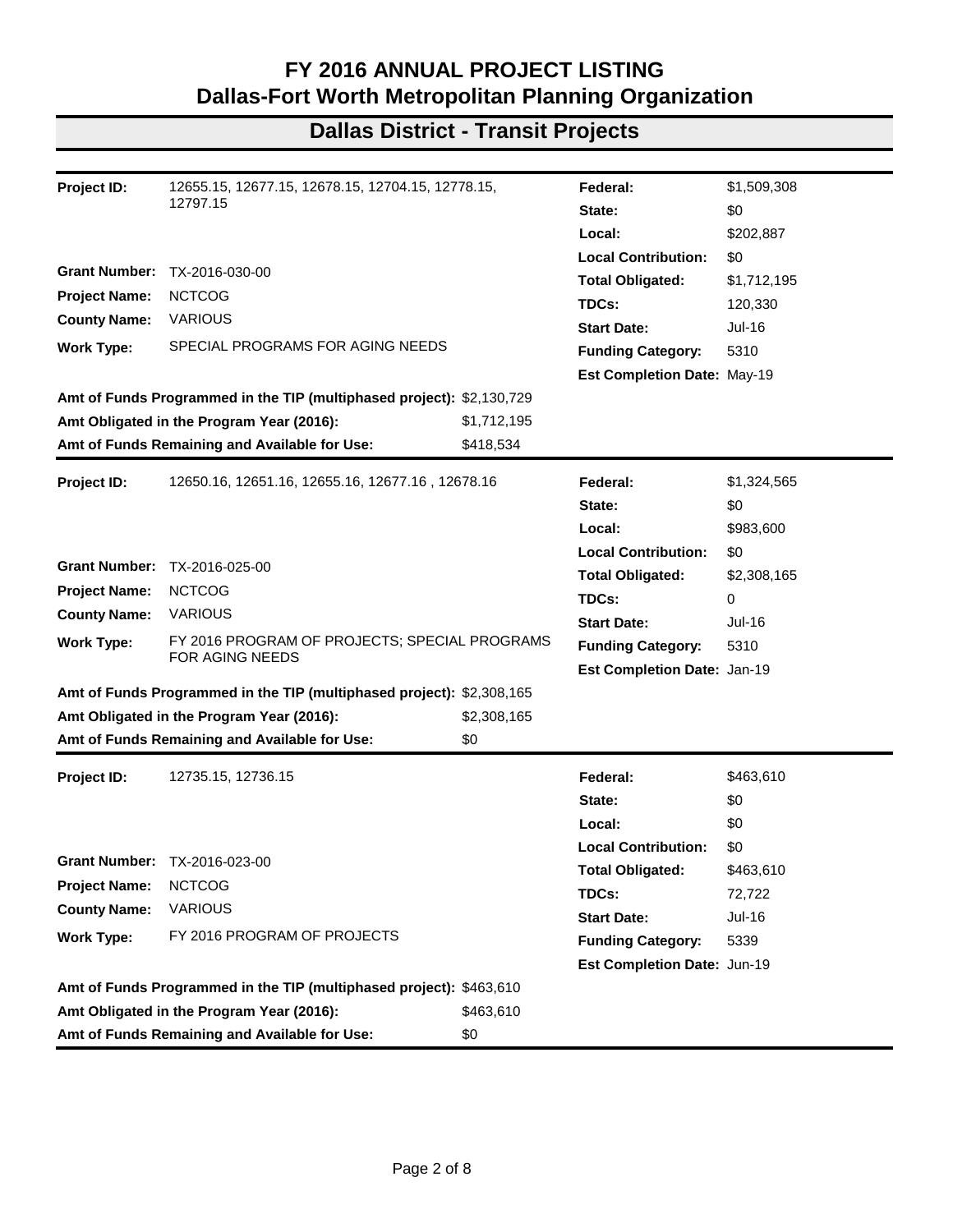| Project ID:               | 11639                                                                                                  |                         | Federal:                    | \$465,475   |
|---------------------------|--------------------------------------------------------------------------------------------------------|-------------------------|-----------------------------|-------------|
|                           |                                                                                                        |                         | State:                      | \$0         |
|                           |                                                                                                        |                         | Local:                      | \$465,475   |
|                           |                                                                                                        |                         | <b>Local Contribution:</b>  | \$0         |
| Grant Number: 0918-46-288 |                                                                                                        | <b>Total Obligated:</b> | \$930,950                   |             |
| <b>Project Name:</b>      | VA                                                                                                     |                         | TDCs:                       | 0           |
| <b>County Name:</b>       | <b>DENTON</b>                                                                                          |                         | <b>Start Date:</b>          | Aug-16      |
| <b>Work Type:</b>         | OPERATE A VANPOOL SUBSIDY INITIATIVE FOR<br>COMMUTERS TRAVELING LONG DISTANCES AND IN                  |                         | <b>Funding Category:</b>    | 7           |
|                           | AREAS WITH LITTLE OR NO FIXED ROUTE SERVICE                                                            |                         | Est Completion Date: Aug-17 |             |
|                           | Amt of Funds Programmed in the TIP (multiphased project): \$2,923,350                                  |                         |                             |             |
|                           | Amt Obligated in the Program Year (2016):                                                              | \$930,950               |                             |             |
|                           | Amt of Funds Remaining and Available for Use:                                                          | \$1,992,400             |                             |             |
| Project ID:               | 12206.16, 12241.16, 12247.16, 12567.16, 12575.16,                                                      |                         | Federal:                    | \$5,704,177 |
|                           | 12576.16, 12625.16, 12627.16, 12666.16, 12696.16,                                                      |                         | State:<br>Local:            | \$0         |
|                           | 12710.16, 12711.16, 12712.16, 12713.16, 12716.16,<br>12717.16, 12735.16, 12741.16, 12750.16, 12781.16, |                         |                             | \$725,000   |
|                           | 12782.16, 12783.16, 12786.16, 12789.16                                                                 |                         | <b>Local Contribution:</b>  | \$0         |
|                           | Grant Number: TX-2016-033-00                                                                           |                         | <b>Total Obligated:</b>     | \$6,429,177 |
| <b>Project Name:</b>      | <b>NCTCOG</b>                                                                                          |                         | TDCs:                       | 913,349     |
| <b>County Name:</b>       | <b>VARIOUS</b>                                                                                         |                         | <b>Start Date:</b>          | Aug-16      |
| <b>Work Type:</b>         | FY 2016 PROGRAM OF PROJECTS                                                                            |                         | <b>Funding Category:</b>    | 5307        |
|                           |                                                                                                        |                         | Est Completion Date: Jan-20 |             |
|                           | Amt of Funds Programmed in the TIP (multiphased project): \$6,429,177                                  |                         |                             |             |
|                           | Amt Obligated in the Program Year (2016):                                                              | \$6,429,177             |                             |             |
|                           | Amt of Funds Remaining and Available for Use:                                                          | \$0                     |                             |             |
| Project ID:               | 12646.14, 12704.14, 12689.15, 12778.15, 12780.15                                                       |                         | Federal:                    | \$1,474,422 |
|                           |                                                                                                        |                         | State:                      | \$0         |
|                           |                                                                                                        |                         | Local:                      | \$294,019   |
|                           |                                                                                                        |                         | <b>Local Contribution:</b>  | \$0         |
| <b>Grant Number:</b>      | TX-2016-031-00                                                                                         |                         | <b>Total Obligated:</b>     | \$1,768,441 |
| <b>Project Name:</b>      | <b>NCTCOG</b>                                                                                          |                         | TDCs:                       | 142,170     |
| <b>County Name:</b>       | <b>VARIOUS</b>                                                                                         |                         | <b>Start Date:</b>          | Jul-16      |
| <b>Work Type:</b>         | SUPPORT TRANSIT FOR SENIORS AND INDIVIDUALS                                                            |                         | <b>Funding Category:</b>    | 5310        |
|                           | WITH DISABILITIES                                                                                      |                         | Est Completion Date: May-19 |             |
|                           | Amt of Funds Programmed in the TIP (multiphased project): \$2,370,093                                  |                         |                             |             |
|                           | Amt Obligated in the Program Year (2016):                                                              | \$1,768,441             |                             |             |
|                           | Amt of Funds Remaining and Available for Use:                                                          | \$601,652               |                             |             |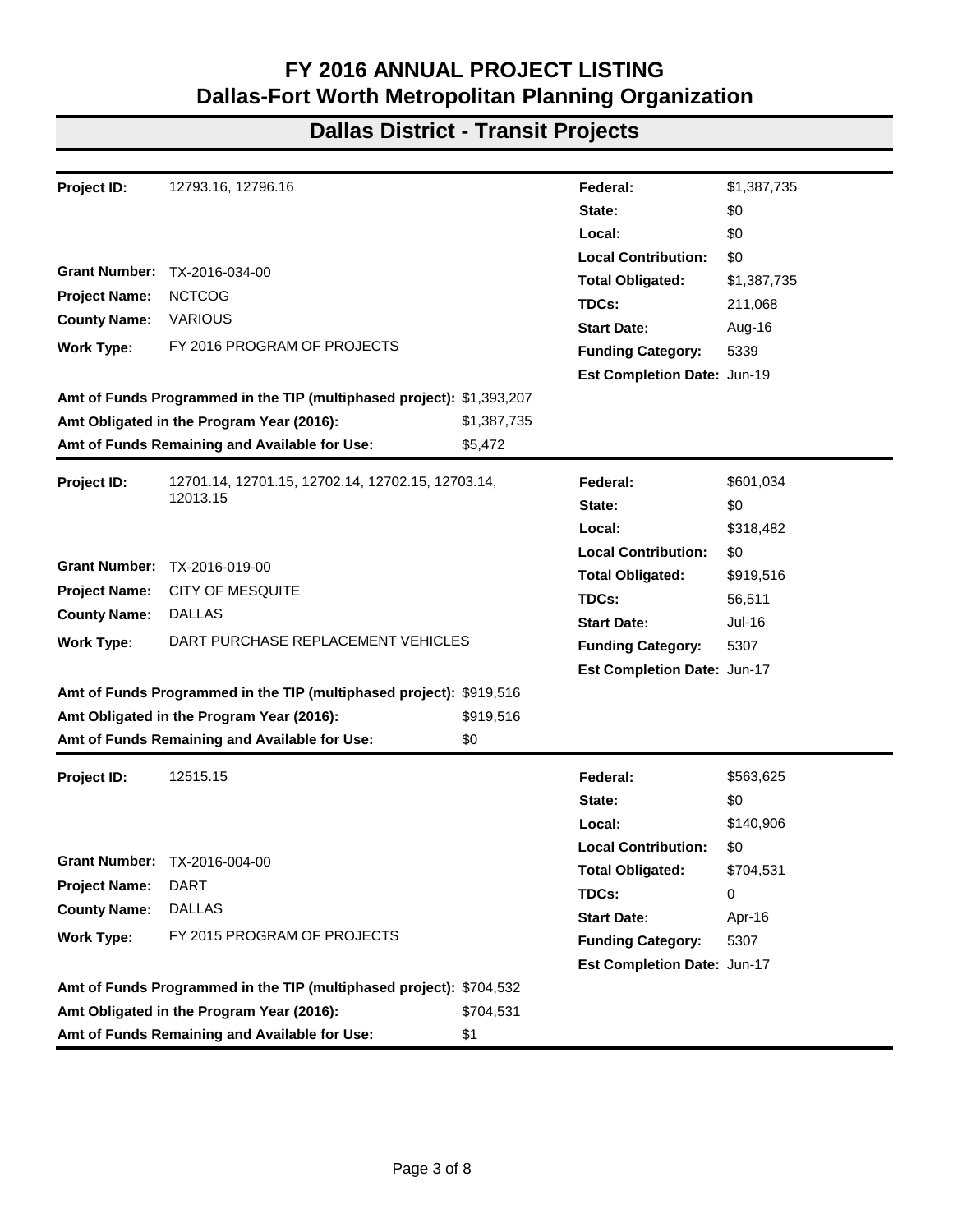| Project ID:          | 12655.15, 12677.15, 12678.15, 12704.15, 12778.15,                     |             | Federal:                    | \$1,509,308   |
|----------------------|-----------------------------------------------------------------------|-------------|-----------------------------|---------------|
|                      | 12797.15                                                              |             | State:                      | \$0           |
|                      |                                                                       |             | Local:                      | \$202,887     |
|                      |                                                                       |             | <b>Local Contribution:</b>  | \$0           |
| <b>Grant Number:</b> | TX-2016-030-00                                                        |             | <b>Total Obligated:</b>     | \$1,712,195   |
| <b>Project Name:</b> | <b>NCTCOG</b>                                                         |             | TDCs:                       | 120,330       |
| <b>County Name:</b>  | <b>VARIOUS</b>                                                        |             | <b>Start Date:</b>          | Jul-16        |
| <b>Work Type:</b>    | SPECIAL PROGRAMS FOR AGING NEEDS                                      |             | <b>Funding Category:</b>    | 5310          |
|                      |                                                                       |             | Est Completion Date: May-19 |               |
|                      | Amt of Funds Programmed in the TIP (multiphased project): \$2,130,729 |             |                             |               |
|                      | Amt Obligated in the Program Year (2016):                             | \$1,712,195 |                             |               |
|                      | Amt of Funds Remaining and Available for Use:                         | \$418,534   |                             |               |
| <b>Project ID:</b>   | 12650.16, 12651.16, 12655.16, 12677.16, 12678.16                      |             | Federal:                    | \$1,324,565   |
|                      |                                                                       |             | State:                      | \$0           |
|                      |                                                                       |             | Local:                      | \$983,600     |
|                      |                                                                       |             | <b>Local Contribution:</b>  | \$0           |
| <b>Grant Number:</b> | TX-2016-025-00                                                        |             | <b>Total Obligated:</b>     | \$2,308,165   |
| <b>Project Name:</b> | <b>NCTCOG</b>                                                         |             | TDCs:                       | 0             |
| <b>County Name:</b>  | <b>VARIOUS</b>                                                        |             | <b>Start Date:</b>          | Jul-16        |
| <b>Work Type:</b>    | FY 2016 PROGRAM OF PROJECTS; SPECIAL PROGRAMS                         |             | <b>Funding Category:</b>    | 5310          |
|                      | FOR AGING NEEDS                                                       |             | Est Completion Date: Jan-19 |               |
|                      | Amt of Funds Programmed in the TIP (multiphased project): \$2,308,165 |             |                             |               |
|                      | Amt Obligated in the Program Year (2016):                             | \$2,308,165 |                             |               |
|                      | Amt of Funds Remaining and Available for Use:                         | \$0         |                             |               |
| Project ID:          | 12735.15, 12736.15                                                    |             | Federal:                    | \$463,610     |
|                      |                                                                       |             | State:                      | \$0           |
|                      |                                                                       |             | Local:                      | \$0           |
|                      |                                                                       |             | <b>Local Contribution:</b>  | \$0           |
|                      | Grant Number: TX-2016-023-00                                          |             | <b>Total Obligated:</b>     | \$463,610     |
| <b>Project Name:</b> | <b>NCTCOG</b>                                                         |             | TDCs:                       | 72,722        |
| <b>County Name:</b>  | <b>VARIOUS</b>                                                        |             | <b>Start Date:</b>          | <b>Jul-16</b> |
| <b>Work Type:</b>    | FY 2016 PROGRAM OF PROJECTS                                           |             | <b>Funding Category:</b>    | 5339          |
|                      |                                                                       |             | Est Completion Date: Jun-19 |               |
|                      | Amt of Funds Programmed in the TIP (multiphased project): \$463,610   |             |                             |               |
|                      | Amt Obligated in the Program Year (2016):                             | \$463,610   |                             |               |
|                      | Amt of Funds Remaining and Available for Use:                         | \$0         |                             |               |
|                      |                                                                       |             |                             |               |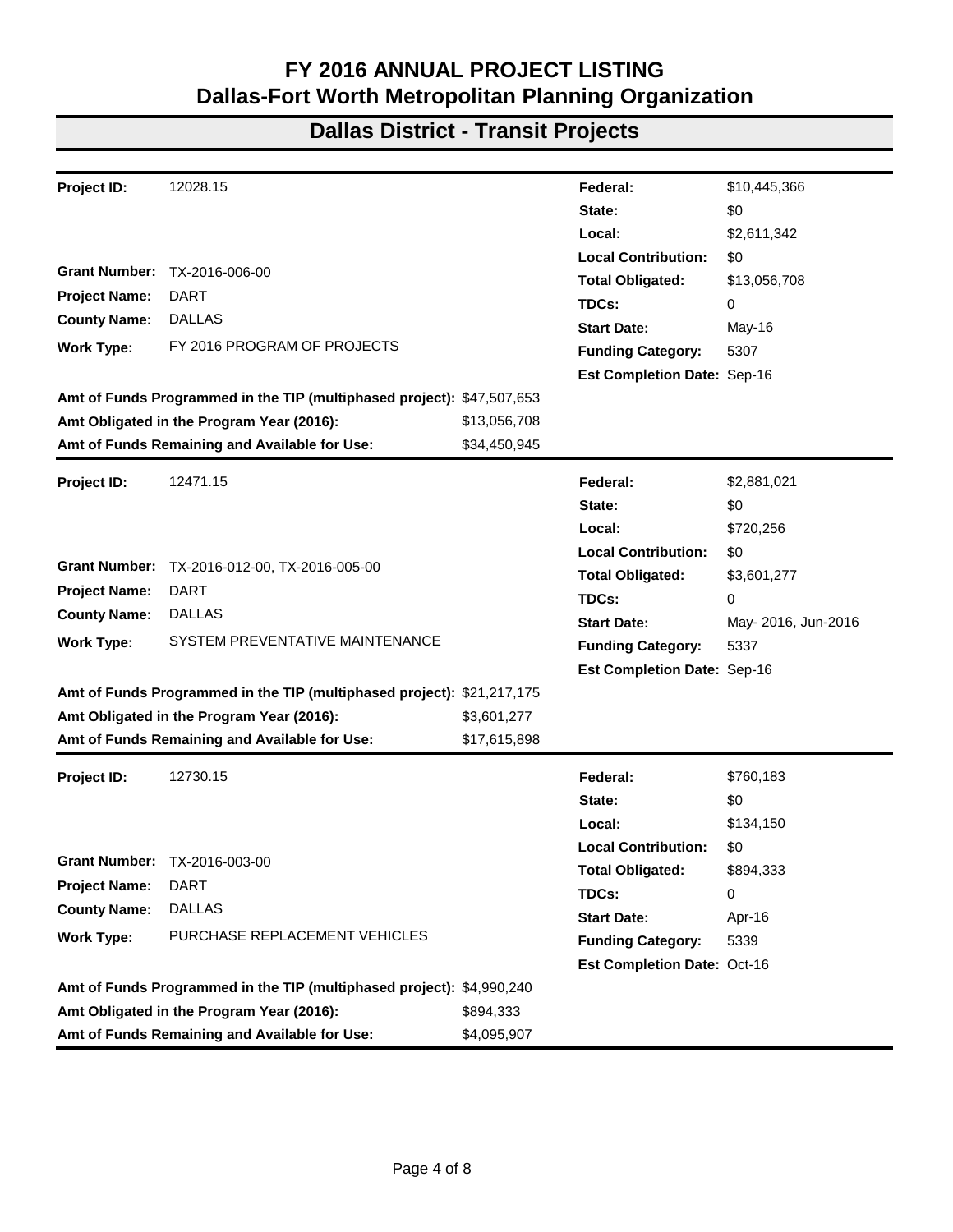| Project ID:          | 12793.16, 12796.16                                                    |             | Federal:                    | \$1,387,735 |
|----------------------|-----------------------------------------------------------------------|-------------|-----------------------------|-------------|
|                      |                                                                       |             | State:                      | \$0         |
|                      |                                                                       |             | Local:                      | \$0         |
|                      |                                                                       |             | <b>Local Contribution:</b>  | \$0         |
| <b>Grant Number:</b> | TX-2016-034-00                                                        |             | <b>Total Obligated:</b>     | \$1,387,735 |
| <b>Project Name:</b> | <b>NCTCOG</b>                                                         |             | TDCs:                       | 211,068     |
| <b>County Name:</b>  | <b>VARIOUS</b>                                                        |             | <b>Start Date:</b>          | Aug-16      |
| <b>Work Type:</b>    | FY 2016 PROGRAM OF PROJECTS                                           |             | <b>Funding Category:</b>    | 5339        |
|                      |                                                                       |             | Est Completion Date: Jun-19 |             |
|                      | Amt of Funds Programmed in the TIP (multiphased project): \$1,393,207 |             |                             |             |
|                      | Amt Obligated in the Program Year (2016):                             | \$1,387,735 |                             |             |
|                      | Amt of Funds Remaining and Available for Use:                         | \$5,472     |                             |             |
| Project ID:          | 12701.14, 12701.15, 12702.14, 12702.15, 12703.14,                     |             | Federal:                    | \$601,034   |
|                      | 12013.15                                                              |             | State:                      | \$0         |
|                      |                                                                       |             | Local:                      | \$318,482   |
|                      |                                                                       |             | <b>Local Contribution:</b>  | \$0         |
|                      | Grant Number: TX-2016-019-00                                          |             | <b>Total Obligated:</b>     | \$919,516   |
| <b>Project Name:</b> | <b>CITY OF MESQUITE</b>                                               |             | TDCs:                       | 56,511      |
| <b>County Name:</b>  | <b>DALLAS</b>                                                         |             | <b>Start Date:</b>          | Jul-16      |
| <b>Work Type:</b>    | DART PURCHASE REPLACEMENT VEHICLES                                    |             | <b>Funding Category:</b>    | 5307        |
|                      |                                                                       |             | Est Completion Date: Jun-17 |             |
|                      | Amt of Funds Programmed in the TIP (multiphased project): \$919,516   |             |                             |             |
|                      | Amt Obligated in the Program Year (2016):                             | \$919,516   |                             |             |
|                      | Amt of Funds Remaining and Available for Use:                         | \$0         |                             |             |
| Project ID:          | 12515.15                                                              |             | Federal:                    | \$563,625   |
|                      |                                                                       |             | State:                      | \$0         |
|                      |                                                                       |             | Local:                      | \$140,906   |
|                      |                                                                       |             | <b>Local Contribution:</b>  | \$0         |
|                      | Grant Number: TX-2016-004-00                                          |             | <b>Total Obligated:</b>     | \$704,531   |
| <b>Project Name:</b> | <b>DART</b>                                                           |             | TDCs:                       | 0           |
| <b>County Name:</b>  | <b>DALLAS</b>                                                         |             | <b>Start Date:</b>          | Apr-16      |
| <b>Work Type:</b>    | FY 2015 PROGRAM OF PROJECTS                                           |             | <b>Funding Category:</b>    | 5307        |
|                      |                                                                       |             | Est Completion Date: Jun-17 |             |
|                      | Amt of Funds Programmed in the TIP (multiphased project): \$704,532   |             |                             |             |
|                      | Amt Obligated in the Program Year (2016):                             | \$704,531   |                             |             |
|                      | Amt of Funds Remaining and Available for Use:                         | \$1         |                             |             |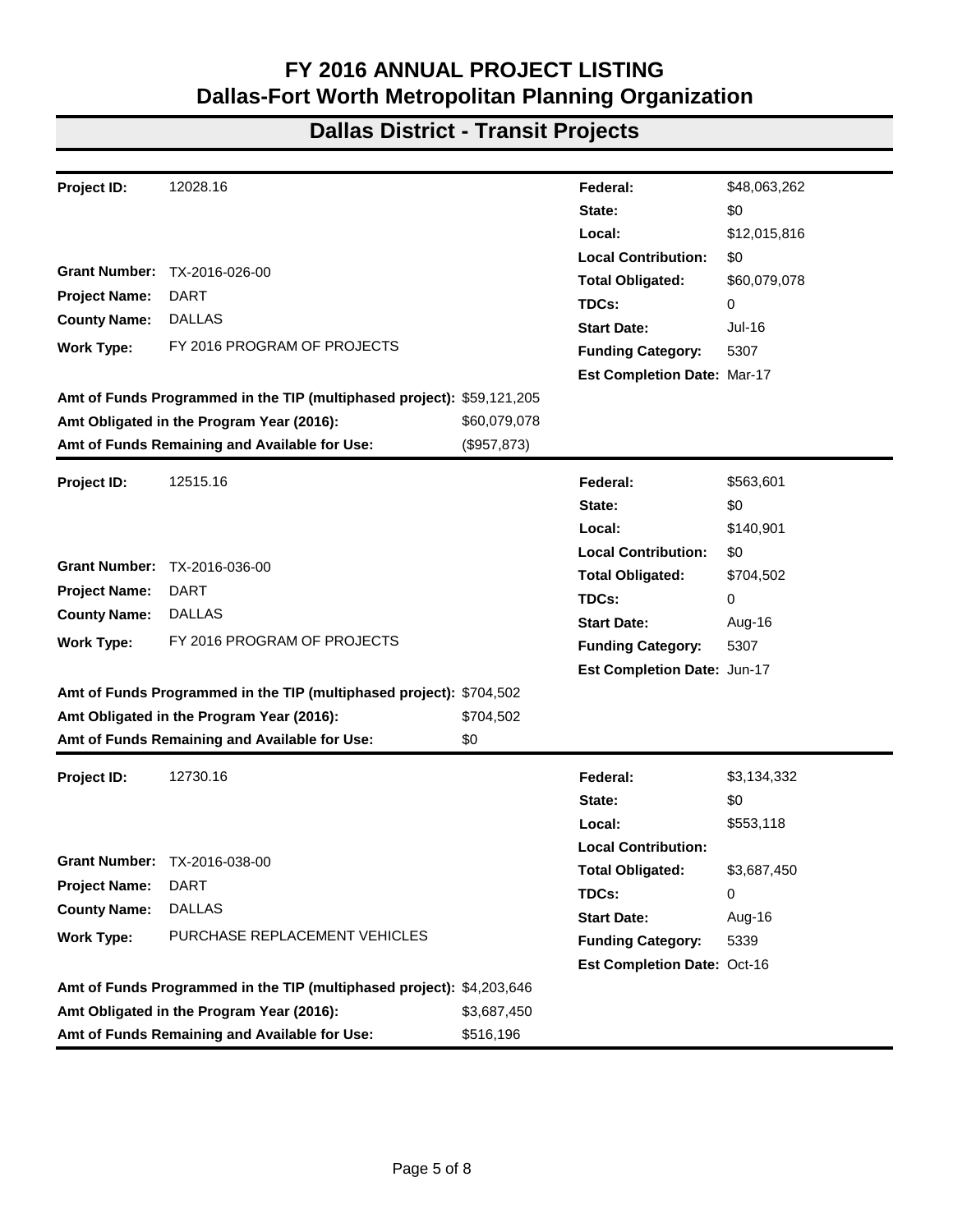| Project ID:          | 12028.15                                                               |              | Federal:                    | \$10,445,366        |
|----------------------|------------------------------------------------------------------------|--------------|-----------------------------|---------------------|
|                      |                                                                        |              | State:                      | \$0                 |
|                      |                                                                        |              | Local:                      | \$2,611,342         |
|                      |                                                                        |              | <b>Local Contribution:</b>  | \$0                 |
| <b>Grant Number:</b> | TX-2016-006-00                                                         |              | <b>Total Obligated:</b>     | \$13,056,708        |
| <b>Project Name:</b> | <b>DART</b>                                                            |              | TDCs:                       | 0                   |
| <b>County Name:</b>  | <b>DALLAS</b>                                                          |              | <b>Start Date:</b>          | May-16              |
| <b>Work Type:</b>    | FY 2016 PROGRAM OF PROJECTS                                            |              | <b>Funding Category:</b>    | 5307                |
|                      |                                                                        |              | Est Completion Date: Sep-16 |                     |
|                      | Amt of Funds Programmed in the TIP (multiphased project): \$47,507,653 |              |                             |                     |
|                      | Amt Obligated in the Program Year (2016):                              | \$13,056,708 |                             |                     |
|                      | Amt of Funds Remaining and Available for Use:                          | \$34,450,945 |                             |                     |
| Project ID:          | 12471.15                                                               |              | Federal:                    | \$2,881,021         |
|                      |                                                                        |              | State:                      | \$0                 |
|                      |                                                                        |              | Local:                      | \$720,256           |
|                      |                                                                        |              | <b>Local Contribution:</b>  | \$0                 |
|                      | Grant Number: TX-2016-012-00, TX-2016-005-00                           |              | <b>Total Obligated:</b>     | \$3,601,277         |
| <b>Project Name:</b> | <b>DART</b>                                                            |              | TDCs:                       | 0                   |
| <b>County Name:</b>  | <b>DALLAS</b>                                                          |              | <b>Start Date:</b>          | May- 2016, Jun-2016 |
| <b>Work Type:</b>    | SYSTEM PREVENTATIVE MAINTENANCE                                        |              | <b>Funding Category:</b>    | 5337                |
|                      |                                                                        |              | Est Completion Date: Sep-16 |                     |
|                      | Amt of Funds Programmed in the TIP (multiphased project): \$21,217,175 |              |                             |                     |
|                      | Amt Obligated in the Program Year (2016):                              | \$3,601,277  |                             |                     |
|                      | Amt of Funds Remaining and Available for Use:                          | \$17,615,898 |                             |                     |
| Project ID:          | 12730.15                                                               |              | Federal:                    | \$760,183           |
|                      |                                                                        |              | State:                      | \$0                 |
|                      |                                                                        |              | Local:                      | \$134,150           |
|                      |                                                                        |              | <b>Local Contribution:</b>  | \$0                 |
|                      | Grant Number: TX-2016-003-00                                           |              | <b>Total Obligated:</b>     | \$894,333           |
| <b>Project Name:</b> | <b>DART</b>                                                            |              | TDCs:                       | 0                   |
| <b>County Name:</b>  | <b>DALLAS</b>                                                          |              | <b>Start Date:</b>          | Apr-16              |
| <b>Work Type:</b>    | PURCHASE REPLACEMENT VEHICLES                                          |              | <b>Funding Category:</b>    | 5339                |
|                      |                                                                        |              | Est Completion Date: Oct-16 |                     |
|                      | Amt of Funds Programmed in the TIP (multiphased project): \$4,990,240  |              |                             |                     |
|                      | Amt Obligated in the Program Year (2016):                              | \$894,333    |                             |                     |
|                      | Amt of Funds Remaining and Available for Use:                          | \$4,095,907  |                             |                     |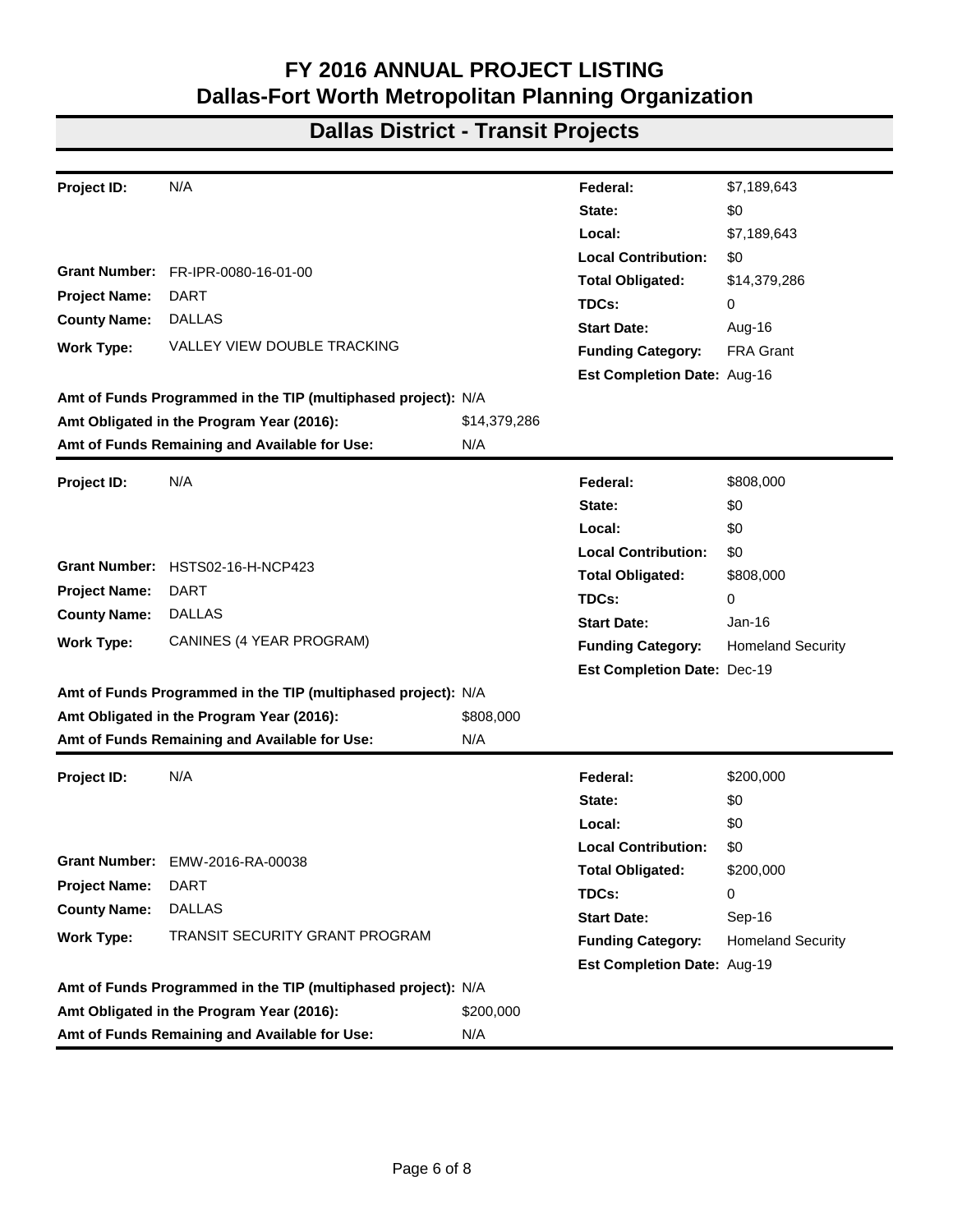|                      | 12028.16                                                               |              |                             | \$48,063,262 |
|----------------------|------------------------------------------------------------------------|--------------|-----------------------------|--------------|
| Project ID:          |                                                                        |              | Federal:<br>State:          | \$0          |
|                      |                                                                        |              |                             |              |
|                      |                                                                        |              | Local:                      | \$12,015,816 |
| <b>Grant Number:</b> | TX-2016-026-00                                                         |              | <b>Local Contribution:</b>  | \$0          |
| <b>Project Name:</b> | <b>DART</b>                                                            |              | <b>Total Obligated:</b>     | \$60,079,078 |
| <b>County Name:</b>  | <b>DALLAS</b>                                                          |              | TDCs:                       | 0            |
| <b>Work Type:</b>    | FY 2016 PROGRAM OF PROJECTS                                            |              | <b>Start Date:</b>          | Jul-16       |
|                      |                                                                        |              | <b>Funding Category:</b>    | 5307         |
|                      |                                                                        |              | Est Completion Date: Mar-17 |              |
|                      | Amt of Funds Programmed in the TIP (multiphased project): \$59,121,205 |              |                             |              |
|                      | Amt Obligated in the Program Year (2016):                              | \$60,079,078 |                             |              |
|                      | Amt of Funds Remaining and Available for Use:                          | (\$957,873)  |                             |              |
| Project ID:          | 12515.16                                                               |              | Federal:                    | \$563,601    |
|                      |                                                                        |              | State:                      | \$0          |
|                      |                                                                        |              | Local:                      | \$140,901    |
|                      |                                                                        |              | <b>Local Contribution:</b>  | \$0          |
|                      | <b>Grant Number: TX-2016-036-00</b>                                    |              | <b>Total Obligated:</b>     | \$704,502    |
| <b>Project Name:</b> | <b>DART</b>                                                            |              | TDCs:                       | 0            |
| <b>County Name:</b>  | <b>DALLAS</b>                                                          |              | <b>Start Date:</b>          | Aug-16       |
| <b>Work Type:</b>    | FY 2016 PROGRAM OF PROJECTS                                            |              | <b>Funding Category:</b>    | 5307         |
|                      |                                                                        |              | Est Completion Date: Jun-17 |              |
|                      | Amt of Funds Programmed in the TIP (multiphased project): \$704,502    |              |                             |              |
|                      | Amt Obligated in the Program Year (2016):                              | \$704,502    |                             |              |
|                      | Amt of Funds Remaining and Available for Use:                          | \$0          |                             |              |
| Project ID:          | 12730.16                                                               |              | Federal:                    | \$3,134,332  |
|                      |                                                                        |              | State:                      | \$0          |
|                      |                                                                        |              | Local:                      | \$553,118    |
|                      |                                                                        |              | <b>Local Contribution:</b>  |              |
|                      | <b>Grant Number: TX-2016-038-00</b>                                    |              | <b>Total Obligated:</b>     | \$3,687,450  |
| <b>Project Name:</b> | <b>DART</b>                                                            |              | TDCs:                       | 0            |
| <b>County Name:</b>  | <b>DALLAS</b>                                                          |              | <b>Start Date:</b>          | Aug-16       |
| <b>Work Type:</b>    | PURCHASE REPLACEMENT VEHICLES                                          |              | <b>Funding Category:</b>    | 5339         |
|                      |                                                                        |              | Est Completion Date: Oct-16 |              |
|                      | Amt of Funds Programmed in the TIP (multiphased project): \$4,203,646  |              |                             |              |
|                      | Amt Obligated in the Program Year (2016):                              | \$3,687,450  |                             |              |
|                      | Amt of Funds Remaining and Available for Use:                          | \$516,196    |                             |              |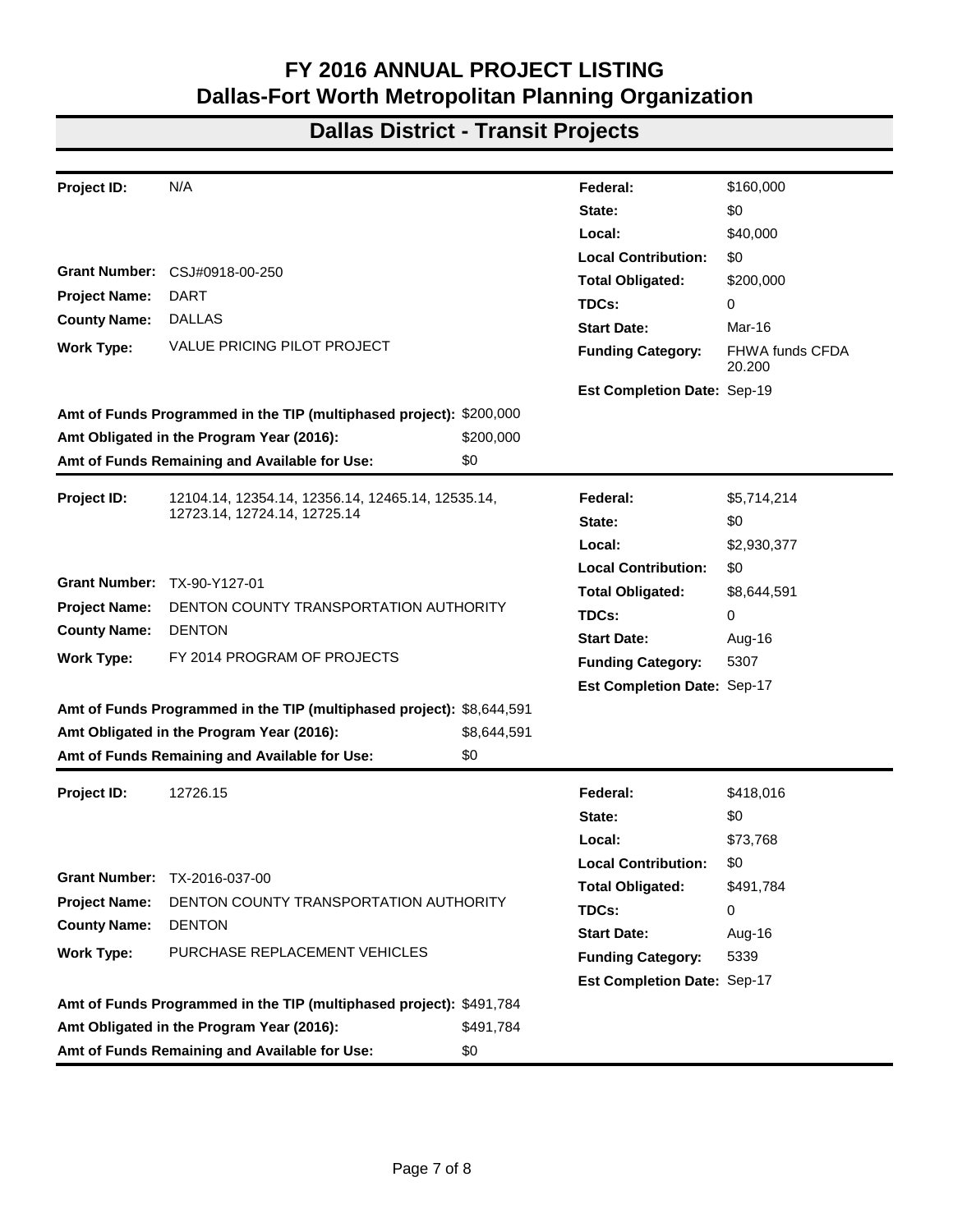| Project ID:          | N/A                                                           |              | Federal:                    | \$7,189,643              |
|----------------------|---------------------------------------------------------------|--------------|-----------------------------|--------------------------|
|                      |                                                               |              | State:                      | \$0                      |
|                      |                                                               |              | Local:                      | \$7,189,643              |
|                      |                                                               |              | <b>Local Contribution:</b>  | \$0                      |
|                      | Grant Number: FR-IPR-0080-16-01-00                            |              | <b>Total Obligated:</b>     | \$14,379,286             |
| <b>Project Name:</b> | <b>DART</b>                                                   |              | TDCs:                       | 0                        |
| <b>County Name:</b>  | <b>DALLAS</b>                                                 |              | <b>Start Date:</b>          | Aug-16                   |
| <b>Work Type:</b>    | <b>VALLEY VIEW DOUBLE TRACKING</b>                            |              | <b>Funding Category:</b>    | <b>FRA Grant</b>         |
|                      |                                                               |              | Est Completion Date: Aug-16 |                          |
|                      | Amt of Funds Programmed in the TIP (multiphased project): N/A |              |                             |                          |
|                      | Amt Obligated in the Program Year (2016):                     | \$14,379,286 |                             |                          |
|                      | Amt of Funds Remaining and Available for Use:                 | N/A          |                             |                          |
| Project ID:          | N/A                                                           |              | Federal:                    | \$808,000                |
|                      |                                                               |              | State:                      | \$0                      |
|                      |                                                               |              | Local:                      | \$0                      |
|                      |                                                               |              | <b>Local Contribution:</b>  | \$0                      |
|                      | Grant Number: HSTS02-16-H-NCP423                              |              | <b>Total Obligated:</b>     | \$808,000                |
| <b>Project Name:</b> | <b>DART</b>                                                   |              | TDCs:                       | 0                        |
| <b>County Name:</b>  | <b>DALLAS</b>                                                 |              | <b>Start Date:</b>          | Jan-16                   |
| <b>Work Type:</b>    | CANINES (4 YEAR PROGRAM)                                      |              | <b>Funding Category:</b>    | <b>Homeland Security</b> |
|                      |                                                               |              | Est Completion Date: Dec-19 |                          |
|                      | Amt of Funds Programmed in the TIP (multiphased project): N/A |              |                             |                          |
|                      | Amt Obligated in the Program Year (2016):                     | \$808,000    |                             |                          |
|                      | Amt of Funds Remaining and Available for Use:                 | N/A          |                             |                          |
| Project ID:          | N/A                                                           |              | Federal:                    | \$200,000                |
|                      |                                                               |              | State:                      | \$0                      |
|                      |                                                               |              | Local:                      | \$0                      |
|                      |                                                               |              | <b>Local Contribution:</b>  | \$0                      |
|                      | <b>Grant Number: EMW-2016-RA-00038</b>                        |              | <b>Total Obligated:</b>     | \$200,000                |
| <b>Project Name:</b> | <b>DART</b>                                                   |              | TDCs:                       | 0                        |
| <b>County Name:</b>  | <b>DALLAS</b>                                                 |              | <b>Start Date:</b>          | Sep-16                   |
| <b>Work Type:</b>    | TRANSIT SECURITY GRANT PROGRAM                                |              | <b>Funding Category:</b>    | <b>Homeland Security</b> |
|                      |                                                               |              | Est Completion Date: Aug-19 |                          |
|                      | Amt of Funds Programmed in the TIP (multiphased project): N/A |              |                             |                          |
|                      | Amt Obligated in the Program Year (2016):                     | \$200,000    |                             |                          |
|                      | Amt of Funds Remaining and Available for Use:                 | N/A          |                             |                          |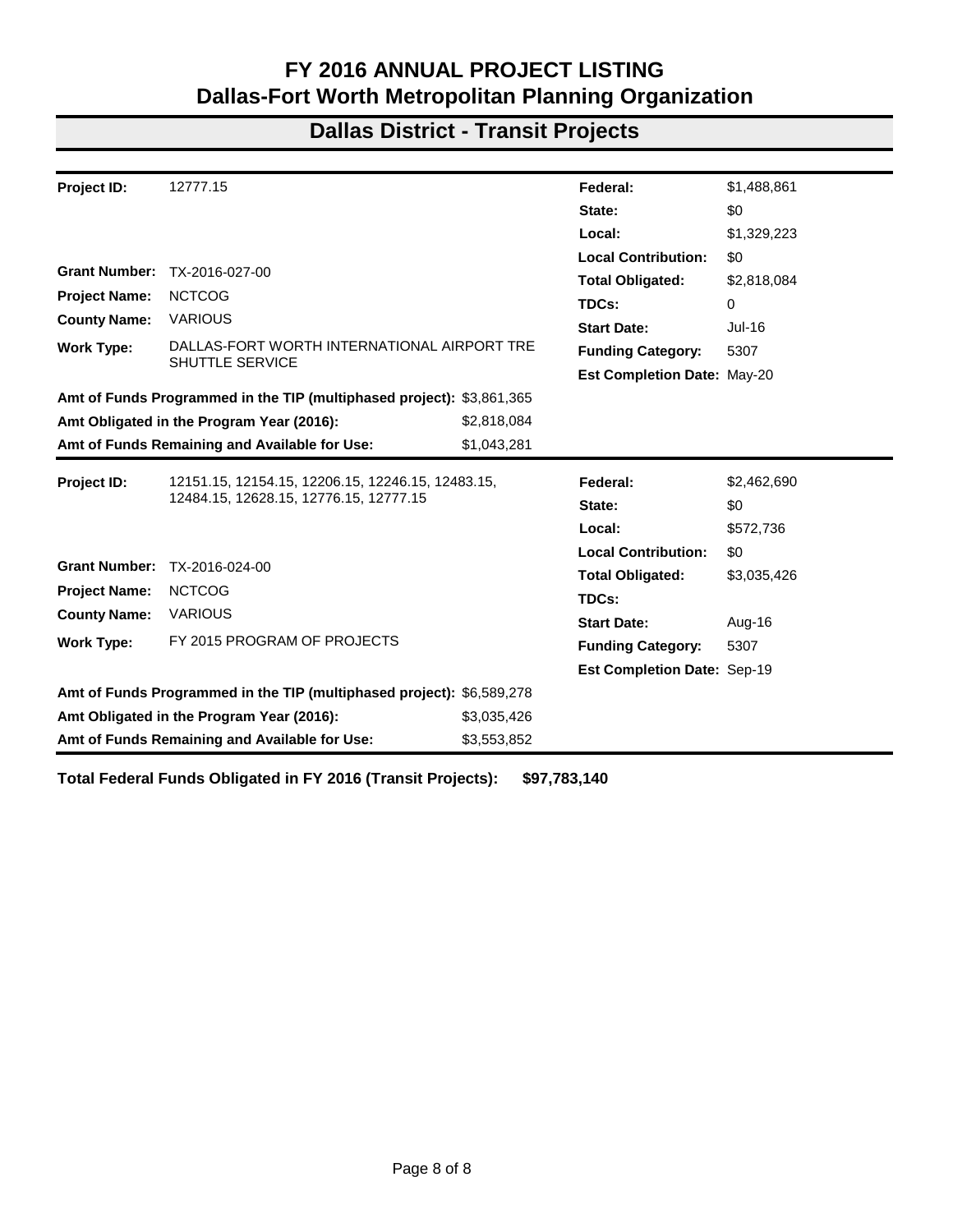| Project ID:                 | N/A                                                                   |             | Federal:                           | \$160,000                 |
|-----------------------------|-----------------------------------------------------------------------|-------------|------------------------------------|---------------------------|
|                             |                                                                       |             | State:                             | \$0                       |
|                             |                                                                       |             | Local:                             | \$40,000                  |
|                             |                                                                       |             | <b>Local Contribution:</b>         | \$0                       |
| <b>Grant Number:</b>        | CSJ#0918-00-250                                                       |             | <b>Total Obligated:</b>            | \$200,000                 |
| <b>Project Name:</b>        | <b>DART</b>                                                           |             | TDCs:                              | 0                         |
| <b>County Name:</b>         | <b>DALLAS</b>                                                         |             | <b>Start Date:</b>                 | Mar-16                    |
| <b>Work Type:</b>           | <b>VALUE PRICING PILOT PROJECT</b>                                    |             | <b>Funding Category:</b>           | FHWA funds CFDA<br>20,200 |
|                             |                                                                       |             | Est Completion Date: Sep-19        |                           |
|                             | Amt of Funds Programmed in the TIP (multiphased project): \$200,000   |             |                                    |                           |
|                             | Amt Obligated in the Program Year (2016):                             | \$200,000   |                                    |                           |
|                             | Amt of Funds Remaining and Available for Use:                         | \$0         |                                    |                           |
| Project ID:                 | 12104.14, 12354.14, 12356.14, 12465.14, 12535.14,                     |             | Federal:                           | \$5,714,214               |
|                             | 12723.14, 12724.14, 12725.14                                          |             | State:                             | \$0                       |
|                             |                                                                       |             | Local:                             | \$2,930,377               |
|                             |                                                                       |             | <b>Local Contribution:</b>         | \$0                       |
| Grant Number: TX-90-Y127-01 |                                                                       |             | <b>Total Obligated:</b>            | \$8,644,591               |
| <b>Project Name:</b>        | DENTON COUNTY TRANSPORTATION AUTHORITY                                |             | TDCs:                              | 0                         |
| <b>County Name:</b>         | <b>DENTON</b>                                                         |             | <b>Start Date:</b>                 | Aug-16                    |
| <b>Work Type:</b>           | FY 2014 PROGRAM OF PROJECTS                                           |             | <b>Funding Category:</b>           | 5307                      |
|                             |                                                                       |             | <b>Est Completion Date: Sep-17</b> |                           |
|                             | Amt of Funds Programmed in the TIP (multiphased project): \$8,644,591 |             |                                    |                           |
|                             | Amt Obligated in the Program Year (2016):                             | \$8,644,591 |                                    |                           |
|                             | Amt of Funds Remaining and Available for Use:                         | \$0         |                                    |                           |
|                             |                                                                       |             |                                    |                           |
| Project ID:                 | 12726.15                                                              |             | Federal:                           | \$418,016                 |
|                             |                                                                       |             | State:                             | \$0                       |
|                             |                                                                       |             | Local:                             | \$73,768                  |
| <b>Grant Number:</b>        | TX-2016-037-00                                                        |             | <b>Local Contribution:</b>         | \$0                       |
| <b>Project Name:</b>        | DENTON COUNTY TRANSPORTATION AUTHORITY                                |             | <b>Total Obligated:</b>            | \$491,784                 |
|                             | <b>DENTON</b>                                                         |             | TDCs:                              | 0                         |
|                             | <b>County Name:</b>                                                   |             | <b>Start Date:</b>                 | Aug-16                    |
| <b>Work Type:</b>           | PURCHASE REPLACEMENT VEHICLES                                         |             | <b>Funding Category:</b>           | 5339                      |
|                             |                                                                       |             | <b>Est Completion Date: Sep-17</b> |                           |
|                             | Amt of Funds Programmed in the TIP (multiphased project): \$491,784   |             |                                    |                           |
|                             | Amt Obligated in the Program Year (2016):                             | \$491,784   |                                    |                           |
|                             | Amt of Funds Remaining and Available for Use:                         | \$0         |                                    |                           |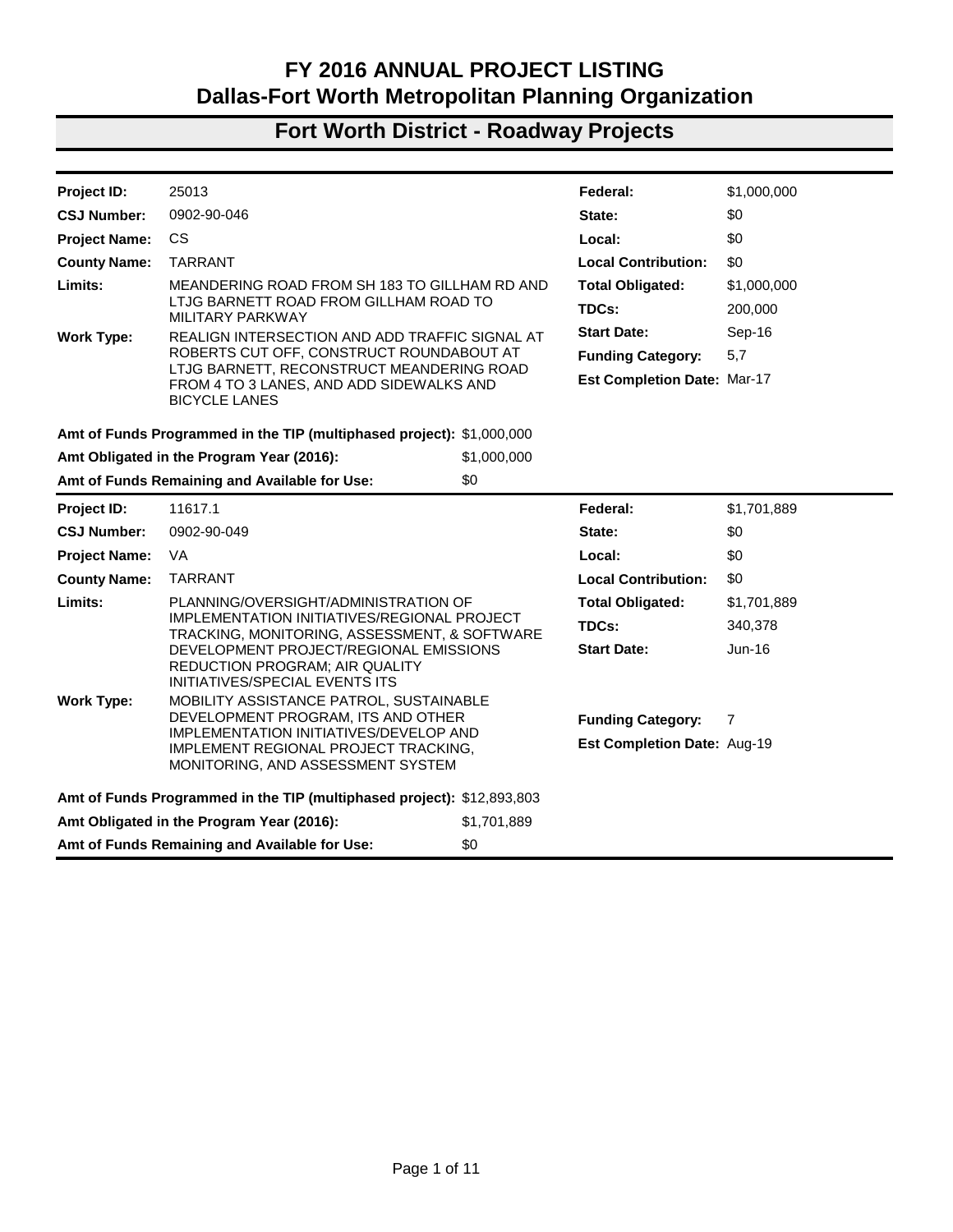#### **Dallas District - Transit Projects**

| <b>Project ID:</b>   | 12777.15                                                              |             | Federal:                           | \$1,488,861 |
|----------------------|-----------------------------------------------------------------------|-------------|------------------------------------|-------------|
|                      |                                                                       |             | State:                             | \$0         |
|                      |                                                                       |             | Local:                             | \$1,329,223 |
|                      |                                                                       |             | <b>Local Contribution:</b>         | \$0         |
| <b>Grant Number:</b> | TX-2016-027-00                                                        |             | <b>Total Obligated:</b>            | \$2,818,084 |
| <b>Project Name:</b> | <b>NCTCOG</b>                                                         |             | TDCs:                              | 0           |
| <b>County Name:</b>  | <b>VARIOUS</b>                                                        |             | <b>Start Date:</b>                 | Jul-16      |
| Work Type:           | DALLAS-FORT WORTH INTERNATIONAL AIRPORT TRE                           |             | <b>Funding Category:</b>           | 5307        |
|                      | <b>SHUTTLE SERVICE</b>                                                |             | Est Completion Date: May-20        |             |
|                      | Amt of Funds Programmed in the TIP (multiphased project): \$3,861,365 |             |                                    |             |
|                      | Amt Obligated in the Program Year (2016):                             | \$2,818,084 |                                    |             |
|                      | Amt of Funds Remaining and Available for Use:                         | \$1,043,281 |                                    |             |
| Project ID:          | 12151.15, 12154.15, 12206.15, 12246.15, 12483.15,                     |             | Federal:                           | \$2,462,690 |
|                      | 12484.15, 12628.15, 12776.15, 12777.15                                |             | State:                             | \$0         |
|                      |                                                                       |             | Local:                             | \$572,736   |
|                      |                                                                       |             | <b>Local Contribution:</b>         | \$0         |
| <b>Grant Number:</b> | TX-2016-024-00                                                        |             | <b>Total Obligated:</b>            | \$3,035,426 |
| <b>Project Name:</b> | <b>NCTCOG</b>                                                         |             | TDCs:                              |             |
| <b>County Name:</b>  | <b>VARIOUS</b>                                                        |             | <b>Start Date:</b>                 | Aug-16      |
| Work Type:           | FY 2015 PROGRAM OF PROJECTS                                           |             | <b>Funding Category:</b>           | 5307        |
|                      |                                                                       |             | <b>Est Completion Date: Sep-19</b> |             |
|                      | Amt of Funds Programmed in the TIP (multiphased project): \$6,589,278 |             |                                    |             |
|                      | Amt Obligated in the Program Year (2016):                             | \$3,035,426 |                                    |             |
|                      | Amt of Funds Remaining and Available for Use:                         | \$3,553,852 |                                    |             |
|                      |                                                                       |             |                                    |             |

**Total Federal Funds Obligated in FY 2016 (Transit Projects): \$97,783,140**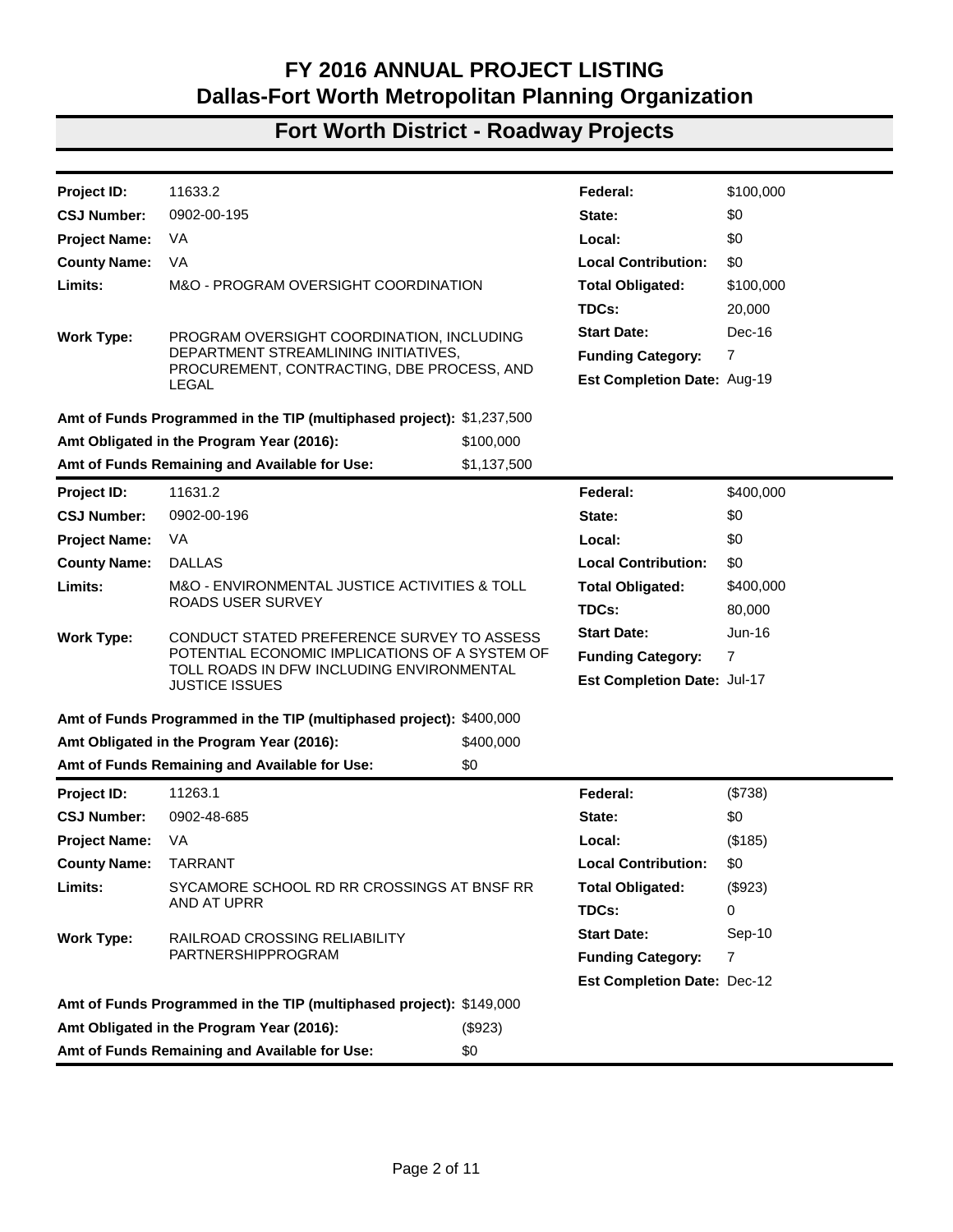| 25013                                         |                                                           | Federal:                                                                                                                                                                                                                                                                                                                                                                                                                                                                                                                                                                                                                                                                                                                                                                                                                   | \$1,000,000              |
|-----------------------------------------------|-----------------------------------------------------------|----------------------------------------------------------------------------------------------------------------------------------------------------------------------------------------------------------------------------------------------------------------------------------------------------------------------------------------------------------------------------------------------------------------------------------------------------------------------------------------------------------------------------------------------------------------------------------------------------------------------------------------------------------------------------------------------------------------------------------------------------------------------------------------------------------------------------|--------------------------|
| 0902-90-046                                   |                                                           | State:                                                                                                                                                                                                                                                                                                                                                                                                                                                                                                                                                                                                                                                                                                                                                                                                                     | \$0                      |
| <b>CS</b>                                     |                                                           | Local:                                                                                                                                                                                                                                                                                                                                                                                                                                                                                                                                                                                                                                                                                                                                                                                                                     | \$0                      |
| <b>TARRANT</b>                                |                                                           | <b>Local Contribution:</b>                                                                                                                                                                                                                                                                                                                                                                                                                                                                                                                                                                                                                                                                                                                                                                                                 | \$0                      |
|                                               |                                                           | <b>Total Obligated:</b>                                                                                                                                                                                                                                                                                                                                                                                                                                                                                                                                                                                                                                                                                                                                                                                                    | \$1,000,000              |
|                                               |                                                           | TDCs:                                                                                                                                                                                                                                                                                                                                                                                                                                                                                                                                                                                                                                                                                                                                                                                                                      | 200,000                  |
|                                               |                                                           | <b>Start Date:</b>                                                                                                                                                                                                                                                                                                                                                                                                                                                                                                                                                                                                                                                                                                                                                                                                         | Sep-16                   |
|                                               |                                                           | <b>Funding Category:</b>                                                                                                                                                                                                                                                                                                                                                                                                                                                                                                                                                                                                                                                                                                                                                                                                   | 5,7                      |
| <b>BICYCLE LANES</b>                          |                                                           | <b>Est Completion Date: Mar-17</b>                                                                                                                                                                                                                                                                                                                                                                                                                                                                                                                                                                                                                                                                                                                                                                                         |                          |
|                                               |                                                           |                                                                                                                                                                                                                                                                                                                                                                                                                                                                                                                                                                                                                                                                                                                                                                                                                            |                          |
| Amt Obligated in the Program Year (2016):     | \$1,000,000                                               |                                                                                                                                                                                                                                                                                                                                                                                                                                                                                                                                                                                                                                                                                                                                                                                                                            |                          |
| Amt of Funds Remaining and Available for Use: | \$0                                                       |                                                                                                                                                                                                                                                                                                                                                                                                                                                                                                                                                                                                                                                                                                                                                                                                                            |                          |
| 11617.1                                       |                                                           | Federal:                                                                                                                                                                                                                                                                                                                                                                                                                                                                                                                                                                                                                                                                                                                                                                                                                   | \$1,701,889              |
| 0902-90-049                                   |                                                           | State:                                                                                                                                                                                                                                                                                                                                                                                                                                                                                                                                                                                                                                                                                                                                                                                                                     | \$0                      |
| VA                                            |                                                           | Local:                                                                                                                                                                                                                                                                                                                                                                                                                                                                                                                                                                                                                                                                                                                                                                                                                     | \$0                      |
| <b>TARRANT</b>                                |                                                           | <b>Local Contribution:</b>                                                                                                                                                                                                                                                                                                                                                                                                                                                                                                                                                                                                                                                                                                                                                                                                 | \$0                      |
|                                               |                                                           | <b>Total Obligated:</b>                                                                                                                                                                                                                                                                                                                                                                                                                                                                                                                                                                                                                                                                                                                                                                                                    | \$1,701,889              |
|                                               |                                                           | TDCs:                                                                                                                                                                                                                                                                                                                                                                                                                                                                                                                                                                                                                                                                                                                                                                                                                      | 340,378                  |
|                                               |                                                           | <b>Start Date:</b>                                                                                                                                                                                                                                                                                                                                                                                                                                                                                                                                                                                                                                                                                                                                                                                                         | Jun-16                   |
| INITIATIVES/SPECIAL EVENTS ITS                |                                                           |                                                                                                                                                                                                                                                                                                                                                                                                                                                                                                                                                                                                                                                                                                                                                                                                                            |                          |
|                                               |                                                           |                                                                                                                                                                                                                                                                                                                                                                                                                                                                                                                                                                                                                                                                                                                                                                                                                            |                          |
|                                               |                                                           |                                                                                                                                                                                                                                                                                                                                                                                                                                                                                                                                                                                                                                                                                                                                                                                                                            | 7                        |
|                                               |                                                           | <b>Est Completion Date: Aug-19</b>                                                                                                                                                                                                                                                                                                                                                                                                                                                                                                                                                                                                                                                                                                                                                                                         |                          |
|                                               |                                                           |                                                                                                                                                                                                                                                                                                                                                                                                                                                                                                                                                                                                                                                                                                                                                                                                                            |                          |
| Amt Obligated in the Program Year (2016):     | \$1,701,889                                               |                                                                                                                                                                                                                                                                                                                                                                                                                                                                                                                                                                                                                                                                                                                                                                                                                            |                          |
| Amt of Funds Remaining and Available for Use: | \$0                                                       |                                                                                                                                                                                                                                                                                                                                                                                                                                                                                                                                                                                                                                                                                                                                                                                                                            |                          |
|                                               | MILITARY PARKWAY<br><b>REDUCTION PROGRAM; AIR QUALITY</b> | MEANDERING ROAD FROM SH 183 TO GILLHAM RD AND<br>LTJG BARNETT ROAD FROM GILLHAM ROAD TO<br>REALIGN INTERSECTION AND ADD TRAFFIC SIGNAL AT<br>ROBERTS CUT OFF, CONSTRUCT ROUNDABOUT AT<br>LTJG BARNETT, RECONSTRUCT MEANDERING ROAD<br>FROM 4 TO 3 LANES, AND ADD SIDEWALKS AND<br>Amt of Funds Programmed in the TIP (multiphased project): \$1,000,000<br>PLANNING/OVERSIGHT/ADMINISTRATION OF<br>IMPLEMENTATION INITIATIVES/REGIONAL PROJECT<br>TRACKING, MONITORING, ASSESSMENT, & SOFTWARE<br>DEVELOPMENT PROJECT/REGIONAL EMISSIONS<br>MOBILITY ASSISTANCE PATROL, SUSTAINABLE<br>DEVELOPMENT PROGRAM, ITS AND OTHER<br>IMPLEMENTATION INITIATIVES/DEVELOP AND<br>IMPLEMENT REGIONAL PROJECT TRACKING.<br>MONITORING, AND ASSESSMENT SYSTEM<br>Amt of Funds Programmed in the TIP (multiphased project): \$12,893,803 | <b>Funding Category:</b> |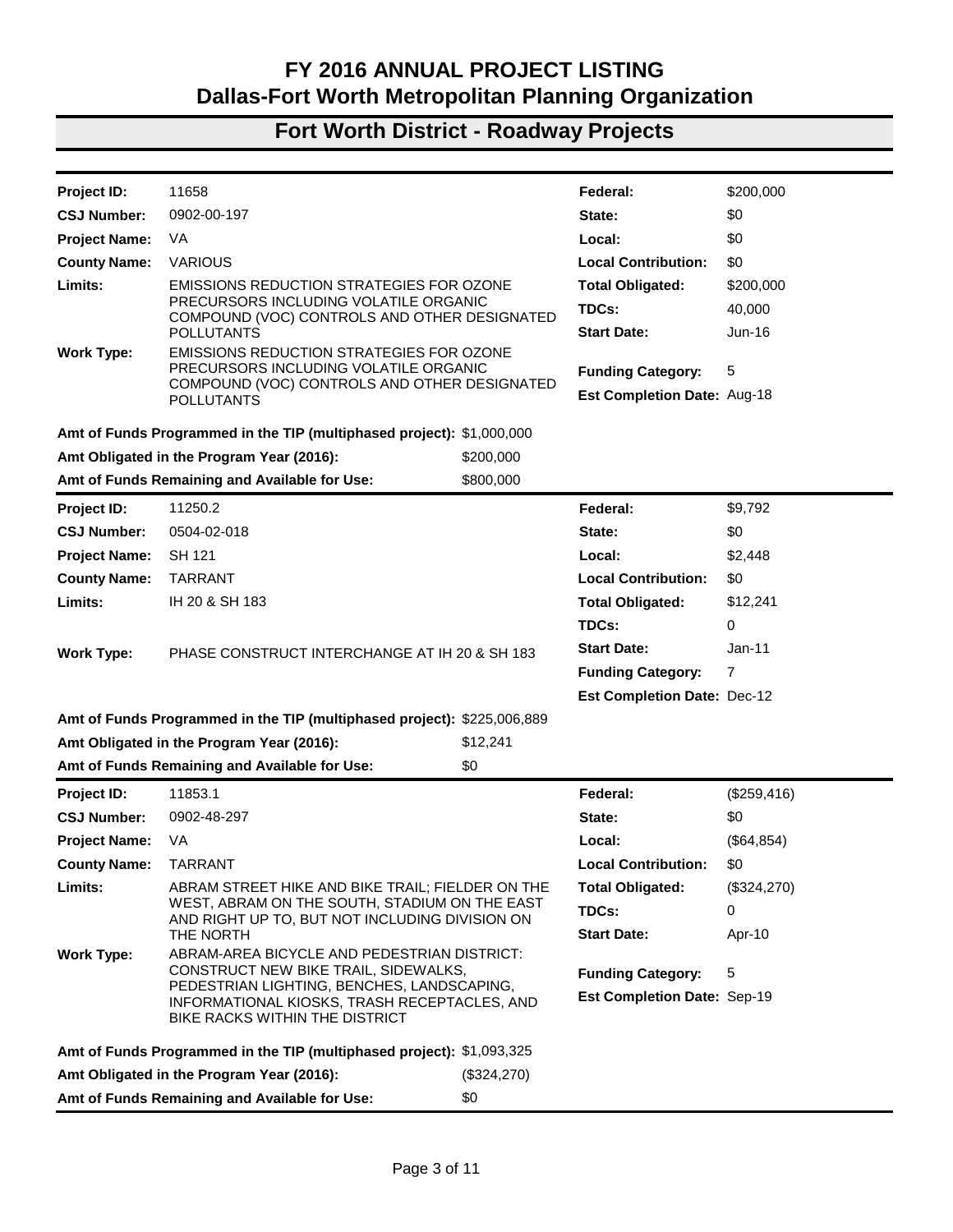| Project ID:          | 11633.2                                                                                     |             | Federal:                           | \$100,000 |
|----------------------|---------------------------------------------------------------------------------------------|-------------|------------------------------------|-----------|
| <b>CSJ Number:</b>   | 0902-00-195                                                                                 |             | State:                             | \$0       |
| <b>Project Name:</b> | VA                                                                                          |             | Local:                             | \$0       |
| <b>County Name:</b>  | VA                                                                                          |             | <b>Local Contribution:</b>         | \$0       |
| Limits:              | M&O - PROGRAM OVERSIGHT COORDINATION                                                        |             | <b>Total Obligated:</b>            | \$100,000 |
|                      |                                                                                             |             | TDCs:                              | 20,000    |
| <b>Work Type:</b>    | PROGRAM OVERSIGHT COORDINATION, INCLUDING                                                   |             | <b>Start Date:</b>                 | Dec-16    |
|                      | DEPARTMENT STREAMLINING INITIATIVES,                                                        |             | <b>Funding Category:</b>           | 7         |
|                      | PROCUREMENT, CONTRACTING, DBE PROCESS, AND<br>LEGAL                                         |             | Est Completion Date: Aug-19        |           |
|                      |                                                                                             |             |                                    |           |
|                      | Amt of Funds Programmed in the TIP (multiphased project): \$1,237,500                       |             |                                    |           |
|                      | Amt Obligated in the Program Year (2016):                                                   | \$100,000   |                                    |           |
|                      | Amt of Funds Remaining and Available for Use:                                               | \$1,137,500 |                                    |           |
| Project ID:          | 11631.2                                                                                     |             | Federal:                           | \$400,000 |
| <b>CSJ Number:</b>   | 0902-00-196                                                                                 |             | State:                             | \$0       |
| <b>Project Name:</b> | VA                                                                                          |             | Local:                             | \$0       |
| <b>County Name:</b>  | <b>DALLAS</b>                                                                               |             | <b>Local Contribution:</b>         | \$0       |
| Limits:              | M&O - ENVIRONMENTAL JUSTICE ACTIVITIES & TOLL                                               |             | <b>Total Obligated:</b>            | \$400,000 |
|                      | ROADS USER SURVEY                                                                           |             | TDCs:                              | 80,000    |
| <b>Work Type:</b>    | CONDUCT STATED PREFERENCE SURVEY TO ASSESS                                                  |             | <b>Start Date:</b>                 | Jun-16    |
|                      | POTENTIAL ECONOMIC IMPLICATIONS OF A SYSTEM OF<br>TOLL ROADS IN DFW INCLUDING ENVIRONMENTAL |             | <b>Funding Category:</b>           | 7         |
|                      | <b>JUSTICE ISSUES</b>                                                                       |             | Est Completion Date: Jul-17        |           |
|                      | Amt of Funds Programmed in the TIP (multiphased project): \$400,000                         |             |                                    |           |
|                      | Amt Obligated in the Program Year (2016):                                                   | \$400,000   |                                    |           |
|                      | Amt of Funds Remaining and Available for Use:                                               | \$0         |                                    |           |
| Project ID:          | 11263.1                                                                                     |             | Federal:                           | (\$738)   |
| <b>CSJ Number:</b>   | 0902-48-685                                                                                 |             | State:                             | \$0       |
| <b>Project Name:</b> | VA.                                                                                         |             | Local:                             | (\$185)   |
| <b>County Name:</b>  | <b>TARRANT</b>                                                                              |             | <b>Local Contribution:</b>         | \$0.      |
| Limits:              | SYCAMORE SCHOOL RD RR CROSSINGS AT BNSF RR                                                  |             | <b>Total Obligated:</b>            | (\$923)   |
|                      | AND AT UPRR                                                                                 |             | TDCs:                              | 0         |
| <b>Work Type:</b>    | <b>RAILROAD CROSSING RELIABILITY</b>                                                        |             | <b>Start Date:</b>                 | Sep-10    |
|                      | PARTNERSHIPPROGRAM                                                                          |             | <b>Funding Category:</b>           | 7         |
|                      |                                                                                             |             | <b>Est Completion Date: Dec-12</b> |           |
|                      | Amt of Funds Programmed in the TIP (multiphased project): \$149,000                         |             |                                    |           |
|                      | Amt Obligated in the Program Year (2016):                                                   | (\$923)     |                                    |           |
|                      | Amt of Funds Remaining and Available for Use:                                               | \$0         |                                    |           |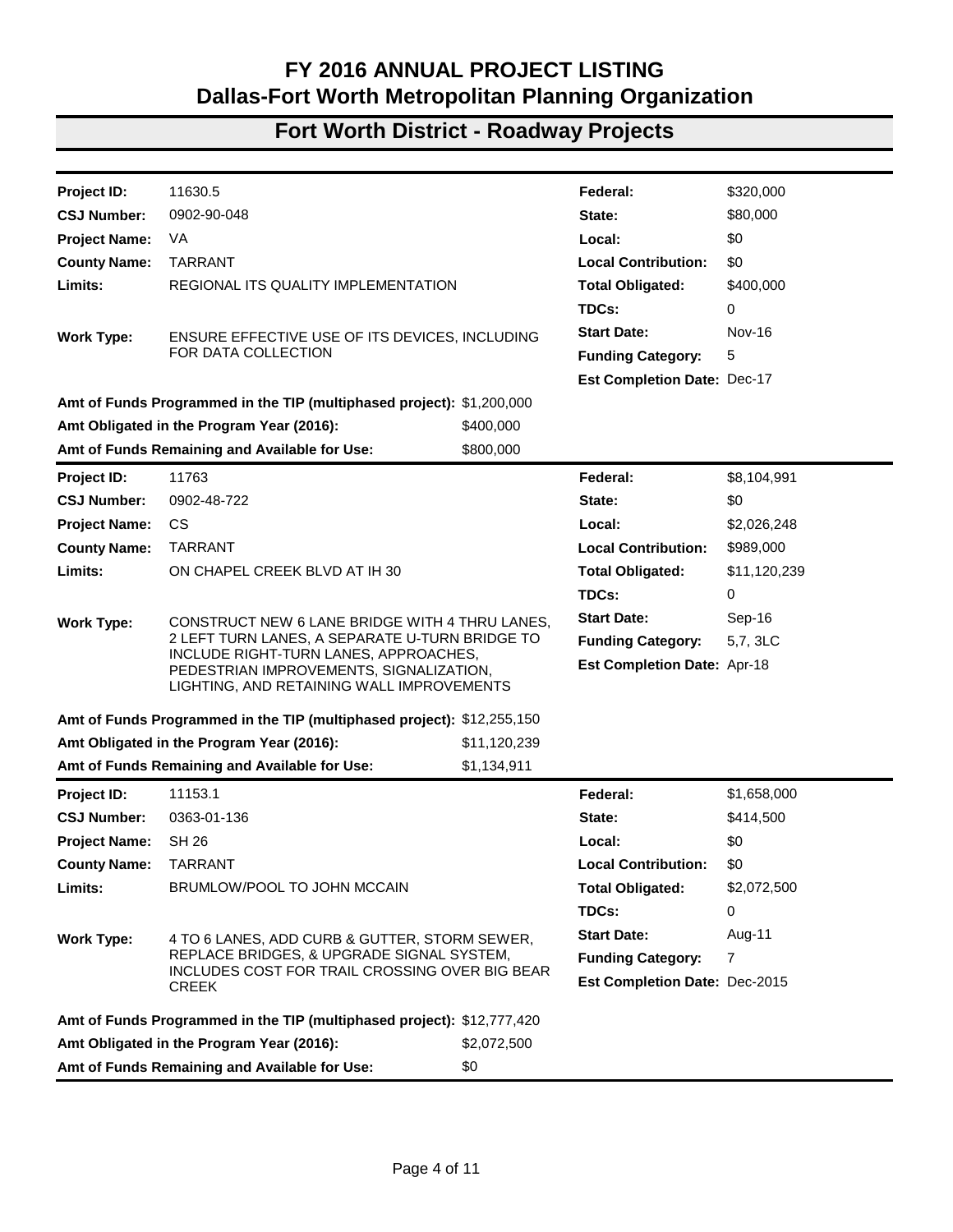| <b>Project ID:</b>                                                                 | 11658                                                                                           |             | Federal:                           | \$200,000   |
|------------------------------------------------------------------------------------|-------------------------------------------------------------------------------------------------|-------------|------------------------------------|-------------|
| <b>CSJ Number:</b>                                                                 | 0902-00-197                                                                                     |             | State:                             | \$0         |
| <b>Project Name:</b>                                                               | VA.                                                                                             |             | Local:                             | \$0         |
| <b>County Name:</b>                                                                | <b>VARIOUS</b>                                                                                  |             | <b>Local Contribution:</b>         | \$0         |
| Limits:                                                                            | <b>EMISSIONS REDUCTION STRATEGIES FOR OZONE</b>                                                 |             | <b>Total Obligated:</b>            | \$200,000   |
|                                                                                    | PRECURSORS INCLUDING VOLATILE ORGANIC<br>COMPOUND (VOC) CONTROLS AND OTHER DESIGNATED           |             | TDCs:                              | 40,000      |
|                                                                                    | <b>POLLUTANTS</b>                                                                               |             | <b>Start Date:</b>                 | $Jun-16$    |
| <b>Work Type:</b>                                                                  | <b>EMISSIONS REDUCTION STRATEGIES FOR OZONE</b>                                                 |             |                                    |             |
|                                                                                    | PRECURSORS INCLUDING VOLATILE ORGANIC<br>COMPOUND (VOC) CONTROLS AND OTHER DESIGNATED           |             | <b>Funding Category:</b>           | 5           |
|                                                                                    | <b>POLLUTANTS</b>                                                                               |             | <b>Est Completion Date: Aug-18</b> |             |
|                                                                                    | Amt of Funds Programmed in the TIP (multiphased project): \$1,000,000                           |             |                                    |             |
|                                                                                    | Amt Obligated in the Program Year (2016):                                                       | \$200,000   |                                    |             |
|                                                                                    | Amt of Funds Remaining and Available for Use:                                                   | \$800,000   |                                    |             |
| <b>Project ID:</b>                                                                 | 11250.2                                                                                         |             | Federal:                           | \$9,792     |
| <b>CSJ Number:</b>                                                                 | 0504-02-018                                                                                     |             | State:                             | \$0         |
| <b>Project Name:</b>                                                               | SH 121                                                                                          |             | Local:                             | \$2,448     |
| <b>County Name:</b>                                                                | <b>TARRANT</b>                                                                                  |             | <b>Local Contribution:</b>         | \$0         |
| Limits:                                                                            | IH 20 & SH 183                                                                                  |             | <b>Total Obligated:</b>            | \$12,241    |
|                                                                                    |                                                                                                 |             | TDCs:                              | 0           |
| <b>Work Type:</b>                                                                  | PHASE CONSTRUCT INTERCHANGE AT IH 20 & SH 183                                                   |             | <b>Start Date:</b>                 | $Jan-11$    |
|                                                                                    |                                                                                                 |             | <b>Funding Category:</b>           | 7           |
|                                                                                    |                                                                                                 |             | <b>Est Completion Date: Dec-12</b> |             |
|                                                                                    | Amt of Funds Programmed in the TIP (multiphased project): \$225,006,889                         |             |                                    |             |
|                                                                                    | Amt Obligated in the Program Year (2016):                                                       | \$12,241    |                                    |             |
|                                                                                    | Amt of Funds Remaining and Available for Use:                                                   | \$0         |                                    |             |
| <b>Project ID:</b>                                                                 | 11853.1                                                                                         |             | Federal:                           | (\$259,416) |
| <b>CSJ Number:</b>                                                                 | 0902-48-297                                                                                     |             | State:                             | \$0         |
| <b>Project Name:</b>                                                               | VA.                                                                                             |             | Local:                             | (\$64,854)  |
| <b>County Name:</b>                                                                | TARRANT                                                                                         |             | <b>Local Contribution:</b>         | \$0         |
| <b>Limits:</b>                                                                     | ABRAM STREET HIKE AND BIKE TRAIL; FIELDER ON THE                                                |             | <b>Total Obligated:</b>            | (\$324,270) |
|                                                                                    | WEST, ABRAM ON THE SOUTH, STADIUM ON THE EAST<br>AND RIGHT UP TO, BUT NOT INCLUDING DIVISION ON |             | TDCs:                              | 0           |
|                                                                                    | THE NORTH                                                                                       |             | <b>Start Date:</b>                 | Apr-10      |
| <b>Work Type:</b>                                                                  | ABRAM-AREA BICYCLE AND PEDESTRIAN DISTRICT:                                                     |             |                                    |             |
| CONSTRUCT NEW BIKE TRAIL, SIDEWALKS,<br>PEDESTRIAN LIGHTING, BENCHES, LANDSCAPING, |                                                                                                 |             | <b>Funding Category:</b>           | 5           |
|                                                                                    | INFORMATIONAL KIOSKS, TRASH RECEPTACLES, AND<br>BIKE RACKS WITHIN THE DISTRICT                  |             | Est Completion Date: Sep-19        |             |
|                                                                                    | Amt of Funds Programmed in the TIP (multiphased project): \$1,093,325                           |             |                                    |             |
|                                                                                    | Amt Obligated in the Program Year (2016):                                                       | (\$324,270) |                                    |             |
| Amt of Funds Remaining and Available for Use:<br>\$0                               |                                                                                                 |             |                                    |             |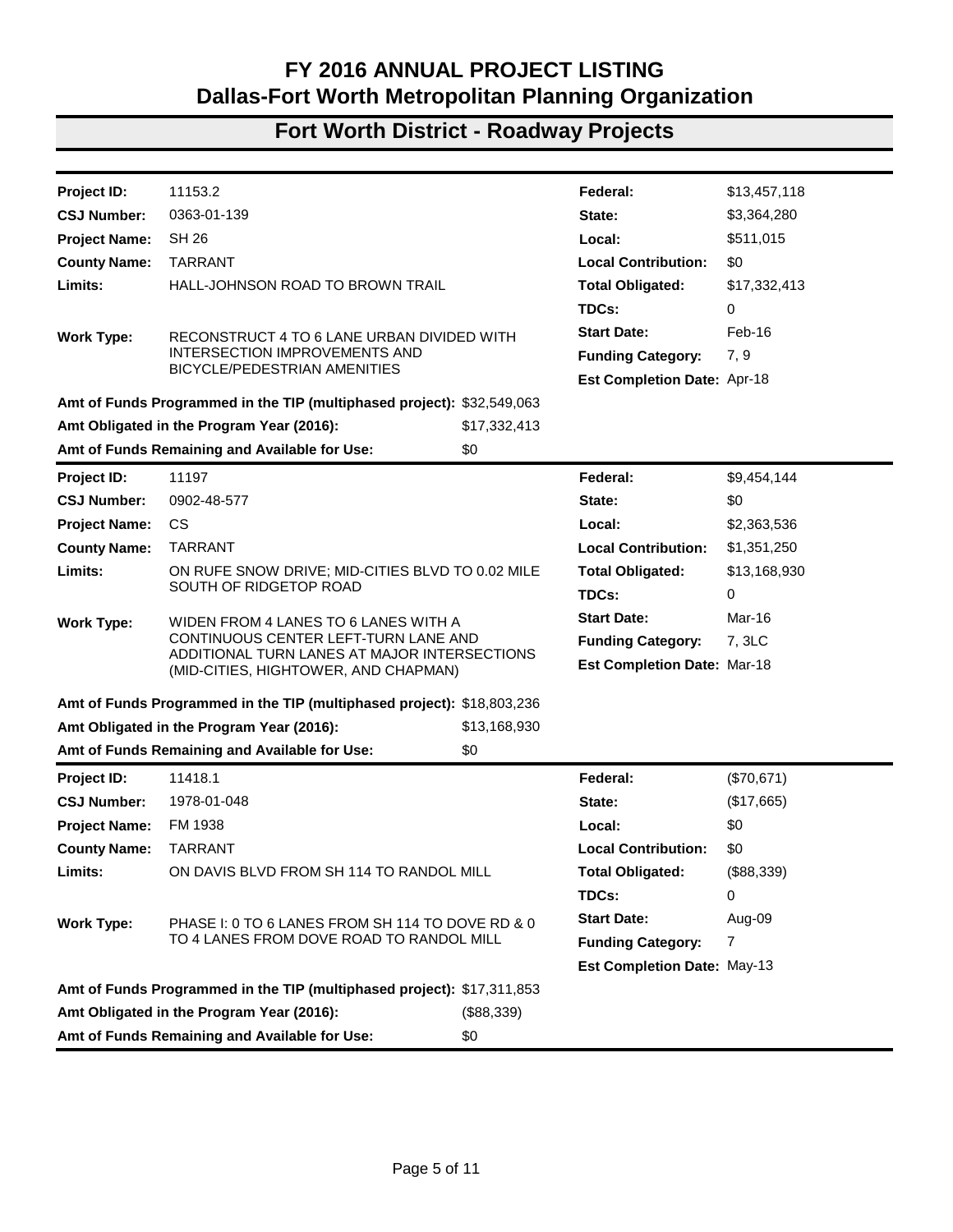| Project ID:          | 11630.5                                                                                                                       |              | Federal:                           | \$320,000     |
|----------------------|-------------------------------------------------------------------------------------------------------------------------------|--------------|------------------------------------|---------------|
| <b>CSJ Number:</b>   | 0902-90-048                                                                                                                   |              | State:                             | \$80,000      |
| <b>Project Name:</b> | VA                                                                                                                            |              | Local:                             | \$0           |
| <b>County Name:</b>  | <b>TARRANT</b>                                                                                                                |              | <b>Local Contribution:</b>         | \$0           |
| Limits:              | REGIONAL ITS QUALITY IMPLEMENTATION                                                                                           |              | <b>Total Obligated:</b>            | \$400,000     |
|                      |                                                                                                                               |              | TDCs:                              | 0             |
| <b>Work Type:</b>    | ENSURE EFFECTIVE USE OF ITS DEVICES, INCLUDING                                                                                |              | <b>Start Date:</b>                 | <b>Nov-16</b> |
|                      | FOR DATA COLLECTION                                                                                                           |              | <b>Funding Category:</b>           | 5             |
|                      |                                                                                                                               |              | <b>Est Completion Date: Dec-17</b> |               |
|                      | Amt of Funds Programmed in the TIP (multiphased project): \$1,200,000                                                         |              |                                    |               |
|                      | Amt Obligated in the Program Year (2016):                                                                                     | \$400,000    |                                    |               |
|                      | Amt of Funds Remaining and Available for Use:                                                                                 | \$800,000    |                                    |               |
| <b>Project ID:</b>   | 11763                                                                                                                         |              | Federal:                           | \$8,104,991   |
| <b>CSJ Number:</b>   | 0902-48-722                                                                                                                   |              | State:                             | \$0           |
| <b>Project Name:</b> | CS.                                                                                                                           |              | Local:                             | \$2,026,248   |
| <b>County Name:</b>  | <b>TARRANT</b>                                                                                                                |              | <b>Local Contribution:</b>         | \$989,000     |
| Limits:              | ON CHAPEL CREEK BLVD AT IH 30                                                                                                 |              | <b>Total Obligated:</b>            | \$11,120,239  |
|                      |                                                                                                                               |              | TDCs:                              | 0             |
| <b>Work Type:</b>    | CONSTRUCT NEW 6 LANE BRIDGE WITH 4 THRU LANES,                                                                                |              | <b>Start Date:</b>                 | Sep-16        |
|                      | 2 LEFT TURN LANES, A SEPARATE U-TURN BRIDGE TO                                                                                |              | <b>Funding Category:</b>           | 5,7, 3LC      |
|                      | INCLUDE RIGHT-TURN LANES, APPROACHES,<br>PEDESTRIAN IMPROVEMENTS, SIGNALIZATION,<br>LIGHTING, AND RETAINING WALL IMPROVEMENTS |              | Est Completion Date: Apr-18        |               |
|                      | Amt of Funds Programmed in the TIP (multiphased project): \$12,255,150                                                        |              |                                    |               |
|                      | Amt Obligated in the Program Year (2016):                                                                                     | \$11,120,239 |                                    |               |
|                      | Amt of Funds Remaining and Available for Use:                                                                                 | \$1,134,911  |                                    |               |
| <b>Project ID:</b>   | 11153.1                                                                                                                       |              | Federal:                           | \$1,658,000   |
| <b>CSJ Number:</b>   | 0363-01-136                                                                                                                   |              | State:                             | \$414,500     |
| <b>Project Name:</b> | <b>SH 26</b>                                                                                                                  |              | Local:                             | \$0           |
| <b>County Name:</b>  | <b>TARRANT</b>                                                                                                                |              | <b>Local Contribution:</b>         | \$0           |
| Limits:              | BRUMLOW/POOL TO JOHN MCCAIN                                                                                                   |              | <b>Total Obligated:</b>            | \$2,072,500   |
|                      |                                                                                                                               |              | TDCs:                              | 0             |
| <b>Work Type:</b>    | 4 TO 6 LANES, ADD CURB & GUTTER, STORM SEWER,                                                                                 |              | <b>Start Date:</b>                 | Aug-11        |
|                      | REPLACE BRIDGES, & UPGRADE SIGNAL SYSTEM,                                                                                     |              | <b>Funding Category:</b>           | 7             |
|                      | INCLUDES COST FOR TRAIL CROSSING OVER BIG BEAR<br><b>CREEK</b>                                                                |              | Est Completion Date: Dec-2015      |               |
|                      | Amt of Funds Programmed in the TIP (multiphased project): \$12,777,420                                                        |              |                                    |               |
|                      | Amt Obligated in the Program Year (2016):                                                                                     | \$2,072,500  |                                    |               |
|                      | Amt of Funds Remaining and Available for Use:                                                                                 | \$0          |                                    |               |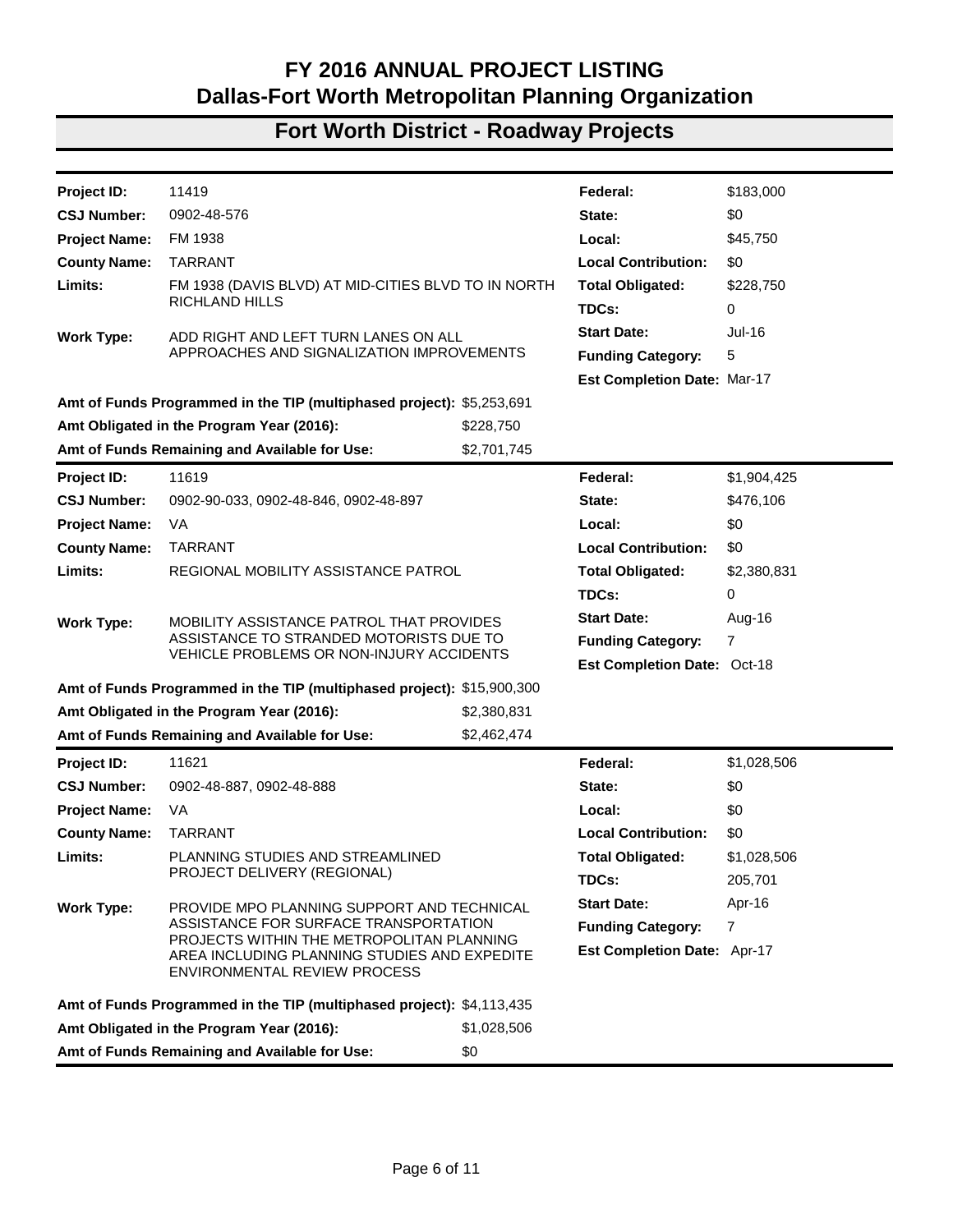| Project ID:          | 11153.2                                                                              |              | Federal:                           | \$13,457,118 |
|----------------------|--------------------------------------------------------------------------------------|--------------|------------------------------------|--------------|
| <b>CSJ Number:</b>   | 0363-01-139                                                                          |              | State:                             | \$3,364,280  |
| <b>Project Name:</b> | <b>SH 26</b>                                                                         |              | Local:                             | \$511,015    |
| <b>County Name:</b>  | <b>TARRANT</b>                                                                       |              | <b>Local Contribution:</b>         | \$0          |
| Limits:              | HALL-JOHNSON ROAD TO BROWN TRAIL                                                     |              | <b>Total Obligated:</b>            | \$17,332,413 |
|                      |                                                                                      |              | TDCs:                              | 0            |
| <b>Work Type:</b>    | RECONSTRUCT 4 TO 6 LANE URBAN DIVIDED WITH                                           |              | <b>Start Date:</b>                 | Feb-16       |
|                      | <b>INTERSECTION IMPROVEMENTS AND</b>                                                 |              | <b>Funding Category:</b>           | 7, 9         |
|                      | <b>BICYCLE/PEDESTRIAN AMENITIES</b>                                                  |              | <b>Est Completion Date: Apr-18</b> |              |
|                      | Amt of Funds Programmed in the TIP (multiphased project): \$32,549,063               |              |                                    |              |
|                      | Amt Obligated in the Program Year (2016):                                            | \$17,332,413 |                                    |              |
|                      | Amt of Funds Remaining and Available for Use:                                        | \$0          |                                    |              |
| Project ID:          | 11197                                                                                |              | Federal:                           | \$9,454,144  |
| <b>CSJ Number:</b>   | 0902-48-577                                                                          |              | State:                             | \$0          |
| <b>Project Name:</b> | CS                                                                                   |              | Local:                             | \$2,363,536  |
| <b>County Name:</b>  | <b>TARRANT</b>                                                                       |              | <b>Local Contribution:</b>         | \$1,351,250  |
| Limits:              | ON RUFE SNOW DRIVE; MID-CITIES BLVD TO 0.02 MILE                                     |              | <b>Total Obligated:</b>            | \$13,168,930 |
|                      | SOUTH OF RIDGETOP ROAD                                                               |              | TDCs:                              | 0            |
| <b>Work Type:</b>    | WIDEN FROM 4 LANES TO 6 LANES WITH A                                                 |              | <b>Start Date:</b>                 | Mar-16       |
|                      | CONTINUOUS CENTER LEFT-TURN LANE AND                                                 |              | <b>Funding Category:</b>           | 7, 3LC       |
|                      | ADDITIONAL TURN LANES AT MAJOR INTERSECTIONS<br>(MID-CITIES, HIGHTOWER, AND CHAPMAN) |              | <b>Est Completion Date: Mar-18</b> |              |
|                      | Amt of Funds Programmed in the TIP (multiphased project): \$18,803,236               |              |                                    |              |
|                      | Amt Obligated in the Program Year (2016):                                            | \$13,168,930 |                                    |              |
|                      | Amt of Funds Remaining and Available for Use:                                        | \$0          |                                    |              |
| Project ID:          | 11418.1                                                                              |              | Federal:                           | (\$70,671)   |
| <b>CSJ Number:</b>   | 1978-01-048                                                                          |              | State:                             | (\$17,665)   |
| <b>Project Name:</b> | FM 1938                                                                              |              | Local:                             | \$0          |
| <b>County Name:</b>  | <b>TARRANT</b>                                                                       |              | <b>Local Contribution:</b>         | \$0          |
| Limits:              | ON DAVIS BLVD FROM SH 114 TO RANDOL MILL                                             |              | <b>Total Obligated:</b>            | (\$88,339)   |
|                      |                                                                                      |              | TDCs:                              | 0            |
| <b>Work Type:</b>    | PHASE I: 0 TO 6 LANES FROM SH 114 TO DOVE RD & 0                                     |              | <b>Start Date:</b>                 | Aug-09       |
|                      | TO 4 LANES FROM DOVE ROAD TO RANDOL MILL                                             |              | <b>Funding Category:</b>           | 7            |
|                      |                                                                                      |              | Est Completion Date: May-13        |              |
|                      | Amt of Funds Programmed in the TIP (multiphased project): \$17,311,853               |              |                                    |              |
|                      | Amt Obligated in the Program Year (2016):                                            | (\$88,339)   |                                    |              |
|                      | Amt of Funds Remaining and Available for Use:                                        | \$0          |                                    |              |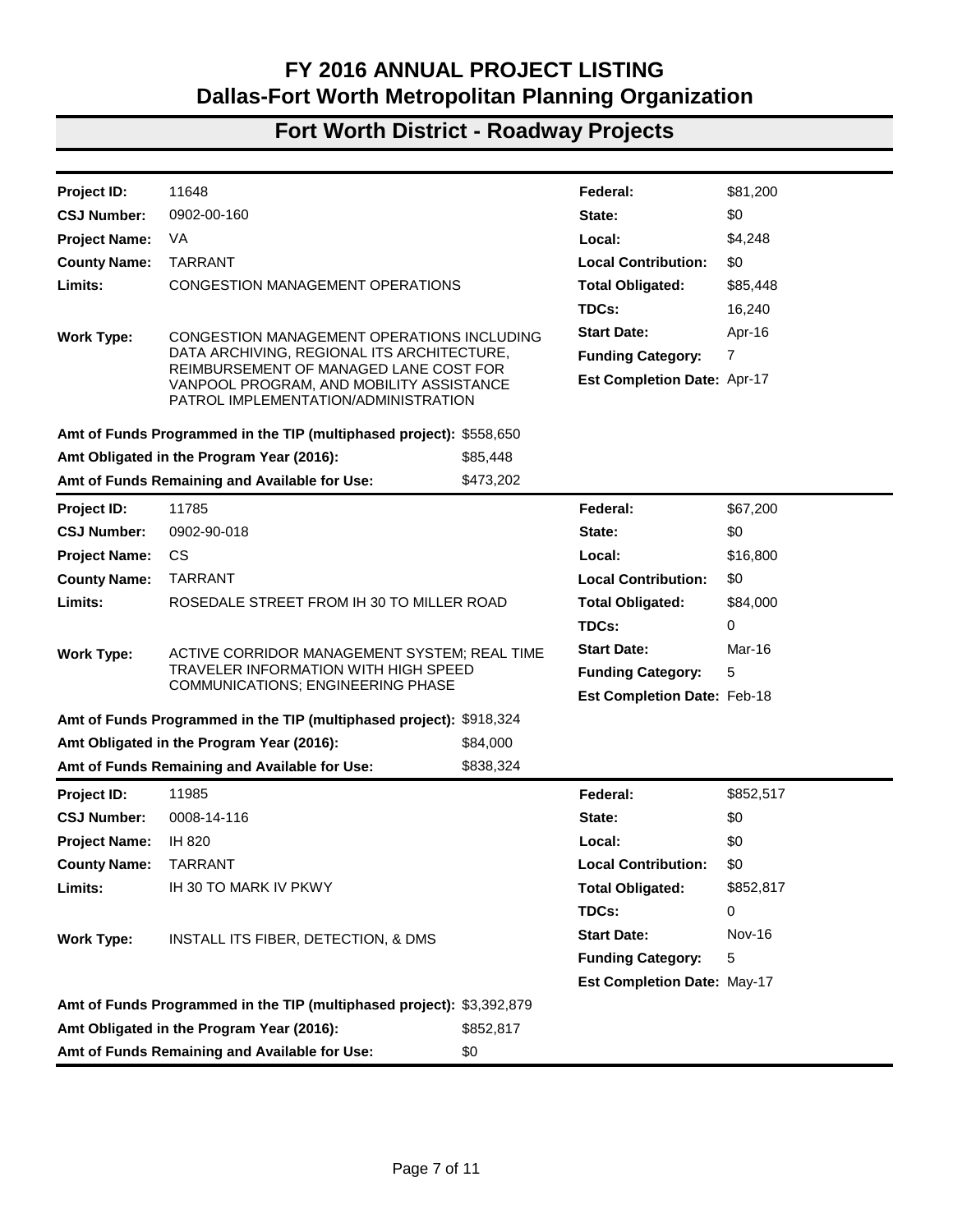| Project ID:          | 11419                                                                                                                     |             | Federal:                           | \$183,000   |
|----------------------|---------------------------------------------------------------------------------------------------------------------------|-------------|------------------------------------|-------------|
| <b>CSJ Number:</b>   | 0902-48-576                                                                                                               |             | State:                             | \$0         |
| <b>Project Name:</b> | FM 1938                                                                                                                   |             | Local:                             | \$45,750    |
| <b>County Name:</b>  | <b>TARRANT</b>                                                                                                            |             | <b>Local Contribution:</b>         | \$0         |
| Limits:              | FM 1938 (DAVIS BLVD) AT MID-CITIES BLVD TO IN NORTH                                                                       |             | <b>Total Obligated:</b>            | \$228,750   |
|                      | RICHLAND HILLS                                                                                                            |             | TDCs:                              | 0           |
| <b>Work Type:</b>    | ADD RIGHT AND LEFT TURN LANES ON ALL                                                                                      |             | <b>Start Date:</b>                 | Jul-16      |
|                      | APPROACHES AND SIGNALIZATION IMPROVEMENTS                                                                                 |             | <b>Funding Category:</b>           | 5           |
|                      |                                                                                                                           |             | <b>Est Completion Date: Mar-17</b> |             |
|                      | Amt of Funds Programmed in the TIP (multiphased project): \$5,253,691                                                     |             |                                    |             |
|                      | Amt Obligated in the Program Year (2016):                                                                                 | \$228,750   |                                    |             |
|                      | Amt of Funds Remaining and Available for Use:                                                                             | \$2,701,745 |                                    |             |
| <b>Project ID:</b>   | 11619                                                                                                                     |             | Federal:                           | \$1,904,425 |
| <b>CSJ Number:</b>   | 0902-90-033, 0902-48-846, 0902-48-897                                                                                     |             | State:                             | \$476,106   |
| <b>Project Name:</b> | VA                                                                                                                        |             | Local:                             | \$0         |
| <b>County Name:</b>  | <b>TARRANT</b>                                                                                                            |             | <b>Local Contribution:</b>         | \$0         |
| Limits:              | REGIONAL MOBILITY ASSISTANCE PATROL                                                                                       |             | <b>Total Obligated:</b>            | \$2,380,831 |
|                      |                                                                                                                           |             | TDCs:                              | 0           |
| <b>Work Type:</b>    | MOBILITY ASSISTANCE PATROL THAT PROVIDES                                                                                  |             | <b>Start Date:</b>                 | Aug-16      |
|                      | ASSISTANCE TO STRANDED MOTORISTS DUE TO                                                                                   |             | <b>Funding Category:</b>           | 7           |
|                      | VEHICLE PROBLEMS OR NON-INJURY ACCIDENTS                                                                                  |             | <b>Est Completion Date: Oct-18</b> |             |
|                      | Amt of Funds Programmed in the TIP (multiphased project): \$15,900,300                                                    |             |                                    |             |
|                      | Amt Obligated in the Program Year (2016):                                                                                 | \$2,380,831 |                                    |             |
|                      | Amt of Funds Remaining and Available for Use:                                                                             | \$2,462,474 |                                    |             |
| Project ID:          | 11621                                                                                                                     |             | Federal:                           | \$1,028,506 |
| <b>CSJ Number:</b>   | 0902-48-887, 0902-48-888                                                                                                  |             | State:                             | \$0         |
| <b>Project Name:</b> | VA                                                                                                                        |             | Local:                             | \$0         |
| <b>County Name:</b>  | <b>TARRANT</b>                                                                                                            |             | <b>Local Contribution:</b>         | \$0         |
| Limits:              | PLANNING STUDIES AND STREAMLINED                                                                                          |             | <b>Total Obligated:</b>            | \$1,028,506 |
|                      | PROJECT DELIVERY (REGIONAL)                                                                                               |             | TDCs:                              | 205,701     |
| <b>Work Type:</b>    | PROVIDE MPO PLANNING SUPPORT AND TECHNICAL                                                                                |             | <b>Start Date:</b>                 | Apr-16      |
|                      | ASSISTANCE FOR SURFACE TRANSPORTATION                                                                                     |             | <b>Funding Category:</b>           | 7           |
|                      | PROJECTS WITHIN THE METROPOLITAN PLANNING<br>AREA INCLUDING PLANNING STUDIES AND EXPEDITE<br>ENVIRONMENTAL REVIEW PROCESS |             | Est Completion Date: Apr-17        |             |
|                      | Amt of Funds Programmed in the TIP (multiphased project): \$4,113,435                                                     |             |                                    |             |
|                      | Amt Obligated in the Program Year (2016):                                                                                 | \$1,028,506 |                                    |             |
|                      | Amt of Funds Remaining and Available for Use:                                                                             | \$0         |                                    |             |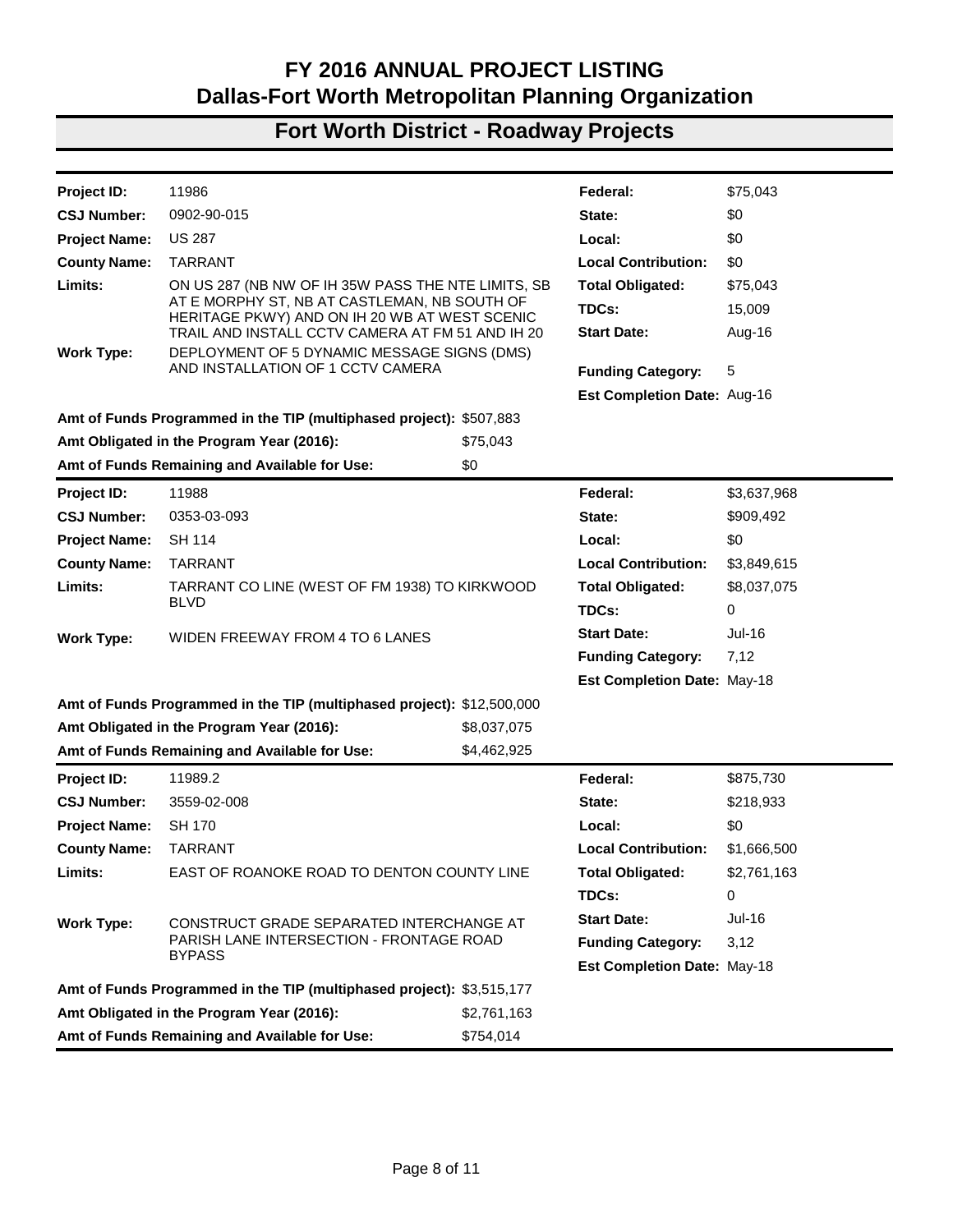| Project ID:          | 11648                                                                                                                      |           | Federal:                    | \$81,200      |
|----------------------|----------------------------------------------------------------------------------------------------------------------------|-----------|-----------------------------|---------------|
| <b>CSJ Number:</b>   | 0902-00-160                                                                                                                |           | State:                      | \$0           |
| <b>Project Name:</b> | VA                                                                                                                         |           | Local:                      | \$4,248       |
| <b>County Name:</b>  | <b>TARRANT</b>                                                                                                             |           | <b>Local Contribution:</b>  | \$0           |
| Limits:              | CONGESTION MANAGEMENT OPERATIONS                                                                                           |           | <b>Total Obligated:</b>     | \$85,448      |
|                      |                                                                                                                            |           | TDCs:                       | 16,240        |
| <b>Work Type:</b>    | CONGESTION MANAGEMENT OPERATIONS INCLUDING                                                                                 |           | <b>Start Date:</b>          | Apr-16        |
|                      | DATA ARCHIVING, REGIONAL ITS ARCHITECTURE,                                                                                 |           | <b>Funding Category:</b>    | 7             |
|                      | REIMBURSEMENT OF MANAGED LANE COST FOR<br>VANPOOL PROGRAM, AND MOBILITY ASSISTANCE<br>PATROL IMPLEMENTATION/ADMINISTRATION |           | Est Completion Date: Apr-17 |               |
|                      | Amt of Funds Programmed in the TIP (multiphased project): \$558,650                                                        |           |                             |               |
|                      | Amt Obligated in the Program Year (2016):                                                                                  | \$85,448  |                             |               |
|                      | Amt of Funds Remaining and Available for Use:                                                                              | \$473,202 |                             |               |
| Project ID:          | 11785                                                                                                                      |           | Federal:                    | \$67,200      |
| <b>CSJ Number:</b>   | 0902-90-018                                                                                                                |           | State:                      | \$0           |
| <b>Project Name:</b> | <b>CS</b>                                                                                                                  |           | Local:                      | \$16,800      |
| <b>County Name:</b>  | <b>TARRANT</b>                                                                                                             |           | <b>Local Contribution:</b>  | \$0           |
| Limits:              | ROSEDALE STREET FROM IH 30 TO MILLER ROAD                                                                                  |           | <b>Total Obligated:</b>     | \$84,000      |
|                      |                                                                                                                            |           | TDCs:                       | 0             |
| <b>Work Type:</b>    | ACTIVE CORRIDOR MANAGEMENT SYSTEM; REAL TIME                                                                               |           | <b>Start Date:</b>          | Mar-16        |
|                      | <b>TRAVELER INFORMATION WITH HIGH SPEED</b><br>COMMUNICATIONS; ENGINEERING PHASE                                           |           | <b>Funding Category:</b>    | 5             |
|                      |                                                                                                                            |           | Est Completion Date: Feb-18 |               |
|                      | Amt of Funds Programmed in the TIP (multiphased project): \$918,324                                                        |           |                             |               |
|                      | Amt Obligated in the Program Year (2016):                                                                                  | \$84,000  |                             |               |
|                      | Amt of Funds Remaining and Available for Use:                                                                              | \$838,324 |                             |               |
| <b>Project ID:</b>   | 11985                                                                                                                      |           | Federal:                    | \$852,517     |
| <b>CSJ Number:</b>   | 0008-14-116                                                                                                                |           | State:                      | \$0           |
| <b>Project Name:</b> | IH 820                                                                                                                     |           | Local:                      | \$0           |
| <b>County Name:</b>  | <b>TARRANT</b>                                                                                                             |           | <b>Local Contribution:</b>  | \$0           |
| Limits:              | IH 30 TO MARK IV PKWY                                                                                                      |           | <b>Total Obligated:</b>     | \$852,817     |
|                      |                                                                                                                            |           | TDCs:                       | 0             |
| <b>Work Type:</b>    | INSTALL ITS FIBER, DETECTION, & DMS                                                                                        |           | <b>Start Date:</b>          | <b>Nov-16</b> |
|                      |                                                                                                                            |           | <b>Funding Category:</b>    | 5             |
|                      |                                                                                                                            |           | Est Completion Date: May-17 |               |
|                      | Amt of Funds Programmed in the TIP (multiphased project): \$3,392,879                                                      |           |                             |               |
|                      | Amt Obligated in the Program Year (2016):                                                                                  | \$852,817 |                             |               |
|                      | Amt of Funds Remaining and Available for Use:                                                                              | \$0       |                             |               |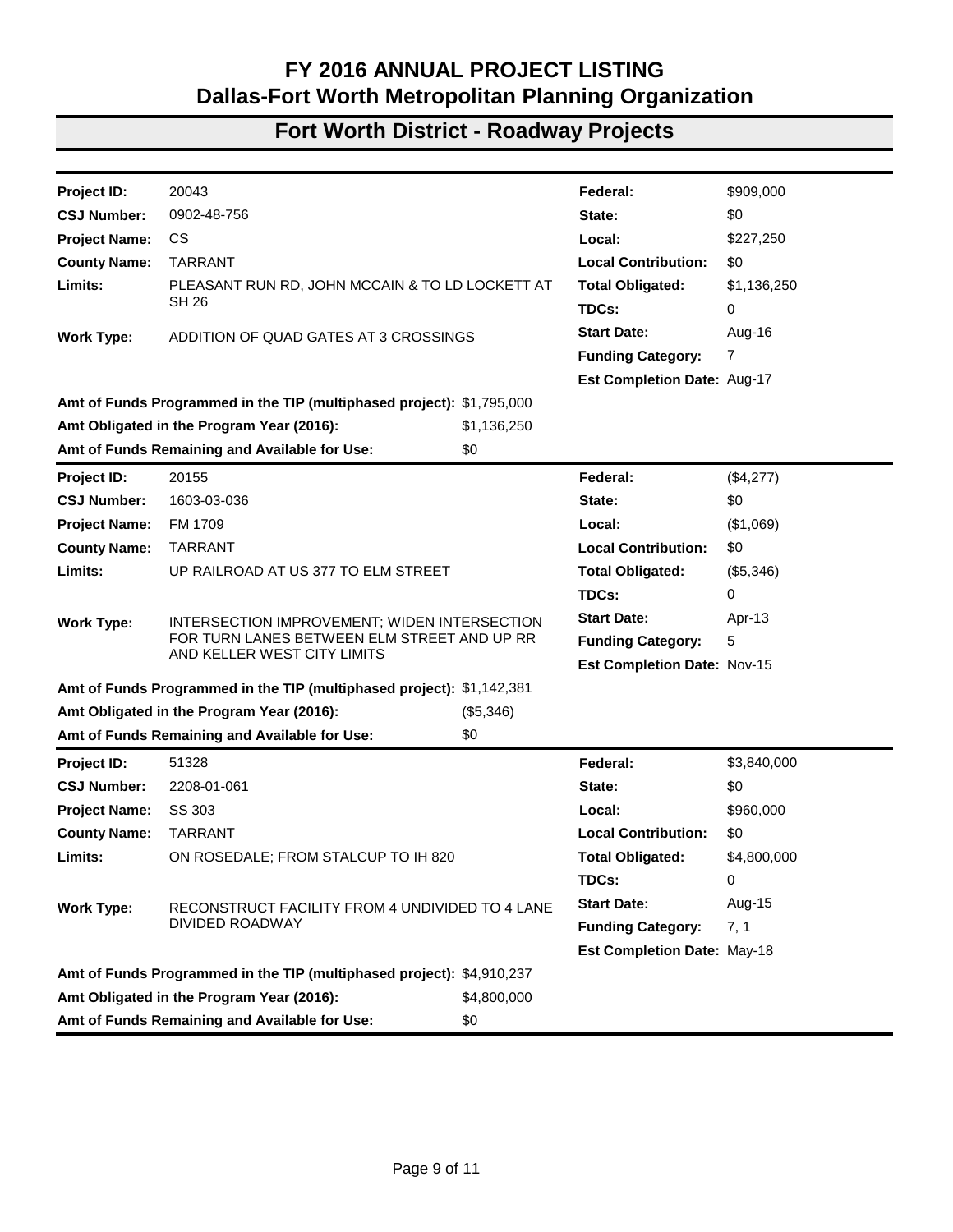| Project ID:          | 11986                                                                                         |                 | Federal:                    | \$75,043    |
|----------------------|-----------------------------------------------------------------------------------------------|-----------------|-----------------------------|-------------|
| <b>CSJ Number:</b>   | 0902-90-015                                                                                   |                 | State:                      | \$0         |
| <b>Project Name:</b> | <b>US 287</b>                                                                                 |                 | Local:                      | \$0         |
| <b>County Name:</b>  | <b>TARRANT</b>                                                                                |                 | <b>Local Contribution:</b>  | \$0         |
| Limits:              | ON US 287 (NB NW OF IH 35W PASS THE NTE LIMITS, SB                                            |                 | <b>Total Obligated:</b>     | \$75,043    |
|                      | AT E MORPHY ST, NB AT CASTLEMAN, NB SOUTH OF<br>HERITAGE PKWY) AND ON IH 20 WB AT WEST SCENIC |                 | TDCs:                       | 15,009      |
|                      | TRAIL AND INSTALL CCTV CAMERA AT FM 51 AND IH 20                                              |                 | <b>Start Date:</b>          | Aug-16      |
| <b>Work Type:</b>    | DEPLOYMENT OF 5 DYNAMIC MESSAGE SIGNS (DMS)<br>AND INSTALLATION OF 1 CCTV CAMERA              |                 |                             |             |
|                      |                                                                                               |                 | <b>Funding Category:</b>    | 5           |
|                      |                                                                                               |                 | Est Completion Date: Aug-16 |             |
|                      | Amt of Funds Programmed in the TIP (multiphased project): \$507,883                           |                 |                             |             |
|                      | Amt Obligated in the Program Year (2016):<br>Amt of Funds Remaining and Available for Use:    | \$75,043<br>\$0 |                             |             |
|                      |                                                                                               |                 |                             |             |
| Project ID:          | 11988                                                                                         |                 | Federal:                    | \$3,637,968 |
| <b>CSJ Number:</b>   | 0353-03-093                                                                                   |                 | State:                      | \$909,492   |
| <b>Project Name:</b> | <b>SH 114</b>                                                                                 |                 | Local:                      | \$0         |
| <b>County Name:</b>  | <b>TARRANT</b>                                                                                |                 | <b>Local Contribution:</b>  | \$3,849,615 |
| Limits:              | TARRANT CO LINE (WEST OF FM 1938) TO KIRKWOOD<br><b>BLVD</b>                                  |                 | <b>Total Obligated:</b>     | \$8,037,075 |
|                      |                                                                                               |                 | TDCs:                       | 0           |
| <b>Work Type:</b>    | WIDEN FREEWAY FROM 4 TO 6 LANES                                                               |                 | <b>Start Date:</b>          | Jul-16      |
|                      |                                                                                               |                 | <b>Funding Category:</b>    | 7,12        |
|                      |                                                                                               |                 | Est Completion Date: May-18 |             |
|                      | Amt of Funds Programmed in the TIP (multiphased project): \$12,500,000                        |                 |                             |             |
|                      | Amt Obligated in the Program Year (2016):                                                     | \$8,037,075     |                             |             |
|                      | Amt of Funds Remaining and Available for Use:                                                 | \$4,462,925     |                             |             |
| <b>Project ID:</b>   | 11989.2                                                                                       |                 | Federal:                    | \$875,730   |
| <b>CSJ Number:</b>   | 3559-02-008                                                                                   |                 | State:                      | \$218,933   |
| <b>Project Name:</b> | <b>SH 170</b>                                                                                 |                 | Local:                      | \$0         |
| <b>County Name:</b>  | <b>TARRANT</b>                                                                                |                 | <b>Local Contribution:</b>  | \$1,666,500 |
| Limits:              | EAST OF ROANOKE ROAD TO DENTON COUNTY LINE                                                    |                 | <b>Total Obligated:</b>     | \$2,761,163 |
|                      |                                                                                               |                 | TDCs:                       | 0           |
| <b>Work Type:</b>    | CONSTRUCT GRADE SEPARATED INTERCHANGE AT                                                      |                 | <b>Start Date:</b>          | Jul-16      |
|                      | PARISH LANE INTERSECTION - FRONTAGE ROAD<br><b>BYPASS</b>                                     |                 | <b>Funding Category:</b>    | 3,12        |
|                      |                                                                                               |                 | Est Completion Date: May-18 |             |
|                      | Amt of Funds Programmed in the TIP (multiphased project): \$3,515,177                         |                 |                             |             |
|                      | Amt Obligated in the Program Year (2016):                                                     | \$2,761,163     |                             |             |
|                      | Amt of Funds Remaining and Available for Use:<br>\$754,014                                    |                 |                             |             |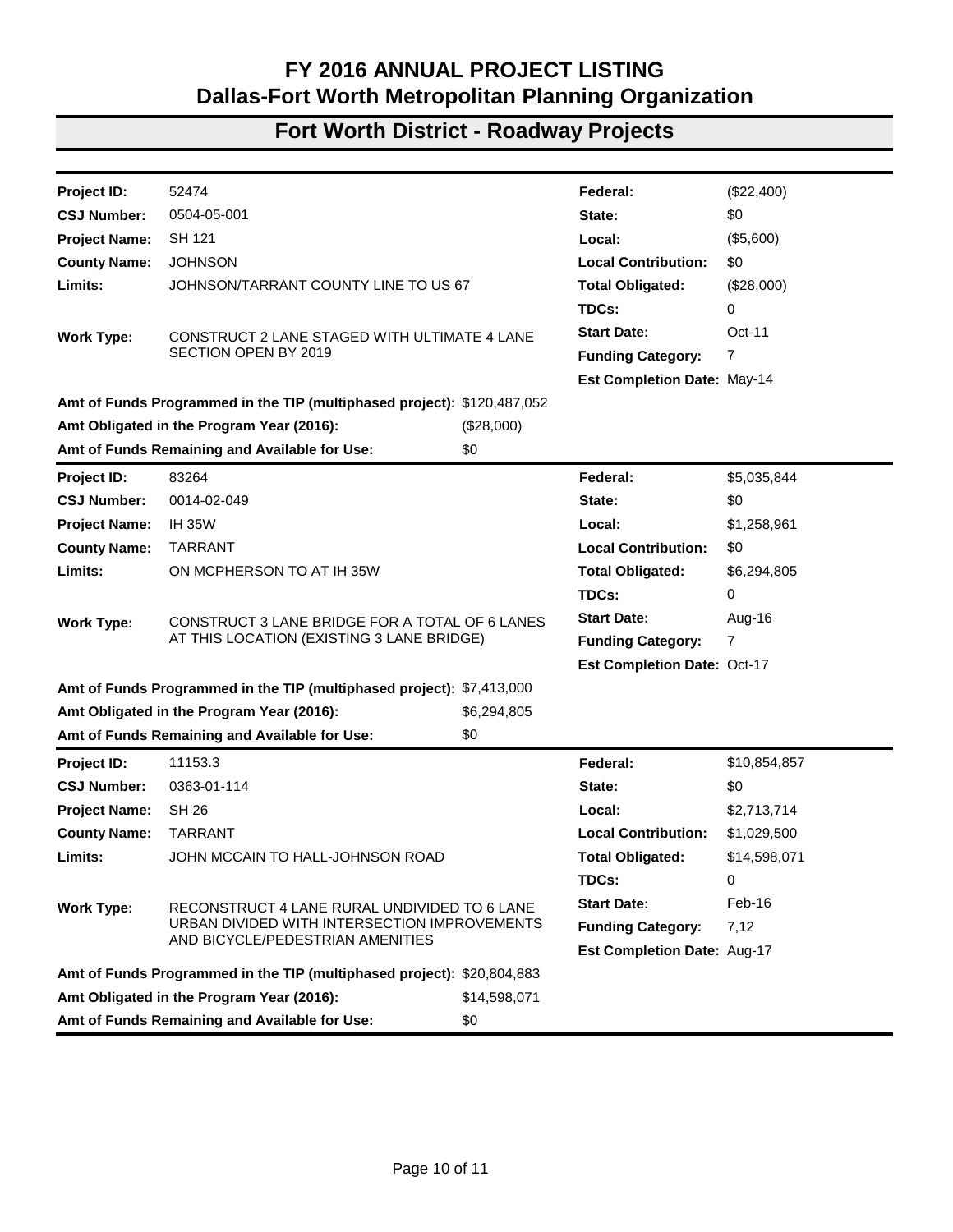| Federal:                                                                                                                       |                                        |
|--------------------------------------------------------------------------------------------------------------------------------|----------------------------------------|
|                                                                                                                                | \$909,000                              |
| State:                                                                                                                         | \$0                                    |
| Local:                                                                                                                         | \$227,250                              |
|                                                                                                                                | <b>Local Contribution:</b><br>\$0      |
| PLEASANT RUN RD, JOHN MCCAIN & TO LD LOCKETT AT                                                                                | <b>Total Obligated:</b><br>\$1,136,250 |
| TDCs:                                                                                                                          | 0                                      |
| <b>Start Date:</b><br>ADDITION OF QUAD GATES AT 3 CROSSINGS                                                                    | Aug-16                                 |
|                                                                                                                                | 7<br><b>Funding Category:</b>          |
|                                                                                                                                | Est Completion Date: Aug-17            |
| Amt of Funds Programmed in the TIP (multiphased project): \$1,795,000                                                          |                                        |
| Amt Obligated in the Program Year (2016):<br>\$1,136,250                                                                       |                                        |
| \$0<br>Amt of Funds Remaining and Available for Use:                                                                           |                                        |
| Federal:                                                                                                                       | (\$4,277)                              |
| State:                                                                                                                         | \$0                                    |
| Local:                                                                                                                         | (\$1,069)                              |
|                                                                                                                                | <b>Local Contribution:</b><br>\$0      |
| UP RAILROAD AT US 377 TO ELM STREET                                                                                            | <b>Total Obligated:</b><br>(\$5,346)   |
| TDCs:                                                                                                                          | 0                                      |
| <b>Start Date:</b>                                                                                                             | Apr-13                                 |
| FOR TURN LANES BETWEEN ELM STREET AND UP RR                                                                                    | 5<br><b>Funding Category:</b>          |
|                                                                                                                                | Est Completion Date: Nov-15            |
| Amt of Funds Programmed in the TIP (multiphased project): \$1,142,381                                                          |                                        |
| Amt Obligated in the Program Year (2016):<br>(\$5,346)                                                                         |                                        |
| Amt of Funds Remaining and Available for Use:<br>\$0                                                                           |                                        |
| Federal:                                                                                                                       | \$3,840,000                            |
| State:                                                                                                                         | \$0                                    |
| Local:                                                                                                                         | \$960,000                              |
|                                                                                                                                | <b>Local Contribution:</b><br>\$0      |
| ON ROSEDALE; FROM STALCUP TO IH 820                                                                                            | <b>Total Obligated:</b><br>\$4,800,000 |
| TDCs:                                                                                                                          | 0                                      |
| <b>Start Date:</b>                                                                                                             | Aug-15                                 |
| DIVIDED ROADWAY                                                                                                                | <b>Funding Category:</b><br>7, 1       |
|                                                                                                                                | Est Completion Date: May-18            |
| Amt of Funds Programmed in the TIP (multiphased project): \$4,910,237                                                          |                                        |
| Amt Obligated in the Program Year (2016):<br>\$4,800,000                                                                       |                                        |
| Amt of Funds Remaining and Available for Use:<br>\$0                                                                           |                                        |
| INTERSECTION IMPROVEMENT; WIDEN INTERSECTION<br>AND KELLER WEST CITY LIMITS<br>RECONSTRUCT FACILITY FROM 4 UNDIVIDED TO 4 LANE |                                        |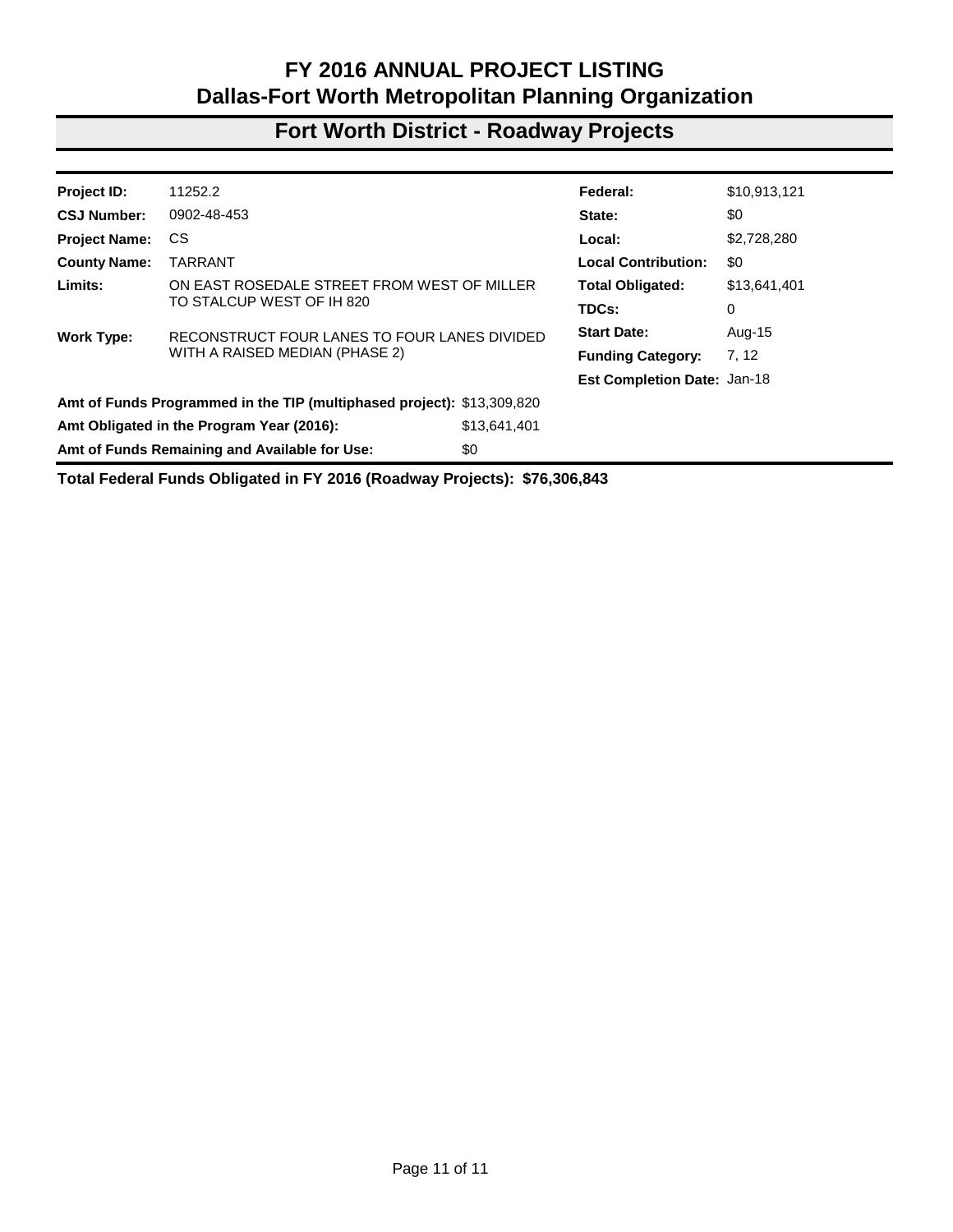| Project ID:          | 52474                                                                   |              | Federal:                           | (\$22,400)   |
|----------------------|-------------------------------------------------------------------------|--------------|------------------------------------|--------------|
| <b>CSJ Number:</b>   | 0504-05-001                                                             |              | State:                             | \$0          |
| <b>Project Name:</b> | SH 121                                                                  |              | Local:                             | (\$5,600)    |
| <b>County Name:</b>  | <b>JOHNSON</b>                                                          |              | <b>Local Contribution:</b>         | \$0          |
| Limits:              | JOHNSON/TARRANT COUNTY LINE TO US 67                                    |              | <b>Total Obligated:</b>            | (\$28,000)   |
|                      |                                                                         |              | TDCs:                              | 0            |
| <b>Work Type:</b>    | CONSTRUCT 2 LANE STAGED WITH ULTIMATE 4 LANE                            |              | <b>Start Date:</b>                 | Oct-11       |
|                      | SECTION OPEN BY 2019                                                    |              | <b>Funding Category:</b>           | 7            |
|                      |                                                                         |              | Est Completion Date: May-14        |              |
|                      | Amt of Funds Programmed in the TIP (multiphased project): \$120,487,052 |              |                                    |              |
|                      | Amt Obligated in the Program Year (2016):                               | (\$28,000)   |                                    |              |
|                      | Amt of Funds Remaining and Available for Use:                           | \$0          |                                    |              |
| Project ID:          | 83264                                                                   |              | Federal:                           | \$5,035,844  |
| <b>CSJ Number:</b>   | 0014-02-049                                                             |              | State:                             | \$0          |
| <b>Project Name:</b> | <b>IH 35W</b>                                                           |              | Local:                             | \$1,258,961  |
| <b>County Name:</b>  | <b>TARRANT</b>                                                          |              | <b>Local Contribution:</b>         | \$0          |
| Limits:              | ON MCPHERSON TO AT IH 35W                                               |              | <b>Total Obligated:</b>            | \$6,294,805  |
|                      |                                                                         |              | TDCs:                              | 0            |
| <b>Work Type:</b>    | CONSTRUCT 3 LANE BRIDGE FOR A TOTAL OF 6 LANES                          |              | <b>Start Date:</b>                 | Aug-16       |
|                      | AT THIS LOCATION (EXISTING 3 LANE BRIDGE)                               |              | <b>Funding Category:</b>           | 7            |
|                      |                                                                         |              | <b>Est Completion Date: Oct-17</b> |              |
|                      | Amt of Funds Programmed in the TIP (multiphased project): \$7,413,000   |              |                                    |              |
|                      | Amt Obligated in the Program Year (2016):                               | \$6,294,805  |                                    |              |
|                      | Amt of Funds Remaining and Available for Use:                           | \$0          |                                    |              |
| Project ID:          | 11153.3                                                                 |              | Federal:                           | \$10,854,857 |
| <b>CSJ Number:</b>   | 0363-01-114                                                             |              | State:                             | \$0          |
| <b>Project Name:</b> | SH 26                                                                   |              | Local:                             | \$2,713,714  |
| <b>County Name:</b>  | <b>TARRANT</b>                                                          |              | <b>Local Contribution:</b>         | \$1,029,500  |
| Limits:              | JOHN MCCAIN TO HALL-JOHNSON ROAD                                        |              | <b>Total Obligated:</b>            | \$14,598,071 |
|                      |                                                                         |              | TDCs:                              | 0            |
| <b>Work Type:</b>    | RECONSTRUCT 4 LANE RURAL UNDIVIDED TO 6 LANE                            |              | <b>Start Date:</b>                 | Feb-16       |
|                      | URBAN DIVIDED WITH INTERSECTION IMPROVEMENTS                            |              | <b>Funding Category:</b>           | 7,12         |
|                      | AND BICYCLE/PEDESTRIAN AMENITIES                                        |              | Est Completion Date: Aug-17        |              |
|                      | Amt of Funds Programmed in the TIP (multiphased project): \$20,804,883  |              |                                    |              |
|                      | Amt Obligated in the Program Year (2016):                               | \$14.598.071 |                                    |              |
|                      | Amt of Funds Remaining and Available for Use:                           | \$0          |                                    |              |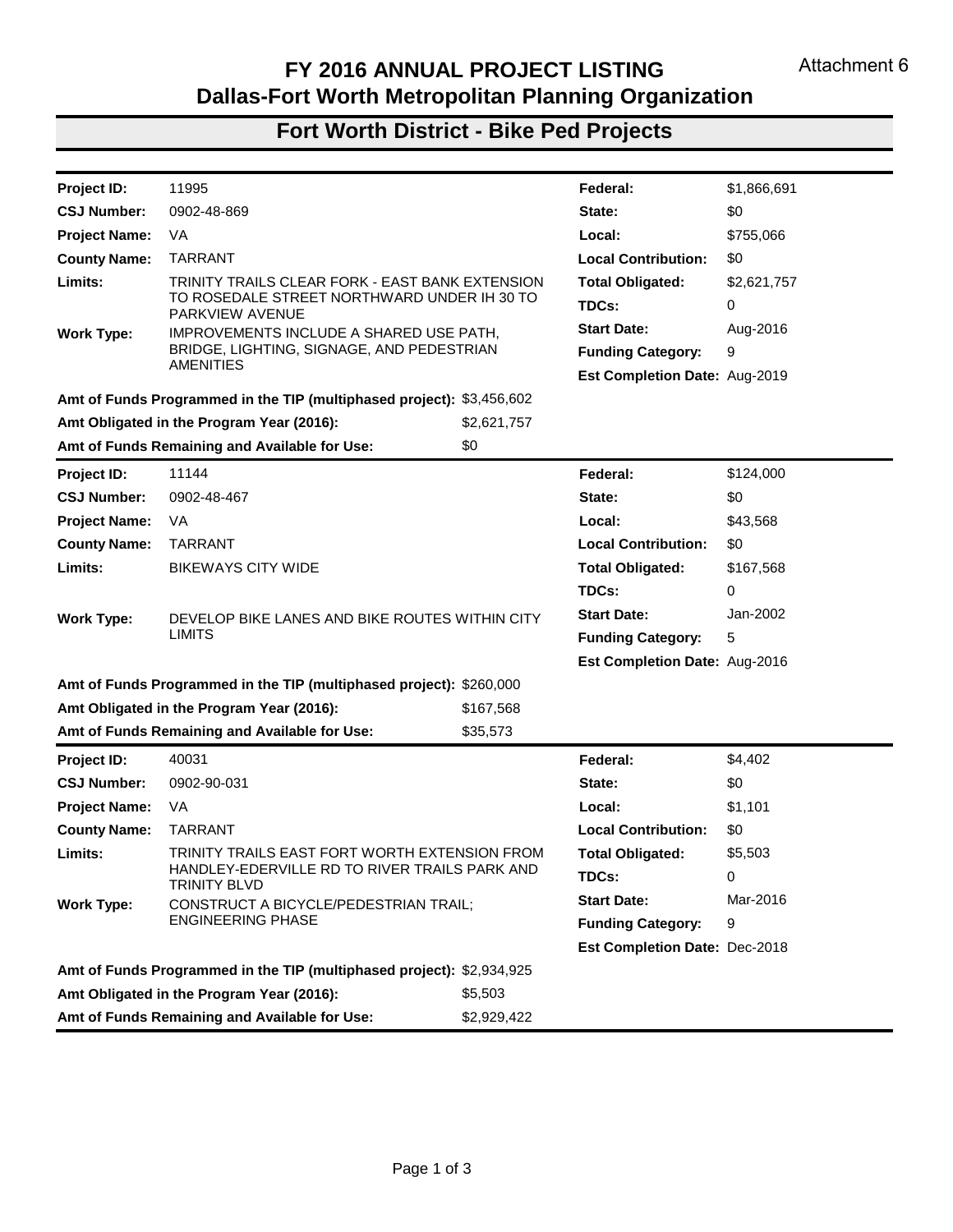#### **Fort Worth District - Roadway Projects**

| Project ID:                                               | 11252.2                                                                |     | Federal:                           | \$10,913,121 |
|-----------------------------------------------------------|------------------------------------------------------------------------|-----|------------------------------------|--------------|
| <b>CSJ Number:</b>                                        | 0902-48-453                                                            |     | State:                             | \$0          |
| <b>Project Name:</b>                                      | CS.                                                                    |     | Local:                             | \$2,728,280  |
| <b>County Name:</b>                                       | <b>TARRANT</b>                                                         |     | <b>Local Contribution:</b>         | \$0          |
| Limits:                                                   | ON EAST ROSEDALE STREET FROM WEST OF MILLER                            |     | <b>Total Obligated:</b>            | \$13,641,401 |
|                                                           | TO STALCUP WEST OF IH 820                                              |     | TDCs:                              | 0            |
| <b>Work Type:</b>                                         | RECONSTRUCT FOUR LANES TO FOUR LANES DIVIDED                           |     | <b>Start Date:</b>                 | Aug-15       |
|                                                           | WITH A RAISED MEDIAN (PHASE 2)                                         |     | <b>Funding Category:</b>           | 7, 12        |
|                                                           |                                                                        |     | <b>Est Completion Date: Jan-18</b> |              |
|                                                           | Amt of Funds Programmed in the TIP (multiphased project): \$13,309,820 |     |                                    |              |
| \$13,641,401<br>Amt Obligated in the Program Year (2016): |                                                                        |     |                                    |              |
|                                                           | Amt of Funds Remaining and Available for Use:                          | \$0 |                                    |              |

**Total Federal Funds Obligated in FY 2016 (Roadway Projects): \$76,306,843**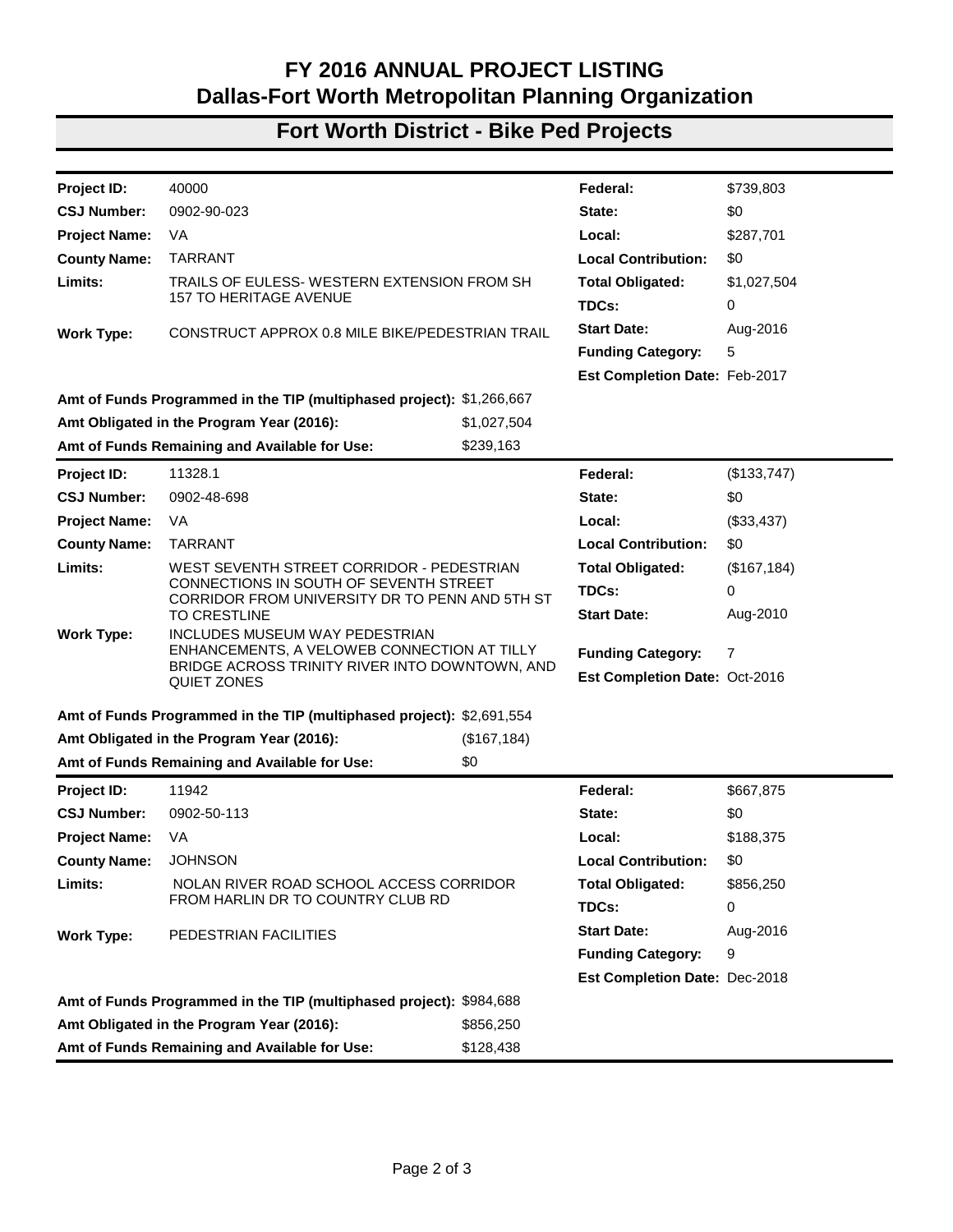## **Fort Worth District - Bike Ped Projects**

| Project ID:          | 11995                                                                 |             | Federal:                             | \$1,866,691 |
|----------------------|-----------------------------------------------------------------------|-------------|--------------------------------------|-------------|
| <b>CSJ Number:</b>   | 0902-48-869                                                           |             | State:                               | \$0         |
| <b>Project Name:</b> | VA                                                                    |             | Local:                               | \$755,066   |
| <b>County Name:</b>  | <b>TARRANT</b>                                                        |             | <b>Local Contribution:</b>           | \$0         |
| Limits:              | TRINITY TRAILS CLEAR FORK - EAST BANK EXTENSION                       |             | <b>Total Obligated:</b>              | \$2,621,757 |
|                      | TO ROSEDALE STREET NORTHWARD UNDER IH 30 TO<br>PARKVIEW AVENUE        |             | TDCs:                                | 0           |
| <b>Work Type:</b>    | IMPROVEMENTS INCLUDE A SHARED USE PATH,                               |             | <b>Start Date:</b>                   | Aug-2016    |
|                      | BRIDGE, LIGHTING, SIGNAGE, AND PEDESTRIAN                             |             | <b>Funding Category:</b>             | 9           |
|                      | <b>AMENITIES</b>                                                      |             | Est Completion Date: Aug-2019        |             |
|                      | Amt of Funds Programmed in the TIP (multiphased project): \$3,456,602 |             |                                      |             |
|                      | Amt Obligated in the Program Year (2016):                             | \$2,621,757 |                                      |             |
|                      | Amt of Funds Remaining and Available for Use:                         | \$0         |                                      |             |
| <b>Project ID:</b>   | 11144                                                                 |             | Federal:                             | \$124,000   |
| <b>CSJ Number:</b>   | 0902-48-467                                                           |             | State:                               | \$0         |
| <b>Project Name:</b> | VA.                                                                   |             | Local:                               | \$43,568    |
| <b>County Name:</b>  | <b>TARRANT</b>                                                        |             | <b>Local Contribution:</b>           | \$0         |
| Limits:              | <b>BIKEWAYS CITY WIDE</b>                                             |             | <b>Total Obligated:</b>              | \$167,568   |
|                      |                                                                       |             | TDCs:                                | 0           |
| <b>Work Type:</b>    | DEVELOP BIKE LANES AND BIKE ROUTES WITHIN CITY                        |             | <b>Start Date:</b>                   | Jan-2002    |
|                      | <b>LIMITS</b>                                                         |             | <b>Funding Category:</b>             | 5           |
|                      |                                                                       |             | <b>Est Completion Date: Aug-2016</b> |             |
|                      | Amt of Funds Programmed in the TIP (multiphased project): \$260,000   |             |                                      |             |
|                      | Amt Obligated in the Program Year (2016):                             | \$167,568   |                                      |             |
|                      | Amt of Funds Remaining and Available for Use:                         | \$35,573    |                                      |             |
| Project ID:          | 40031                                                                 |             | Federal:                             | \$4,402     |
| <b>CSJ Number:</b>   | 0902-90-031                                                           |             | State:                               | \$0         |
| <b>Project Name:</b> | VA                                                                    |             | Local:                               | \$1,101     |
| <b>County Name:</b>  | <b>TARRANT</b>                                                        |             | <b>Local Contribution:</b>           | \$0         |
| Limits:              | TRINITY TRAILS EAST FORT WORTH EXTENSION FROM                         |             | <b>Total Obligated:</b>              | \$5,503     |
|                      | HANDLEY-EDERVILLE RD TO RIVER TRAILS PARK AND<br><b>TRINITY BLVD</b>  |             | TDCs:                                | 0           |
| <b>Work Type:</b>    | CONSTRUCT A BICYCLE/PEDESTRIAN TRAIL;                                 |             | <b>Start Date:</b>                   | Mar-2016    |
|                      | <b>ENGINEERING PHASE</b>                                              |             | <b>Funding Category:</b>             | 9           |
|                      |                                                                       |             | <b>Est Completion Date: Dec-2018</b> |             |
|                      | Amt of Funds Programmed in the TIP (multiphased project): \$2,934,925 |             |                                      |             |
|                      | Amt Obligated in the Program Year (2016):                             | \$5,503     |                                      |             |
|                      | Amt of Funds Remaining and Available for Use:                         | \$2,929,422 |                                      |             |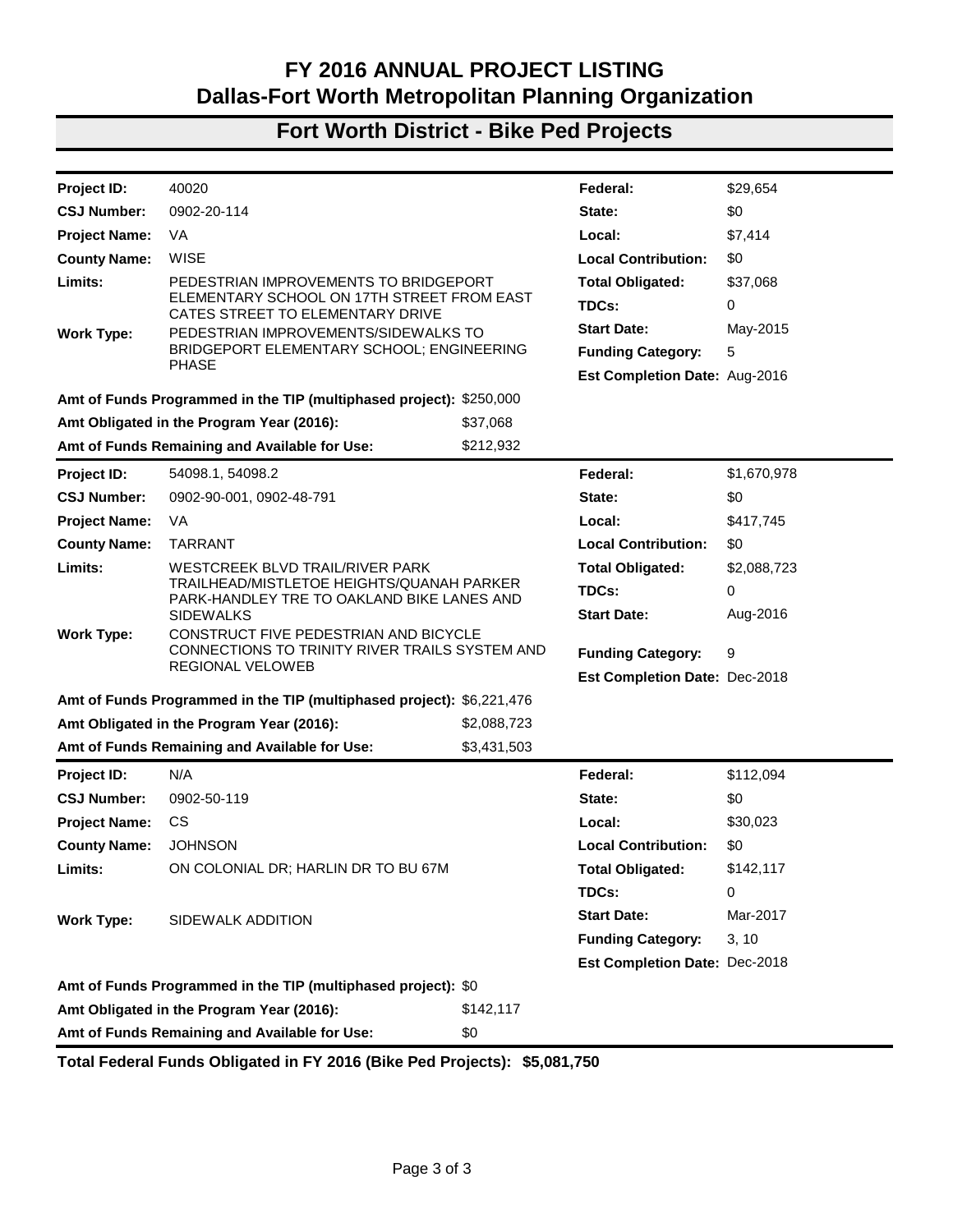# **Fort Worth District - Bike Ped Projects**

| Project ID:          | 40000                                                                                    |              | Federal:                      | \$739,803    |
|----------------------|------------------------------------------------------------------------------------------|--------------|-------------------------------|--------------|
| <b>CSJ Number:</b>   | 0902-90-023                                                                              |              | State:                        | \$0          |
| <b>Project Name:</b> | VA                                                                                       |              | Local:                        | \$287,701    |
| <b>County Name:</b>  | <b>TARRANT</b>                                                                           |              | <b>Local Contribution:</b>    | \$0          |
| Limits:              | TRAILS OF EULESS- WESTERN EXTENSION FROM SH                                              |              | <b>Total Obligated:</b>       | \$1,027,504  |
|                      | <b>157 TO HERITAGE AVENUE</b>                                                            |              | TDCs:                         | 0            |
| <b>Work Type:</b>    | CONSTRUCT APPROX 0.8 MILE BIKE/PEDESTRIAN TRAIL                                          |              | <b>Start Date:</b>            | Aug-2016     |
|                      |                                                                                          |              | <b>Funding Category:</b>      | 5            |
|                      |                                                                                          |              | Est Completion Date: Feb-2017 |              |
|                      | Amt of Funds Programmed in the TIP (multiphased project): \$1,266,667                    |              |                               |              |
|                      | Amt Obligated in the Program Year (2016):                                                | \$1,027,504  |                               |              |
|                      | Amt of Funds Remaining and Available for Use:                                            | \$239,163    |                               |              |
| Project ID:          | 11328.1                                                                                  |              | Federal:                      | (\$133,747)  |
| <b>CSJ Number:</b>   | 0902-48-698                                                                              |              | State:                        | \$0          |
| <b>Project Name:</b> | VA                                                                                       |              | Local:                        | (\$33,437)   |
| <b>County Name:</b>  | <b>TARRANT</b>                                                                           |              | <b>Local Contribution:</b>    | \$0          |
| Limits:              | WEST SEVENTH STREET CORRIDOR - PEDESTRIAN                                                |              | <b>Total Obligated:</b>       | (\$167, 184) |
|                      | CONNECTIONS IN SOUTH OF SEVENTH STREET<br>CORRIDOR FROM UNIVERSITY DR TO PENN AND 5TH ST |              | TDCs:                         | 0            |
|                      | <b>TO CRESTLINE</b>                                                                      |              | <b>Start Date:</b>            | Aug-2010     |
| <b>Work Type:</b>    | INCLUDES MUSEUM WAY PEDESTRIAN<br>ENHANCEMENTS, A VELOWEB CONNECTION AT TILLY            |              |                               |              |
|                      | BRIDGE ACROSS TRINITY RIVER INTO DOWNTOWN, AND                                           |              | <b>Funding Category:</b>      | 7            |
|                      | <b>QUIET ZONES</b>                                                                       |              | Est Completion Date: Oct-2016 |              |
|                      | Amt of Funds Programmed in the TIP (multiphased project): \$2,691,554                    |              |                               |              |
|                      | Amt Obligated in the Program Year (2016):                                                | (\$167, 184) |                               |              |
|                      | Amt of Funds Remaining and Available for Use:                                            | \$0          |                               |              |
| Project ID:          | 11942                                                                                    |              | Federal:                      | \$667,875    |
| <b>CSJ Number:</b>   | 0902-50-113                                                                              |              | State:                        | \$0          |
| <b>Project Name:</b> | VA                                                                                       |              | Local:                        | \$188,375    |
| County Name: JOHNSON |                                                                                          |              | <b>Local Contribution:</b>    | \$0          |
| Limits:              | NOLAN RIVER ROAD SCHOOL ACCESS CORRIDOR                                                  |              | <b>Total Obligated:</b>       | \$856,250    |
|                      | FROM HARLIN DR TO COUNTRY CLUB RD                                                        |              | TDCs:                         | 0            |
| <b>Work Type:</b>    | PEDESTRIAN FACILITIES                                                                    |              | <b>Start Date:</b>            | Aug-2016     |
|                      |                                                                                          |              | <b>Funding Category:</b>      | 9            |
|                      |                                                                                          |              | Est Completion Date: Dec-2018 |              |
|                      | Amt of Funds Programmed in the TIP (multiphased project): \$984,688                      |              |                               |              |
|                      | Amt Obligated in the Program Year (2016):                                                | \$856,250    |                               |              |
|                      | Amt of Funds Remaining and Available for Use:                                            | \$128,438    |                               |              |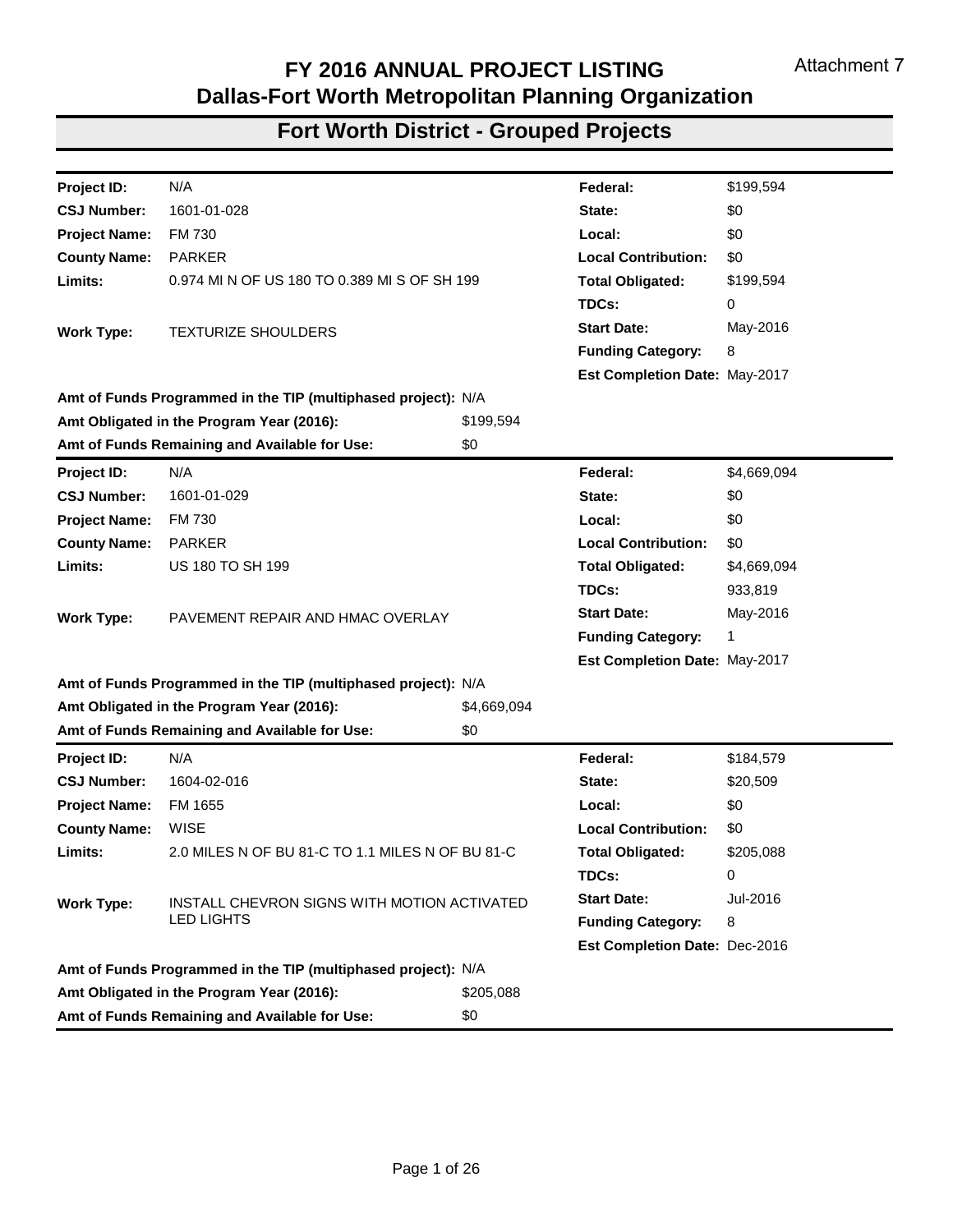#### **Fort Worth District - Bike Ped Projects**

| Project ID:          | 40020                                                                                                                           |             | Federal:                             | \$29,654    |
|----------------------|---------------------------------------------------------------------------------------------------------------------------------|-------------|--------------------------------------|-------------|
| <b>CSJ Number:</b>   | 0902-20-114                                                                                                                     |             | State:                               | \$0         |
| <b>Project Name:</b> | VA.                                                                                                                             |             | Local:                               | \$7,414     |
| <b>County Name:</b>  | <b>WISE</b>                                                                                                                     |             | <b>Local Contribution:</b>           | \$0         |
| Limits:              | PEDESTRIAN IMPROVEMENTS TO BRIDGEPORT                                                                                           |             | <b>Total Obligated:</b>              | \$37,068    |
|                      | ELEMENTARY SCHOOL ON 17TH STREET FROM EAST<br>CATES STREET TO ELEMENTARY DRIVE                                                  |             | TDCs:                                | 0           |
| <b>Work Type:</b>    | PEDESTRIAN IMPROVEMENTS/SIDEWALKS TO                                                                                            |             | <b>Start Date:</b>                   | May-2015    |
|                      | BRIDGEPORT ELEMENTARY SCHOOL; ENGINEERING                                                                                       |             | <b>Funding Category:</b>             | 5           |
|                      | <b>PHASE</b>                                                                                                                    |             | <b>Est Completion Date: Aug-2016</b> |             |
|                      | Amt of Funds Programmed in the TIP (multiphased project): \$250,000                                                             |             |                                      |             |
|                      | Amt Obligated in the Program Year (2016):                                                                                       | \$37,068    |                                      |             |
|                      | Amt of Funds Remaining and Available for Use:                                                                                   | \$212,932   |                                      |             |
| <b>Project ID:</b>   | 54098.1, 54098.2                                                                                                                |             | Federal:                             | \$1,670,978 |
| <b>CSJ Number:</b>   | 0902-90-001, 0902-48-791                                                                                                        |             | State:                               | \$0         |
| <b>Project Name:</b> | VA                                                                                                                              |             | Local:                               | \$417,745   |
| <b>County Name:</b>  | <b>TARRANT</b>                                                                                                                  |             | <b>Local Contribution:</b>           | \$0         |
| Limits:              | WESTCREEK BLVD TRAIL/RIVER PARK                                                                                                 |             | <b>Total Obligated:</b>              | \$2,088,723 |
|                      | TRAILHEAD/MISTLETOE HEIGHTS/QUANAH PARKER<br>PARK-HANDLEY TRE TO OAKLAND BIKE LANES AND                                         |             | TDCs:                                | 0           |
|                      | <b>SIDEWALKS</b><br>CONSTRUCT FIVE PEDESTRIAN AND BICYCLE<br>CONNECTIONS TO TRINITY RIVER TRAILS SYSTEM AND<br>REGIONAL VELOWEB |             | <b>Start Date:</b>                   | Aug-2016    |
| <b>Work Type:</b>    |                                                                                                                                 |             |                                      |             |
|                      |                                                                                                                                 |             | <b>Funding Category:</b>             | 9           |
|                      |                                                                                                                                 |             | Est Completion Date: Dec-2018        |             |
|                      | Amt of Funds Programmed in the TIP (multiphased project): \$6,221,476                                                           |             |                                      |             |
|                      | Amt Obligated in the Program Year (2016):                                                                                       | \$2,088,723 |                                      |             |
|                      | Amt of Funds Remaining and Available for Use:                                                                                   | \$3,431,503 |                                      |             |
| Project ID:          | N/A                                                                                                                             |             | Federal:                             | \$112,094   |
| <b>CSJ Number:</b>   | 0902-50-119                                                                                                                     |             | State:                               | \$0         |
| <b>Project Name:</b> | CS.                                                                                                                             |             | Local:                               | \$30,023    |
| <b>County Name:</b>  | <b>JOHNSON</b>                                                                                                                  |             | <b>Local Contribution:</b>           | \$0         |
| Limits:              | ON COLONIAL DR; HARLIN DR TO BU 67M                                                                                             |             | Total Obligated:                     | \$142,117   |
|                      |                                                                                                                                 |             | TDCs:                                | 0           |
| <b>Work Type:</b>    | SIDEWALK ADDITION                                                                                                               |             | <b>Start Date:</b>                   | Mar-2017    |
|                      |                                                                                                                                 |             | <b>Funding Category:</b>             | 3, 10       |
|                      |                                                                                                                                 |             | Est Completion Date: Dec-2018        |             |
|                      | Amt of Funds Programmed in the TIP (multiphased project): \$0                                                                   |             |                                      |             |
|                      | Amt Obligated in the Program Year (2016):                                                                                       | \$142,117   |                                      |             |
|                      | Amt of Funds Remaining and Available for Use:                                                                                   | \$0         |                                      |             |

**Total Federal Funds Obligated in FY 2016 (Bike Ped Projects): \$5,081,750**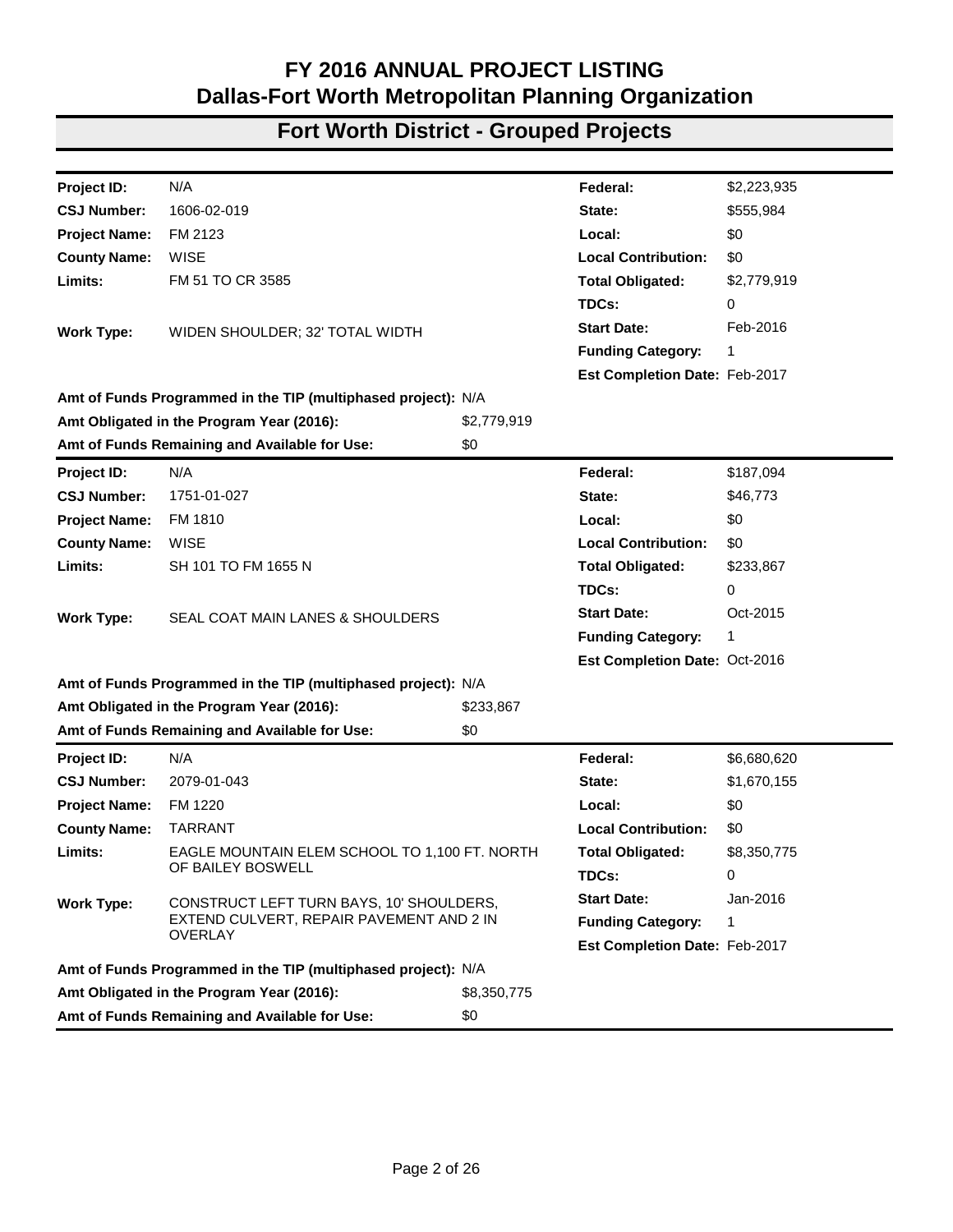| Project ID:          | N/A                                                           |             | Federal:                      | \$199,594   |
|----------------------|---------------------------------------------------------------|-------------|-------------------------------|-------------|
| <b>CSJ Number:</b>   | 1601-01-028                                                   |             | State:                        | \$0         |
| <b>Project Name:</b> | <b>FM 730</b>                                                 |             | Local:                        | \$0         |
| <b>County Name:</b>  | <b>PARKER</b>                                                 |             | <b>Local Contribution:</b>    | \$0         |
| Limits:              | 0.974 MI N OF US 180 TO 0.389 MI S OF SH 199                  |             | <b>Total Obligated:</b>       | \$199,594   |
|                      |                                                               |             | TDCs:                         | 0           |
| <b>Work Type:</b>    | <b>TEXTURIZE SHOULDERS</b>                                    |             | <b>Start Date:</b>            | May-2016    |
|                      |                                                               |             | <b>Funding Category:</b>      | 8           |
|                      |                                                               |             | Est Completion Date: May-2017 |             |
|                      | Amt of Funds Programmed in the TIP (multiphased project): N/A |             |                               |             |
|                      | Amt Obligated in the Program Year (2016):                     | \$199,594   |                               |             |
|                      | Amt of Funds Remaining and Available for Use:                 | \$0         |                               |             |
| Project ID:          | N/A                                                           |             | Federal:                      | \$4,669,094 |
| <b>CSJ Number:</b>   | 1601-01-029                                                   |             | State:                        | \$0         |
| <b>Project Name:</b> | <b>FM 730</b>                                                 |             | Local:                        | \$0         |
| <b>County Name:</b>  | <b>PARKER</b>                                                 |             | <b>Local Contribution:</b>    | \$0         |
| Limits:              | <b>US 180 TO SH 199</b>                                       |             | <b>Total Obligated:</b>       | \$4,669,094 |
|                      |                                                               |             | TDCs:                         | 933,819     |
| <b>Work Type:</b>    | PAVEMENT REPAIR AND HMAC OVERLAY                              |             | <b>Start Date:</b>            | May-2016    |
|                      |                                                               |             |                               | 1           |
|                      |                                                               |             | Est Completion Date: May-2017 |             |
|                      | Amt of Funds Programmed in the TIP (multiphased project): N/A |             |                               |             |
|                      | Amt Obligated in the Program Year (2016):                     | \$4,669,094 |                               |             |
|                      | Amt of Funds Remaining and Available for Use:                 | \$0         |                               |             |
| Project ID:          | N/A                                                           |             | Federal:                      | \$184,579   |
| <b>CSJ Number:</b>   | 1604-02-016                                                   |             | State:                        | \$20,509    |
| <b>Project Name:</b> | FM 1655                                                       |             | Local:                        | \$0         |
| <b>County Name:</b>  | <b>WISE</b>                                                   |             | <b>Local Contribution:</b>    | \$0         |
| Limits:              | 2.0 MILES N OF BU 81-C TO 1.1 MILES N OF BU 81-C              |             | <b>Total Obligated:</b>       | \$205,088   |
|                      |                                                               |             | TDCs:                         | 0           |
| <b>Work Type:</b>    | INSTALL CHEVRON SIGNS WITH MOTION ACTIVATED                   |             | <b>Start Date:</b>            | Jul-2016    |
|                      | <b>LED LIGHTS</b>                                             |             | <b>Funding Category:</b>      | 8           |
|                      |                                                               |             | Est Completion Date: Dec-2016 |             |
|                      | Amt of Funds Programmed in the TIP (multiphased project): N/A |             |                               |             |
|                      | Amt Obligated in the Program Year (2016):                     | \$205,088   |                               |             |
|                      | Amt of Funds Remaining and Available for Use:                 | \$0         |                               |             |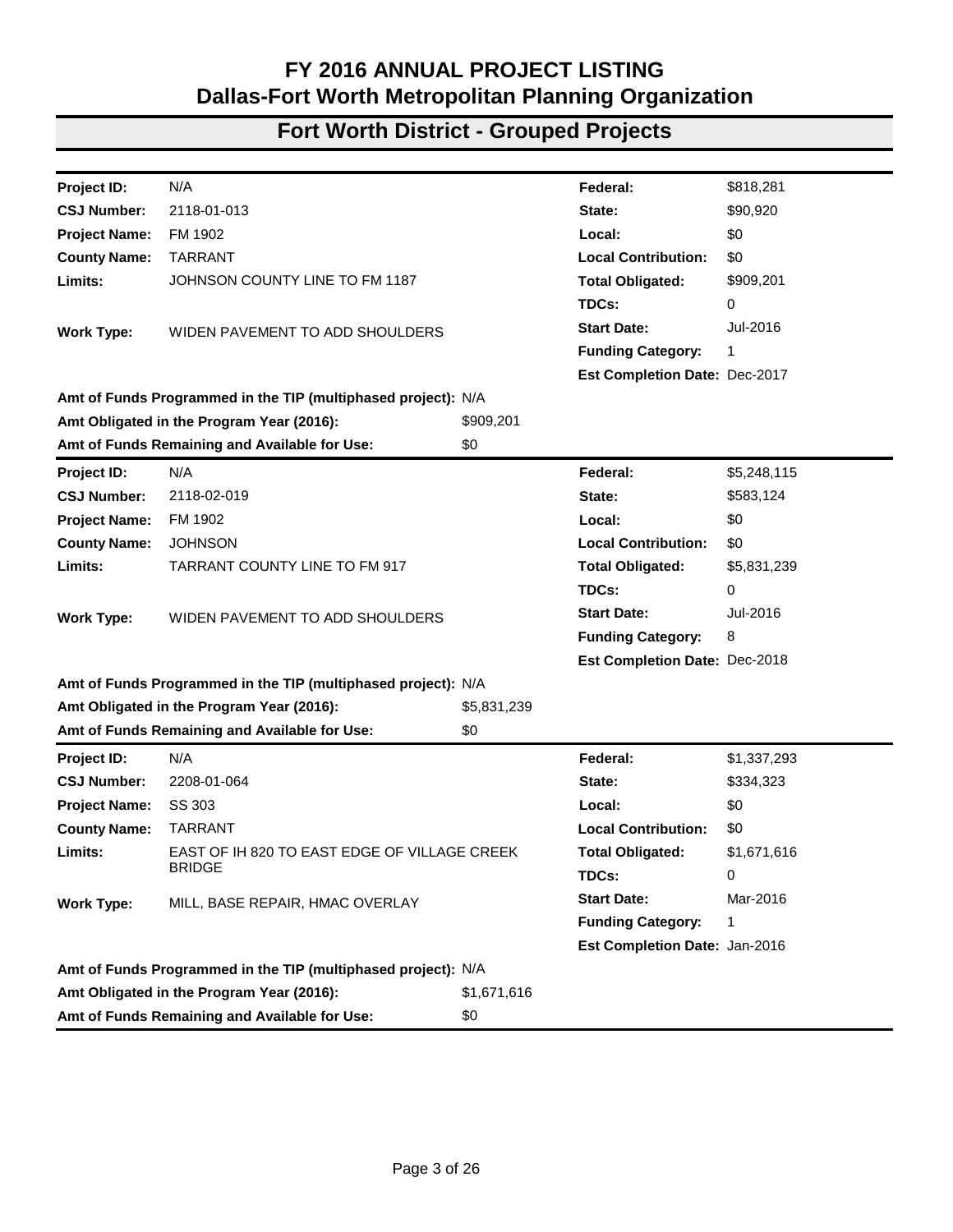| Project ID:          | N/A                                                           |             | Federal:                      | \$2,223,935 |
|----------------------|---------------------------------------------------------------|-------------|-------------------------------|-------------|
| <b>CSJ Number:</b>   | 1606-02-019                                                   |             | State:                        | \$555,984   |
| <b>Project Name:</b> | FM 2123                                                       |             | Local:                        | \$0         |
| <b>County Name:</b>  | <b>WISE</b>                                                   |             | <b>Local Contribution:</b>    | \$0         |
| Limits:              | FM 51 TO CR 3585                                              |             | <b>Total Obligated:</b>       | \$2,779,919 |
|                      |                                                               |             | TDCs:                         | 0           |
| <b>Work Type:</b>    | WIDEN SHOULDER; 32' TOTAL WIDTH                               |             | <b>Start Date:</b>            | Feb-2016    |
|                      |                                                               |             |                               | 1           |
|                      |                                                               |             | Est Completion Date: Feb-2017 |             |
|                      | Amt of Funds Programmed in the TIP (multiphased project): N/A |             |                               |             |
|                      | Amt Obligated in the Program Year (2016):                     | \$2,779,919 |                               |             |
|                      | Amt of Funds Remaining and Available for Use:                 | \$0         |                               |             |
| Project ID:          | N/A                                                           |             | Federal:                      | \$187,094   |
| <b>CSJ Number:</b>   | 1751-01-027                                                   |             | State:                        | \$46,773    |
| <b>Project Name:</b> | FM 1810                                                       |             | Local:                        | \$0         |
| <b>County Name:</b>  | <b>WISE</b>                                                   |             | <b>Local Contribution:</b>    | \$0         |
| Limits:              | SH 101 TO FM 1655 N                                           |             | <b>Total Obligated:</b>       | \$233,867   |
|                      |                                                               |             | TDCs:                         | 0           |
| <b>Work Type:</b>    | SEAL COAT MAIN LANES & SHOULDERS                              |             | <b>Start Date:</b>            | Oct-2015    |
|                      |                                                               |             | <b>Funding Category:</b>      | 1           |
|                      |                                                               |             | Est Completion Date: Oct-2016 |             |
|                      | Amt of Funds Programmed in the TIP (multiphased project): N/A |             |                               |             |
|                      | Amt Obligated in the Program Year (2016):                     | \$233,867   |                               |             |
|                      | Amt of Funds Remaining and Available for Use:                 | \$0         |                               |             |
| <b>Project ID:</b>   | N/A                                                           |             | Federal:                      | \$6,680,620 |
| <b>CSJ Number:</b>   | 2079-01-043                                                   |             | State:                        | \$1,670,155 |
| <b>Project Name:</b> | FM 1220                                                       |             | Local:                        | \$0         |
| <b>County Name:</b>  | <b>TARRANT</b>                                                |             | <b>Local Contribution:</b>    | \$0         |
| Limits:              | EAGLE MOUNTAIN ELEM SCHOOL TO 1,100 FT. NORTH                 |             | <b>Total Obligated:</b>       | \$8,350,775 |
|                      | OF BAILEY BOSWELL                                             |             | TDCs:                         | 0           |
| <b>Work Type:</b>    | CONSTRUCT LEFT TURN BAYS, 10' SHOULDERS,                      |             | <b>Start Date:</b>            | Jan-2016    |
|                      | EXTEND CULVERT, REPAIR PAVEMENT AND 2 IN                      |             | <b>Funding Category:</b>      | 1           |
|                      | <b>OVERLAY</b>                                                |             | Est Completion Date: Feb-2017 |             |
|                      | Amt of Funds Programmed in the TIP (multiphased project): N/A |             |                               |             |
|                      | Amt Obligated in the Program Year (2016):                     | \$8,350,775 |                               |             |
|                      | Amt of Funds Remaining and Available for Use:                 | \$0         |                               |             |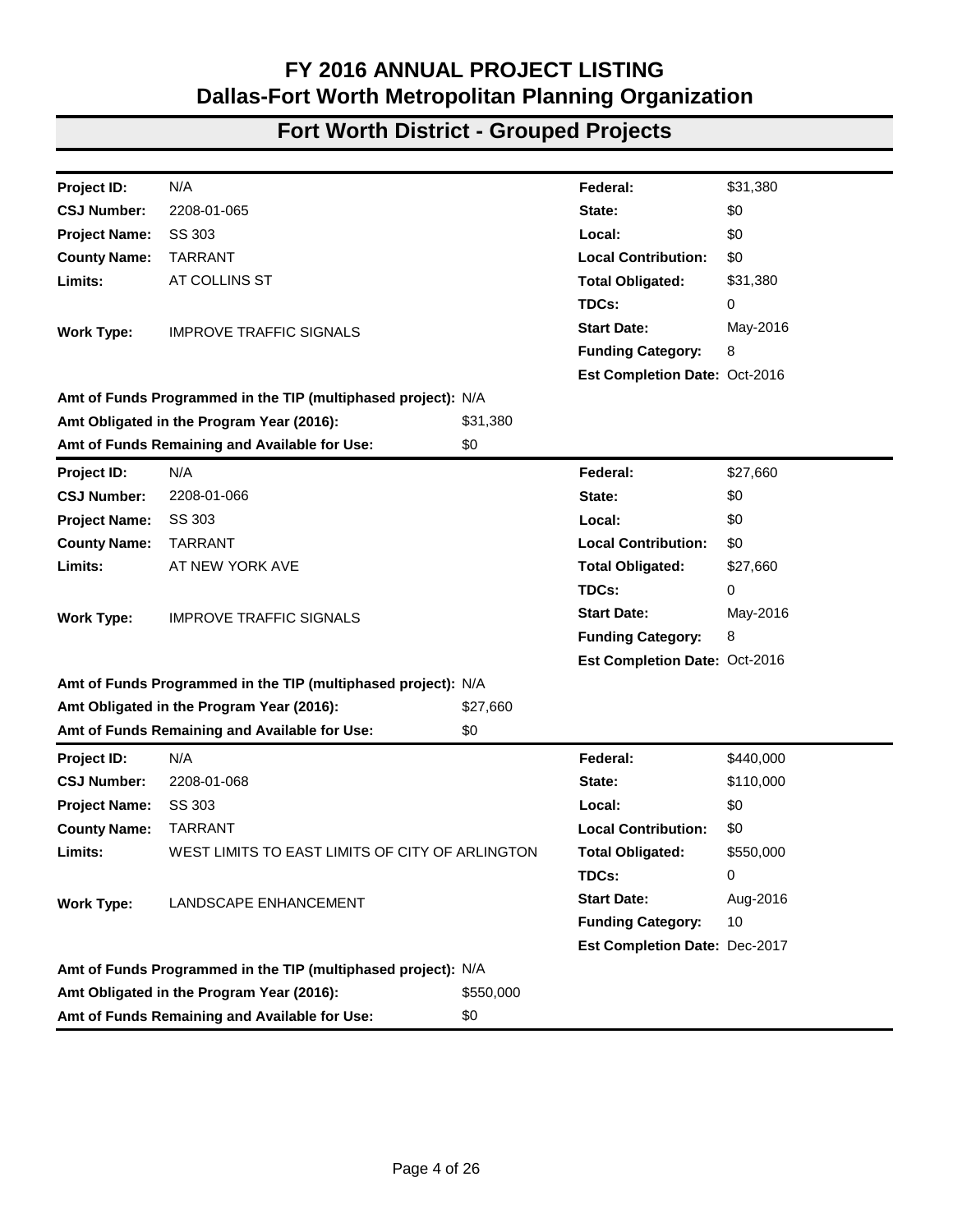| Project ID:                               | N/A                                                           |             | Federal:                      | \$818,281   |
|-------------------------------------------|---------------------------------------------------------------|-------------|-------------------------------|-------------|
| <b>CSJ Number:</b>                        | 2118-01-013                                                   |             | State:                        | \$90,920    |
| <b>Project Name:</b>                      | FM 1902                                                       |             | Local:                        | \$0         |
| <b>County Name:</b>                       | <b>TARRANT</b>                                                |             | <b>Local Contribution:</b>    | \$0         |
| Limits:                                   | JOHNSON COUNTY LINE TO FM 1187                                |             | <b>Total Obligated:</b>       | \$909,201   |
|                                           |                                                               |             | TDCs:                         | 0           |
| <b>Work Type:</b>                         | WIDEN PAVEMENT TO ADD SHOULDERS                               |             | <b>Start Date:</b>            | Jul-2016    |
|                                           |                                                               |             | <b>Funding Category:</b>      | 1           |
|                                           |                                                               |             | Est Completion Date: Dec-2017 |             |
|                                           | Amt of Funds Programmed in the TIP (multiphased project): N/A |             |                               |             |
| Amt Obligated in the Program Year (2016): |                                                               | \$909,201   |                               |             |
|                                           | Amt of Funds Remaining and Available for Use:                 | \$0         |                               |             |
| Project ID:                               | N/A                                                           |             | Federal:                      | \$5,248,115 |
| <b>CSJ Number:</b>                        | 2118-02-019                                                   |             | State:                        | \$583,124   |
| <b>Project Name:</b>                      | FM 1902                                                       |             | Local:                        | \$0         |
| <b>County Name:</b>                       | <b>JOHNSON</b>                                                |             | <b>Local Contribution:</b>    | \$0         |
| Limits:                                   | <b>TARRANT COUNTY LINE TO FM 917</b>                          |             | <b>Total Obligated:</b>       | \$5,831,239 |
|                                           |                                                               |             | TDCs:                         | 0           |
| <b>Work Type:</b>                         | WIDEN PAVEMENT TO ADD SHOULDERS                               |             | <b>Start Date:</b>            | Jul-2016    |
|                                           |                                                               |             | <b>Funding Category:</b>      | 8           |
|                                           |                                                               |             | Est Completion Date: Dec-2018 |             |
|                                           | Amt of Funds Programmed in the TIP (multiphased project): N/A |             |                               |             |
|                                           | Amt Obligated in the Program Year (2016):                     | \$5,831,239 |                               |             |
|                                           | Amt of Funds Remaining and Available for Use:                 | \$0         |                               |             |
| Project ID:                               | N/A                                                           |             | Federal:                      | \$1,337,293 |
| <b>CSJ Number:</b>                        | 2208-01-064                                                   |             | State:                        | \$334,323   |
| <b>Project Name:</b>                      | SS 303                                                        |             | Local:                        | \$0         |
| <b>County Name:</b>                       | <b>TARRANT</b>                                                |             | <b>Local Contribution:</b>    | \$0         |
| Limits:                                   | EAST OF IH 820 TO EAST EDGE OF VILLAGE CREEK                  |             | <b>Total Obligated:</b>       | \$1,671,616 |
|                                           | <b>BRIDGE</b>                                                 |             | TDCs:                         | 0           |
| <b>Work Type:</b>                         | MILL, BASE REPAIR, HMAC OVERLAY                               |             | <b>Start Date:</b>            | Mar-2016    |
|                                           |                                                               |             | <b>Funding Category:</b>      | 1           |
|                                           |                                                               |             | Est Completion Date: Jan-2016 |             |
|                                           | Amt of Funds Programmed in the TIP (multiphased project): N/A |             |                               |             |
|                                           | Amt Obligated in the Program Year (2016):                     | \$1,671,616 |                               |             |
|                                           | Amt of Funds Remaining and Available for Use:                 | \$0         |                               |             |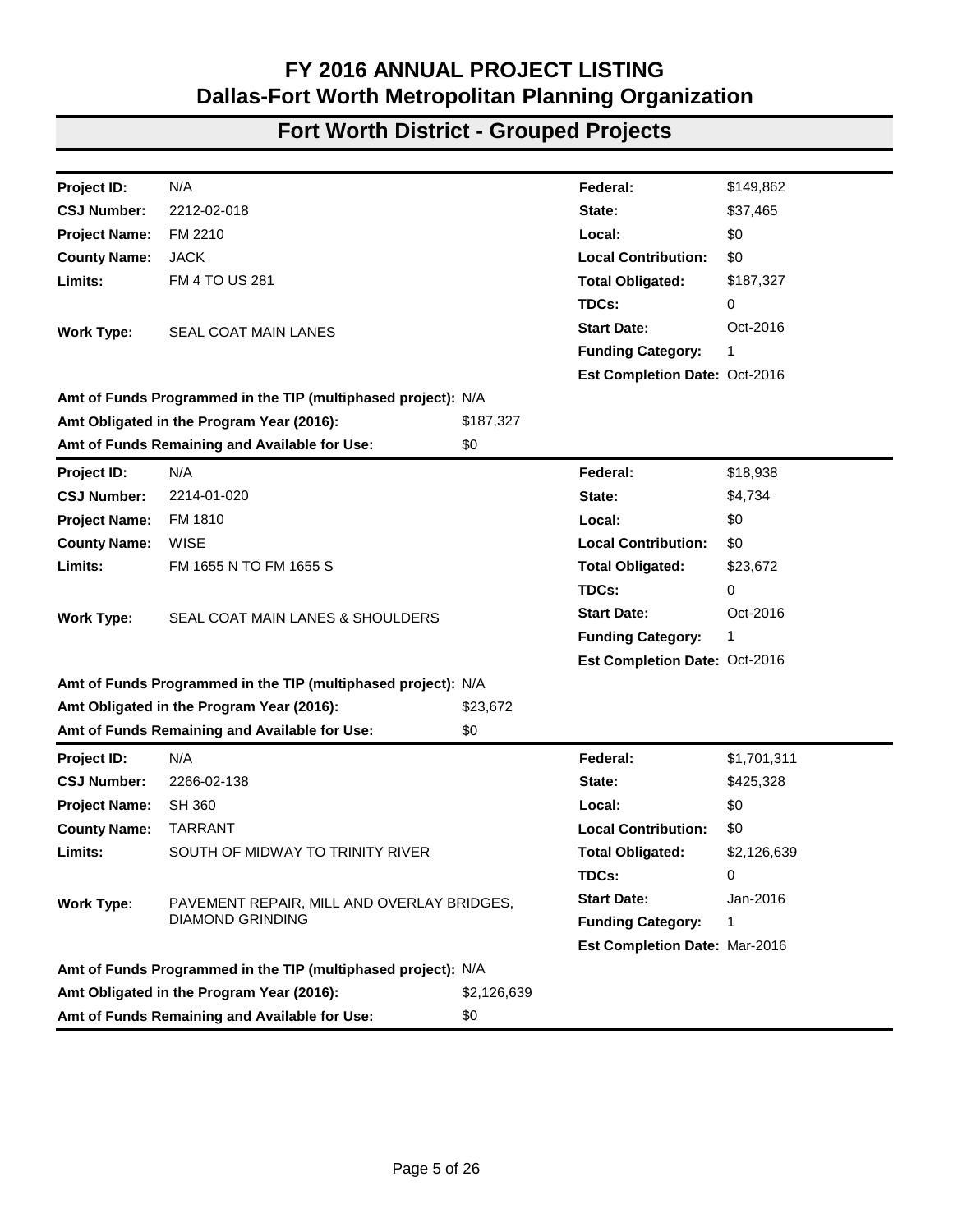| Project ID:          | N/A                                                           |           | Federal:                      | \$31,380  |
|----------------------|---------------------------------------------------------------|-----------|-------------------------------|-----------|
| <b>CSJ Number:</b>   | 2208-01-065                                                   |           | State:                        | \$0       |
| <b>Project Name:</b> | SS 303                                                        |           | Local:                        | \$0       |
| <b>County Name:</b>  | <b>TARRANT</b>                                                |           | <b>Local Contribution:</b>    | \$0       |
| Limits:              | AT COLLINS ST                                                 |           | <b>Total Obligated:</b>       | \$31,380  |
|                      |                                                               |           | TDCs:                         | 0         |
| <b>Work Type:</b>    | <b>IMPROVE TRAFFIC SIGNALS</b>                                |           | <b>Start Date:</b>            | May-2016  |
|                      |                                                               |           | <b>Funding Category:</b>      | 8         |
|                      |                                                               |           | Est Completion Date: Oct-2016 |           |
|                      | Amt of Funds Programmed in the TIP (multiphased project): N/A |           |                               |           |
|                      | Amt Obligated in the Program Year (2016):                     | \$31,380  |                               |           |
|                      | Amt of Funds Remaining and Available for Use:                 | \$0       |                               |           |
| Project ID:          | N/A                                                           |           | Federal:                      | \$27,660  |
| <b>CSJ Number:</b>   | 2208-01-066                                                   |           | State:                        | \$0       |
| <b>Project Name:</b> | SS 303                                                        |           | Local:                        | \$0       |
| <b>County Name:</b>  | <b>TARRANT</b>                                                |           | <b>Local Contribution:</b>    | \$0       |
| Limits:              | AT NEW YORK AVE                                               |           | <b>Total Obligated:</b>       | \$27,660  |
|                      |                                                               |           | TDCs:                         | 0         |
| <b>Work Type:</b>    | <b>IMPROVE TRAFFIC SIGNALS</b>                                |           | <b>Start Date:</b>            | May-2016  |
|                      |                                                               |           | <b>Funding Category:</b>      | 8         |
|                      |                                                               |           | Est Completion Date: Oct-2016 |           |
|                      | Amt of Funds Programmed in the TIP (multiphased project): N/A |           |                               |           |
|                      | Amt Obligated in the Program Year (2016):                     | \$27,660  |                               |           |
|                      | Amt of Funds Remaining and Available for Use:                 | \$0       |                               |           |
| Project ID:          | N/A                                                           |           | Federal:                      | \$440,000 |
| <b>CSJ Number:</b>   | 2208-01-068                                                   |           | State:                        | \$110,000 |
| <b>Project Name:</b> | SS 303                                                        |           | Local:                        | \$0       |
| <b>County Name:</b>  | <b>TARRANT</b>                                                |           | <b>Local Contribution:</b>    | \$0       |
| Limits:              | WEST LIMITS TO EAST LIMITS OF CITY OF ARLINGTON               |           | <b>Total Obligated:</b>       | \$550,000 |
|                      |                                                               |           | TDCs:                         | 0         |
| <b>Work Type:</b>    | LANDSCAPE ENHANCEMENT                                         |           | <b>Start Date:</b>            | Aug-2016  |
|                      |                                                               |           | <b>Funding Category:</b>      | 10        |
|                      |                                                               |           | Est Completion Date: Dec-2017 |           |
|                      | Amt of Funds Programmed in the TIP (multiphased project): N/A |           |                               |           |
|                      | Amt Obligated in the Program Year (2016):                     | \$550,000 |                               |           |
|                      | Amt of Funds Remaining and Available for Use:                 | \$0       |                               |           |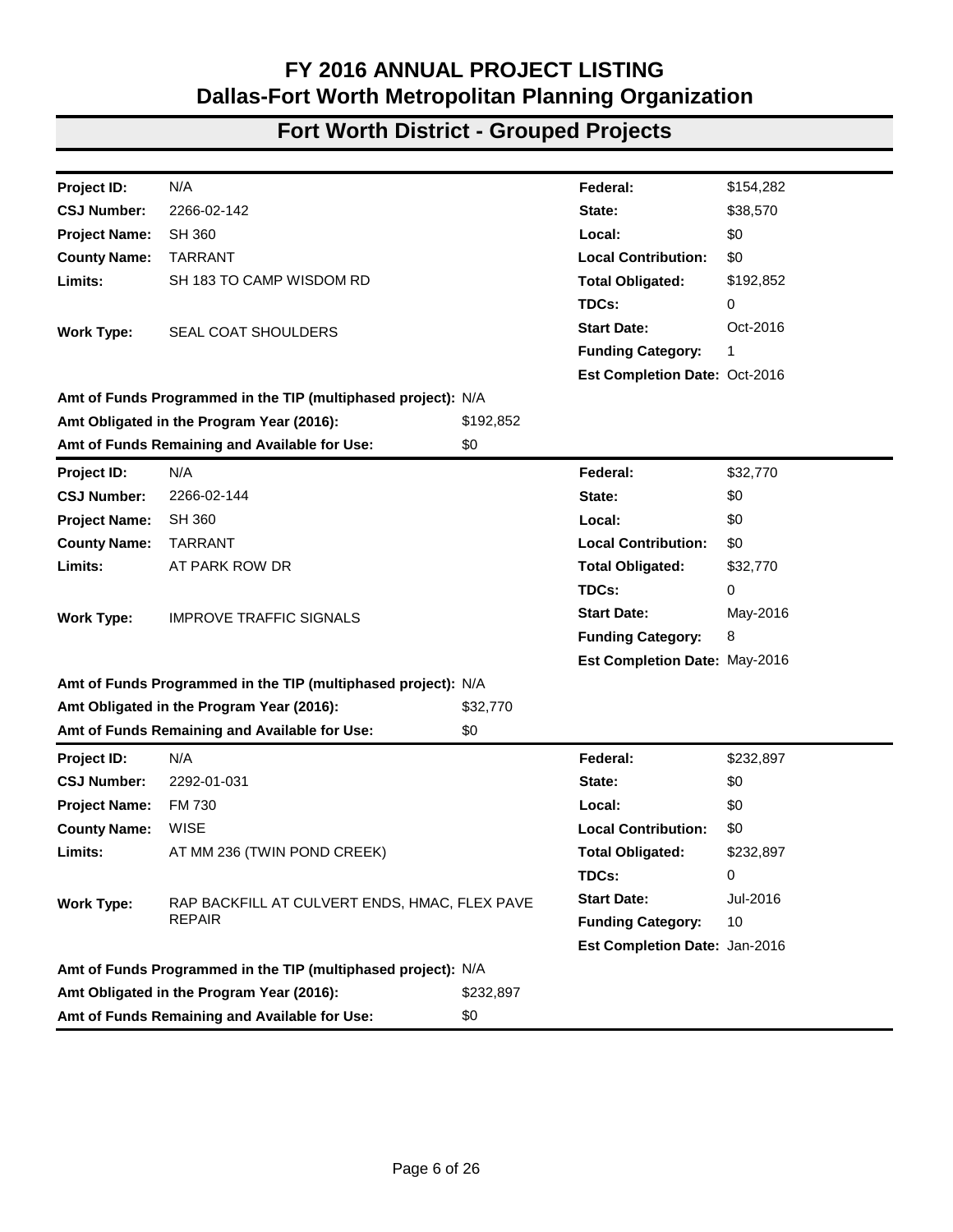| Project ID:                               | N/A                                                           |             | Federal:                      | \$149,862   |
|-------------------------------------------|---------------------------------------------------------------|-------------|-------------------------------|-------------|
| <b>CSJ Number:</b>                        | 2212-02-018                                                   |             | State:                        | \$37,465    |
| <b>Project Name:</b>                      | FM 2210                                                       |             | Local:                        | \$0         |
| <b>County Name:</b>                       | <b>JACK</b>                                                   |             | <b>Local Contribution:</b>    | \$0         |
| Limits:                                   | FM 4 TO US 281                                                |             | <b>Total Obligated:</b>       | \$187,327   |
|                                           |                                                               |             | TDCs:                         | 0           |
| <b>Work Type:</b>                         | <b>SEAL COAT MAIN LANES</b>                                   |             | <b>Start Date:</b>            | Oct-2016    |
|                                           |                                                               |             | <b>Funding Category:</b>      | 1           |
|                                           |                                                               |             | Est Completion Date: Oct-2016 |             |
|                                           | Amt of Funds Programmed in the TIP (multiphased project): N/A |             |                               |             |
| Amt Obligated in the Program Year (2016): |                                                               | \$187,327   |                               |             |
|                                           | Amt of Funds Remaining and Available for Use:                 | \$0         |                               |             |
| Project ID:                               | N/A                                                           |             | Federal:                      | \$18,938    |
| <b>CSJ Number:</b>                        | 2214-01-020                                                   |             | State:                        | \$4,734     |
| <b>Project Name:</b>                      | FM 1810                                                       |             | Local:                        | \$0         |
| <b>County Name:</b>                       | <b>WISE</b>                                                   |             | <b>Local Contribution:</b>    | \$0         |
| Limits:                                   | FM 1655 N TO FM 1655 S                                        |             | <b>Total Obligated:</b>       | \$23,672    |
|                                           |                                                               |             | TDCs:                         | 0           |
| <b>Work Type:</b>                         | SEAL COAT MAIN LANES & SHOULDERS                              |             | <b>Start Date:</b>            | Oct-2016    |
|                                           |                                                               |             | <b>Funding Category:</b>      | 1           |
|                                           |                                                               |             | Est Completion Date: Oct-2016 |             |
|                                           | Amt of Funds Programmed in the TIP (multiphased project): N/A |             |                               |             |
|                                           | Amt Obligated in the Program Year (2016):                     | \$23,672    |                               |             |
|                                           | Amt of Funds Remaining and Available for Use:                 | \$0         |                               |             |
| <b>Project ID:</b>                        | N/A                                                           |             | Federal:                      | \$1,701,311 |
| <b>CSJ Number:</b>                        | 2266-02-138                                                   |             | State:                        | \$425,328   |
| <b>Project Name:</b>                      | <b>SH 360</b>                                                 |             | Local:                        | \$0         |
| <b>County Name:</b>                       | <b>TARRANT</b>                                                |             | <b>Local Contribution:</b>    | \$0         |
| Limits:                                   | SOUTH OF MIDWAY TO TRINITY RIVER                              |             | <b>Total Obligated:</b>       | \$2,126,639 |
|                                           |                                                               |             | TDCs:                         | 0           |
| <b>Work Type:</b>                         | PAVEMENT REPAIR, MILL AND OVERLAY BRIDGES,                    |             | <b>Start Date:</b>            | Jan-2016    |
|                                           | <b>DIAMOND GRINDING</b>                                       |             | <b>Funding Category:</b>      | 1           |
|                                           |                                                               |             | Est Completion Date: Mar-2016 |             |
|                                           | Amt of Funds Programmed in the TIP (multiphased project): N/A |             |                               |             |
|                                           | Amt Obligated in the Program Year (2016):                     | \$2,126,639 |                               |             |
|                                           | Amt of Funds Remaining and Available for Use:                 | \$0         |                               |             |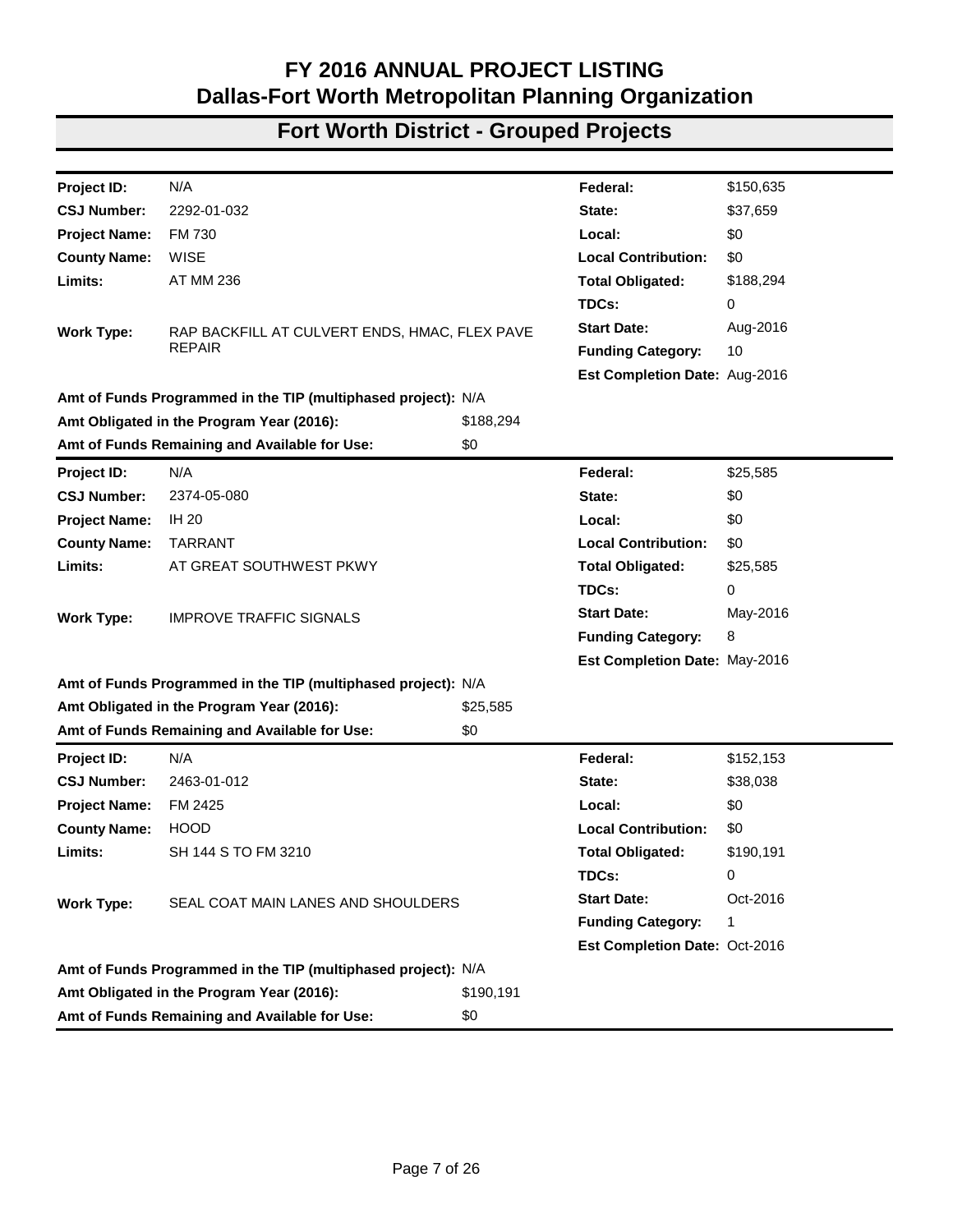| Project ID:          | N/A                                                           |           | Federal:                      | \$154,282 |
|----------------------|---------------------------------------------------------------|-----------|-------------------------------|-----------|
| <b>CSJ Number:</b>   | 2266-02-142                                                   |           | State:                        | \$38,570  |
| <b>Project Name:</b> | <b>SH 360</b>                                                 |           | Local:                        | \$0       |
| <b>County Name:</b>  | <b>TARRANT</b>                                                |           | <b>Local Contribution:</b>    | \$0       |
| Limits:              | SH 183 TO CAMP WISDOM RD                                      |           | <b>Total Obligated:</b>       | \$192,852 |
|                      |                                                               |           | TDCs:                         | 0         |
| <b>Work Type:</b>    | SEAL COAT SHOULDERS                                           |           | <b>Start Date:</b>            | Oct-2016  |
|                      |                                                               |           | <b>Funding Category:</b>      | 1         |
|                      |                                                               |           | Est Completion Date: Oct-2016 |           |
|                      | Amt of Funds Programmed in the TIP (multiphased project): N/A |           |                               |           |
|                      | Amt Obligated in the Program Year (2016):                     | \$192,852 |                               |           |
|                      | Amt of Funds Remaining and Available for Use:                 | \$0       |                               |           |
| Project ID:          | N/A                                                           |           | Federal:                      | \$32,770  |
| <b>CSJ Number:</b>   | 2266-02-144                                                   |           | State:                        | \$0       |
| <b>Project Name:</b> | <b>SH 360</b>                                                 |           | Local:                        | \$0       |
| <b>County Name:</b>  | <b>TARRANT</b>                                                |           | <b>Local Contribution:</b>    | \$0       |
| Limits:              | AT PARK ROW DR                                                |           | <b>Total Obligated:</b>       | \$32,770  |
|                      |                                                               |           | TDCs:                         | 0         |
| <b>Work Type:</b>    | <b>IMPROVE TRAFFIC SIGNALS</b>                                |           | <b>Start Date:</b>            | May-2016  |
|                      |                                                               |           | <b>Funding Category:</b>      | 8         |
|                      |                                                               |           | Est Completion Date: May-2016 |           |
|                      | Amt of Funds Programmed in the TIP (multiphased project): N/A |           |                               |           |
|                      | Amt Obligated in the Program Year (2016):                     | \$32,770  |                               |           |
|                      | Amt of Funds Remaining and Available for Use:                 | \$0       |                               |           |
| Project ID:          | N/A                                                           |           | Federal:                      | \$232,897 |
| <b>CSJ Number:</b>   | 2292-01-031                                                   |           | State:                        | \$0       |
| <b>Project Name:</b> | FM 730                                                        |           | Local:                        | \$0       |
| <b>County Name:</b>  | <b>WISE</b>                                                   |           | <b>Local Contribution:</b>    | \$0       |
| Limits:              | AT MM 236 (TWIN POND CREEK)                                   |           | <b>Total Obligated:</b>       | \$232,897 |
|                      |                                                               |           | TDCs:                         | 0         |
| <b>Work Type:</b>    | RAP BACKFILL AT CULVERT ENDS, HMAC, FLEX PAVE                 |           | <b>Start Date:</b>            | Jul-2016  |
|                      | <b>REPAIR</b>                                                 |           | <b>Funding Category:</b>      | 10        |
|                      |                                                               |           | Est Completion Date: Jan-2016 |           |
|                      | Amt of Funds Programmed in the TIP (multiphased project): N/A |           |                               |           |
|                      | Amt Obligated in the Program Year (2016):                     | \$232,897 |                               |           |
|                      | Amt of Funds Remaining and Available for Use:                 | \$0       |                               |           |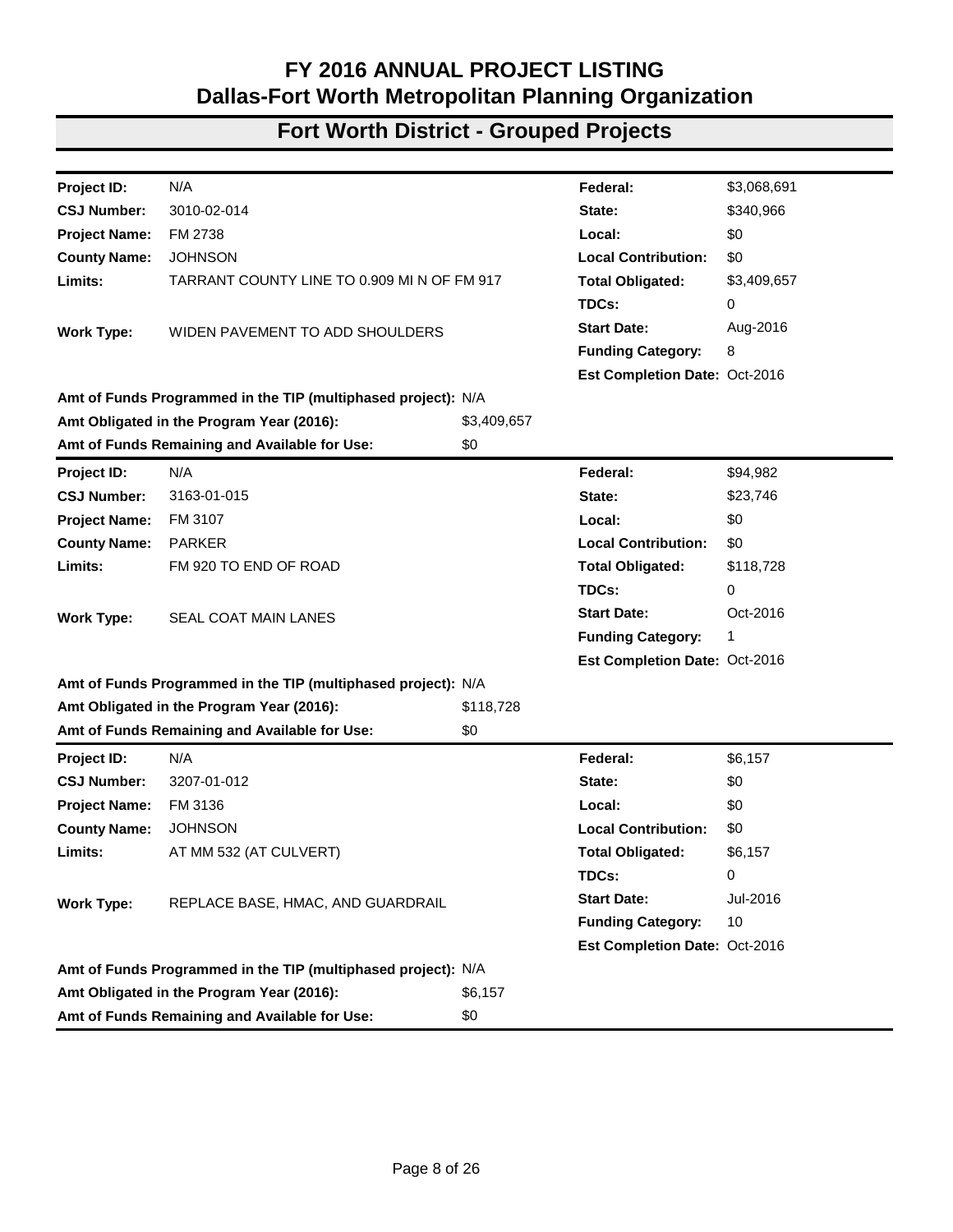| Project ID:          | N/A                                                           |           | Federal:                      | \$150,635 |
|----------------------|---------------------------------------------------------------|-----------|-------------------------------|-----------|
| <b>CSJ Number:</b>   | 2292-01-032                                                   |           | State:                        | \$37,659  |
| <b>Project Name:</b> | FM 730                                                        |           | Local:                        | \$0       |
| <b>County Name:</b>  | <b>WISE</b>                                                   |           | <b>Local Contribution:</b>    | \$0       |
| Limits:              | <b>AT MM 236</b>                                              |           | <b>Total Obligated:</b>       | \$188,294 |
|                      |                                                               |           | TDCs:                         | 0         |
| <b>Work Type:</b>    | RAP BACKFILL AT CULVERT ENDS, HMAC, FLEX PAVE                 |           | <b>Start Date:</b>            | Aug-2016  |
|                      | REPAIR                                                        |           | <b>Funding Category:</b>      | 10        |
|                      |                                                               |           | Est Completion Date: Aug-2016 |           |
|                      | Amt of Funds Programmed in the TIP (multiphased project): N/A |           |                               |           |
|                      | Amt Obligated in the Program Year (2016):                     | \$188,294 |                               |           |
|                      | Amt of Funds Remaining and Available for Use:                 | \$0       |                               |           |
| Project ID:          | N/A                                                           |           | Federal:                      | \$25,585  |
| <b>CSJ Number:</b>   | 2374-05-080                                                   |           | State:                        | \$0       |
| <b>Project Name:</b> | <b>IH 20</b>                                                  |           | Local:                        | \$0       |
| <b>County Name:</b>  | <b>TARRANT</b>                                                |           | <b>Local Contribution:</b>    | \$0       |
| Limits:              | AT GREAT SOUTHWEST PKWY                                       |           | <b>Total Obligated:</b>       | \$25,585  |
|                      |                                                               |           | TDCs:                         | 0         |
| <b>Work Type:</b>    | <b>IMPROVE TRAFFIC SIGNALS</b>                                |           | <b>Start Date:</b>            | May-2016  |
|                      |                                                               |           | <b>Funding Category:</b>      | 8         |
|                      |                                                               |           | Est Completion Date: May-2016 |           |
|                      | Amt of Funds Programmed in the TIP (multiphased project): N/A |           |                               |           |
|                      | Amt Obligated in the Program Year (2016):                     | \$25,585  |                               |           |
|                      | Amt of Funds Remaining and Available for Use:                 | \$0       |                               |           |
| Project ID:          | N/A                                                           |           | Federal:                      | \$152,153 |
| <b>CSJ Number:</b>   | 2463-01-012                                                   |           | State:                        | \$38,038  |
| <b>Project Name:</b> | FM 2425                                                       |           | Local:                        | \$0       |
| <b>County Name:</b>  | <b>HOOD</b>                                                   |           | <b>Local Contribution:</b>    | \$0       |
| Limits:              | SH 144 S TO FM 3210                                           |           | <b>Total Obligated:</b>       | \$190,191 |
|                      |                                                               |           | TDCs:                         | 0         |
| <b>Work Type:</b>    | SEAL COAT MAIN LANES AND SHOULDERS                            |           | <b>Start Date:</b>            | Oct-2016  |
|                      |                                                               |           | <b>Funding Category:</b>      | 1         |
|                      |                                                               |           | Est Completion Date: Oct-2016 |           |
|                      | Amt of Funds Programmed in the TIP (multiphased project): N/A |           |                               |           |
|                      | Amt Obligated in the Program Year (2016):                     | \$190,191 |                               |           |
|                      | Amt of Funds Remaining and Available for Use:                 | \$0       |                               |           |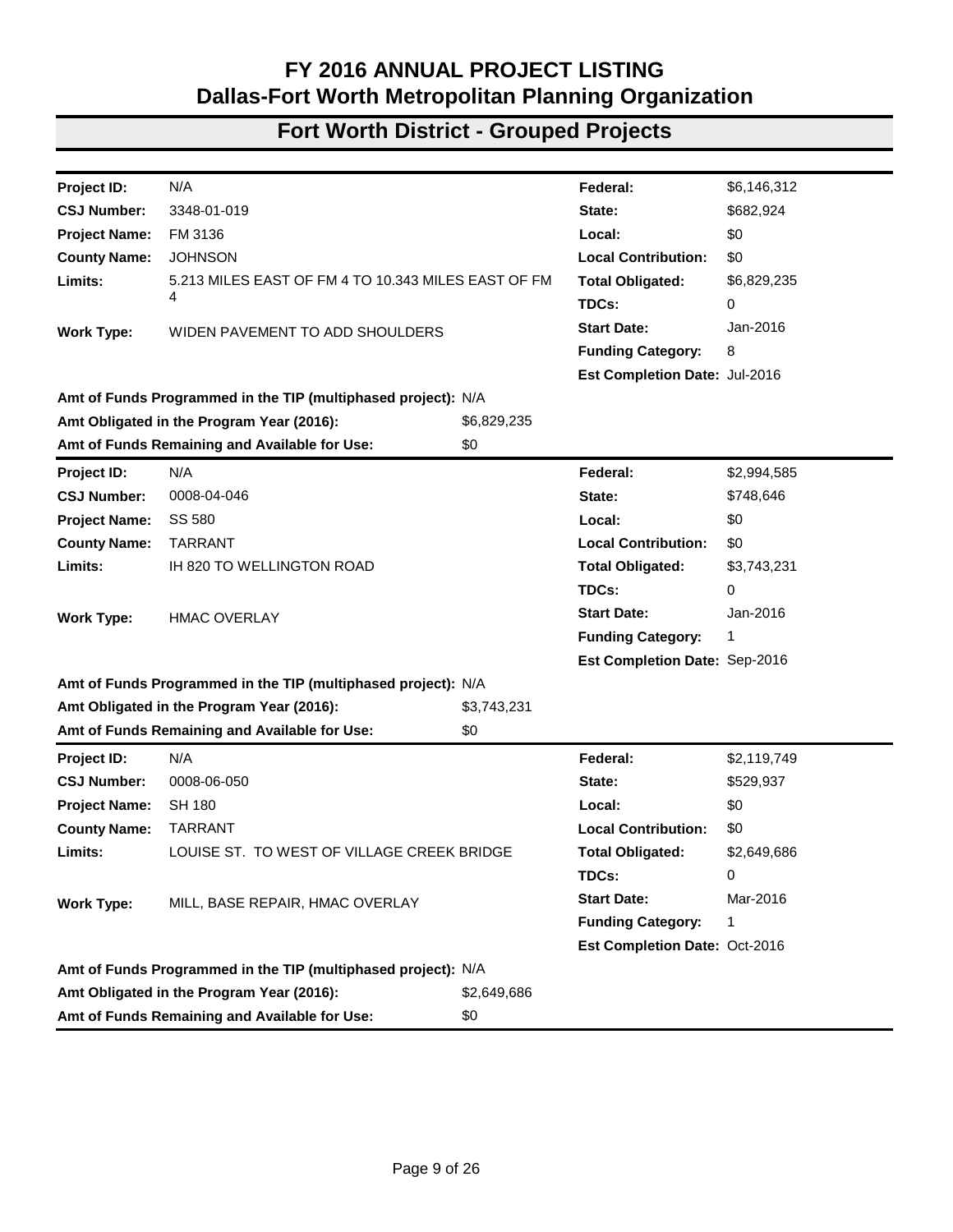| Project ID:          | N/A                                                           |             | Federal:                      | \$3,068,691 |
|----------------------|---------------------------------------------------------------|-------------|-------------------------------|-------------|
| <b>CSJ Number:</b>   | 3010-02-014                                                   |             | State:                        | \$340,966   |
| <b>Project Name:</b> | FM 2738                                                       |             | Local:                        | \$0         |
| <b>County Name:</b>  | <b>JOHNSON</b>                                                |             | <b>Local Contribution:</b>    | \$0         |
| Limits:              | TARRANT COUNTY LINE TO 0.909 MI N OF FM 917                   |             | <b>Total Obligated:</b>       | \$3,409,657 |
|                      |                                                               |             | TDCs:                         | 0           |
| <b>Work Type:</b>    | WIDEN PAVEMENT TO ADD SHOULDERS                               |             | <b>Start Date:</b>            | Aug-2016    |
|                      |                                                               |             | <b>Funding Category:</b>      | 8           |
|                      |                                                               |             | Est Completion Date: Oct-2016 |             |
|                      | Amt of Funds Programmed in the TIP (multiphased project): N/A |             |                               |             |
|                      | Amt Obligated in the Program Year (2016):                     | \$3,409,657 |                               |             |
|                      | Amt of Funds Remaining and Available for Use:                 | \$0         |                               |             |
| Project ID:          | N/A                                                           |             | Federal:                      | \$94,982    |
| <b>CSJ Number:</b>   | 3163-01-015                                                   |             | State:                        | \$23,746    |
| <b>Project Name:</b> | FM 3107                                                       |             | Local:                        | \$0         |
| <b>County Name:</b>  | <b>PARKER</b>                                                 |             | <b>Local Contribution:</b>    | \$0         |
| Limits:              | FM 920 TO END OF ROAD                                         |             | <b>Total Obligated:</b>       | \$118,728   |
|                      |                                                               |             | TDCs:                         | 0           |
| <b>Work Type:</b>    | SEAL COAT MAIN LANES                                          |             | <b>Start Date:</b>            | Oct-2016    |
|                      |                                                               |             | <b>Funding Category:</b>      | 1           |
|                      |                                                               |             | Est Completion Date: Oct-2016 |             |
|                      | Amt of Funds Programmed in the TIP (multiphased project): N/A |             |                               |             |
|                      | Amt Obligated in the Program Year (2016):                     | \$118,728   |                               |             |
|                      | Amt of Funds Remaining and Available for Use:                 | \$0         |                               |             |
| Project ID:          | N/A                                                           |             | Federal:                      | \$6,157     |
| <b>CSJ Number:</b>   | 3207-01-012                                                   |             | State:                        | \$0         |
| <b>Project Name:</b> | FM 3136                                                       |             | Local:                        | \$0         |
| <b>County Name:</b>  | <b>JOHNSON</b>                                                |             | <b>Local Contribution:</b>    | \$0         |
| Limits:              | AT MM 532 (AT CULVERT)                                        |             | <b>Total Obligated:</b>       | \$6,157     |
|                      |                                                               |             | TDCs:                         | 0           |
| <b>Work Type:</b>    | REPLACE BASE, HMAC, AND GUARDRAIL                             |             | <b>Start Date:</b>            | Jul-2016    |
|                      |                                                               |             | <b>Funding Category:</b>      | 10          |
|                      |                                                               |             | Est Completion Date: Oct-2016 |             |
|                      | Amt of Funds Programmed in the TIP (multiphased project): N/A |             |                               |             |
|                      | Amt Obligated in the Program Year (2016):                     | \$6,157     |                               |             |
|                      | Amt of Funds Remaining and Available for Use:                 | \$0         |                               |             |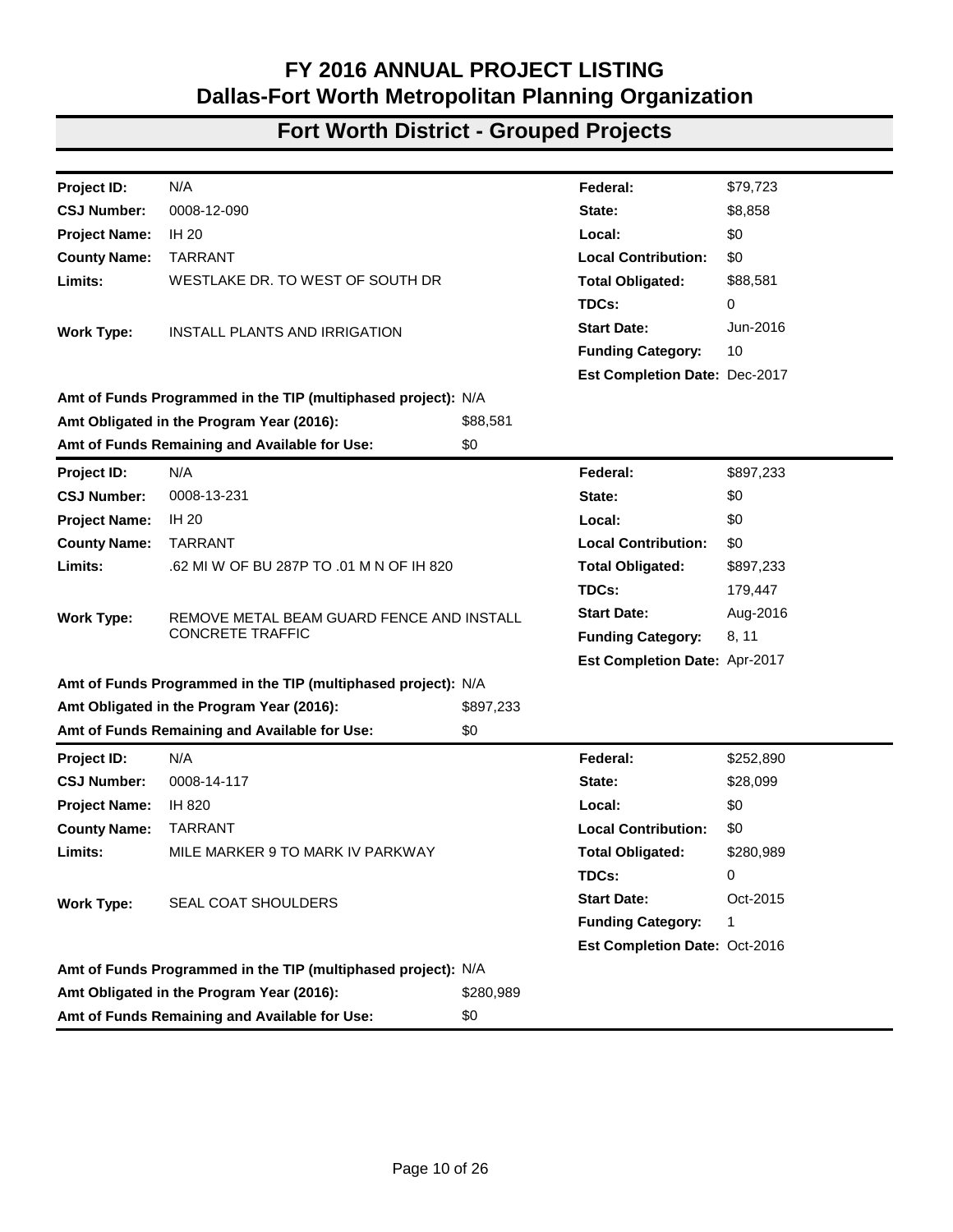| Project ID:          | N/A                                                           |             | Federal:                      | \$6,146,312 |
|----------------------|---------------------------------------------------------------|-------------|-------------------------------|-------------|
| <b>CSJ Number:</b>   | 3348-01-019                                                   |             | State:                        | \$682,924   |
| <b>Project Name:</b> | FM 3136                                                       |             | Local:                        | \$0         |
| <b>County Name:</b>  | <b>JOHNSON</b>                                                |             | <b>Local Contribution:</b>    | \$0         |
| Limits:              | 5.213 MILES EAST OF FM 4 TO 10.343 MILES EAST OF FM           |             | <b>Total Obligated:</b>       | \$6,829,235 |
|                      | 4                                                             |             | TDCs:                         | 0           |
| <b>Work Type:</b>    | WIDEN PAVEMENT TO ADD SHOULDERS                               |             | <b>Start Date:</b>            | Jan-2016    |
|                      |                                                               |             | <b>Funding Category:</b>      | 8           |
|                      |                                                               |             | Est Completion Date: Jul-2016 |             |
|                      | Amt of Funds Programmed in the TIP (multiphased project): N/A |             |                               |             |
|                      | Amt Obligated in the Program Year (2016):                     | \$6,829,235 |                               |             |
|                      | Amt of Funds Remaining and Available for Use:                 | \$0         |                               |             |
| Project ID:          | N/A                                                           |             | Federal:                      | \$2,994,585 |
| <b>CSJ Number:</b>   | 0008-04-046                                                   |             | State:                        | \$748,646   |
| <b>Project Name:</b> | SS 580                                                        |             | Local:                        | \$0         |
| <b>County Name:</b>  | <b>TARRANT</b>                                                |             | <b>Local Contribution:</b>    | \$0         |
| Limits:              | IH 820 TO WELLINGTON ROAD                                     |             | <b>Total Obligated:</b>       | \$3,743,231 |
|                      |                                                               |             | TDCs:                         | 0           |
| <b>Work Type:</b>    | <b>HMAC OVERLAY</b>                                           |             | <b>Start Date:</b>            | Jan-2016    |
|                      |                                                               |             | <b>Funding Category:</b>      | 1           |
|                      |                                                               |             | Est Completion Date: Sep-2016 |             |
|                      | Amt of Funds Programmed in the TIP (multiphased project): N/A |             |                               |             |
|                      | Amt Obligated in the Program Year (2016):                     | \$3,743,231 |                               |             |
|                      | Amt of Funds Remaining and Available for Use:                 | \$0         |                               |             |
| Project ID:          | N/A                                                           |             | Federal:                      | \$2,119,749 |
| <b>CSJ Number:</b>   | 0008-06-050                                                   |             | State:                        | \$529,937   |
| <b>Project Name:</b> | <b>SH 180</b>                                                 |             | Local:                        | \$0         |
| <b>County Name:</b>  | <b>TARRANT</b>                                                |             | <b>Local Contribution:</b>    | \$0         |
| Limits:              | LOUISE ST. TO WEST OF VILLAGE CREEK BRIDGE                    |             | <b>Total Obligated:</b>       | \$2,649,686 |
|                      |                                                               |             | TDCs:                         | 0           |
| <b>Work Type:</b>    | MILL, BASE REPAIR, HMAC OVERLAY                               |             | <b>Start Date:</b>            | Mar-2016    |
|                      |                                                               |             | <b>Funding Category:</b>      | 1           |
|                      |                                                               |             | Est Completion Date: Oct-2016 |             |
|                      | Amt of Funds Programmed in the TIP (multiphased project): N/A |             |                               |             |
|                      | Amt Obligated in the Program Year (2016):                     | \$2,649,686 |                               |             |
|                      | Amt of Funds Remaining and Available for Use:                 | \$0         |                               |             |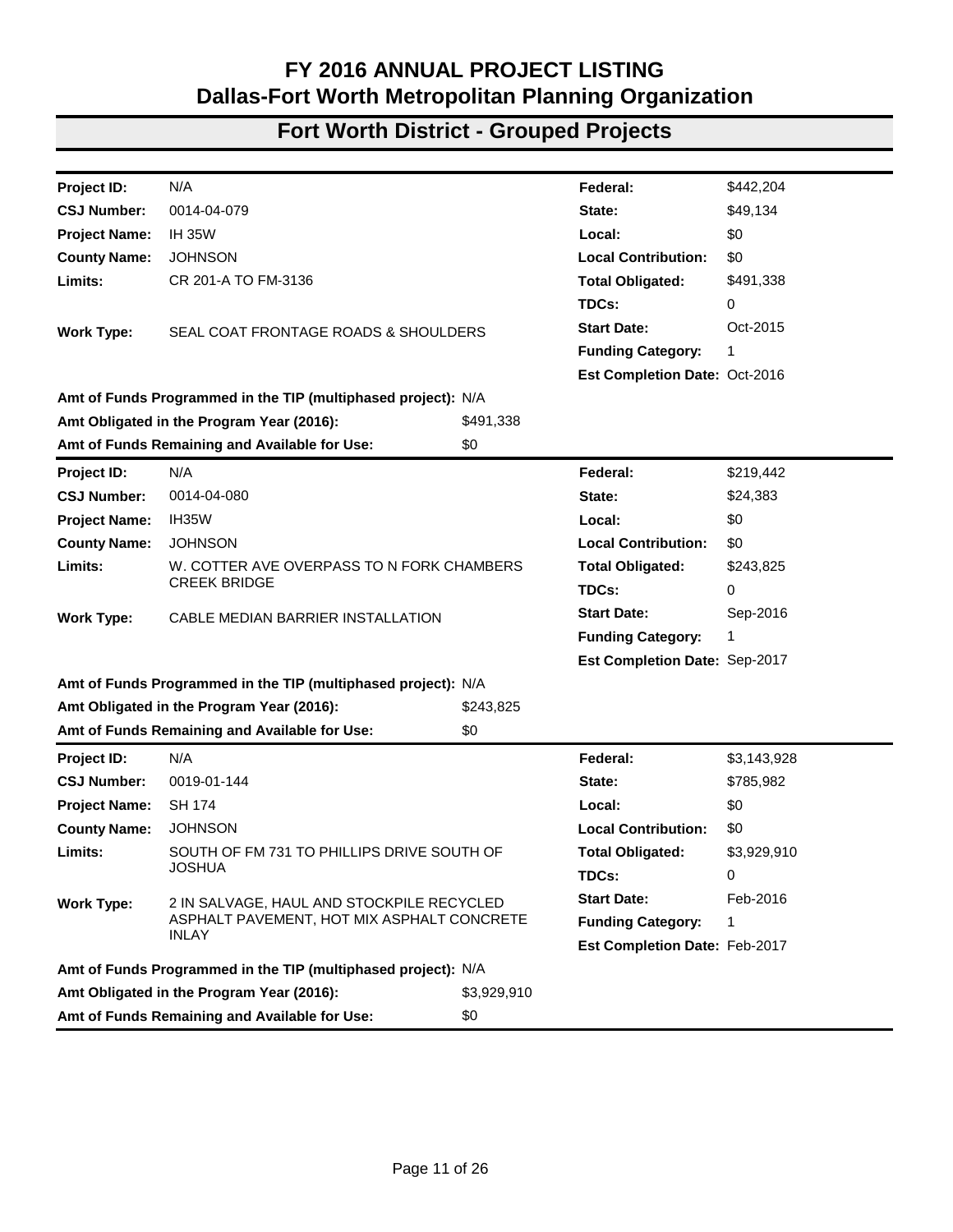| N/A<br>\$79,723<br>Project ID:<br>Federal:<br>0008-12-090<br>\$8,858<br><b>CSJ Number:</b><br>State:<br><b>IH 20</b><br>\$0<br><b>Project Name:</b><br>Local:<br><b>TARRANT</b><br><b>Local Contribution:</b><br>\$0<br><b>County Name:</b><br>Limits:<br>WESTLAKE DR. TO WEST OF SOUTH DR<br>\$88,581<br><b>Total Obligated:</b><br>TDCs:<br>0<br><b>Start Date:</b><br>Jun-2016<br><b>INSTALL PLANTS AND IRRIGATION</b><br><b>Work Type:</b><br>10<br><b>Funding Category:</b><br>Est Completion Date: Dec-2017<br>Amt of Funds Programmed in the TIP (multiphased project): N/A<br>Amt Obligated in the Program Year (2016):<br>\$88,581<br>Amt of Funds Remaining and Available for Use:<br>\$0<br>N/A<br>\$897,233<br>Project ID:<br>Federal:<br><b>CSJ Number:</b><br>0008-13-231<br>\$0<br>State:<br>\$0<br><b>Project Name:</b><br><b>IH 20</b><br>Local:<br><b>TARRANT</b><br><b>Local Contribution:</b><br><b>County Name:</b><br>\$0<br>Limits:<br>.62 MI W OF BU 287P TO .01 M N OF IH 820<br><b>Total Obligated:</b><br>\$897,233<br>TDCs:<br>179,447<br><b>Start Date:</b><br>Aug-2016<br>REMOVE METAL BEAM GUARD FENCE AND INSTALL<br><b>Work Type:</b><br><b>CONCRETE TRAFFIC</b><br><b>Funding Category:</b><br>8, 11<br>Est Completion Date: Apr-2017<br>Amt of Funds Programmed in the TIP (multiphased project): N/A<br>Amt Obligated in the Program Year (2016):<br>\$897,233<br>Amt of Funds Remaining and Available for Use:<br>\$0<br>N/A<br>Federal:<br>\$252,890<br><b>Project ID:</b><br><b>CSJ Number:</b><br>0008-14-117<br>State:<br>\$28,099<br><b>Project Name:</b><br>IH 820<br>Local:<br>\$0<br><b>County Name:</b><br><b>TARRANT</b><br><b>Local Contribution:</b><br>\$0<br>Limits:<br>MILE MARKER 9 TO MARK IV PARKWAY<br><b>Total Obligated:</b><br>\$280,989<br>TDCs:<br>0<br><b>Start Date:</b><br>Oct-2015<br><b>Work Type:</b><br><b>SEAL COAT SHOULDERS</b><br><b>Funding Category:</b><br>1<br>Est Completion Date: Oct-2016<br>Amt of Funds Programmed in the TIP (multiphased project): N/A<br>Amt Obligated in the Program Year (2016):<br>\$280,989<br>Amt of Funds Remaining and Available for Use:<br>\$0 |  |  |  |
|-------------------------------------------------------------------------------------------------------------------------------------------------------------------------------------------------------------------------------------------------------------------------------------------------------------------------------------------------------------------------------------------------------------------------------------------------------------------------------------------------------------------------------------------------------------------------------------------------------------------------------------------------------------------------------------------------------------------------------------------------------------------------------------------------------------------------------------------------------------------------------------------------------------------------------------------------------------------------------------------------------------------------------------------------------------------------------------------------------------------------------------------------------------------------------------------------------------------------------------------------------------------------------------------------------------------------------------------------------------------------------------------------------------------------------------------------------------------------------------------------------------------------------------------------------------------------------------------------------------------------------------------------------------------------------------------------------------------------------------------------------------------------------------------------------------------------------------------------------------------------------------------------------------------------------------------------------------------------------------------------------------------------------------------------------------------------------------------------------------------------------------------------------------|--|--|--|
|                                                                                                                                                                                                                                                                                                                                                                                                                                                                                                                                                                                                                                                                                                                                                                                                                                                                                                                                                                                                                                                                                                                                                                                                                                                                                                                                                                                                                                                                                                                                                                                                                                                                                                                                                                                                                                                                                                                                                                                                                                                                                                                                                             |  |  |  |
|                                                                                                                                                                                                                                                                                                                                                                                                                                                                                                                                                                                                                                                                                                                                                                                                                                                                                                                                                                                                                                                                                                                                                                                                                                                                                                                                                                                                                                                                                                                                                                                                                                                                                                                                                                                                                                                                                                                                                                                                                                                                                                                                                             |  |  |  |
|                                                                                                                                                                                                                                                                                                                                                                                                                                                                                                                                                                                                                                                                                                                                                                                                                                                                                                                                                                                                                                                                                                                                                                                                                                                                                                                                                                                                                                                                                                                                                                                                                                                                                                                                                                                                                                                                                                                                                                                                                                                                                                                                                             |  |  |  |
|                                                                                                                                                                                                                                                                                                                                                                                                                                                                                                                                                                                                                                                                                                                                                                                                                                                                                                                                                                                                                                                                                                                                                                                                                                                                                                                                                                                                                                                                                                                                                                                                                                                                                                                                                                                                                                                                                                                                                                                                                                                                                                                                                             |  |  |  |
|                                                                                                                                                                                                                                                                                                                                                                                                                                                                                                                                                                                                                                                                                                                                                                                                                                                                                                                                                                                                                                                                                                                                                                                                                                                                                                                                                                                                                                                                                                                                                                                                                                                                                                                                                                                                                                                                                                                                                                                                                                                                                                                                                             |  |  |  |
|                                                                                                                                                                                                                                                                                                                                                                                                                                                                                                                                                                                                                                                                                                                                                                                                                                                                                                                                                                                                                                                                                                                                                                                                                                                                                                                                                                                                                                                                                                                                                                                                                                                                                                                                                                                                                                                                                                                                                                                                                                                                                                                                                             |  |  |  |
|                                                                                                                                                                                                                                                                                                                                                                                                                                                                                                                                                                                                                                                                                                                                                                                                                                                                                                                                                                                                                                                                                                                                                                                                                                                                                                                                                                                                                                                                                                                                                                                                                                                                                                                                                                                                                                                                                                                                                                                                                                                                                                                                                             |  |  |  |
|                                                                                                                                                                                                                                                                                                                                                                                                                                                                                                                                                                                                                                                                                                                                                                                                                                                                                                                                                                                                                                                                                                                                                                                                                                                                                                                                                                                                                                                                                                                                                                                                                                                                                                                                                                                                                                                                                                                                                                                                                                                                                                                                                             |  |  |  |
|                                                                                                                                                                                                                                                                                                                                                                                                                                                                                                                                                                                                                                                                                                                                                                                                                                                                                                                                                                                                                                                                                                                                                                                                                                                                                                                                                                                                                                                                                                                                                                                                                                                                                                                                                                                                                                                                                                                                                                                                                                                                                                                                                             |  |  |  |
|                                                                                                                                                                                                                                                                                                                                                                                                                                                                                                                                                                                                                                                                                                                                                                                                                                                                                                                                                                                                                                                                                                                                                                                                                                                                                                                                                                                                                                                                                                                                                                                                                                                                                                                                                                                                                                                                                                                                                                                                                                                                                                                                                             |  |  |  |
|                                                                                                                                                                                                                                                                                                                                                                                                                                                                                                                                                                                                                                                                                                                                                                                                                                                                                                                                                                                                                                                                                                                                                                                                                                                                                                                                                                                                                                                                                                                                                                                                                                                                                                                                                                                                                                                                                                                                                                                                                                                                                                                                                             |  |  |  |
|                                                                                                                                                                                                                                                                                                                                                                                                                                                                                                                                                                                                                                                                                                                                                                                                                                                                                                                                                                                                                                                                                                                                                                                                                                                                                                                                                                                                                                                                                                                                                                                                                                                                                                                                                                                                                                                                                                                                                                                                                                                                                                                                                             |  |  |  |
|                                                                                                                                                                                                                                                                                                                                                                                                                                                                                                                                                                                                                                                                                                                                                                                                                                                                                                                                                                                                                                                                                                                                                                                                                                                                                                                                                                                                                                                                                                                                                                                                                                                                                                                                                                                                                                                                                                                                                                                                                                                                                                                                                             |  |  |  |
|                                                                                                                                                                                                                                                                                                                                                                                                                                                                                                                                                                                                                                                                                                                                                                                                                                                                                                                                                                                                                                                                                                                                                                                                                                                                                                                                                                                                                                                                                                                                                                                                                                                                                                                                                                                                                                                                                                                                                                                                                                                                                                                                                             |  |  |  |
|                                                                                                                                                                                                                                                                                                                                                                                                                                                                                                                                                                                                                                                                                                                                                                                                                                                                                                                                                                                                                                                                                                                                                                                                                                                                                                                                                                                                                                                                                                                                                                                                                                                                                                                                                                                                                                                                                                                                                                                                                                                                                                                                                             |  |  |  |
|                                                                                                                                                                                                                                                                                                                                                                                                                                                                                                                                                                                                                                                                                                                                                                                                                                                                                                                                                                                                                                                                                                                                                                                                                                                                                                                                                                                                                                                                                                                                                                                                                                                                                                                                                                                                                                                                                                                                                                                                                                                                                                                                                             |  |  |  |
|                                                                                                                                                                                                                                                                                                                                                                                                                                                                                                                                                                                                                                                                                                                                                                                                                                                                                                                                                                                                                                                                                                                                                                                                                                                                                                                                                                                                                                                                                                                                                                                                                                                                                                                                                                                                                                                                                                                                                                                                                                                                                                                                                             |  |  |  |
|                                                                                                                                                                                                                                                                                                                                                                                                                                                                                                                                                                                                                                                                                                                                                                                                                                                                                                                                                                                                                                                                                                                                                                                                                                                                                                                                                                                                                                                                                                                                                                                                                                                                                                                                                                                                                                                                                                                                                                                                                                                                                                                                                             |  |  |  |
|                                                                                                                                                                                                                                                                                                                                                                                                                                                                                                                                                                                                                                                                                                                                                                                                                                                                                                                                                                                                                                                                                                                                                                                                                                                                                                                                                                                                                                                                                                                                                                                                                                                                                                                                                                                                                                                                                                                                                                                                                                                                                                                                                             |  |  |  |
|                                                                                                                                                                                                                                                                                                                                                                                                                                                                                                                                                                                                                                                                                                                                                                                                                                                                                                                                                                                                                                                                                                                                                                                                                                                                                                                                                                                                                                                                                                                                                                                                                                                                                                                                                                                                                                                                                                                                                                                                                                                                                                                                                             |  |  |  |
|                                                                                                                                                                                                                                                                                                                                                                                                                                                                                                                                                                                                                                                                                                                                                                                                                                                                                                                                                                                                                                                                                                                                                                                                                                                                                                                                                                                                                                                                                                                                                                                                                                                                                                                                                                                                                                                                                                                                                                                                                                                                                                                                                             |  |  |  |
|                                                                                                                                                                                                                                                                                                                                                                                                                                                                                                                                                                                                                                                                                                                                                                                                                                                                                                                                                                                                                                                                                                                                                                                                                                                                                                                                                                                                                                                                                                                                                                                                                                                                                                                                                                                                                                                                                                                                                                                                                                                                                                                                                             |  |  |  |
|                                                                                                                                                                                                                                                                                                                                                                                                                                                                                                                                                                                                                                                                                                                                                                                                                                                                                                                                                                                                                                                                                                                                                                                                                                                                                                                                                                                                                                                                                                                                                                                                                                                                                                                                                                                                                                                                                                                                                                                                                                                                                                                                                             |  |  |  |
|                                                                                                                                                                                                                                                                                                                                                                                                                                                                                                                                                                                                                                                                                                                                                                                                                                                                                                                                                                                                                                                                                                                                                                                                                                                                                                                                                                                                                                                                                                                                                                                                                                                                                                                                                                                                                                                                                                                                                                                                                                                                                                                                                             |  |  |  |
|                                                                                                                                                                                                                                                                                                                                                                                                                                                                                                                                                                                                                                                                                                                                                                                                                                                                                                                                                                                                                                                                                                                                                                                                                                                                                                                                                                                                                                                                                                                                                                                                                                                                                                                                                                                                                                                                                                                                                                                                                                                                                                                                                             |  |  |  |
|                                                                                                                                                                                                                                                                                                                                                                                                                                                                                                                                                                                                                                                                                                                                                                                                                                                                                                                                                                                                                                                                                                                                                                                                                                                                                                                                                                                                                                                                                                                                                                                                                                                                                                                                                                                                                                                                                                                                                                                                                                                                                                                                                             |  |  |  |
|                                                                                                                                                                                                                                                                                                                                                                                                                                                                                                                                                                                                                                                                                                                                                                                                                                                                                                                                                                                                                                                                                                                                                                                                                                                                                                                                                                                                                                                                                                                                                                                                                                                                                                                                                                                                                                                                                                                                                                                                                                                                                                                                                             |  |  |  |
|                                                                                                                                                                                                                                                                                                                                                                                                                                                                                                                                                                                                                                                                                                                                                                                                                                                                                                                                                                                                                                                                                                                                                                                                                                                                                                                                                                                                                                                                                                                                                                                                                                                                                                                                                                                                                                                                                                                                                                                                                                                                                                                                                             |  |  |  |
|                                                                                                                                                                                                                                                                                                                                                                                                                                                                                                                                                                                                                                                                                                                                                                                                                                                                                                                                                                                                                                                                                                                                                                                                                                                                                                                                                                                                                                                                                                                                                                                                                                                                                                                                                                                                                                                                                                                                                                                                                                                                                                                                                             |  |  |  |
|                                                                                                                                                                                                                                                                                                                                                                                                                                                                                                                                                                                                                                                                                                                                                                                                                                                                                                                                                                                                                                                                                                                                                                                                                                                                                                                                                                                                                                                                                                                                                                                                                                                                                                                                                                                                                                                                                                                                                                                                                                                                                                                                                             |  |  |  |
|                                                                                                                                                                                                                                                                                                                                                                                                                                                                                                                                                                                                                                                                                                                                                                                                                                                                                                                                                                                                                                                                                                                                                                                                                                                                                                                                                                                                                                                                                                                                                                                                                                                                                                                                                                                                                                                                                                                                                                                                                                                                                                                                                             |  |  |  |
|                                                                                                                                                                                                                                                                                                                                                                                                                                                                                                                                                                                                                                                                                                                                                                                                                                                                                                                                                                                                                                                                                                                                                                                                                                                                                                                                                                                                                                                                                                                                                                                                                                                                                                                                                                                                                                                                                                                                                                                                                                                                                                                                                             |  |  |  |
|                                                                                                                                                                                                                                                                                                                                                                                                                                                                                                                                                                                                                                                                                                                                                                                                                                                                                                                                                                                                                                                                                                                                                                                                                                                                                                                                                                                                                                                                                                                                                                                                                                                                                                                                                                                                                                                                                                                                                                                                                                                                                                                                                             |  |  |  |
|                                                                                                                                                                                                                                                                                                                                                                                                                                                                                                                                                                                                                                                                                                                                                                                                                                                                                                                                                                                                                                                                                                                                                                                                                                                                                                                                                                                                                                                                                                                                                                                                                                                                                                                                                                                                                                                                                                                                                                                                                                                                                                                                                             |  |  |  |
|                                                                                                                                                                                                                                                                                                                                                                                                                                                                                                                                                                                                                                                                                                                                                                                                                                                                                                                                                                                                                                                                                                                                                                                                                                                                                                                                                                                                                                                                                                                                                                                                                                                                                                                                                                                                                                                                                                                                                                                                                                                                                                                                                             |  |  |  |
|                                                                                                                                                                                                                                                                                                                                                                                                                                                                                                                                                                                                                                                                                                                                                                                                                                                                                                                                                                                                                                                                                                                                                                                                                                                                                                                                                                                                                                                                                                                                                                                                                                                                                                                                                                                                                                                                                                                                                                                                                                                                                                                                                             |  |  |  |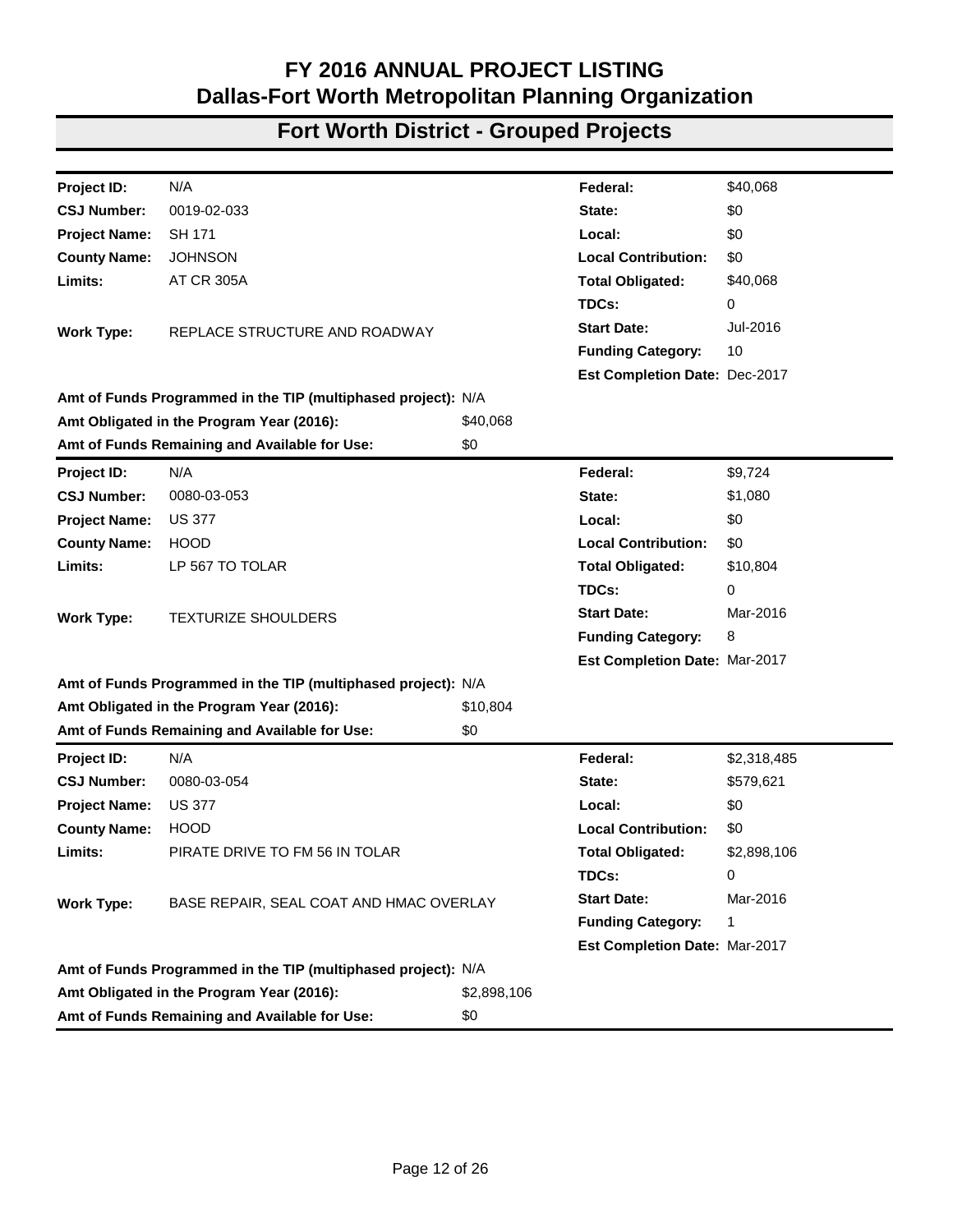| Project ID:          | N/A                                                           |             | Federal:                      | \$442,204   |
|----------------------|---------------------------------------------------------------|-------------|-------------------------------|-------------|
| <b>CSJ Number:</b>   | 0014-04-079                                                   |             | State:                        | \$49,134    |
| <b>Project Name:</b> | <b>IH 35W</b>                                                 |             | Local:                        | \$0         |
| <b>County Name:</b>  | <b>JOHNSON</b>                                                |             | <b>Local Contribution:</b>    | \$0         |
| Limits:              | CR 201-A TO FM-3136                                           |             | <b>Total Obligated:</b>       | \$491,338   |
|                      |                                                               |             | TDCs:                         | 0           |
| <b>Work Type:</b>    | SEAL COAT FRONTAGE ROADS & SHOULDERS                          |             | <b>Start Date:</b>            | Oct-2015    |
|                      |                                                               |             | <b>Funding Category:</b>      | 1           |
|                      |                                                               |             | Est Completion Date: Oct-2016 |             |
|                      | Amt of Funds Programmed in the TIP (multiphased project): N/A |             |                               |             |
|                      | Amt Obligated in the Program Year (2016):                     | \$491,338   |                               |             |
|                      | Amt of Funds Remaining and Available for Use:                 | \$0         |                               |             |
| Project ID:          | N/A                                                           |             | Federal:                      | \$219,442   |
| <b>CSJ Number:</b>   | 0014-04-080                                                   |             | State:                        | \$24,383    |
| <b>Project Name:</b> | IH35W                                                         |             | Local:                        | \$0         |
| <b>County Name:</b>  | <b>JOHNSON</b>                                                |             | <b>Local Contribution:</b>    | \$0         |
| Limits:              | W. COTTER AVE OVERPASS TO N FORK CHAMBERS                     |             | <b>Total Obligated:</b>       | \$243,825   |
|                      | <b>CREEK BRIDGE</b>                                           |             | TDCs:                         | 0           |
| <b>Work Type:</b>    | CABLE MEDIAN BARRIER INSTALLATION                             |             | <b>Start Date:</b>            | Sep-2016    |
|                      |                                                               |             | <b>Funding Category:</b>      | 1           |
|                      |                                                               |             | Est Completion Date: Sep-2017 |             |
|                      | Amt of Funds Programmed in the TIP (multiphased project): N/A |             |                               |             |
|                      | Amt Obligated in the Program Year (2016):                     | \$243,825   |                               |             |
|                      | Amt of Funds Remaining and Available for Use:                 | \$0         |                               |             |
| <b>Project ID:</b>   | N/A                                                           |             | Federal:                      | \$3,143,928 |
| <b>CSJ Number:</b>   | 0019-01-144                                                   |             | State:                        | \$785,982   |
| <b>Project Name:</b> | <b>SH 174</b>                                                 |             | Local:                        | \$0         |
| <b>County Name:</b>  | <b>JOHNSON</b>                                                |             | <b>Local Contribution:</b>    | \$0         |
| Limits:              | SOUTH OF FM 731 TO PHILLIPS DRIVE SOUTH OF                    |             | <b>Total Obligated:</b>       | \$3,929,910 |
|                      | <b>JOSHUA</b>                                                 |             | TDCs:                         | 0           |
| <b>Work Type:</b>    | 2 IN SALVAGE, HAUL AND STOCKPILE RECYCLED                     |             | <b>Start Date:</b>            | Feb-2016    |
|                      | ASPHALT PAVEMENT, HOT MIX ASPHALT CONCRETE                    |             | <b>Funding Category:</b>      | 1           |
|                      | <b>INLAY</b>                                                  |             | Est Completion Date: Feb-2017 |             |
|                      | Amt of Funds Programmed in the TIP (multiphased project): N/A |             |                               |             |
|                      | Amt Obligated in the Program Year (2016):                     | \$3,929,910 |                               |             |
|                      | Amt of Funds Remaining and Available for Use:                 | \$0         |                               |             |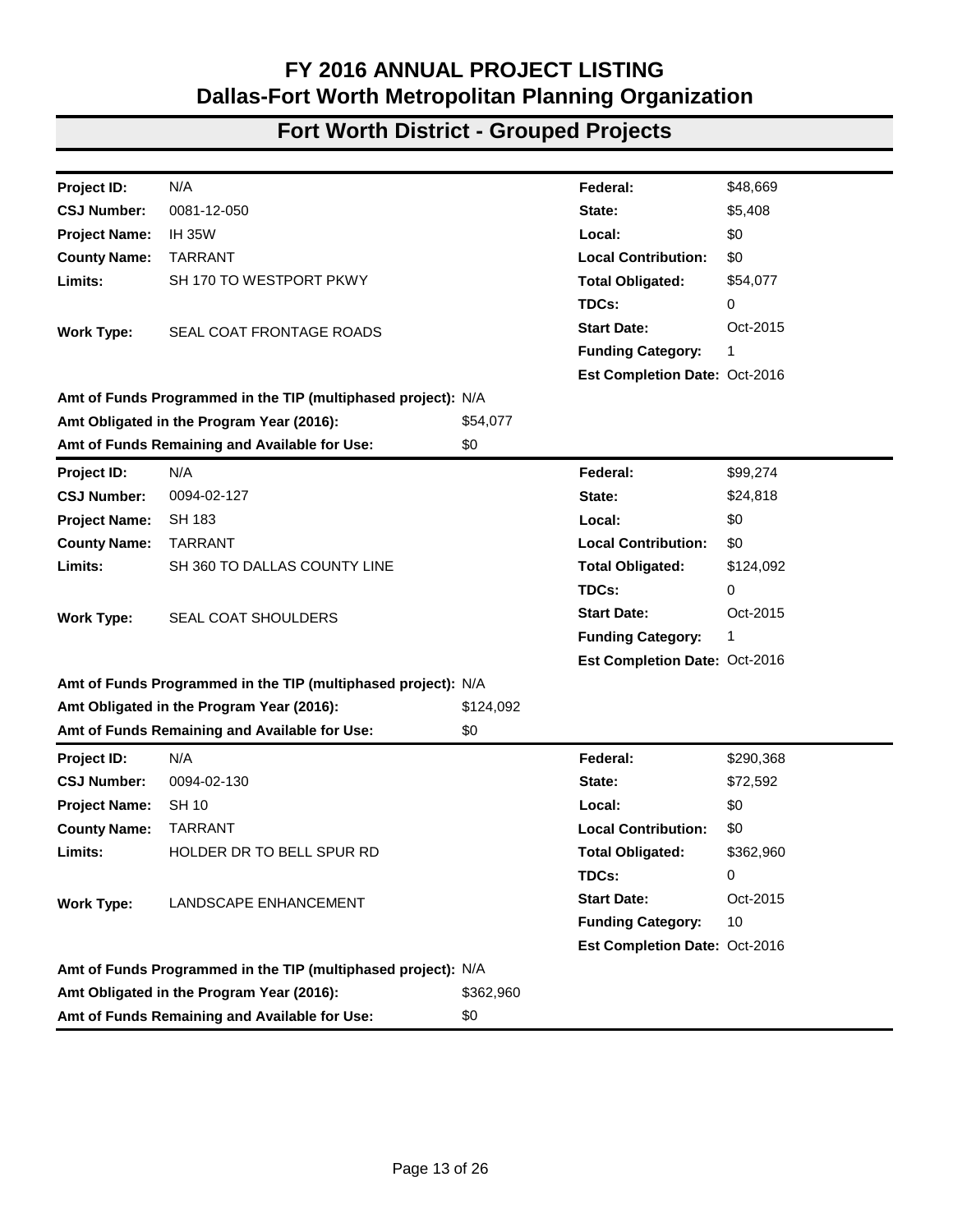| Project ID:          | N/A                                                           |             | Federal:                      | \$40,068    |
|----------------------|---------------------------------------------------------------|-------------|-------------------------------|-------------|
| <b>CSJ Number:</b>   | 0019-02-033                                                   |             | State:                        | \$0         |
| <b>Project Name:</b> | <b>SH 171</b>                                                 |             | Local:                        | \$0         |
| <b>County Name:</b>  | <b>JOHNSON</b>                                                |             | <b>Local Contribution:</b>    | \$0         |
| Limits:              | <b>AT CR 305A</b>                                             |             | <b>Total Obligated:</b>       | \$40,068    |
|                      |                                                               |             | TDCs:                         | 0           |
| <b>Work Type:</b>    | REPLACE STRUCTURE AND ROADWAY                                 |             | <b>Start Date:</b>            | Jul-2016    |
|                      |                                                               |             | <b>Funding Category:</b>      | 10          |
|                      |                                                               |             | Est Completion Date: Dec-2017 |             |
|                      | Amt of Funds Programmed in the TIP (multiphased project): N/A |             |                               |             |
|                      | Amt Obligated in the Program Year (2016):                     | \$40,068    |                               |             |
|                      | Amt of Funds Remaining and Available for Use:                 | \$0         |                               |             |
| Project ID:          | N/A                                                           |             | Federal:                      | \$9,724     |
| <b>CSJ Number:</b>   | 0080-03-053                                                   |             | State:                        | \$1,080     |
| <b>Project Name:</b> | <b>US 377</b>                                                 |             | Local:                        | \$0         |
| <b>County Name:</b>  | <b>HOOD</b>                                                   |             | <b>Local Contribution:</b>    | \$0         |
| Limits:              | LP 567 TO TOLAR                                               |             | <b>Total Obligated:</b>       | \$10,804    |
|                      |                                                               |             | TDCs:                         | 0           |
| <b>Work Type:</b>    | <b>TEXTURIZE SHOULDERS</b>                                    |             | <b>Start Date:</b>            | Mar-2016    |
|                      |                                                               |             | <b>Funding Category:</b>      | 8           |
|                      |                                                               |             | Est Completion Date: Mar-2017 |             |
|                      | Amt of Funds Programmed in the TIP (multiphased project): N/A |             |                               |             |
|                      | Amt Obligated in the Program Year (2016):                     | \$10,804    |                               |             |
|                      | Amt of Funds Remaining and Available for Use:                 | \$0         |                               |             |
| Project ID:          | N/A                                                           |             | Federal:                      | \$2,318,485 |
| <b>CSJ Number:</b>   | 0080-03-054                                                   |             | State:                        | \$579,621   |
| <b>Project Name:</b> | <b>US 377</b>                                                 |             | Local:                        | \$0         |
| <b>County Name:</b>  | <b>HOOD</b>                                                   |             | <b>Local Contribution:</b>    | \$0         |
| Limits:              | PIRATE DRIVE TO FM 56 IN TOLAR                                |             | <b>Total Obligated:</b>       | \$2,898,106 |
|                      |                                                               |             | TDCs:                         | 0           |
| <b>Work Type:</b>    | BASE REPAIR, SEAL COAT AND HMAC OVERLAY                       |             | <b>Start Date:</b>            | Mar-2016    |
|                      |                                                               |             | <b>Funding Category:</b>      | 1           |
|                      |                                                               |             | Est Completion Date: Mar-2017 |             |
|                      | Amt of Funds Programmed in the TIP (multiphased project): N/A |             |                               |             |
|                      | Amt Obligated in the Program Year (2016):                     | \$2,898,106 |                               |             |
|                      | Amt of Funds Remaining and Available for Use:                 | \$0         |                               |             |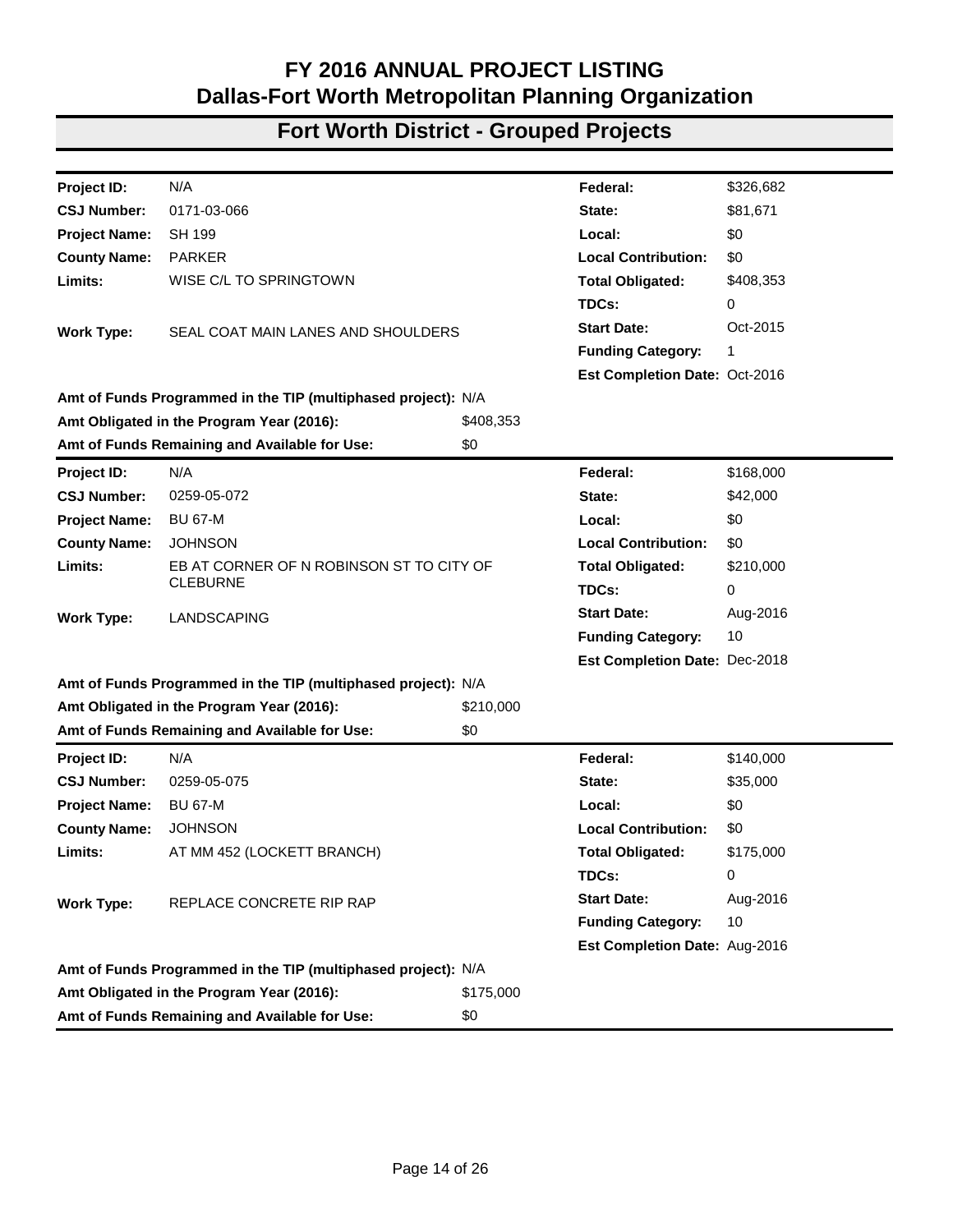| N/A<br>\$48,669<br>Project ID:<br>Federal:<br>0081-12-050<br>\$5,408<br><b>CSJ Number:</b><br>State:<br><b>IH 35W</b><br>\$0<br><b>Project Name:</b><br>Local:<br><b>TARRANT</b><br><b>Local Contribution:</b><br>\$0<br><b>County Name:</b><br>SH 170 TO WESTPORT PKWY<br>Limits:<br><b>Total Obligated:</b><br>\$54,077<br>TDCs:<br>0<br><b>Start Date:</b><br>Oct-2015<br>SEAL COAT FRONTAGE ROADS<br><b>Work Type:</b><br><b>Funding Category:</b><br>1<br>Est Completion Date: Oct-2016<br>Amt of Funds Programmed in the TIP (multiphased project): N/A<br>Amt Obligated in the Program Year (2016):<br>\$54,077<br>Amt of Funds Remaining and Available for Use:<br>\$0<br>N/A<br>\$99,274<br>Project ID:<br>Federal:<br><b>CSJ Number:</b><br>0094-02-127<br>\$24,818<br>State:<br>\$0<br><b>Project Name:</b><br><b>SH 183</b><br>Local:<br><b>TARRANT</b><br><b>Local Contribution:</b><br>\$0<br><b>County Name:</b><br>Limits:<br>SH 360 TO DALLAS COUNTY LINE<br><b>Total Obligated:</b><br>\$124,092<br>TDCs:<br>0<br><b>Start Date:</b><br>Oct-2015<br><b>Work Type:</b><br><b>SEAL COAT SHOULDERS</b><br><b>Funding Category:</b><br>1<br>Est Completion Date: Oct-2016<br>Amt of Funds Programmed in the TIP (multiphased project): N/A<br>Amt Obligated in the Program Year (2016):<br>\$124,092<br>Amt of Funds Remaining and Available for Use:<br>\$0<br>N/A<br>Federal:<br>\$290,368<br>Project ID:<br><b>CSJ Number:</b><br>0094-02-130<br>State:<br>\$72,592<br><b>Project Name:</b><br><b>SH 10</b><br>Local:<br>\$0<br><b>County Name:</b><br><b>TARRANT</b><br><b>Local Contribution:</b><br>\$0<br>Limits:<br>HOLDER DR TO BELL SPUR RD<br><b>Total Obligated:</b><br>\$362,960<br>TDCs:<br>0<br><b>Start Date:</b><br>Oct-2015<br><b>Work Type:</b><br>LANDSCAPE ENHANCEMENT<br><b>Funding Category:</b><br>10<br>Est Completion Date: Oct-2016<br>Amt of Funds Programmed in the TIP (multiphased project): N/A<br>Amt Obligated in the Program Year (2016):<br>\$362,960<br>Amt of Funds Remaining and Available for Use:<br>\$0 |  |  |  |
|-----------------------------------------------------------------------------------------------------------------------------------------------------------------------------------------------------------------------------------------------------------------------------------------------------------------------------------------------------------------------------------------------------------------------------------------------------------------------------------------------------------------------------------------------------------------------------------------------------------------------------------------------------------------------------------------------------------------------------------------------------------------------------------------------------------------------------------------------------------------------------------------------------------------------------------------------------------------------------------------------------------------------------------------------------------------------------------------------------------------------------------------------------------------------------------------------------------------------------------------------------------------------------------------------------------------------------------------------------------------------------------------------------------------------------------------------------------------------------------------------------------------------------------------------------------------------------------------------------------------------------------------------------------------------------------------------------------------------------------------------------------------------------------------------------------------------------------------------------------------------------------------------------------------------------------------------------------------------------------------------------------------------------------------------------------------|--|--|--|
|                                                                                                                                                                                                                                                                                                                                                                                                                                                                                                                                                                                                                                                                                                                                                                                                                                                                                                                                                                                                                                                                                                                                                                                                                                                                                                                                                                                                                                                                                                                                                                                                                                                                                                                                                                                                                                                                                                                                                                                                                                                                 |  |  |  |
|                                                                                                                                                                                                                                                                                                                                                                                                                                                                                                                                                                                                                                                                                                                                                                                                                                                                                                                                                                                                                                                                                                                                                                                                                                                                                                                                                                                                                                                                                                                                                                                                                                                                                                                                                                                                                                                                                                                                                                                                                                                                 |  |  |  |
|                                                                                                                                                                                                                                                                                                                                                                                                                                                                                                                                                                                                                                                                                                                                                                                                                                                                                                                                                                                                                                                                                                                                                                                                                                                                                                                                                                                                                                                                                                                                                                                                                                                                                                                                                                                                                                                                                                                                                                                                                                                                 |  |  |  |
|                                                                                                                                                                                                                                                                                                                                                                                                                                                                                                                                                                                                                                                                                                                                                                                                                                                                                                                                                                                                                                                                                                                                                                                                                                                                                                                                                                                                                                                                                                                                                                                                                                                                                                                                                                                                                                                                                                                                                                                                                                                                 |  |  |  |
|                                                                                                                                                                                                                                                                                                                                                                                                                                                                                                                                                                                                                                                                                                                                                                                                                                                                                                                                                                                                                                                                                                                                                                                                                                                                                                                                                                                                                                                                                                                                                                                                                                                                                                                                                                                                                                                                                                                                                                                                                                                                 |  |  |  |
|                                                                                                                                                                                                                                                                                                                                                                                                                                                                                                                                                                                                                                                                                                                                                                                                                                                                                                                                                                                                                                                                                                                                                                                                                                                                                                                                                                                                                                                                                                                                                                                                                                                                                                                                                                                                                                                                                                                                                                                                                                                                 |  |  |  |
|                                                                                                                                                                                                                                                                                                                                                                                                                                                                                                                                                                                                                                                                                                                                                                                                                                                                                                                                                                                                                                                                                                                                                                                                                                                                                                                                                                                                                                                                                                                                                                                                                                                                                                                                                                                                                                                                                                                                                                                                                                                                 |  |  |  |
|                                                                                                                                                                                                                                                                                                                                                                                                                                                                                                                                                                                                                                                                                                                                                                                                                                                                                                                                                                                                                                                                                                                                                                                                                                                                                                                                                                                                                                                                                                                                                                                                                                                                                                                                                                                                                                                                                                                                                                                                                                                                 |  |  |  |
|                                                                                                                                                                                                                                                                                                                                                                                                                                                                                                                                                                                                                                                                                                                                                                                                                                                                                                                                                                                                                                                                                                                                                                                                                                                                                                                                                                                                                                                                                                                                                                                                                                                                                                                                                                                                                                                                                                                                                                                                                                                                 |  |  |  |
|                                                                                                                                                                                                                                                                                                                                                                                                                                                                                                                                                                                                                                                                                                                                                                                                                                                                                                                                                                                                                                                                                                                                                                                                                                                                                                                                                                                                                                                                                                                                                                                                                                                                                                                                                                                                                                                                                                                                                                                                                                                                 |  |  |  |
|                                                                                                                                                                                                                                                                                                                                                                                                                                                                                                                                                                                                                                                                                                                                                                                                                                                                                                                                                                                                                                                                                                                                                                                                                                                                                                                                                                                                                                                                                                                                                                                                                                                                                                                                                                                                                                                                                                                                                                                                                                                                 |  |  |  |
|                                                                                                                                                                                                                                                                                                                                                                                                                                                                                                                                                                                                                                                                                                                                                                                                                                                                                                                                                                                                                                                                                                                                                                                                                                                                                                                                                                                                                                                                                                                                                                                                                                                                                                                                                                                                                                                                                                                                                                                                                                                                 |  |  |  |
|                                                                                                                                                                                                                                                                                                                                                                                                                                                                                                                                                                                                                                                                                                                                                                                                                                                                                                                                                                                                                                                                                                                                                                                                                                                                                                                                                                                                                                                                                                                                                                                                                                                                                                                                                                                                                                                                                                                                                                                                                                                                 |  |  |  |
|                                                                                                                                                                                                                                                                                                                                                                                                                                                                                                                                                                                                                                                                                                                                                                                                                                                                                                                                                                                                                                                                                                                                                                                                                                                                                                                                                                                                                                                                                                                                                                                                                                                                                                                                                                                                                                                                                                                                                                                                                                                                 |  |  |  |
|                                                                                                                                                                                                                                                                                                                                                                                                                                                                                                                                                                                                                                                                                                                                                                                                                                                                                                                                                                                                                                                                                                                                                                                                                                                                                                                                                                                                                                                                                                                                                                                                                                                                                                                                                                                                                                                                                                                                                                                                                                                                 |  |  |  |
|                                                                                                                                                                                                                                                                                                                                                                                                                                                                                                                                                                                                                                                                                                                                                                                                                                                                                                                                                                                                                                                                                                                                                                                                                                                                                                                                                                                                                                                                                                                                                                                                                                                                                                                                                                                                                                                                                                                                                                                                                                                                 |  |  |  |
|                                                                                                                                                                                                                                                                                                                                                                                                                                                                                                                                                                                                                                                                                                                                                                                                                                                                                                                                                                                                                                                                                                                                                                                                                                                                                                                                                                                                                                                                                                                                                                                                                                                                                                                                                                                                                                                                                                                                                                                                                                                                 |  |  |  |
|                                                                                                                                                                                                                                                                                                                                                                                                                                                                                                                                                                                                                                                                                                                                                                                                                                                                                                                                                                                                                                                                                                                                                                                                                                                                                                                                                                                                                                                                                                                                                                                                                                                                                                                                                                                                                                                                                                                                                                                                                                                                 |  |  |  |
|                                                                                                                                                                                                                                                                                                                                                                                                                                                                                                                                                                                                                                                                                                                                                                                                                                                                                                                                                                                                                                                                                                                                                                                                                                                                                                                                                                                                                                                                                                                                                                                                                                                                                                                                                                                                                                                                                                                                                                                                                                                                 |  |  |  |
|                                                                                                                                                                                                                                                                                                                                                                                                                                                                                                                                                                                                                                                                                                                                                                                                                                                                                                                                                                                                                                                                                                                                                                                                                                                                                                                                                                                                                                                                                                                                                                                                                                                                                                                                                                                                                                                                                                                                                                                                                                                                 |  |  |  |
|                                                                                                                                                                                                                                                                                                                                                                                                                                                                                                                                                                                                                                                                                                                                                                                                                                                                                                                                                                                                                                                                                                                                                                                                                                                                                                                                                                                                                                                                                                                                                                                                                                                                                                                                                                                                                                                                                                                                                                                                                                                                 |  |  |  |
|                                                                                                                                                                                                                                                                                                                                                                                                                                                                                                                                                                                                                                                                                                                                                                                                                                                                                                                                                                                                                                                                                                                                                                                                                                                                                                                                                                                                                                                                                                                                                                                                                                                                                                                                                                                                                                                                                                                                                                                                                                                                 |  |  |  |
|                                                                                                                                                                                                                                                                                                                                                                                                                                                                                                                                                                                                                                                                                                                                                                                                                                                                                                                                                                                                                                                                                                                                                                                                                                                                                                                                                                                                                                                                                                                                                                                                                                                                                                                                                                                                                                                                                                                                                                                                                                                                 |  |  |  |
|                                                                                                                                                                                                                                                                                                                                                                                                                                                                                                                                                                                                                                                                                                                                                                                                                                                                                                                                                                                                                                                                                                                                                                                                                                                                                                                                                                                                                                                                                                                                                                                                                                                                                                                                                                                                                                                                                                                                                                                                                                                                 |  |  |  |
|                                                                                                                                                                                                                                                                                                                                                                                                                                                                                                                                                                                                                                                                                                                                                                                                                                                                                                                                                                                                                                                                                                                                                                                                                                                                                                                                                                                                                                                                                                                                                                                                                                                                                                                                                                                                                                                                                                                                                                                                                                                                 |  |  |  |
|                                                                                                                                                                                                                                                                                                                                                                                                                                                                                                                                                                                                                                                                                                                                                                                                                                                                                                                                                                                                                                                                                                                                                                                                                                                                                                                                                                                                                                                                                                                                                                                                                                                                                                                                                                                                                                                                                                                                                                                                                                                                 |  |  |  |
|                                                                                                                                                                                                                                                                                                                                                                                                                                                                                                                                                                                                                                                                                                                                                                                                                                                                                                                                                                                                                                                                                                                                                                                                                                                                                                                                                                                                                                                                                                                                                                                                                                                                                                                                                                                                                                                                                                                                                                                                                                                                 |  |  |  |
|                                                                                                                                                                                                                                                                                                                                                                                                                                                                                                                                                                                                                                                                                                                                                                                                                                                                                                                                                                                                                                                                                                                                                                                                                                                                                                                                                                                                                                                                                                                                                                                                                                                                                                                                                                                                                                                                                                                                                                                                                                                                 |  |  |  |
|                                                                                                                                                                                                                                                                                                                                                                                                                                                                                                                                                                                                                                                                                                                                                                                                                                                                                                                                                                                                                                                                                                                                                                                                                                                                                                                                                                                                                                                                                                                                                                                                                                                                                                                                                                                                                                                                                                                                                                                                                                                                 |  |  |  |
|                                                                                                                                                                                                                                                                                                                                                                                                                                                                                                                                                                                                                                                                                                                                                                                                                                                                                                                                                                                                                                                                                                                                                                                                                                                                                                                                                                                                                                                                                                                                                                                                                                                                                                                                                                                                                                                                                                                                                                                                                                                                 |  |  |  |
|                                                                                                                                                                                                                                                                                                                                                                                                                                                                                                                                                                                                                                                                                                                                                                                                                                                                                                                                                                                                                                                                                                                                                                                                                                                                                                                                                                                                                                                                                                                                                                                                                                                                                                                                                                                                                                                                                                                                                                                                                                                                 |  |  |  |
|                                                                                                                                                                                                                                                                                                                                                                                                                                                                                                                                                                                                                                                                                                                                                                                                                                                                                                                                                                                                                                                                                                                                                                                                                                                                                                                                                                                                                                                                                                                                                                                                                                                                                                                                                                                                                                                                                                                                                                                                                                                                 |  |  |  |
|                                                                                                                                                                                                                                                                                                                                                                                                                                                                                                                                                                                                                                                                                                                                                                                                                                                                                                                                                                                                                                                                                                                                                                                                                                                                                                                                                                                                                                                                                                                                                                                                                                                                                                                                                                                                                                                                                                                                                                                                                                                                 |  |  |  |
|                                                                                                                                                                                                                                                                                                                                                                                                                                                                                                                                                                                                                                                                                                                                                                                                                                                                                                                                                                                                                                                                                                                                                                                                                                                                                                                                                                                                                                                                                                                                                                                                                                                                                                                                                                                                                                                                                                                                                                                                                                                                 |  |  |  |
|                                                                                                                                                                                                                                                                                                                                                                                                                                                                                                                                                                                                                                                                                                                                                                                                                                                                                                                                                                                                                                                                                                                                                                                                                                                                                                                                                                                                                                                                                                                                                                                                                                                                                                                                                                                                                                                                                                                                                                                                                                                                 |  |  |  |
|                                                                                                                                                                                                                                                                                                                                                                                                                                                                                                                                                                                                                                                                                                                                                                                                                                                                                                                                                                                                                                                                                                                                                                                                                                                                                                                                                                                                                                                                                                                                                                                                                                                                                                                                                                                                                                                                                                                                                                                                                                                                 |  |  |  |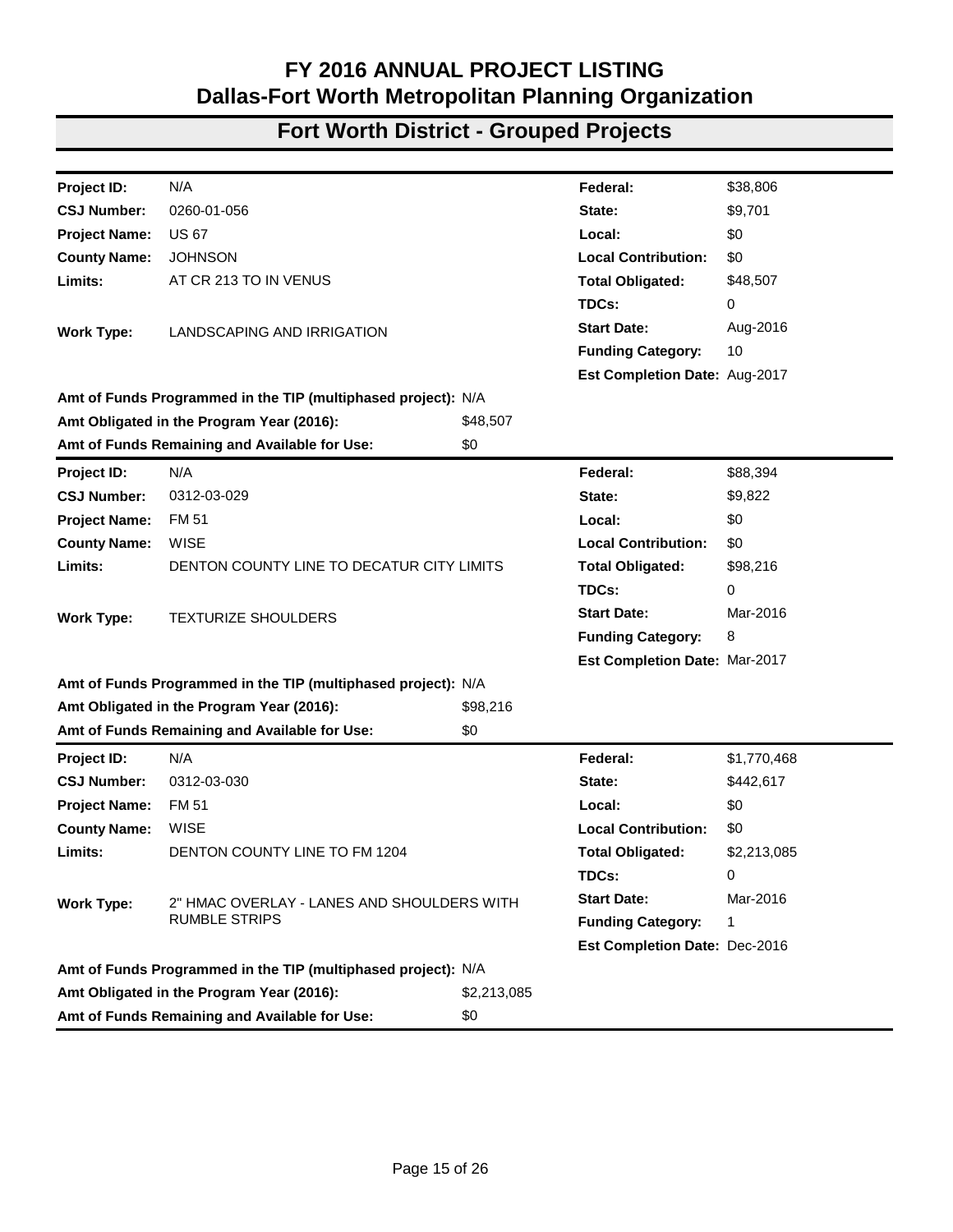| Project ID:          | N/A                                                           |           | Federal:                      | \$326,682 |
|----------------------|---------------------------------------------------------------|-----------|-------------------------------|-----------|
| <b>CSJ Number:</b>   | 0171-03-066                                                   |           | State:                        | \$81,671  |
| <b>Project Name:</b> | <b>SH 199</b>                                                 |           | Local:                        | \$0       |
| <b>County Name:</b>  | <b>PARKER</b>                                                 |           | <b>Local Contribution:</b>    | \$0       |
| Limits:              | WISE C/L TO SPRINGTOWN                                        |           | <b>Total Obligated:</b>       | \$408,353 |
|                      |                                                               |           | TDCs:                         | 0         |
| <b>Work Type:</b>    | SEAL COAT MAIN LANES AND SHOULDERS                            |           | <b>Start Date:</b>            | Oct-2015  |
|                      |                                                               |           | <b>Funding Category:</b>      | 1         |
|                      |                                                               |           | Est Completion Date: Oct-2016 |           |
|                      | Amt of Funds Programmed in the TIP (multiphased project): N/A |           |                               |           |
|                      | Amt Obligated in the Program Year (2016):                     | \$408,353 |                               |           |
|                      | Amt of Funds Remaining and Available for Use:                 | \$0       |                               |           |
| Project ID:          | N/A                                                           |           | Federal:                      | \$168,000 |
| <b>CSJ Number:</b>   | 0259-05-072                                                   |           | State:                        | \$42,000  |
| <b>Project Name:</b> | <b>BU 67-M</b>                                                |           | Local:                        | \$0       |
| <b>County Name:</b>  | <b>JOHNSON</b>                                                |           | <b>Local Contribution:</b>    | \$0       |
| Limits:              | EB AT CORNER OF N ROBINSON ST TO CITY OF                      |           | <b>Total Obligated:</b>       | \$210,000 |
|                      | <b>CLEBURNE</b>                                               |           | TDCs:                         | 0         |
| <b>Work Type:</b>    | LANDSCAPING                                                   |           | <b>Start Date:</b>            | Aug-2016  |
|                      |                                                               |           | <b>Funding Category:</b>      | 10        |
|                      |                                                               |           | Est Completion Date: Dec-2018 |           |
|                      | Amt of Funds Programmed in the TIP (multiphased project): N/A |           |                               |           |
|                      | Amt Obligated in the Program Year (2016):                     | \$210,000 |                               |           |
|                      | Amt of Funds Remaining and Available for Use:                 | \$0       |                               |           |
| <b>Project ID:</b>   | N/A                                                           |           | Federal:                      | \$140,000 |
| <b>CSJ Number:</b>   | 0259-05-075                                                   |           | State:                        | \$35,000  |
| <b>Project Name:</b> | <b>BU 67-M</b>                                                |           | Local:                        | \$0       |
| <b>County Name:</b>  | <b>JOHNSON</b>                                                |           | <b>Local Contribution:</b>    | \$0       |
| Limits:              | AT MM 452 (LOCKETT BRANCH)                                    |           | <b>Total Obligated:</b>       | \$175,000 |
|                      |                                                               |           | TDCs:                         | 0         |
| <b>Work Type:</b>    | REPLACE CONCRETE RIP RAP                                      |           | <b>Start Date:</b>            | Aug-2016  |
|                      |                                                               |           | <b>Funding Category:</b>      | 10        |
|                      |                                                               |           | Est Completion Date: Aug-2016 |           |
|                      | Amt of Funds Programmed in the TIP (multiphased project): N/A |           |                               |           |
|                      | Amt Obligated in the Program Year (2016):                     | \$175,000 |                               |           |
|                      | Amt of Funds Remaining and Available for Use:                 | \$0       |                               |           |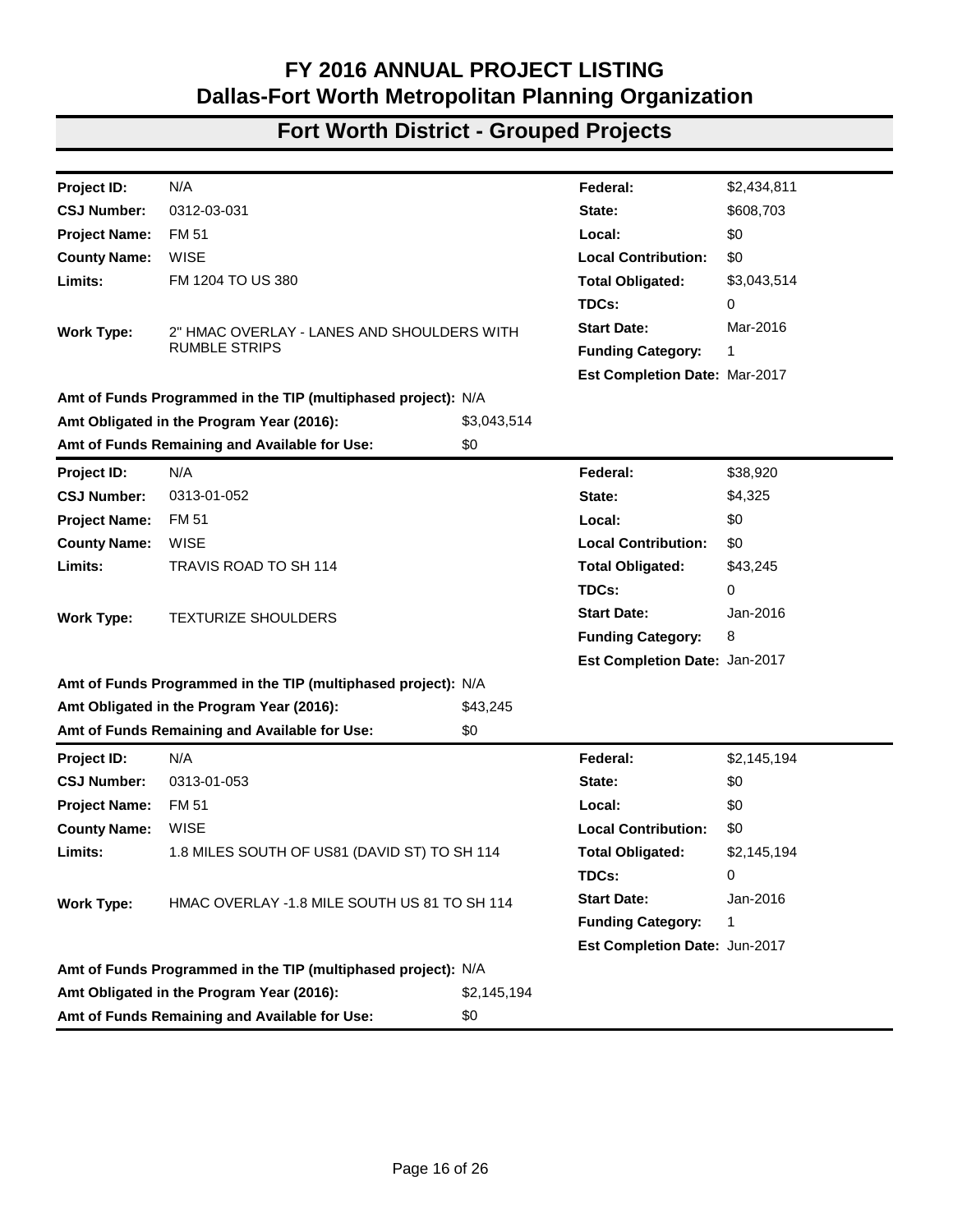| Project ID:          | N/A                                                           |             | Federal:                             | \$38,806    |
|----------------------|---------------------------------------------------------------|-------------|--------------------------------------|-------------|
| <b>CSJ Number:</b>   | 0260-01-056                                                   |             | State:                               | \$9,701     |
| <b>Project Name:</b> | <b>US 67</b>                                                  |             | Local:                               | \$0         |
| <b>County Name:</b>  | <b>JOHNSON</b>                                                |             | <b>Local Contribution:</b>           | \$0         |
| Limits:              | AT CR 213 TO IN VENUS                                         |             | <b>Total Obligated:</b>              | \$48,507    |
|                      |                                                               |             | TDCs:                                | 0           |
| <b>Work Type:</b>    | LANDSCAPING AND IRRIGATION                                    |             | <b>Start Date:</b>                   | Aug-2016    |
|                      |                                                               |             | <b>Funding Category:</b>             | 10          |
|                      |                                                               |             | Est Completion Date: Aug-2017        |             |
|                      | Amt of Funds Programmed in the TIP (multiphased project): N/A |             |                                      |             |
|                      | Amt Obligated in the Program Year (2016):                     | \$48,507    |                                      |             |
|                      | Amt of Funds Remaining and Available for Use:                 | \$0         |                                      |             |
| Project ID:          | N/A                                                           |             | Federal:                             | \$88,394    |
| <b>CSJ Number:</b>   | 0312-03-029                                                   |             | State:                               | \$9,822     |
| <b>Project Name:</b> | <b>FM 51</b>                                                  |             | Local:                               | \$0         |
| <b>County Name:</b>  | <b>WISE</b>                                                   |             | <b>Local Contribution:</b>           | \$0         |
| Limits:              | DENTON COUNTY LINE TO DECATUR CITY LIMITS                     |             | <b>Total Obligated:</b>              | \$98,216    |
|                      |                                                               |             | TDCs:                                | 0           |
| <b>Work Type:</b>    | <b>TEXTURIZE SHOULDERS</b>                                    |             | <b>Start Date:</b>                   | Mar-2016    |
|                      |                                                               |             | <b>Funding Category:</b>             | 8           |
|                      |                                                               |             | <b>Est Completion Date: Mar-2017</b> |             |
|                      | Amt of Funds Programmed in the TIP (multiphased project): N/A |             |                                      |             |
|                      | Amt Obligated in the Program Year (2016):                     | \$98,216    |                                      |             |
|                      | Amt of Funds Remaining and Available for Use:                 | \$0         |                                      |             |
| Project ID:          | N/A                                                           |             | Federal:                             | \$1,770,468 |
| <b>CSJ Number:</b>   | 0312-03-030                                                   |             | State:                               | \$442,617   |
| <b>Project Name:</b> | <b>FM 51</b>                                                  |             | Local:                               | \$0         |
| <b>County Name:</b>  | <b>WISE</b>                                                   |             | <b>Local Contribution:</b>           | \$0         |
| Limits:              | <b>DENTON COUNTY LINE TO FM 1204</b>                          |             | <b>Total Obligated:</b>              | \$2,213,085 |
|                      |                                                               |             | TDCs:                                | 0           |
| <b>Work Type:</b>    | 2" HMAC OVERLAY - LANES AND SHOULDERS WITH                    |             | <b>Start Date:</b>                   | Mar-2016    |
|                      | <b>RUMBLE STRIPS</b>                                          |             | <b>Funding Category:</b>             | 1           |
|                      |                                                               |             | Est Completion Date: Dec-2016        |             |
|                      | Amt of Funds Programmed in the TIP (multiphased project): N/A |             |                                      |             |
|                      | Amt Obligated in the Program Year (2016):                     | \$2,213,085 |                                      |             |
|                      | Amt of Funds Remaining and Available for Use:                 | \$0         |                                      |             |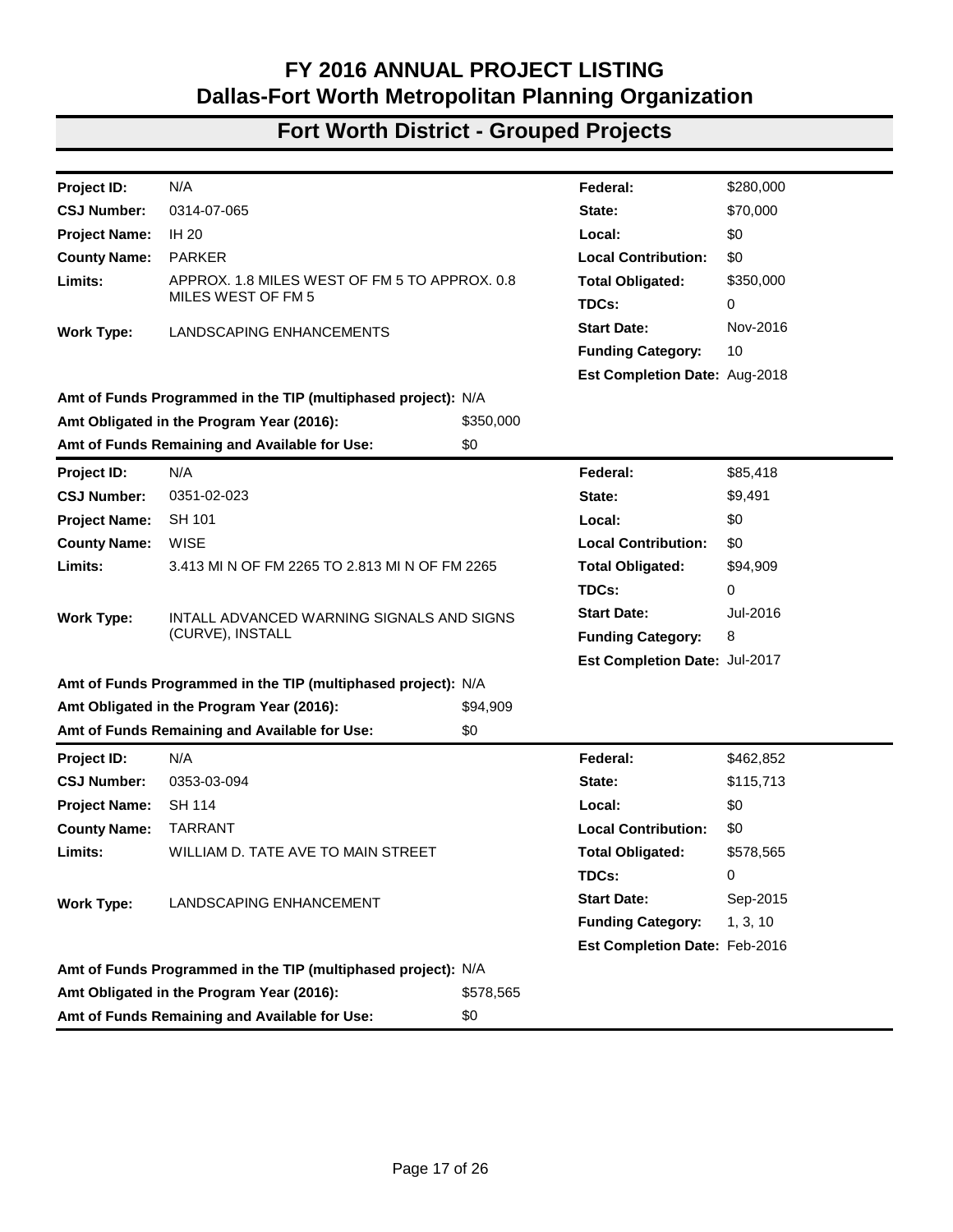| Project ID:          | N/A                                                           |             | Federal:                      | \$2,434,811 |
|----------------------|---------------------------------------------------------------|-------------|-------------------------------|-------------|
| <b>CSJ Number:</b>   | 0312-03-031                                                   |             | State:                        | \$608,703   |
| <b>Project Name:</b> | <b>FM 51</b>                                                  |             | Local:                        | \$0         |
| <b>County Name:</b>  | <b>WISE</b>                                                   |             | <b>Local Contribution:</b>    | \$0         |
| Limits:              | FM 1204 TO US 380                                             |             | <b>Total Obligated:</b>       | \$3,043,514 |
|                      |                                                               |             | TDCs:                         | 0           |
| <b>Work Type:</b>    | 2" HMAC OVERLAY - LANES AND SHOULDERS WITH                    |             | <b>Start Date:</b>            | Mar-2016    |
|                      | <b>RUMBLE STRIPS</b>                                          |             | <b>Funding Category:</b>      | 1           |
|                      |                                                               |             | Est Completion Date: Mar-2017 |             |
|                      | Amt of Funds Programmed in the TIP (multiphased project): N/A |             |                               |             |
|                      | Amt Obligated in the Program Year (2016):                     | \$3,043,514 |                               |             |
|                      | Amt of Funds Remaining and Available for Use:                 | \$0         |                               |             |
| Project ID:          | N/A                                                           |             | Federal:                      | \$38,920    |
| <b>CSJ Number:</b>   | 0313-01-052                                                   |             | State:                        | \$4,325     |
| <b>Project Name:</b> | <b>FM 51</b>                                                  |             | Local:                        | \$0         |
| <b>County Name:</b>  | <b>WISE</b>                                                   |             | <b>Local Contribution:</b>    | \$0         |
| Limits:              | TRAVIS ROAD TO SH 114                                         |             | <b>Total Obligated:</b>       | \$43,245    |
|                      |                                                               |             | TDCs:                         | 0           |
| <b>Work Type:</b>    | <b>TEXTURIZE SHOULDERS</b>                                    |             | <b>Start Date:</b>            | Jan-2016    |
|                      |                                                               |             | <b>Funding Category:</b>      | 8           |
|                      |                                                               |             | Est Completion Date: Jan-2017 |             |
|                      | Amt of Funds Programmed in the TIP (multiphased project): N/A |             |                               |             |
|                      | Amt Obligated in the Program Year (2016):                     | \$43,245    |                               |             |
|                      | Amt of Funds Remaining and Available for Use:                 | \$0         |                               |             |
| Project ID:          | N/A                                                           |             | Federal:                      | \$2,145,194 |
| <b>CSJ Number:</b>   | 0313-01-053                                                   |             | State:                        | \$0         |
| <b>Project Name:</b> | <b>FM 51</b>                                                  |             | Local:                        | \$0         |
| <b>County Name:</b>  | <b>WISE</b>                                                   |             | <b>Local Contribution:</b>    | \$0         |
| Limits:              | 1.8 MILES SOUTH OF US81 (DAVID ST) TO SH 114                  |             | <b>Total Obligated:</b>       | \$2,145,194 |
|                      |                                                               |             | TDCs:                         | 0           |
| <b>Work Type:</b>    | HMAC OVERLAY -1.8 MILE SOUTH US 81 TO SH 114                  |             | <b>Start Date:</b>            | Jan-2016    |
|                      |                                                               |             | <b>Funding Category:</b>      | 1           |
|                      |                                                               |             | Est Completion Date: Jun-2017 |             |
|                      | Amt of Funds Programmed in the TIP (multiphased project): N/A |             |                               |             |
|                      | Amt Obligated in the Program Year (2016):                     | \$2,145,194 |                               |             |
|                      | Amt of Funds Remaining and Available for Use:                 | \$0         |                               |             |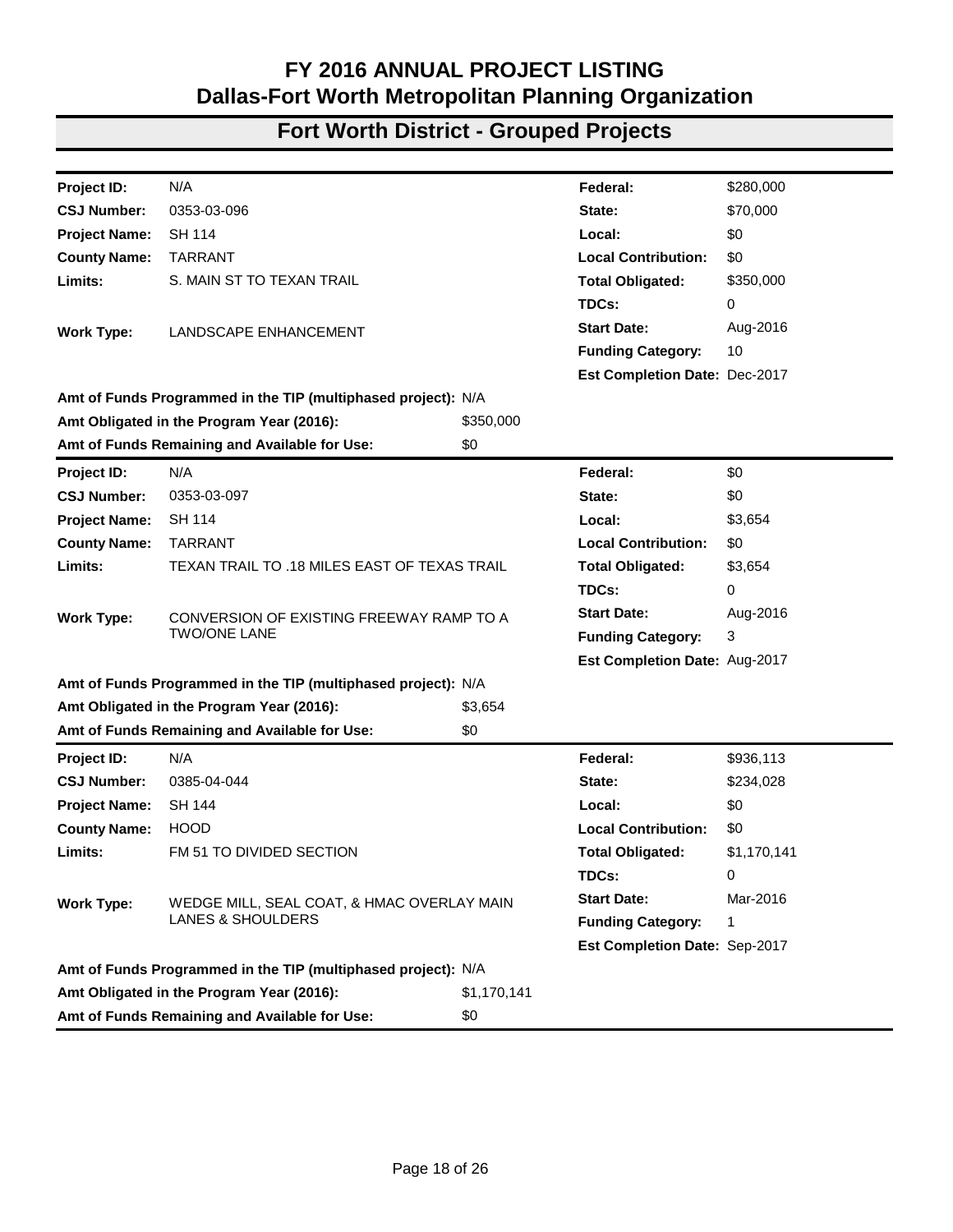| Project ID:          | N/A                                                           |           | Federal:                      | \$280,000 |
|----------------------|---------------------------------------------------------------|-----------|-------------------------------|-----------|
| <b>CSJ Number:</b>   | 0314-07-065                                                   |           | State:                        | \$70,000  |
| <b>Project Name:</b> | <b>IH 20</b>                                                  |           | Local:                        | \$0       |
| <b>County Name:</b>  | <b>PARKER</b>                                                 |           | <b>Local Contribution:</b>    | \$0       |
| Limits:              | APPROX. 1.8 MILES WEST OF FM 5 TO APPROX. 0.8                 |           | <b>Total Obligated:</b>       | \$350,000 |
|                      | MILES WEST OF FM 5                                            |           | TDCs:                         | 0         |
| <b>Work Type:</b>    | <b>LANDSCAPING ENHANCEMENTS</b>                               |           | <b>Start Date:</b>            | Nov-2016  |
|                      |                                                               |           | <b>Funding Category:</b>      | 10        |
|                      |                                                               |           | Est Completion Date: Aug-2018 |           |
|                      | Amt of Funds Programmed in the TIP (multiphased project): N/A |           |                               |           |
|                      | Amt Obligated in the Program Year (2016):                     | \$350,000 |                               |           |
|                      | Amt of Funds Remaining and Available for Use:                 | \$0       |                               |           |
| Project ID:          | N/A                                                           |           | Federal:                      | \$85,418  |
| <b>CSJ Number:</b>   | 0351-02-023                                                   |           | State:                        | \$9,491   |
| <b>Project Name:</b> | SH 101                                                        |           | Local:                        | \$0       |
| <b>County Name:</b>  | <b>WISE</b>                                                   |           | <b>Local Contribution:</b>    | \$0       |
| Limits:              | 3.413 MI N OF FM 2265 TO 2.813 MI N OF FM 2265                |           | <b>Total Obligated:</b>       | \$94,909  |
|                      |                                                               |           | TDCs:                         | 0         |
| <b>Work Type:</b>    | INTALL ADVANCED WARNING SIGNALS AND SIGNS                     |           | <b>Start Date:</b>            | Jul-2016  |
|                      | (CURVE), INSTALL                                              |           | <b>Funding Category:</b>      | 8         |
|                      |                                                               |           | Est Completion Date: Jul-2017 |           |
|                      | Amt of Funds Programmed in the TIP (multiphased project): N/A |           |                               |           |
|                      | Amt Obligated in the Program Year (2016):                     | \$94,909  |                               |           |
|                      | Amt of Funds Remaining and Available for Use:                 | \$0       |                               |           |
| Project ID:          | N/A                                                           |           | Federal:                      | \$462,852 |
| <b>CSJ Number:</b>   | 0353-03-094                                                   |           | State:                        | \$115,713 |
| <b>Project Name:</b> | <b>SH 114</b>                                                 |           | Local:                        | \$0       |
| <b>County Name:</b>  | <b>TARRANT</b>                                                |           | <b>Local Contribution:</b>    | \$0       |
| Limits:              | WILLIAM D. TATE AVE TO MAIN STREET                            |           | <b>Total Obligated:</b>       | \$578,565 |
|                      |                                                               |           | TDCs:                         | 0         |
| <b>Work Type:</b>    | LANDSCAPING ENHANCEMENT                                       |           | <b>Start Date:</b>            | Sep-2015  |
|                      |                                                               |           | <b>Funding Category:</b>      | 1, 3, 10  |
|                      |                                                               |           | Est Completion Date: Feb-2016 |           |
|                      | Amt of Funds Programmed in the TIP (multiphased project): N/A |           |                               |           |
|                      | Amt Obligated in the Program Year (2016):                     | \$578,565 |                               |           |
|                      | Amt of Funds Remaining and Available for Use:                 | \$0       |                               |           |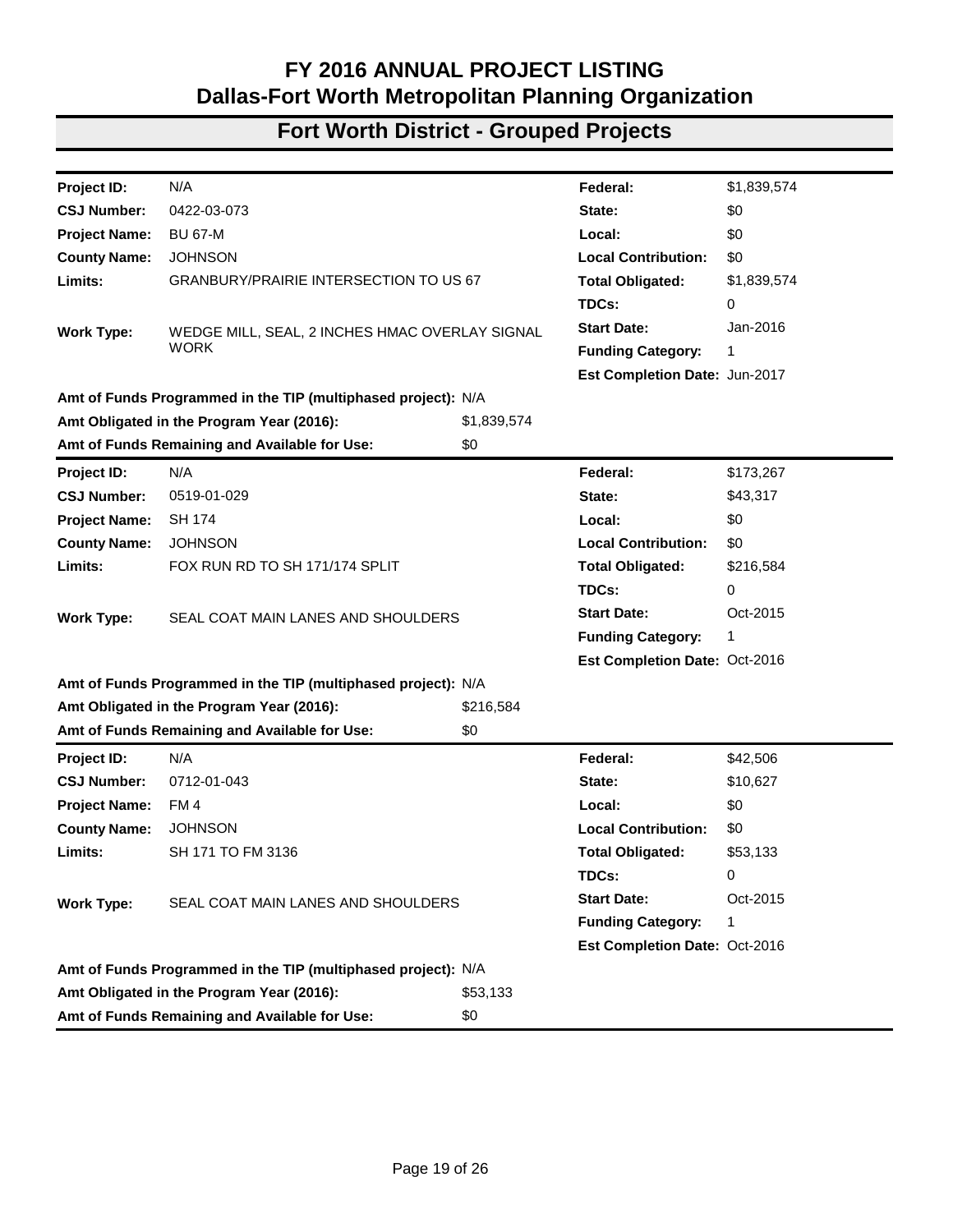| Project ID:          | N/A                                                           |             | Federal:                      | \$280,000   |
|----------------------|---------------------------------------------------------------|-------------|-------------------------------|-------------|
| <b>CSJ Number:</b>   | 0353-03-096                                                   |             | State:                        | \$70,000    |
| <b>Project Name:</b> | SH 114                                                        |             | Local:                        | \$0         |
| <b>County Name:</b>  | <b>TARRANT</b>                                                |             | <b>Local Contribution:</b>    | \$0         |
| Limits:              | S. MAIN ST TO TEXAN TRAIL                                     |             | <b>Total Obligated:</b>       | \$350,000   |
|                      |                                                               |             | TDCs:                         | 0           |
| <b>Work Type:</b>    | LANDSCAPE ENHANCEMENT                                         |             | <b>Start Date:</b>            | Aug-2016    |
|                      |                                                               |             | <b>Funding Category:</b>      | 10          |
|                      |                                                               |             | Est Completion Date: Dec-2017 |             |
|                      | Amt of Funds Programmed in the TIP (multiphased project): N/A |             |                               |             |
|                      | Amt Obligated in the Program Year (2016):                     | \$350,000   |                               |             |
|                      | Amt of Funds Remaining and Available for Use:                 | \$0         |                               |             |
| Project ID:          | N/A                                                           |             | Federal:                      | \$0         |
| <b>CSJ Number:</b>   | 0353-03-097                                                   |             | State:                        | \$0         |
| <b>Project Name:</b> | <b>SH 114</b>                                                 |             | Local:                        | \$3,654     |
| <b>County Name:</b>  | <b>TARRANT</b>                                                |             | <b>Local Contribution:</b>    | \$0         |
| Limits:              | TEXAN TRAIL TO .18 MILES EAST OF TEXAS TRAIL                  |             | <b>Total Obligated:</b>       | \$3,654     |
|                      |                                                               |             | TDCs:                         | 0           |
| <b>Work Type:</b>    | CONVERSION OF EXISTING FREEWAY RAMP TO A                      |             | <b>Start Date:</b>            | Aug-2016    |
|                      | <b>TWO/ONE LANE</b>                                           |             | <b>Funding Category:</b>      | 3           |
|                      |                                                               |             | Est Completion Date: Aug-2017 |             |
|                      | Amt of Funds Programmed in the TIP (multiphased project): N/A |             |                               |             |
|                      | Amt Obligated in the Program Year (2016):                     | \$3,654     |                               |             |
|                      | Amt of Funds Remaining and Available for Use:                 | \$0         |                               |             |
| Project ID:          | N/A                                                           |             | Federal:                      | \$936,113   |
| <b>CSJ Number:</b>   | 0385-04-044                                                   |             | State:                        | \$234,028   |
| <b>Project Name:</b> | <b>SH 144</b>                                                 |             | Local:                        | \$0         |
| <b>County Name:</b>  | <b>HOOD</b>                                                   |             | <b>Local Contribution:</b>    | \$0         |
| Limits:              | FM 51 TO DIVIDED SECTION                                      |             | <b>Total Obligated:</b>       | \$1,170,141 |
|                      |                                                               |             | TDCs:                         | 0           |
| <b>Work Type:</b>    | WEDGE MILL, SEAL COAT, & HMAC OVERLAY MAIN                    |             | <b>Start Date:</b>            | Mar-2016    |
|                      | <b>LANES &amp; SHOULDERS</b>                                  |             | <b>Funding Category:</b>      | 1           |
|                      |                                                               |             | Est Completion Date: Sep-2017 |             |
|                      | Amt of Funds Programmed in the TIP (multiphased project): N/A |             |                               |             |
|                      | Amt Obligated in the Program Year (2016):                     | \$1,170,141 |                               |             |
|                      | Amt of Funds Remaining and Available for Use:                 | \$0         |                               |             |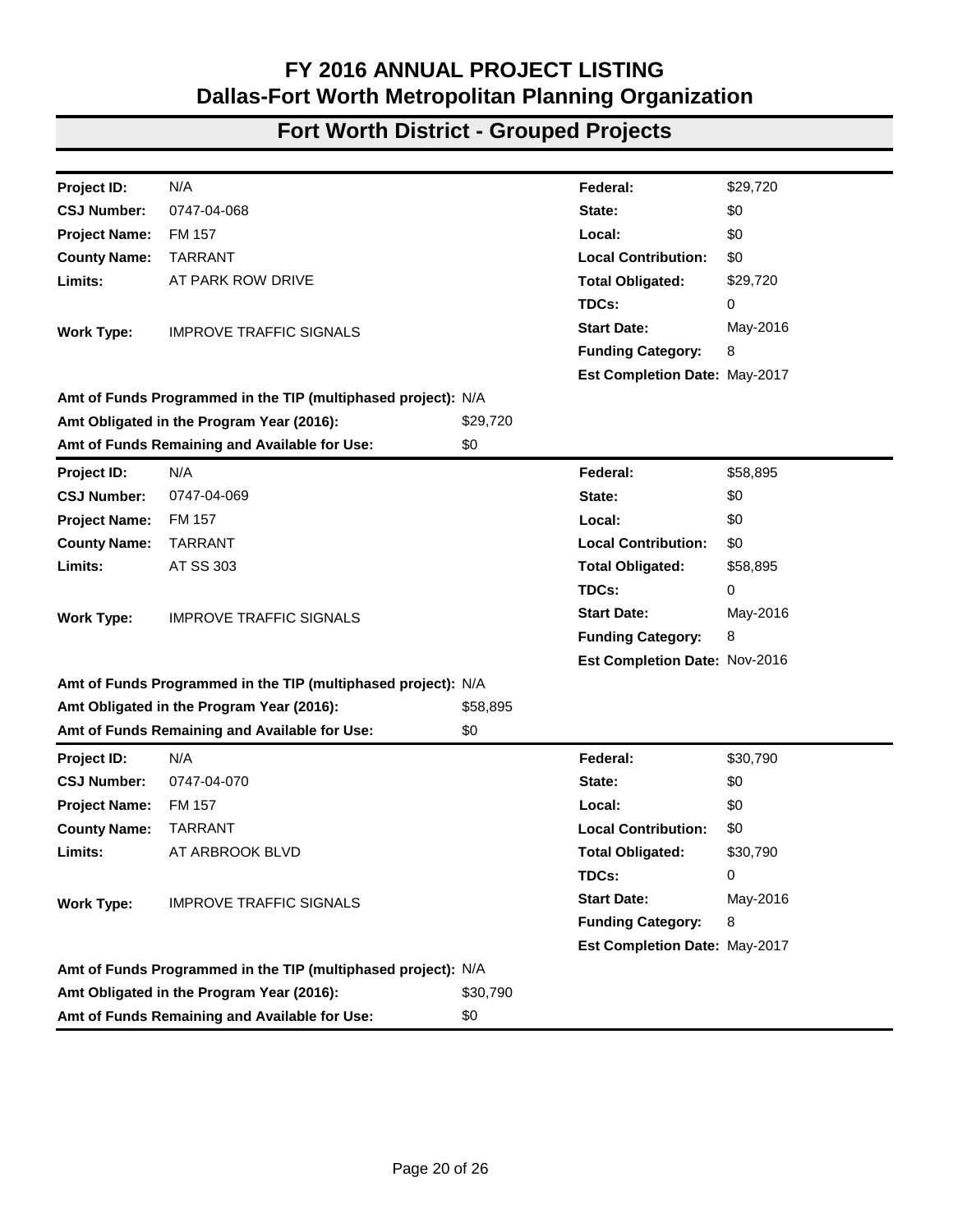| Project ID:          | N/A                                                           |             | Federal:                      | \$1,839,574 |
|----------------------|---------------------------------------------------------------|-------------|-------------------------------|-------------|
| <b>CSJ Number:</b>   | 0422-03-073                                                   |             | State:                        | \$0         |
| <b>Project Name:</b> | <b>BU 67-M</b>                                                |             | Local:                        | \$0         |
| <b>County Name:</b>  | <b>JOHNSON</b>                                                |             | <b>Local Contribution:</b>    | \$0         |
| Limits:              | <b>GRANBURY/PRAIRIE INTERSECTION TO US 67</b>                 |             | <b>Total Obligated:</b>       | \$1,839,574 |
|                      |                                                               |             | TDCs:                         | 0           |
| <b>Work Type:</b>    | WEDGE MILL, SEAL, 2 INCHES HMAC OVERLAY SIGNAL                |             | <b>Start Date:</b>            | Jan-2016    |
|                      | <b>WORK</b>                                                   |             | <b>Funding Category:</b>      | 1           |
|                      |                                                               |             | Est Completion Date: Jun-2017 |             |
|                      | Amt of Funds Programmed in the TIP (multiphased project): N/A |             |                               |             |
|                      | Amt Obligated in the Program Year (2016):                     | \$1,839,574 |                               |             |
|                      | Amt of Funds Remaining and Available for Use:                 | \$0         |                               |             |
| Project ID:          | N/A                                                           |             | Federal:                      | \$173,267   |
| <b>CSJ Number:</b>   | 0519-01-029                                                   |             | State:                        | \$43,317    |
| <b>Project Name:</b> | <b>SH 174</b>                                                 |             | Local:                        | \$0         |
| <b>County Name:</b>  | <b>JOHNSON</b>                                                |             | <b>Local Contribution:</b>    | \$0         |
| Limits:              | FOX RUN RD TO SH 171/174 SPLIT                                |             | <b>Total Obligated:</b>       | \$216,584   |
|                      |                                                               |             | TDCs:                         | 0           |
| <b>Work Type:</b>    | SEAL COAT MAIN LANES AND SHOULDERS                            |             | <b>Start Date:</b>            | Oct-2015    |
|                      |                                                               |             | <b>Funding Category:</b>      | 1           |
|                      |                                                               |             | Est Completion Date: Oct-2016 |             |
|                      | Amt of Funds Programmed in the TIP (multiphased project): N/A |             |                               |             |
|                      | Amt Obligated in the Program Year (2016):                     | \$216,584   |                               |             |
|                      | Amt of Funds Remaining and Available for Use:                 | \$0         |                               |             |
| Project ID:          | N/A                                                           |             | Federal:                      | \$42,506    |
| <b>CSJ Number:</b>   | 0712-01-043                                                   |             | State:                        | \$10,627    |
| <b>Project Name:</b> | FM 4                                                          |             | Local:                        | \$0         |
| <b>County Name:</b>  | <b>JOHNSON</b>                                                |             | <b>Local Contribution:</b>    | \$0         |
| Limits:              | SH 171 TO FM 3136                                             |             | <b>Total Obligated:</b>       | \$53,133    |
|                      |                                                               |             | TDCs:                         | 0           |
| <b>Work Type:</b>    | SEAL COAT MAIN LANES AND SHOULDERS                            |             | <b>Start Date:</b>            | Oct-2015    |
|                      |                                                               |             | <b>Funding Category:</b>      | 1           |
|                      |                                                               |             | Est Completion Date: Oct-2016 |             |
|                      | Amt of Funds Programmed in the TIP (multiphased project): N/A |             |                               |             |
|                      | Amt Obligated in the Program Year (2016):                     | \$53,133    |                               |             |
|                      | Amt of Funds Remaining and Available for Use:                 | \$0         |                               |             |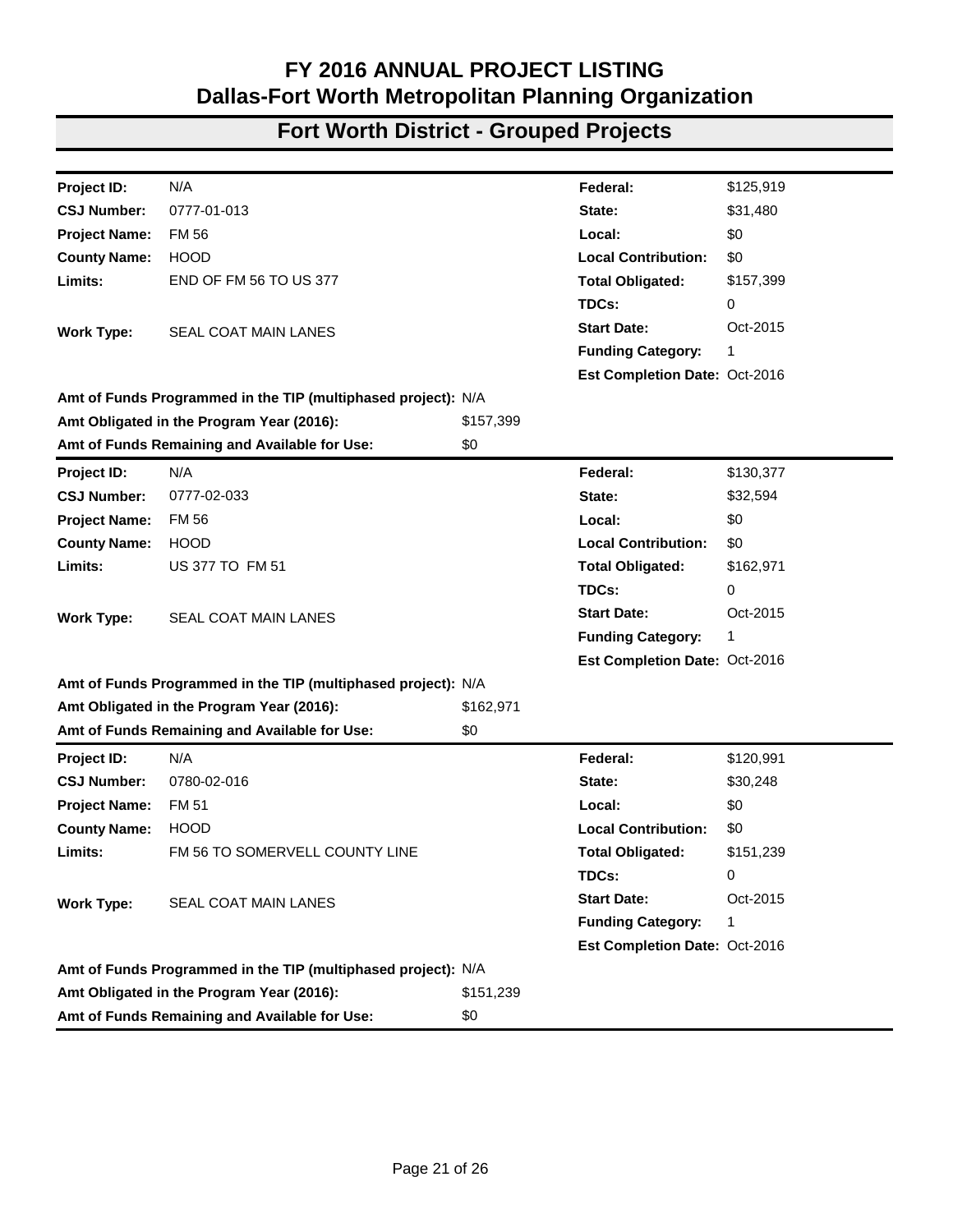| Project ID:          | N/A                                                           |          | Federal:                      | \$29,720 |
|----------------------|---------------------------------------------------------------|----------|-------------------------------|----------|
| <b>CSJ Number:</b>   | 0747-04-068                                                   |          | State:                        | \$0      |
| <b>Project Name:</b> | <b>FM 157</b>                                                 |          | Local:                        | \$0      |
| <b>County Name:</b>  | <b>TARRANT</b>                                                |          | <b>Local Contribution:</b>    | \$0      |
| Limits:              | AT PARK ROW DRIVE                                             |          | <b>Total Obligated:</b>       | \$29,720 |
|                      |                                                               |          | TDCs:                         | 0        |
| <b>Work Type:</b>    | <b>IMPROVE TRAFFIC SIGNALS</b>                                |          | <b>Start Date:</b>            | May-2016 |
|                      |                                                               |          | <b>Funding Category:</b>      | 8        |
|                      |                                                               |          | Est Completion Date: May-2017 |          |
|                      | Amt of Funds Programmed in the TIP (multiphased project): N/A |          |                               |          |
|                      | Amt Obligated in the Program Year (2016):                     | \$29,720 |                               |          |
|                      | Amt of Funds Remaining and Available for Use:                 | \$0      |                               |          |
| Project ID:          | N/A                                                           |          | Federal:                      | \$58,895 |
| <b>CSJ Number:</b>   | 0747-04-069                                                   |          | State:                        | \$0      |
| <b>Project Name:</b> | <b>FM 157</b>                                                 |          | Local:                        | \$0      |
| <b>County Name:</b>  | <b>TARRANT</b>                                                |          | <b>Local Contribution:</b>    | \$0      |
| Limits:              | AT SS 303                                                     |          | <b>Total Obligated:</b>       | \$58,895 |
|                      |                                                               |          | TDCs:                         | 0        |
| <b>Work Type:</b>    | <b>IMPROVE TRAFFIC SIGNALS</b>                                |          | <b>Start Date:</b>            | May-2016 |
|                      |                                                               |          | <b>Funding Category:</b>      | 8        |
|                      |                                                               |          | Est Completion Date: Nov-2016 |          |
|                      | Amt of Funds Programmed in the TIP (multiphased project): N/A |          |                               |          |
|                      | Amt Obligated in the Program Year (2016):                     | \$58,895 |                               |          |
|                      | Amt of Funds Remaining and Available for Use:                 | \$0      |                               |          |
| Project ID:          | N/A                                                           |          | Federal:                      | \$30,790 |
| <b>CSJ Number:</b>   | 0747-04-070                                                   |          | State:                        | \$0      |
| <b>Project Name:</b> | <b>FM 157</b>                                                 |          | Local:                        | \$0      |
| <b>County Name:</b>  | <b>TARRANT</b>                                                |          | <b>Local Contribution:</b>    | \$0      |
| Limits:              | AT ARBROOK BLVD                                               |          | <b>Total Obligated:</b>       | \$30,790 |
|                      |                                                               |          | TDCs:                         | 0        |
| <b>Work Type:</b>    | <b>IMPROVE TRAFFIC SIGNALS</b>                                |          | <b>Start Date:</b>            | May-2016 |
|                      |                                                               |          | <b>Funding Category:</b>      | 8        |
|                      |                                                               |          | Est Completion Date: May-2017 |          |
|                      | Amt of Funds Programmed in the TIP (multiphased project): N/A |          |                               |          |
|                      | Amt Obligated in the Program Year (2016):                     | \$30,790 |                               |          |
|                      | Amt of Funds Remaining and Available for Use:                 | \$0      |                               |          |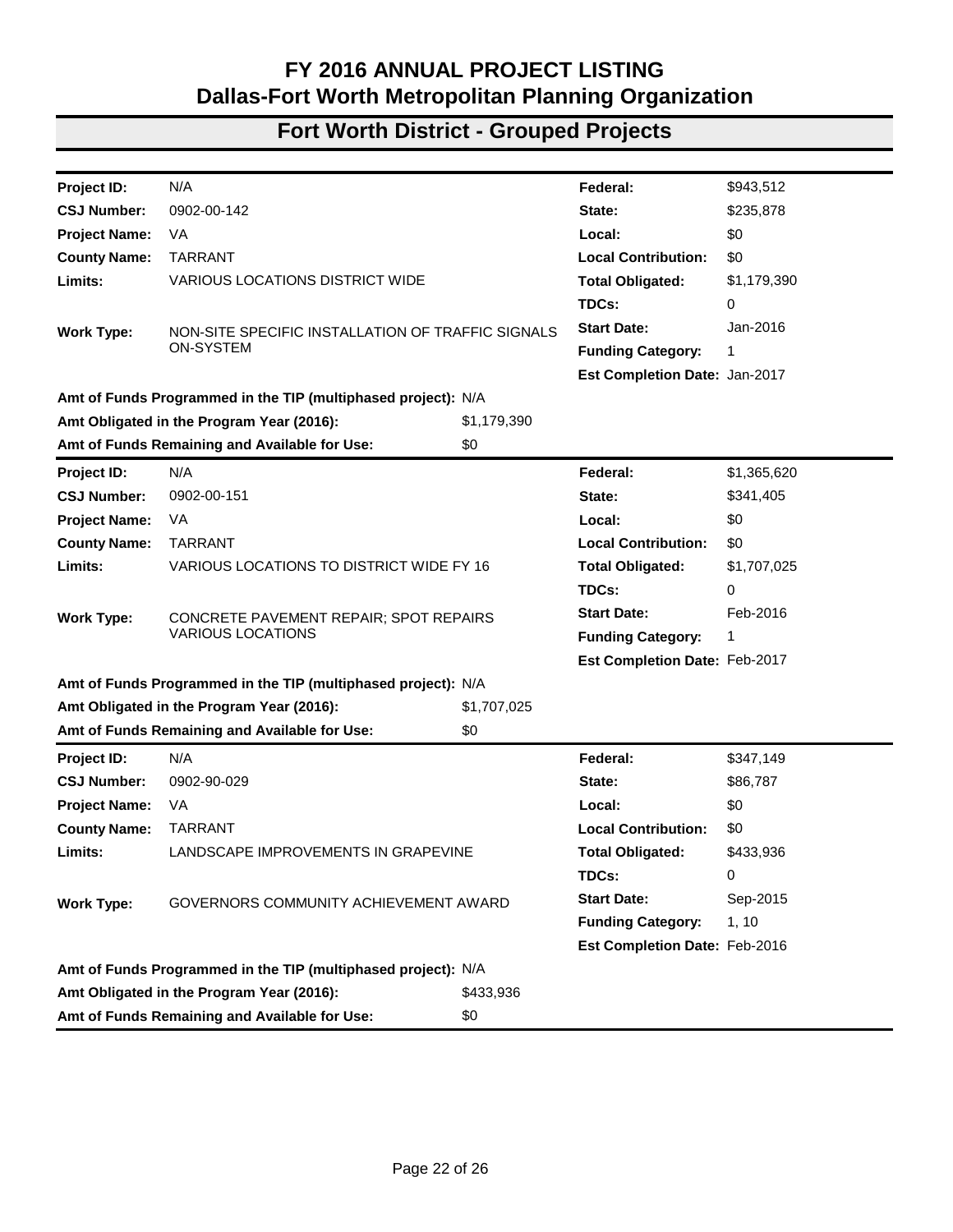| N/A<br>\$125,919<br>Project ID:<br>Federal:<br>0777-01-013<br>\$31,480<br><b>CSJ Number:</b><br>State:<br>FM 56<br>\$0<br><b>Project Name:</b><br>Local:<br><b>HOOD</b><br><b>Local Contribution:</b><br>\$0<br><b>County Name:</b><br>Limits:<br><b>END OF FM 56 TO US 377</b><br><b>Total Obligated:</b><br>\$157,399<br>TDCs:<br>0<br><b>Start Date:</b><br>Oct-2015<br><b>SEAL COAT MAIN LANES</b><br><b>Work Type:</b><br><b>Funding Category:</b><br>1<br>Est Completion Date: Oct-2016<br>Amt of Funds Programmed in the TIP (multiphased project): N/A<br>Amt Obligated in the Program Year (2016):<br>\$157,399<br>Amt of Funds Remaining and Available for Use:<br>\$0<br>N/A<br>\$130,377<br>Project ID:<br>Federal:<br><b>CSJ Number:</b><br>0777-02-033<br>\$32,594<br>State:<br>\$0<br><b>Project Name:</b><br><b>FM 56</b><br>Local:<br><b>County Name:</b><br><b>HOOD</b><br><b>Local Contribution:</b><br>\$0<br>Limits:<br><b>US 377 TO FM 51</b><br><b>Total Obligated:</b><br>\$162,971<br>TDCs:<br>0<br><b>Start Date:</b><br>Oct-2015<br><b>Work Type:</b><br><b>SEAL COAT MAIN LANES</b><br><b>Funding Category:</b><br>1<br>Est Completion Date: Oct-2016<br>Amt of Funds Programmed in the TIP (multiphased project): N/A<br>Amt Obligated in the Program Year (2016):<br>\$162,971<br>Amt of Funds Remaining and Available for Use:<br>\$0<br>N/A<br>Federal:<br>Project ID:<br>\$120,991<br><b>CSJ Number:</b><br>0780-02-016<br>State:<br>\$30,248<br><b>Project Name:</b><br><b>FM 51</b><br>Local:<br>\$0<br><b>County Name:</b><br><b>HOOD</b><br><b>Local Contribution:</b><br>\$0<br>Limits:<br>FM 56 TO SOMERVELL COUNTY LINE<br><b>Total Obligated:</b><br>\$151,239<br>TDCs:<br>0<br><b>Start Date:</b><br>Oct-2015<br><b>Work Type:</b><br><b>SEAL COAT MAIN LANES</b><br><b>Funding Category:</b><br>1<br>Est Completion Date: Oct-2016<br>Amt of Funds Programmed in the TIP (multiphased project): N/A<br>Amt Obligated in the Program Year (2016):<br>\$151,239<br>Amt of Funds Remaining and Available for Use:<br>\$0 |  |  |  |
|------------------------------------------------------------------------------------------------------------------------------------------------------------------------------------------------------------------------------------------------------------------------------------------------------------------------------------------------------------------------------------------------------------------------------------------------------------------------------------------------------------------------------------------------------------------------------------------------------------------------------------------------------------------------------------------------------------------------------------------------------------------------------------------------------------------------------------------------------------------------------------------------------------------------------------------------------------------------------------------------------------------------------------------------------------------------------------------------------------------------------------------------------------------------------------------------------------------------------------------------------------------------------------------------------------------------------------------------------------------------------------------------------------------------------------------------------------------------------------------------------------------------------------------------------------------------------------------------------------------------------------------------------------------------------------------------------------------------------------------------------------------------------------------------------------------------------------------------------------------------------------------------------------------------------------------------------------------------------------------------------------------------------------------------------------------|--|--|--|
|                                                                                                                                                                                                                                                                                                                                                                                                                                                                                                                                                                                                                                                                                                                                                                                                                                                                                                                                                                                                                                                                                                                                                                                                                                                                                                                                                                                                                                                                                                                                                                                                                                                                                                                                                                                                                                                                                                                                                                                                                                                                  |  |  |  |
|                                                                                                                                                                                                                                                                                                                                                                                                                                                                                                                                                                                                                                                                                                                                                                                                                                                                                                                                                                                                                                                                                                                                                                                                                                                                                                                                                                                                                                                                                                                                                                                                                                                                                                                                                                                                                                                                                                                                                                                                                                                                  |  |  |  |
|                                                                                                                                                                                                                                                                                                                                                                                                                                                                                                                                                                                                                                                                                                                                                                                                                                                                                                                                                                                                                                                                                                                                                                                                                                                                                                                                                                                                                                                                                                                                                                                                                                                                                                                                                                                                                                                                                                                                                                                                                                                                  |  |  |  |
|                                                                                                                                                                                                                                                                                                                                                                                                                                                                                                                                                                                                                                                                                                                                                                                                                                                                                                                                                                                                                                                                                                                                                                                                                                                                                                                                                                                                                                                                                                                                                                                                                                                                                                                                                                                                                                                                                                                                                                                                                                                                  |  |  |  |
|                                                                                                                                                                                                                                                                                                                                                                                                                                                                                                                                                                                                                                                                                                                                                                                                                                                                                                                                                                                                                                                                                                                                                                                                                                                                                                                                                                                                                                                                                                                                                                                                                                                                                                                                                                                                                                                                                                                                                                                                                                                                  |  |  |  |
|                                                                                                                                                                                                                                                                                                                                                                                                                                                                                                                                                                                                                                                                                                                                                                                                                                                                                                                                                                                                                                                                                                                                                                                                                                                                                                                                                                                                                                                                                                                                                                                                                                                                                                                                                                                                                                                                                                                                                                                                                                                                  |  |  |  |
|                                                                                                                                                                                                                                                                                                                                                                                                                                                                                                                                                                                                                                                                                                                                                                                                                                                                                                                                                                                                                                                                                                                                                                                                                                                                                                                                                                                                                                                                                                                                                                                                                                                                                                                                                                                                                                                                                                                                                                                                                                                                  |  |  |  |
|                                                                                                                                                                                                                                                                                                                                                                                                                                                                                                                                                                                                                                                                                                                                                                                                                                                                                                                                                                                                                                                                                                                                                                                                                                                                                                                                                                                                                                                                                                                                                                                                                                                                                                                                                                                                                                                                                                                                                                                                                                                                  |  |  |  |
|                                                                                                                                                                                                                                                                                                                                                                                                                                                                                                                                                                                                                                                                                                                                                                                                                                                                                                                                                                                                                                                                                                                                                                                                                                                                                                                                                                                                                                                                                                                                                                                                                                                                                                                                                                                                                                                                                                                                                                                                                                                                  |  |  |  |
|                                                                                                                                                                                                                                                                                                                                                                                                                                                                                                                                                                                                                                                                                                                                                                                                                                                                                                                                                                                                                                                                                                                                                                                                                                                                                                                                                                                                                                                                                                                                                                                                                                                                                                                                                                                                                                                                                                                                                                                                                                                                  |  |  |  |
|                                                                                                                                                                                                                                                                                                                                                                                                                                                                                                                                                                                                                                                                                                                                                                                                                                                                                                                                                                                                                                                                                                                                                                                                                                                                                                                                                                                                                                                                                                                                                                                                                                                                                                                                                                                                                                                                                                                                                                                                                                                                  |  |  |  |
|                                                                                                                                                                                                                                                                                                                                                                                                                                                                                                                                                                                                                                                                                                                                                                                                                                                                                                                                                                                                                                                                                                                                                                                                                                                                                                                                                                                                                                                                                                                                                                                                                                                                                                                                                                                                                                                                                                                                                                                                                                                                  |  |  |  |
|                                                                                                                                                                                                                                                                                                                                                                                                                                                                                                                                                                                                                                                                                                                                                                                                                                                                                                                                                                                                                                                                                                                                                                                                                                                                                                                                                                                                                                                                                                                                                                                                                                                                                                                                                                                                                                                                                                                                                                                                                                                                  |  |  |  |
|                                                                                                                                                                                                                                                                                                                                                                                                                                                                                                                                                                                                                                                                                                                                                                                                                                                                                                                                                                                                                                                                                                                                                                                                                                                                                                                                                                                                                                                                                                                                                                                                                                                                                                                                                                                                                                                                                                                                                                                                                                                                  |  |  |  |
|                                                                                                                                                                                                                                                                                                                                                                                                                                                                                                                                                                                                                                                                                                                                                                                                                                                                                                                                                                                                                                                                                                                                                                                                                                                                                                                                                                                                                                                                                                                                                                                                                                                                                                                                                                                                                                                                                                                                                                                                                                                                  |  |  |  |
|                                                                                                                                                                                                                                                                                                                                                                                                                                                                                                                                                                                                                                                                                                                                                                                                                                                                                                                                                                                                                                                                                                                                                                                                                                                                                                                                                                                                                                                                                                                                                                                                                                                                                                                                                                                                                                                                                                                                                                                                                                                                  |  |  |  |
|                                                                                                                                                                                                                                                                                                                                                                                                                                                                                                                                                                                                                                                                                                                                                                                                                                                                                                                                                                                                                                                                                                                                                                                                                                                                                                                                                                                                                                                                                                                                                                                                                                                                                                                                                                                                                                                                                                                                                                                                                                                                  |  |  |  |
|                                                                                                                                                                                                                                                                                                                                                                                                                                                                                                                                                                                                                                                                                                                                                                                                                                                                                                                                                                                                                                                                                                                                                                                                                                                                                                                                                                                                                                                                                                                                                                                                                                                                                                                                                                                                                                                                                                                                                                                                                                                                  |  |  |  |
|                                                                                                                                                                                                                                                                                                                                                                                                                                                                                                                                                                                                                                                                                                                                                                                                                                                                                                                                                                                                                                                                                                                                                                                                                                                                                                                                                                                                                                                                                                                                                                                                                                                                                                                                                                                                                                                                                                                                                                                                                                                                  |  |  |  |
|                                                                                                                                                                                                                                                                                                                                                                                                                                                                                                                                                                                                                                                                                                                                                                                                                                                                                                                                                                                                                                                                                                                                                                                                                                                                                                                                                                                                                                                                                                                                                                                                                                                                                                                                                                                                                                                                                                                                                                                                                                                                  |  |  |  |
|                                                                                                                                                                                                                                                                                                                                                                                                                                                                                                                                                                                                                                                                                                                                                                                                                                                                                                                                                                                                                                                                                                                                                                                                                                                                                                                                                                                                                                                                                                                                                                                                                                                                                                                                                                                                                                                                                                                                                                                                                                                                  |  |  |  |
|                                                                                                                                                                                                                                                                                                                                                                                                                                                                                                                                                                                                                                                                                                                                                                                                                                                                                                                                                                                                                                                                                                                                                                                                                                                                                                                                                                                                                                                                                                                                                                                                                                                                                                                                                                                                                                                                                                                                                                                                                                                                  |  |  |  |
|                                                                                                                                                                                                                                                                                                                                                                                                                                                                                                                                                                                                                                                                                                                                                                                                                                                                                                                                                                                                                                                                                                                                                                                                                                                                                                                                                                                                                                                                                                                                                                                                                                                                                                                                                                                                                                                                                                                                                                                                                                                                  |  |  |  |
|                                                                                                                                                                                                                                                                                                                                                                                                                                                                                                                                                                                                                                                                                                                                                                                                                                                                                                                                                                                                                                                                                                                                                                                                                                                                                                                                                                                                                                                                                                                                                                                                                                                                                                                                                                                                                                                                                                                                                                                                                                                                  |  |  |  |
|                                                                                                                                                                                                                                                                                                                                                                                                                                                                                                                                                                                                                                                                                                                                                                                                                                                                                                                                                                                                                                                                                                                                                                                                                                                                                                                                                                                                                                                                                                                                                                                                                                                                                                                                                                                                                                                                                                                                                                                                                                                                  |  |  |  |
|                                                                                                                                                                                                                                                                                                                                                                                                                                                                                                                                                                                                                                                                                                                                                                                                                                                                                                                                                                                                                                                                                                                                                                                                                                                                                                                                                                                                                                                                                                                                                                                                                                                                                                                                                                                                                                                                                                                                                                                                                                                                  |  |  |  |
|                                                                                                                                                                                                                                                                                                                                                                                                                                                                                                                                                                                                                                                                                                                                                                                                                                                                                                                                                                                                                                                                                                                                                                                                                                                                                                                                                                                                                                                                                                                                                                                                                                                                                                                                                                                                                                                                                                                                                                                                                                                                  |  |  |  |
|                                                                                                                                                                                                                                                                                                                                                                                                                                                                                                                                                                                                                                                                                                                                                                                                                                                                                                                                                                                                                                                                                                                                                                                                                                                                                                                                                                                                                                                                                                                                                                                                                                                                                                                                                                                                                                                                                                                                                                                                                                                                  |  |  |  |
|                                                                                                                                                                                                                                                                                                                                                                                                                                                                                                                                                                                                                                                                                                                                                                                                                                                                                                                                                                                                                                                                                                                                                                                                                                                                                                                                                                                                                                                                                                                                                                                                                                                                                                                                                                                                                                                                                                                                                                                                                                                                  |  |  |  |
|                                                                                                                                                                                                                                                                                                                                                                                                                                                                                                                                                                                                                                                                                                                                                                                                                                                                                                                                                                                                                                                                                                                                                                                                                                                                                                                                                                                                                                                                                                                                                                                                                                                                                                                                                                                                                                                                                                                                                                                                                                                                  |  |  |  |
|                                                                                                                                                                                                                                                                                                                                                                                                                                                                                                                                                                                                                                                                                                                                                                                                                                                                                                                                                                                                                                                                                                                                                                                                                                                                                                                                                                                                                                                                                                                                                                                                                                                                                                                                                                                                                                                                                                                                                                                                                                                                  |  |  |  |
|                                                                                                                                                                                                                                                                                                                                                                                                                                                                                                                                                                                                                                                                                                                                                                                                                                                                                                                                                                                                                                                                                                                                                                                                                                                                                                                                                                                                                                                                                                                                                                                                                                                                                                                                                                                                                                                                                                                                                                                                                                                                  |  |  |  |
|                                                                                                                                                                                                                                                                                                                                                                                                                                                                                                                                                                                                                                                                                                                                                                                                                                                                                                                                                                                                                                                                                                                                                                                                                                                                                                                                                                                                                                                                                                                                                                                                                                                                                                                                                                                                                                                                                                                                                                                                                                                                  |  |  |  |
|                                                                                                                                                                                                                                                                                                                                                                                                                                                                                                                                                                                                                                                                                                                                                                                                                                                                                                                                                                                                                                                                                                                                                                                                                                                                                                                                                                                                                                                                                                                                                                                                                                                                                                                                                                                                                                                                                                                                                                                                                                                                  |  |  |  |
|                                                                                                                                                                                                                                                                                                                                                                                                                                                                                                                                                                                                                                                                                                                                                                                                                                                                                                                                                                                                                                                                                                                                                                                                                                                                                                                                                                                                                                                                                                                                                                                                                                                                                                                                                                                                                                                                                                                                                                                                                                                                  |  |  |  |
|                                                                                                                                                                                                                                                                                                                                                                                                                                                                                                                                                                                                                                                                                                                                                                                                                                                                                                                                                                                                                                                                                                                                                                                                                                                                                                                                                                                                                                                                                                                                                                                                                                                                                                                                                                                                                                                                                                                                                                                                                                                                  |  |  |  |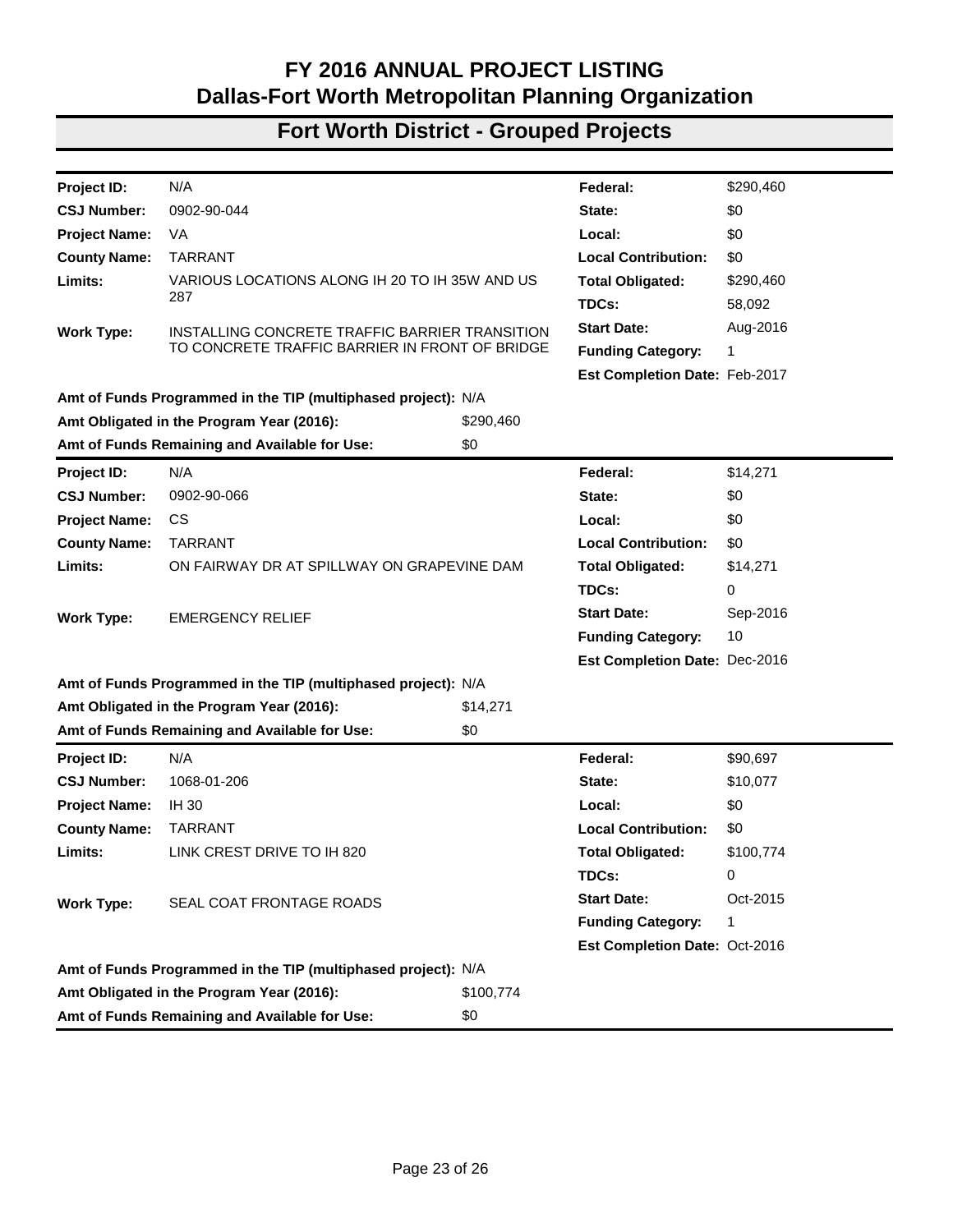| Project ID:          | N/A                                                           |             | Federal:                      | \$943,512   |
|----------------------|---------------------------------------------------------------|-------------|-------------------------------|-------------|
| <b>CSJ Number:</b>   | 0902-00-142                                                   |             | State:                        | \$235,878   |
| <b>Project Name:</b> | VA                                                            |             | Local:                        | \$0         |
| <b>County Name:</b>  | <b>TARRANT</b>                                                |             | <b>Local Contribution:</b>    | \$0         |
| Limits:              | <b>VARIOUS LOCATIONS DISTRICT WIDE</b>                        |             | <b>Total Obligated:</b>       | \$1,179,390 |
|                      |                                                               |             | TDCs:                         | 0           |
| <b>Work Type:</b>    | NON-SITE SPECIFIC INSTALLATION OF TRAFFIC SIGNALS             |             | <b>Start Date:</b>            | Jan-2016    |
|                      | <b>ON-SYSTEM</b>                                              |             | <b>Funding Category:</b>      | 1           |
|                      |                                                               |             | Est Completion Date: Jan-2017 |             |
|                      | Amt of Funds Programmed in the TIP (multiphased project): N/A |             |                               |             |
|                      | Amt Obligated in the Program Year (2016):                     | \$1,179,390 |                               |             |
|                      | Amt of Funds Remaining and Available for Use:                 | \$0         |                               |             |
| Project ID:          | N/A                                                           |             | Federal:                      | \$1,365,620 |
| <b>CSJ Number:</b>   | 0902-00-151                                                   |             | State:                        | \$341,405   |
| <b>Project Name:</b> | VA                                                            |             | Local:                        | \$0         |
| <b>County Name:</b>  | <b>TARRANT</b>                                                |             | <b>Local Contribution:</b>    | \$0         |
| Limits:              | VARIOUS LOCATIONS TO DISTRICT WIDE FY 16                      |             | <b>Total Obligated:</b>       | \$1,707,025 |
|                      |                                                               |             | TDCs:                         | 0           |
| <b>Work Type:</b>    | CONCRETE PAVEMENT REPAIR; SPOT REPAIRS                        |             | <b>Start Date:</b>            | Feb-2016    |
|                      | <b>VARIOUS LOCATIONS</b>                                      |             | <b>Funding Category:</b>      | 1           |
|                      |                                                               |             | Est Completion Date: Feb-2017 |             |
|                      | Amt of Funds Programmed in the TIP (multiphased project): N/A |             |                               |             |
|                      | Amt Obligated in the Program Year (2016):                     | \$1,707,025 |                               |             |
|                      | Amt of Funds Remaining and Available for Use:                 | \$0         |                               |             |
| Project ID:          | N/A                                                           |             | Federal:                      | \$347,149   |
| <b>CSJ Number:</b>   | 0902-90-029                                                   |             | State:                        | \$86,787    |
| <b>Project Name:</b> | VA                                                            |             | Local:                        | \$0         |
| <b>County Name:</b>  | <b>TARRANT</b>                                                |             | <b>Local Contribution:</b>    | \$0         |
| Limits:              | LANDSCAPE IMPROVEMENTS IN GRAPEVINE                           |             | <b>Total Obligated:</b>       | \$433,936   |
|                      |                                                               |             | TDCs:                         | 0           |
| <b>Work Type:</b>    | GOVERNORS COMMUNITY ACHIEVEMENT AWARD                         |             | <b>Start Date:</b>            | Sep-2015    |
|                      |                                                               |             | <b>Funding Category:</b>      | 1, 10       |
|                      |                                                               |             | Est Completion Date: Feb-2016 |             |
|                      | Amt of Funds Programmed in the TIP (multiphased project): N/A |             |                               |             |
|                      | Amt Obligated in the Program Year (2016):                     | \$433,936   |                               |             |
|                      | Amt of Funds Remaining and Available for Use:                 | \$0         |                               |             |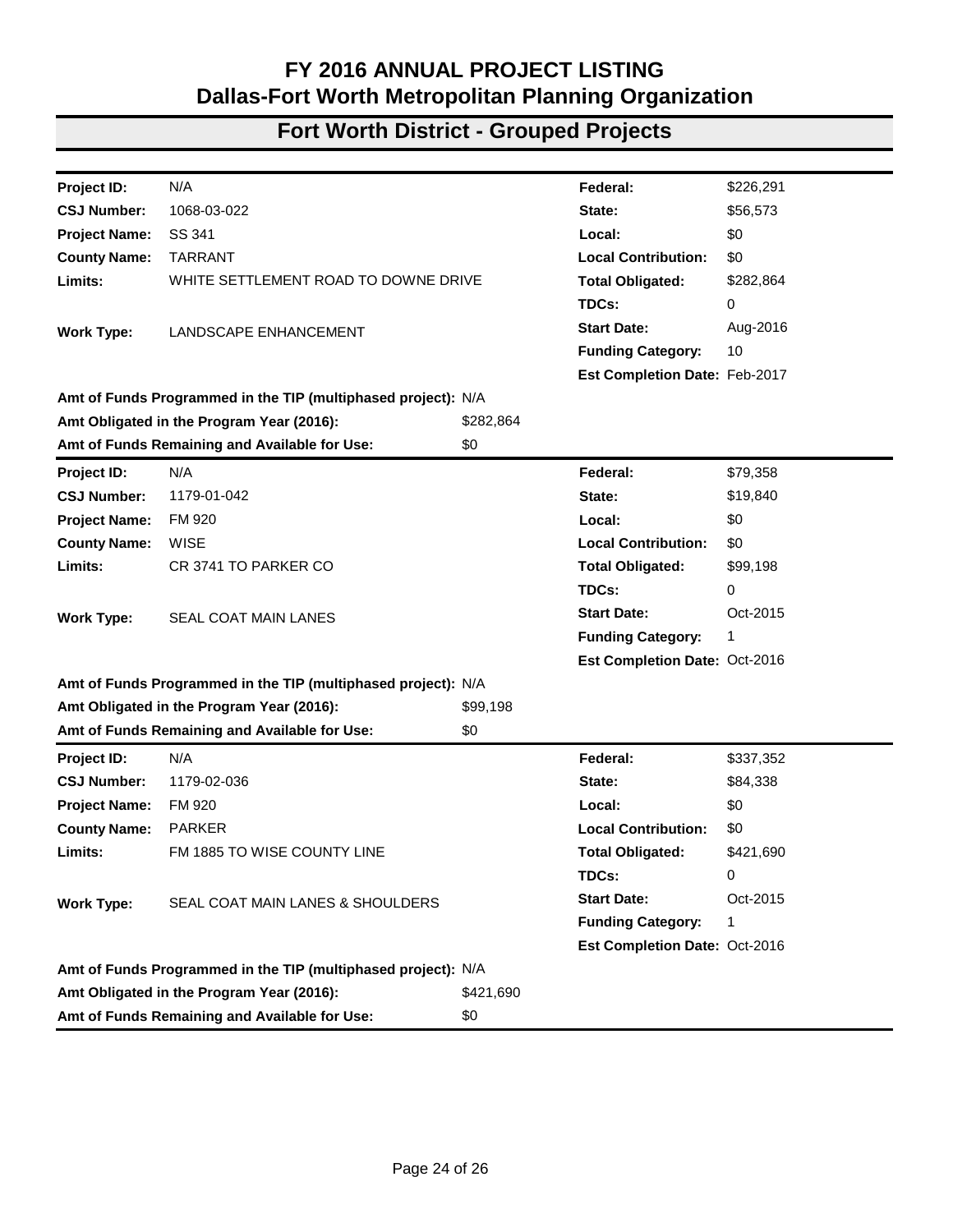# **Fort Worth District - Grouped Projects**

| Project ID:          | N/A                                                           |           | Federal:                      | \$290,460 |
|----------------------|---------------------------------------------------------------|-----------|-------------------------------|-----------|
| <b>CSJ Number:</b>   | 0902-90-044                                                   |           | State:                        | \$0       |
| <b>Project Name:</b> | VA                                                            |           | Local:                        | \$0       |
| <b>County Name:</b>  | <b>TARRANT</b>                                                |           | <b>Local Contribution:</b>    | \$0       |
| Limits:              | VARIOUS LOCATIONS ALONG IH 20 TO IH 35W AND US                |           | <b>Total Obligated:</b>       | \$290,460 |
|                      | 287                                                           |           | TDCs:                         | 58,092    |
| <b>Work Type:</b>    | INSTALLING CONCRETE TRAFFIC BARRIER TRANSITION                |           | <b>Start Date:</b>            | Aug-2016  |
|                      | TO CONCRETE TRAFFIC BARRIER IN FRONT OF BRIDGE                |           | <b>Funding Category:</b>      | 1         |
|                      |                                                               |           | Est Completion Date: Feb-2017 |           |
|                      | Amt of Funds Programmed in the TIP (multiphased project): N/A |           |                               |           |
|                      | Amt Obligated in the Program Year (2016):                     | \$290,460 |                               |           |
|                      | Amt of Funds Remaining and Available for Use:                 | \$0       |                               |           |
| Project ID:          | N/A                                                           |           | Federal:                      | \$14,271  |
| <b>CSJ Number:</b>   | 0902-90-066                                                   |           | State:                        | \$0       |
| <b>Project Name:</b> | <b>CS</b>                                                     |           | Local:                        | \$0       |
| <b>County Name:</b>  | <b>TARRANT</b>                                                |           | <b>Local Contribution:</b>    | \$0       |
| Limits:              | ON FAIRWAY DR AT SPILLWAY ON GRAPEVINE DAM                    |           | <b>Total Obligated:</b>       | \$14,271  |
|                      |                                                               |           | TDCs:                         | 0         |
| <b>Work Type:</b>    | <b>EMERGENCY RELIEF</b>                                       |           | <b>Start Date:</b>            | Sep-2016  |
|                      |                                                               |           | <b>Funding Category:</b>      | 10        |
|                      |                                                               |           | Est Completion Date: Dec-2016 |           |
|                      | Amt of Funds Programmed in the TIP (multiphased project): N/A |           |                               |           |
|                      | Amt Obligated in the Program Year (2016):                     | \$14,271  |                               |           |
|                      | Amt of Funds Remaining and Available for Use:                 | \$0       |                               |           |
| Project ID:          | N/A                                                           |           | Federal:                      | \$90,697  |
| <b>CSJ Number:</b>   | 1068-01-206                                                   |           | State:                        | \$10,077  |
| <b>Project Name:</b> | <b>IH 30</b>                                                  |           | Local:                        | \$0       |
| <b>County Name:</b>  | <b>TARRANT</b>                                                |           | <b>Local Contribution:</b>    | \$0       |
| Limits:              | LINK CREST DRIVE TO IH 820                                    |           | <b>Total Obligated:</b>       | \$100,774 |
|                      |                                                               |           | TDCs:                         | 0         |
| <b>Work Type:</b>    | SEAL COAT FRONTAGE ROADS                                      |           | <b>Start Date:</b>            | Oct-2015  |
|                      |                                                               |           | <b>Funding Category:</b>      | 1         |
|                      |                                                               |           | Est Completion Date: Oct-2016 |           |
|                      | Amt of Funds Programmed in the TIP (multiphased project): N/A |           |                               |           |
|                      | Amt Obligated in the Program Year (2016):                     | \$100,774 |                               |           |
|                      | Amt of Funds Remaining and Available for Use:                 | \$0       |                               |           |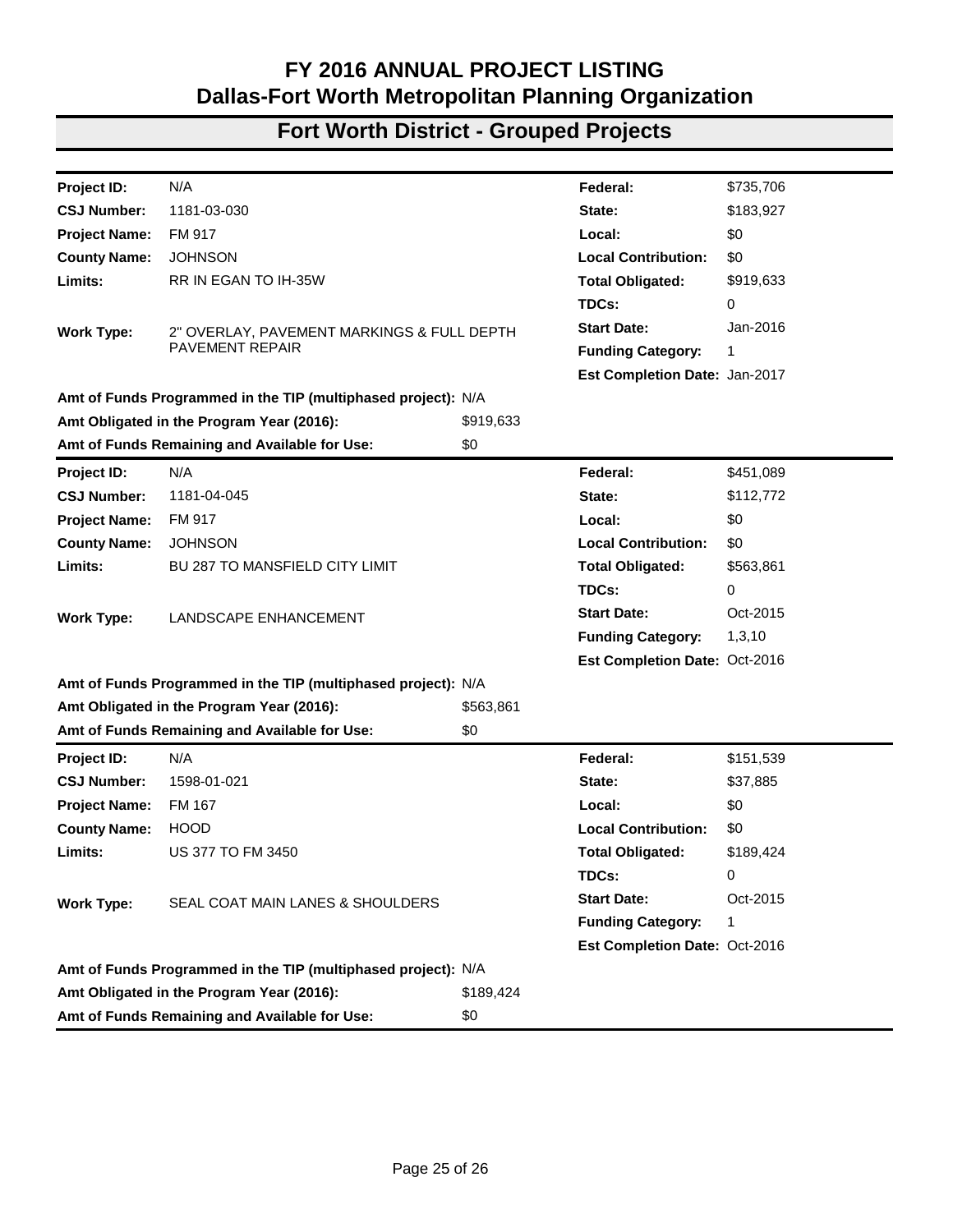# **Fort Worth District - Grouped Projects**

| N/A<br>\$226,291<br>Project ID:<br>Federal:<br>1068-03-022<br>\$56,573<br><b>CSJ Number:</b><br>State:<br>SS 341<br>\$0<br><b>Project Name:</b><br>Local:<br><b>TARRANT</b><br><b>Local Contribution:</b><br>\$0<br><b>County Name:</b><br>WHITE SETTLEMENT ROAD TO DOWNE DRIVE<br>Limits:<br><b>Total Obligated:</b><br>\$282,864<br>TDCs:<br>0<br><b>Start Date:</b><br>Aug-2016<br>LANDSCAPE ENHANCEMENT<br><b>Work Type:</b><br><b>Funding Category:</b><br>10<br>Est Completion Date: Feb-2017<br>Amt of Funds Programmed in the TIP (multiphased project): N/A<br>Amt Obligated in the Program Year (2016):<br>\$282,864<br>\$0<br>Amt of Funds Remaining and Available for Use:<br>N/A<br>\$79,358<br>Project ID:<br>Federal:<br><b>CSJ Number:</b><br>1179-01-042<br>\$19,840<br>State:<br>FM 920<br>\$0<br><b>Project Name:</b><br>Local:<br><b>County Name:</b><br><b>WISE</b><br><b>Local Contribution:</b><br>\$0<br>Limits:<br>CR 3741 TO PARKER CO<br><b>Total Obligated:</b><br>\$99,198<br>TDCs:<br>0<br><b>Start Date:</b><br>Oct-2015<br><b>Work Type:</b><br>SEAL COAT MAIN LANES<br><b>Funding Category:</b><br>1<br>Est Completion Date: Oct-2016<br>Amt of Funds Programmed in the TIP (multiphased project): N/A<br>Amt Obligated in the Program Year (2016):<br>\$99,198<br>Amt of Funds Remaining and Available for Use:<br>\$0<br>N/A<br>Project ID:<br>Federal:<br>\$337,352<br><b>CSJ Number:</b><br>1179-02-036<br>State:<br>\$84,338<br><b>Project Name:</b><br>FM 920<br>Local:<br>\$0<br><b>County Name:</b><br><b>PARKER</b><br><b>Local Contribution:</b><br>\$0<br>Limits:<br>FM 1885 TO WISE COUNTY LINE<br><b>Total Obligated:</b><br>\$421,690<br>TDCs:<br>0<br><b>Start Date:</b><br>Oct-2015<br><b>Work Type:</b><br>SEAL COAT MAIN LANES & SHOULDERS<br><b>Funding Category:</b><br>1<br>Est Completion Date: Oct-2016<br>Amt of Funds Programmed in the TIP (multiphased project): N/A<br>Amt Obligated in the Program Year (2016):<br>\$421,690<br>Amt of Funds Remaining and Available for Use:<br>\$0 |  |  |  |
|----------------------------------------------------------------------------------------------------------------------------------------------------------------------------------------------------------------------------------------------------------------------------------------------------------------------------------------------------------------------------------------------------------------------------------------------------------------------------------------------------------------------------------------------------------------------------------------------------------------------------------------------------------------------------------------------------------------------------------------------------------------------------------------------------------------------------------------------------------------------------------------------------------------------------------------------------------------------------------------------------------------------------------------------------------------------------------------------------------------------------------------------------------------------------------------------------------------------------------------------------------------------------------------------------------------------------------------------------------------------------------------------------------------------------------------------------------------------------------------------------------------------------------------------------------------------------------------------------------------------------------------------------------------------------------------------------------------------------------------------------------------------------------------------------------------------------------------------------------------------------------------------------------------------------------------------------------------------------------------------------------------------------------------------------|--|--|--|
|                                                                                                                                                                                                                                                                                                                                                                                                                                                                                                                                                                                                                                                                                                                                                                                                                                                                                                                                                                                                                                                                                                                                                                                                                                                                                                                                                                                                                                                                                                                                                                                                                                                                                                                                                                                                                                                                                                                                                                                                                                                    |  |  |  |
|                                                                                                                                                                                                                                                                                                                                                                                                                                                                                                                                                                                                                                                                                                                                                                                                                                                                                                                                                                                                                                                                                                                                                                                                                                                                                                                                                                                                                                                                                                                                                                                                                                                                                                                                                                                                                                                                                                                                                                                                                                                    |  |  |  |
|                                                                                                                                                                                                                                                                                                                                                                                                                                                                                                                                                                                                                                                                                                                                                                                                                                                                                                                                                                                                                                                                                                                                                                                                                                                                                                                                                                                                                                                                                                                                                                                                                                                                                                                                                                                                                                                                                                                                                                                                                                                    |  |  |  |
|                                                                                                                                                                                                                                                                                                                                                                                                                                                                                                                                                                                                                                                                                                                                                                                                                                                                                                                                                                                                                                                                                                                                                                                                                                                                                                                                                                                                                                                                                                                                                                                                                                                                                                                                                                                                                                                                                                                                                                                                                                                    |  |  |  |
|                                                                                                                                                                                                                                                                                                                                                                                                                                                                                                                                                                                                                                                                                                                                                                                                                                                                                                                                                                                                                                                                                                                                                                                                                                                                                                                                                                                                                                                                                                                                                                                                                                                                                                                                                                                                                                                                                                                                                                                                                                                    |  |  |  |
|                                                                                                                                                                                                                                                                                                                                                                                                                                                                                                                                                                                                                                                                                                                                                                                                                                                                                                                                                                                                                                                                                                                                                                                                                                                                                                                                                                                                                                                                                                                                                                                                                                                                                                                                                                                                                                                                                                                                                                                                                                                    |  |  |  |
|                                                                                                                                                                                                                                                                                                                                                                                                                                                                                                                                                                                                                                                                                                                                                                                                                                                                                                                                                                                                                                                                                                                                                                                                                                                                                                                                                                                                                                                                                                                                                                                                                                                                                                                                                                                                                                                                                                                                                                                                                                                    |  |  |  |
|                                                                                                                                                                                                                                                                                                                                                                                                                                                                                                                                                                                                                                                                                                                                                                                                                                                                                                                                                                                                                                                                                                                                                                                                                                                                                                                                                                                                                                                                                                                                                                                                                                                                                                                                                                                                                                                                                                                                                                                                                                                    |  |  |  |
|                                                                                                                                                                                                                                                                                                                                                                                                                                                                                                                                                                                                                                                                                                                                                                                                                                                                                                                                                                                                                                                                                                                                                                                                                                                                                                                                                                                                                                                                                                                                                                                                                                                                                                                                                                                                                                                                                                                                                                                                                                                    |  |  |  |
|                                                                                                                                                                                                                                                                                                                                                                                                                                                                                                                                                                                                                                                                                                                                                                                                                                                                                                                                                                                                                                                                                                                                                                                                                                                                                                                                                                                                                                                                                                                                                                                                                                                                                                                                                                                                                                                                                                                                                                                                                                                    |  |  |  |
|                                                                                                                                                                                                                                                                                                                                                                                                                                                                                                                                                                                                                                                                                                                                                                                                                                                                                                                                                                                                                                                                                                                                                                                                                                                                                                                                                                                                                                                                                                                                                                                                                                                                                                                                                                                                                                                                                                                                                                                                                                                    |  |  |  |
|                                                                                                                                                                                                                                                                                                                                                                                                                                                                                                                                                                                                                                                                                                                                                                                                                                                                                                                                                                                                                                                                                                                                                                                                                                                                                                                                                                                                                                                                                                                                                                                                                                                                                                                                                                                                                                                                                                                                                                                                                                                    |  |  |  |
|                                                                                                                                                                                                                                                                                                                                                                                                                                                                                                                                                                                                                                                                                                                                                                                                                                                                                                                                                                                                                                                                                                                                                                                                                                                                                                                                                                                                                                                                                                                                                                                                                                                                                                                                                                                                                                                                                                                                                                                                                                                    |  |  |  |
|                                                                                                                                                                                                                                                                                                                                                                                                                                                                                                                                                                                                                                                                                                                                                                                                                                                                                                                                                                                                                                                                                                                                                                                                                                                                                                                                                                                                                                                                                                                                                                                                                                                                                                                                                                                                                                                                                                                                                                                                                                                    |  |  |  |
|                                                                                                                                                                                                                                                                                                                                                                                                                                                                                                                                                                                                                                                                                                                                                                                                                                                                                                                                                                                                                                                                                                                                                                                                                                                                                                                                                                                                                                                                                                                                                                                                                                                                                                                                                                                                                                                                                                                                                                                                                                                    |  |  |  |
|                                                                                                                                                                                                                                                                                                                                                                                                                                                                                                                                                                                                                                                                                                                                                                                                                                                                                                                                                                                                                                                                                                                                                                                                                                                                                                                                                                                                                                                                                                                                                                                                                                                                                                                                                                                                                                                                                                                                                                                                                                                    |  |  |  |
|                                                                                                                                                                                                                                                                                                                                                                                                                                                                                                                                                                                                                                                                                                                                                                                                                                                                                                                                                                                                                                                                                                                                                                                                                                                                                                                                                                                                                                                                                                                                                                                                                                                                                                                                                                                                                                                                                                                                                                                                                                                    |  |  |  |
|                                                                                                                                                                                                                                                                                                                                                                                                                                                                                                                                                                                                                                                                                                                                                                                                                                                                                                                                                                                                                                                                                                                                                                                                                                                                                                                                                                                                                                                                                                                                                                                                                                                                                                                                                                                                                                                                                                                                                                                                                                                    |  |  |  |
|                                                                                                                                                                                                                                                                                                                                                                                                                                                                                                                                                                                                                                                                                                                                                                                                                                                                                                                                                                                                                                                                                                                                                                                                                                                                                                                                                                                                                                                                                                                                                                                                                                                                                                                                                                                                                                                                                                                                                                                                                                                    |  |  |  |
|                                                                                                                                                                                                                                                                                                                                                                                                                                                                                                                                                                                                                                                                                                                                                                                                                                                                                                                                                                                                                                                                                                                                                                                                                                                                                                                                                                                                                                                                                                                                                                                                                                                                                                                                                                                                                                                                                                                                                                                                                                                    |  |  |  |
|                                                                                                                                                                                                                                                                                                                                                                                                                                                                                                                                                                                                                                                                                                                                                                                                                                                                                                                                                                                                                                                                                                                                                                                                                                                                                                                                                                                                                                                                                                                                                                                                                                                                                                                                                                                                                                                                                                                                                                                                                                                    |  |  |  |
|                                                                                                                                                                                                                                                                                                                                                                                                                                                                                                                                                                                                                                                                                                                                                                                                                                                                                                                                                                                                                                                                                                                                                                                                                                                                                                                                                                                                                                                                                                                                                                                                                                                                                                                                                                                                                                                                                                                                                                                                                                                    |  |  |  |
|                                                                                                                                                                                                                                                                                                                                                                                                                                                                                                                                                                                                                                                                                                                                                                                                                                                                                                                                                                                                                                                                                                                                                                                                                                                                                                                                                                                                                                                                                                                                                                                                                                                                                                                                                                                                                                                                                                                                                                                                                                                    |  |  |  |
|                                                                                                                                                                                                                                                                                                                                                                                                                                                                                                                                                                                                                                                                                                                                                                                                                                                                                                                                                                                                                                                                                                                                                                                                                                                                                                                                                                                                                                                                                                                                                                                                                                                                                                                                                                                                                                                                                                                                                                                                                                                    |  |  |  |
|                                                                                                                                                                                                                                                                                                                                                                                                                                                                                                                                                                                                                                                                                                                                                                                                                                                                                                                                                                                                                                                                                                                                                                                                                                                                                                                                                                                                                                                                                                                                                                                                                                                                                                                                                                                                                                                                                                                                                                                                                                                    |  |  |  |
|                                                                                                                                                                                                                                                                                                                                                                                                                                                                                                                                                                                                                                                                                                                                                                                                                                                                                                                                                                                                                                                                                                                                                                                                                                                                                                                                                                                                                                                                                                                                                                                                                                                                                                                                                                                                                                                                                                                                                                                                                                                    |  |  |  |
|                                                                                                                                                                                                                                                                                                                                                                                                                                                                                                                                                                                                                                                                                                                                                                                                                                                                                                                                                                                                                                                                                                                                                                                                                                                                                                                                                                                                                                                                                                                                                                                                                                                                                                                                                                                                                                                                                                                                                                                                                                                    |  |  |  |
|                                                                                                                                                                                                                                                                                                                                                                                                                                                                                                                                                                                                                                                                                                                                                                                                                                                                                                                                                                                                                                                                                                                                                                                                                                                                                                                                                                                                                                                                                                                                                                                                                                                                                                                                                                                                                                                                                                                                                                                                                                                    |  |  |  |
|                                                                                                                                                                                                                                                                                                                                                                                                                                                                                                                                                                                                                                                                                                                                                                                                                                                                                                                                                                                                                                                                                                                                                                                                                                                                                                                                                                                                                                                                                                                                                                                                                                                                                                                                                                                                                                                                                                                                                                                                                                                    |  |  |  |
|                                                                                                                                                                                                                                                                                                                                                                                                                                                                                                                                                                                                                                                                                                                                                                                                                                                                                                                                                                                                                                                                                                                                                                                                                                                                                                                                                                                                                                                                                                                                                                                                                                                                                                                                                                                                                                                                                                                                                                                                                                                    |  |  |  |
|                                                                                                                                                                                                                                                                                                                                                                                                                                                                                                                                                                                                                                                                                                                                                                                                                                                                                                                                                                                                                                                                                                                                                                                                                                                                                                                                                                                                                                                                                                                                                                                                                                                                                                                                                                                                                                                                                                                                                                                                                                                    |  |  |  |
|                                                                                                                                                                                                                                                                                                                                                                                                                                                                                                                                                                                                                                                                                                                                                                                                                                                                                                                                                                                                                                                                                                                                                                                                                                                                                                                                                                                                                                                                                                                                                                                                                                                                                                                                                                                                                                                                                                                                                                                                                                                    |  |  |  |
|                                                                                                                                                                                                                                                                                                                                                                                                                                                                                                                                                                                                                                                                                                                                                                                                                                                                                                                                                                                                                                                                                                                                                                                                                                                                                                                                                                                                                                                                                                                                                                                                                                                                                                                                                                                                                                                                                                                                                                                                                                                    |  |  |  |
|                                                                                                                                                                                                                                                                                                                                                                                                                                                                                                                                                                                                                                                                                                                                                                                                                                                                                                                                                                                                                                                                                                                                                                                                                                                                                                                                                                                                                                                                                                                                                                                                                                                                                                                                                                                                                                                                                                                                                                                                                                                    |  |  |  |
|                                                                                                                                                                                                                                                                                                                                                                                                                                                                                                                                                                                                                                                                                                                                                                                                                                                                                                                                                                                                                                                                                                                                                                                                                                                                                                                                                                                                                                                                                                                                                                                                                                                                                                                                                                                                                                                                                                                                                                                                                                                    |  |  |  |
|                                                                                                                                                                                                                                                                                                                                                                                                                                                                                                                                                                                                                                                                                                                                                                                                                                                                                                                                                                                                                                                                                                                                                                                                                                                                                                                                                                                                                                                                                                                                                                                                                                                                                                                                                                                                                                                                                                                                                                                                                                                    |  |  |  |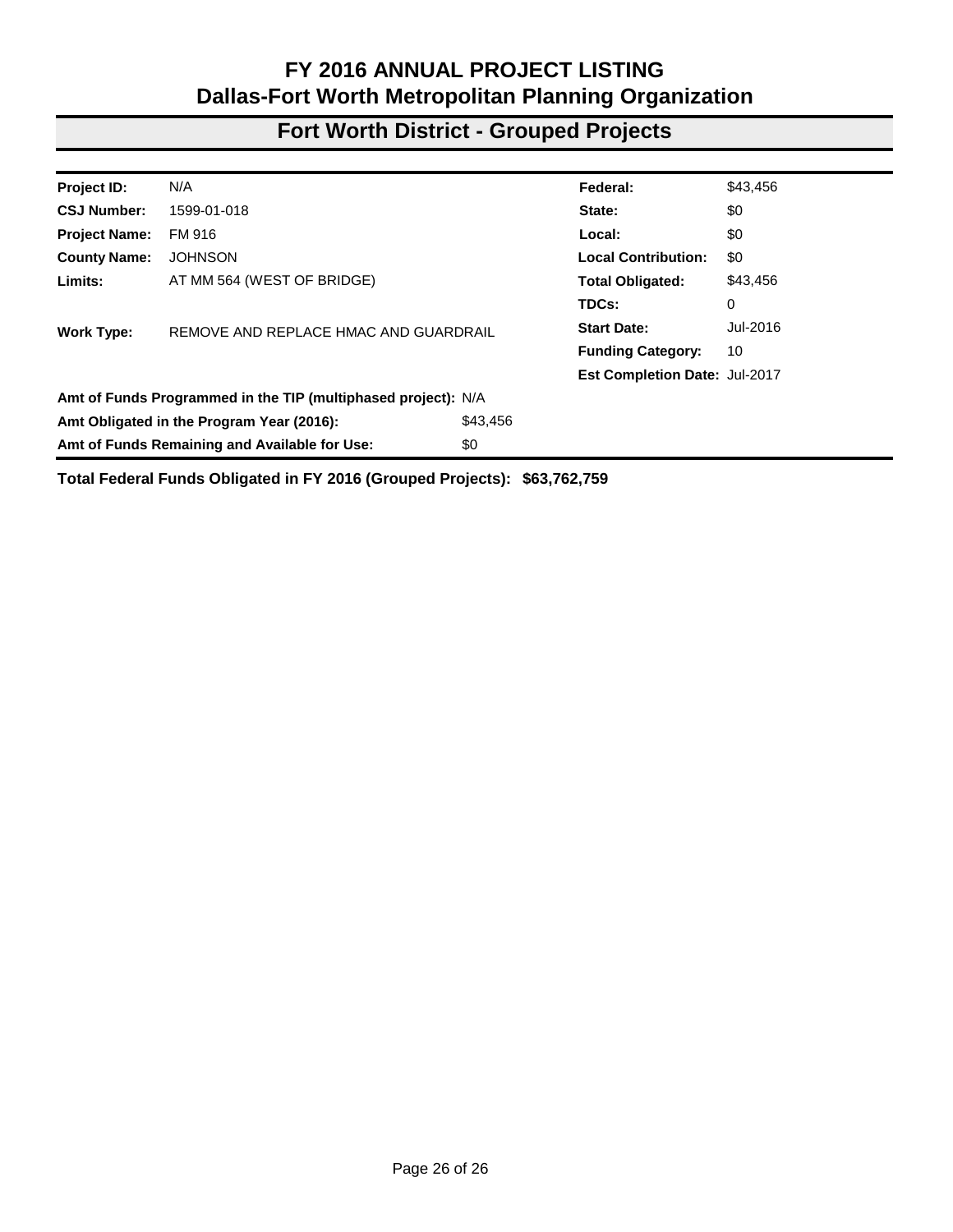# **Fort Worth District - Grouped Projects**

| Project ID:          | N/A                                                           |           | Federal:                      | \$735,706 |
|----------------------|---------------------------------------------------------------|-----------|-------------------------------|-----------|
| <b>CSJ Number:</b>   | 1181-03-030                                                   |           | State:                        | \$183,927 |
| <b>Project Name:</b> | FM 917                                                        |           | Local:                        | \$0       |
| <b>County Name:</b>  | <b>JOHNSON</b>                                                |           | <b>Local Contribution:</b>    | \$0       |
| Limits:              | RR IN EGAN TO IH-35W                                          |           | <b>Total Obligated:</b>       | \$919,633 |
|                      |                                                               |           | TDCs:                         | 0         |
| <b>Work Type:</b>    | 2" OVERLAY, PAVEMENT MARKINGS & FULL DEPTH                    |           | <b>Start Date:</b>            | Jan-2016  |
|                      | <b>PAVEMENT REPAIR</b>                                        |           | <b>Funding Category:</b>      | 1         |
|                      |                                                               |           | Est Completion Date: Jan-2017 |           |
|                      | Amt of Funds Programmed in the TIP (multiphased project): N/A |           |                               |           |
|                      | Amt Obligated in the Program Year (2016):                     | \$919,633 |                               |           |
|                      | Amt of Funds Remaining and Available for Use:                 | \$0       |                               |           |
| Project ID:          | N/A                                                           |           | Federal:                      | \$451,089 |
| <b>CSJ Number:</b>   | 1181-04-045                                                   |           | State:                        | \$112,772 |
| <b>Project Name:</b> | FM 917                                                        |           | Local:                        | \$0       |
| <b>County Name:</b>  | <b>JOHNSON</b>                                                |           | <b>Local Contribution:</b>    | \$0       |
| Limits:              | <b>BU 287 TO MANSFIELD CITY LIMIT</b>                         |           | <b>Total Obligated:</b>       | \$563,861 |
|                      |                                                               |           | TDCs:                         | 0         |
| <b>Work Type:</b>    | LANDSCAPE ENHANCEMENT                                         |           | <b>Start Date:</b>            | Oct-2015  |
|                      |                                                               |           | <b>Funding Category:</b>      | 1,3,10    |
|                      |                                                               |           | Est Completion Date: Oct-2016 |           |
|                      | Amt of Funds Programmed in the TIP (multiphased project): N/A |           |                               |           |
|                      | Amt Obligated in the Program Year (2016):                     | \$563,861 |                               |           |
|                      | Amt of Funds Remaining and Available for Use:                 | \$0       |                               |           |
| Project ID:          | N/A                                                           |           | Federal:                      | \$151,539 |
| <b>CSJ Number:</b>   | 1598-01-021                                                   |           | State:                        | \$37,885  |
| <b>Project Name:</b> | FM 167                                                        |           | Local:                        | \$0       |
| <b>County Name:</b>  | <b>HOOD</b>                                                   |           | <b>Local Contribution:</b>    | \$0       |
| Limits:              | <b>US 377 TO FM 3450</b>                                      |           | <b>Total Obligated:</b>       | \$189,424 |
|                      |                                                               |           | TDCs:                         | 0         |
| <b>Work Type:</b>    | SEAL COAT MAIN LANES & SHOULDERS                              |           | <b>Start Date:</b>            | Oct-2015  |
|                      |                                                               |           | <b>Funding Category:</b>      | 1         |
|                      |                                                               |           | Est Completion Date: Oct-2016 |           |
|                      | Amt of Funds Programmed in the TIP (multiphased project): N/A |           |                               |           |
|                      | Amt Obligated in the Program Year (2016):                     | \$189,424 |                               |           |
|                      | Amt of Funds Remaining and Available for Use:                 | \$0       |                               |           |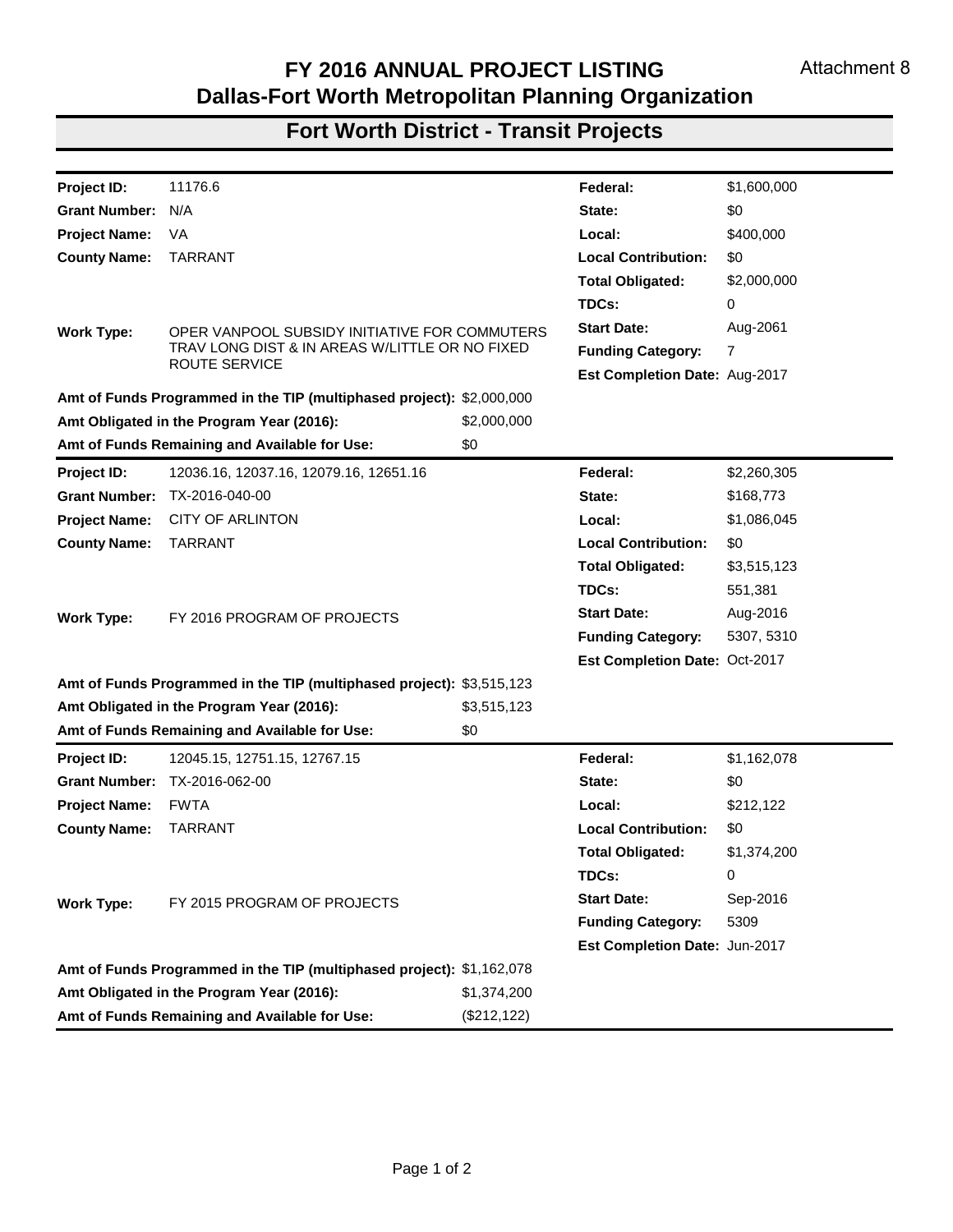#### **Fort Worth District - Grouped Projects**

| Project ID:          | N/A                                                           |          | Federal:                      | \$43,456 |
|----------------------|---------------------------------------------------------------|----------|-------------------------------|----------|
| <b>CSJ Number:</b>   | 1599-01-018                                                   |          | State:                        | \$0      |
| <b>Project Name:</b> | FM 916                                                        |          | Local:                        | \$0      |
| <b>County Name:</b>  | <b>JOHNSON</b>                                                |          | <b>Local Contribution:</b>    | \$0      |
| Limits:              | AT MM 564 (WEST OF BRIDGE)                                    |          | <b>Total Obligated:</b>       | \$43,456 |
|                      |                                                               |          | TDCs:                         | 0        |
| <b>Work Type:</b>    | REMOVE AND REPLACE HMAC AND GUARDRAIL                         |          | <b>Start Date:</b>            | Jul-2016 |
|                      |                                                               |          | <b>Funding Category:</b>      | 10       |
|                      |                                                               |          | Est Completion Date: Jul-2017 |          |
|                      | Amt of Funds Programmed in the TIP (multiphased project): N/A |          |                               |          |
|                      | Amt Obligated in the Program Year (2016):                     | \$43,456 |                               |          |
|                      | Amt of Funds Remaining and Available for Use:                 | \$0      |                               |          |

**Total Federal Funds Obligated in FY 2016 (Grouped Projects): \$63,762,759**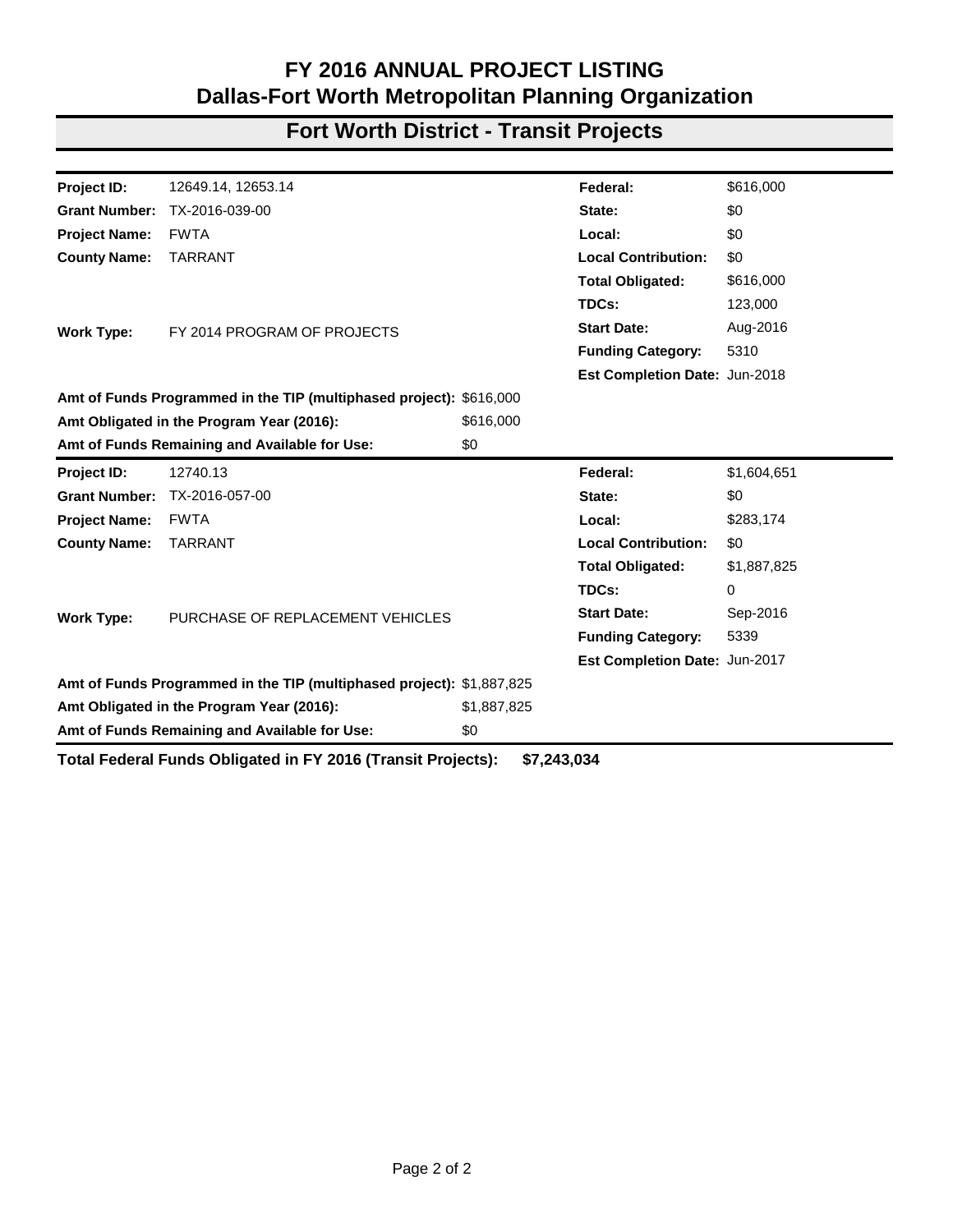# **Fort Worth District - Transit Projects**

| Project ID:          | 11176.6                                                               |              | Federal:                      | \$1,600,000 |
|----------------------|-----------------------------------------------------------------------|--------------|-------------------------------|-------------|
| <b>Grant Number:</b> | N/A                                                                   |              | State:                        | \$0         |
| <b>Project Name:</b> | VA                                                                    |              | Local:                        | \$400,000   |
| <b>County Name:</b>  | <b>TARRANT</b>                                                        |              | <b>Local Contribution:</b>    | \$0         |
|                      |                                                                       |              | <b>Total Obligated:</b>       | \$2,000,000 |
|                      |                                                                       |              | TDCs:                         | 0           |
| <b>Work Type:</b>    | OPER VANPOOL SUBSIDY INITIATIVE FOR COMMUTERS                         |              | <b>Start Date:</b>            | Aug-2061    |
|                      | TRAV LONG DIST & IN AREAS W/LITTLE OR NO FIXED                        |              | <b>Funding Category:</b>      | 7           |
|                      | ROUTE SERVICE                                                         |              | Est Completion Date: Aug-2017 |             |
|                      | Amt of Funds Programmed in the TIP (multiphased project): \$2,000,000 |              |                               |             |
|                      | Amt Obligated in the Program Year (2016):                             | \$2,000,000  |                               |             |
|                      | Amt of Funds Remaining and Available for Use:                         | \$0          |                               |             |
| Project ID:          | 12036.16, 12037.16, 12079.16, 12651.16                                |              | Federal:                      | \$2,260,305 |
| <b>Grant Number:</b> | TX-2016-040-00                                                        |              | State:                        | \$168,773   |
| <b>Project Name:</b> | <b>CITY OF ARLINTON</b>                                               |              | Local:                        | \$1,086,045 |
| <b>County Name:</b>  | <b>TARRANT</b>                                                        |              | <b>Local Contribution:</b>    | \$0         |
|                      |                                                                       |              | <b>Total Obligated:</b>       | \$3,515,123 |
|                      |                                                                       |              | TDCs:                         | 551,381     |
| <b>Work Type:</b>    | FY 2016 PROGRAM OF PROJECTS                                           |              | <b>Start Date:</b>            | Aug-2016    |
|                      |                                                                       |              | <b>Funding Category:</b>      | 5307, 5310  |
|                      |                                                                       |              | Est Completion Date: Oct-2017 |             |
|                      | Amt of Funds Programmed in the TIP (multiphased project): \$3,515,123 |              |                               |             |
|                      | Amt Obligated in the Program Year (2016):                             | \$3,515,123  |                               |             |
|                      | Amt of Funds Remaining and Available for Use:                         | \$0          |                               |             |
| Project ID:          | 12045.15, 12751.15, 12767.15                                          |              | Federal:                      | \$1,162,078 |
| <b>Grant Number:</b> | TX-2016-062-00                                                        |              | State:                        | \$0         |
| <b>Project Name:</b> | <b>FWTA</b>                                                           |              | Local:                        | \$212,122   |
| <b>County Name:</b>  | <b>TARRANT</b>                                                        |              | <b>Local Contribution:</b>    | \$0         |
|                      |                                                                       |              | <b>Total Obligated:</b>       | \$1,374,200 |
|                      |                                                                       |              | TDCs:                         | 0           |
| <b>Work Type:</b>    | FY 2015 PROGRAM OF PROJECTS                                           |              | <b>Start Date:</b>            | Sep-2016    |
|                      |                                                                       |              | <b>Funding Category:</b>      | 5309        |
|                      |                                                                       |              | Est Completion Date: Jun-2017 |             |
|                      | Amt of Funds Programmed in the TIP (multiphased project): \$1,162,078 |              |                               |             |
|                      | Amt Obligated in the Program Year (2016):                             | \$1,374,200  |                               |             |
|                      | Amt of Funds Remaining and Available for Use:                         | (\$212, 122) |                               |             |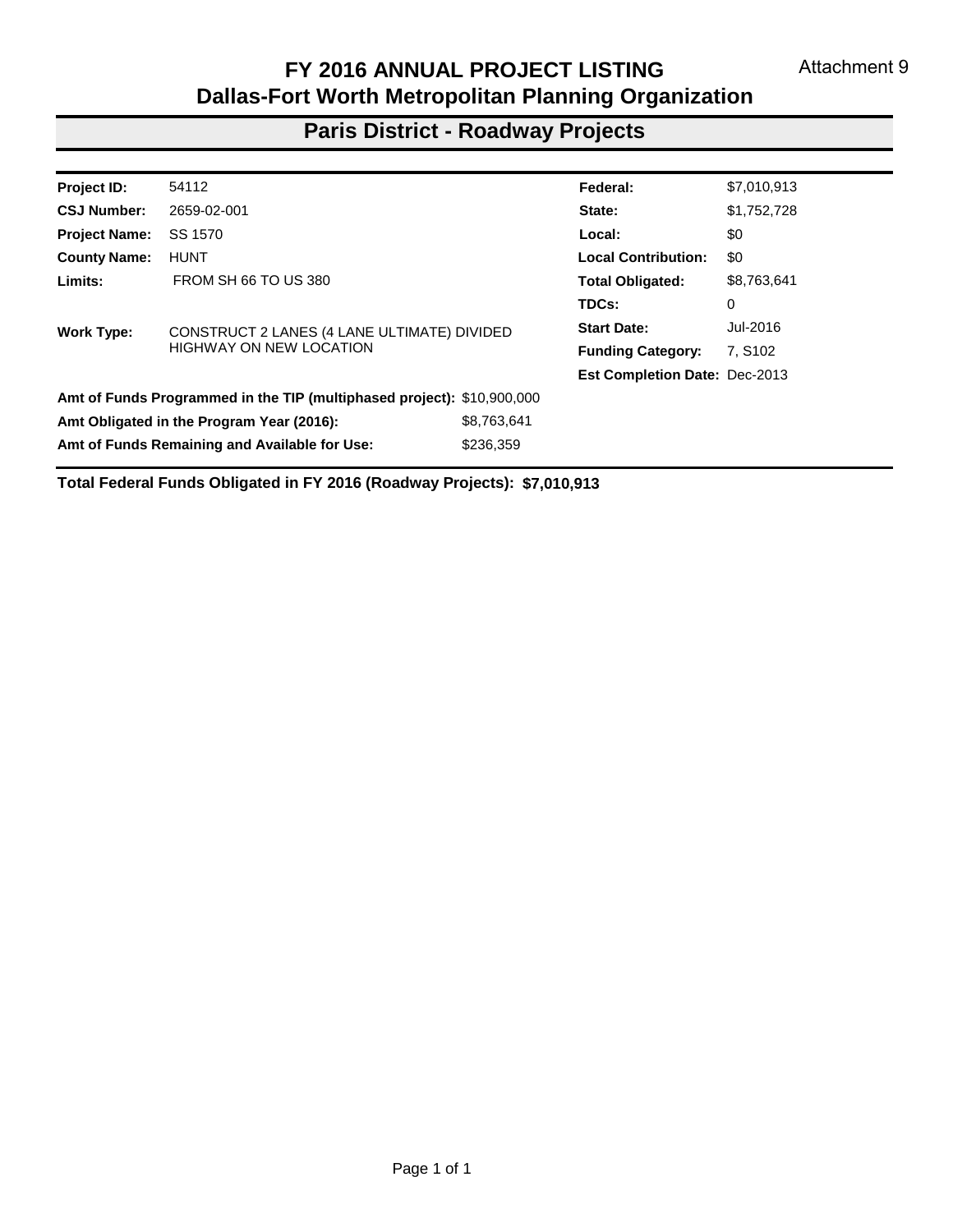# **Fort Worth District - Transit Projects**

| Project ID:          | 12649.14, 12653.14                                                    |             | Federal:                      | \$616,000   |
|----------------------|-----------------------------------------------------------------------|-------------|-------------------------------|-------------|
| <b>Grant Number:</b> | TX-2016-039-00                                                        |             | State:                        | \$0         |
| <b>Project Name:</b> | <b>FWTA</b>                                                           |             | Local:                        | \$0         |
| <b>County Name:</b>  | <b>TARRANT</b>                                                        |             | <b>Local Contribution:</b>    | \$0         |
|                      |                                                                       |             | <b>Total Obligated:</b>       | \$616,000   |
|                      |                                                                       |             | TDCs:                         | 123,000     |
| <b>Work Type:</b>    | FY 2014 PROGRAM OF PROJECTS                                           |             | <b>Start Date:</b>            | Aug-2016    |
|                      |                                                                       |             | <b>Funding Category:</b>      | 5310        |
|                      |                                                                       |             | Est Completion Date: Jun-2018 |             |
|                      | Amt of Funds Programmed in the TIP (multiphased project): \$616,000   |             |                               |             |
|                      | Amt Obligated in the Program Year (2016):                             | \$616,000   |                               |             |
|                      | Amt of Funds Remaining and Available for Use:                         | \$0         |                               |             |
| Project ID:          | 12740.13                                                              |             | Federal:                      | \$1,604,651 |
| <b>Grant Number:</b> | TX-2016-057-00                                                        |             | State:                        | \$0         |
| <b>Project Name:</b> | <b>FWTA</b>                                                           |             | Local:                        | \$283,174   |
| <b>County Name:</b>  | <b>TARRANT</b>                                                        |             | <b>Local Contribution:</b>    | \$0         |
|                      |                                                                       |             | <b>Total Obligated:</b>       | \$1,887,825 |
|                      |                                                                       |             | TDCs:                         | $\Omega$    |
| <b>Work Type:</b>    | PURCHASE OF REPLACEMENT VEHICLES                                      |             | <b>Start Date:</b>            | Sep-2016    |
|                      |                                                                       |             | <b>Funding Category:</b>      | 5339        |
|                      |                                                                       |             | Est Completion Date: Jun-2017 |             |
|                      | Amt of Funds Programmed in the TIP (multiphased project): \$1,887,825 |             |                               |             |
|                      | Amt Obligated in the Program Year (2016):                             | \$1,887,825 |                               |             |
|                      | Amt of Funds Remaining and Available for Use:                         | \$0         |                               |             |
|                      | Total Federal Funds Obligated in FY 2016 (Transit Projects):          | \$7,243,034 |                               |             |

Page 2 of 2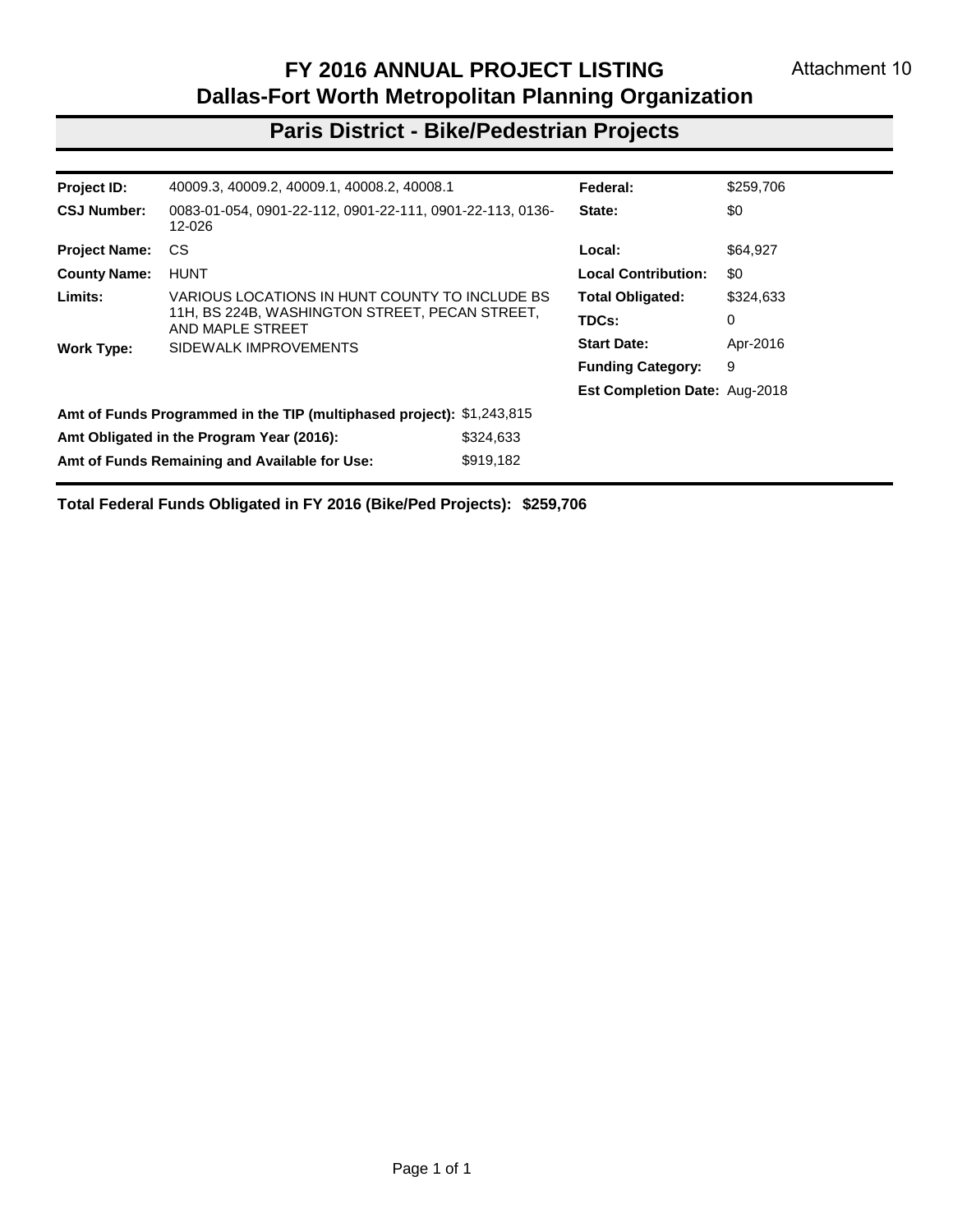#### **Paris District - Roadway Projects**

| Project ID:                                                            | 54112                                         |             | Federal:                             | \$7,010,913         |
|------------------------------------------------------------------------|-----------------------------------------------|-------------|--------------------------------------|---------------------|
| <b>CSJ Number:</b>                                                     | 2659-02-001                                   |             | State:                               | \$1,752,728         |
| <b>Project Name:</b>                                                   | SS 1570                                       |             | Local:                               | \$0                 |
| <b>County Name:</b>                                                    | <b>HUNT</b>                                   |             | <b>Local Contribution:</b>           | \$0                 |
| Limits:                                                                | FROM SH 66 TO US 380                          |             | <b>Total Obligated:</b>              | \$8,763,641         |
|                                                                        |                                               |             | TDCs:                                | 0                   |
| <b>Work Type:</b>                                                      | CONSTRUCT 2 LANES (4 LANE ULTIMATE) DIVIDED   |             | <b>Start Date:</b>                   | Jul-2016            |
|                                                                        | <b>HIGHWAY ON NEW LOCATION</b>                |             | <b>Funding Category:</b>             | 7. S <sub>102</sub> |
|                                                                        |                                               |             | <b>Est Completion Date: Dec-2013</b> |                     |
| Amt of Funds Programmed in the TIP (multiphased project): \$10,900,000 |                                               |             |                                      |                     |
| Amt Obligated in the Program Year (2016):                              |                                               | \$8,763,641 |                                      |                     |
|                                                                        | Amt of Funds Remaining and Available for Use: | \$236,359   |                                      |                     |
|                                                                        |                                               |             |                                      |                     |

**Total Federal Funds Obligated in FY 2016 (Roadway Projects): \$7,010,913**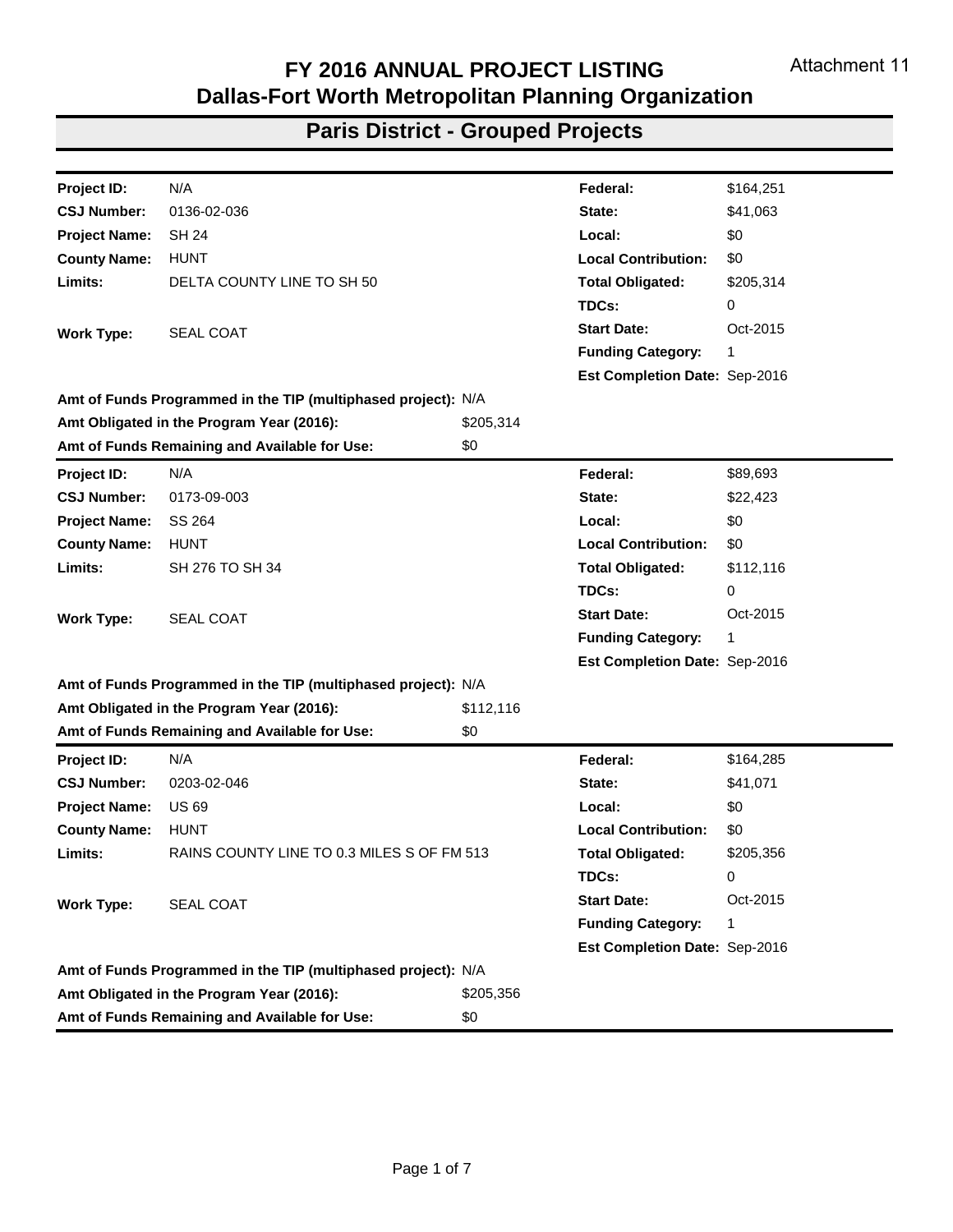#### **Paris District - Bike/Pedestrian Projects**

| Project ID:          | 40009.3, 40009.2, 40009.1, 40008.2, 40008.1                           |                                                | Federal:                             | \$259,706 |
|----------------------|-----------------------------------------------------------------------|------------------------------------------------|--------------------------------------|-----------|
| <b>CSJ Number:</b>   | 0083-01-054, 0901-22-112, 0901-22-111, 0901-22-113, 0136-<br>12-026   |                                                | State:                               | \$0       |
| <b>Project Name:</b> | СS                                                                    |                                                | Local:                               | \$64,927  |
| <b>County Name:</b>  | <b>HUNT</b>                                                           |                                                | <b>Local Contribution:</b>           | \$0       |
| Limits:              | VARIOUS LOCATIONS IN HUNT COUNTY TO INCLUDE BS                        |                                                | <b>Total Obligated:</b>              | \$324,633 |
|                      | AND MAPLE STREET                                                      | 11H, BS 224B, WASHINGTON STREET, PECAN STREET, | TDCs:                                | 0         |
| <b>Work Type:</b>    | SIDEWALK IMPROVEMENTS                                                 |                                                | <b>Start Date:</b>                   | Apr-2016  |
|                      |                                                                       |                                                | <b>Funding Category:</b>             | 9         |
|                      |                                                                       |                                                | <b>Est Completion Date: Aug-2018</b> |           |
|                      | Amt of Funds Programmed in the TIP (multiphased project): \$1,243,815 |                                                |                                      |           |
|                      | Amt Obligated in the Program Year (2016):                             | \$324,633                                      |                                      |           |
|                      | Amt of Funds Remaining and Available for Use:                         | \$919,182                                      |                                      |           |
|                      |                                                                       |                                                |                                      |           |

**Total Federal Funds Obligated in FY 2016 (Bike/Ped Projects): \$259,706**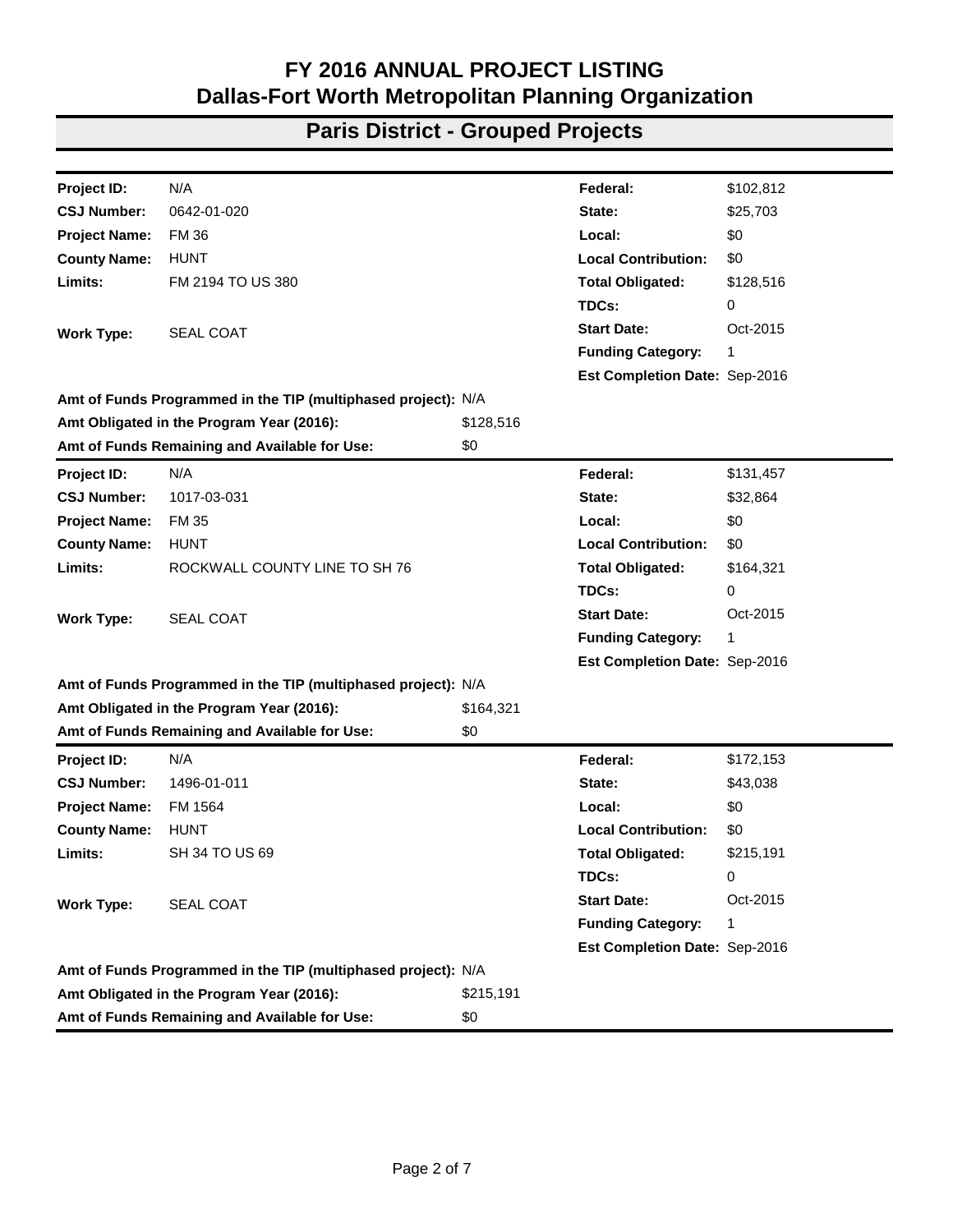| Project ID:          | N/A                                                           |           | Federal:                      | \$164,251 |
|----------------------|---------------------------------------------------------------|-----------|-------------------------------|-----------|
| <b>CSJ Number:</b>   | 0136-02-036                                                   |           | State:                        | \$41,063  |
| <b>Project Name:</b> | <b>SH 24</b>                                                  |           | Local:                        | \$0       |
| <b>County Name:</b>  | <b>HUNT</b>                                                   |           | <b>Local Contribution:</b>    | \$0       |
| Limits:              | DELTA COUNTY LINE TO SH 50                                    |           | <b>Total Obligated:</b>       | \$205,314 |
|                      |                                                               |           | TDCs:                         | 0         |
| <b>Work Type:</b>    | <b>SEAL COAT</b>                                              |           | <b>Start Date:</b>            | Oct-2015  |
|                      |                                                               |           | <b>Funding Category:</b>      | 1         |
|                      |                                                               |           | Est Completion Date: Sep-2016 |           |
|                      | Amt of Funds Programmed in the TIP (multiphased project): N/A |           |                               |           |
|                      | Amt Obligated in the Program Year (2016):                     | \$205,314 |                               |           |
|                      | Amt of Funds Remaining and Available for Use:                 | \$0       |                               |           |
| Project ID:          | N/A                                                           |           | Federal:                      | \$89,693  |
| <b>CSJ Number:</b>   | 0173-09-003                                                   |           | State:                        | \$22,423  |
| <b>Project Name:</b> | SS 264                                                        |           | Local:                        | \$0       |
| <b>County Name:</b>  | <b>HUNT</b>                                                   |           | <b>Local Contribution:</b>    | \$0       |
| Limits:              | SH 276 TO SH 34                                               |           | <b>Total Obligated:</b>       | \$112,116 |
|                      |                                                               |           | TDCs:                         | 0         |
| <b>Work Type:</b>    | <b>SEAL COAT</b>                                              |           | <b>Start Date:</b>            | Oct-2015  |
|                      |                                                               |           | <b>Funding Category:</b>      | 1         |
|                      |                                                               |           | Est Completion Date: Sep-2016 |           |
|                      | Amt of Funds Programmed in the TIP (multiphased project): N/A |           |                               |           |
|                      | Amt Obligated in the Program Year (2016):                     | \$112,116 |                               |           |
|                      | Amt of Funds Remaining and Available for Use:                 | \$0       |                               |           |
| Project ID:          | N/A                                                           |           | Federal:                      | \$164,285 |
| <b>CSJ Number:</b>   | 0203-02-046                                                   |           | State:                        | \$41,071  |
| <b>Project Name:</b> | <b>US69</b>                                                   |           | Local:                        | \$0       |
| <b>County Name:</b>  | <b>HUNT</b>                                                   |           | <b>Local Contribution:</b>    | \$0       |
| Limits:              | RAINS COUNTY LINE TO 0.3 MILES S OF FM 513                    |           | <b>Total Obligated:</b>       | \$205,356 |
|                      |                                                               |           | TDCs:                         | 0         |
| <b>Work Type:</b>    | <b>SEAL COAT</b>                                              |           | <b>Start Date:</b>            | Oct-2015  |
|                      |                                                               |           | <b>Funding Category:</b>      | 1         |
|                      |                                                               |           | Est Completion Date: Sep-2016 |           |
|                      | Amt of Funds Programmed in the TIP (multiphased project): N/A |           |                               |           |
|                      | Amt Obligated in the Program Year (2016):                     | \$205,356 |                               |           |
|                      | Amt of Funds Remaining and Available for Use:                 | \$0       |                               |           |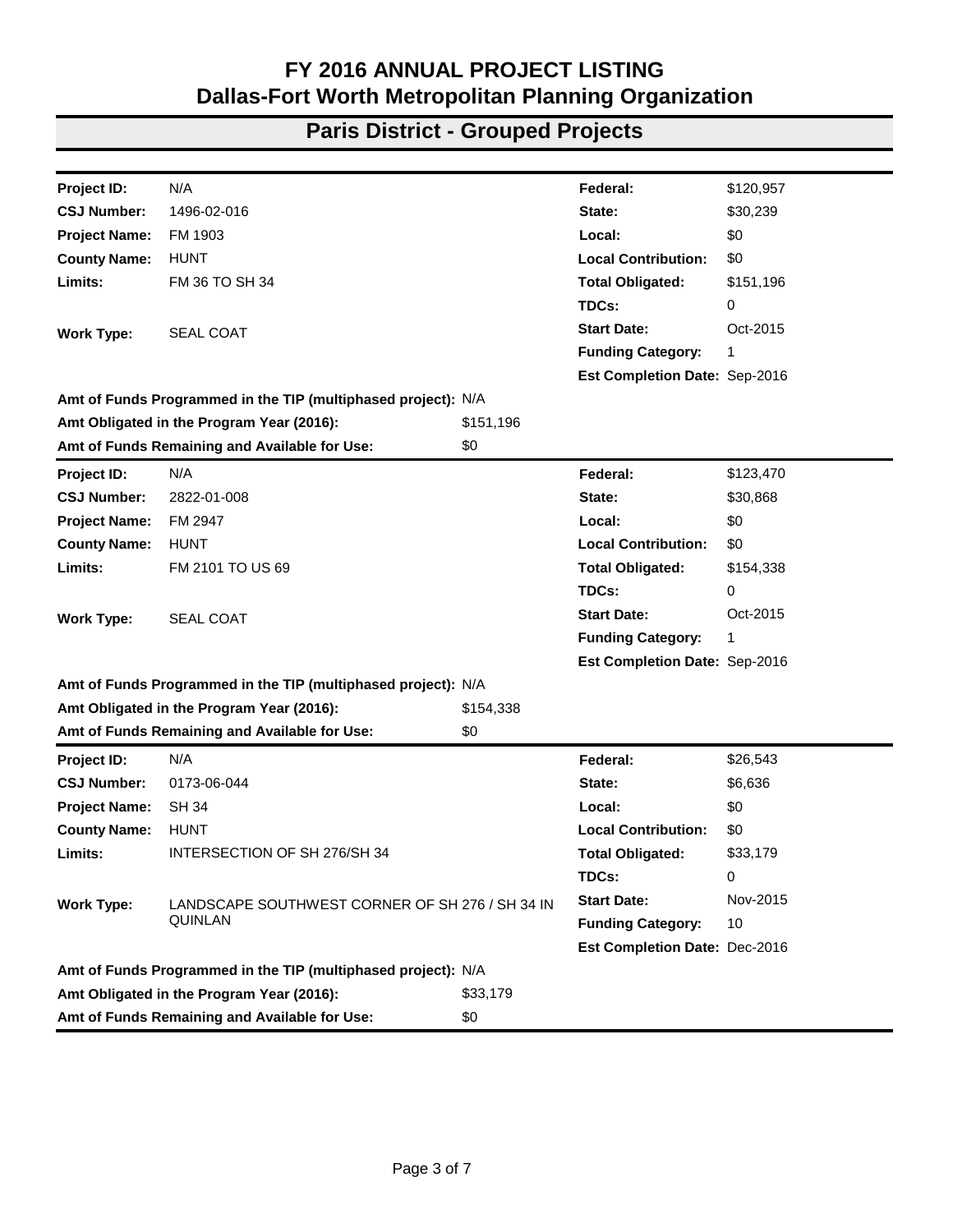| Project ID:          | N/A                                                           |           | Federal:                      | \$102,812 |
|----------------------|---------------------------------------------------------------|-----------|-------------------------------|-----------|
| <b>CSJ Number:</b>   | 0642-01-020                                                   |           | State:                        | \$25,703  |
| <b>Project Name:</b> | <b>FM36</b>                                                   |           | Local:                        | \$0       |
| <b>County Name:</b>  | <b>HUNT</b>                                                   |           | <b>Local Contribution:</b>    | \$0       |
| Limits:              | FM 2194 TO US 380                                             |           | <b>Total Obligated:</b>       | \$128,516 |
|                      |                                                               |           | TDCs:                         | 0         |
| <b>Work Type:</b>    | SEAL COAT                                                     |           | <b>Start Date:</b>            | Oct-2015  |
|                      |                                                               |           | <b>Funding Category:</b>      | 1         |
|                      |                                                               |           | Est Completion Date: Sep-2016 |           |
|                      | Amt of Funds Programmed in the TIP (multiphased project): N/A |           |                               |           |
|                      | Amt Obligated in the Program Year (2016):                     | \$128,516 |                               |           |
|                      | Amt of Funds Remaining and Available for Use:                 | \$0       |                               |           |
| Project ID:          | N/A                                                           |           | Federal:                      | \$131,457 |
| <b>CSJ Number:</b>   | 1017-03-031                                                   |           | State:                        | \$32,864  |
| <b>Project Name:</b> | <b>FM 35</b>                                                  |           | Local:                        | \$0       |
| <b>County Name:</b>  | <b>HUNT</b>                                                   |           | <b>Local Contribution:</b>    | \$0       |
| Limits:              | ROCKWALL COUNTY LINE TO SH 76                                 |           | <b>Total Obligated:</b>       | \$164,321 |
|                      |                                                               |           | TDCs:                         | 0         |
| <b>Work Type:</b>    | <b>SEAL COAT</b>                                              |           | <b>Start Date:</b>            | Oct-2015  |
|                      |                                                               |           | <b>Funding Category:</b>      | 1         |
|                      |                                                               |           | Est Completion Date: Sep-2016 |           |
|                      | Amt of Funds Programmed in the TIP (multiphased project): N/A |           |                               |           |
|                      | Amt Obligated in the Program Year (2016):                     | \$164,321 |                               |           |
|                      | Amt of Funds Remaining and Available for Use:                 | \$0       |                               |           |
| Project ID:          | N/A                                                           |           | Federal:                      | \$172,153 |
| <b>CSJ Number:</b>   | 1496-01-011                                                   |           | State:                        | \$43,038  |
| <b>Project Name:</b> | FM 1564                                                       |           | Local:                        | \$0       |
| <b>County Name:</b>  | <b>HUNT</b>                                                   |           | <b>Local Contribution:</b>    | \$0       |
| Limits:              | <b>SH 34 TO US 69</b>                                         |           | <b>Total Obligated:</b>       | \$215,191 |
|                      |                                                               |           | TDCs:                         | 0         |
| <b>Work Type:</b>    | <b>SEAL COAT</b>                                              |           | <b>Start Date:</b>            | Oct-2015  |
|                      |                                                               |           | <b>Funding Category:</b>      | 1         |
|                      |                                                               |           | Est Completion Date: Sep-2016 |           |
|                      | Amt of Funds Programmed in the TIP (multiphased project): N/A |           |                               |           |
|                      | Amt Obligated in the Program Year (2016):                     | \$215,191 |                               |           |
|                      | Amt of Funds Remaining and Available for Use:                 | \$0       |                               |           |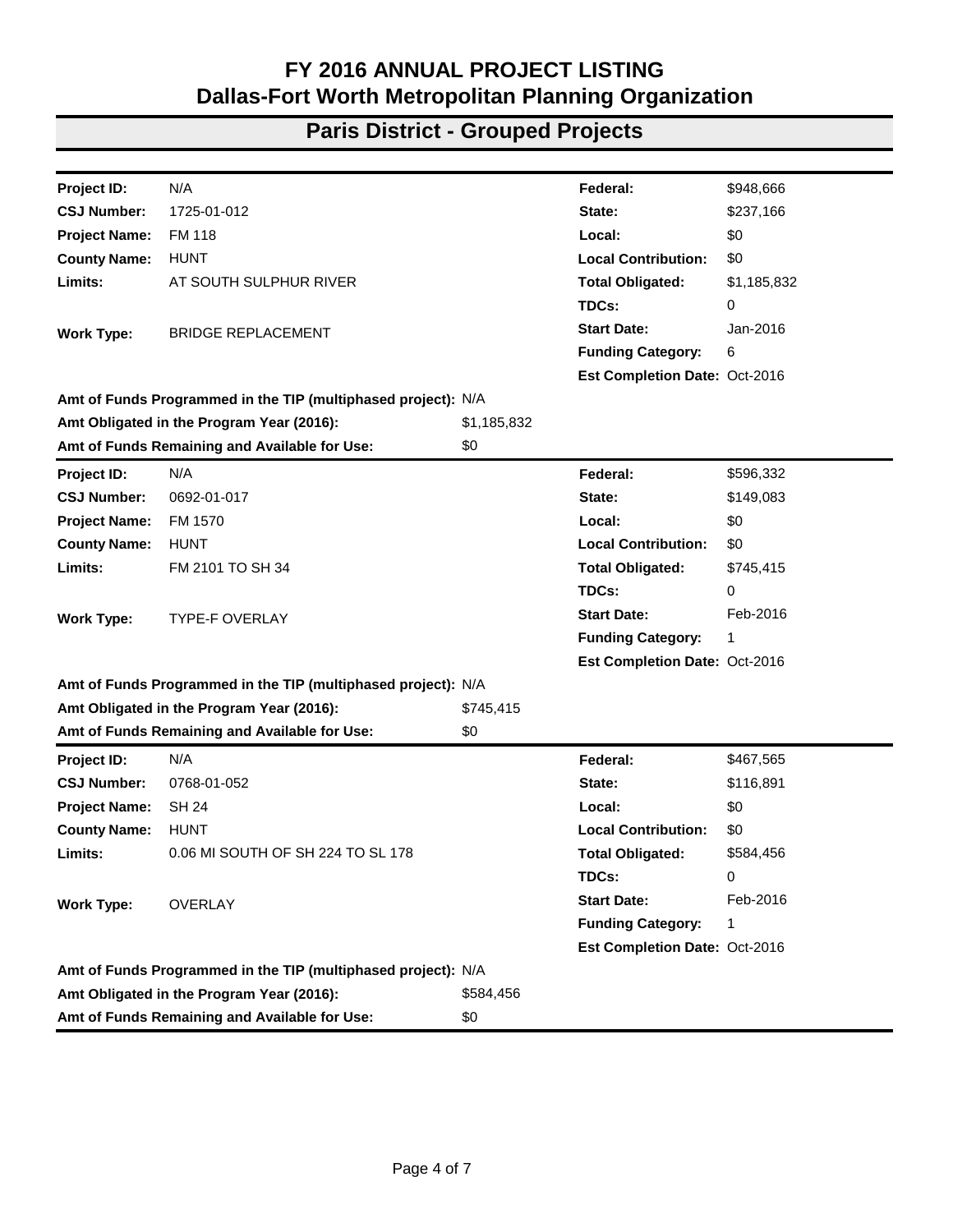| Project ID:          | N/A                                                           |           | Federal:                      | \$120,957 |
|----------------------|---------------------------------------------------------------|-----------|-------------------------------|-----------|
| <b>CSJ Number:</b>   | 1496-02-016                                                   |           | State:                        | \$30,239  |
| <b>Project Name:</b> | FM 1903                                                       |           | Local:                        | \$0       |
| <b>County Name:</b>  | <b>HUNT</b>                                                   |           | <b>Local Contribution:</b>    | \$0       |
| Limits:              | FM 36 TO SH 34                                                |           | <b>Total Obligated:</b>       | \$151,196 |
|                      |                                                               |           | TDCs:                         | 0         |
| <b>Work Type:</b>    | <b>SEAL COAT</b>                                              |           | <b>Start Date:</b>            | Oct-2015  |
|                      |                                                               |           | <b>Funding Category:</b>      | 1         |
|                      |                                                               |           | Est Completion Date: Sep-2016 |           |
|                      | Amt of Funds Programmed in the TIP (multiphased project): N/A |           |                               |           |
|                      | Amt Obligated in the Program Year (2016):                     | \$151,196 |                               |           |
|                      | Amt of Funds Remaining and Available for Use:                 | \$0       |                               |           |
| Project ID:          | N/A                                                           |           | Federal:                      | \$123,470 |
| <b>CSJ Number:</b>   | 2822-01-008                                                   |           | State:                        | \$30,868  |
| <b>Project Name:</b> | FM 2947                                                       |           | Local:                        | \$0       |
| <b>County Name:</b>  | <b>HUNT</b>                                                   |           | <b>Local Contribution:</b>    | \$0       |
| Limits:              | FM 2101 TO US 69                                              |           | <b>Total Obligated:</b>       | \$154,338 |
|                      |                                                               |           | TDCs:                         | 0         |
| <b>Work Type:</b>    | <b>SEAL COAT</b>                                              |           | <b>Start Date:</b>            | Oct-2015  |
|                      |                                                               |           | <b>Funding Category:</b>      | 1         |
|                      |                                                               |           | Est Completion Date: Sep-2016 |           |
|                      | Amt of Funds Programmed in the TIP (multiphased project): N/A |           |                               |           |
|                      | Amt Obligated in the Program Year (2016):                     | \$154,338 |                               |           |
|                      | Amt of Funds Remaining and Available for Use:                 | \$0       |                               |           |
| Project ID:          | N/A                                                           |           | Federal:                      | \$26,543  |
| <b>CSJ Number:</b>   | 0173-06-044                                                   |           | State:                        | \$6,636   |
| <b>Project Name:</b> | <b>SH 34</b>                                                  |           | Local:                        | \$0       |
| <b>County Name:</b>  | <b>HUNT</b>                                                   |           | <b>Local Contribution:</b>    | \$0       |
| Limits:              | INTERSECTION OF SH 276/SH 34                                  |           | <b>Total Obligated:</b>       | \$33,179  |
|                      |                                                               |           | TDCs:                         | 0         |
| <b>Work Type:</b>    | LANDSCAPE SOUTHWEST CORNER OF SH 276 / SH 34 IN               |           | <b>Start Date:</b>            | Nov-2015  |
|                      | QUINLAN                                                       |           | <b>Funding Category:</b>      | 10        |
|                      |                                                               |           | Est Completion Date: Dec-2016 |           |
|                      | Amt of Funds Programmed in the TIP (multiphased project): N/A |           |                               |           |
|                      | Amt Obligated in the Program Year (2016):                     | \$33,179  |                               |           |
|                      | Amt of Funds Remaining and Available for Use:                 | \$0       |                               |           |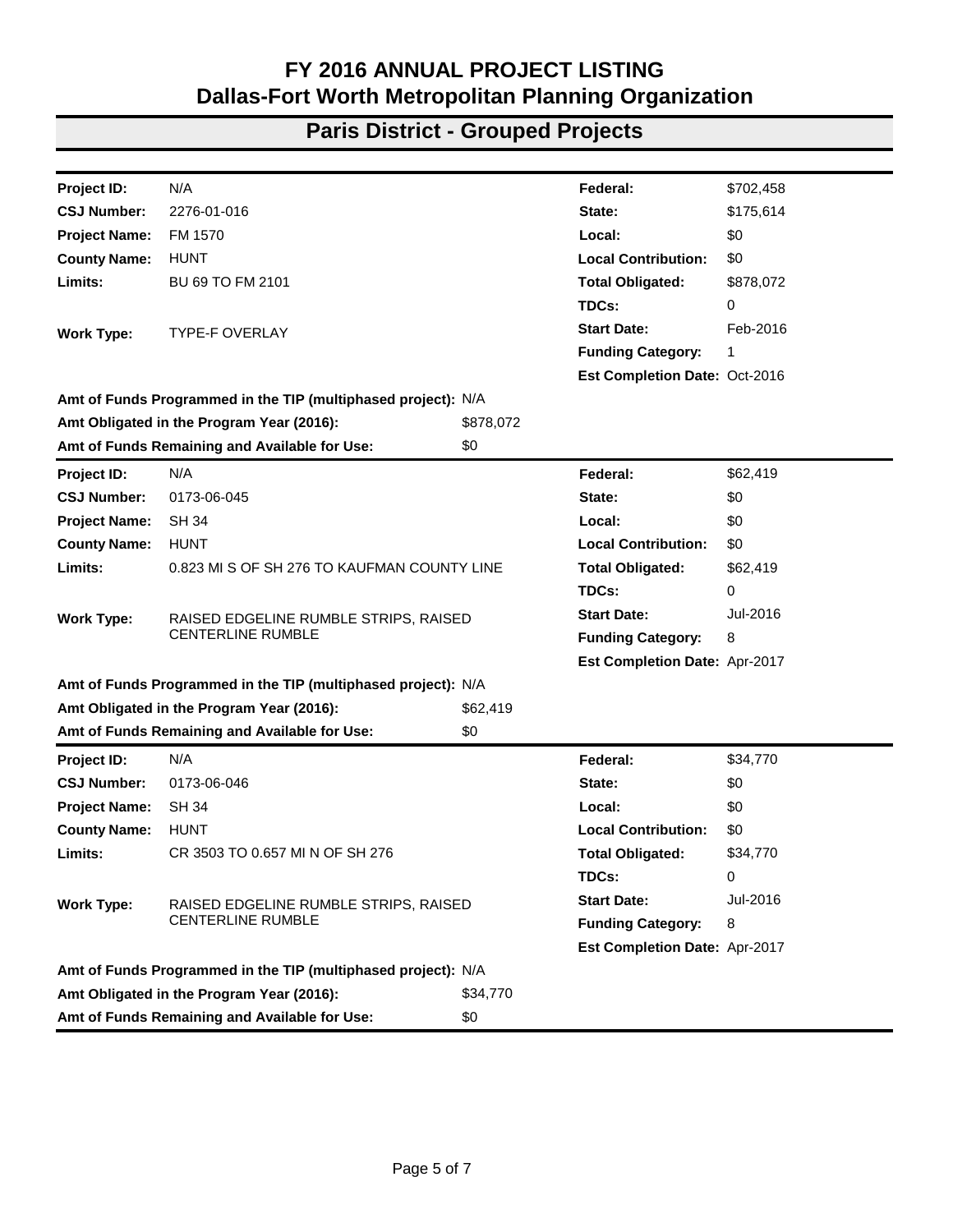| N/A<br>\$948,666<br>Project ID:<br>Federal:<br>1725-01-012<br>State:<br>\$237,166<br><b>FM 118</b><br>\$0<br>Local:<br><b>HUNT</b><br><b>Local Contribution:</b><br>\$0<br>AT SOUTH SULPHUR RIVER<br><b>Total Obligated:</b><br>\$1,185,832<br>TDCs:<br>0<br><b>Start Date:</b><br>Jan-2016<br><b>BRIDGE REPLACEMENT</b><br>6<br><b>Funding Category:</b><br>Est Completion Date: Oct-2016<br>\$1,185,832<br>\$0<br>N/A<br>Federal:<br>\$596,332<br>0692-01-017<br>\$149,083<br>State:<br>FM 1570<br>Local:<br>\$0<br><b>Local Contribution:</b><br><b>HUNT</b><br>\$0<br>FM 2101 TO SH 34<br><b>Total Obligated:</b><br>\$745,415<br>TDCs:<br>0<br><b>Start Date:</b><br>Feb-2016<br><b>TYPE-F OVERLAY</b><br><b>Funding Category:</b><br>1<br>Est Completion Date: Oct-2016<br>\$745,415<br>\$0<br>N/A<br>\$467,565<br>Federal:<br>0768-01-052<br>\$116,891<br>State:<br><b>SH 24</b><br>Local:<br>\$0<br><b>HUNT</b><br><b>Local Contribution:</b><br>\$0<br>0.06 MI SOUTH OF SH 224 TO SL 178<br><b>Total Obligated:</b><br>\$584,456<br>TDCs:<br>0<br><b>Start Date:</b><br>Feb-2016<br><b>OVERLAY</b><br><b>Funding Category:</b><br>1<br>Est Completion Date: Oct-2016<br>\$584,456 |                                                               |  |
|--------------------------------------------------------------------------------------------------------------------------------------------------------------------------------------------------------------------------------------------------------------------------------------------------------------------------------------------------------------------------------------------------------------------------------------------------------------------------------------------------------------------------------------------------------------------------------------------------------------------------------------------------------------------------------------------------------------------------------------------------------------------------------------------------------------------------------------------------------------------------------------------------------------------------------------------------------------------------------------------------------------------------------------------------------------------------------------------------------------------------------------------------------------------------------------------|---------------------------------------------------------------|--|
|                                                                                                                                                                                                                                                                                                                                                                                                                                                                                                                                                                                                                                                                                                                                                                                                                                                                                                                                                                                                                                                                                                                                                                                            |                                                               |  |
|                                                                                                                                                                                                                                                                                                                                                                                                                                                                                                                                                                                                                                                                                                                                                                                                                                                                                                                                                                                                                                                                                                                                                                                            | <b>CSJ Number:</b>                                            |  |
|                                                                                                                                                                                                                                                                                                                                                                                                                                                                                                                                                                                                                                                                                                                                                                                                                                                                                                                                                                                                                                                                                                                                                                                            | <b>Project Name:</b>                                          |  |
|                                                                                                                                                                                                                                                                                                                                                                                                                                                                                                                                                                                                                                                                                                                                                                                                                                                                                                                                                                                                                                                                                                                                                                                            | <b>County Name:</b>                                           |  |
|                                                                                                                                                                                                                                                                                                                                                                                                                                                                                                                                                                                                                                                                                                                                                                                                                                                                                                                                                                                                                                                                                                                                                                                            | Limits:                                                       |  |
|                                                                                                                                                                                                                                                                                                                                                                                                                                                                                                                                                                                                                                                                                                                                                                                                                                                                                                                                                                                                                                                                                                                                                                                            |                                                               |  |
|                                                                                                                                                                                                                                                                                                                                                                                                                                                                                                                                                                                                                                                                                                                                                                                                                                                                                                                                                                                                                                                                                                                                                                                            | <b>Work Type:</b>                                             |  |
|                                                                                                                                                                                                                                                                                                                                                                                                                                                                                                                                                                                                                                                                                                                                                                                                                                                                                                                                                                                                                                                                                                                                                                                            |                                                               |  |
|                                                                                                                                                                                                                                                                                                                                                                                                                                                                                                                                                                                                                                                                                                                                                                                                                                                                                                                                                                                                                                                                                                                                                                                            |                                                               |  |
|                                                                                                                                                                                                                                                                                                                                                                                                                                                                                                                                                                                                                                                                                                                                                                                                                                                                                                                                                                                                                                                                                                                                                                                            | Amt of Funds Programmed in the TIP (multiphased project): N/A |  |
|                                                                                                                                                                                                                                                                                                                                                                                                                                                                                                                                                                                                                                                                                                                                                                                                                                                                                                                                                                                                                                                                                                                                                                                            | Amt Obligated in the Program Year (2016):                     |  |
|                                                                                                                                                                                                                                                                                                                                                                                                                                                                                                                                                                                                                                                                                                                                                                                                                                                                                                                                                                                                                                                                                                                                                                                            | Amt of Funds Remaining and Available for Use:                 |  |
|                                                                                                                                                                                                                                                                                                                                                                                                                                                                                                                                                                                                                                                                                                                                                                                                                                                                                                                                                                                                                                                                                                                                                                                            | Project ID:                                                   |  |
|                                                                                                                                                                                                                                                                                                                                                                                                                                                                                                                                                                                                                                                                                                                                                                                                                                                                                                                                                                                                                                                                                                                                                                                            | <b>CSJ Number:</b>                                            |  |
|                                                                                                                                                                                                                                                                                                                                                                                                                                                                                                                                                                                                                                                                                                                                                                                                                                                                                                                                                                                                                                                                                                                                                                                            | <b>Project Name:</b>                                          |  |
|                                                                                                                                                                                                                                                                                                                                                                                                                                                                                                                                                                                                                                                                                                                                                                                                                                                                                                                                                                                                                                                                                                                                                                                            | <b>County Name:</b>                                           |  |
|                                                                                                                                                                                                                                                                                                                                                                                                                                                                                                                                                                                                                                                                                                                                                                                                                                                                                                                                                                                                                                                                                                                                                                                            | Limits:                                                       |  |
|                                                                                                                                                                                                                                                                                                                                                                                                                                                                                                                                                                                                                                                                                                                                                                                                                                                                                                                                                                                                                                                                                                                                                                                            |                                                               |  |
|                                                                                                                                                                                                                                                                                                                                                                                                                                                                                                                                                                                                                                                                                                                                                                                                                                                                                                                                                                                                                                                                                                                                                                                            | <b>Work Type:</b>                                             |  |
|                                                                                                                                                                                                                                                                                                                                                                                                                                                                                                                                                                                                                                                                                                                                                                                                                                                                                                                                                                                                                                                                                                                                                                                            |                                                               |  |
|                                                                                                                                                                                                                                                                                                                                                                                                                                                                                                                                                                                                                                                                                                                                                                                                                                                                                                                                                                                                                                                                                                                                                                                            |                                                               |  |
|                                                                                                                                                                                                                                                                                                                                                                                                                                                                                                                                                                                                                                                                                                                                                                                                                                                                                                                                                                                                                                                                                                                                                                                            | Amt of Funds Programmed in the TIP (multiphased project): N/A |  |
|                                                                                                                                                                                                                                                                                                                                                                                                                                                                                                                                                                                                                                                                                                                                                                                                                                                                                                                                                                                                                                                                                                                                                                                            | Amt Obligated in the Program Year (2016):                     |  |
|                                                                                                                                                                                                                                                                                                                                                                                                                                                                                                                                                                                                                                                                                                                                                                                                                                                                                                                                                                                                                                                                                                                                                                                            | Amt of Funds Remaining and Available for Use:                 |  |
|                                                                                                                                                                                                                                                                                                                                                                                                                                                                                                                                                                                                                                                                                                                                                                                                                                                                                                                                                                                                                                                                                                                                                                                            | <b>Project ID:</b>                                            |  |
|                                                                                                                                                                                                                                                                                                                                                                                                                                                                                                                                                                                                                                                                                                                                                                                                                                                                                                                                                                                                                                                                                                                                                                                            | <b>CSJ Number:</b>                                            |  |
|                                                                                                                                                                                                                                                                                                                                                                                                                                                                                                                                                                                                                                                                                                                                                                                                                                                                                                                                                                                                                                                                                                                                                                                            | <b>Project Name:</b>                                          |  |
|                                                                                                                                                                                                                                                                                                                                                                                                                                                                                                                                                                                                                                                                                                                                                                                                                                                                                                                                                                                                                                                                                                                                                                                            | <b>County Name:</b>                                           |  |
|                                                                                                                                                                                                                                                                                                                                                                                                                                                                                                                                                                                                                                                                                                                                                                                                                                                                                                                                                                                                                                                                                                                                                                                            | Limits:                                                       |  |
|                                                                                                                                                                                                                                                                                                                                                                                                                                                                                                                                                                                                                                                                                                                                                                                                                                                                                                                                                                                                                                                                                                                                                                                            |                                                               |  |
|                                                                                                                                                                                                                                                                                                                                                                                                                                                                                                                                                                                                                                                                                                                                                                                                                                                                                                                                                                                                                                                                                                                                                                                            | <b>Work Type:</b>                                             |  |
|                                                                                                                                                                                                                                                                                                                                                                                                                                                                                                                                                                                                                                                                                                                                                                                                                                                                                                                                                                                                                                                                                                                                                                                            |                                                               |  |
|                                                                                                                                                                                                                                                                                                                                                                                                                                                                                                                                                                                                                                                                                                                                                                                                                                                                                                                                                                                                                                                                                                                                                                                            |                                                               |  |
|                                                                                                                                                                                                                                                                                                                                                                                                                                                                                                                                                                                                                                                                                                                                                                                                                                                                                                                                                                                                                                                                                                                                                                                            | Amt of Funds Programmed in the TIP (multiphased project): N/A |  |
|                                                                                                                                                                                                                                                                                                                                                                                                                                                                                                                                                                                                                                                                                                                                                                                                                                                                                                                                                                                                                                                                                                                                                                                            | Amt Obligated in the Program Year (2016):                     |  |
| Amt of Funds Remaining and Available for Use:<br>\$0                                                                                                                                                                                                                                                                                                                                                                                                                                                                                                                                                                                                                                                                                                                                                                                                                                                                                                                                                                                                                                                                                                                                       |                                                               |  |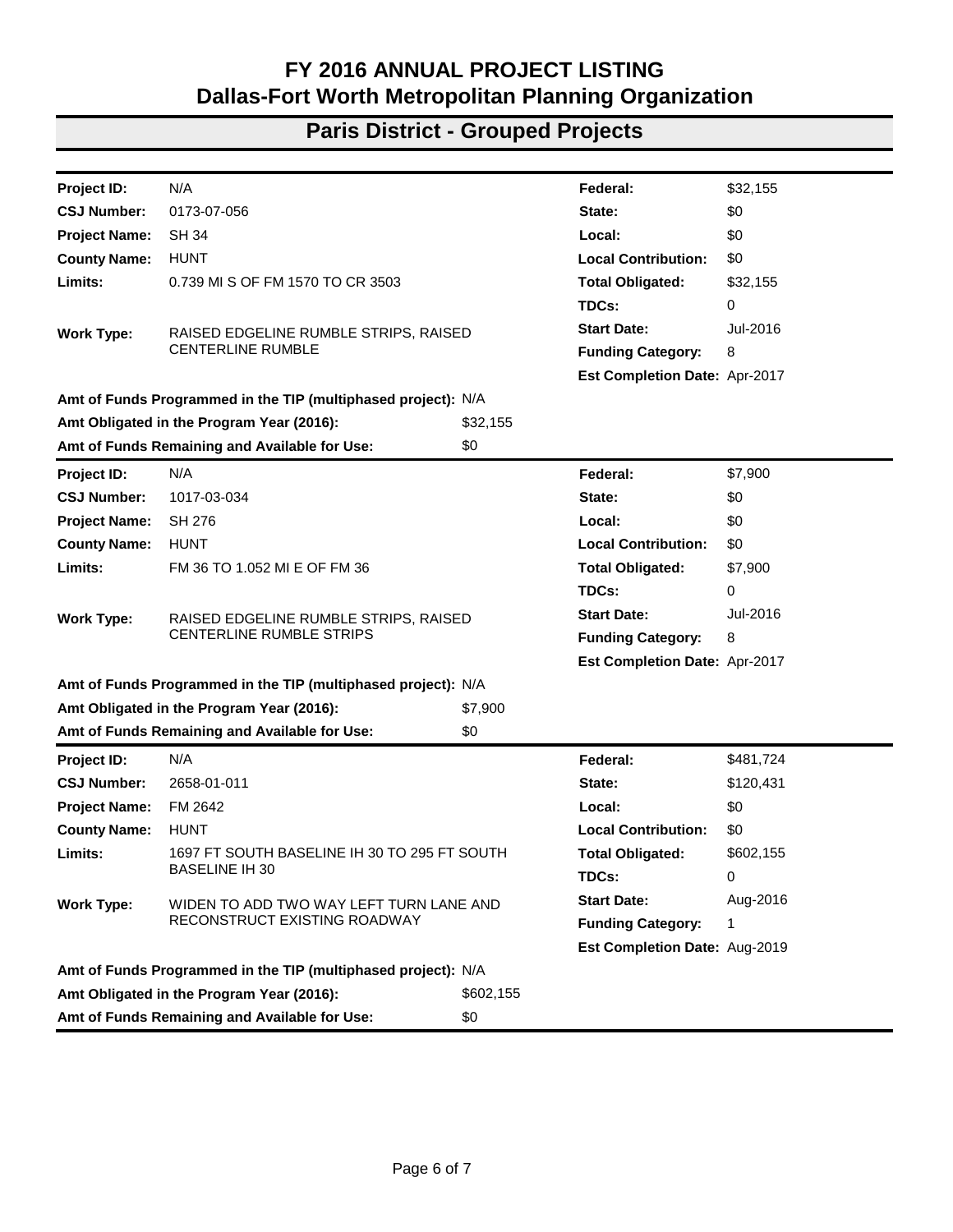| Project ID:                                                   | N/A                                                               |                                                | Federal:                      | \$702,458 |  |  |
|---------------------------------------------------------------|-------------------------------------------------------------------|------------------------------------------------|-------------------------------|-----------|--|--|
| <b>CSJ Number:</b>                                            | 2276-01-016                                                       |                                                | State:                        | \$175,614 |  |  |
| <b>Project Name:</b>                                          | FM 1570                                                           |                                                | Local:                        | \$0       |  |  |
| <b>County Name:</b>                                           | <b>HUNT</b>                                                       |                                                | <b>Local Contribution:</b>    | \$0       |  |  |
| Limits:                                                       | BU 69 TO FM 2101                                                  |                                                | <b>Total Obligated:</b>       | \$878,072 |  |  |
|                                                               |                                                                   |                                                | TDCs:                         | 0         |  |  |
| <b>Work Type:</b>                                             | TYPE-F OVERLAY                                                    |                                                | <b>Start Date:</b>            | Feb-2016  |  |  |
|                                                               |                                                                   |                                                | <b>Funding Category:</b>      | 1         |  |  |
|                                                               |                                                                   |                                                | Est Completion Date: Oct-2016 |           |  |  |
|                                                               | Amt of Funds Programmed in the TIP (multiphased project): N/A     |                                                |                               |           |  |  |
| Amt Obligated in the Program Year (2016):<br>\$878,072        |                                                                   |                                                |                               |           |  |  |
|                                                               | Amt of Funds Remaining and Available for Use:                     | \$0                                            |                               |           |  |  |
| Project ID:                                                   | N/A                                                               |                                                | Federal:                      | \$62,419  |  |  |
| <b>CSJ Number:</b>                                            | 0173-06-045                                                       |                                                | State:                        | \$0       |  |  |
| <b>Project Name:</b>                                          | <b>SH 34</b>                                                      |                                                | Local:                        | \$0       |  |  |
| <b>County Name:</b>                                           | <b>HUNT</b>                                                       |                                                | <b>Local Contribution:</b>    | \$0       |  |  |
| Limits:                                                       | 0.823 MI S OF SH 276 TO KAUFMAN COUNTY LINE                       |                                                | <b>Total Obligated:</b>       | \$62,419  |  |  |
|                                                               |                                                                   |                                                | TDCs:                         | 0         |  |  |
| <b>Work Type:</b>                                             | RAISED EDGELINE RUMBLE STRIPS, RAISED                             | <b>Start Date:</b><br><b>Funding Category:</b> | Jul-2016                      |           |  |  |
|                                                               | <b>CENTERLINE RUMBLE</b>                                          |                                                |                               | 8         |  |  |
|                                                               |                                                                   |                                                | Est Completion Date: Apr-2017 |           |  |  |
|                                                               | Amt of Funds Programmed in the TIP (multiphased project): N/A     |                                                |                               |           |  |  |
|                                                               | Amt Obligated in the Program Year (2016):<br>\$62,419             |                                                |                               |           |  |  |
| Amt of Funds Remaining and Available for Use:<br>\$0          |                                                                   |                                                |                               |           |  |  |
| Project ID:                                                   | N/A                                                               |                                                | Federal:                      | \$34,770  |  |  |
| <b>CSJ Number:</b>                                            | 0173-06-046                                                       |                                                | State:                        | \$0       |  |  |
| <b>Project Name:</b>                                          | <b>SH 34</b>                                                      |                                                | Local:                        | \$0       |  |  |
| <b>County Name:</b>                                           | <b>HUNT</b>                                                       |                                                | <b>Local Contribution:</b>    | \$0       |  |  |
| Limits:                                                       | CR 3503 TO 0.657 MI N OF SH 276                                   |                                                | <b>Total Obligated:</b>       | \$34,770  |  |  |
|                                                               |                                                                   |                                                | TDCs:                         | 0         |  |  |
| <b>Work Type:</b>                                             | RAISED EDGELINE RUMBLE STRIPS, RAISED<br><b>CENTERLINE RUMBLE</b> |                                                | <b>Start Date:</b>            | Jul-2016  |  |  |
|                                                               |                                                                   |                                                | <b>Funding Category:</b>      | 8         |  |  |
|                                                               |                                                                   |                                                | Est Completion Date: Apr-2017 |           |  |  |
| Amt of Funds Programmed in the TIP (multiphased project): N/A |                                                                   |                                                |                               |           |  |  |
|                                                               | Amt Obligated in the Program Year (2016):                         | \$34,770                                       |                               |           |  |  |
|                                                               | Amt of Funds Remaining and Available for Use:                     | \$0                                            |                               |           |  |  |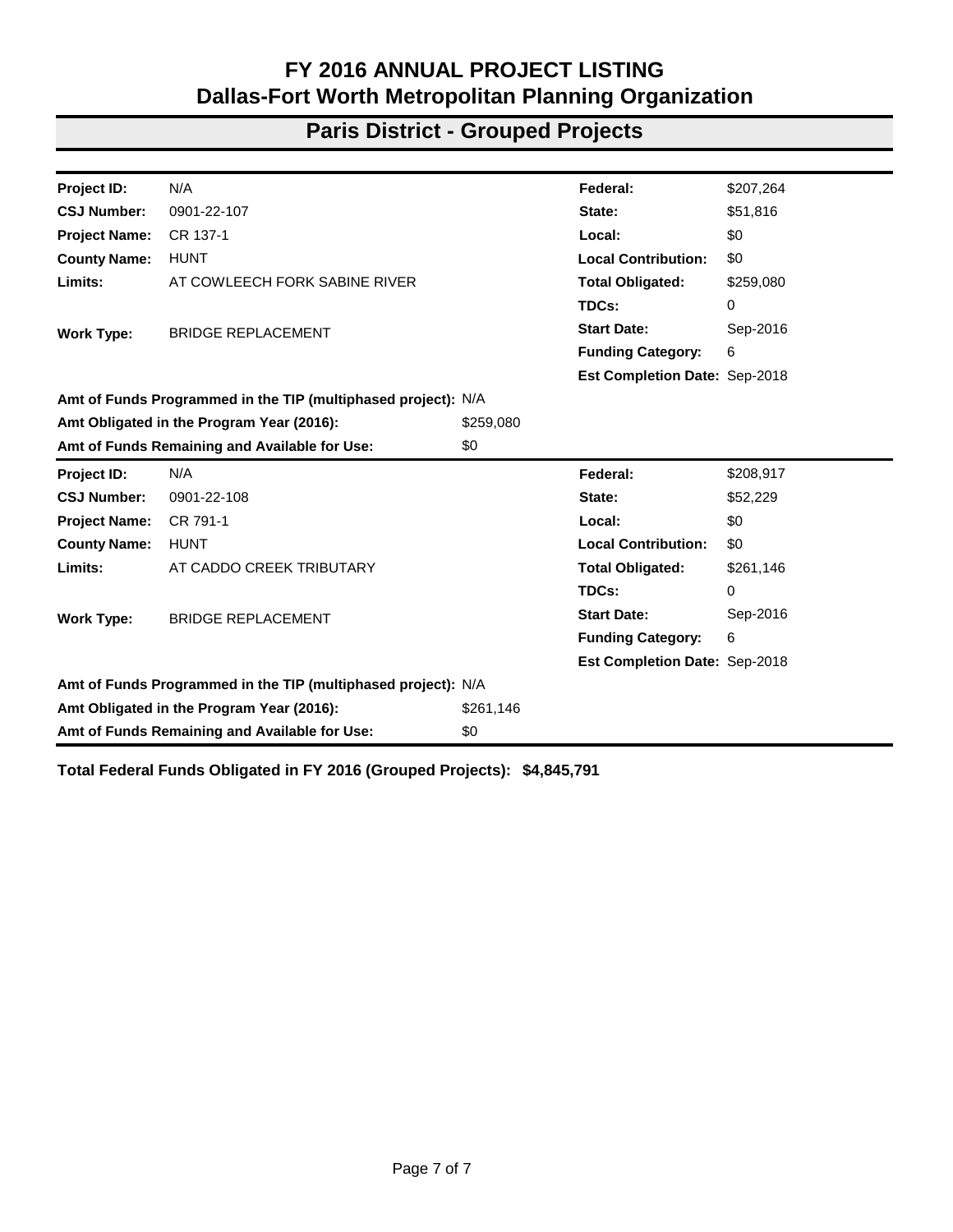| Project ID:                                                   | N/A                                                                       |           | Federal:                      | \$32,155  |  |  |
|---------------------------------------------------------------|---------------------------------------------------------------------------|-----------|-------------------------------|-----------|--|--|
| <b>CSJ Number:</b>                                            | 0173-07-056                                                               |           | State:                        | \$0       |  |  |
| <b>Project Name:</b>                                          | <b>SH 34</b>                                                              |           | Local:                        | \$0       |  |  |
| <b>County Name:</b>                                           | <b>HUNT</b>                                                               |           | <b>Local Contribution:</b>    | \$0       |  |  |
| Limits:                                                       | 0.739 MI S OF FM 1570 TO CR 3503<br>RAISED EDGELINE RUMBLE STRIPS, RAISED |           | <b>Total Obligated:</b>       | \$32,155  |  |  |
|                                                               |                                                                           |           | TDCs:                         | 0         |  |  |
| <b>Work Type:</b>                                             |                                                                           |           | <b>Start Date:</b>            | Jul-2016  |  |  |
|                                                               | <b>CENTERLINE RUMBLE</b>                                                  |           | <b>Funding Category:</b>      | 8         |  |  |
|                                                               |                                                                           |           | Est Completion Date: Apr-2017 |           |  |  |
|                                                               | Amt of Funds Programmed in the TIP (multiphased project): N/A             |           |                               |           |  |  |
| Amt Obligated in the Program Year (2016):<br>\$32,155         |                                                                           |           |                               |           |  |  |
|                                                               | Amt of Funds Remaining and Available for Use:                             | \$0       |                               |           |  |  |
| <b>Project ID:</b>                                            | N/A                                                                       |           | Federal:                      | \$7,900   |  |  |
| <b>CSJ Number:</b>                                            | 1017-03-034                                                               |           | State:                        | \$0       |  |  |
| <b>Project Name:</b>                                          | <b>SH 276</b>                                                             |           | Local:                        | \$0       |  |  |
| <b>County Name:</b>                                           | <b>HUNT</b>                                                               |           | <b>Local Contribution:</b>    | \$0       |  |  |
| Limits:                                                       | FM 36 TO 1.052 MI E OF FM 36                                              |           | <b>Total Obligated:</b>       | \$7,900   |  |  |
|                                                               |                                                                           |           | TDCs:                         | 0         |  |  |
| <b>Work Type:</b>                                             | RAISED EDGELINE RUMBLE STRIPS, RAISED                                     |           | <b>Start Date:</b>            | Jul-2016  |  |  |
|                                                               | <b>CENTERLINE RUMBLE STRIPS</b>                                           |           | <b>Funding Category:</b>      | 8         |  |  |
|                                                               |                                                                           |           | Est Completion Date: Apr-2017 |           |  |  |
|                                                               | Amt of Funds Programmed in the TIP (multiphased project): N/A             |           |                               |           |  |  |
|                                                               | Amt Obligated in the Program Year (2016):                                 | \$7,900   |                               |           |  |  |
|                                                               | Amt of Funds Remaining and Available for Use:                             | \$0       |                               |           |  |  |
| Project ID:                                                   | N/A                                                                       |           | Federal:                      | \$481,724 |  |  |
| <b>CSJ Number:</b>                                            | 2658-01-011                                                               |           | State:                        | \$120,431 |  |  |
| <b>Project Name:</b>                                          | FM 2642                                                                   |           | Local:                        | \$0       |  |  |
| <b>County Name:</b>                                           | <b>HUNT</b>                                                               |           | <b>Local Contribution:</b>    | \$0       |  |  |
| Limits:                                                       | 1697 FT SOUTH BASELINE IH 30 TO 295 FT SOUTH                              |           | <b>Total Obligated:</b>       | \$602,155 |  |  |
|                                                               | BASELINE IH 30                                                            |           | TDCs:                         | 0         |  |  |
| <b>Work Type:</b>                                             | WIDEN TO ADD TWO WAY LEFT TURN LANE AND                                   |           | <b>Start Date:</b>            | Aug-2016  |  |  |
|                                                               | RECONSTRUCT EXISTING ROADWAY                                              |           | <b>Funding Category:</b>      | 1         |  |  |
|                                                               |                                                                           |           | Est Completion Date: Aug-2019 |           |  |  |
| Amt of Funds Programmed in the TIP (multiphased project): N/A |                                                                           |           |                               |           |  |  |
|                                                               | Amt Obligated in the Program Year (2016):                                 | \$602,155 |                               |           |  |  |
|                                                               | Amt of Funds Remaining and Available for Use:                             | \$0       |                               |           |  |  |